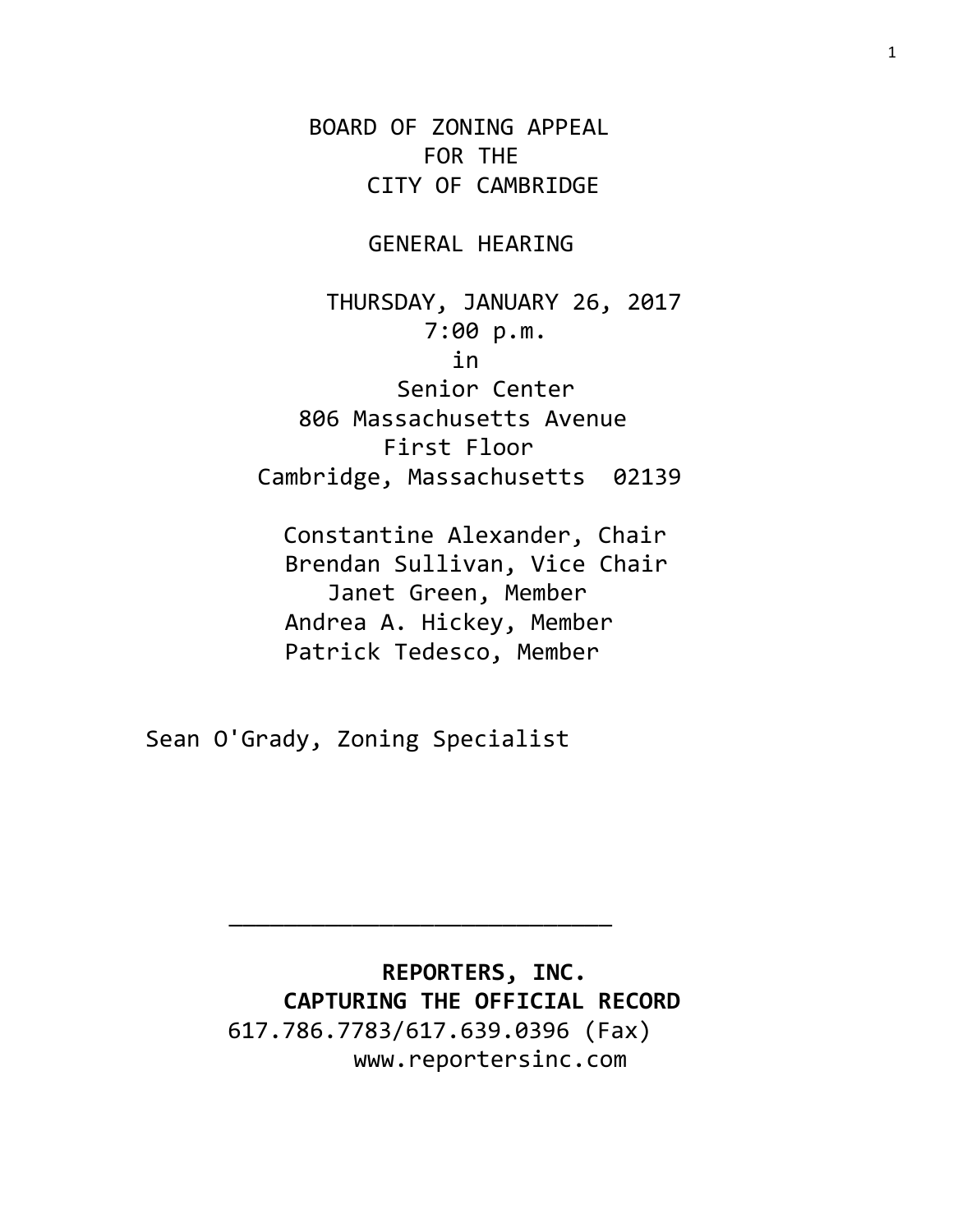CASE PAGE

| BZA-011933-2016 -- 141 Portland Street 5            |     |
|-----------------------------------------------------|-----|
| BZA-011070-2016 -- 29 Bellis Circle                 | 18  |
| BZA-011949-2016 -- 16 Kennedy Road 22/100           |     |
| BZA-012246-2016 -- 16 Kennedy Road                  | 25  |
| BZA-011647-2016 -- 156 Hamilton Street 101          |     |
| BZA-012135-2016 -- 301 Huron Avenue 110             |     |
| BZA-011756-2016 -- 20 Traymore Street 156           |     |
| BZA-012159-2016 -- 14 Hardwick Street 177           |     |
| BZA-012217-2016 -- 571 Franklin Street 190          |     |
| BZA-012268-2016 -- 64 Winter Street<br>KeyWordIndex | 204 |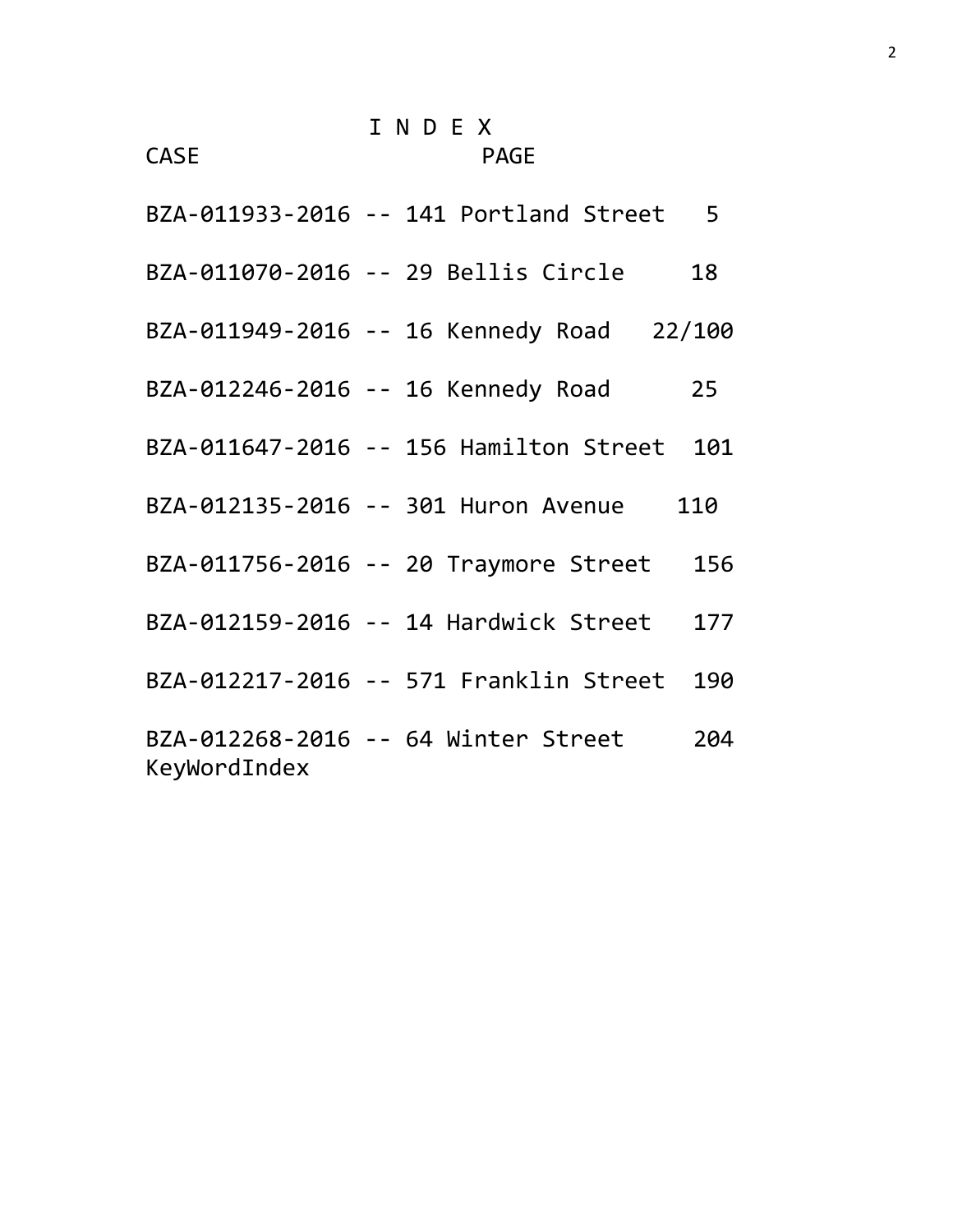## **P R O C E E D I N G S \* \* \* \* \***

(7:00 p.m.)

(Sitting Members: Constantine Alexander, Brendan Sullivan, Janet Green, Andrea A. Hickey, Patrick Tedesco.)

CONSTANTINE ALEXANDER: The Chair will call this meeting of the Board of Zoning Appeals to order. As is our custom, we're going to start with continued cases. These are cases that started at an earlier date and for one reason or another are continued until tonight.

Before I call the first continued case, I would advise the audience, these two gentlemen right here, that after notifying the Chair, any person may make a video or audio recording of our open sessions or may transmit the meeting through any medium subject to reasonable requirements that the Chair may impose as to the number, placement, and operation of equipment used so as not to interfere with the conduct of the meeting. At the beginning of the meeting the Chair will inform other attendees at that meeting that a recording is being made. And I wish to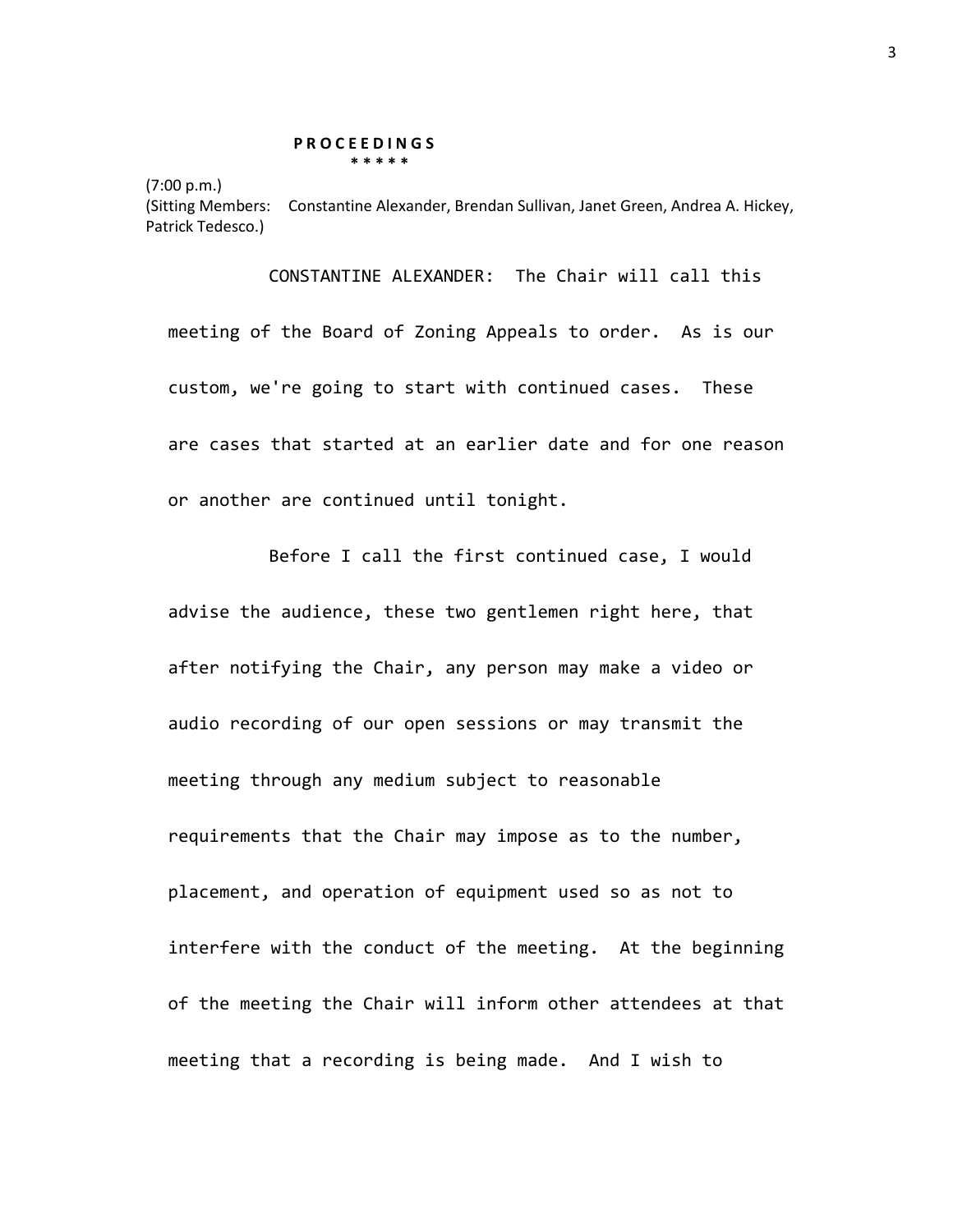advise you that a recording is being made. A citizen of the city has left a recording device here. And in addition, our stenographer also makes a recording to assist her when she types up the actual transcript of the meeting. So be advised you're on tape.

With that, I'm going to call the first case.

\* \* \* \* \*

(7:00 p.m.)

(Sitting Members Case BZA-011933-2016: Constantine

Alexander, Brendan Sullivan, Janet Green, Andrea A. Hickey,

Patrick Tedesco.)

CONSTANTINE ALEXANDER: 141 Portland Street, case No. 011933.

Is there anyone here wishing to be heard on this matter?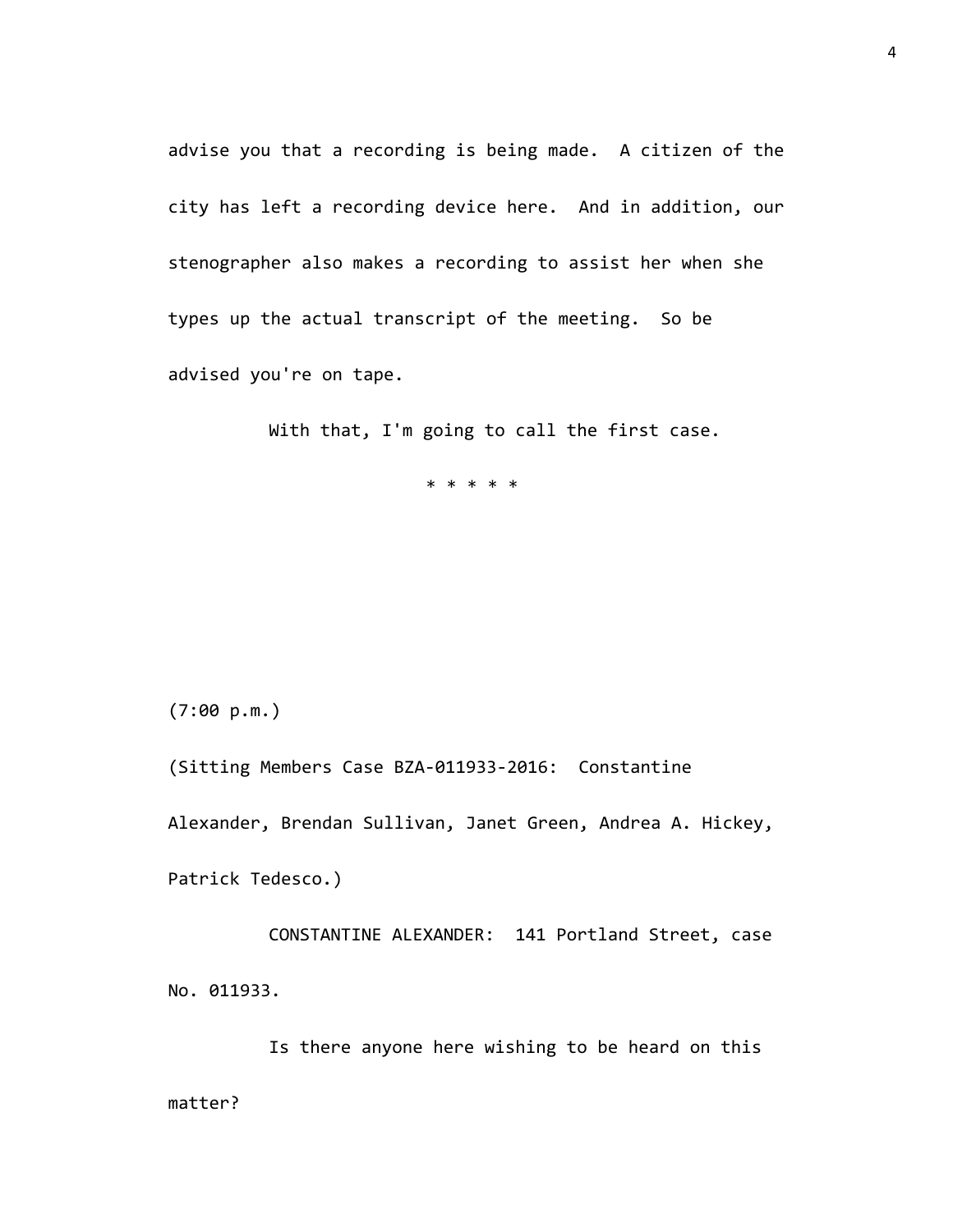ATTORNEY ADAM KURTH: Yes, good evening, Mr.

Alexander, other members. How are you?

My name is Adam Kurth from Anderson and Krieger, here on behalf of the applicant New Cingular Wireless PCS. My colleague Brian Grossman apologizes for not being here this evening. He's traveling out of state --

CONSTANTINE ALEXANDER: You know there's an initial issue here about whether we can hear this case? I don't think it's an issue. We can't hear this case tonight --

ATTORNEY ADAM KURTH: We are aware of that. CONSTANTINE ALEXANDER: -- because there's no sign and there wasn't last time either.

ATTORNEY ADAM KURTH: We are aware of that. I guess the question -- we would just want to pose the question to the Board just in light of the circumstances, in that the signage was up certainly prior to the meeting needing to be -- you know, the meeting being continued for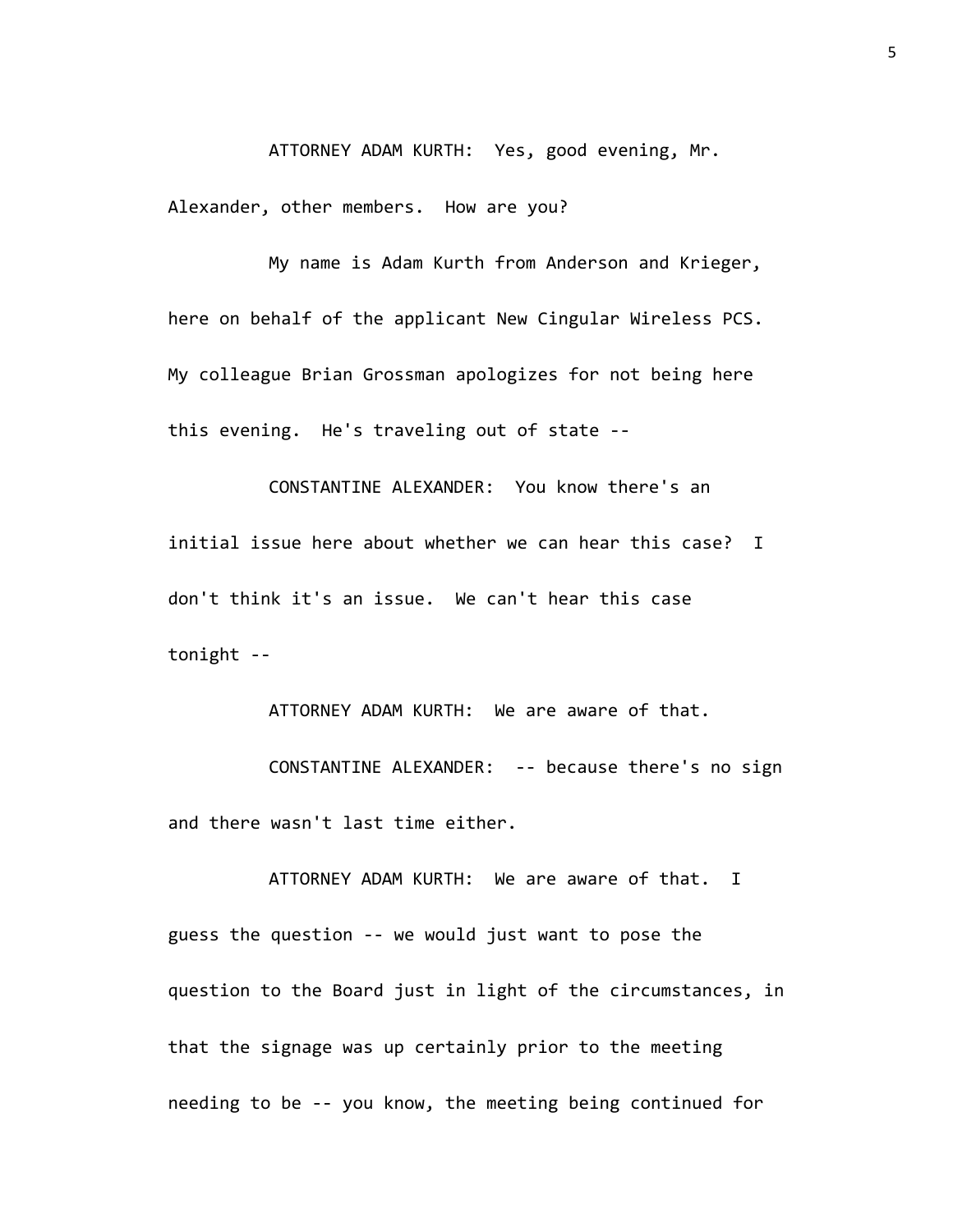the December meeting. Obviously up for some period of time. Tim Greene also here with me, site agent for AT&T, also here has tried to monitor as best as possible. He was made aware of the fact that the signage was down again. Under the circumstances, unfortunately, we cannot say definitively how long the signs were up over the course --

CONSTANTINE ALEXANDER: I've been there twice, just so you know, in the course of the 14 days, and both times there was no sign.

ATTORNEY ADAM KURTH: Okay. So we just wondered or at least ask the question of the Board under the circumstances whether they would be willing to move forward. But we understand it is a clear requirement of the Ordinance.

CONSTANTINE ALEXANDER: Why is there a problem with the sign? Can't you just put it inside the glass window?

TIMOTHY GREENE: Oh, they are going inside the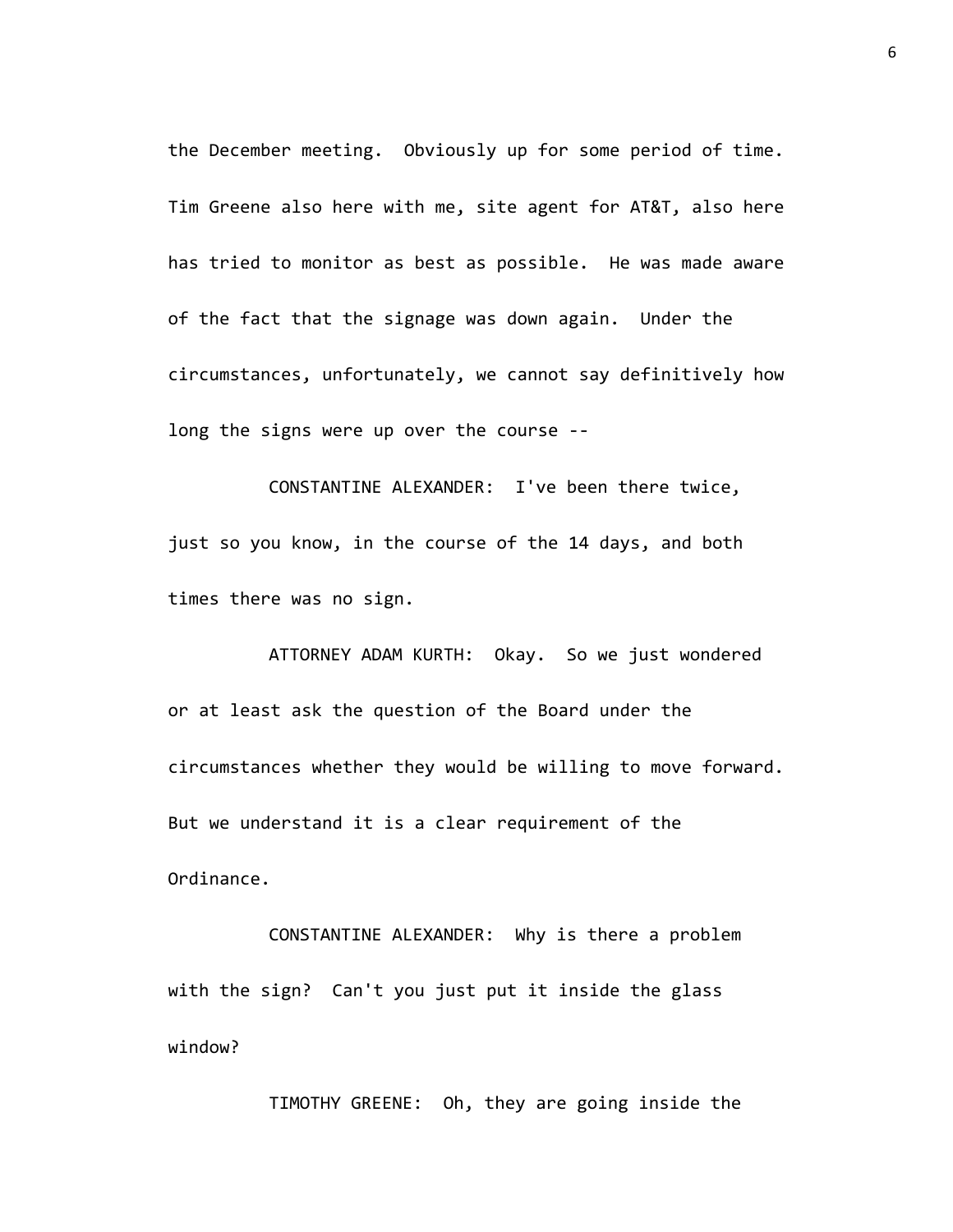glass.

CONSTANTINE ALEXANDER: The other one was? TIMOTHY GREENE: Both of them. CONSTANTINE ALEXANDER: Well, who takes them down? TIMOTHY GREENE: That's the million dollar question.

## CONSTANTINE ALEXANDER: Right.

TIMOTHY GREENE: But absolutely. I took pictures of them. I have photos. I put them up. I picked them up from Maria, I put them up, I take photos, and, you know, then all of a sudden they're not there anymore and everybody kind of plays dumb when I call the owner.

CONSTANTINE ALEXANDER: You have to go every other day, every third day go by.

JANET GREEN: Every day.

ANDREA HICKEY: Every day.

CONSTANTINE ALEXANDER: I wouldn't push it every day. And if it's not there, go back to zoning office, get a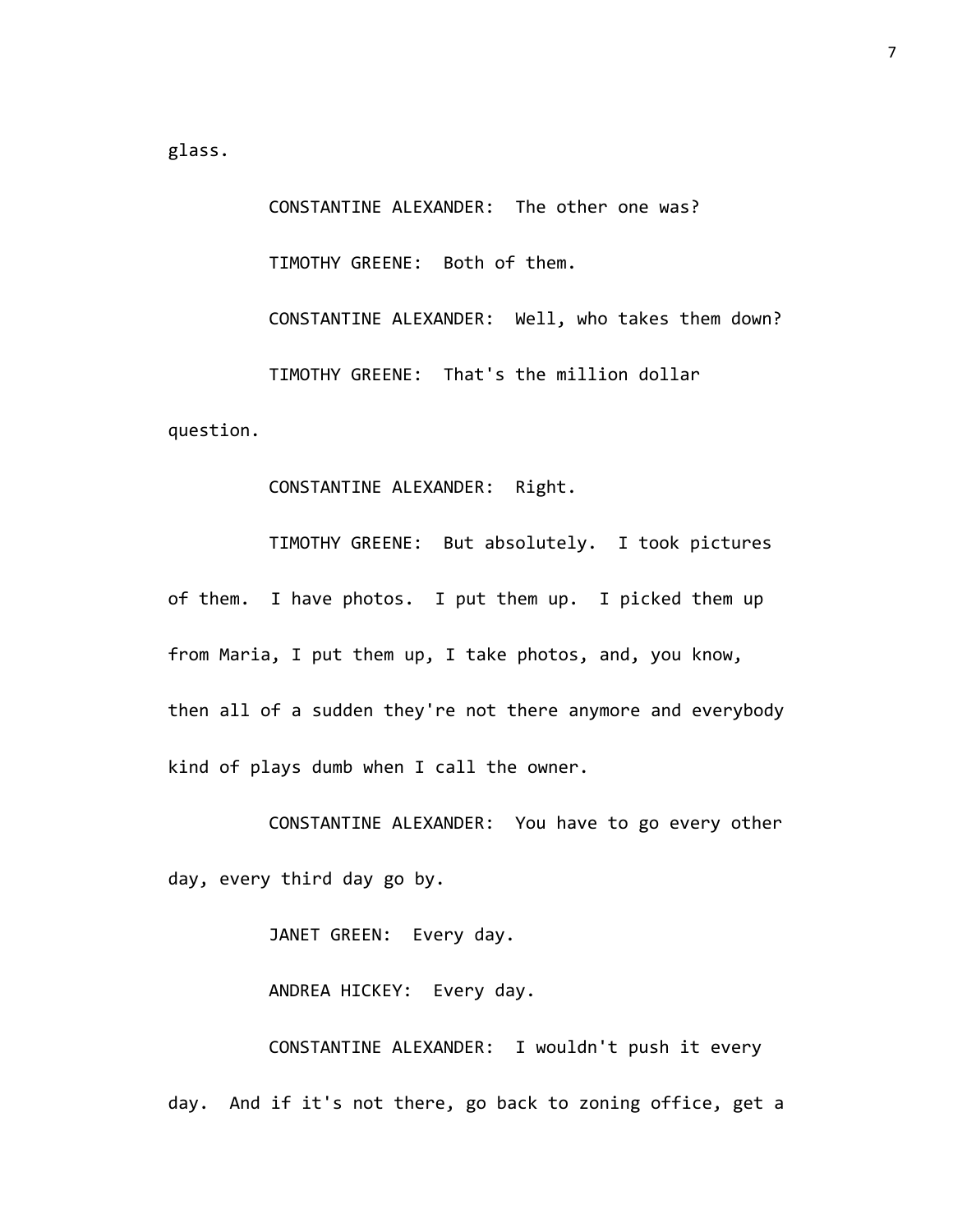new sign, get it put up and check for it every couple of days. That way at least most of the period of time a sign will be up.

TIMOTHY GREENE: Right.

CONSTANTINE ALEXANDER: I have a problem not knowing how many days it was up. I know it wasn't for the last roughly week.

TIMOTHY GREENE: I find it incredibly odd that on both sides of the building they're missing. You know? Sometimes they blow off if they're on outside of a building or on a stick, they fall down. I mean, how many times we've been in front of you? This is a new one. And I've got 675 Mass. Ave. is going to be coming to you again.

JANET GREEN: With the same problem?

TIMOTHY GREENE: No, actually that one is the opposite. They stay up for about four and a half months and someone called and said you can take them down now.

ANDREA HICKEY: You don't get extra credit for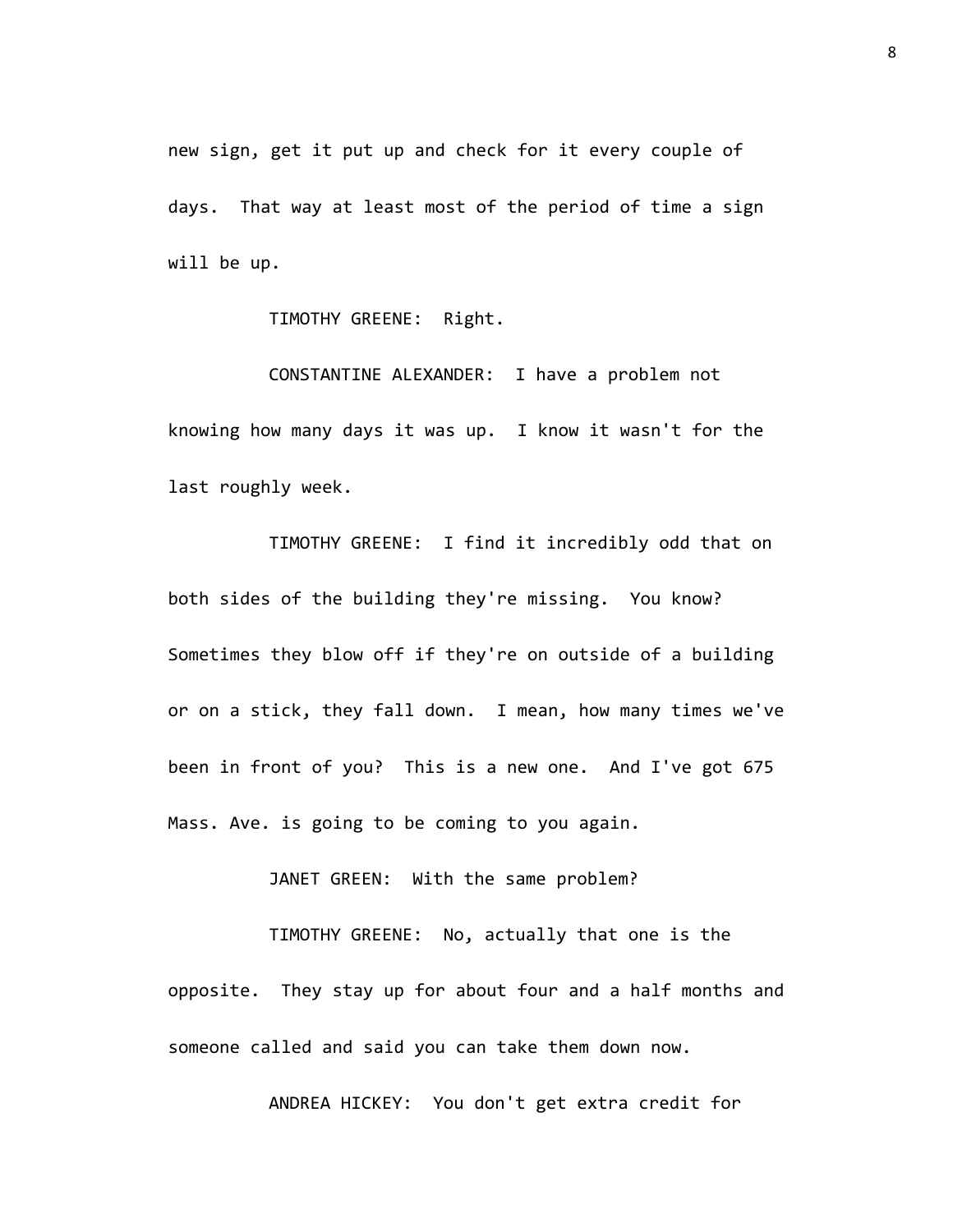that.

TIMOTHY GREENE: No, you don't get extra credit. You know, if it is what it is, I'll just go get more from Maria, we'll put them back up, we'll try to be more diligent. I've talked to the owner and said, you know, I'm gonna put on the back of them that these also cannot be removed. We'll just go from there.

CONSTANTINE ALEXANDER: Okay. And I would advise you as I said, every other day, every third day, check it out and then replace them if they're missing. That way you'll have most of the time at least a sign. But I think under the circumstances, I'm afraid -- I think we should continue this case.

## ATTORNEY ADAM KURTH: Understood.

Is it possible, Mr. Alexander, if it is -- I know there's the Board I believe meets twice a month. Is it possible to get on for the early February meeting?

CONSTANTINE ALEXANDER: We're only going to have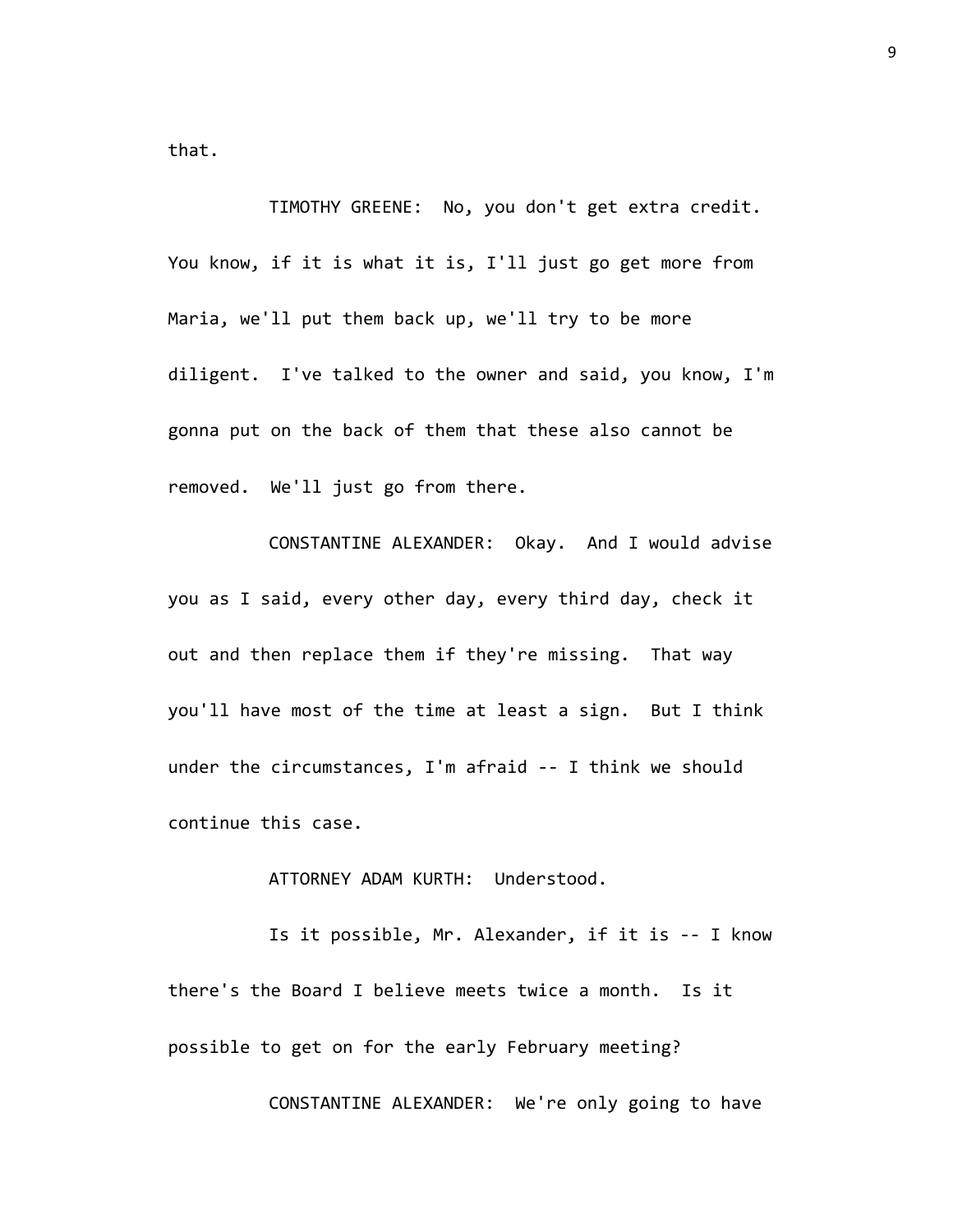one in February.

ATTORNEY ADAM KURTH: Oh, okay.

CONSTANTINE ALEXANDER: February 17th. Is that

the right date?

SEAN O'GRADY: I want to say the 16th, but let me double check on that.

CONSTANTINE ALEXANDER: 16th? Okay.

TIMOTHY GREENE: 16th. 17th is a Friday.

CONSTANTINE ALEXANDER: Is it? Okay. 16th. We

have room on the 16th?

SEAN O'GRADY: Yes. You have a last slot on the 16th.

CONSTANTINE ALEXANDER: Okay. You want to do the

16th?

TIMOTHY GREENE: Sure. They have to be up by --

CONSTANTINE ALEXANDER: Ten days -- well, no

fourteen days.

TIMOTHY GREENE: No, fourteen. All right, so stop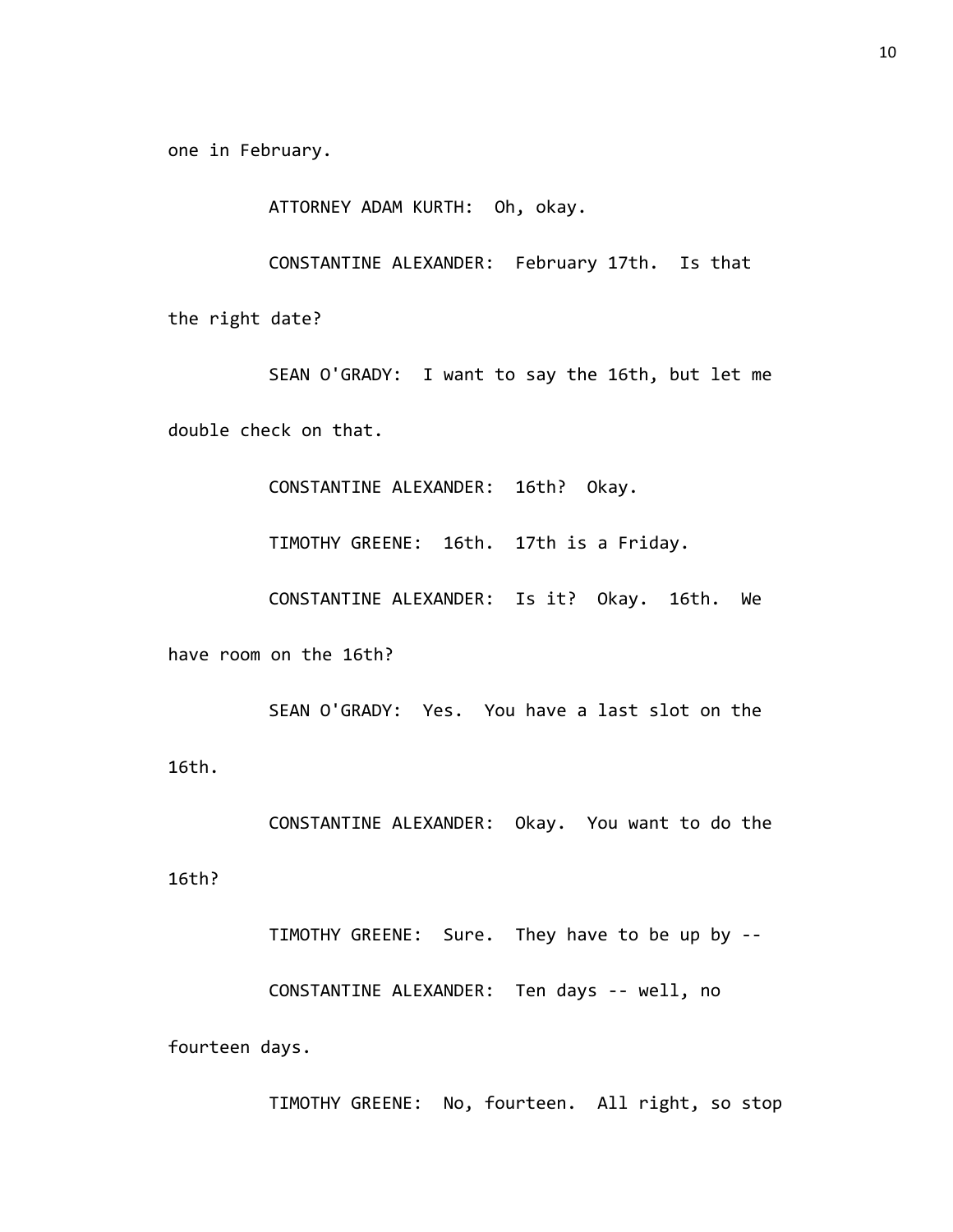by every couple days for Maria to make them. That's what I'm worried about.

CONSTANTINE ALEXANDER: Go to see Maria tomorrow or Monday.

TIMOTHY GREENE: Yep. I'll order them up and we'll get them out there and then go from there.

CONSTANTINE ALEXANDER: And we'll go from there. PATRICK TEDESCO: Is this the building with the big arch?

TIMOTHY GREENE: Citizens Bank. Yeah, Citizens Bank on the one side and then there's a -- another --

PATRICK TEDESCO: And you're putting them in the lobby of the bank?

TIMOTHY GREENE: Yeah, inside the bank.

PATRICK TEDESCO: The vestibule?

TIMOTHY GREENE: Yeah, it says 141 Portland. It's green on the outside. One goes there. And then if you walk around the other way, there's an opening for just a door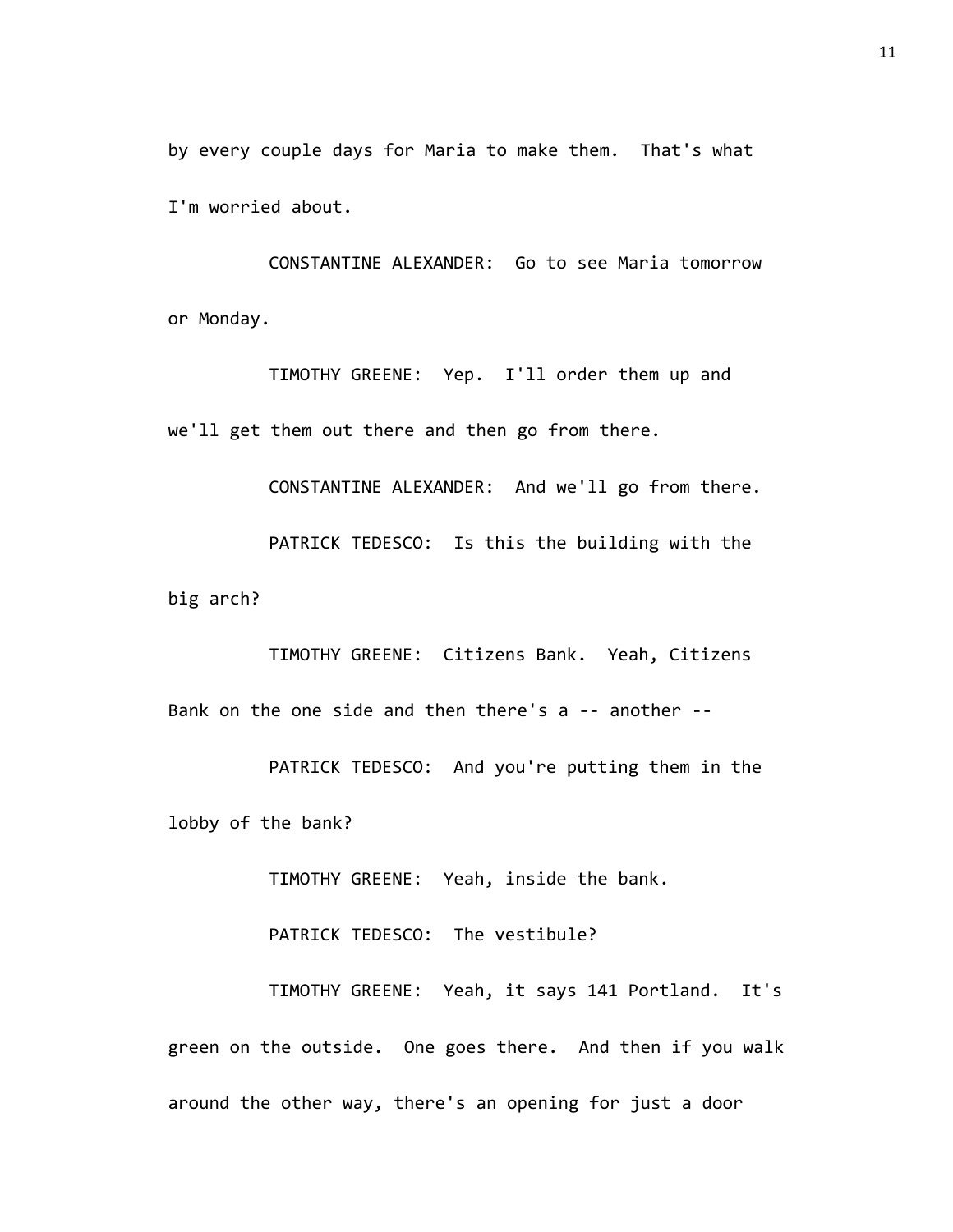for -- there's an office there of a tenant and one goes

there. Yeah, they're required two on this one.

CONSTANTINE ALEXANDER: When they're on the outside there is vandalism issues, there is weather issues.

TIMOTHY GREENE: They blow away.

CONSTANTINE ALEXANDER: It doesn't make sense.

Anyway, the Chair moves we continue this case once more as a case not heard subject to the following conditions:

One, that the petitioner sign a waiver of time for decision. And you've already done that for the past one. So that's been satisfied.

Two, that a new sign reflecting the new date, August -- what is it? August. February 16th. You had a heart attack right there.

TIMOTHY GREENE: That sign is never staying up until August.

CONSTANTINE ALEXANDER: And the new time, seven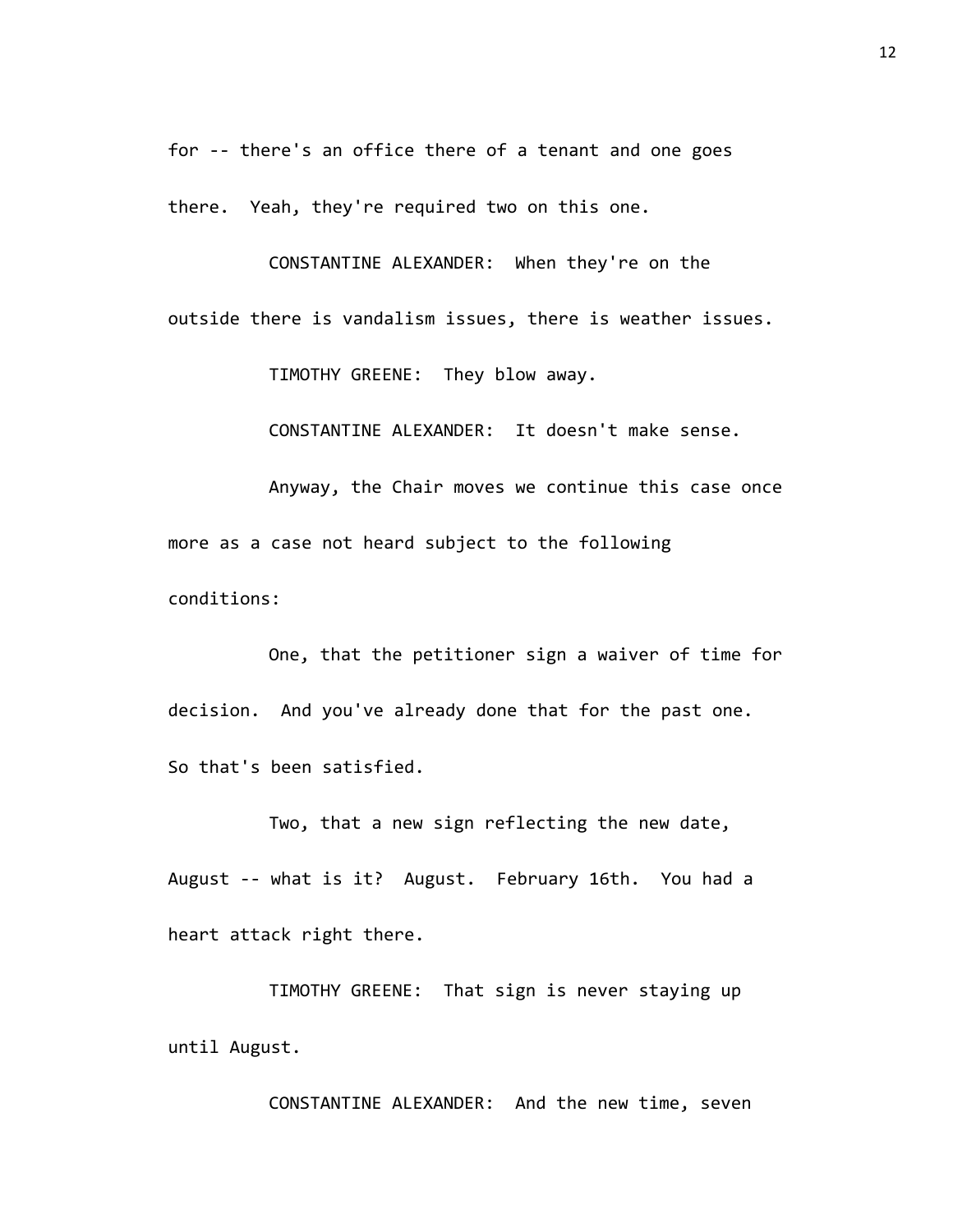p.m., and it be maintained as best we can, you can, for the 14 days.

And lastly, to the extent -- I want to mention this, to the extent that you're going to modify your photo simulations or your plans from what was originally filed, those have to be in our files or in ISD no later than five p.m. on the Monday before that date. And in that connection, did you get the message about the photo simulations?

TIMOTHY GREENE: I did. You know what -- CONSTANTINE ALEXANDER: It's not your fault. TIMOTHY GREENE: No, honestly, I think it was an oversight on my part.

CONSTANTINE ALEXANDER: Really?

TIMOTHY GREENE: I had them. When that package gets put together, it's about 125 pages and there's ten different files that go in. And we made five copies for tonight and I also e-mailed them to Maria.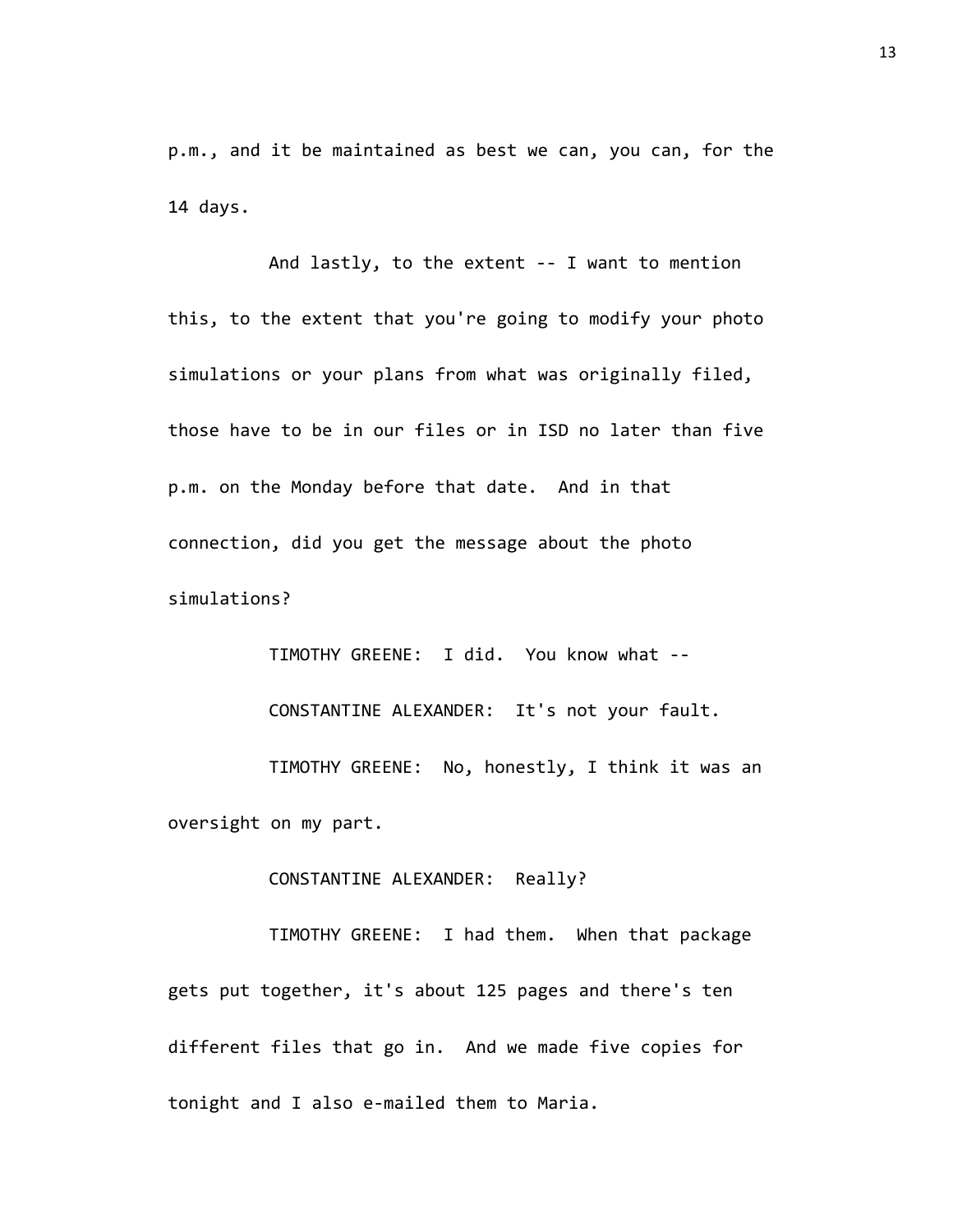CONSTANTINE ALEXANDER: When you see Maria and get the new sign --

TIMOTHY GREENE: She already has them.

CONSTANTINE ALEXANDER: Oh, she already has them? TIMOTHY GREENE: Yeah. As soon as Sean told me they weren't in there, I was like that doesn't make any sense. So I sent them right to Maria.

CONSTANTINE ALEXANDER: People want the photo sims now in advance?

JANET GREEN: Not now.

CONSTANTINE ALEXANDER: I don't think we need them. They're at the office.

Anyway, if you modify those, if you have new developments in terms of your plans, need new photo sims no later than five p.m. on the Monday before.

All those in favor of continuing the case on this basis, please say "Aye."

(Aye.)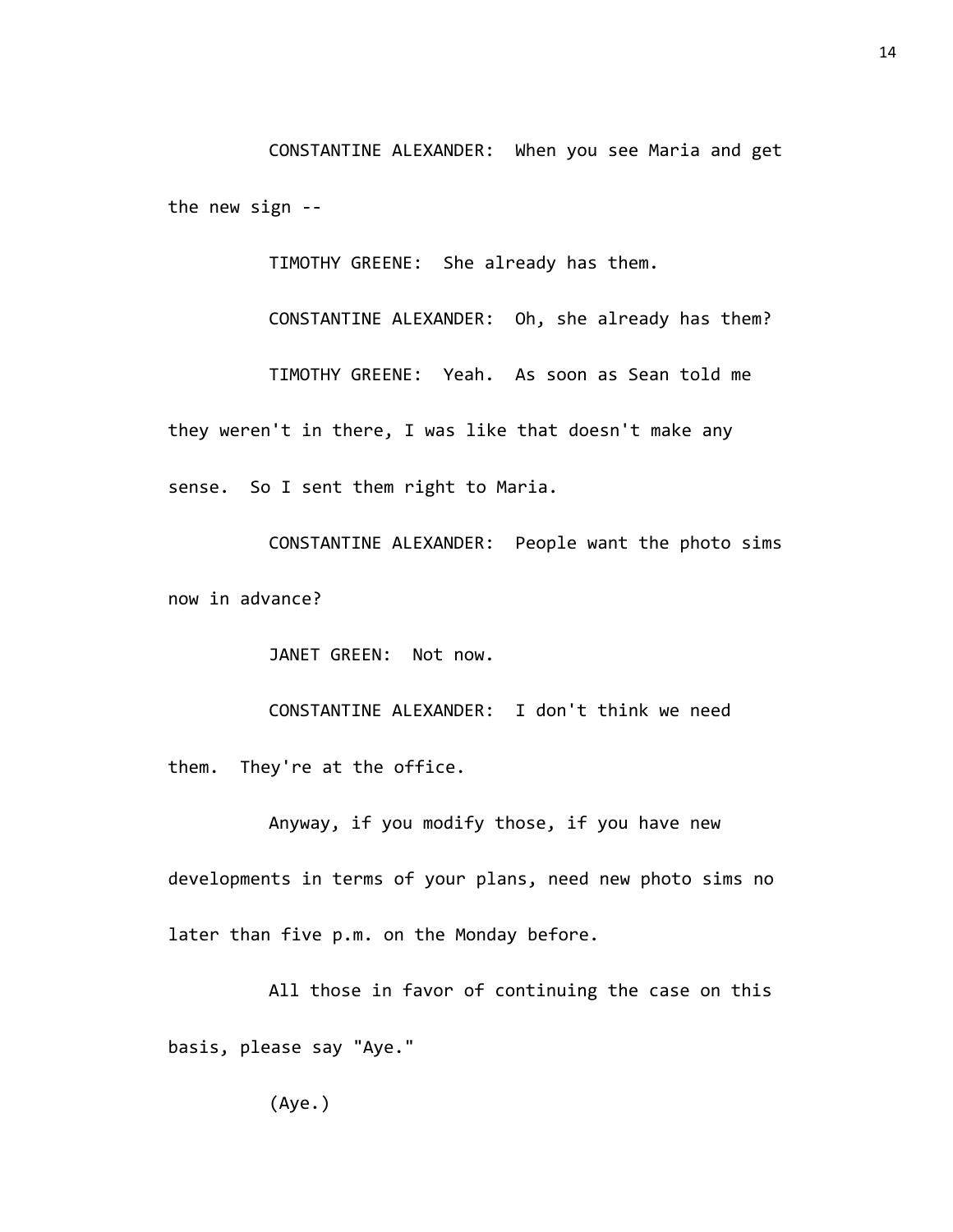CONSTANTINE ALEXANDER: Five in favor. Case

continued.

(Alexander, Sullivan, Green, Hickey, Tedesco.)

\* \* \* \* \*

(7:10 p.m.)

(Sitting Members Case BZA-011070-2016: Constantine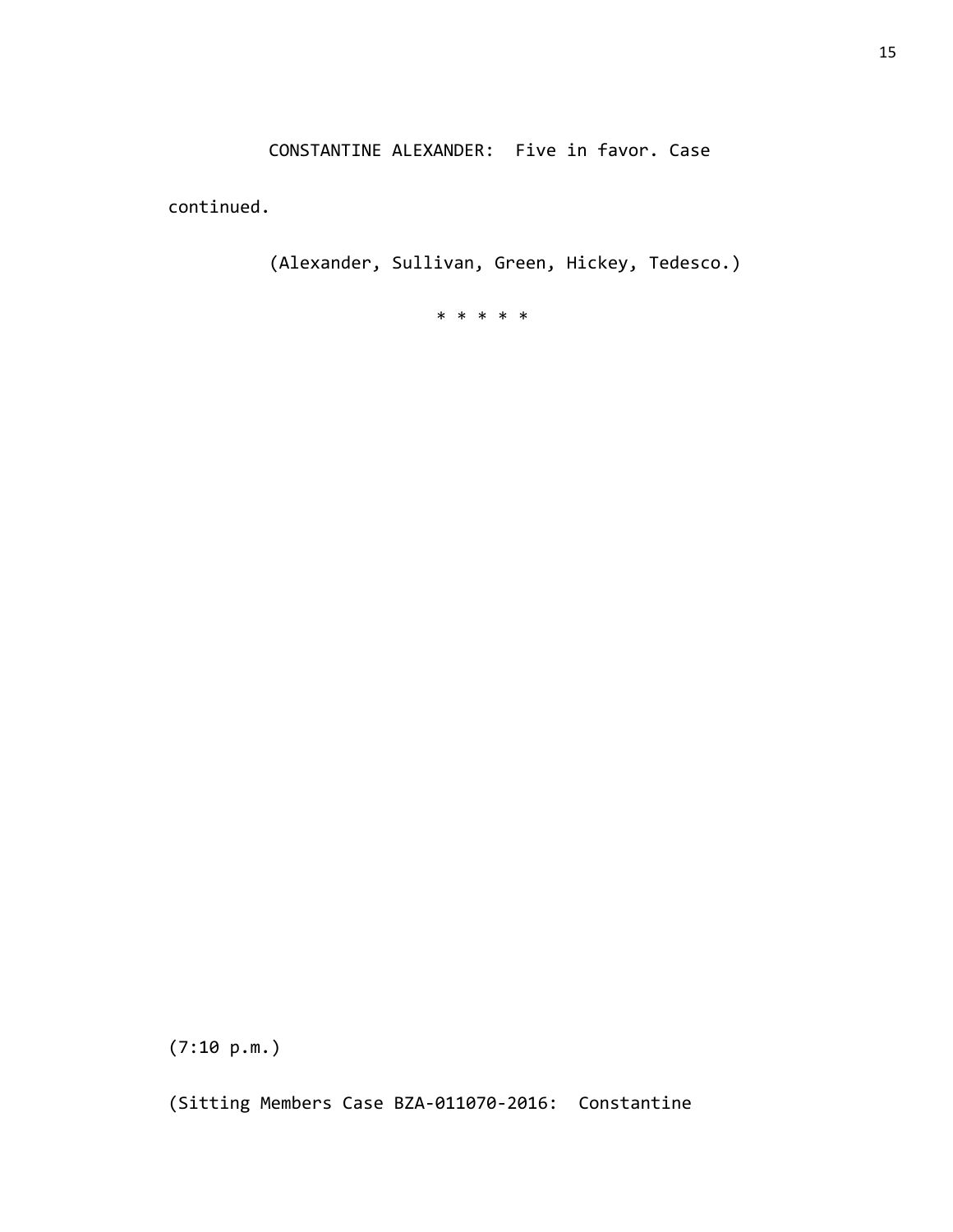Alexander, Brendan Sullivan, Janet Green, Andrea A. Hickey, Patrick Tedesco.)

CONSTANTINE ALEXANDER: The Chair will next call case No. 0110710, 29 Bellis Circle.

Is there anyone here wishing to be heard on this matter?

(No Response.)

CONSTANTINE ALEXANDER: No one is wishing to be heard.

We are in receipt of a report in receipt of a letter from Group Design Build, Inc. (Reading) This letter is in regards to case -- our case right here. On behalf of the property owners Nicole Barna (phonetic) and Dudley Wyman W-Y-M-A-N, as their architectural designer, I am requesting the continuance of this case until the March 23, 2017, BZA hearing date. Please confirm the requested change can be made.

Do we have room on March 23rd?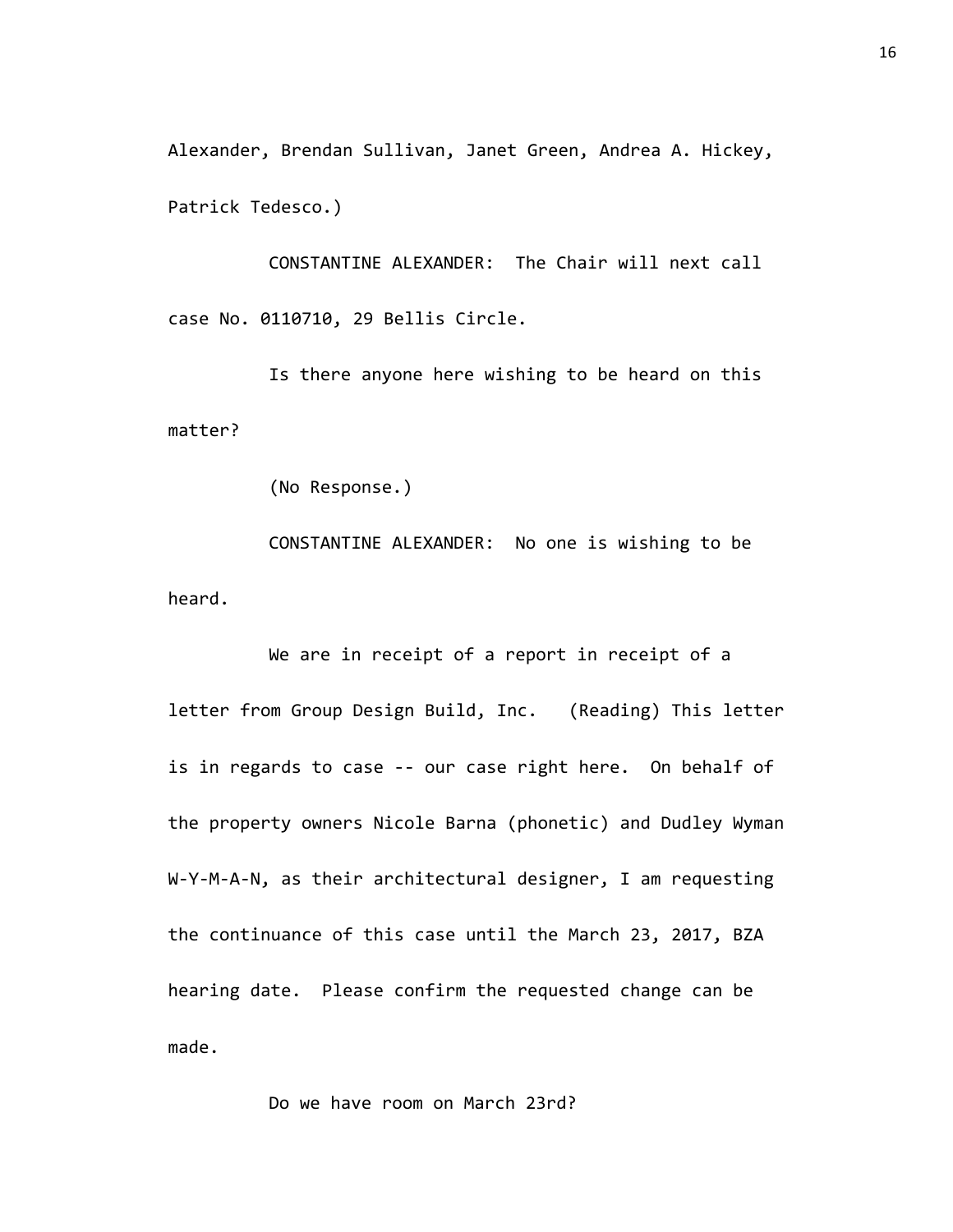SEAN O'GRADY: That's odd, because I was under the impression that, this case is being continued out. There's another case that's been filed. Maria told me that that case was being heard on March 9th.

CONSTANTINE ALEXANDER: The same property? They've got a whole new --

SEAN O'GRADY: Yes, I guess this one was filed incorrectly and they want to --

CONSTANTINE ALEXANDER: This one we had some problems with the plans. They were very inadequate and it wasn't clear what relief they needed, and we sent the architect back to come back with better plans. And then the next thing we heard is the case got continued again because they were still debating what they were going to do and now we've got this letter. I guess they changed architects.

SEAN O'GRADY: Changed architects and re-filed. So this case is bound to be withdrawn. We're just holding it off for --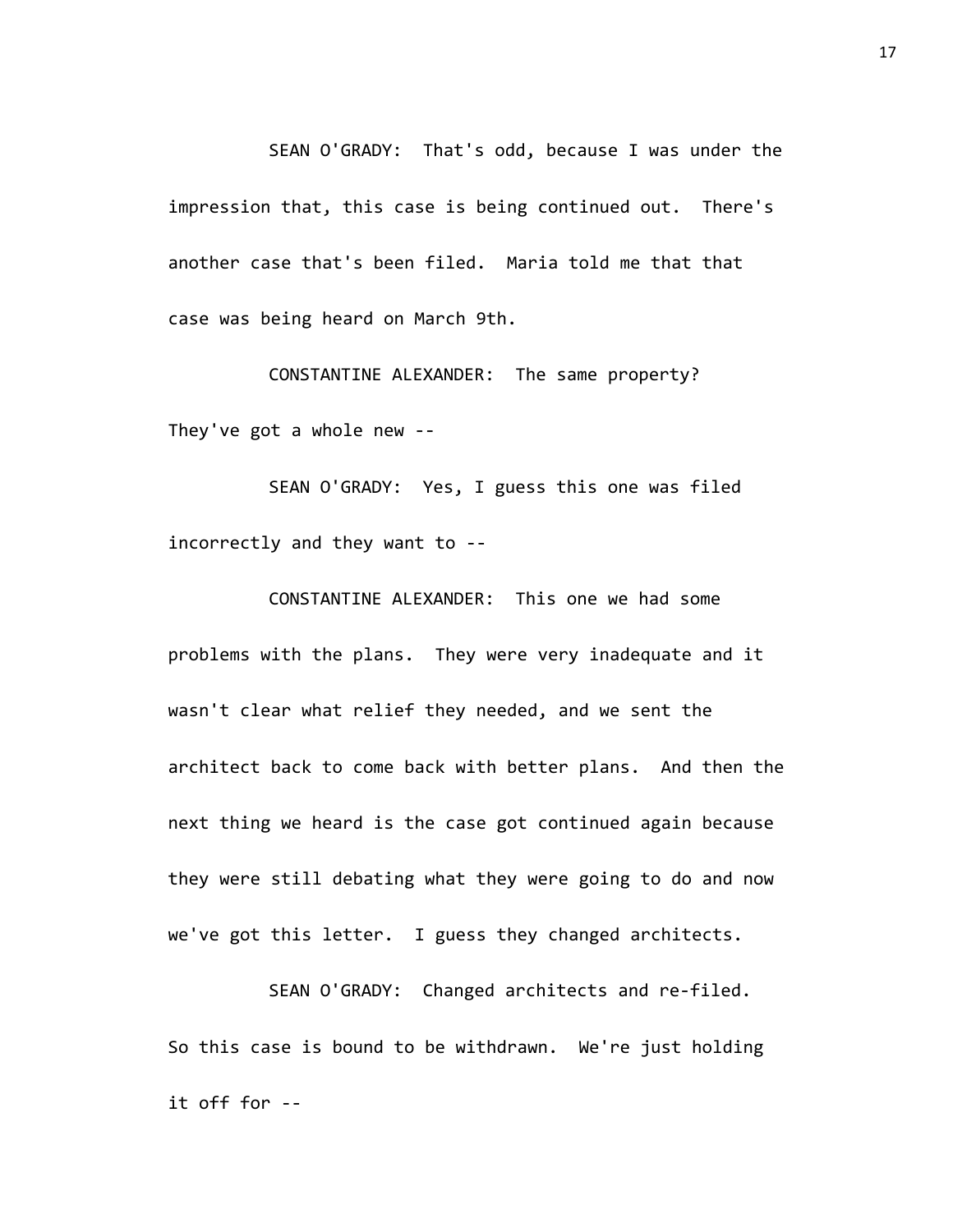CONSTANTINE ALEXANDER: We should continue it to a date. We can put it on March 23rd. We're never going to hear the case.

SEAN O'GRADY: I think it's good for March 23rd and then we'll just talk to them on the 9th when they come.

CONSTANTINE ALEXANDER: Yes.

SEAN O'GRADY: All right, good enough.

CONSTANTINE ALEXANDER: All right.

The Chair moves that this case be continued as a case not heard subject to the following conditions:

One, that the petitioner sign a waiver of time for decision. And the petitioner has already done that. That's been satisfied.

Two, that a new posting sign must be maintained for the 14 days prior to March 23rd, reflecting the new date, March 23rd, and the new time, seven p.m.

And that to the extent that the -- there are new plans, there will be if this thing goes forward, new plans,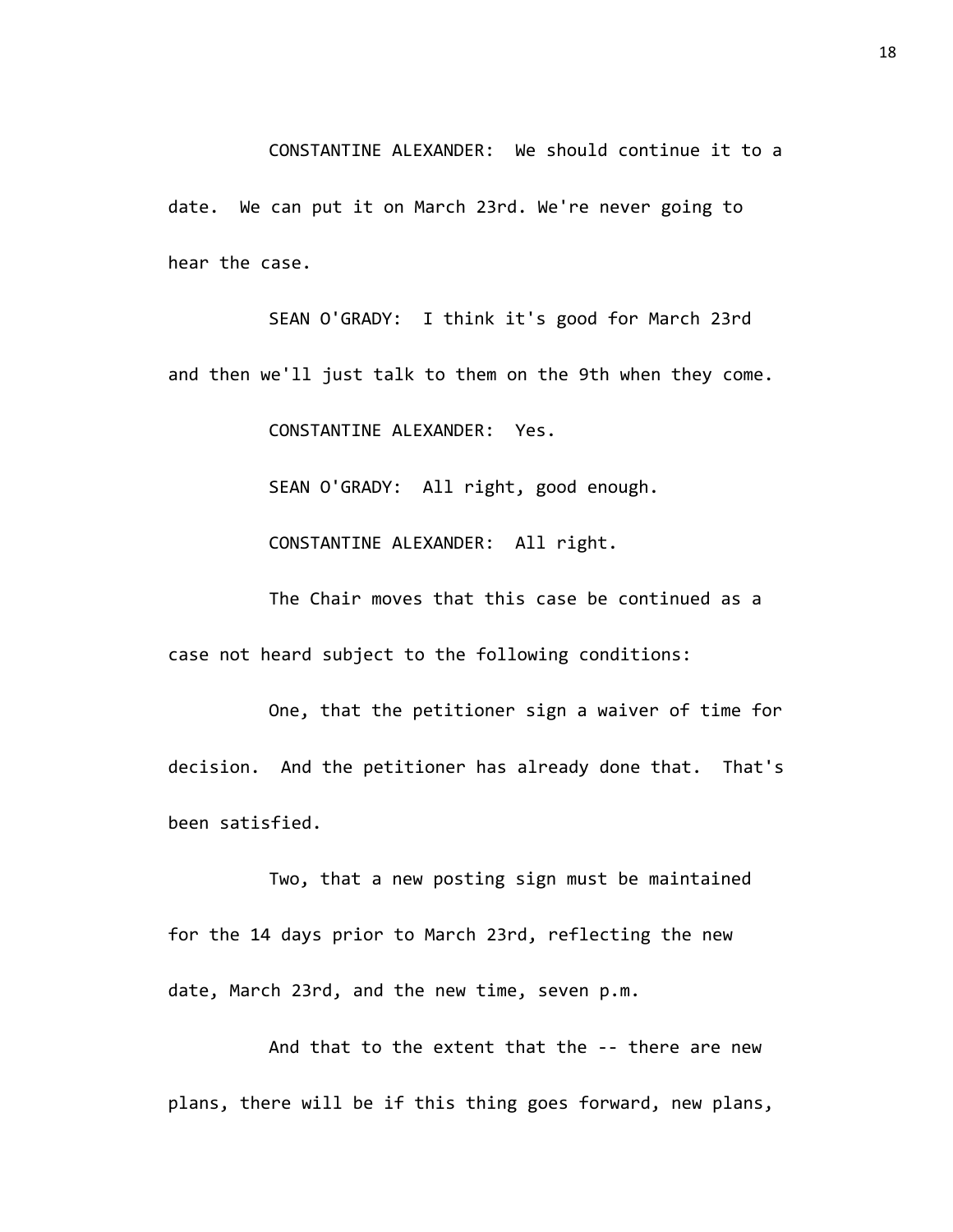the new plans, plus a revised dimensional form must be in our files no later than five p.m. on the Monday before March 23rd.

> All those in favor, please say "Aye." (Aye.) CONSTANTINE ALEXANDER: Case continued. (Alexander, Sullivan, Green, Hickey, Tedesco.) \* \* \* \* \*

(7:15 p.m.)

(Sitting Members Case BZA-011949-2016: Constantine Alexander, Brendan Sullivan, Janet Green, Andrea A. Hickey, Patrick Tedesco.)

CONSTANTINE ALEXANDER: And last but not least for the continued cases, we have -- I'll just -- we have 16 Kennedy Road. But we have on our regular agenda a case involving 16 Kennedy Road. So I suggest we hold the continued case until after we hear the case on the regular agenda. If we grant you the relief on the regular agenda,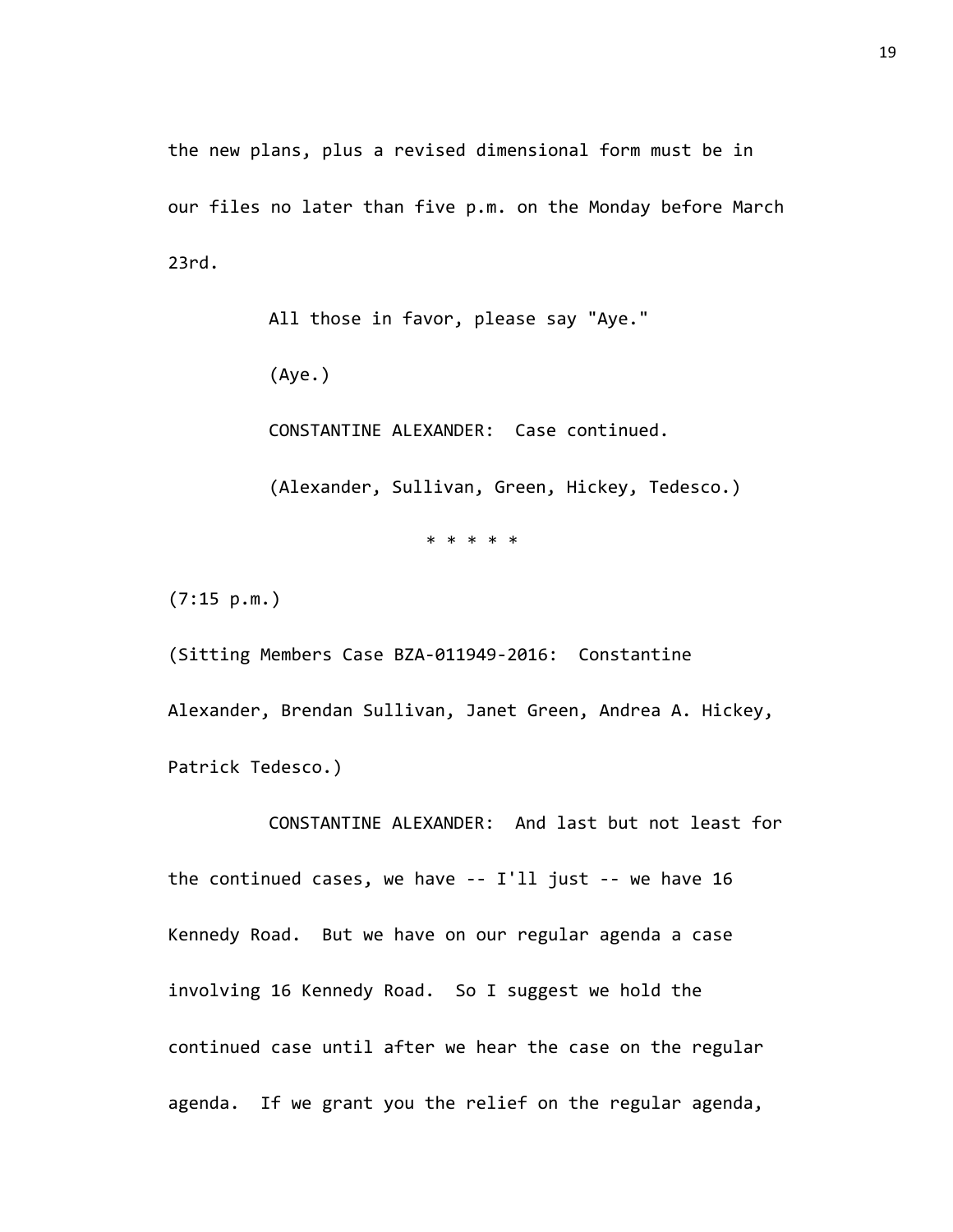this becomes mute which you can just withdraw it.

UNIDENTIFIED MEMBER FROM THE AUDIENCE: Okay. We weren't sure about the process, whether we just had to withdraw it after we submit it.

CONSTANTINE ALEXANDER: You don't want to withdraw it too quickly because the withdrawal is treated in our Ordinance as a denial. So if you withdrew it and we turned you down on the new case, you're out of luck for two years unless you have new plans. This at least preserves your right, I don't know if it will work, but it will preserve your right should we turn you down on the regular case.

UNIDENTIFIED MEMBER FROM THE AUDIENCE: Okay, thanks.

CONSTANTINE ALEXANDER: Anyway we're not going to call the case now. We'll wait until after the case -- the regular case starting at 7:30. So we've got 15 minutes.

ANDREA HICKEY: Before you go off the record. On Bellis Circle that was continued, I think that was a case

20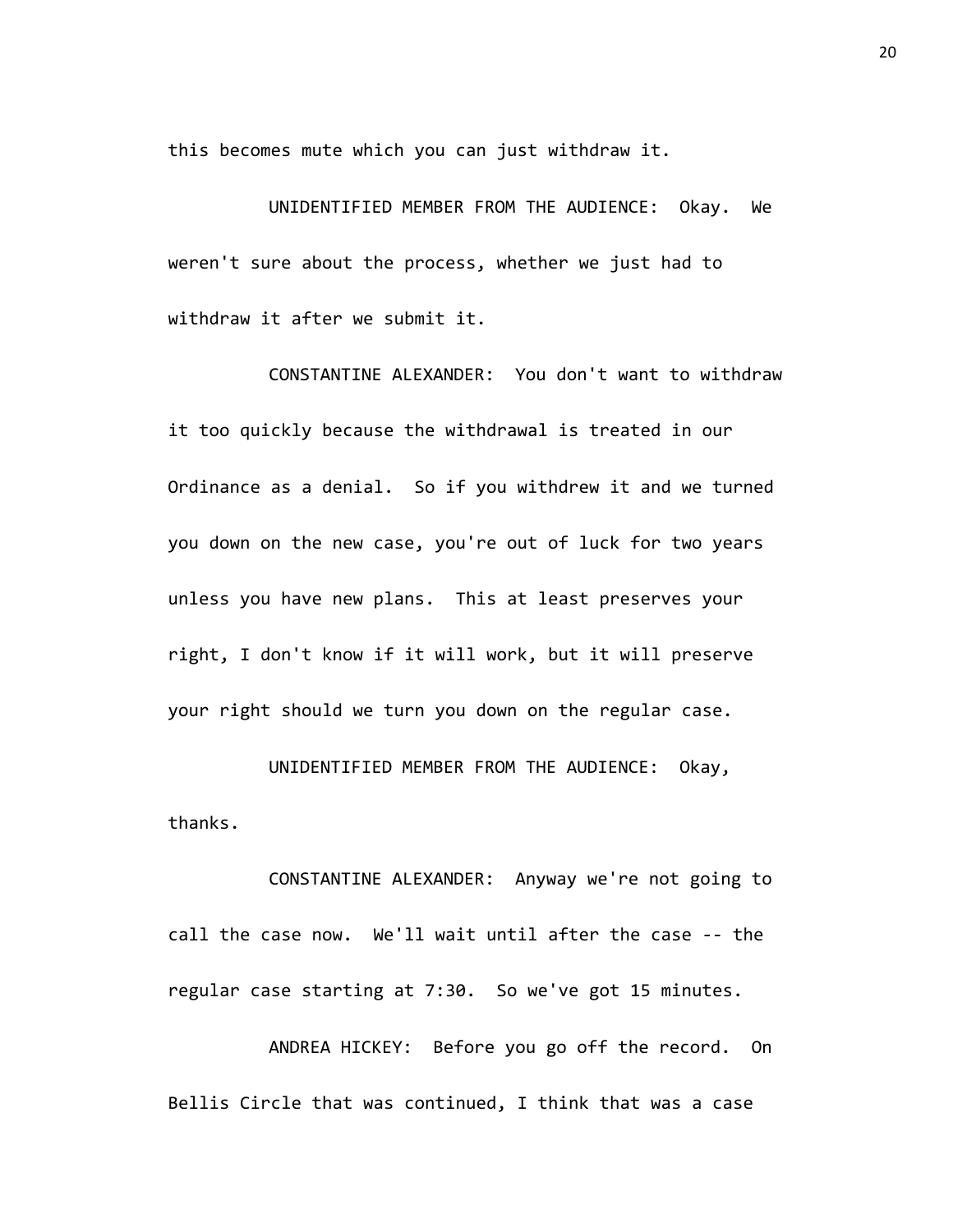that was heard.

CONSTANTINE ALEXANDER: You're absolutely right.

It makes no difference for a continuance. You're right, my mistake, Andrea, thank you.

(A short recess was taken.)

\* \* \* \* \*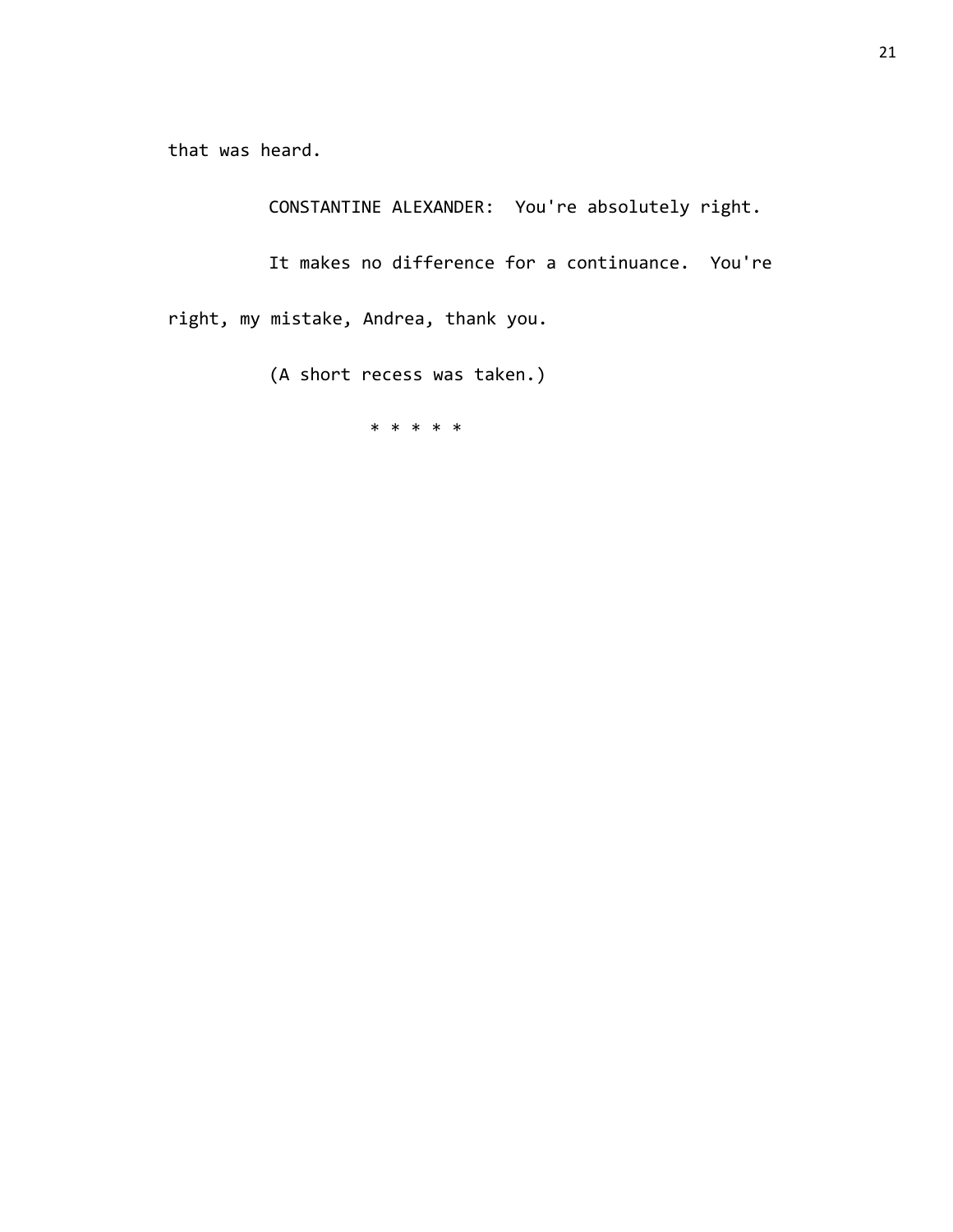(7:30 p.m.)

(Sitting Members Case BZA-012246-2016: Constantine Alexander, Brendan Sullivan, Janet Green, Andrea A. Hickey, Patrick Tedesco.)

CONSTANTINE ALEXANDER: Now the Chair will call the regular session of the Zoning Board of Appeals to order. And the first case I'm going to call is case No. 012246, 16 Kennedy Road.

Is there anyone here wishing to be heard on this matter?

JACOB FARMER: My wife might be straggling in a little late. Should I start with a little intro or what do you think?

CONSTANTINE ALEXANDER: First introduce yourself to the stenographer.

JACOB FARMER: Okay. My name is Jacob Farmer,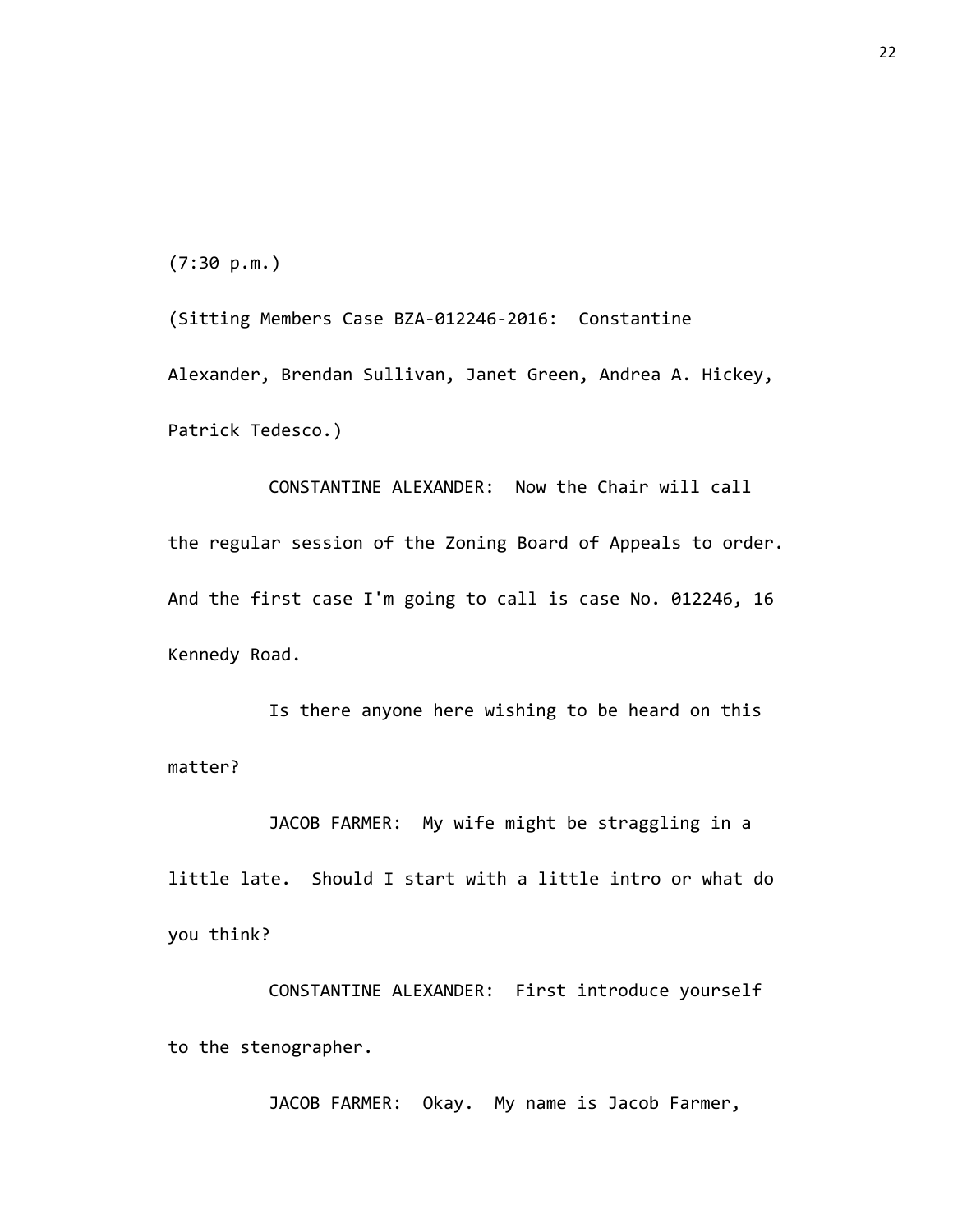F-A-R-M-E-R. I currently reside at One Foster Street in Cambridge. And my wife Jenna Moskowitz is hopefully on her way back in.

JANET GREEN: Looking for parking.

JACOB FARMER: I think she went for a wrap across the street.

CONSTANTINE ALEXANDER: And?

PAUL FIORE: And I'm Paul Fiore, the architect working on the project with Jake and Jenna.

CONSTANTINE ALEXANDER: Okay. The floor is yours. You want both a Variance and a Special Permit as I understand. Go ahead.

JACOB FARMER: So, you know, I want to give you a quick Reader's Digest. So my wife and I are Cambridge residents, been living here for -- I've been here for -- I've been living here about 25 years. My wife grew up in the area. We're not strangers to new construction. My current home I built new in late 90s. I learned a lot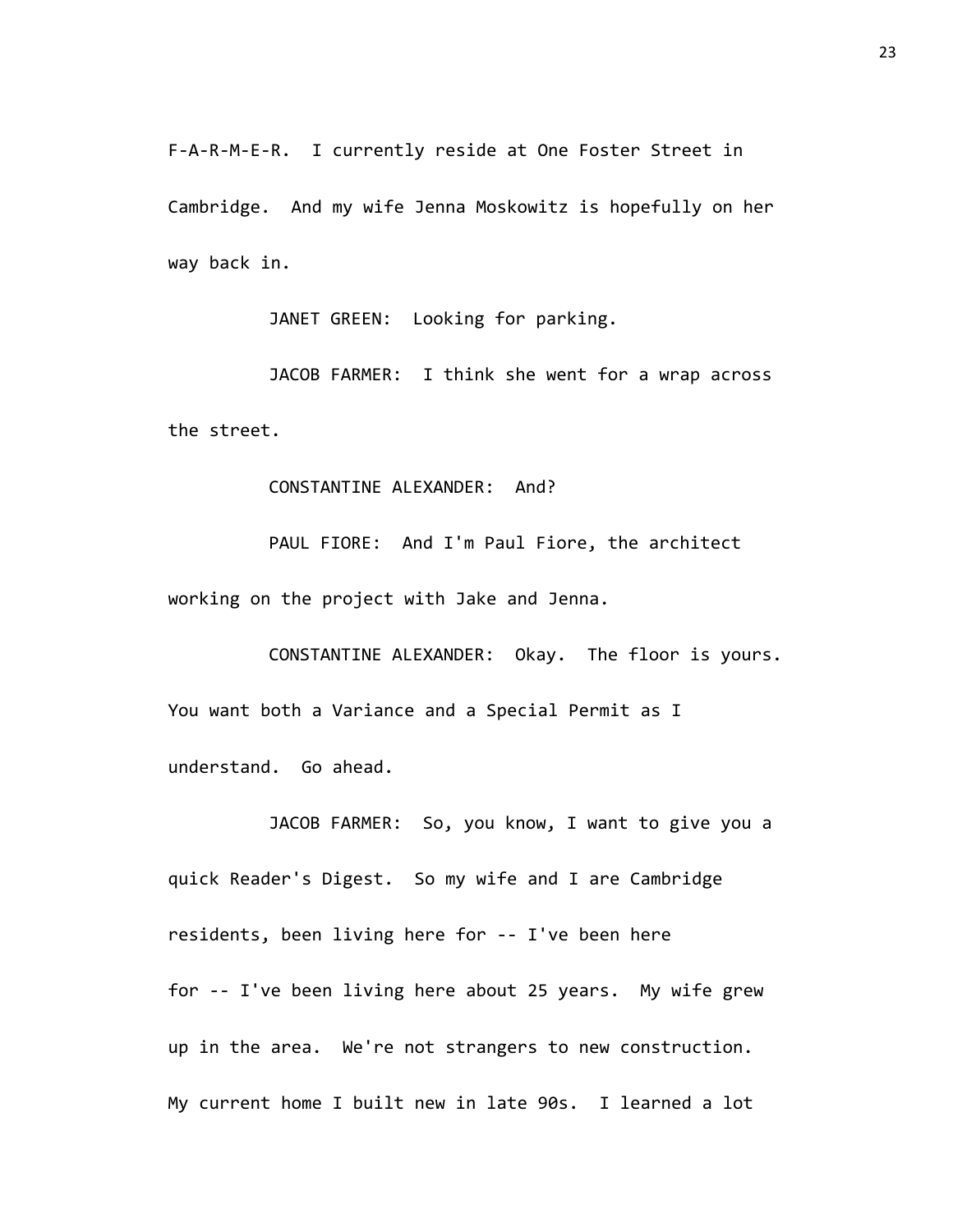about neighborhood contention and working with the Historic Commission and how to build a consensus. And I've also learned the angst of aggravation when you don't have neighborhood support, that it makes everybody unhappy, and we all have to live together. So when I started this project, we bought this property at Kennedy Road, it looked like the perfect opportunity to build in Cambridge. Very old house, tucked in the back corner of an odd-shaped lot in a beautiful neighborhood. It had the advantage of being large enough that we felt we could build by-right whatever we were likely to want or need, and it seemed that it was flexible enough that we ought to be able to get a consensus with our neighbors and to maybe everybody happy. My wife and I weren't looking to do anything grandiose, we're not trying to build huge or big. We're not trying to make artistic statements. We're just looking for a house for us and our two little girls.

Our requirements were kind of, you know, sort of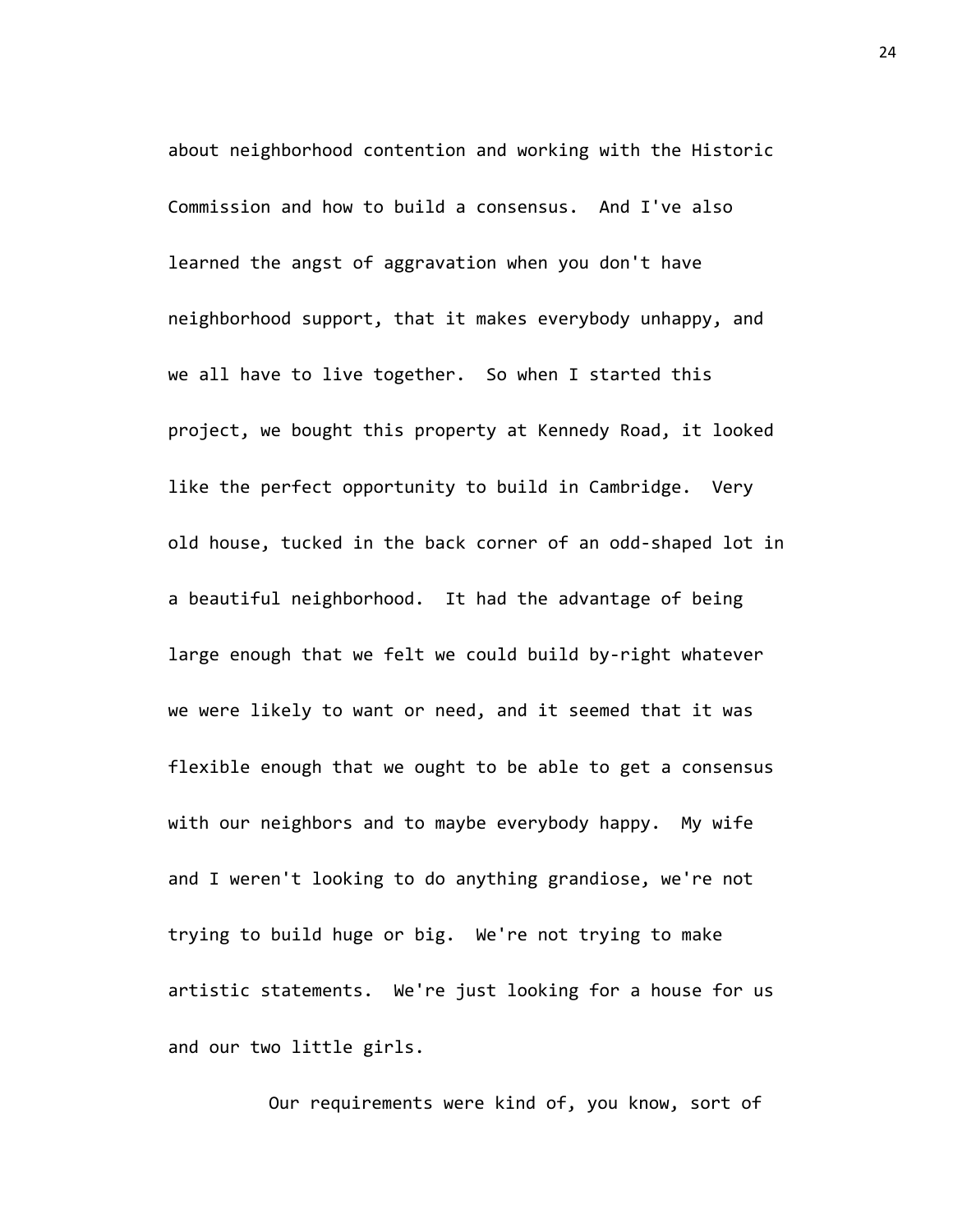mundane suburban things. We're looking to have a two car garage. We're looking to have a yard to play in. We're currently on Foster Street where my backyard is four feet wide. I have little kids. I wanted them to have somewhere safe to play. So a dead end street. A, you know, a play area in the backyard that's nicely isolated from everyone, that seemed like a great win.

So we took on this project, and I really looked at it like a blank slate. I asked neighbors what they cared about. My immediate abutters, who I should add have, you know, since voiced objection. Leonard is here, I'm sure you'll hear what his objections are. We worked with them. I waited several months for him to return from Sweden. So, you know, again, I learned don't be in a rush, don't be entitled, this is everybody's neighborhood. I waited for him to come back from Sweden. I showed him what we were thinking. He gave me his endorsement. He told me he thought we were being reasonable. And then the very tail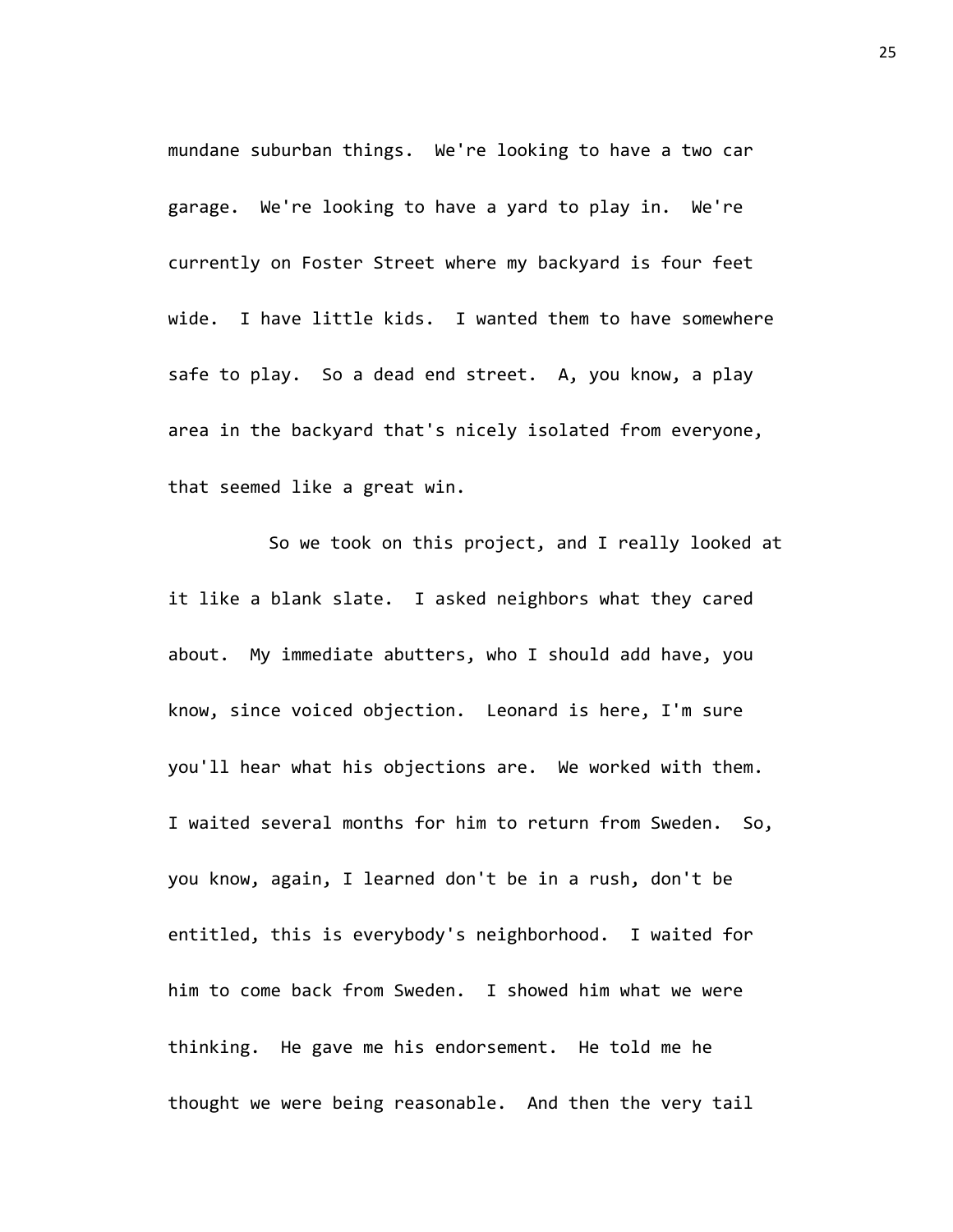end of the process, Leonard alerted me that he no longer supported my plans and that he felt I should start over. Now this was after we were scheduled to have a hearing last month. The hearing got delayed, and then within a day or two of that is when he shifted positions on me. I felt like I was simply in an untenable position. So we did our best to try to listen, to scale back. So you'll notice we have changed our dimensions, at least as best as we can. We believe in our hearts that what we've built is a --

CONSTANTINE ALEXANDER: You haven't built it yet. What you want to build.

JACOB FARMER: Sure, what we want to build. Thank you. What we want to build we feel is actually in the best interest -- is a really nice compromise between what we want as land owners with rights given to us by the Zoning Board -- or Zoning Code and what's in the neighborhood interest.

And, you know, the only other thing I want to say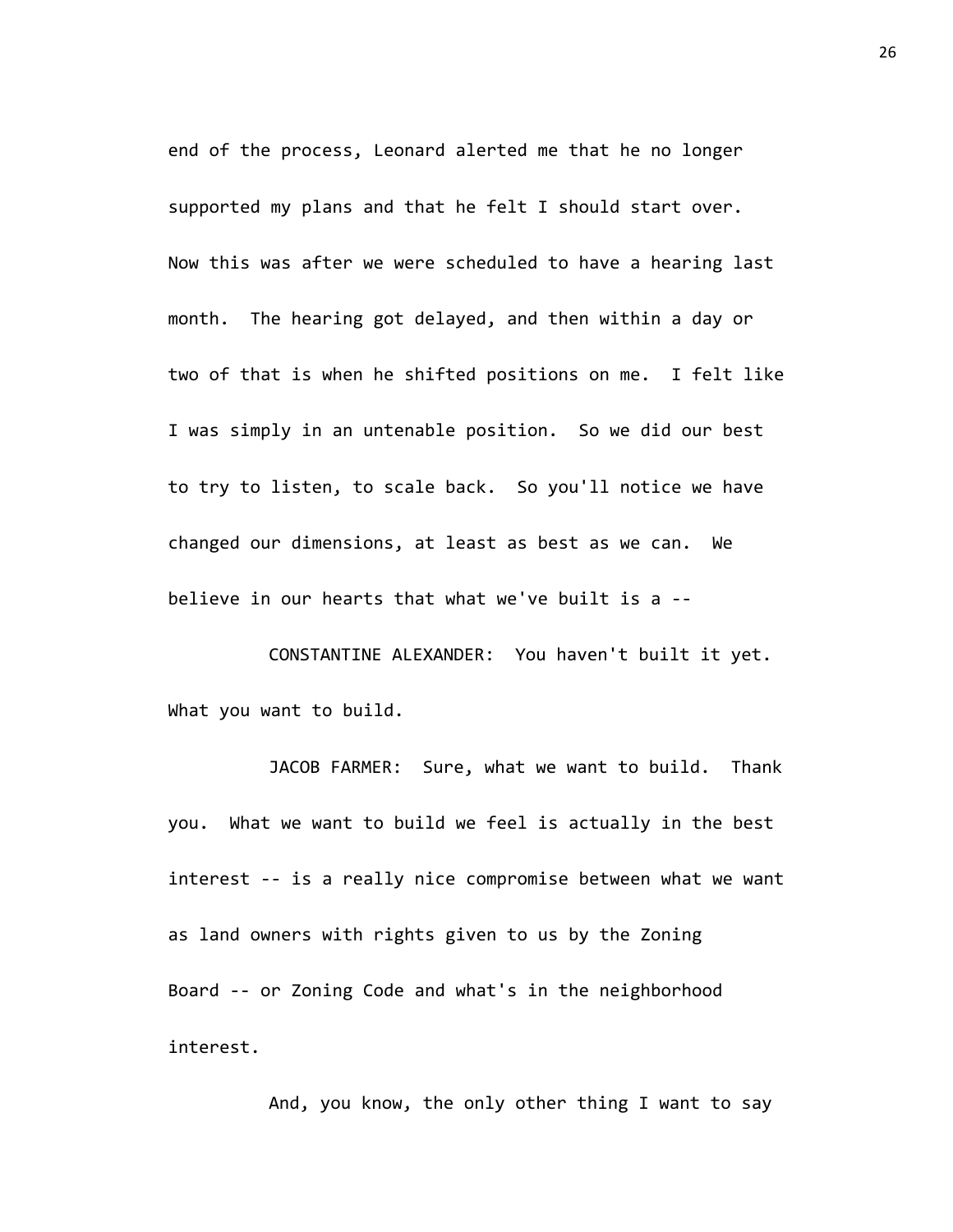is that the one thing I didn't anticipate when we bought this property was that we really were buying something the neighbors like to call a park. The previous owner was very generous, people passed through her property to go to, to cut through to Appleton Street. People picked her flowers and lived in her lot, and we're sort of the bad guys that are taking that away from the neighborhood. You know, it's a unicorn. It's an undeveloped lot off Brattle Street in Cambridge. Someone's going to buy it. Someone's going to put a house on it. Someone's going to make it about what the FAR says it should be, and we're the unfortunate or the fortunates to be the ones to do that.

So I hope to --

JENNA MOSKOWITZ: And just add --

CONSTANTINE ALEXANDER: Introduce yourself for the stenographer.

JENNA MOSKOWITZ: Oh, hi. My name is Jenna Moskowitz and I'm the wife of Jacob Farmer.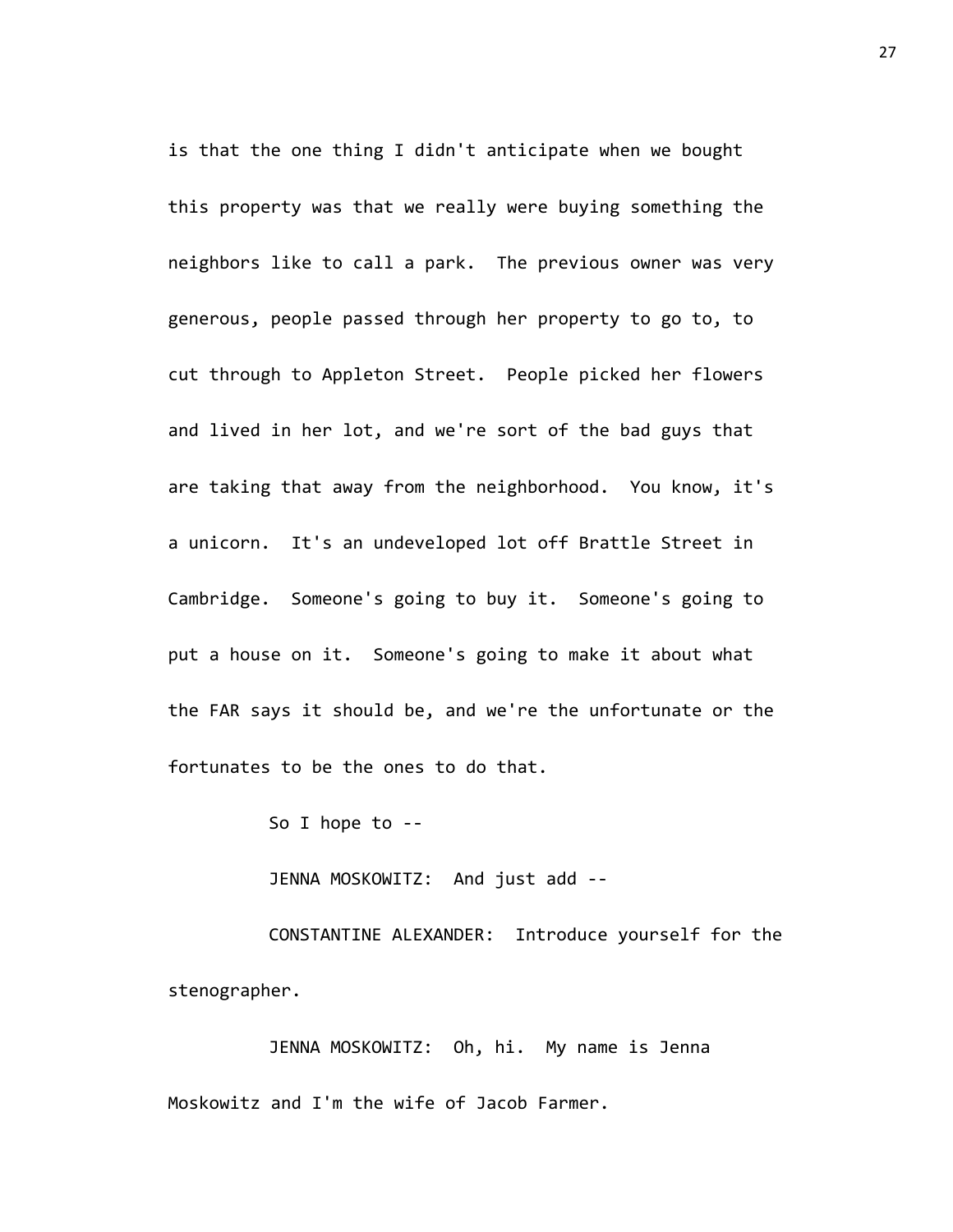## CONSTANTINE ALEXANDER: Okay.

JENNA MOSKOWITZ: I just wanted to add that we -- you just mentioned bad guys. I think that we also wanted to have an open neighborly feel, inviting people to the garden. You know, it certainly not something -- it's not an us/them situation. I think we want to build a house for us to enjoy but also to enjoy with our neighbors.

JACOB FARMER: So in any case we felt like when the objections were raised, we were in the eleven and a half hour. We had full complete designs. We had -- we gotten really positive feedback from the designs, so when my neighbors told me it's too big and it's tasteless and it will dominate and ruin the neighborhood, other architects, even the Historic Commission, had assured me that they felt we were doing this really tasteful. I happened to print the minutes from the Historic Commission hearing, and we were complimented by one of the board members on our very thoughtful and tasteful accommodating design. So I don't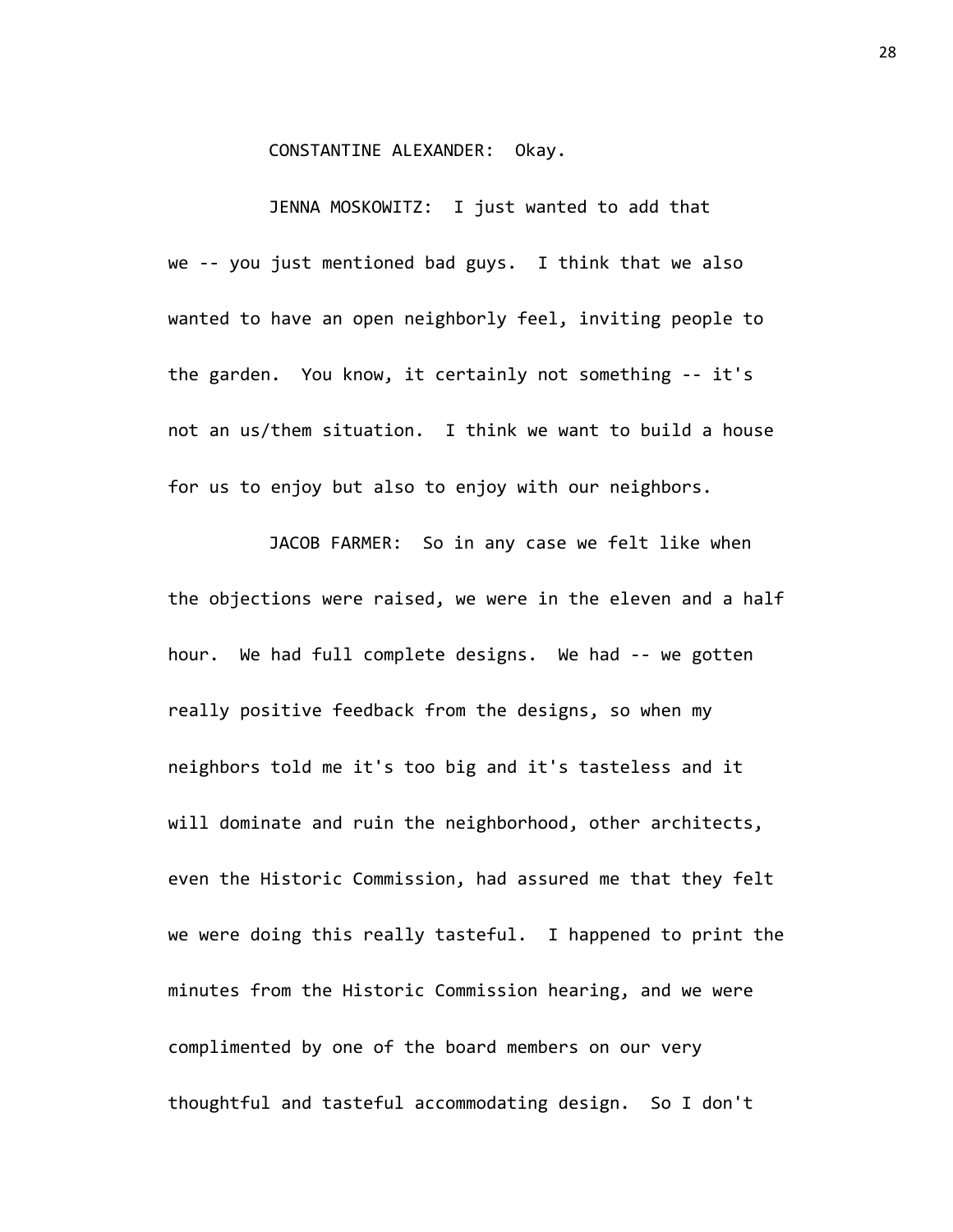feel like we're doing anything harmful to the neighborhood. And I know we'll hear from my neighbors who do feel -- and I hope that when we're done, you know, at least we'll have some third party opinion.

So the last thing I want to say is that the variances that we're asking for are extremely nominal. You know, we're not asking for any -- we're under our height. We're under our FAR. We've met --

PAUL FIORE: That's my job.

JACOB FARMER: Sorry. That's Paul's job.

We're being very, very -- we're not asking a lot. JENNA MOSKOWITZ: We tried to accommodate.

JACOB FARMER: The only reason we're asking for a Variance in the first place, is that we tried to make a house that was tweaked to meet what we thought was everybody's best interest. Otherwise there's plenty of room to build by-right and we could have done that.

Okay, I'll be quiet. Paul, take it away.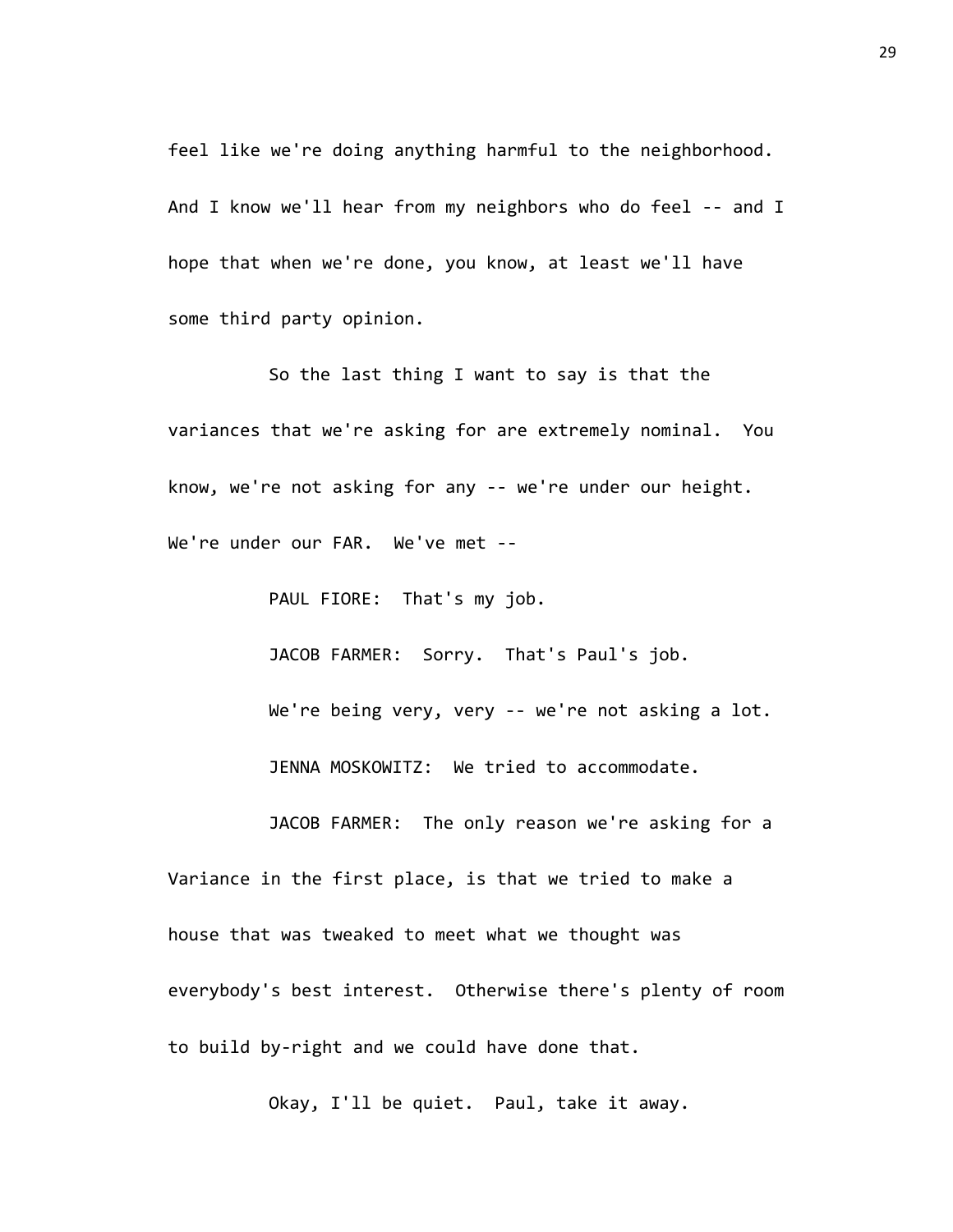CONSTANTINE ALEXANDER: By the way, we're talking about the Variance at this point. You're also seeking a Special Permit.

PAUL FIORE: Right. And I can --

CONSTANTINE ALEXANDER: We'll do that one at a time. We'll take the Variance case first.

PAUL FIORE: Okay.

CONSTANTINE ALEXANDER: And just address your comments to the Variance and then we'll turn to the accessory apartment.

PAUL FIORE: So I blew -- this is in the packet but I blew it up.

JACOB FARMER: Bring that closer over here.

PAUL FIORE: So, right, so this is the current one that's submitted on Monday and it's actually -- we're asking for quite a bit less relief than we were originally.

CONSTANTINE ALEXANDER: You want to use the microphone? You have to take it out of the holder push a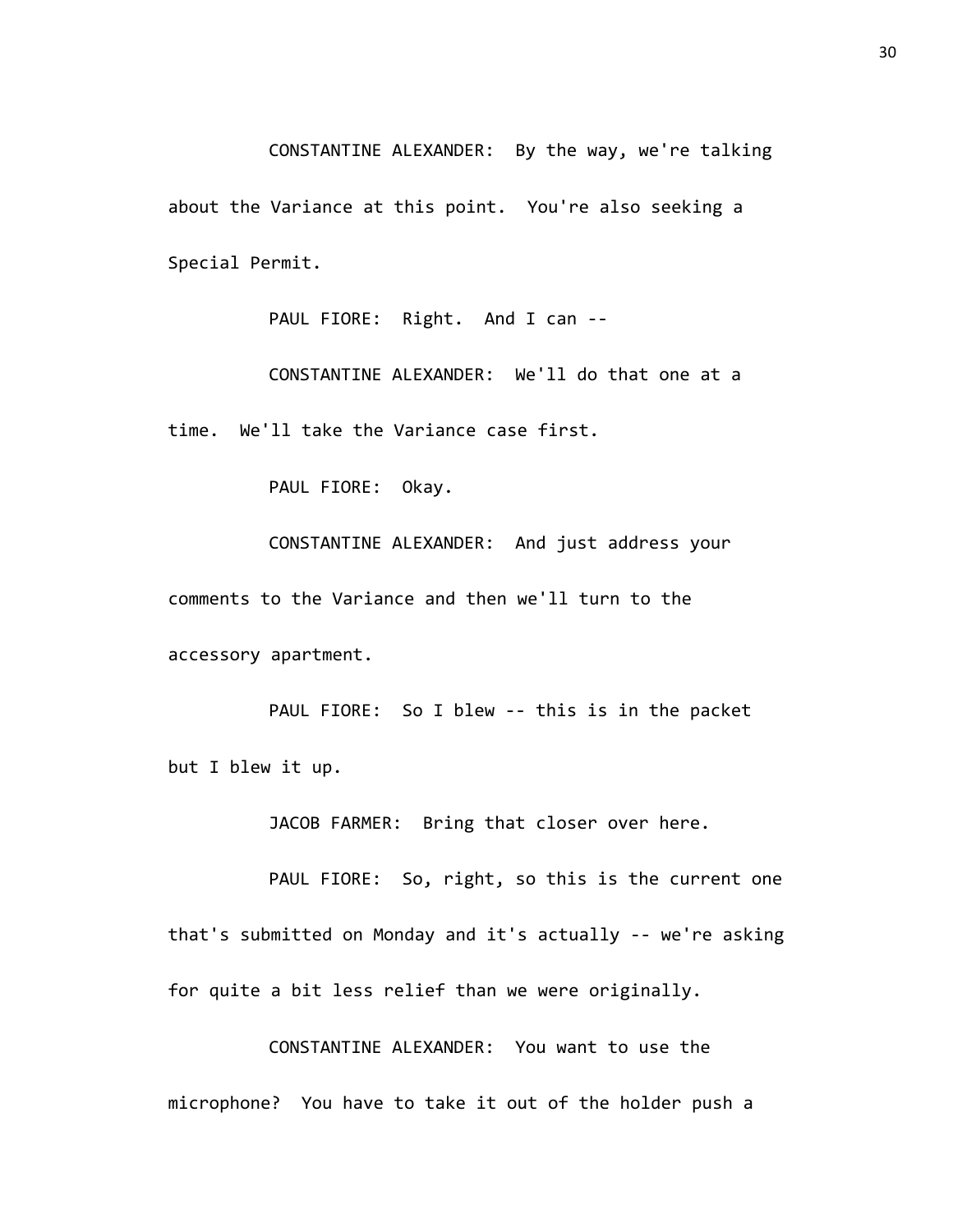button to turn it on.

PAUL FIORE: Hello.

ANDREA HICKEY: That's better.

PAUL FIORE: So I guess what I want to do is just outline exactly what we're asking for in terms of variances. As Jacob said, this is a very interesting and sort of difficult lot. It actually has 12 sides to it, which I've learned is called a dodecagon. I didn't know that before. So some new information.

So determining the exact footprint of as-of-right was rather challenging. And so early on we actually had a meeting with Ranjit and sat down and hashed it all out, and he was in agreement with our findings that basically which is this, this hashed area, the as-of-right building area, although there's 15 on one side -- and 15 minimal on each side which that shows with a, with a 35-foot total side setback.

So some of the -- so some of the difficult,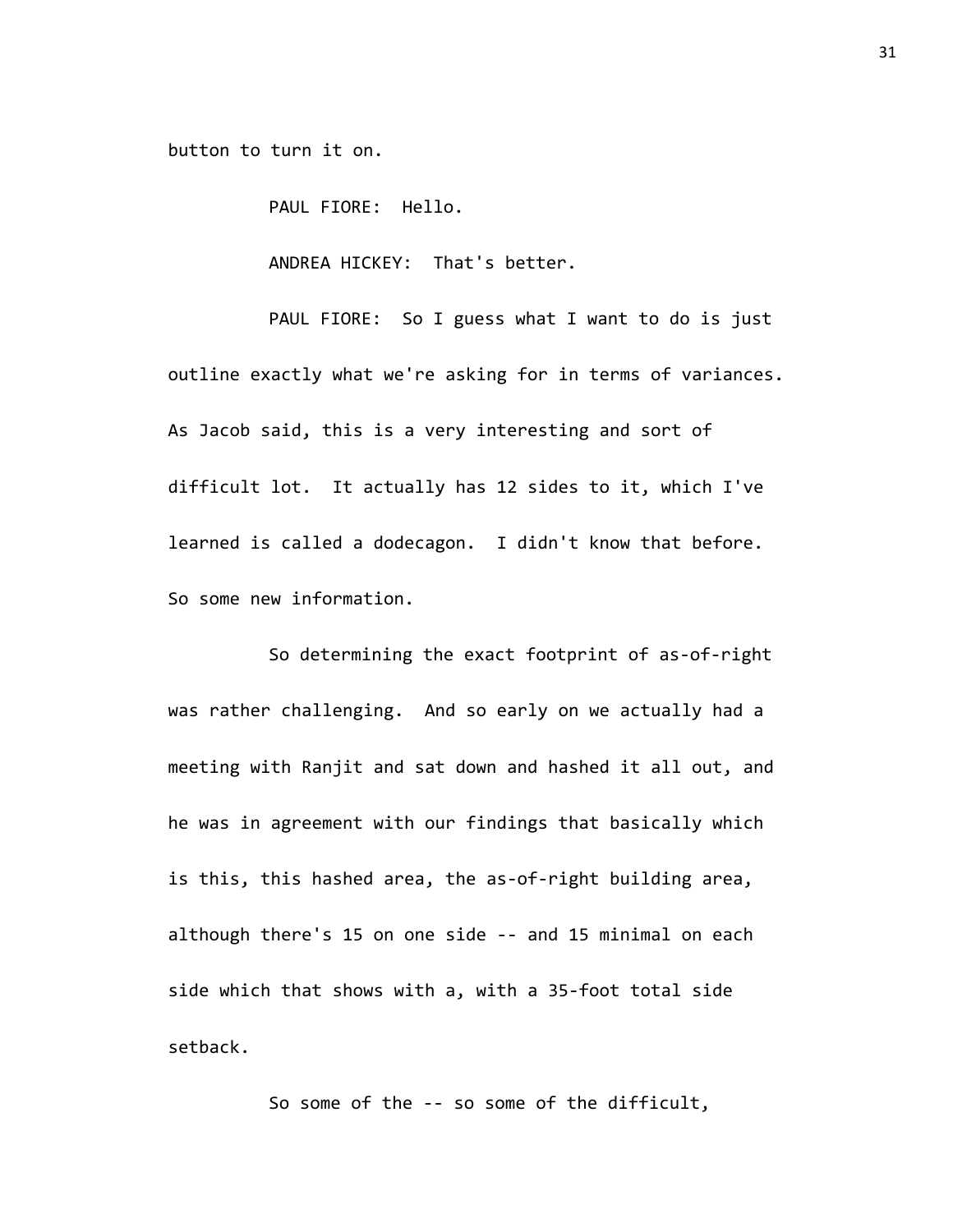especially difficult one was in the rear yard, sort of defining, you know the, literal definition in the Zoning Code about the rear yard would actually have us be in the not asking for a Variance in the rear yard, but we didn't want to argue that point tonight. What we wanted to do is have the most sort of conservative plan that we reviewed with the neighbors as well and with Ranjit and that's what you see before you here on this plan.

So some of the changes from our original submission is that we were originally asking for four feet of front setback, and part of the reason for that was that one of the important things for Jacob and Jenna were to have a nice open backyard. So we didn't want to take it away from the backyard. We were also -- originally heard from the neighbors that this area was important. And you can see on this, this map up here that that really is a nice open vista that both of those properties share. So the idea to keep that open and this open was always priority for the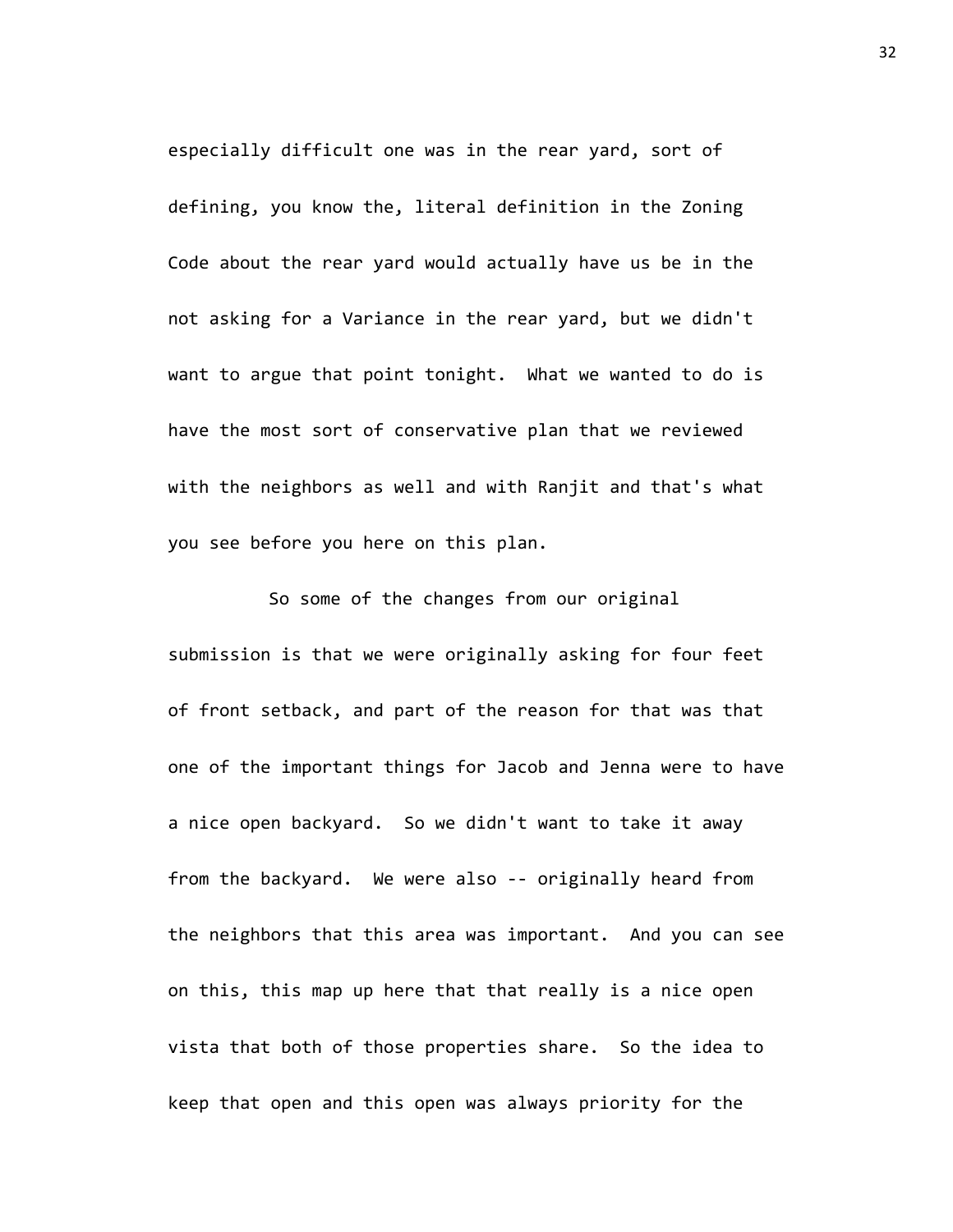design and placement of the --

CONSTANTINE ALEXANDER: Just so I understand to be specific for the Variance that you're seeking.

PAUL FIORE: Sorry.

CONSTANTINE ALEXANDER: Okay. That's all right. You're going to get there, that's fine. If you're going to get there, that's fine.

PAUL FIORE: Yeah.

So what we're actually seeking is this little dark shaded area on the side. We actually have 20 feet to this portion of the building on this side and 15 on this side. So this piece falls within that. And then also if you literally, take this as the backyard set line and you sort of take the 31 required feet and you curve it around all these points, this falls within that as well.

CONSTANTINE ALEXANDER: So you have rear yard and left yard setbacks?

PAUL FIORE: Yes.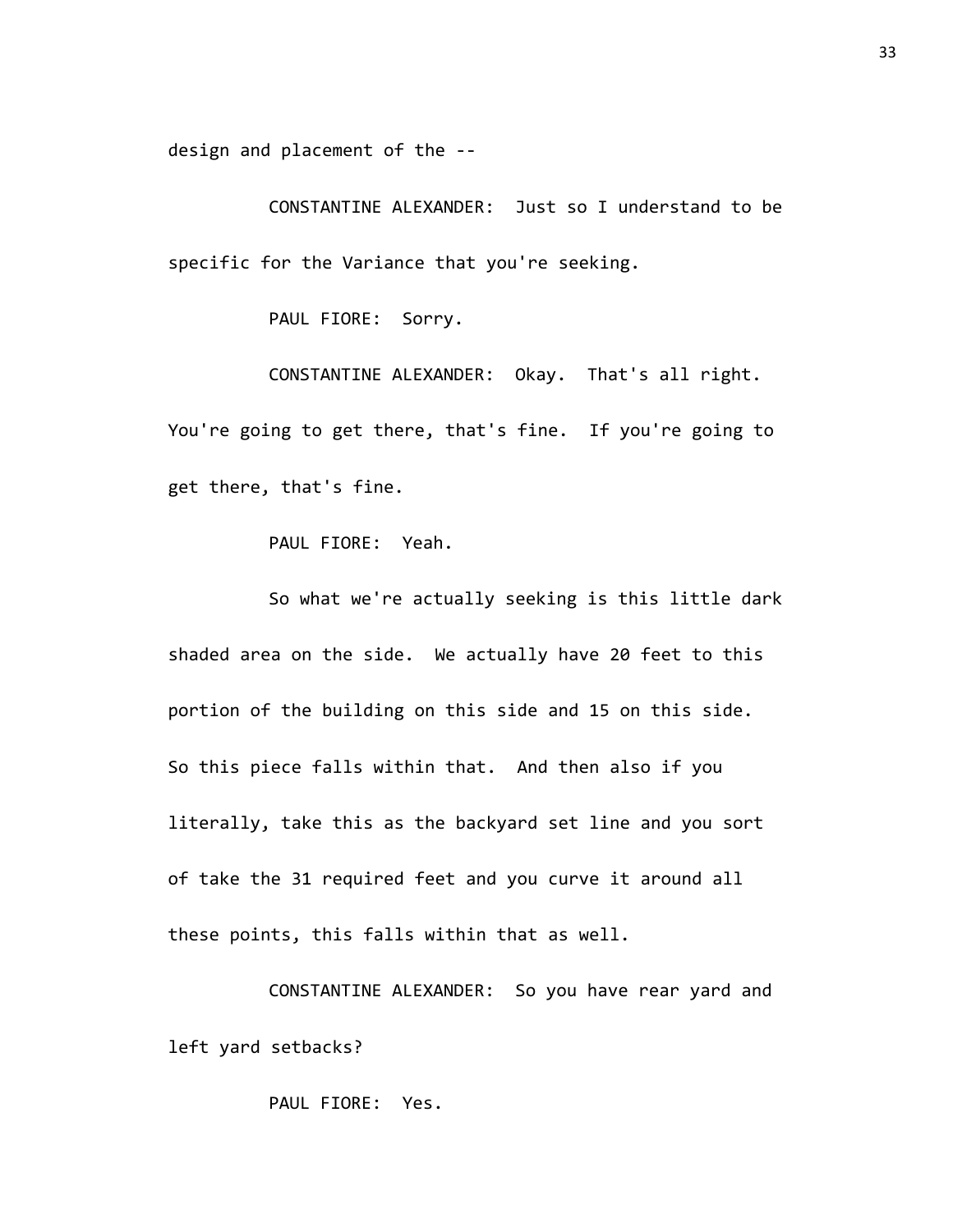CONSTANTINE ALEXANDER: Are the -- those are the setbacks.

PAUL FIORE: Those are the two setbacks.

CONSTANTINE ALEXANDER: That you're not complying with?

PAUL FIORE: That's right.

CONSTANTINE ALEXANDER: Where is the -- know there are some references in the letter we got. There's a right of way? Tell me about that.

PAUL FIORE: There's a line here that is a -- it's not a --

JACOB FARMER: It's a right of way easement for the  $-$ 

CONSTANTINE ALEXANDER: Is that a passage or can a car drive there?

JACOB FARMER: No. It's an easement for use. It's a strange thing.

JANET GREEN: Who granted it?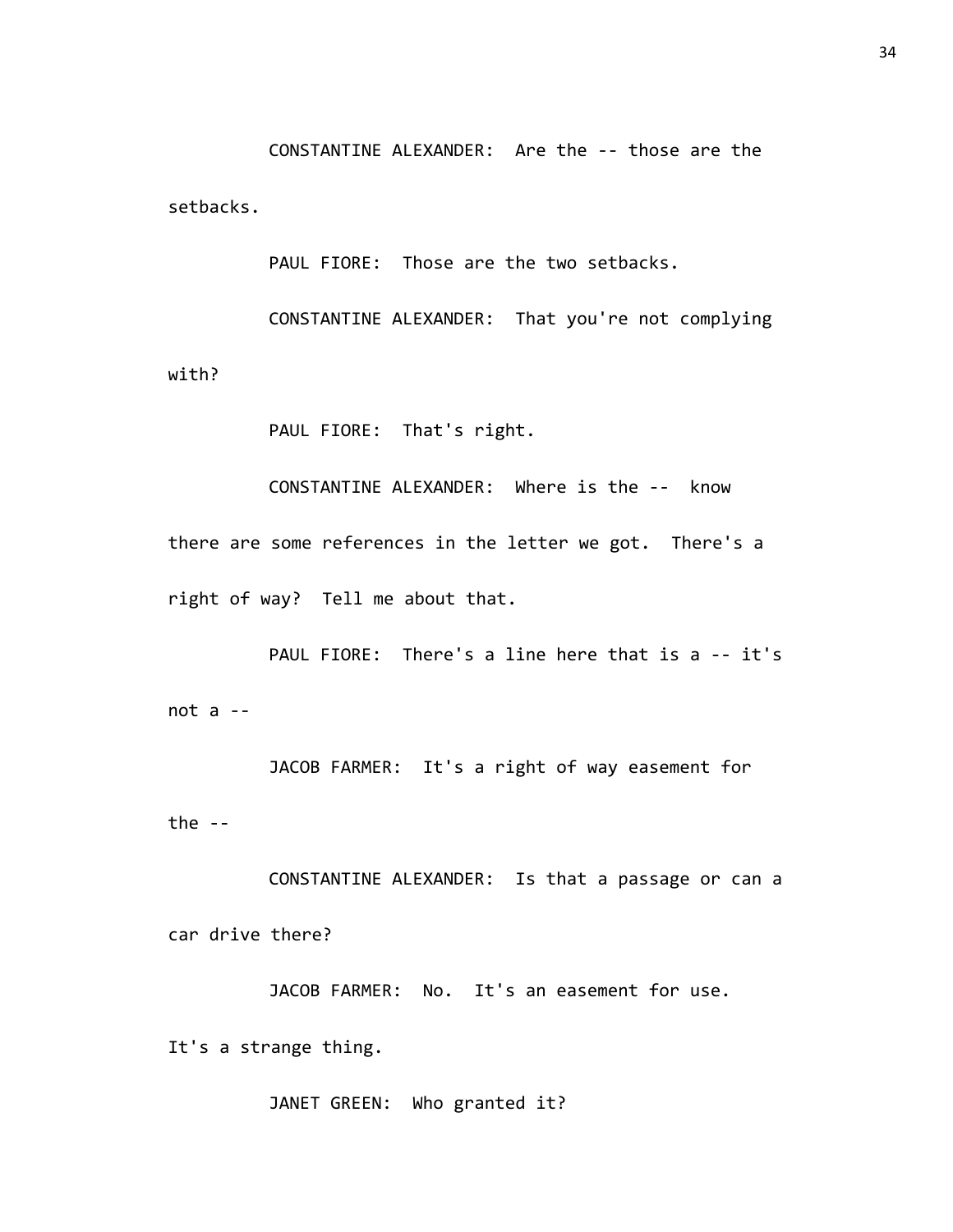JACOB FARMER: The previous owners granted it. So right before we acquired --

> JANET GREEN: To whom? JACOB FARMER: To the neighbors. PAUL FIORE: To these neighbors. JANET GREEN: To those neighbors. ANDREA HICKEY: For foot passage? JACOB FARMER: No, for planting. ANDREA HICKEY: Oh, interesting. PAUL FIORE: Jacob, it's this house, right? JACOB FARMER: Correct. JENNA MOSKOWITZ: Yes. CONSTANTINE ALEXANDER: So they can plant on that? JACOB FARMER: So they've basically landscaped it. CONSTANTINE ALEXANDER: On your property? JACOB FARMER: Correct. CONSTANTINE ALEXANDER: Or -- yeah, your property. JACOB FARMER: So it's a little bit weird. So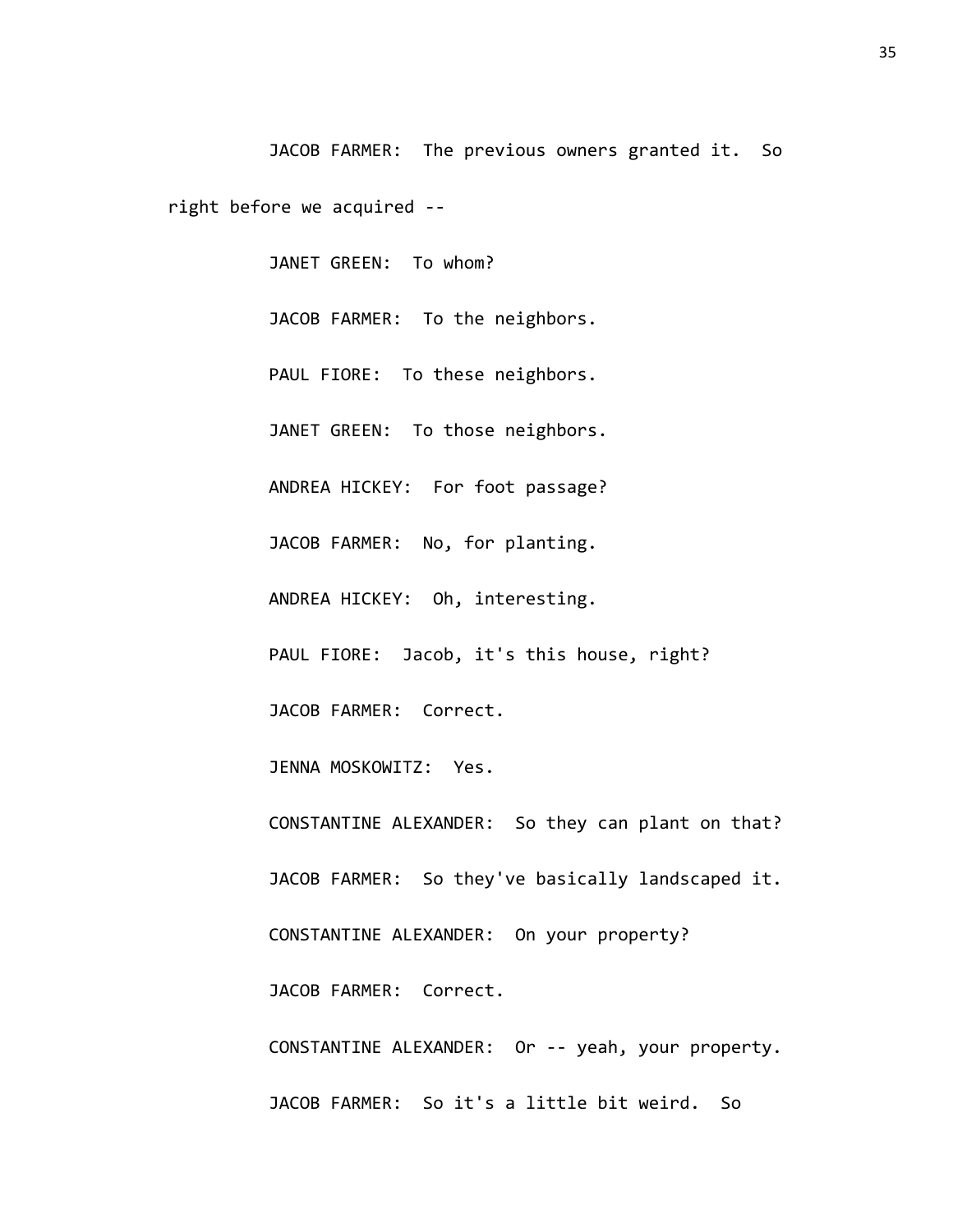when we made our interpretation of the setbacks, instead of like counting this weird peninsula, I just figured why don't we go with the spirit of keeping open space in the back.

CONSTANTINE ALEXANDER: So you went to the -- you did it to the lot line?

PAUL FIORE: So this particular lot line and we're --

JACOB FARMER: Yeah.

THE STENOGRAPHER: You need to speak one at a time, please. Thank you.

JACOB FARMER: So sorry. We'd gotten different interpretation of the Zoning Code.

So one was that the furthest parallel line from the front yard setback is the rear yard setback. That just seemed, whether that's literal or not, it seemed not to represent reality because it's such a weird shaped lot. So we took the interpretation off the back corner and we drew that 31 foot.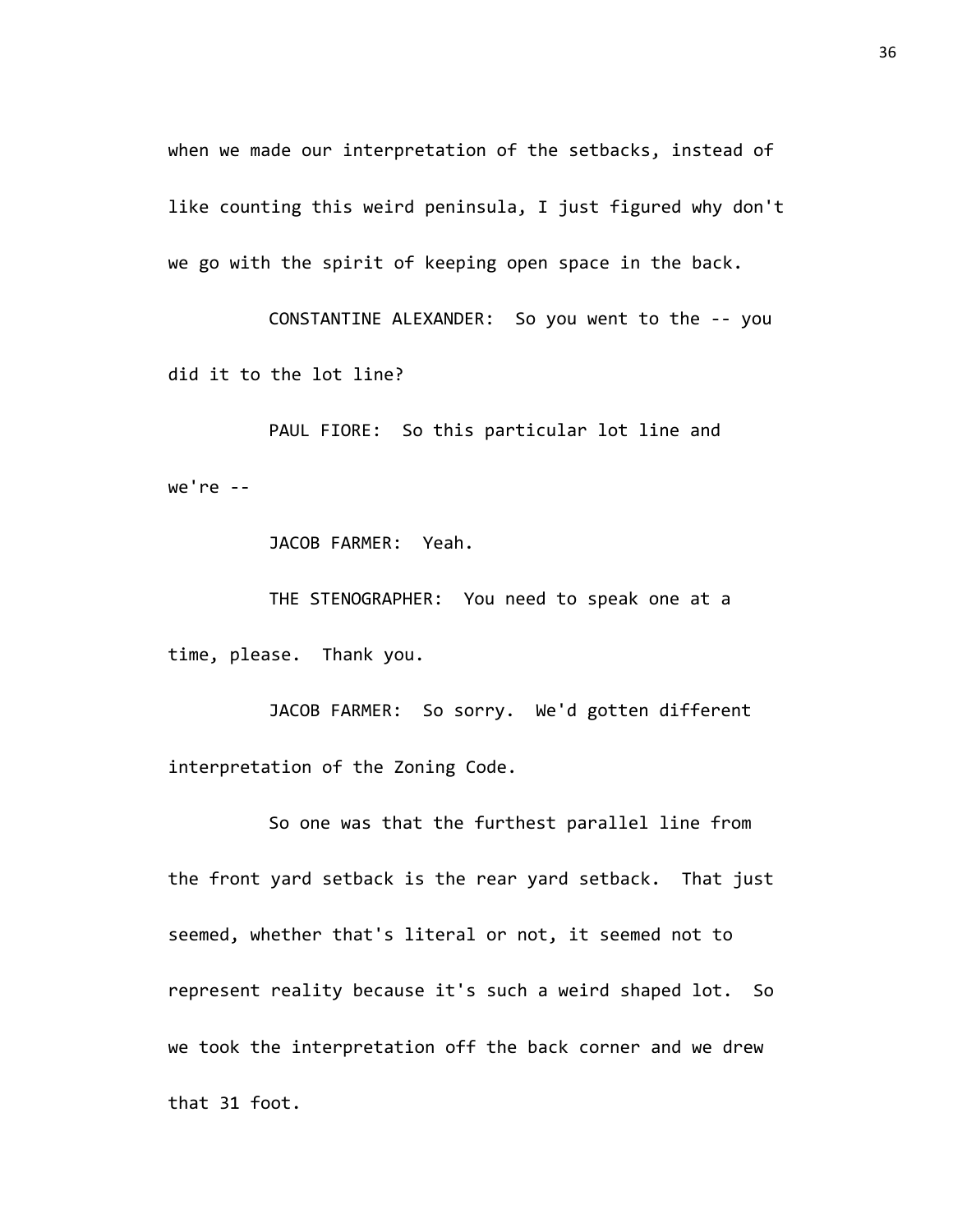PATRICK TEDESCO: So it's as though that triangle

shaped space -- in other words, you just struck --

JACOB FARMER: Correct.

PATRICK TEDESCO: -- a line straight down and assumed that --

JACOB FARMER: We locked it off --

THE STENOGRAPHER: Wait, you're cutting him off.

PATRICK TEDESCO: It's almost as though that doesn't exist in terms of your setback. You're kind of assuming it's not your property.

JACOB FARMER: Right. We took the Variance line and we worked with that rather than the literal what we pay taxes on.

PAUL FIORE: It didn't -- it seemed like we wanted so little in the back that arguing the Zoning Code wasn't the best path forward. So we tried to go as conservative as we could with the interpretation. And Ranjit, you know, in actually two conversations with him felt the same way, so I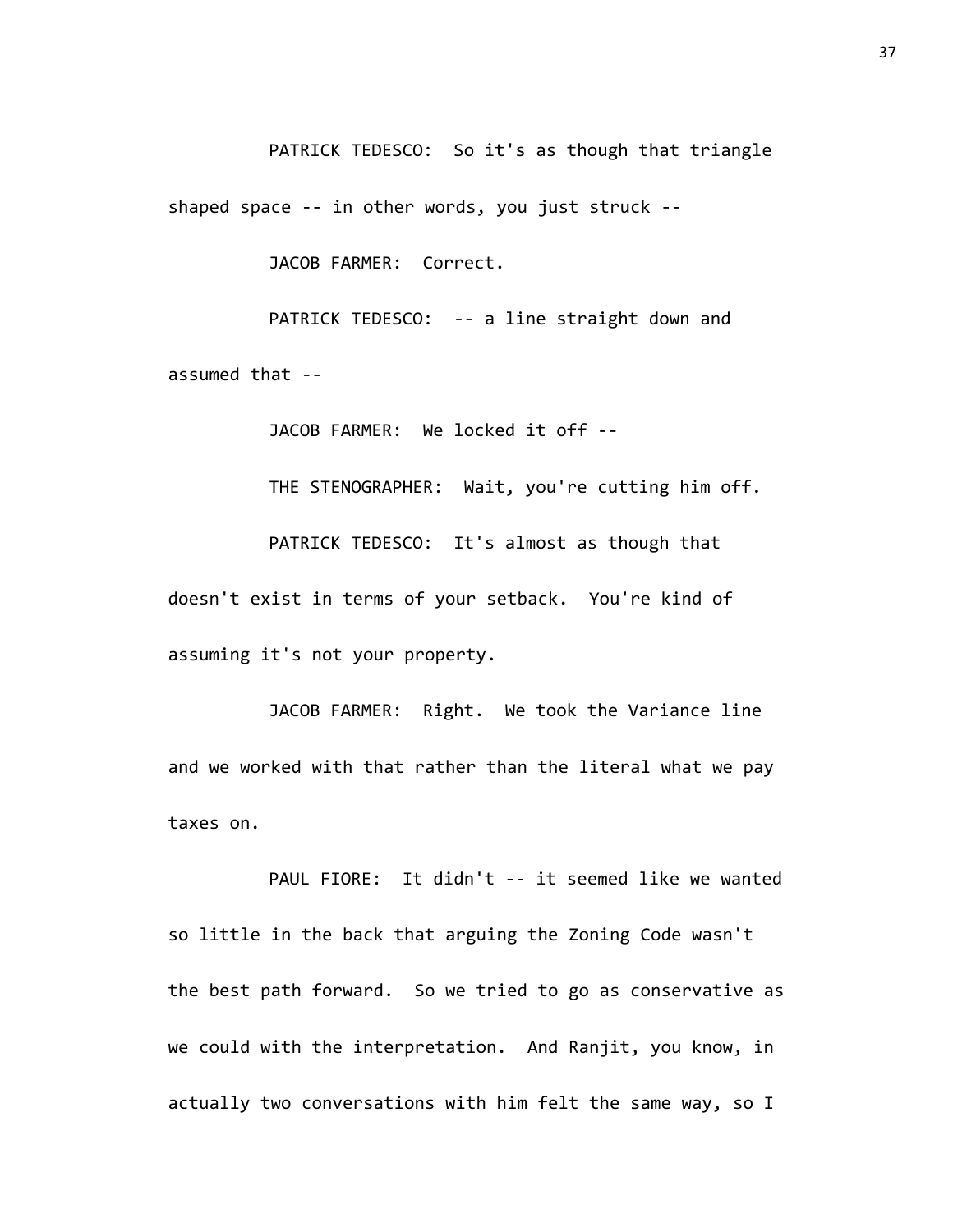think we did our due diligence where that is concerned.

CONSTANTINE ALEXANDER: But the outcome of your discussions with Ranjit is that you need zoning relief anyway?

PAUL FIORE: Yeah.

CONSTANTINE ALEXANDER: Okay. That's why you're here tonight.

PAUL FIORE: So the two pieces -- Jacob spoke a bit about the neighborhood issues, and I don't want to get too deep into that except to say that we did meet with the neighbors who live in this house once they, once they had other concerns. And we sat in the dining area which is here, and they voiced that they really wanted to keep sort of an open vista from that location which seemed reasonable, which caused us to not ask for the four feet of front setback relief anymore and we pushed that four feet back. Also, this whole area from this area's really dense with trees. So it seemed to make sense that, okay, we keep that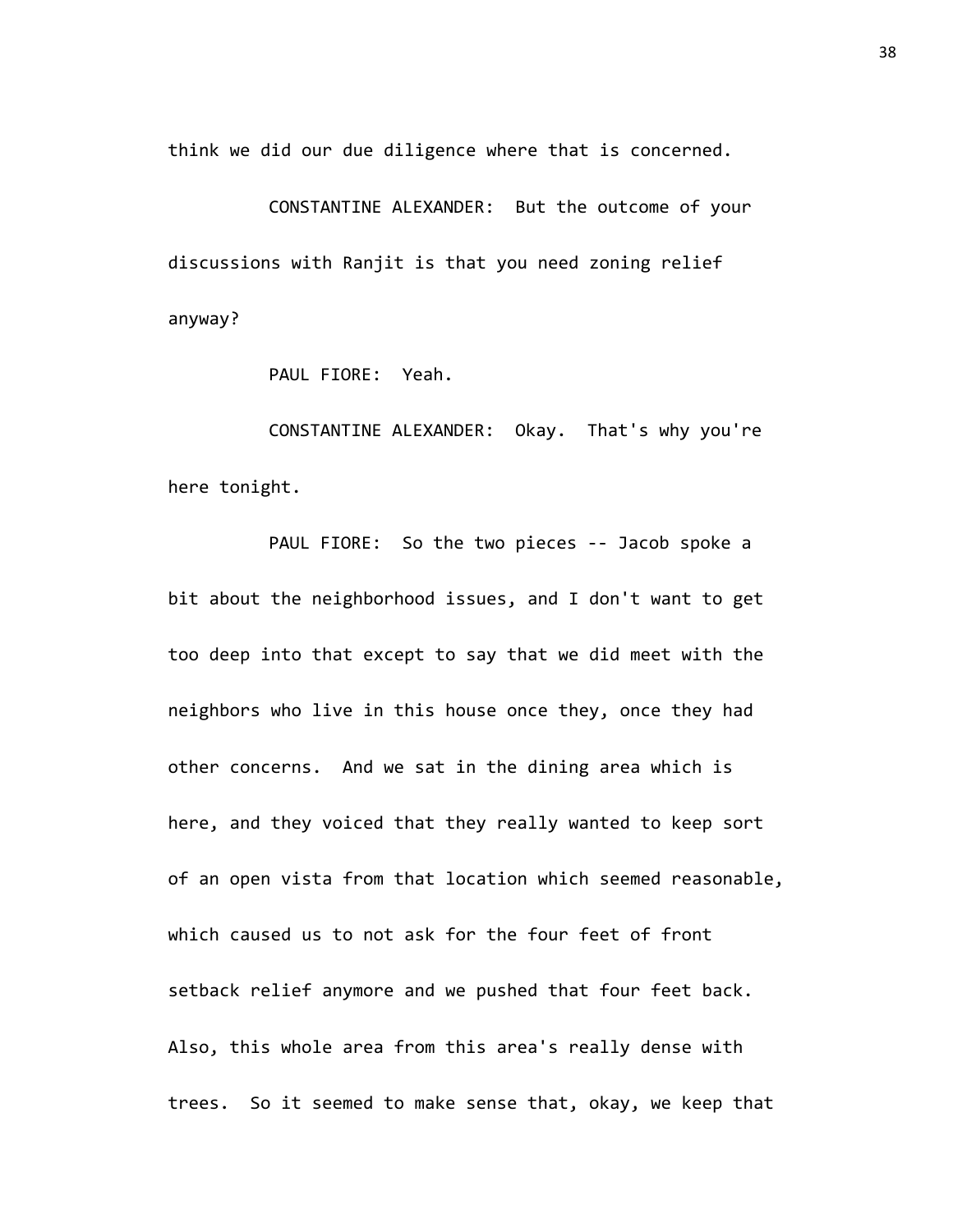front vista open by pushing that back, and then this dense area you can kind of can't see through well anyway.

So, and the other move we did is we chopped off about eight feet of this -- I'll explain the house layout in a minute, but there's this sort of bar that connects these two, these two forms, and we cut that back as well. So we made a couple of moves to try to get, take the design we had, rework it. The clients actually said to me, I'd rather you take some length out of our house than push it back into the yard further. So that was our charge, challenge, and that's what we did.

So just a little bit about the house itself. One of our main objections -- another objective, not aside from just the siting, was the bulk of the house. We wanted to minimize bulk as much as we could. And one of the ways we did that is we created these sort of two thinner volumes that are connected by circulation spine basically. And it's probably easiest to show you here. This is the view as you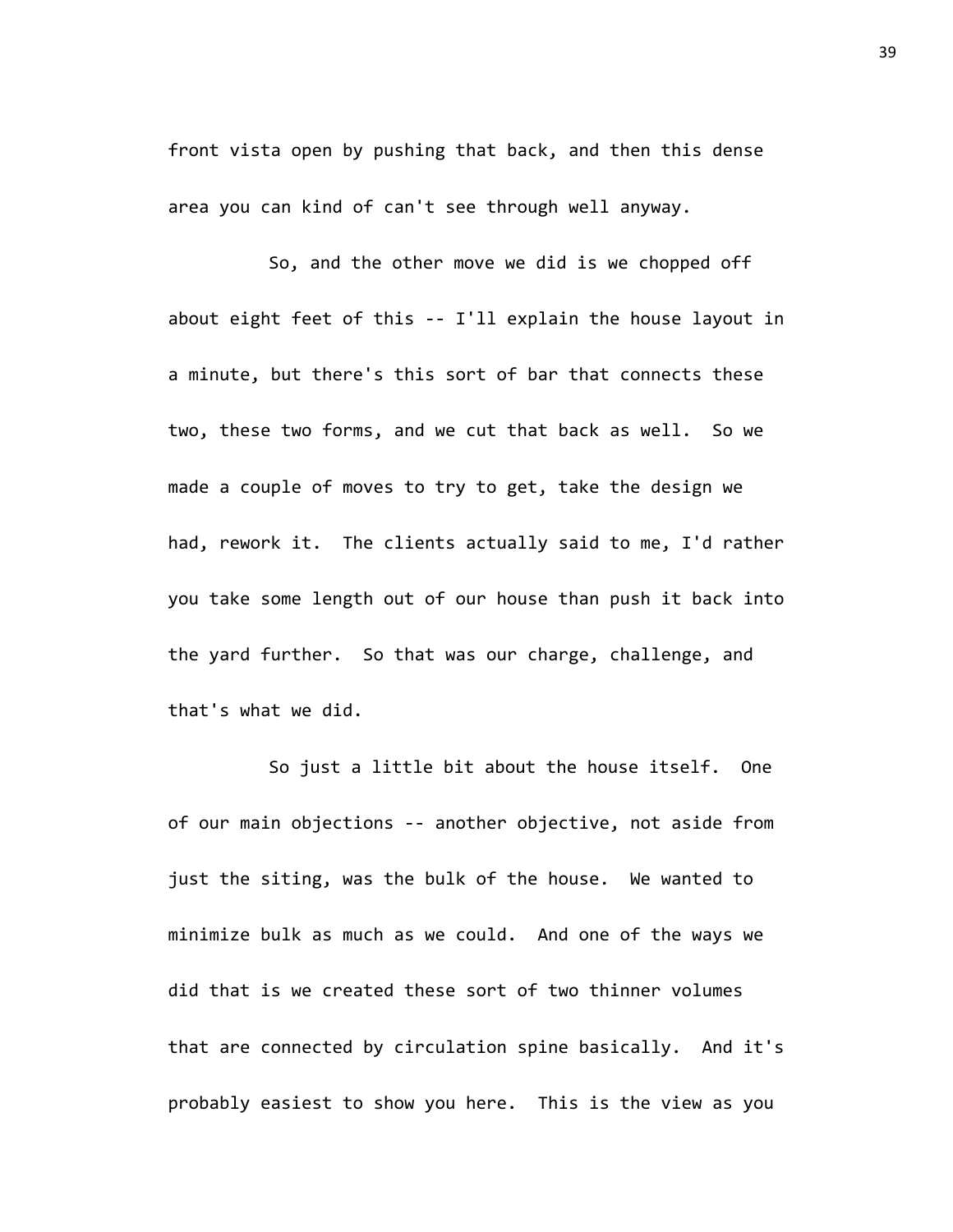come up Kennedy Road and you see the side and the front of the house. And then there's this trellis piece that comes out and sort of grabs you to bring you to the front entry. The challenge at this part of the site was basically with the 20-foot setback and the 15-foot setback, we just had enough room for the garage. So with this added piece really is -- and you can see it here coming down the side, really sort of grabs you as an entrance to the house rather than sort of just looking at the garage door.

So you can see here that these are two volumes connected by this circulation spine.

CONSTANTINE ALEXANDER: I notice you have dormers on the structure.

PAUL FIORE: And then we have dormers.

CONSTANTINE ALEXANDER: Do they comply with the dormer guidelines?

PAUL FIORE: They do, yes.

CONSTANTINE ALEXANDER: I couldn't tell from your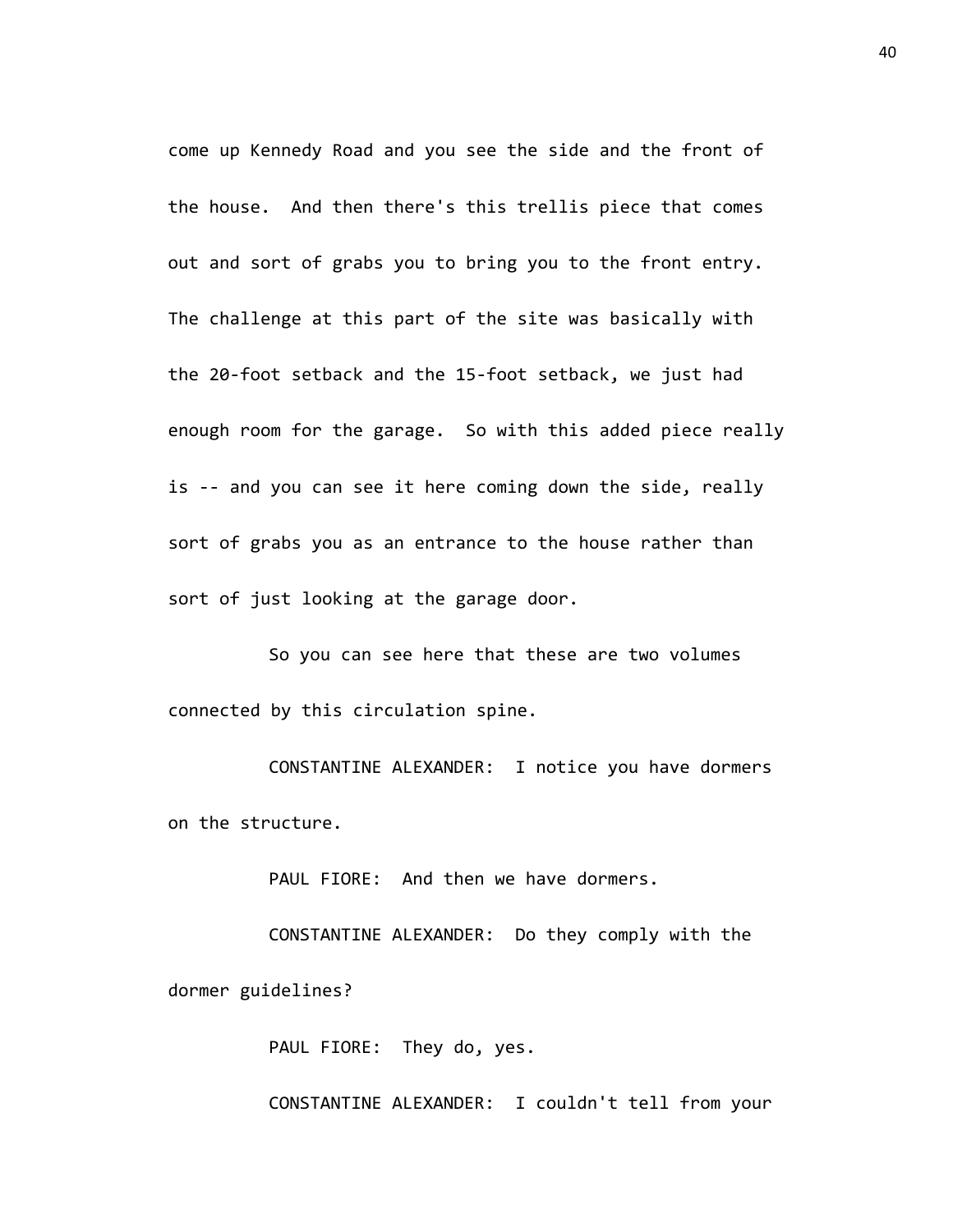drawings. I didn't see any dimensions.

PAUL FIORE: The original submission they were longer and we didn't -- we went back and we shortened them up and we pushed --

CONSTANTINE ALEXANDER: That's your

representation. In all respects your dormers will comply with the dormer guidelines not just length --

PAUL FIORE: Yes, setback from here and the front and the back they do, yes.

CONSTANTINE ALEXANDER: Okay.

PAUL FIORE: So I think, so I talked about the bulk, with minimizing the bulk, the sort of -- a couple other issues about the, that I think that are important to point out. The -- Kennedy Road is actually seven or eight feet, I don't know, I forget from the property line. So the house is actually 32 feet back from the edge of the road. And I think we actually, Jake went out and bought two flagpoles, and we actually brought them to the site, set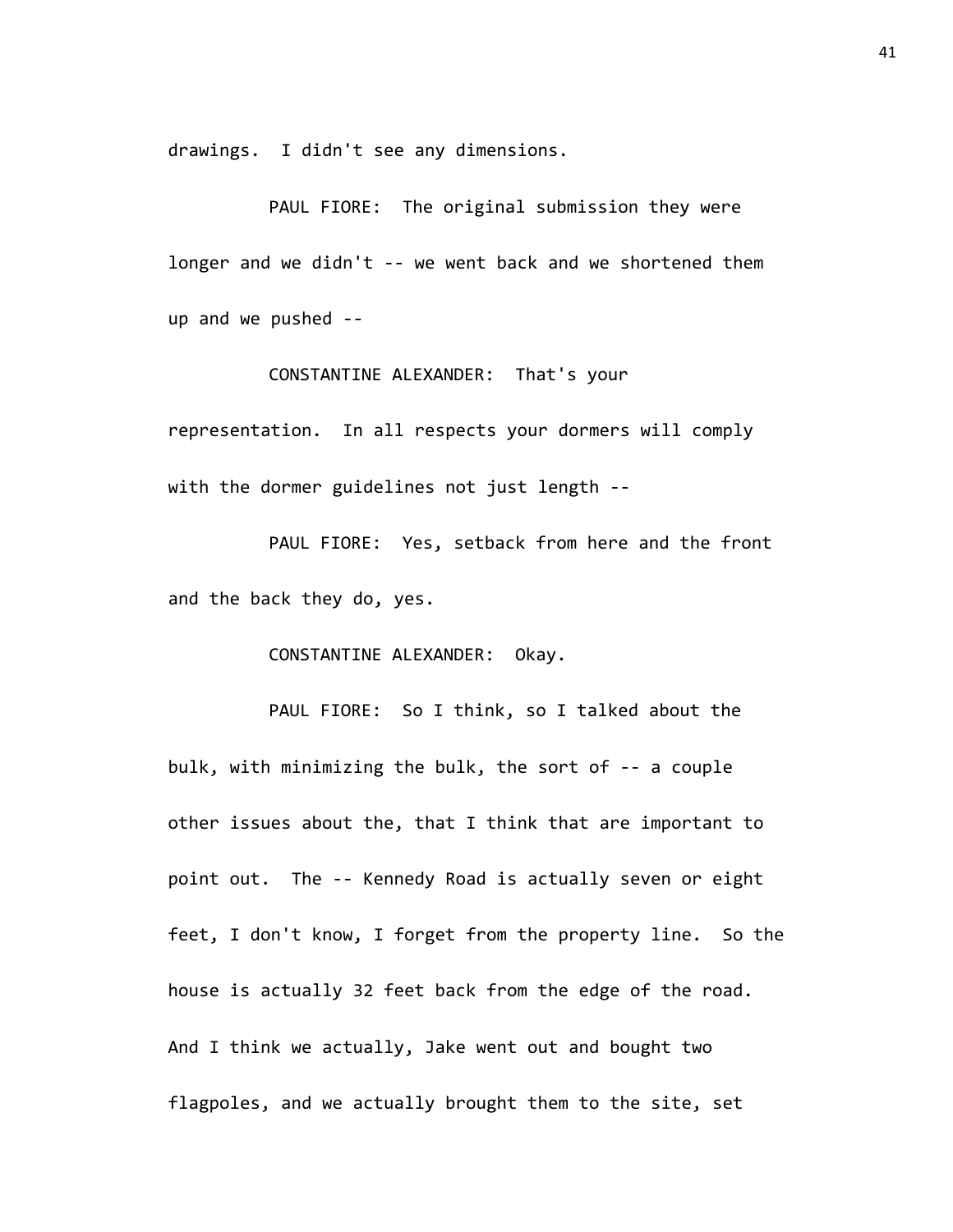them up here to see where that faces and how that would affect that. And it actually felt really nice. And I e-mailed the neighbors who have that objection, and unfortunately they were travelling so I didn't get a chance to show them on-site. But I really wanted to show them before this meeting that that distance back really gives them that open vista that they would like to have.

And any other --

PATRICK TEDESCO: I just had another question. When you decided to not seek the four-foot setback variance in the front, did you slide the house back or did you shorten it?

PAUL FIORE: So we removed three feet from the house and shortened it and did move it back one foot.

PATRICK TEDESCO: So you were already seeking rear yard relief and you increased it by a foot?

PAUL FIORE: In that area we're actually not seeking it. We were seeking it on the other side.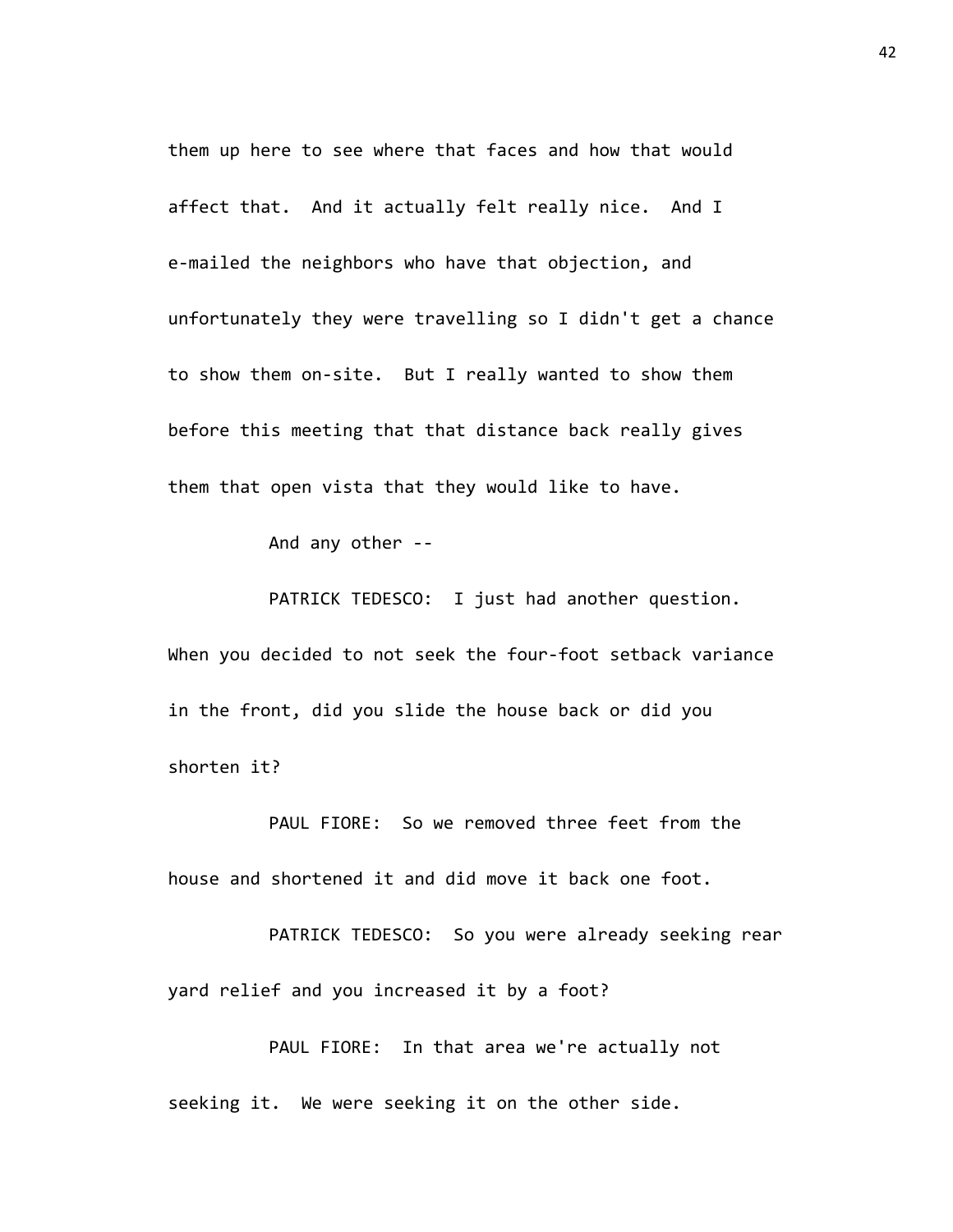PAUL FIORE: So it didn't matter on that area either way.

PATRICK TEDESCO: Okay.

PAUL FIORE: And I think, we talked about this. I think that's, I think that's pretty much it.

I can take you through the house itself, the floor plans if that's important.

CONSTANTINE ALEXANDER: Well, not from a zoning point of view, except I would like to know about it when we do the accessory apartment, because I couldn't see on the plans where the accessory apartment's going to be located.

PAUL FIORE: Sure, I'll show you that. Should I do that now or wait?

> CONSTANTINE ALEXANDER: Do it now. PAUL FIORE: Okay. CONSTANTINE ALEXANDER: Why not.

PAUL FIORE: Okay.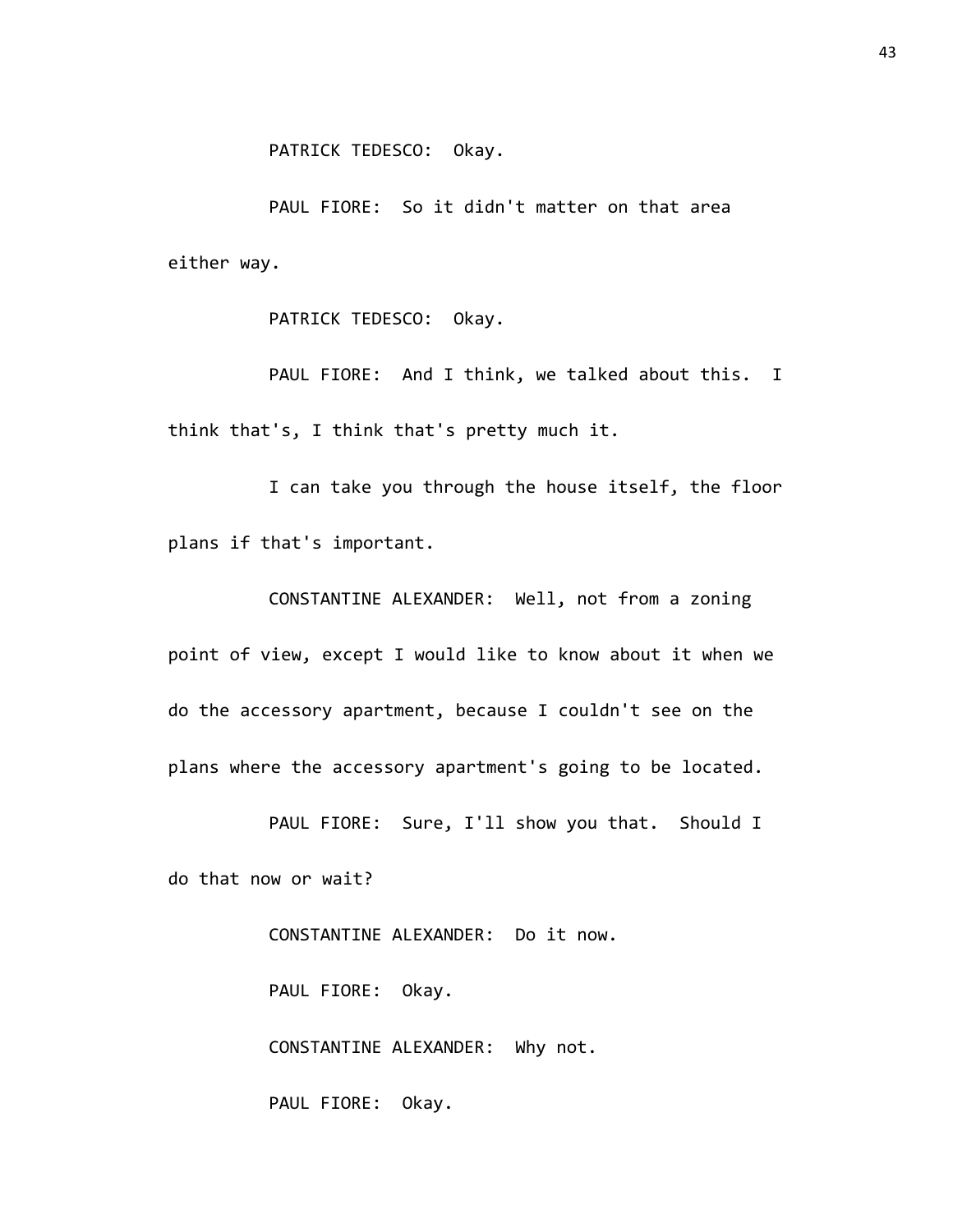CONSTANTINE ALEXANDER: Yeah, why not? Go ahead.

I assume. There is a basement but there's no delineation because they have a size limitation on how big it should be.

PAUL FIORE: Yeah, no, I apologize. I should have marked it.

This is the basement plan. And only this piece of the basement is the accessory apartment.

> CONSTANTINE ALEXANDER: How many feet is that? PAUL FIORE: How many square feet? CONSTANTINE ALEXANDER: Roughly. PAUL FIORE: We're definitely under it. We can

look it up.

CONSTANTINE ALEXANDER: I'll tell you what the answer is.

PAUL FIORE: Yeah, we checked. I'm sure about this.

CONSTANTINE ALEXANDER: Accessory apartment shall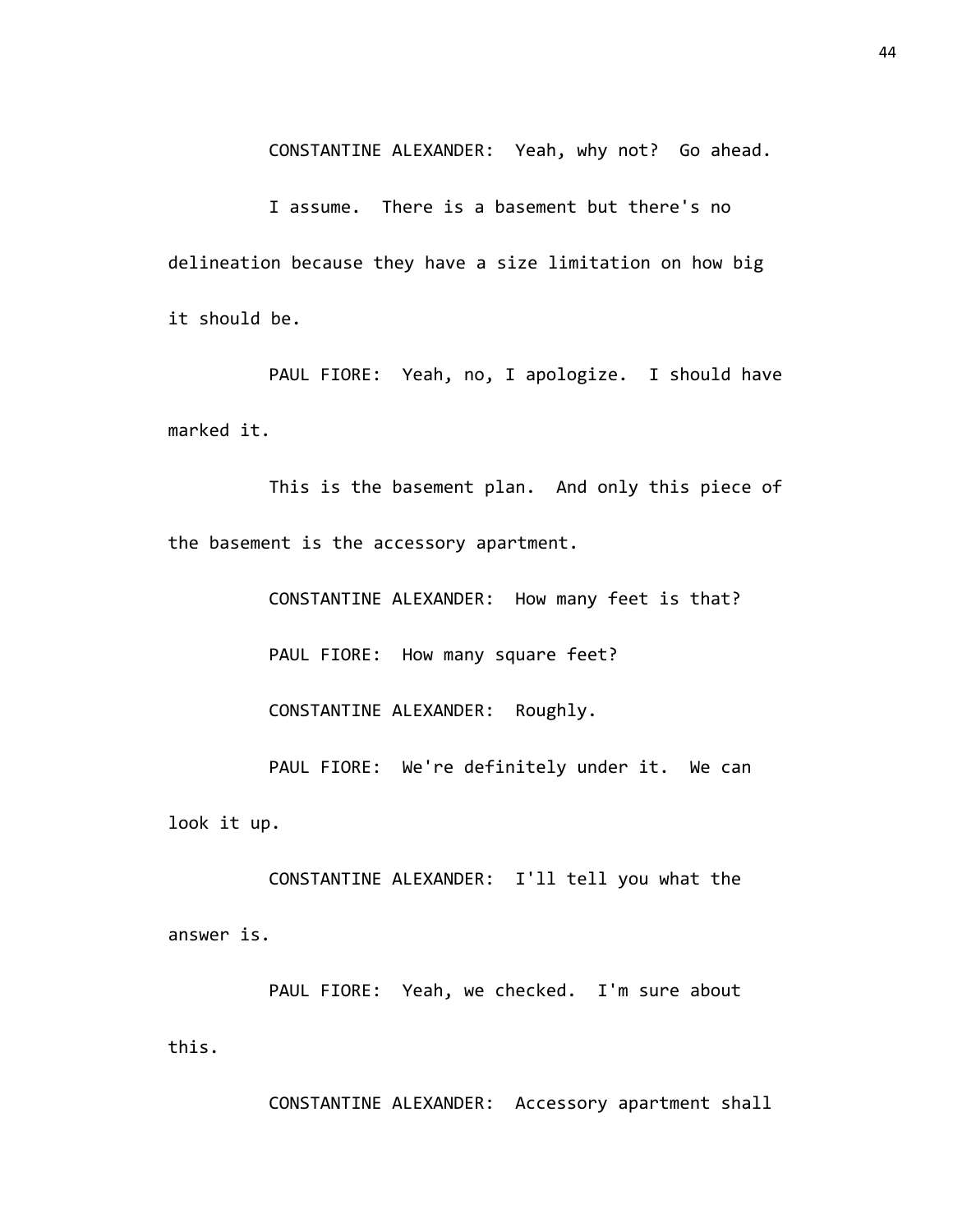not occupy more than 900 square feet or 35 percent of the gross floor area.

PAUL FIORE: Yeah, it's like 700.

BRENDAN SULLIVAN: You've got 456 plus the bathroom, whatever that is.

PAUL FIORE: Why don't we do a quick check on that, Andrew.

BRENDAN SULLIVAN: I mean, they're probably 500 square feet.

PAUL FIORE: And this portion of the basement is a playroom and exercise room and mechanicals and everything for the rest of the house.

CONSTANTINE ALEXANDER: Is this a separate

entrance for the accessory apartment?

PAUL FIORE: There has to be.

CONSTANTINE ALEXANDER: Yes. I want to be sure.

PAUL FIORE: There are two. There have to be two actually.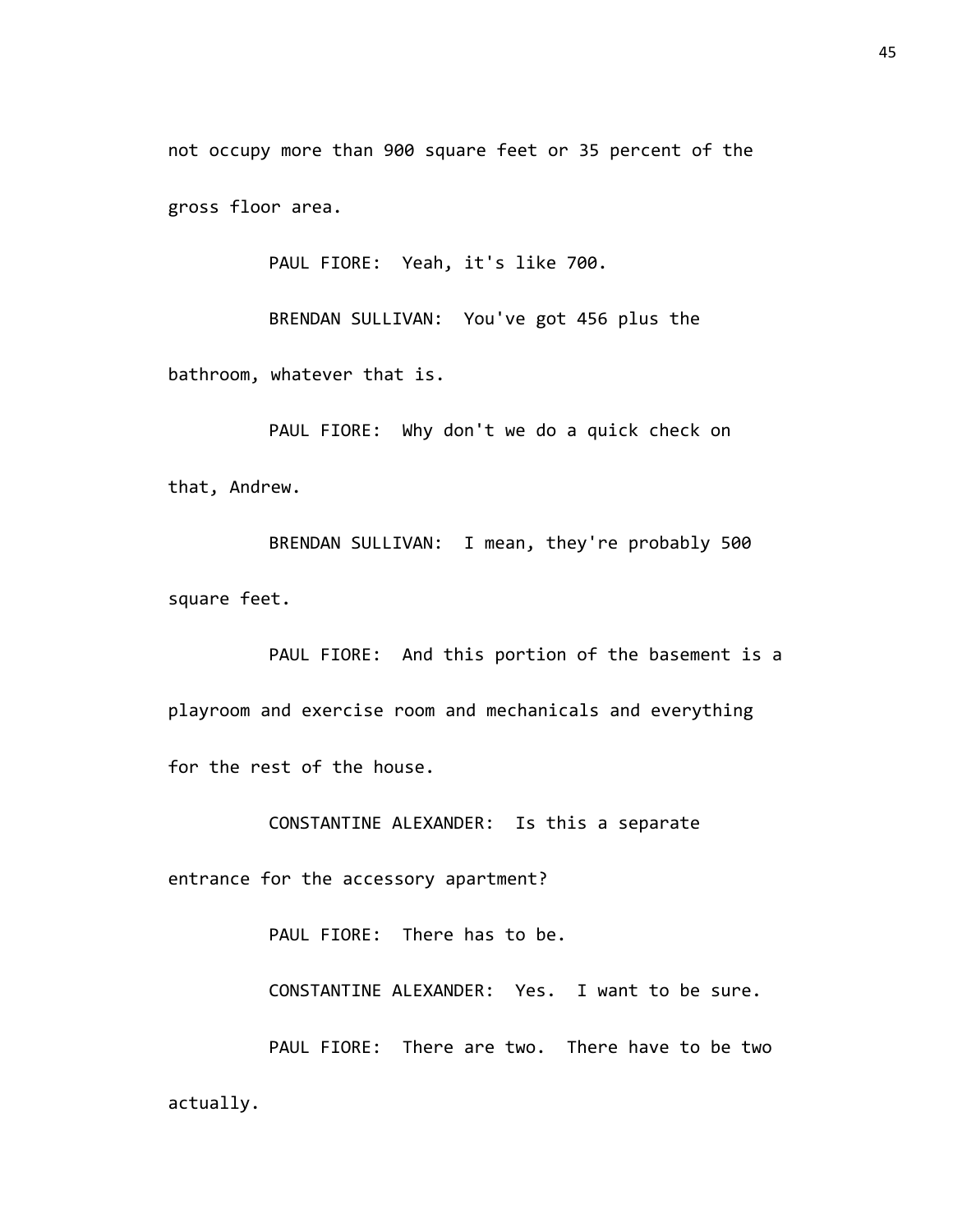## CONSTANTINE ALEXANDER: And the purpose of the

use? You have family members that will live there?

JENNA MOSKOWITZ: Yes.

PAUL FIORE: I didn't mention, actually, the first thing I was going to mention. We are in accordance with every other dimension in Article 5.1 and every other -- in compliance with all the Table 5.1 except for the setback. So that's all we're here today to seek relief for.

CONSTANTINE ALEXANDER: Questions from members of the Board at this point?

(No Response.)

CONSTANTINE ALEXANDER: Apparently not. I'll open the matter up to public testimony.

Is there anyone here wishing to be heard on this matter? Sir. You have to identify yourself.

LEONARD BRABERG: My name is Leonard Braberg, B-R-A-B-E-R-G on Four Kennedy Road. I abut 16 Kennedy Road on the northern side.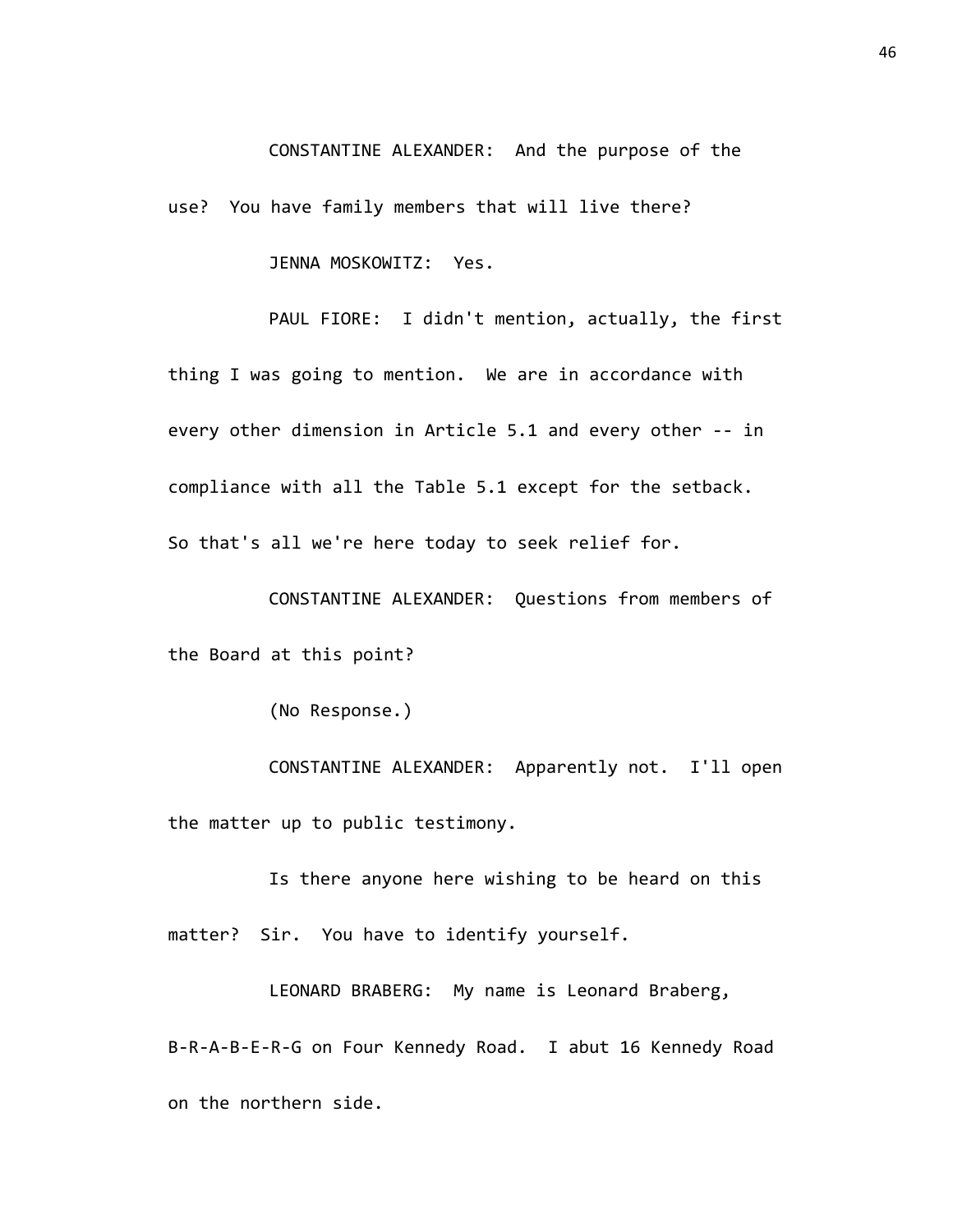CONSTANTINE ALEXANDER: So just point out where that is.

JANET GREEN: Could you point out which one is it? LEONARD BRABERG: Yeah. Maybe you can remove the basement because I have a few questions about the other.

This, by the way, this drawing was not on the website even this morning.

PAUL FIORE: The only one not was -- this is Paul Fiore.

LEONARD BRABERG: I did not see this on the website. I'm surprised. I've not seen it until now. CONSTANTINE ALEXANDER: Here is what's in our files.

LEONARD BRABERG: It's in your files. So it doesn't count if it's on the website or not?

CONSTANTINE ALEXANDER: No. It's got to be in our files. And I think what he's showing us there is --

PAUL FIORE: These are revised ones.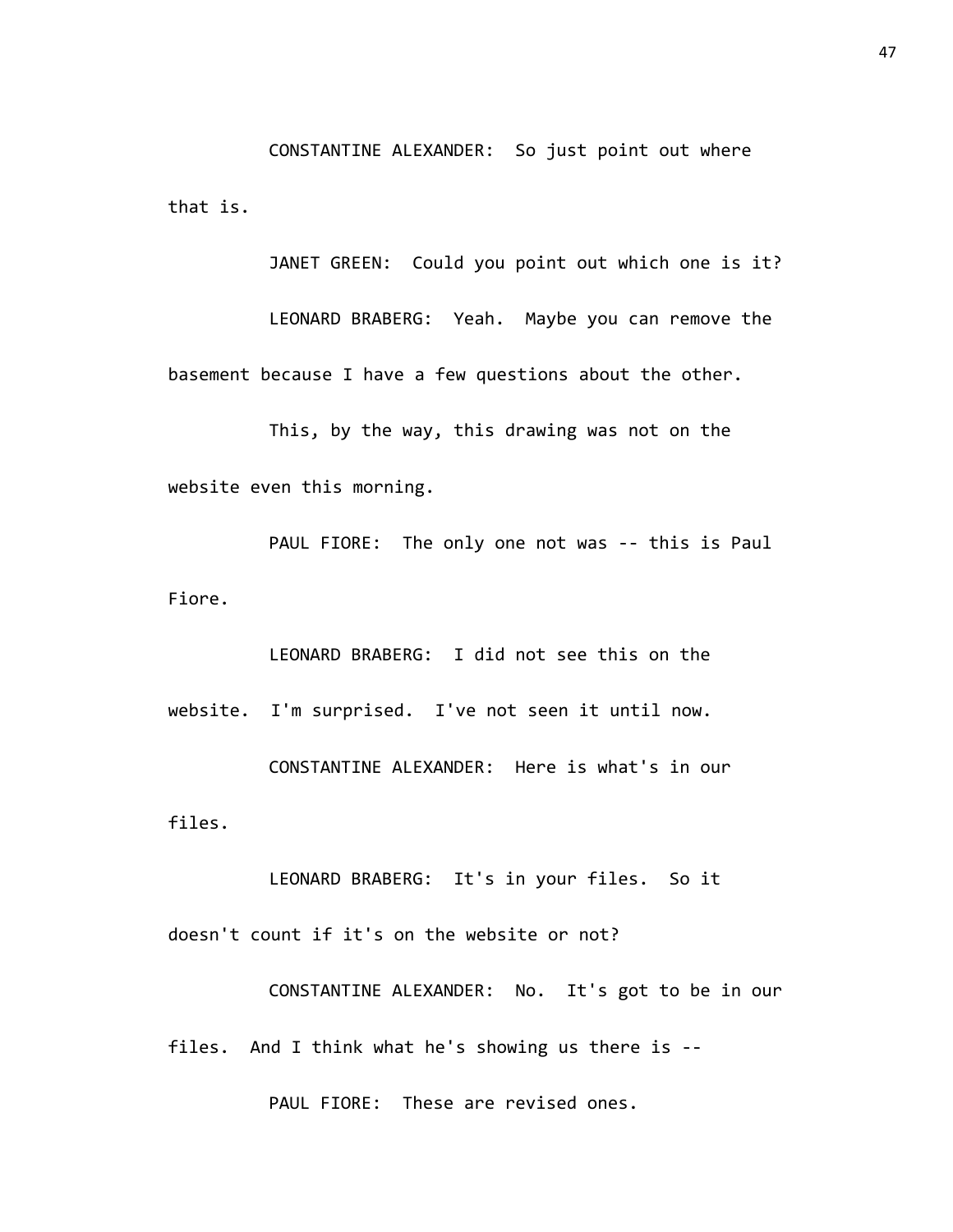LEONARD BRABERG: These are revised one, revised last minute on Monday. Yeah, okay.

JANET GREEN: He has until Monday night.

CONSTANTINE ALEXANDER: That's not the last minute. Just so you understand, they have until five p.m. on Monday to do it.

LEONARD BRABERG: Well, okay. I have a question here about the easement, this perpetual easement for the people on Appleton Street. Is the setback counted, assuming the easement is included in the lot or not? Because the easement can either be excluded from the lot or it can be included in the lot?

CONSTANTINE ALEXANDER: You're absolutely right, sir. And let me --

LEONARD BRABERG: If the easement is included, the setback should not be 31 feet.

> CONSTANTINE ALEXANDER: You're absolutely correct. LEONARD BRABERG: It should be 35 feet.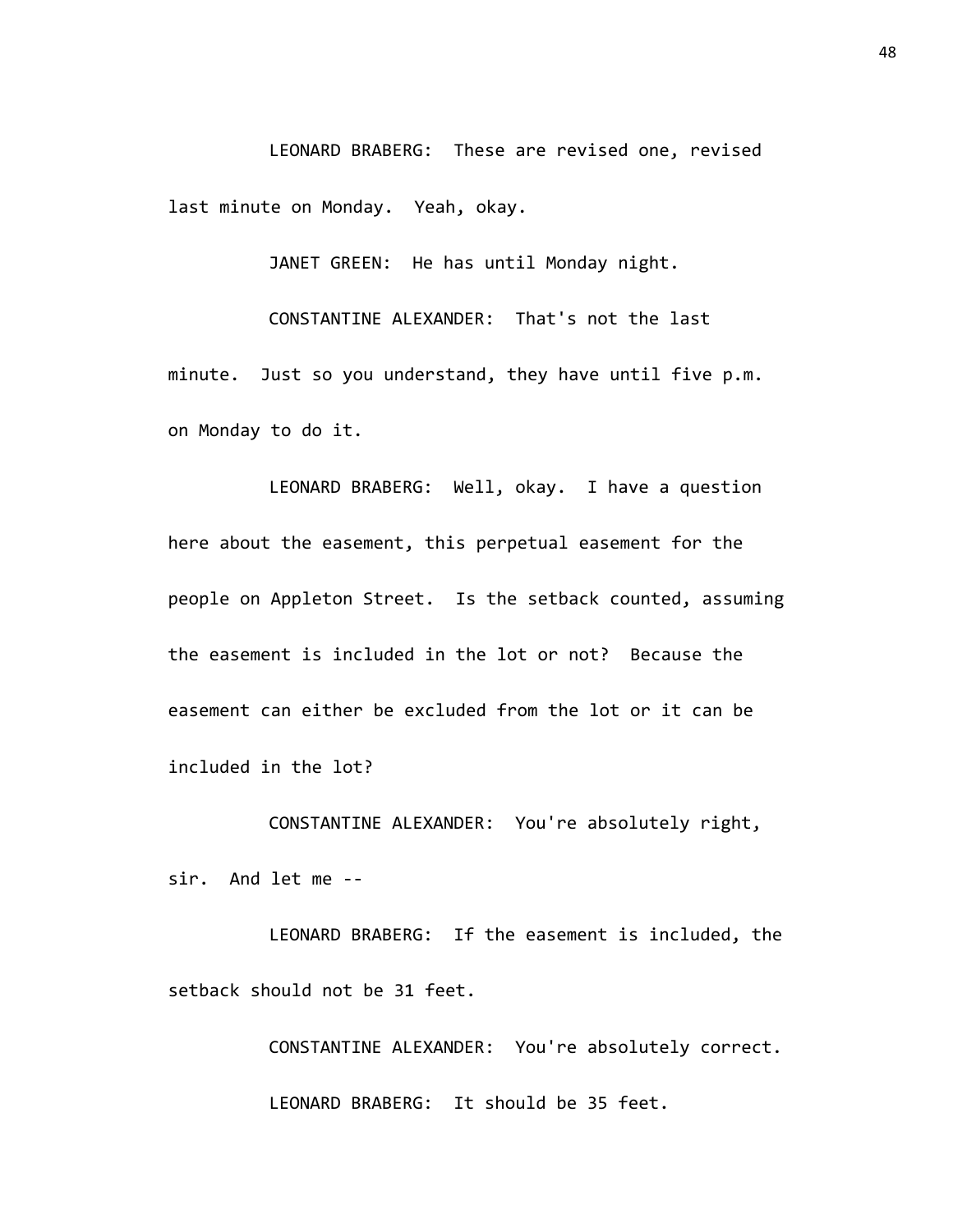CONSTANTINE ALEXANDER: The point though, is

though that the policy of the City and the Inspectional Services Department --

LEONARD BRABERG: Yep.

CONSTANTINE ALEXANDER: -- is that if the easement is sort of equivalent of a road, cars can drive over it --

LEONARD BRABERG: Yep.

CONSTANTINE ALEXANDER: -- the setback is measured

from the edge of the easement.

LEONARD BRABERG: Okay.

CONSTANTINE ALEXANDER: But if it's an easement of passageway or this one for planting --

LEONARD BRABERG: Yep.

CONSTANTINE ALEXANDER: -- the policy of the

Inspectional Services Department, you ignore that for

purposes of the setback.

LEONARD BRABERG: Okay.

But then I assume the setback should be counted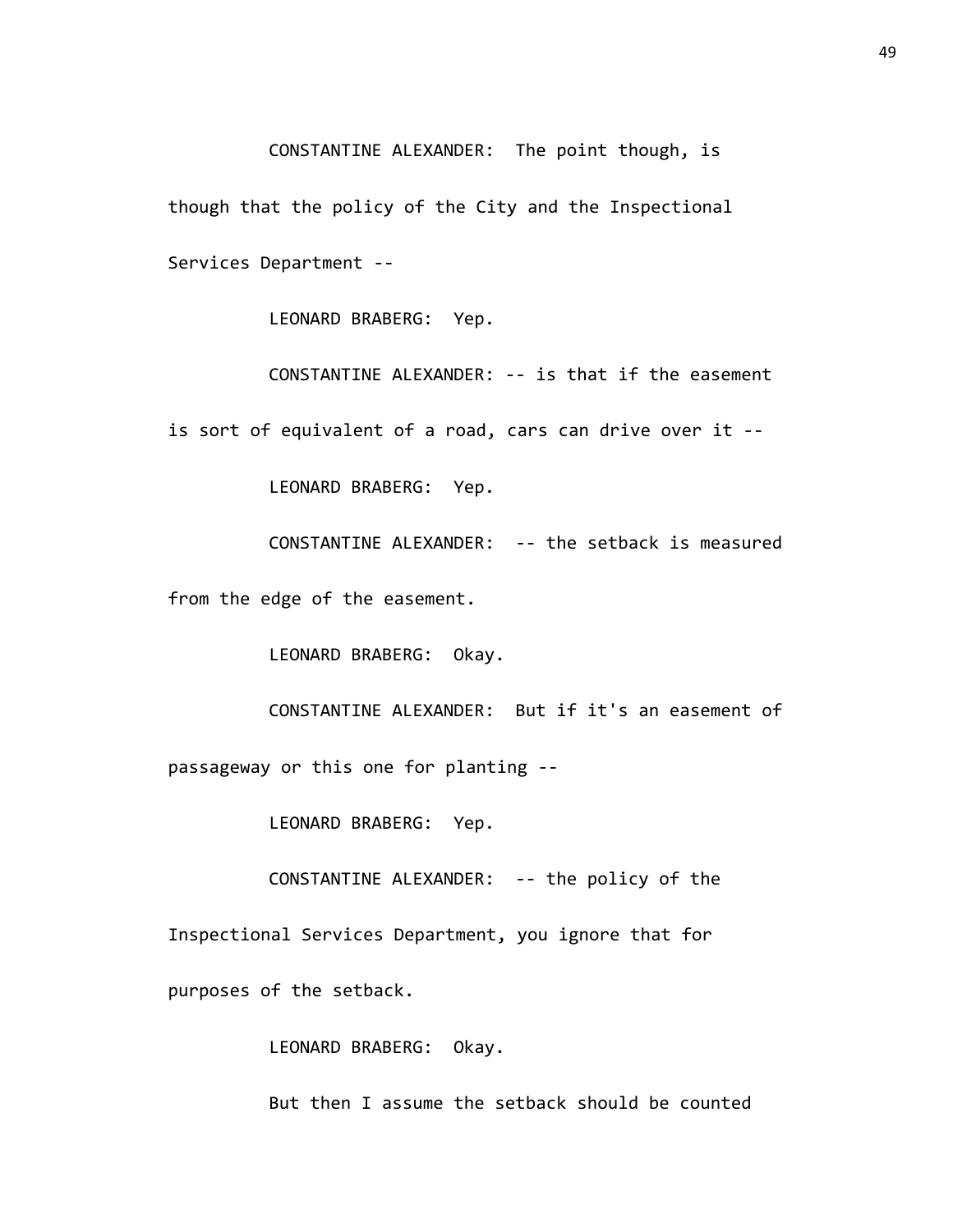from the line of the easement so that --

CONSTANTINE ALEXANDER: No, no.

JANET GREEN: That's the opposite of what he said. That's the opposite.

CONSTANTINE ALEXANDER: Because this is an easement just for planting and it's not like a street, you ignore the easement for purposes of the setback calculation. You go right to the back lot line.

LEONARD BRABERG: So you don't count the depth of the lot to be this distance?

JANET GREEN: You do.

LEONARD BRABERG: You do.

Then the easement -- then the setback would be 35 feet because it's 100 feet plus a quarter of the depth exceeding 100 feet to a maximum of 35 feet. Then this should not be 31 feet setback. It should be 35 feet.

CONSTANTINE ALEXANDER: But he's seeking relief in any event from the rear yard setback requirement. So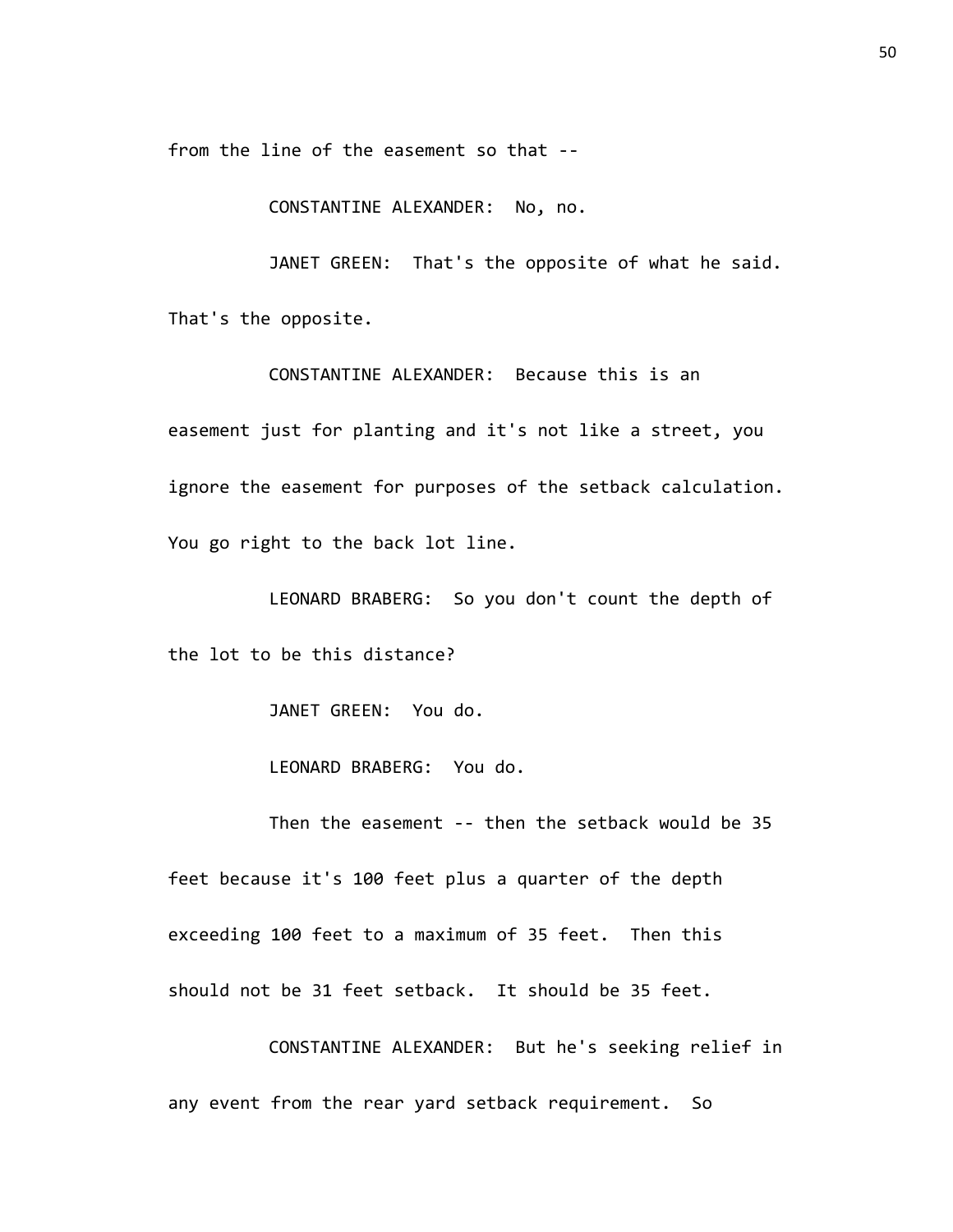whether technically it's 31 or 35, the fact of the matter is, he, he the petitioner, acknowledges that they don't meet the setback requirements in the rear yard and, therefore, they're seeking a Variance tonight.

LEONARD BRABERG: Why don't they need that? I don't understand. Here they're asking for a Variance because there isn't enough setback. And if this had been 35 feet, it would have been asking for even more Variance.

JACOB FARMER: Our interpretation was the opposite of that. Our interpretation was that if we measured the setback from that furthest parallel line, the other yards are side yards and we wouldn't even need to seek a Variance.

PAUL FIORE: You can even ask the question is this a side yard? You know, there's 12 sides to this.

CONSTANTINE ALEXANDER: I think we're getting tangled up in our underwear here.

JACOB FARMER: Yeah.

CONSTANTINE ALEXANDER: I mean the fact of the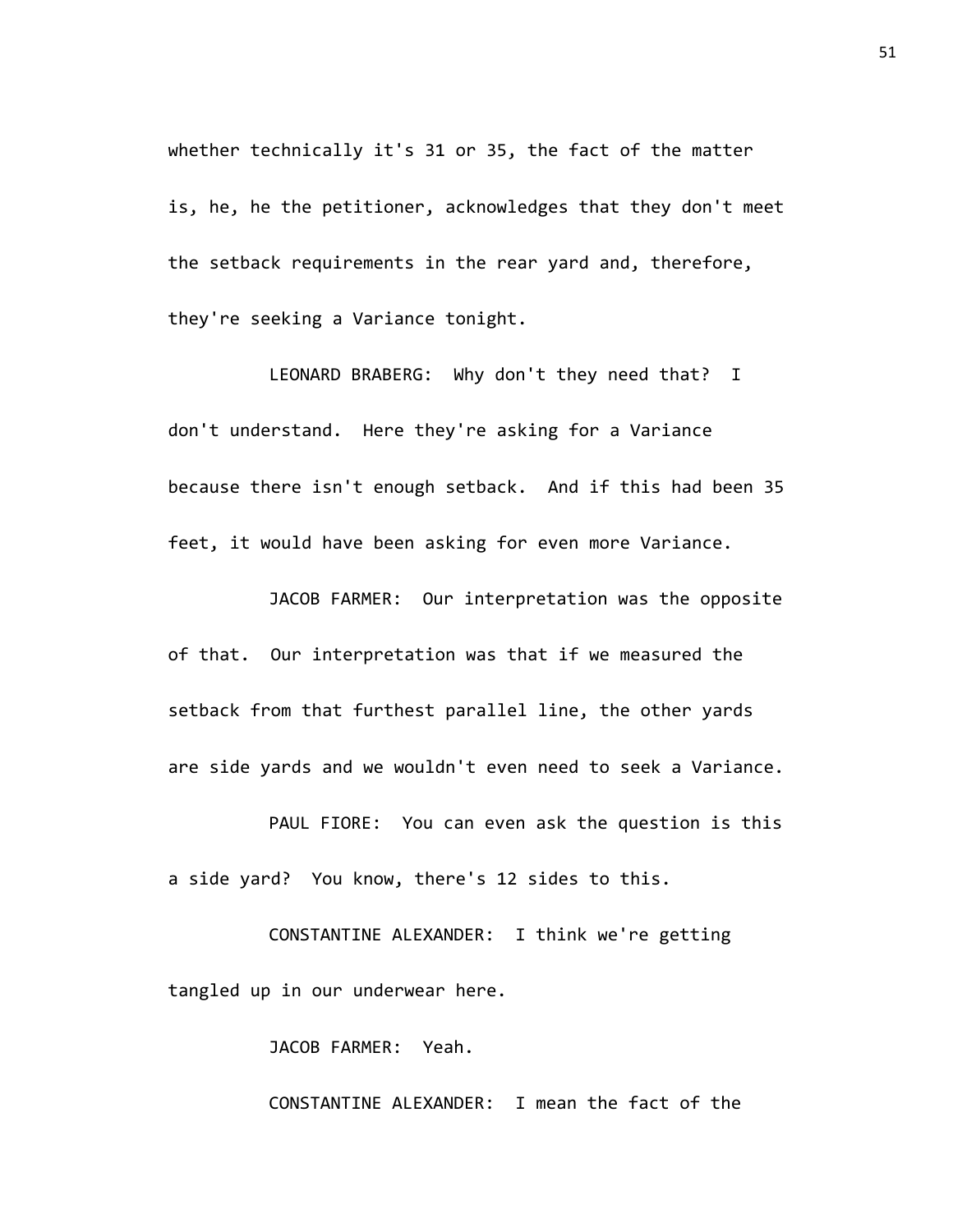matter is you're seeking a Variance.

PAUL FIORE: Yeah. And it may be --

CONSTANTINE ALEXANDER: Whether it's 31 feet, 35

feet --

PAUL FIORE: And it's more conservatively, we may be seeking another --

CONSTANTINE ALEXANDER: I don't know the relevance of all this to my mind anyway.

JANET GREEN: Right.

LEONARD BRABERG: Okay.

I'm sorry, but I feel this building is far too large for the lot. It's too high, it's too large.

CONSTANTINE ALEXANDER: Let me talk to the height.

They comply with --

LEONARD BRABERG: It's within the compliance, yes.

CONSTANTINE ALEXANDER: They're complying on the height.

LEONARD BRABERG: But it doesn't stick with the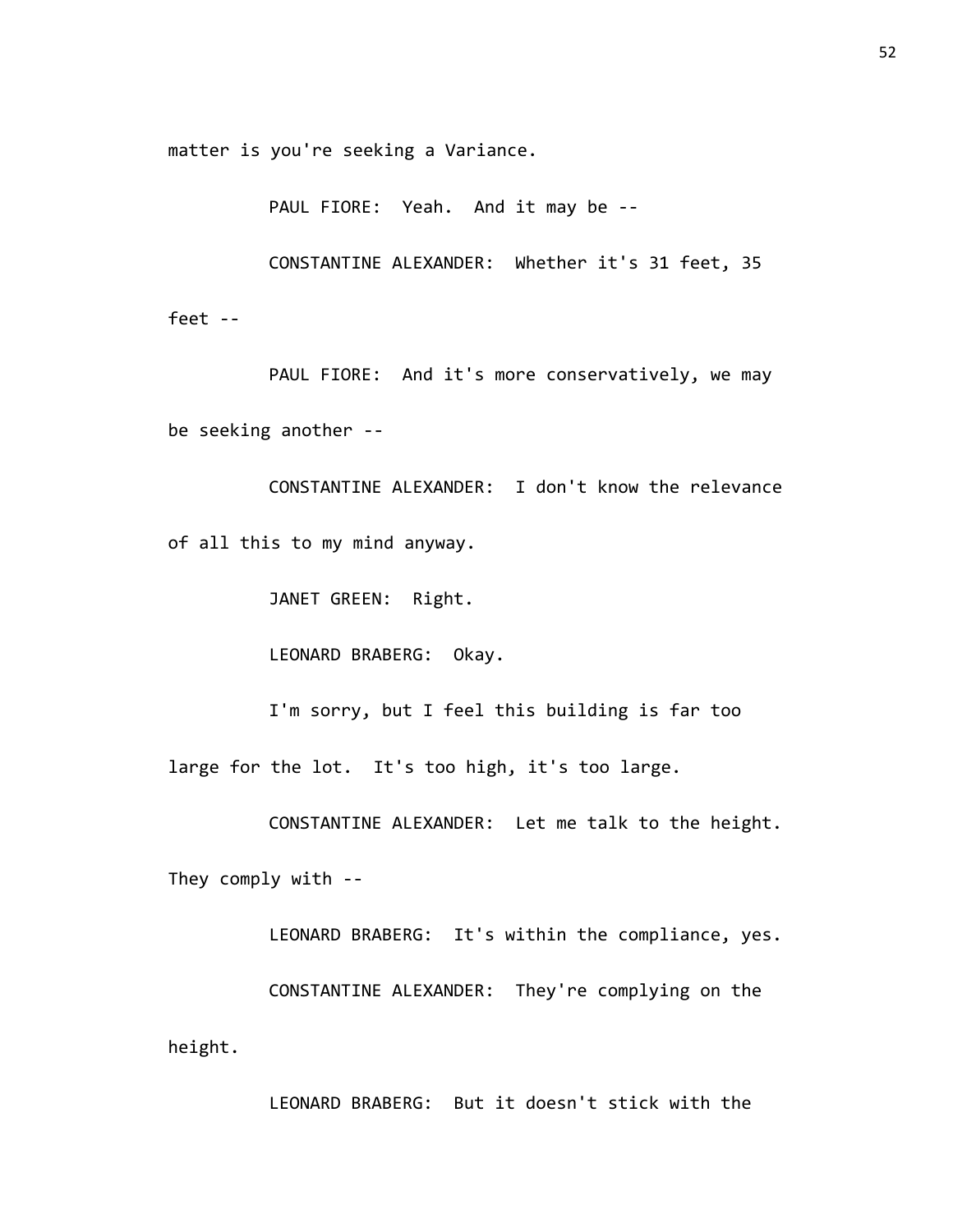neighborhood. It's an eyesore. But I guess I can't do anything about it.

CONSTANTINE ALEXANDER: Well, you can with regard to the variances being sought, but the height?

LEONARD BRABERG: Yeah. So I object to the Variances being sought.

CONSTANTINE ALEXANDER: Understood. On the grounds that you think just basically the structure itself is too large for the lot?

LEONARD BRABERG: Yes, yes, yes correct.

CONSTANTINE ALEXANDER: Okay. Okay.

LEONARD BRABERG: Okay, thank you.

And I'm not just speaking for myself. I'm also

speaking for the neighbor on the Southern side of 16 Kennedy Road.

CONSTANTINE ALEXANDER: We have a letter.

LEONARD BRABERG: Okay. So I'm speaking on his behalf, too.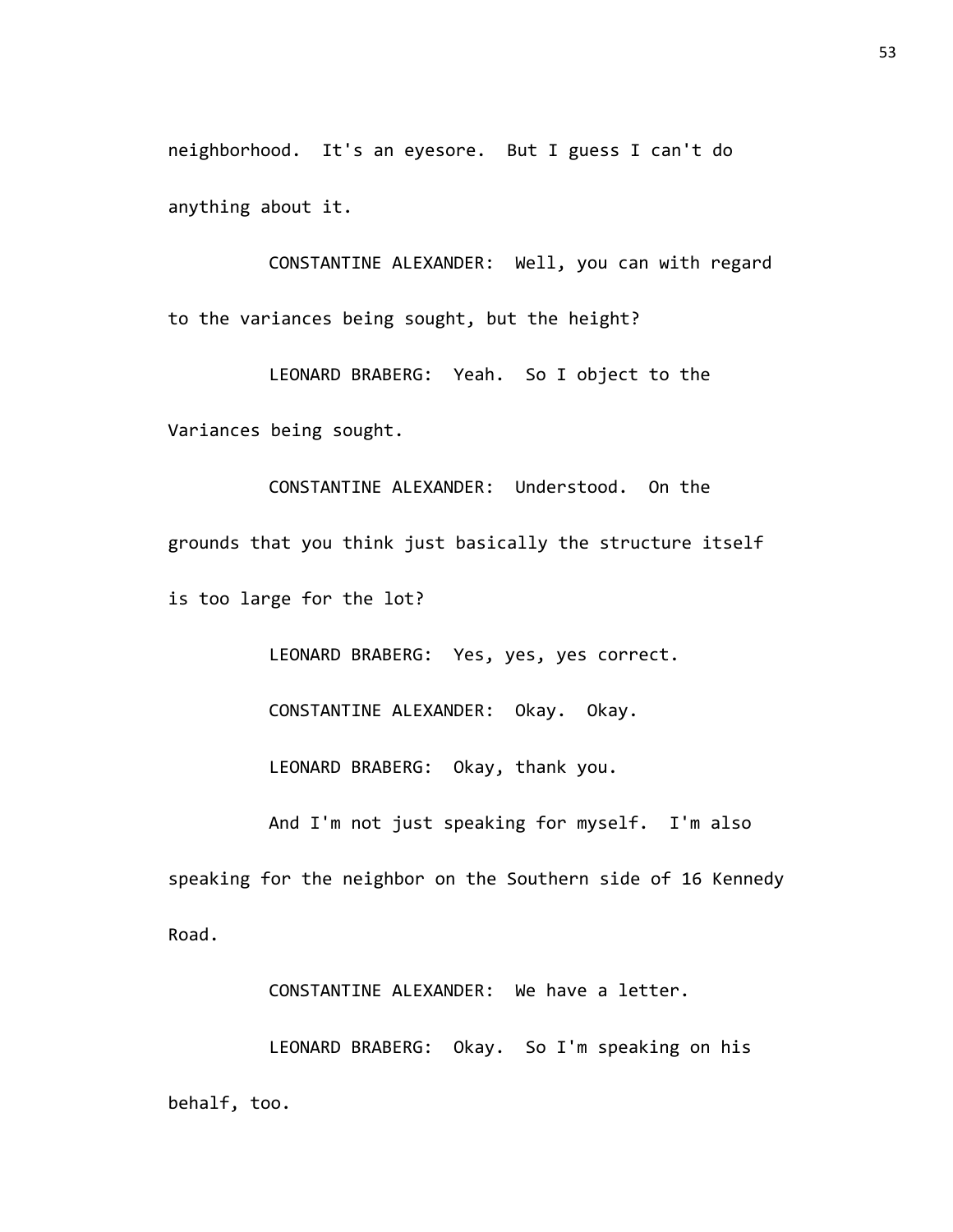CONSTANTINE ALEXANDER: Okay.

LEONARD BRABERG: And Bill and Eva Todd over here have asked me to speak for them, and based on their opinion they also don't like the building.

CONSTANTINE ALEXANDER: Just so you understand, you say the building is too large --

LEONARD BRABERG: Yes.

CONSTANTINE ALEXANDER: -- but in fact it complies with our Ordinance in terms of size. It's not -- I mean, it may be too large in your view for the lot itself, but the building in and of itself is not too large per our Zoning Ordinance.

LEONARD BRABERG: We of course, all the variances.

CONSTANTINE ALEXANDER: Okay. Thank you for

taking the time to come down.

Sir.

SIMEON BRUNER: Hi, Simeon Bruner, S-I-M-E-O-N B-R-U-N-E-R, 165 Brattle Street.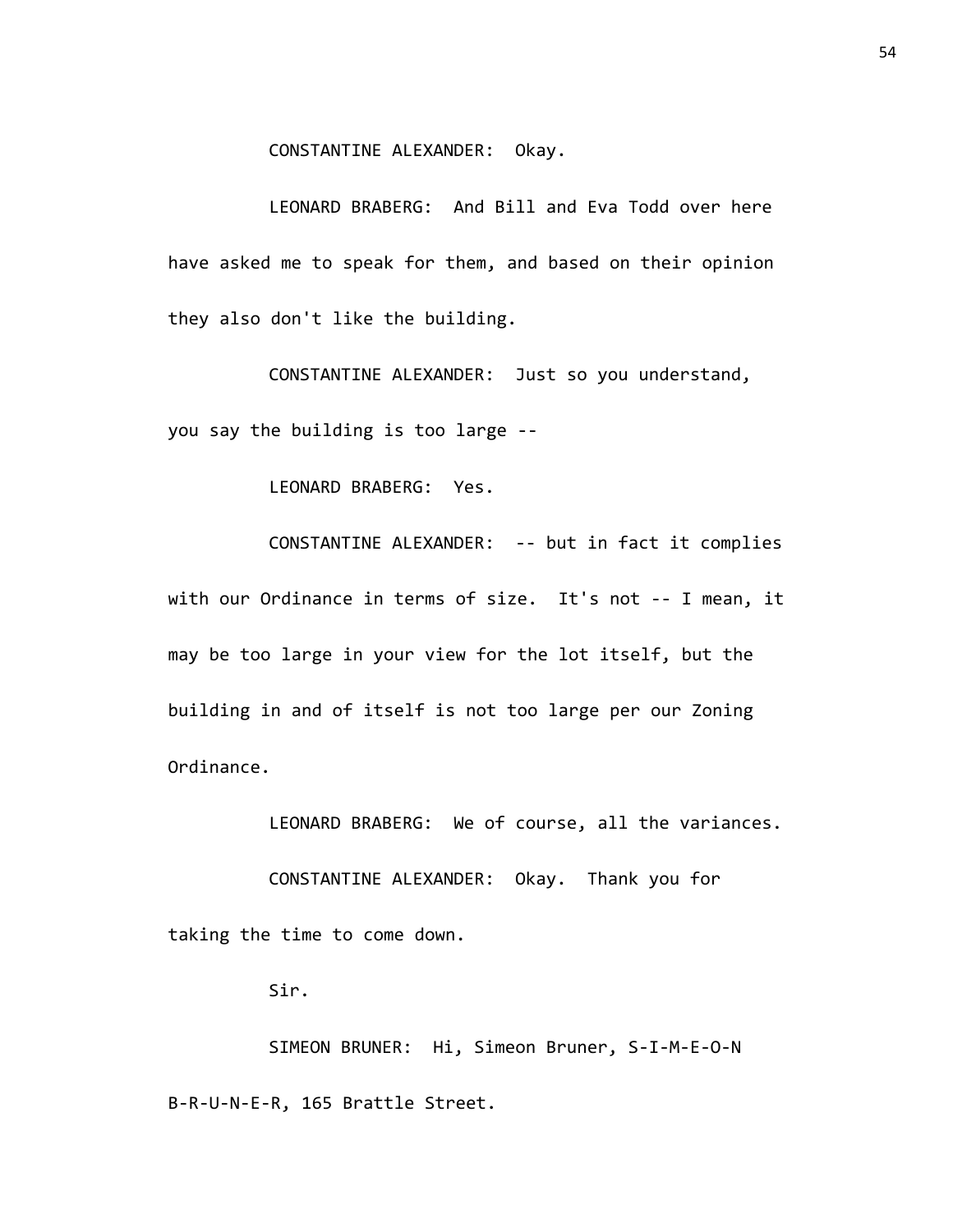Is there an elevation of this newest proposal --

CONSTANTINE ALEXANDER: Yes.

SIMEON BRUNER: -- before I comment? Because it's sort of hard to tell what the elevations look like from the very nice renderings.

CONSTANTINE ALEXANDER: Maybe he has them right there.

SIMEON BRUNER: That's an elevation as opposed to a rendering.

PAUL FIORE: I understand. I know the terms. Thank you. That is an elevation.

SIMEON BRUNER: Without commenting about the architecture, I would say that there's nothing extraordinary about the apology of the site. It's relatively flat. And the borders haven't changed, the boundaries haven't changed since the plot was purchased a few months ago. So I don't think that really is a reason to ask for an exemption.

I think from the north and the south these are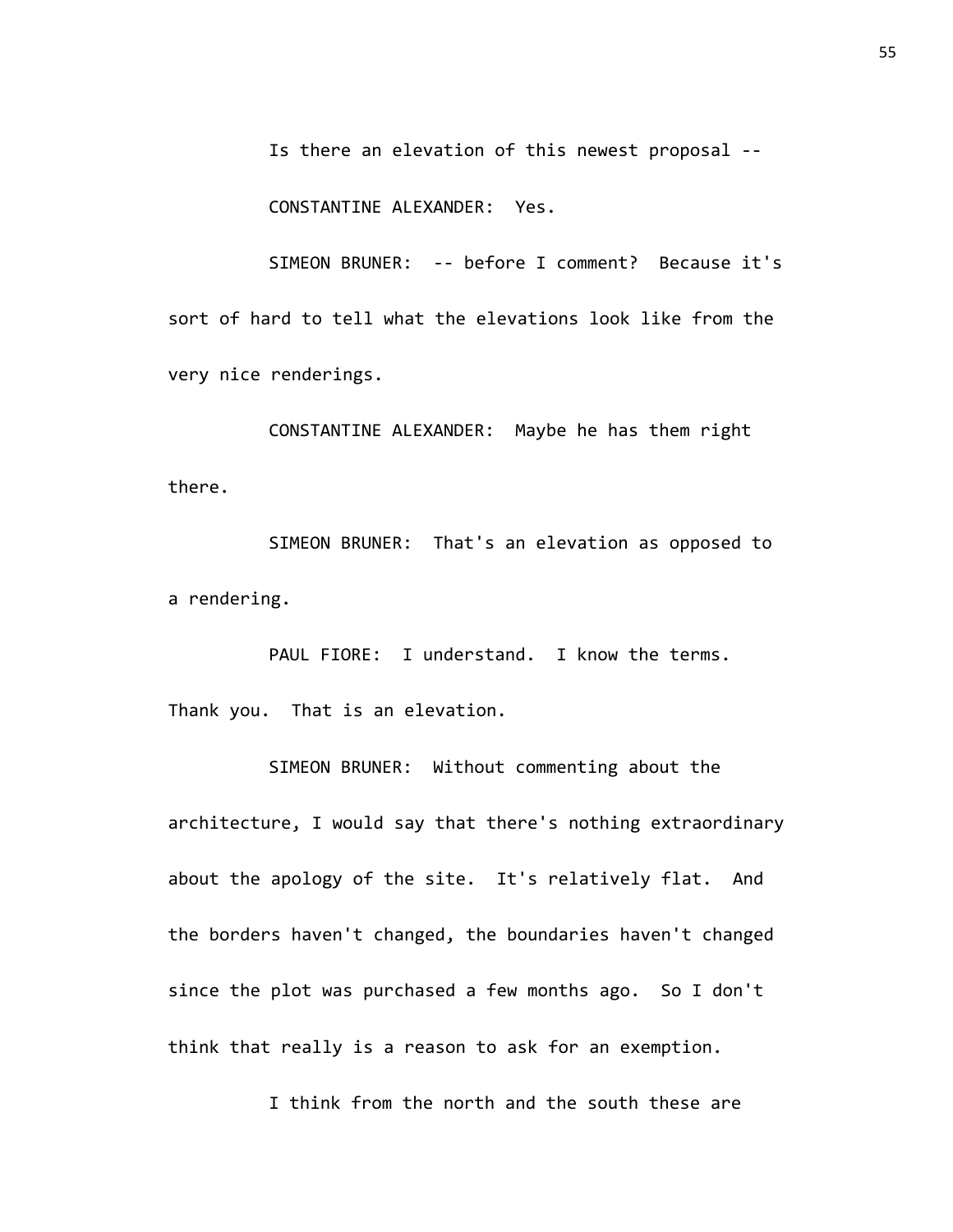pretty blocky buildings. So I think that there really isn't any reason that they should be seeking a Variance. I think they could deal with the -- there's plenty of room on the lot as you say to build a conventional building. Build it within the zoning. And I would urge you not to give them a Variance because I don't think that the, the detailing and the massing really warrants it.

CONSTANTINE ALEXANDER: Just out the curiosity, if they took your advice and eliminated those areas that create the need for the Variance, it would be essentially the same structure, at least in appearance --

SIMEON BRUNER: Right, but you lose a bunch of footage and ten feet on this side. This entire elevation would be shrunk back by about ten feet and that would make a difference.

CONSTANTINE ALEXANDER: And that in your mind would be okay?

SIMEON BRUNER: It would be less objectionable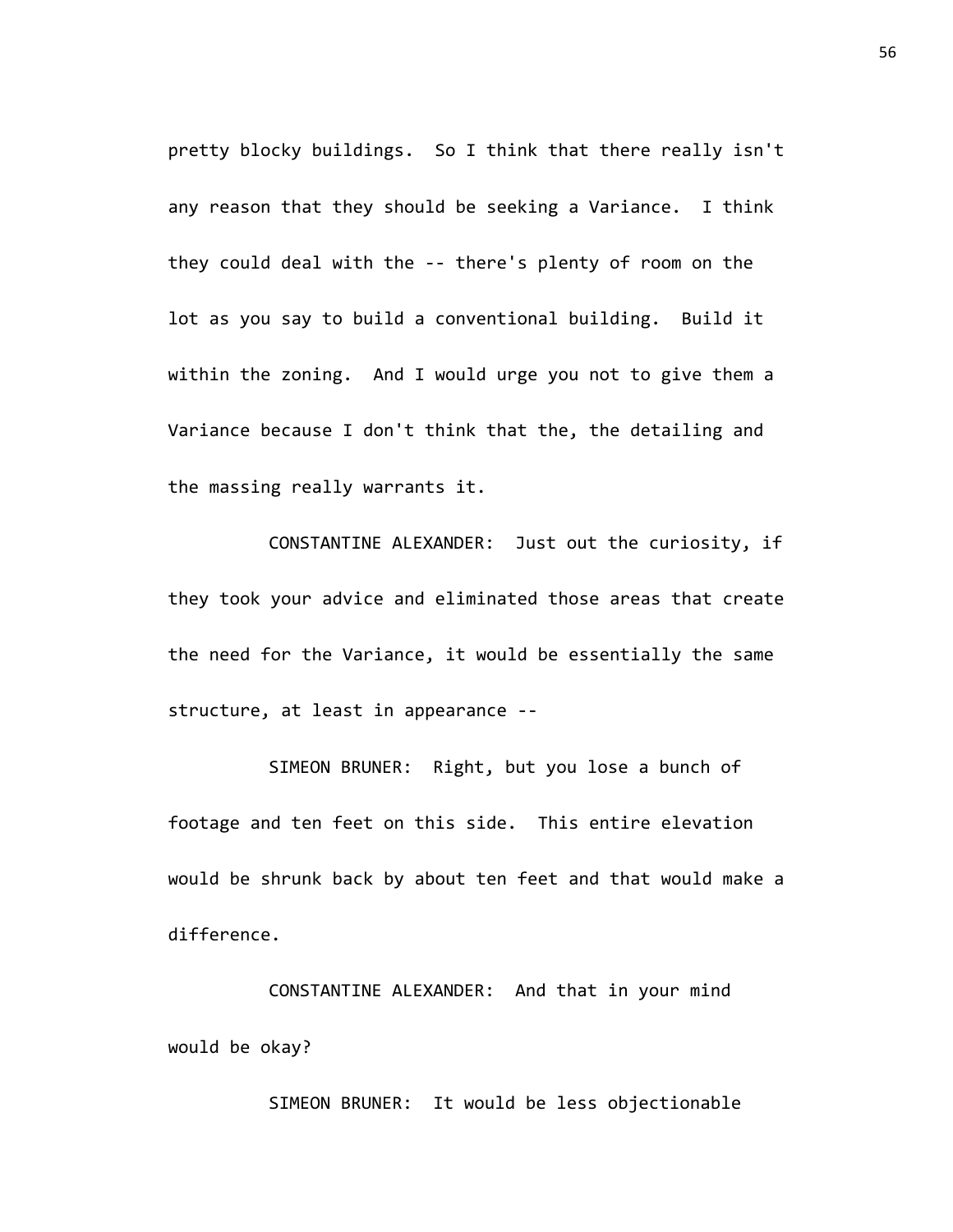than it is. I do not think it's okay. I don't think that's a discussion.

JANET GREEN: Where do you live in the houses?

SIMEON BRUNER: I live right here. I abut the abutters. I abut this over here. And I have some expertise in this area. I'm an architect. I don't think there's anything unique or special.

CONSTANTINE ALEXANDER: Well, the standard for zoning relief for the Variance, you may know, but they have a hardship. The hardship being to design the house that they want which would include an accessory apartment given -- they have to build a house of this size, and the hardship is owing to the fact that the shape of the lot is so unusual with all its many sides that locating a structure that in size complies with our Ordinance cannot be done unless there is some setback relief -- a Variance, a setback relief.

SIMEON BRUNER: I think the owner just told you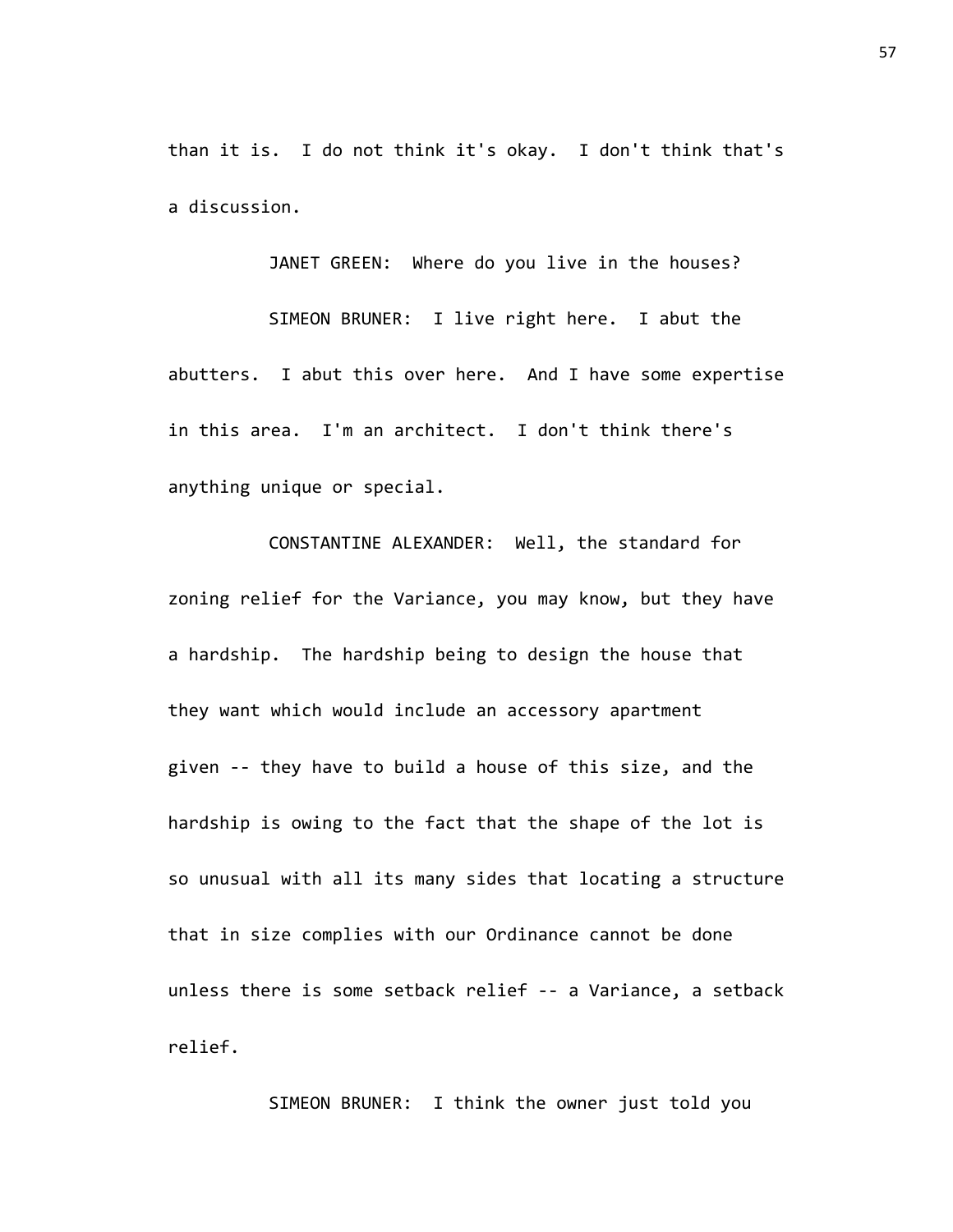they have plenty of room to build within the zoning setback.

JENNA MOSKOWITZ: We had met with the neighbors and they requested that we didn't build in a certain direction, so we were trying to comply with their desire.

SIMEON BRUNER: All right. So I think that there's no real reason to do it. They could, you know....

JACOB FARMER: I think the point is if we were to build it, if we were to build it with -- strictly within the Zoning setback, we'd build a house that was actually less advantageous for everyone. Paul didn't mention that we spent a lot of time making sure about preserving privacy, so none of our upstairs spaces look into any of our neighbors' upstairs spaces for instance. And we took into consideration sunlight angles and how they cast shadows. So really we came up with a design that we felt was an integrated nice design, and we got a lot of positive feedback from it and it required what we think is a modicum of relief from Zoning. And then we've done everything else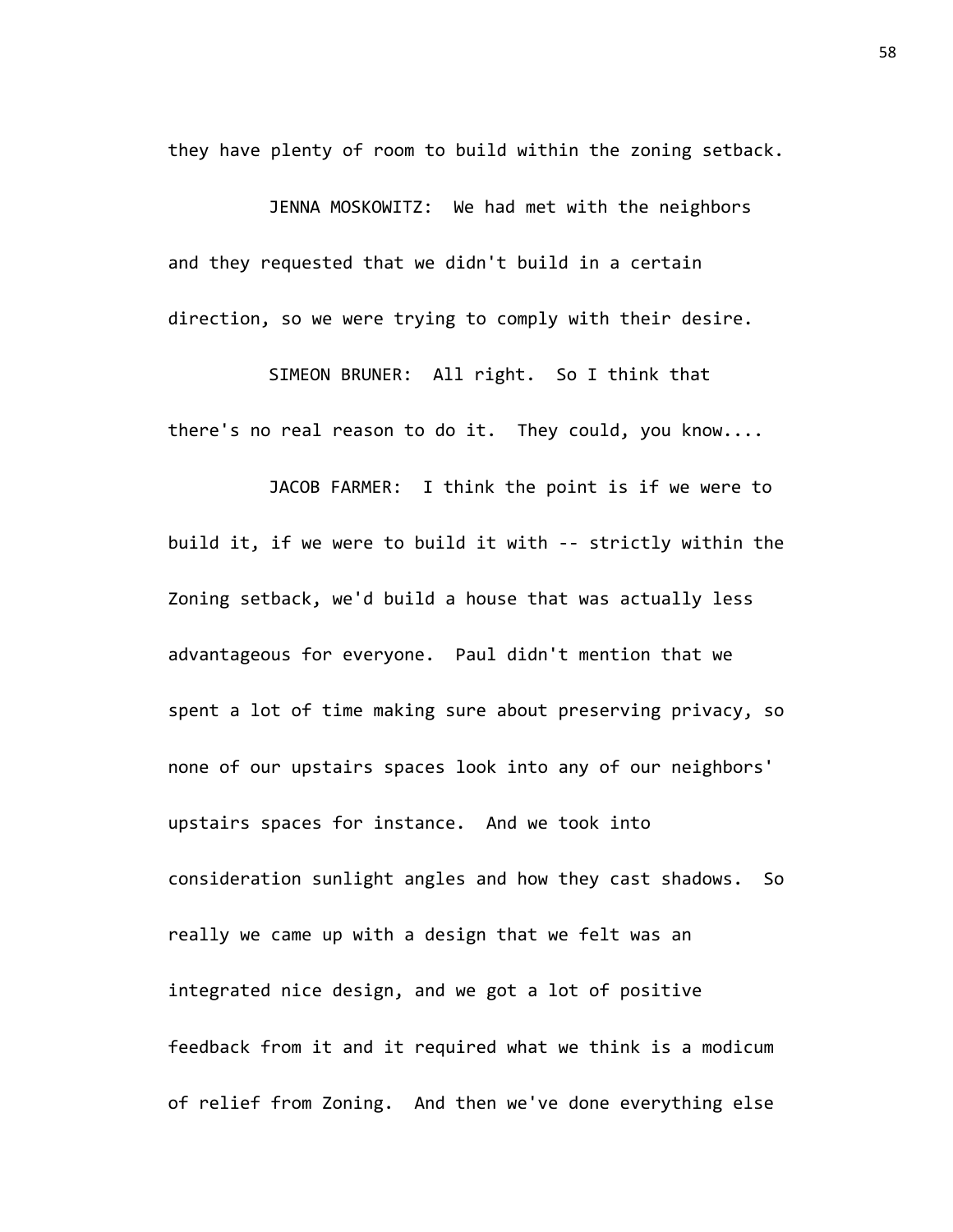that I think is considered favorable. We've maximized our open spaces. We've minimized our paved areas. You know, the other thing I didn't mention is my neighbor to the back who's been looking out on this park since she was a six-year-old girl, and she understood that the lot had to get developed and she was very pleased that we oriented our gables so that they were facing her so she's not looking across the back of the house. We're doing our best to keep her vista maximized. So it really was an effort to just build a really nice house, and I think what's unfortunate, you know, I both do and don't fault the Brabergs for this, is that we worked with them, we sought their opinions, we were very intimate and open, we were very patient. We, I mean I have it here in the historic minutes of Mr. Braberg getting -- stayed up late after midnight to endorse our plans. So it's just that at the end he changed his mind and there wasn't time for us to really reconsider and redo, you know, tens of thousands of dollars worth of architecture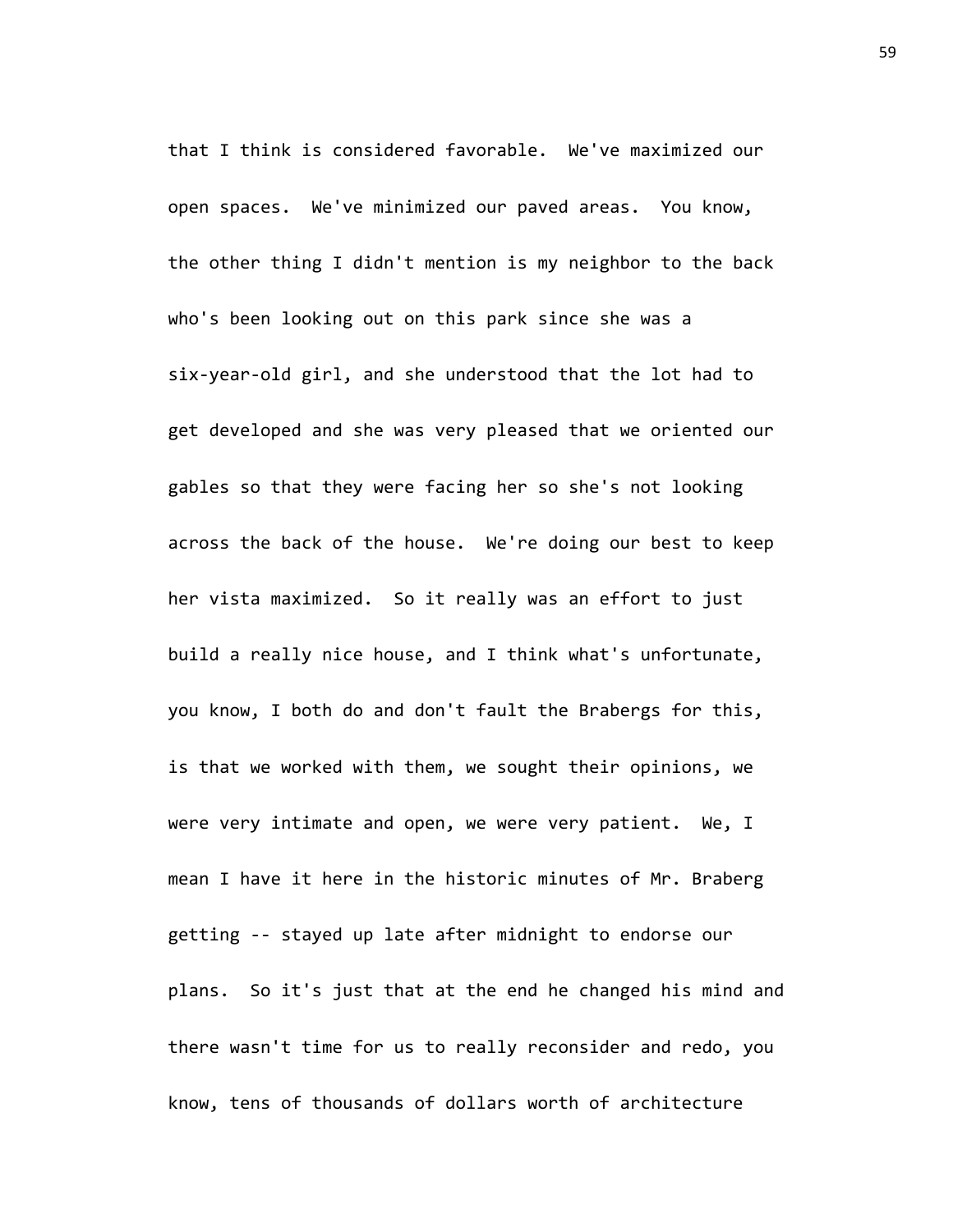work and months of time.

PAUL FIORE: Plus you really like where you ended up.

JACOB FARMER: Well, we think it's beautiful. We think we've done a great job. We think it does fit the neighborhood. And we think it suits the Brabergs' purposes even though they don't see that right now. I hope they will.

PAUL FIORE: We spent a lot of time how these spaces relate to each other and views from the kitchen through to the living room and, you know, you know, we, we talked about making it longer that way instead of this way, but then there was too -- you know, so the they put a lot of energy into the way their family is gonna use this house as well and there was a lot of time spent on that. So going back to the drawing board because of a last minute change of heart when we're asking for so little, seems -- so we did -- and I do want to stress again that we actually really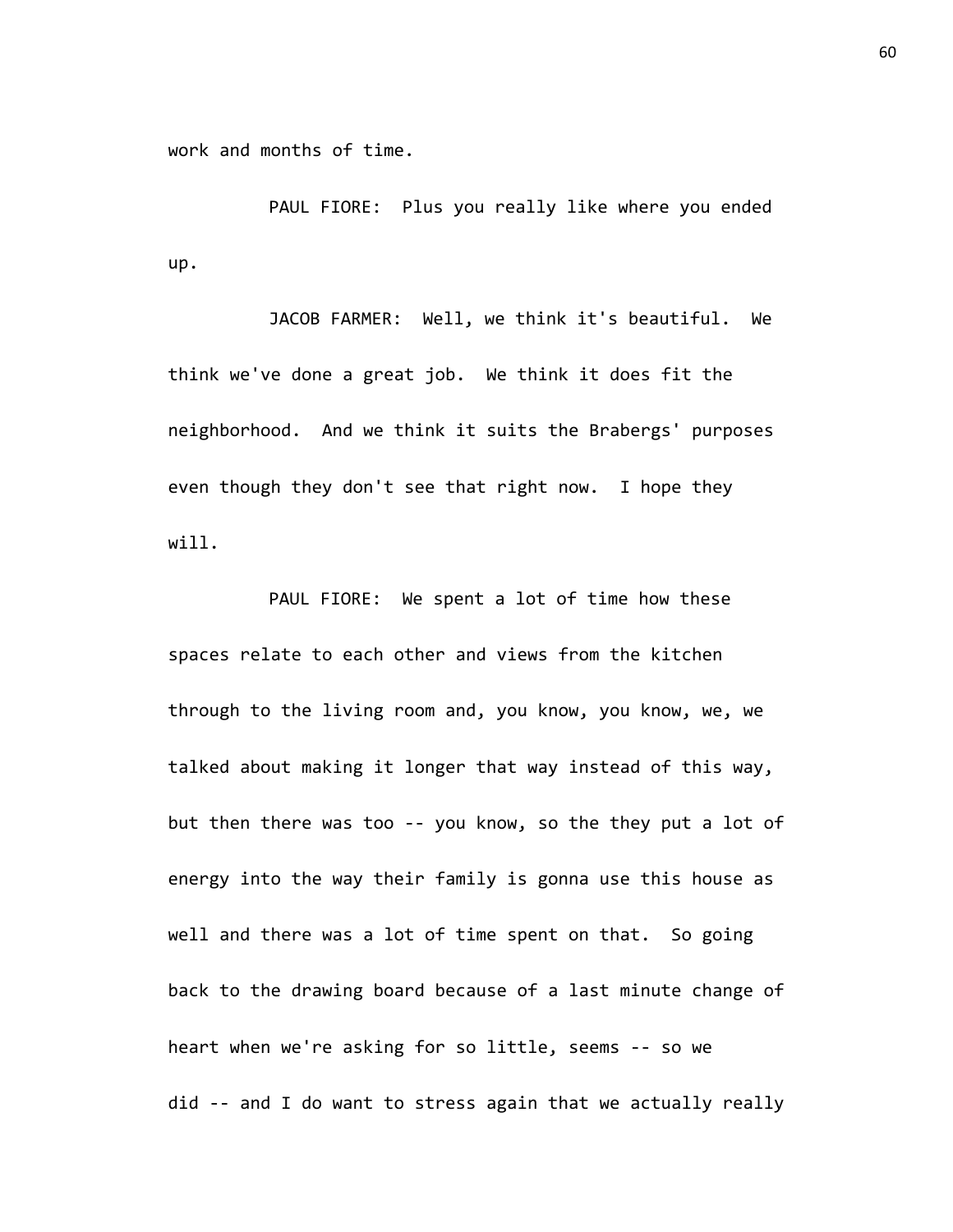shortened the house. We pushed it back so we're not asking for any more front setback relief. And even pushed that back. So there were a lot of good faith efforts to get closer to what was desired by one particular neighbor.

CONSTANTINE ALEXANDER: Okay.

Comments or questions from --

LEONARD BRABERG: One more question. I'm glad that Mr. Farmer mentioned sun because I don't know if it's relevant or not, but we lose the sun into our kitchen in the winter up until around eleven o'clock in the morning. It's very important to us.

CONSTANTINE ALEXANDER: Is there any way -- but even if the structure were modified to comply were the Zoning Ordinance, you still have the same problem.

LEONARD BRABERG: I know it might be relevant. As sun was mentioned, I want to mention that we will be in the shade.

CONSTANTINE ALEXANDER: Okay.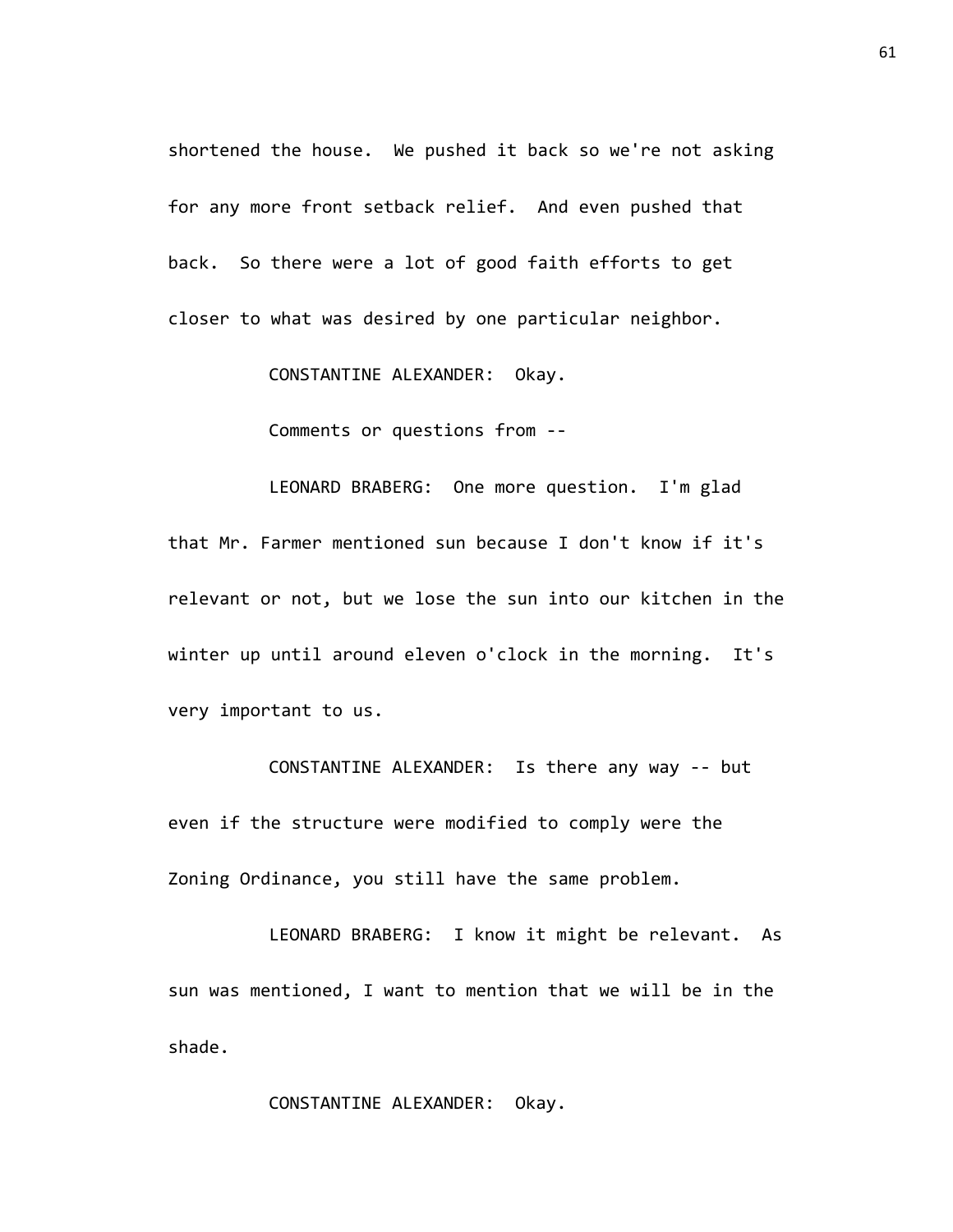LEONARD BRABERG: Thank you.

JACOB FARMER: Just in the spirit of being a good neighbor to Mr. Braberg, I found a lovely application on-line that maps shadows onto Google maps, and we were able to demonstrate that the way the house is positioned today is much more advantageous to them then what they asked us to do instead at last minute.

CONSTANTINE ALEXANDER: Okay, I don't want to get into a debate --

JACOB FARMER: True.

JANET GREEN: Don't go there.

CONSTANTINE ALEXANDER: Anyone else wishes to be heard?

Ma'am. There was a woman behind you raised her hand, too. I don't care who goes first. Both of you can speak.

> DANIELLE THOMAS: I'm a neighbor. I live on -- CONSTANTINE ALEXANDER: Your name, Ma'am, please.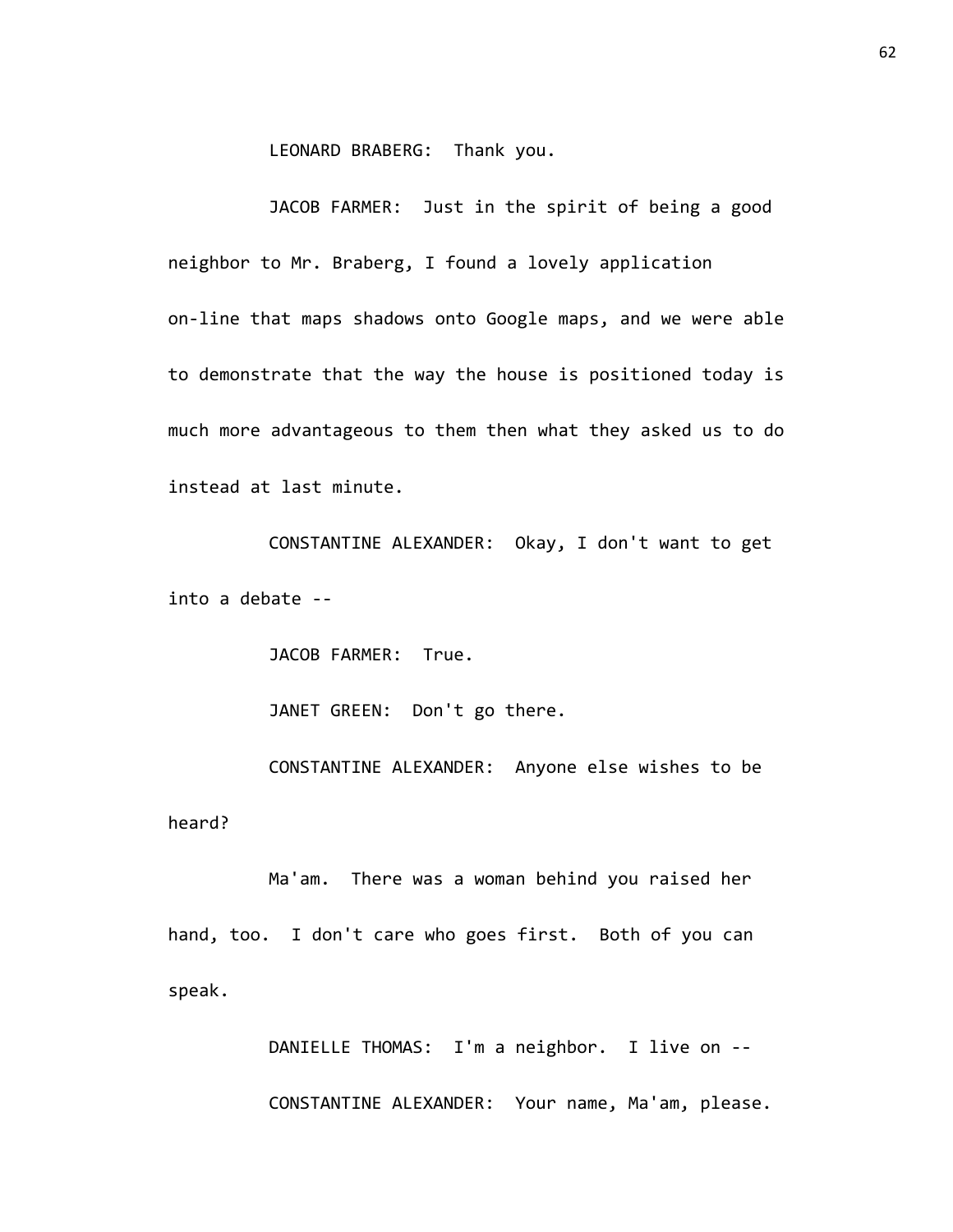DANIELLE THOMAS: Danielle Thomas. I live on Brattle Street officially but my house actually, the entrance is on Kennedy Road. And the charm and the character of the street is that you don't really see the houses. They are hidden by trees. And from my house I can see the corner where the house is going to be built. It's, you know, green. And I think that the house, the setback would change the nature of the house. And also the fact that most houses have got quite large plots around. And I think to suddenly have an enormous house on -- with very little around would change the character of the -- of this street.

JENNA MOSKOWITZ: Could I ask for clarification?

CONSTANTINE ALEXANDER: No. We've got to do this in an orderly fashion.

DANIELLE THOMAS: You can see, I mean, most of the houses on the right side where you are set back. Suddenly you would have a house which is not in keeping with the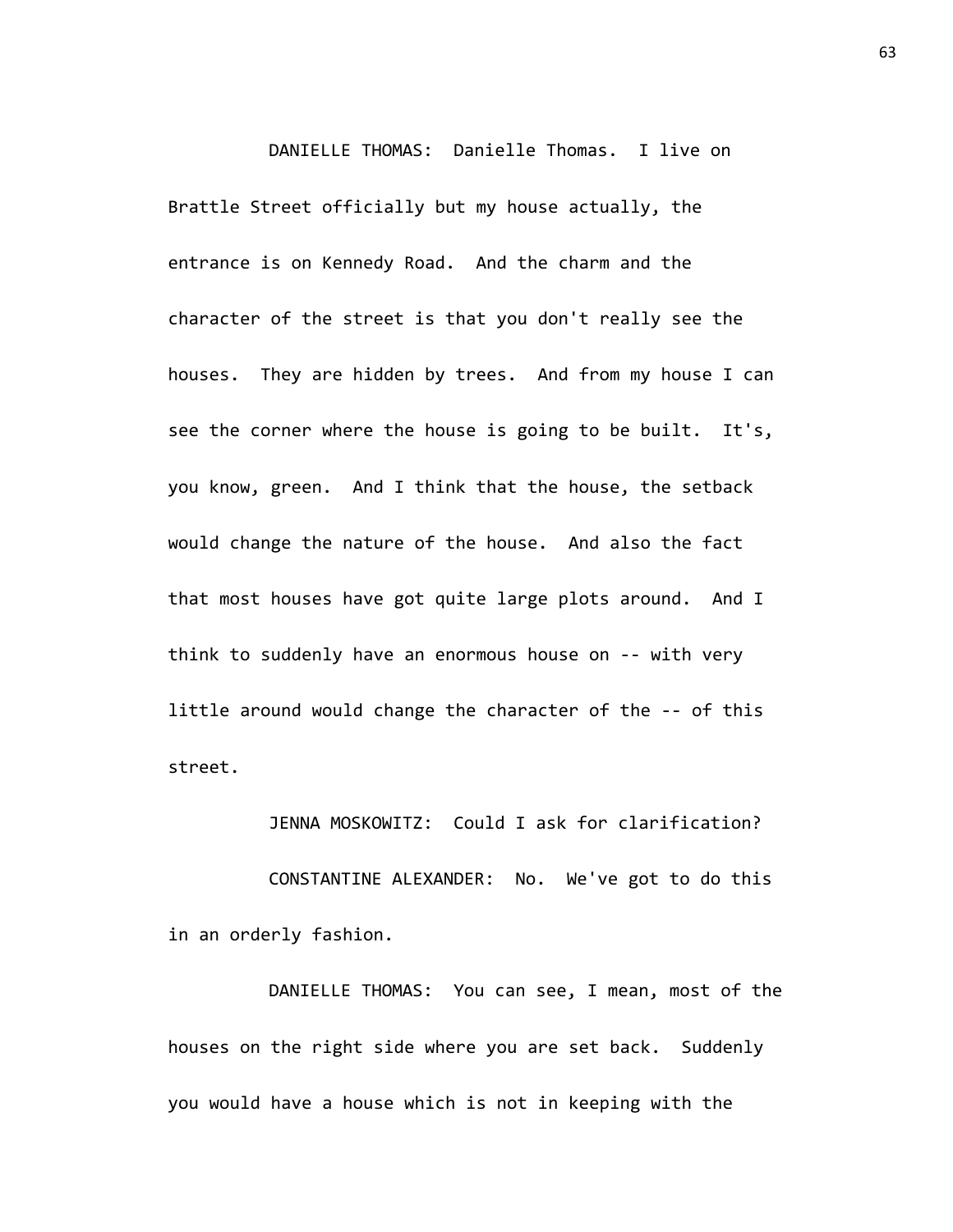others. I find that it should be further in.

CONSTANTINE ALEXANDER: You should keep in mind, and everyone should keep in mind, is that we're not a design review board. We don't pass on the quality, in our opinion, of the architecture or the lack of quality. We deal with dimensional issues and whatever issues the Ordinance deals with.

DANIELLE THOMAS: Right, but the setback goes to the Variance.

CONSTANTINE ALEXANDER: Well, the setback is not in the front yard. They're not seeking a front yard setback Variance. Only the top -- what I'm going to call the top, going up toward Appleton I guess it is, and the rear yard.

DANIELLE THOMAS: It seems that it's much further in this way than the next one or the next one.

CONSTANTINE ALEXANDER: All I know they represented to us is that --

DANIELLE THOMAS: I don't explain very well. But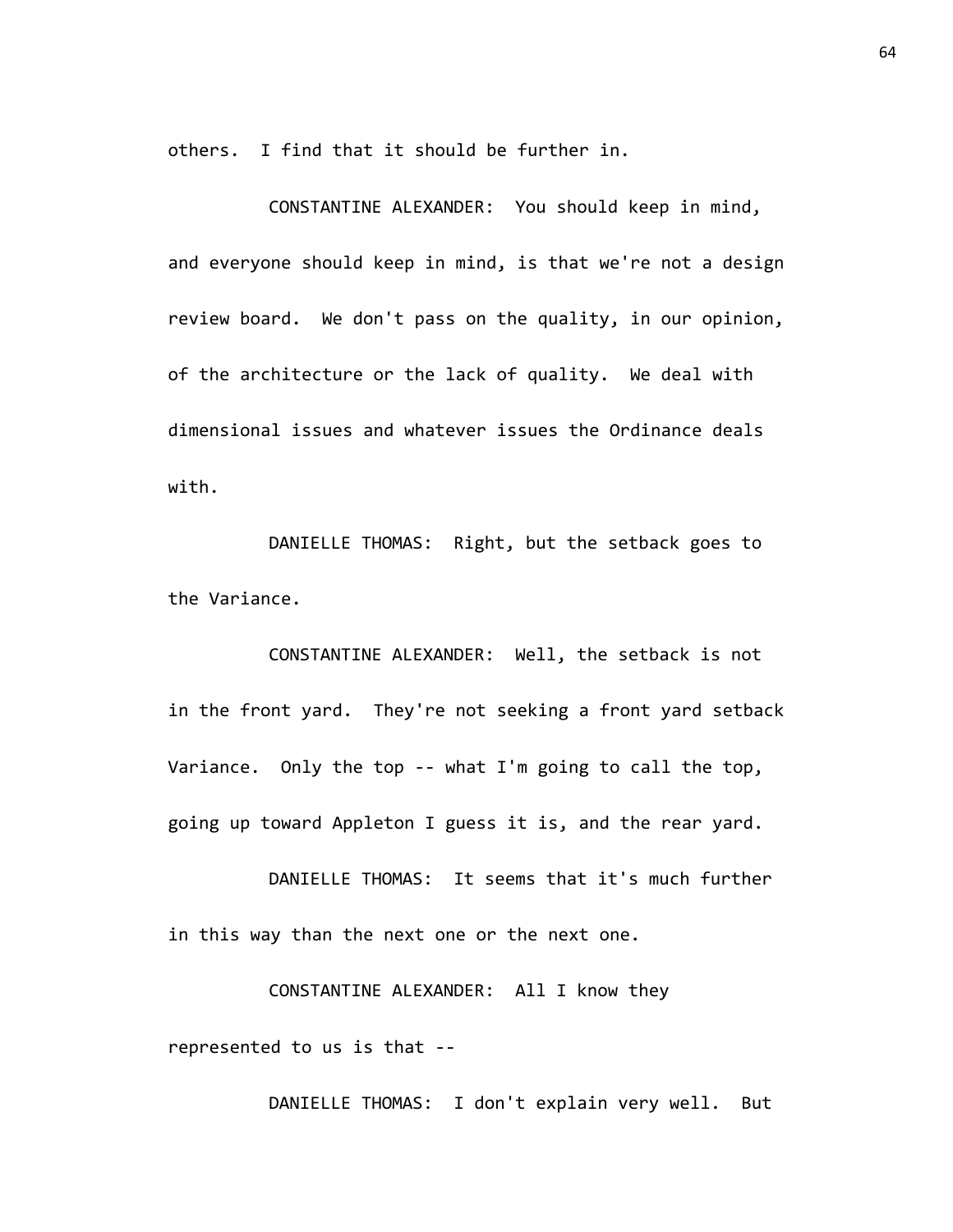if you see what I mean. This house, that sticks out a lot more and that's even sticking out more than that. So it goes like that.

PAUL FIORE: But the one, you know, if I do a larger blend, there's one down here that sticks out more. And this one is actually on the street. So they are varied. And I think that's -- that was one of the things that we, you know, sort of played with because this house is landlocked. It's not, it's not -- it's in the middle of a bunch of houses. And finding the right balance --

DANIELLE THOMAS: Right. But in fact you don't have any trees. You will have trees --

CONSTANTINE ALEXANDER: Let's not have a private conversation about -- you made your point.

PATRICK TEDESCO: The reality is is that you're conforming in a front yard. You can argue whether or not that side is zoned appropriately, but it is compliant in that front.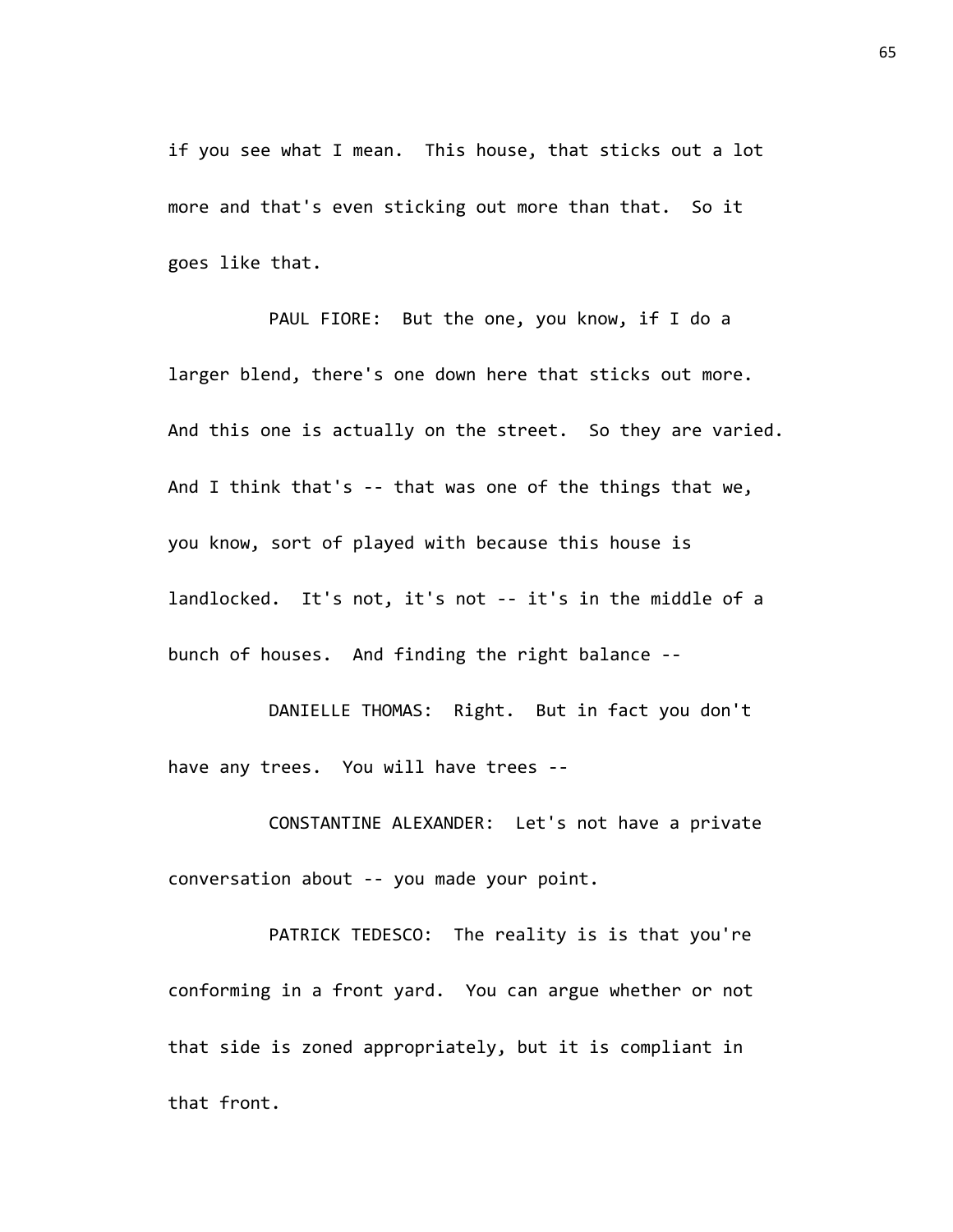CONSTANTINE ALEXANDER: Exactly.

Ma'am, you wanted to speak.

SENTA BURTON: My name is Senta Burton, S-E-N-T-A B-U-R-T-O-N and I'm at 165 Brattle Street. I'm a landscape designer.

CONSTANTINE ALEXANDER: Could you speak louder, please?

SENTA BURTON: Oh, sure.

CONSTANTINE ALEXANDER: Or come forward.

SENTA BURTON: I'm a landscape designer. My -- of

the concerns to the character of the street, of course the setback from the Kennedy Road itself is proposed to be in compliance, although this plan doesn't show it, the proposal really is out of keeping with the neighborhood. I think my concern is actually as a designer more generally and is that realistically like the plan that you've drawn is as it is because you're trying to fit as much as possible into the space that you're allowed. Unfortunately, like the code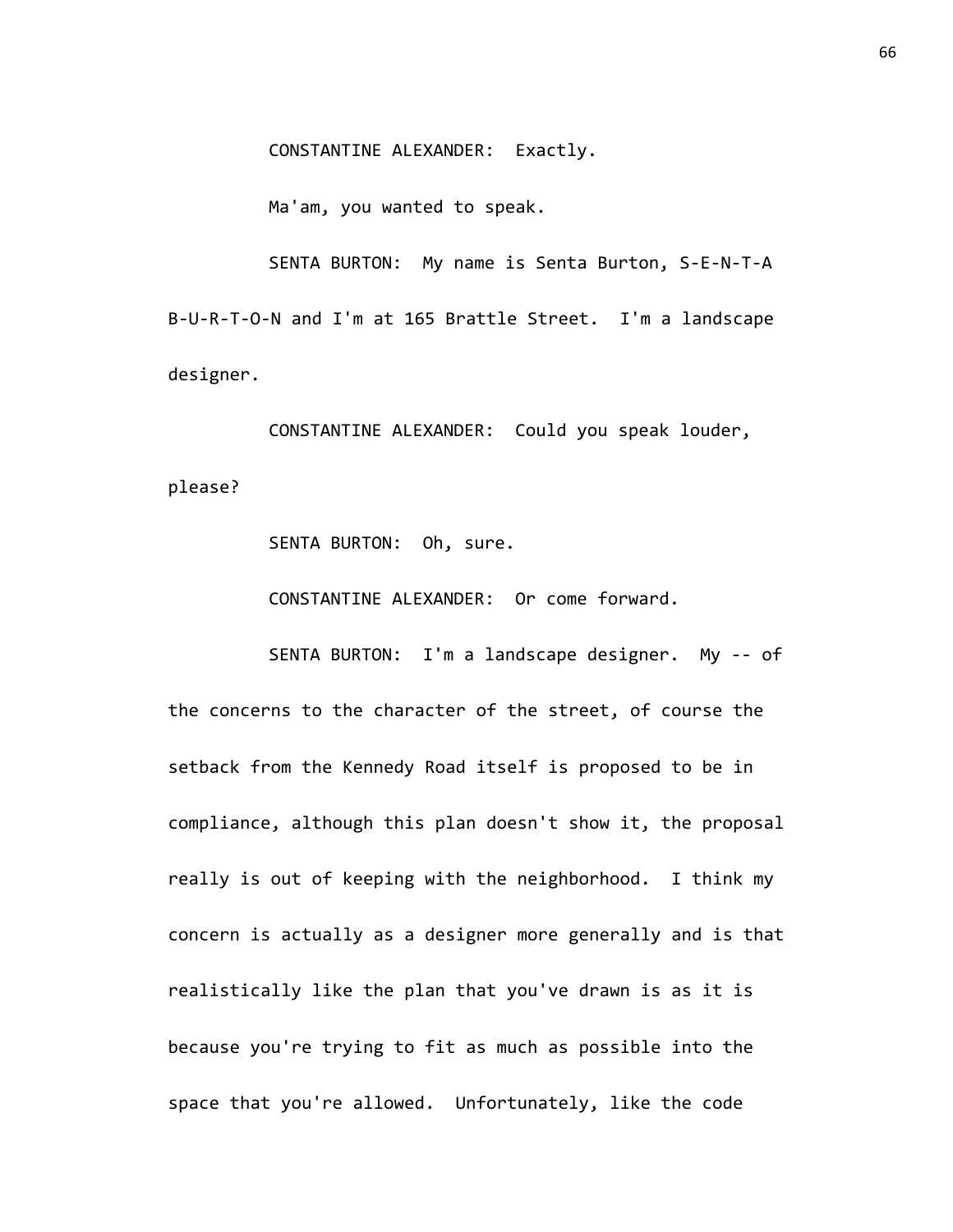doesn't quite allow you to do that and that shifts a lot around, which is why you may not want to shift -- change it which is why you're asking for a Variance. And I just find it interesting because program has expanded, there is a request for more space. You're maximizing your use of the site, but it doesn't seem quite necessary to ask for more on top of what you already have in that condition. Like, the site as purchased had unusual borders, had an existing condition with any relationship to that street, but the design that's proposed changes that immensely.

CONSTANTINE ALEXANDER: Thank you. Thank you for taking the time to come down.

Anyone else wishes to be heard?

(No Response.)

CONSTANTINE ALEXANDER: Apparently not. We are in receipt of a number of letters. Some of the comments in the letters are from people who are here tonight so I'm not going to read them again. But let me just go through.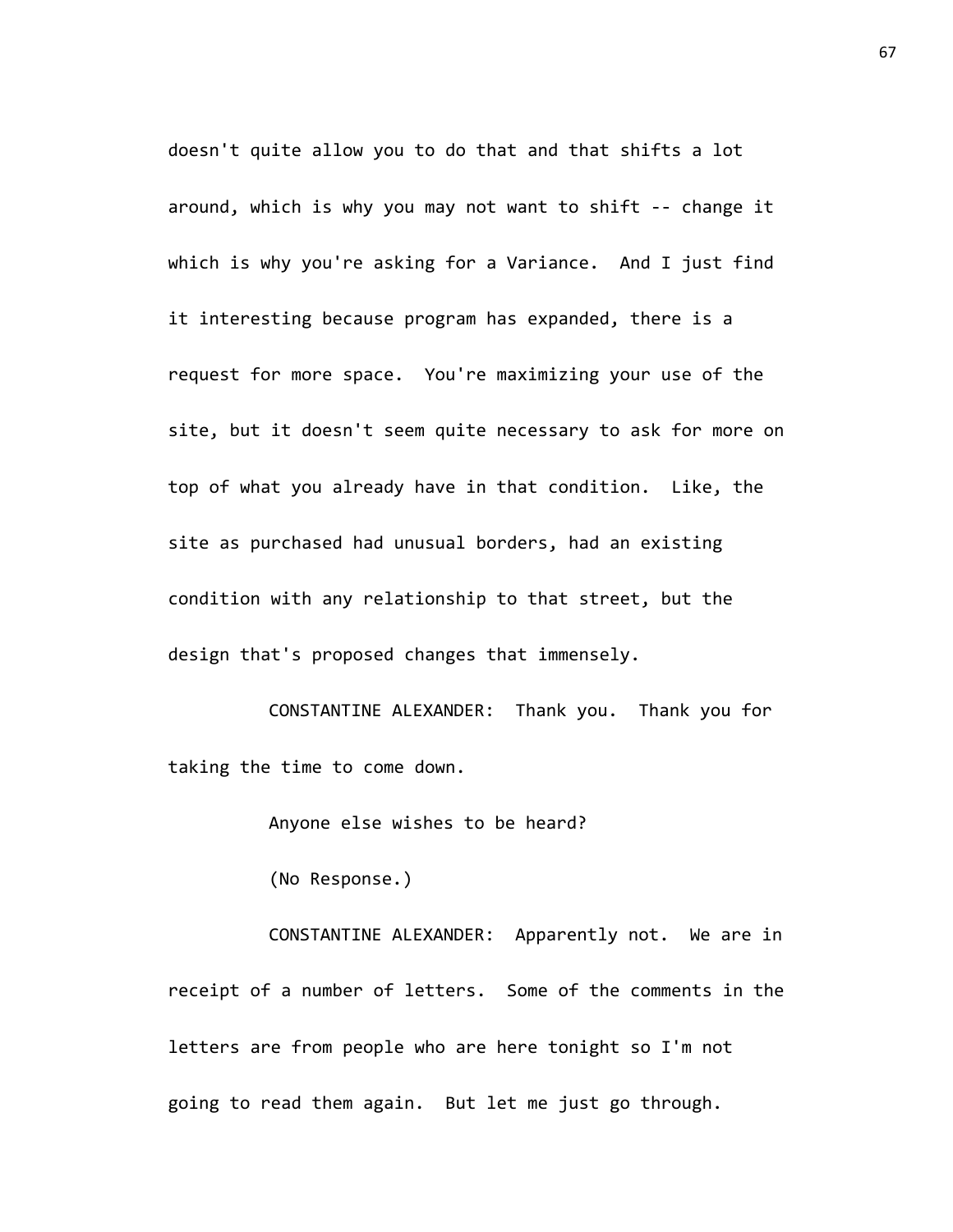There is a letter, and I'll just read them in the order that they're in our files. From Leslie Jeng I guess is the way it's pronounced. J-E-N-G and Jon J-O-N Biotti B-I-O-T-T-I. (Reading) My husband Jon and I are writing to renew our support for the Farmers' plans at 16 Kennedy Road. We understand that other neighbors have rescinded their support for the plans in the eleventh hour. We feel that the Farmers are doing their best to deal with an untenable situation.

We have a letter from someone, it's handwritten, and I can't necessarily read -- I guess it's Rosamond Zander Z-A-N-D-E-R. Who says she's an immediate abutter at 25 Appleton Street. (Reading) I have reviewed the plans of the proposed house on 16 Kennedy Road in Cambridge owned by Jacob Farmer and Jenna Moskowitz and I support the project without reservation.

And we have a longer letter from Katherine Pearls and Bernard Braberg.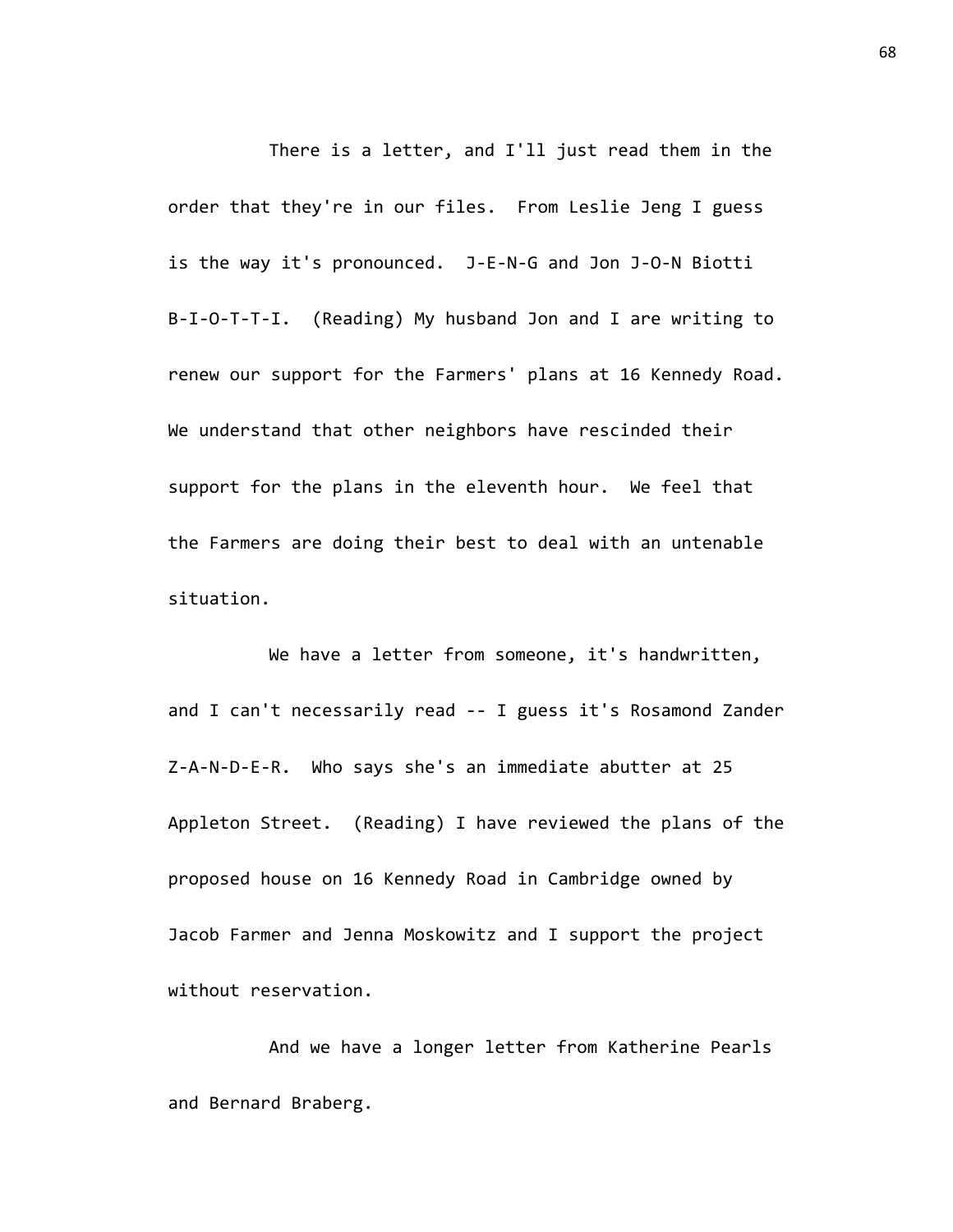That's you, sir, right?

LEONARD BRABERG: Yes.

CONSTANTINE ALEXANDER: So you've already made your comments. I don't need to read the letter I don't think.

LEONARD BRABERG: No.

CONSTANTINE ALEXANDER: Okay. I think we have more than one copy of that letter. Yeah.

Okay.

We have a letter from Eva Andenaes A-N-D-E-N-A-E-S Todd T-O-D-D and William Mills Todd, III. (Reading) We would like to contribute to the decision on the matter of variances sought by the Farmers of 16 Kennedy Road. While we realize that the lot is a difficult one on which to build within the official setbacks, we feel that at the very least the setback running parallel to Kennedy Road should be honored.

PAUL FIORE: That's, that was written before.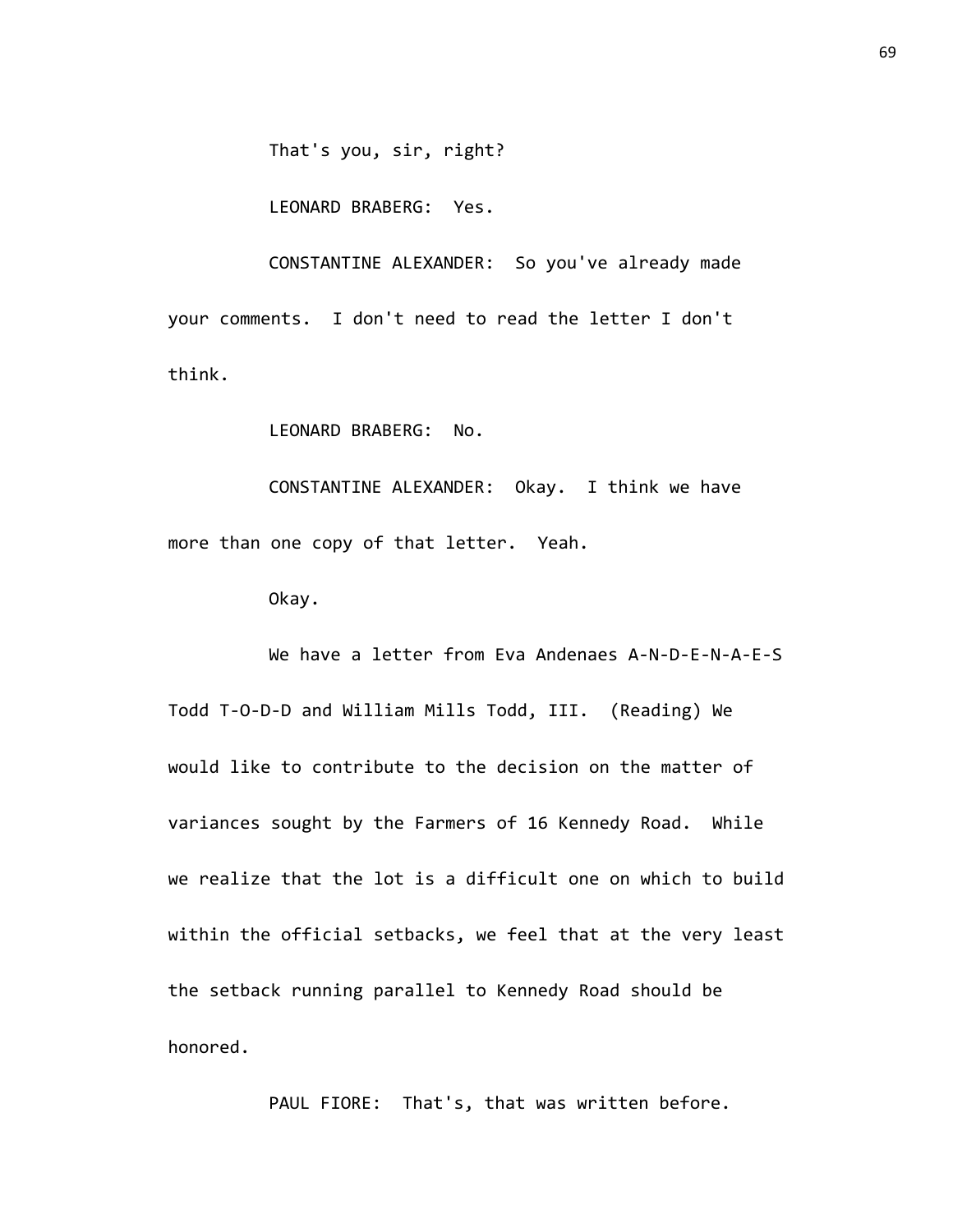CONSTANTINE ALEXANDER: She's commenting on an earlier plan. And they go on to say we hope a compromise can be worked out with the neighbors.

We have a letter, and I'm guessing from S. -- I'm just going to spell the last name A-T-L-A-M-A-Z-O-G-L-O-U. (Reading) I live on Three Kennedy Road in Cambridge. My property directly abuts the proposed building. Regretfully I would have to oppose this petition on the following concerns:

One, the volume. Size of land covering. Height. Two, too close to my property line. You're too close --

PAUL FIORE: That's this house.

CONSTANTINE ALEXANDER: So you're complying with the setbacks there?

So, too close to the street. And you've complied with the front yard setbacks I understand it.

Four, drastically changing the character of what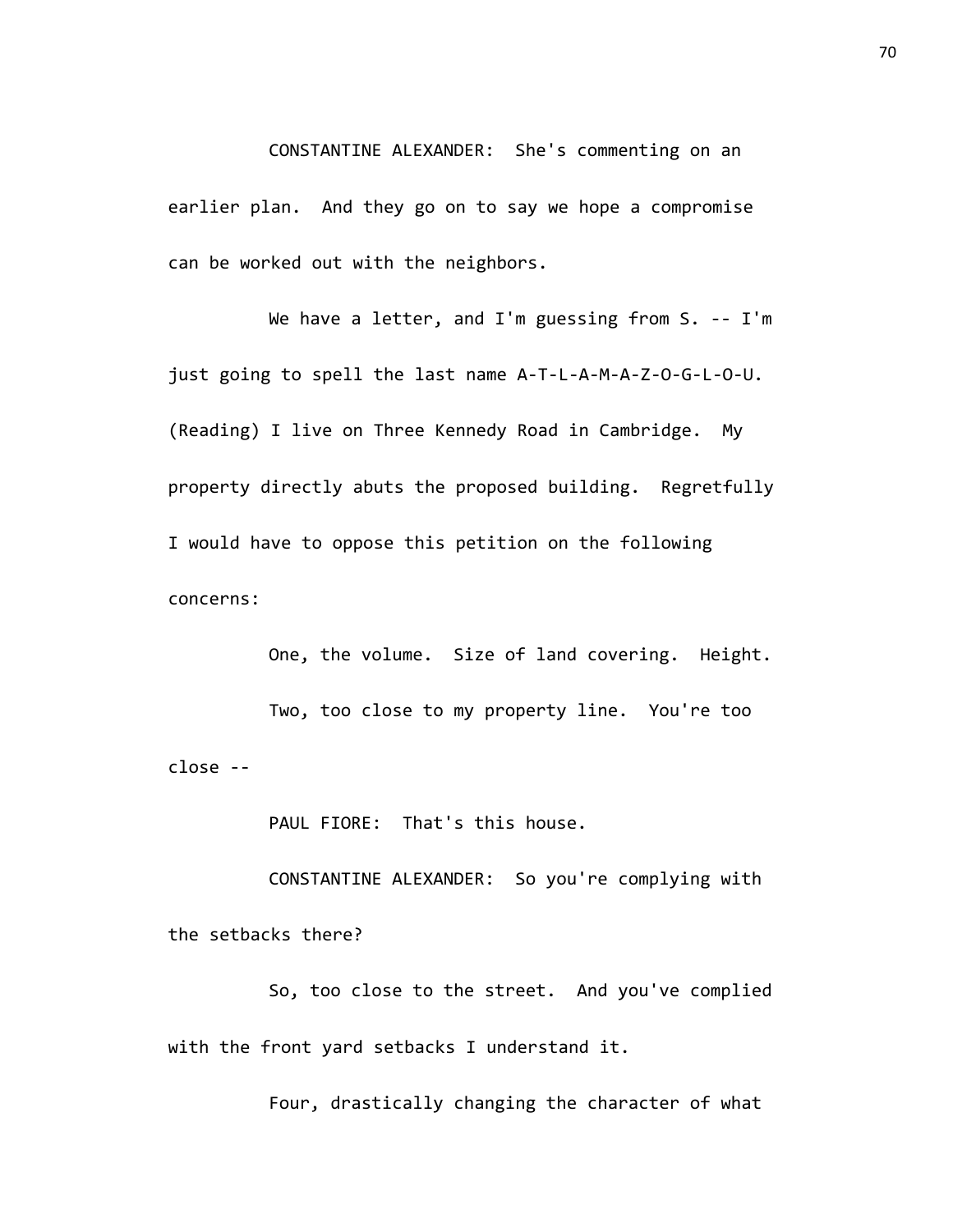to this day has been for all of us on Kennedy Road an open country line environment. The same objections were raised by myself and other neighbors during two meetings with the owners and their architects prior to the original hearing of December 15, 2016, in which I was going to be present. As I am presently in Europe, Mr. Leonard Braberg will represent me at the hearing.

And you have done that, sir.

We have a number of duplicate copies of the letter that's why I'm skipping over them.

A letter from Peter and Sigall S-I-G-A-L-L Bell B-E-L-L. (Reading) This is a letter in support of case number such and such for Jenna Moskowitz and Jacob Farmer. We've reviewed their plans as of December 14th -- these are the old plans then. And enthusiastically are in favor of their proposal and feel it will enhance our block. We live two houses away on the same side of the street at Eight Kennedy Road, also known as One Kennedy Road.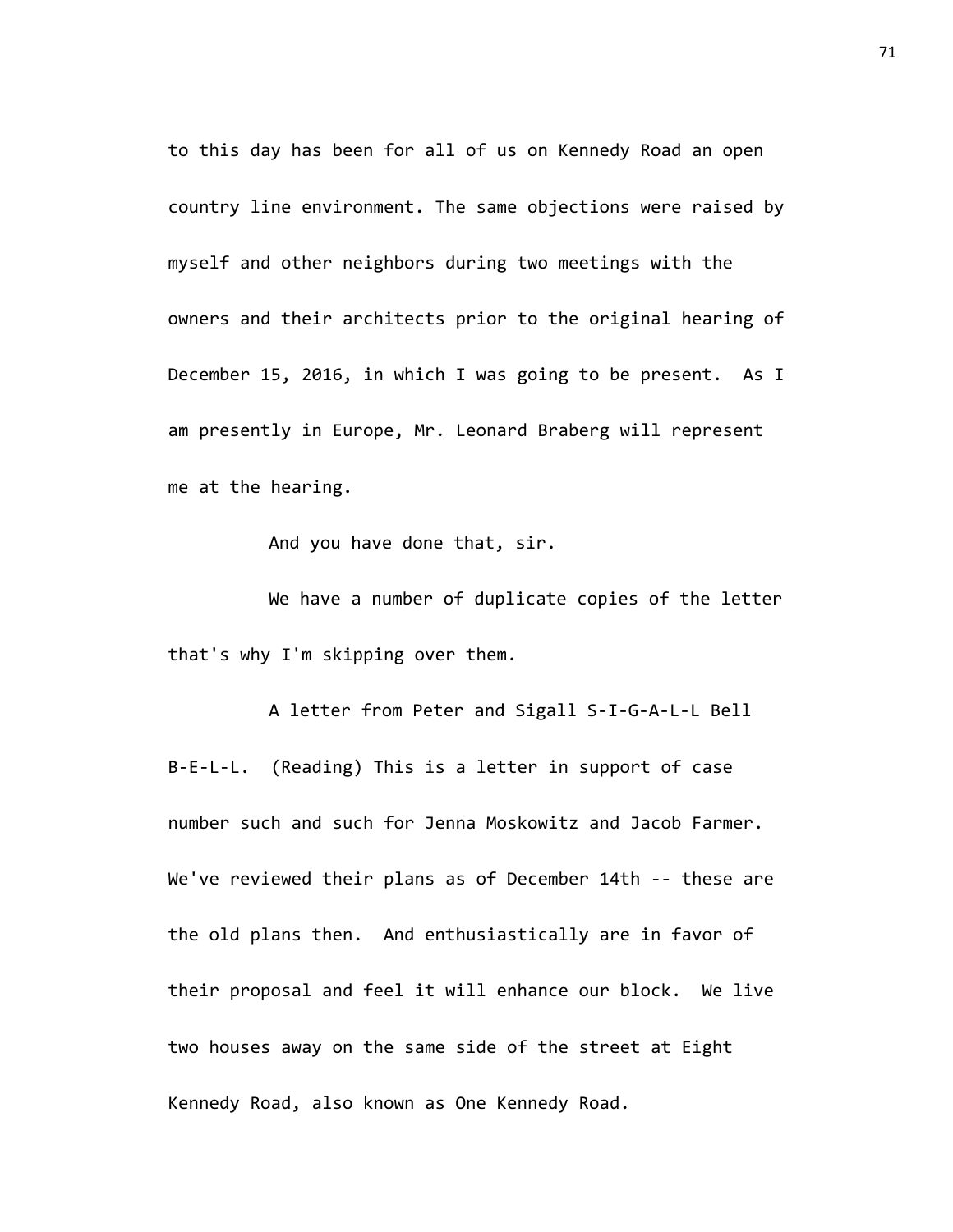Did she give an address? I don't see the address, but she says houses away on the same side of the street.

Another letter that we have already.

We have this letter already.

And that's it. So we have letters of support and letters of opposition besides -- do we have anybody here wishes to speak in support of the petition just out of curiosity?

(No Response.)

CONSTANTINE ALEXANDER: No. Okay.

I'm going to close public testimony.

Any final words before we deliberate? Anything you want to add speak now or forever hold your peace as they say.

(No Response.)

CONSTANTINE ALEXANDER: Okay. Public testimony is now closed.

Discussion? Anybody have any opinions they want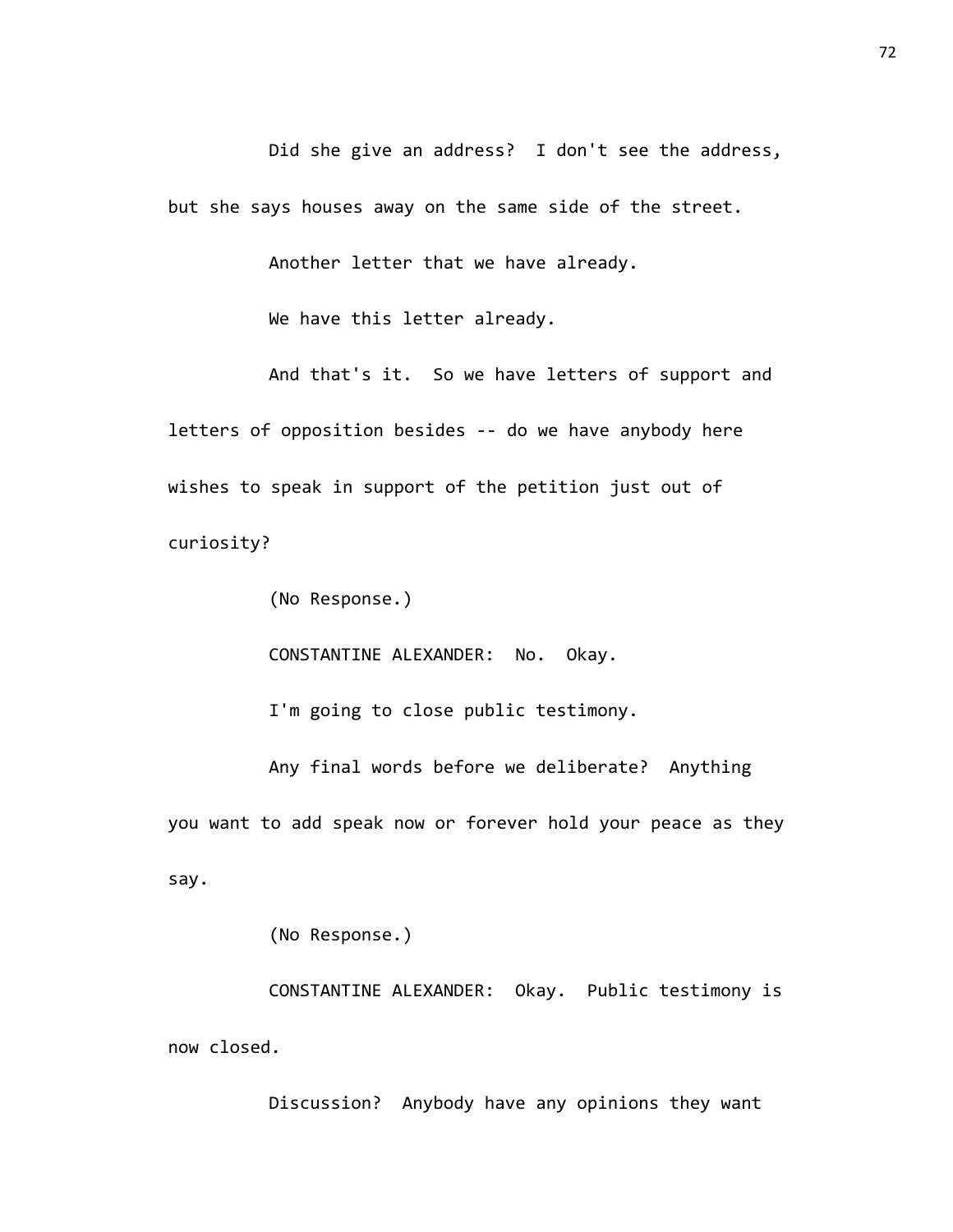to express? I'll go first if people want but I would happy to have someone else go first.

PATRICK TEDESCO: Well, go ahead, Gus.

CONSTANTINE ALEXANDER: Okay.

I would grant relief. The relief is very modest in nature. The lot is very irregular in nature. I think most of the opposition comes from the fact that the world is going to change in this neighborhood because of this structure. It's different in architecture, in style. It's larger than what was there before, but it, it complies with our Ordinance except for the setback issues that we talked about. And so, on the Variance, I would grant the Variance to allow the building to go ahead in accordance with these plans that they've submitted.

Anybody else want to --

JANET GREEN: I would say, Gus, that I agree with you. I felt like there was consideration about the windows, consideration about the sunshade, consideration to make sure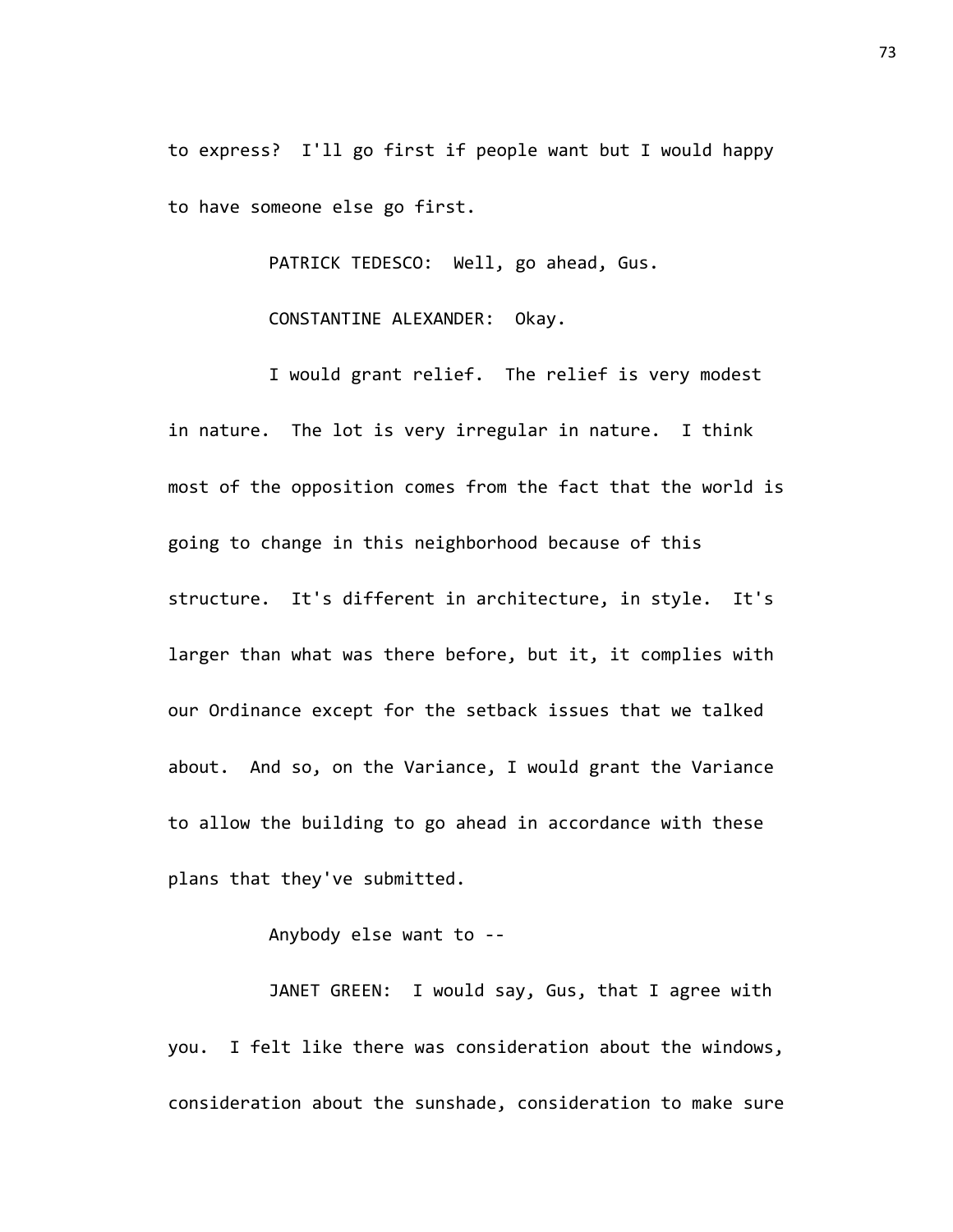the dormers conformed to our guidelines, that the request for the Variance is very minimal. They've already shortened the house to make it even less of an impact. So I'm inclined to support it.

CONSTANTINE ALEXANDER: Okay.

PATRICK TEDESCO: I would have trouble supporting this if you were looking for extra FAR, extra height, and extra mass.

JANET GREEN: Exactly.

PATRICK TEDESCO: And I would also have trouble with relief in the front yard. I'm pleased to see you gave up on that. And the rear yard seems minimal impact. And actually the existing house as I understand it is much closer to that back condition. Even though you're seeking relief in the rear you're minimizing the impact to the rear of the property and those neighbors abutting in the back. I agree with Gus, I think the opposition is that this will be impactful in terms of changing the neighborhood, but, but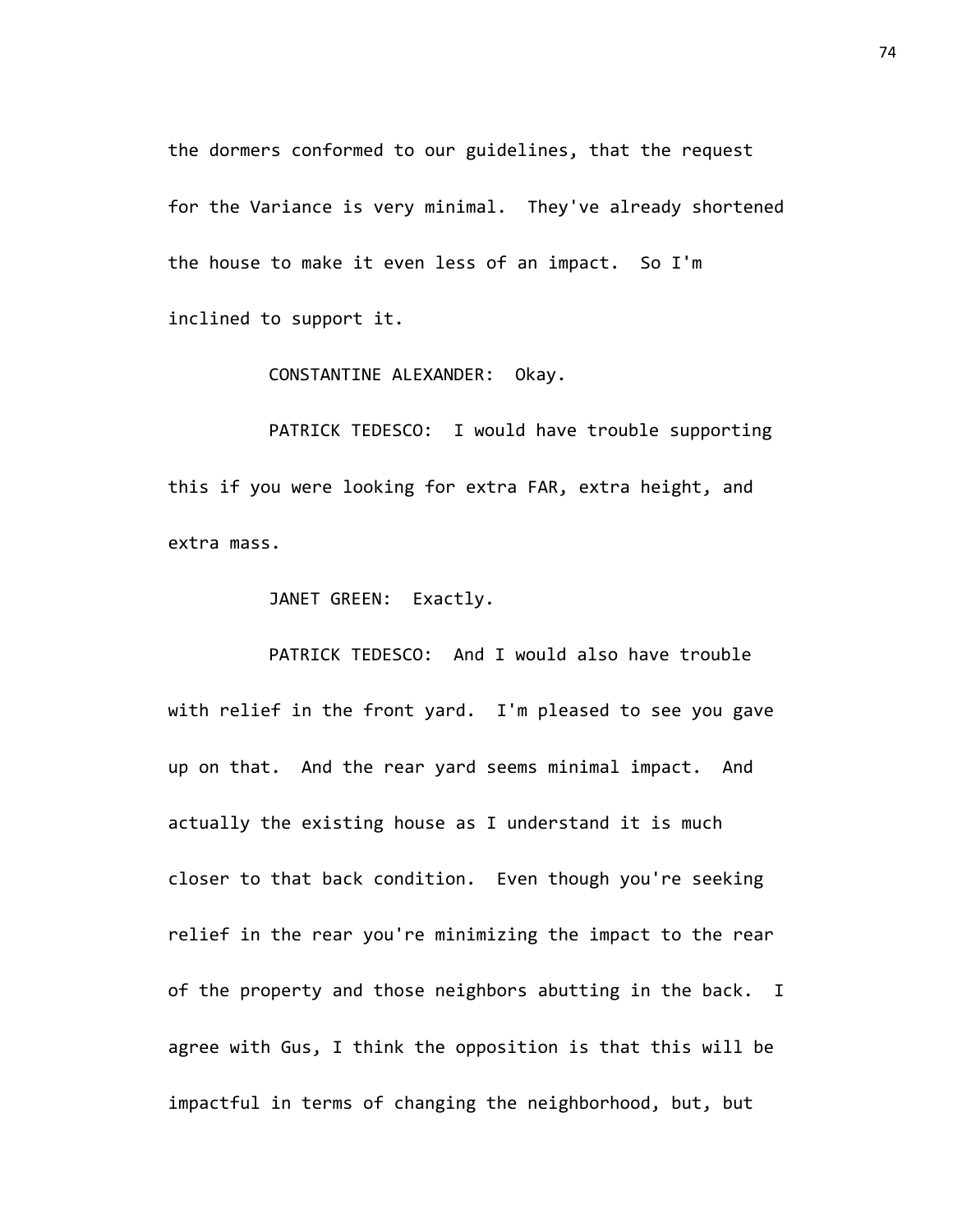that's largely as of right and I feel that the relief is minimal and it does owe to the shape of the lot, that's my impression.

## CONSTANTINE ALEXANDER: Anyone else?

ANDREA HICKEY: I'm leaning in the direction of granting the Variance. It seems that the comments from the neighbors really have a lot to do with the character of the neighborhood changing. The design and style of the structure, which isn't really before us tonight, and concerns about height as well, which is another kind of factor that you're not before us tonight. I think you've done a decent job in terms of keeping the scale within reasonable limits, and I think there's no question that the dimensions and design of this lot, the way that it's configured is unique and makes it difficult to design a structure that is going to please everyone. So I'm leaning in favor of granting the Variance.

CONSTANTINE ALEXANDER: Thank you. Brendan, do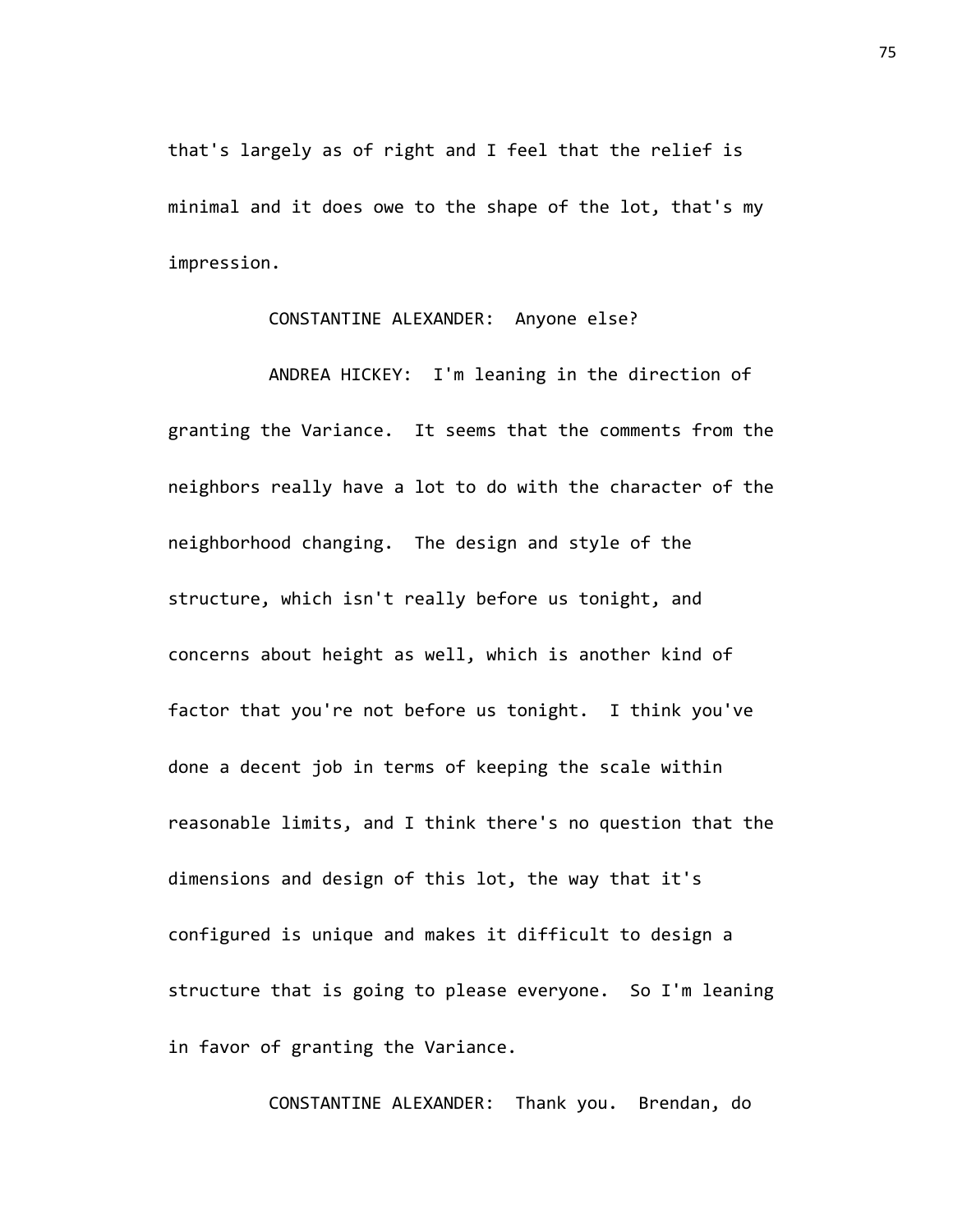you want to express any views?

BRENDAN SULLIVAN: No.

CONSTANTINE ALEXANDER: Okay, I think we're ready for a vote.

The Chair moves that we make the following findings with regard to the Variance that's being sought. And, again, we're going to -- after we take this vote, we're going to open up the discussion on the Special Permit with the accessory apartment. Assuming you get the Variance to build the structure. Obviously if you don't, everything else is mute.

That a literal enforcement of the provisions of the Ordinance would involve a substantial hardship, such hardship being that the petitioner would not be able to build a building that complies as to height, volume and the like without the zoning relief. The hardship is owing to the fact that of the circumstances relating to the shape of the lot. And this since we all kind of acknowledge is this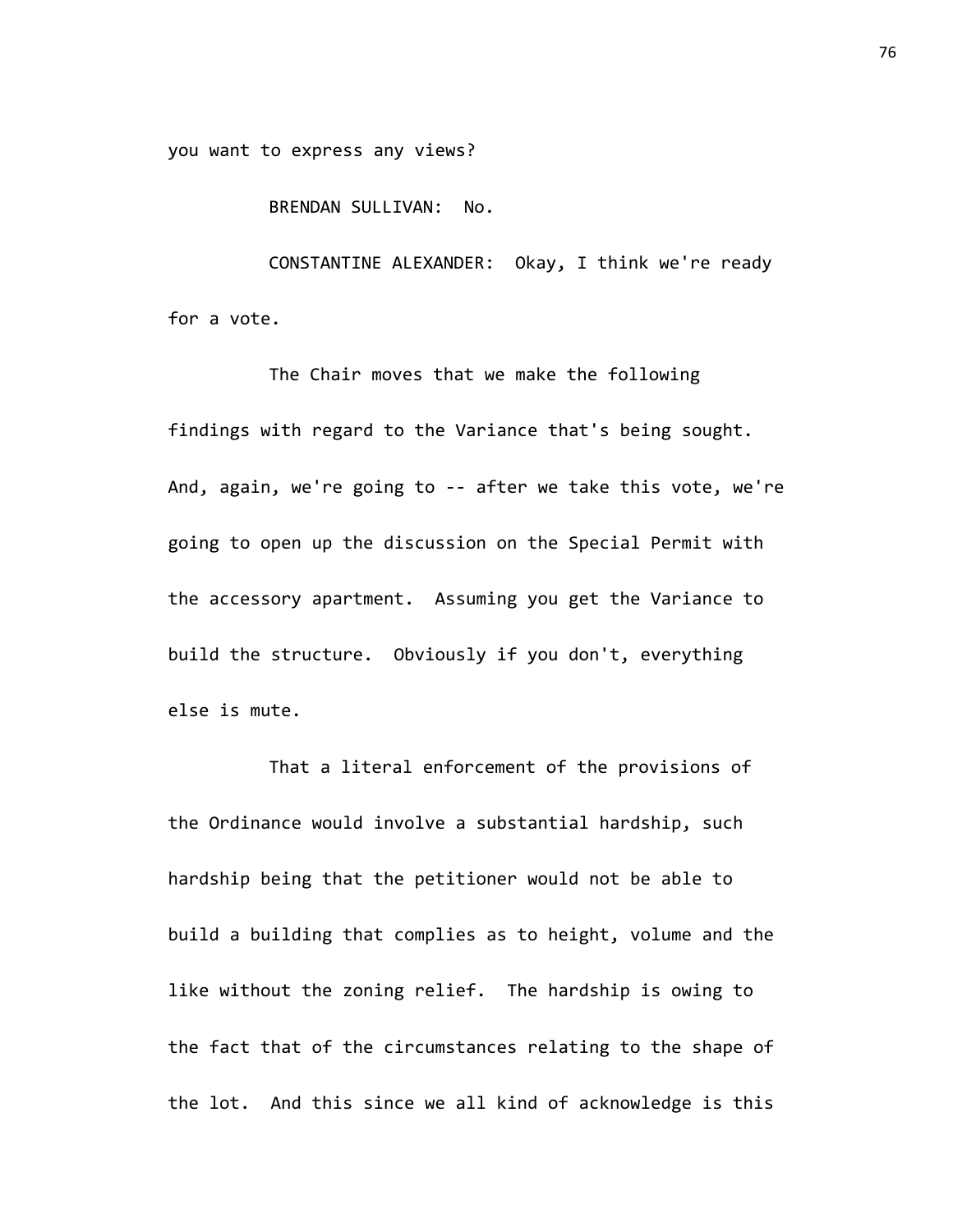is a very unusually shaped lot which creates almost by definition setback issues.

And that relief may be granted without substantial detriment to the public good or nullifying or substantially derogating from the intent and purpose of the Ordinance.

In this regard the Chair would note that the relief that's being sought is rather modest in terms of minor, and it really is, in my mind anyway, minor setback relief. And that it would allow a development of a lot, though maybe not to the satisfaction of the neighbors, but a lot that does comply with the requirements of our Ordinance.

So on the basis of these findings, the Chair moves that we grant the Variance requested on the condition that the work proceed in accordance with the plans submitted by the petitioner, all of which have been initialled by the Chair.

These are the latest ones you have in our files. I think you've been here before. Any modifications, you're 77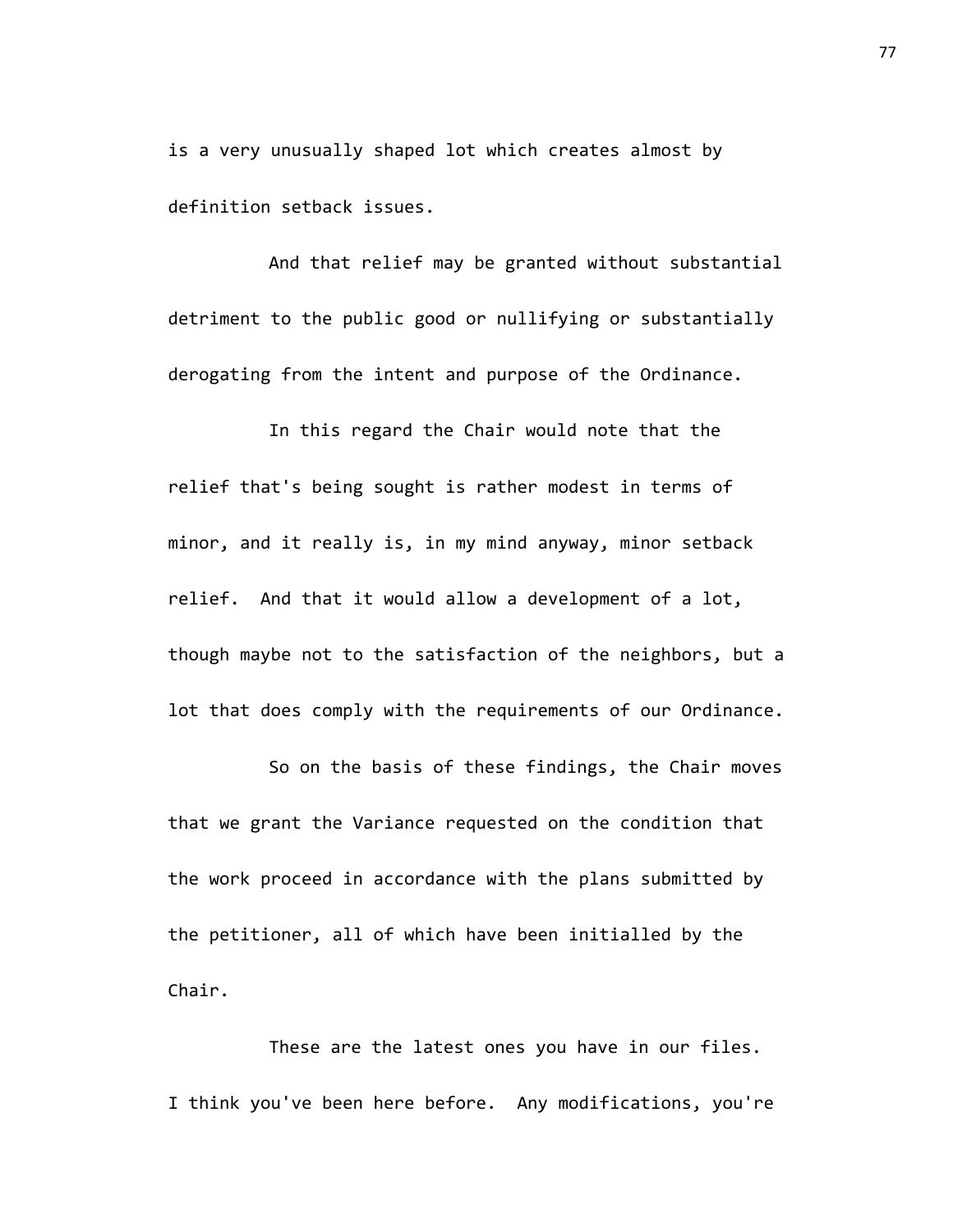going to have to come back before us. You're satisfied this is it, the final plans. Okay.

All those in favor granting the Variance on the basis proposed, please say "Aye."

(Aye.)

CONSTANTINE ALEXANDER: Five in favor. Variance granted.

> (Alexander, Sullivan, Green, Hickey, Tedesco.) JACOB FARMER: Thank you.

CONSTANTINE ALEXANDER: Let's turn to the Special

Permit now. The floor is yours. Sorry to wake you up.

PAUL FIORE: No, I didn't know -- so I pointed out where that is. And so the answer to your question, it's 556 square feet.

CONSTANTINE ALEXANDER: Right. Brendan already did the math for me.

PAUL FIORE: Okay. And it is just this portion right here.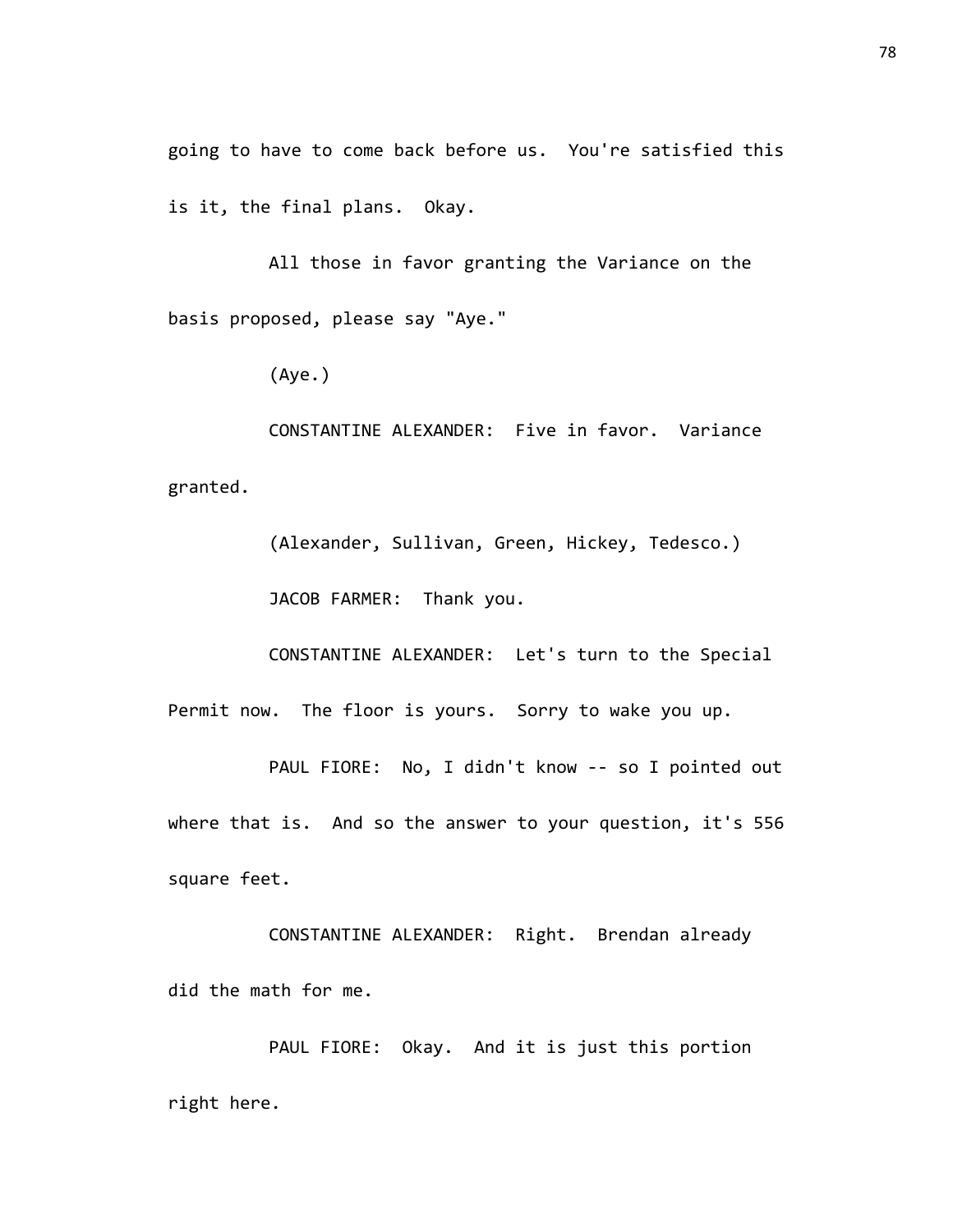CONSTANTINE ALEXANDER: I was just curious about that. We have -- to grant, as you know, maybe people in the audience don't know. Our Ordinance has been modified only some months ago to create -- to expand the ability to have what is called an accessory apartment, but you have to meet certain requirements. And so let's tick them off because if you can't, you're not entitled to the Special Permit. And the one is, I'm going to read them as we go down:

One is the dwelling has not been substantially enlarged and spilled. They were contemplating of taking an existing structure and modifying it to create an accessory apartment. That doesn't apply here. New building.

Prior to alterations -- well...the dwelling contains at least 1800 square feet of gross floor area. And I think you have 4500 or so, right?

PAUL FIORE: Yes, it's over 4,000.

CONSTANTINE ALEXANDER: The lot in which such accessory apartment is located contains at least 5,000

79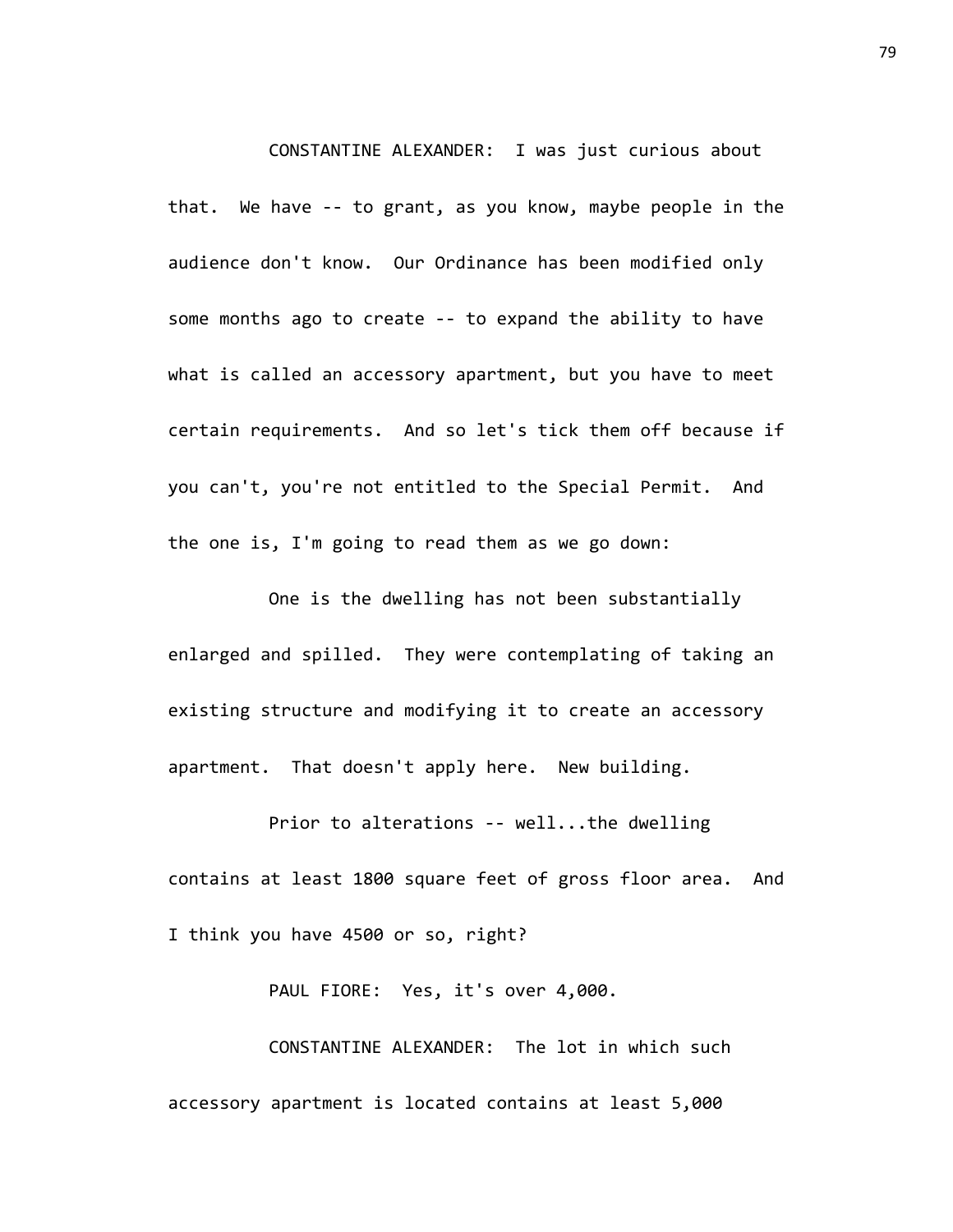square feet. And your lot does have that. I think roughly twice that.

PAUL FIORE: Yes, it's over 10,000.

CONSTANTINE ALEXANDER: Accessory apartments shall not occupy more than 900 square feet or 35 percent of the gross floor area of the principal dwelling, whichever is less, and shall not be located in a garage. And you pointed out it's not going to be in the garage.

PAUL FIORE: Right.

CONSTANTINE ALEXANDER: And you meet the other dimensional requirements.

PAUL FIORE: That's correct.

CONSTANTINE ALEXANDER: The next one is really,

it's not necessarily a zoning requirement. It says the owner of the residence in which the accessory dwelling unit is created must continue to occupy at least one of the dwelling units as their primary residence. Prior to the issuance of a Building Permit the owners must submit a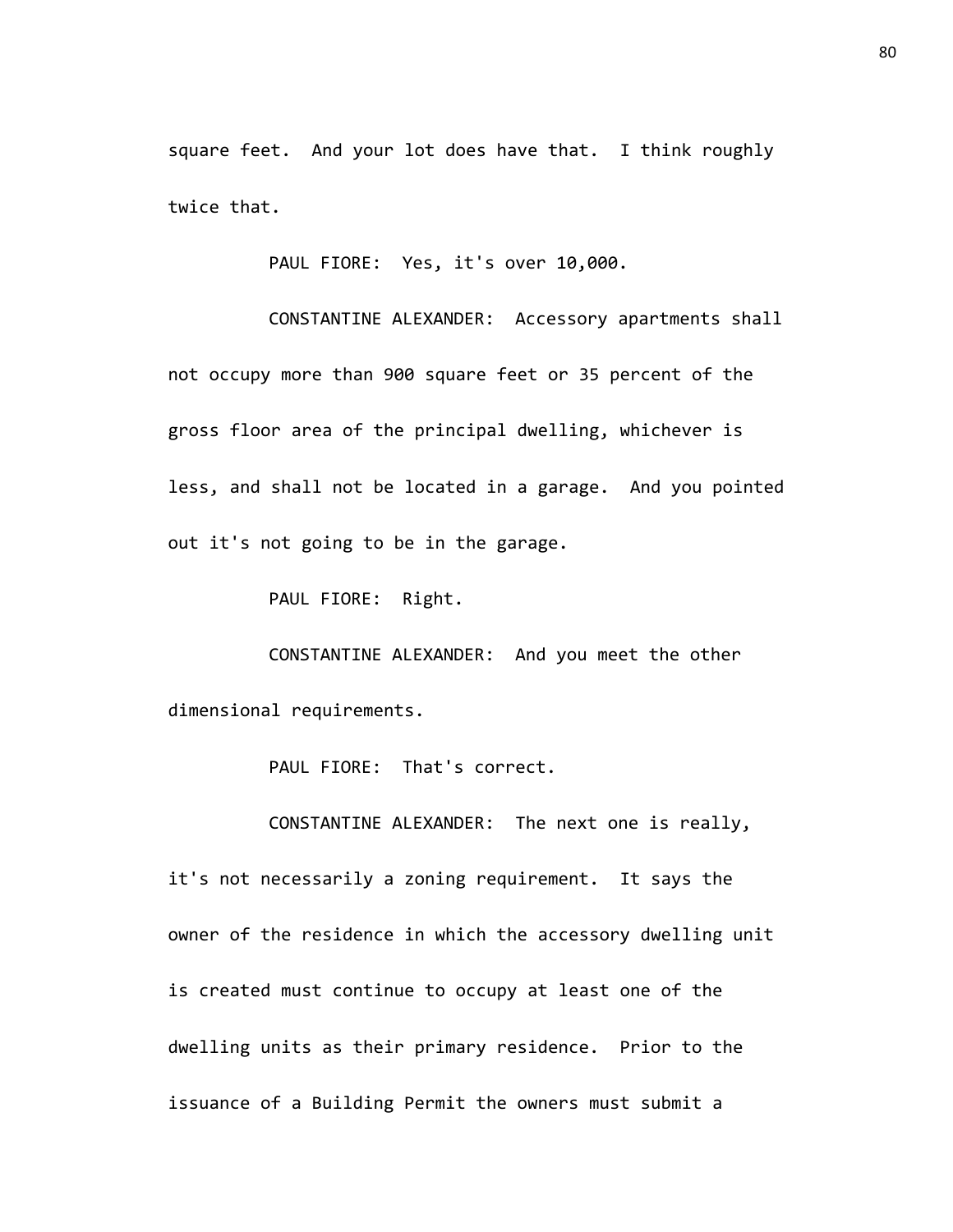notarized letter stating that the owner will occupy one of the dwelling units on the premises as the owner's primary residence. So keep that in mind. At some point if we grant the relief, you're going to have to deliver this letter.

And the next one deals with converting a two-family home to a single-family which is not relevant here.

Those are the requirements of this as I'm reading from Section 4.22 of our Ordinance which deals with accessory apartments. So you meet those.

And then we have to make more general findings with regard to a Special Permit to which I'll turn to now. The Chair moves that we make the further findings with regard to the Special Permit being sought:

That the requirements of the Ordinance cannot be met unless you get a Special Permit.

That traffic generated or patterns of access or egress will not cause congestion, hazard, or substantial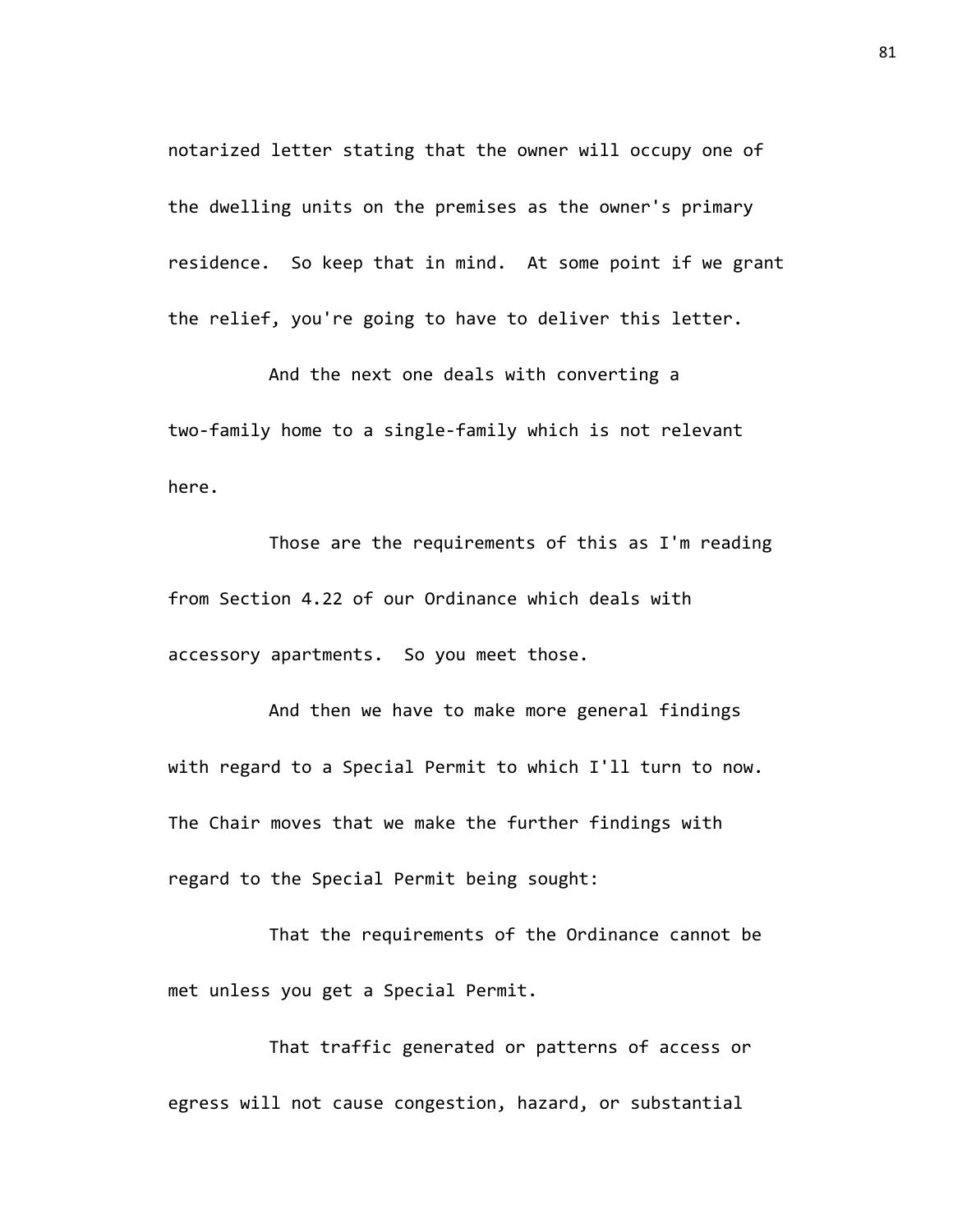change in established neighborhood character.

Now let me make it very clear, we're talking about the 800 -- or the 550 square foot accessory apartment, not the structure itself. And apartment of this size in its nature, finding I'm proposing is that it will not cause congestion, hazard, or substantial change in established neighborhood character.

That the continued operation of or development of adjacent uses as permitted in the Ordinance will not be adversely affected by the creation of the accessory apartment.

That no nuisance or hazard will be created to the detriment of the health, safety, and/or welfare of the occupant of the structure or the citizens of the city.

And that generally what is being proposed, that is the creation of the accessory apartment, will not impair the integrity of the district or adjoining district or otherwise derogate from the intent and purpose of the Ordinance.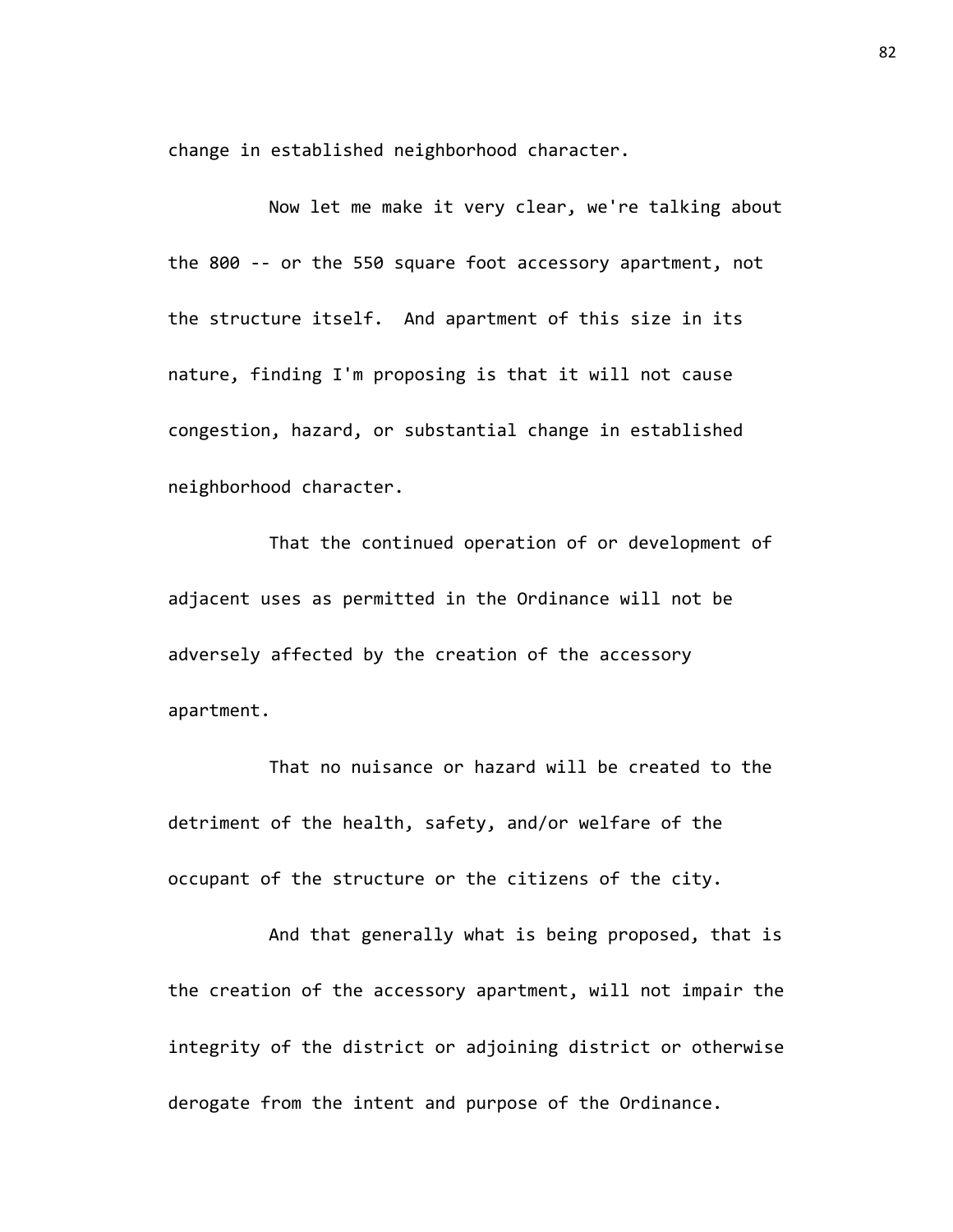So on the basis of these findings, the Chair moves that we grant the Special Permit for the proposed accessory apartment on the condition that the structure that's going to be erected comply with the plans that I've identified with regard to the Variance we just granted.

All those in favor, please --

BRENDAN SULLIVAN: Yeah, my only pause on this whole section of accessory apartment also known as the Barrett petition I guess.

CONSTANTINE ALEXANDER: Yes.

BRENDAN SULLIVAN: This really pertains to an existing structure. I suppose a literal interpretation would be it's not an existing structure yet.

The other way of doing it would be to put the structure up and then come back seeking the Special Permit, they would probably comply with all of those requirements, and it would probably be somewhat draconian of us to make them come back a second time for that. But I just --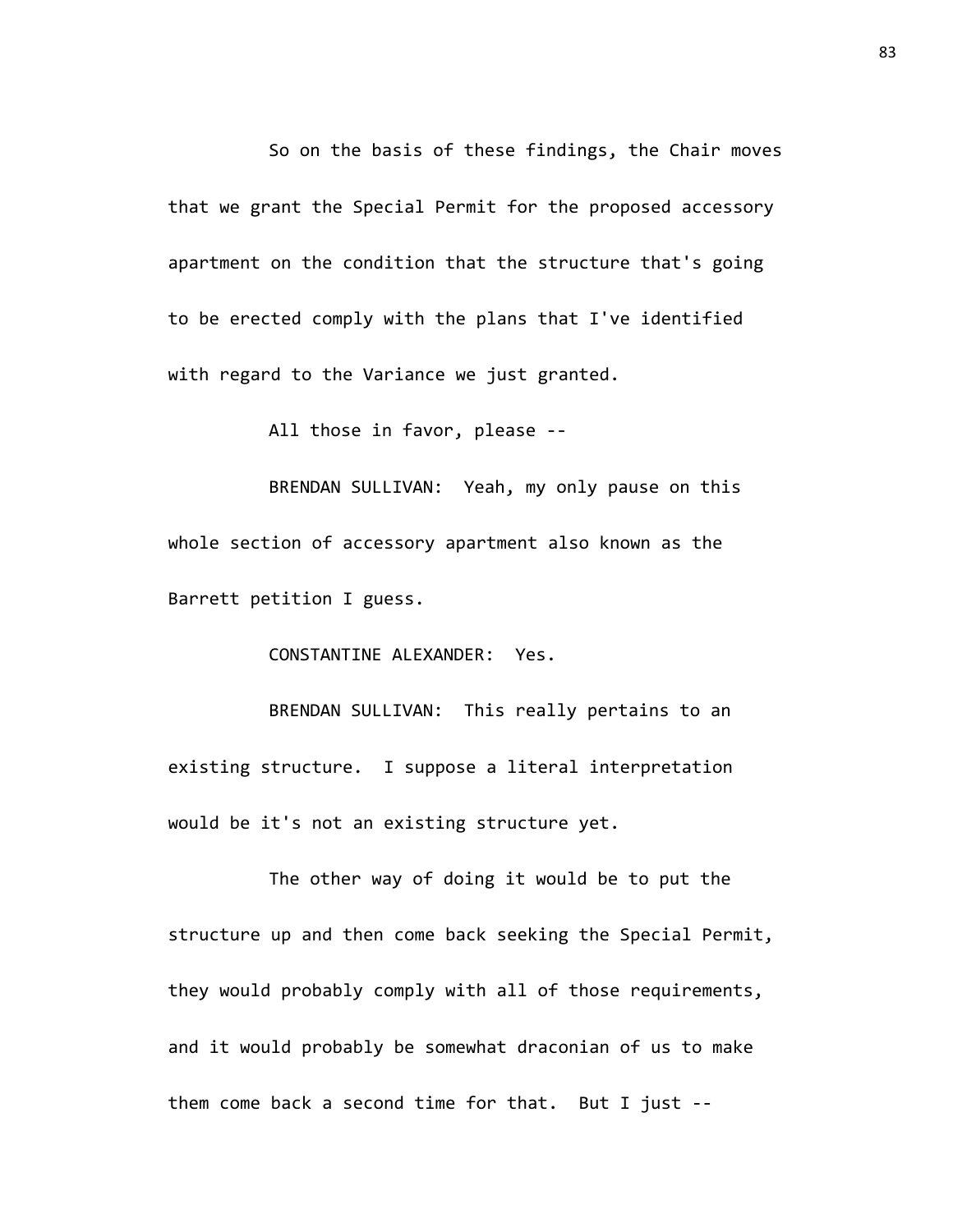CONSTANTINE ALEXANDER: I wholeheartedly agree

with you. As a matter of fact, I raised this issue with the Inspectional Services Department. The 4.22 has been badly drafted. It just contemplates modification of an existing structure, and it should have taken into account creation. And it would be it seems to me a folly to have them come back a second time.

PATRICK TEDESCO: Had we not faced this before? CONSTANTINE ALEXANDER: No, this is the first one we've had under the new 4.22. So, and typically we don't get too many new residences being built in Cambridge anyway.

PATRICK TEDESCO: True.

CONSTANTINE ALEXANDER: It's more designed to taking a big hold house, old Victorian, and converting it to create an accessory apartment.

So anyway, all those in favor of granting the Special Permit subject to the condition of the compliance with the plans, please say "Aye."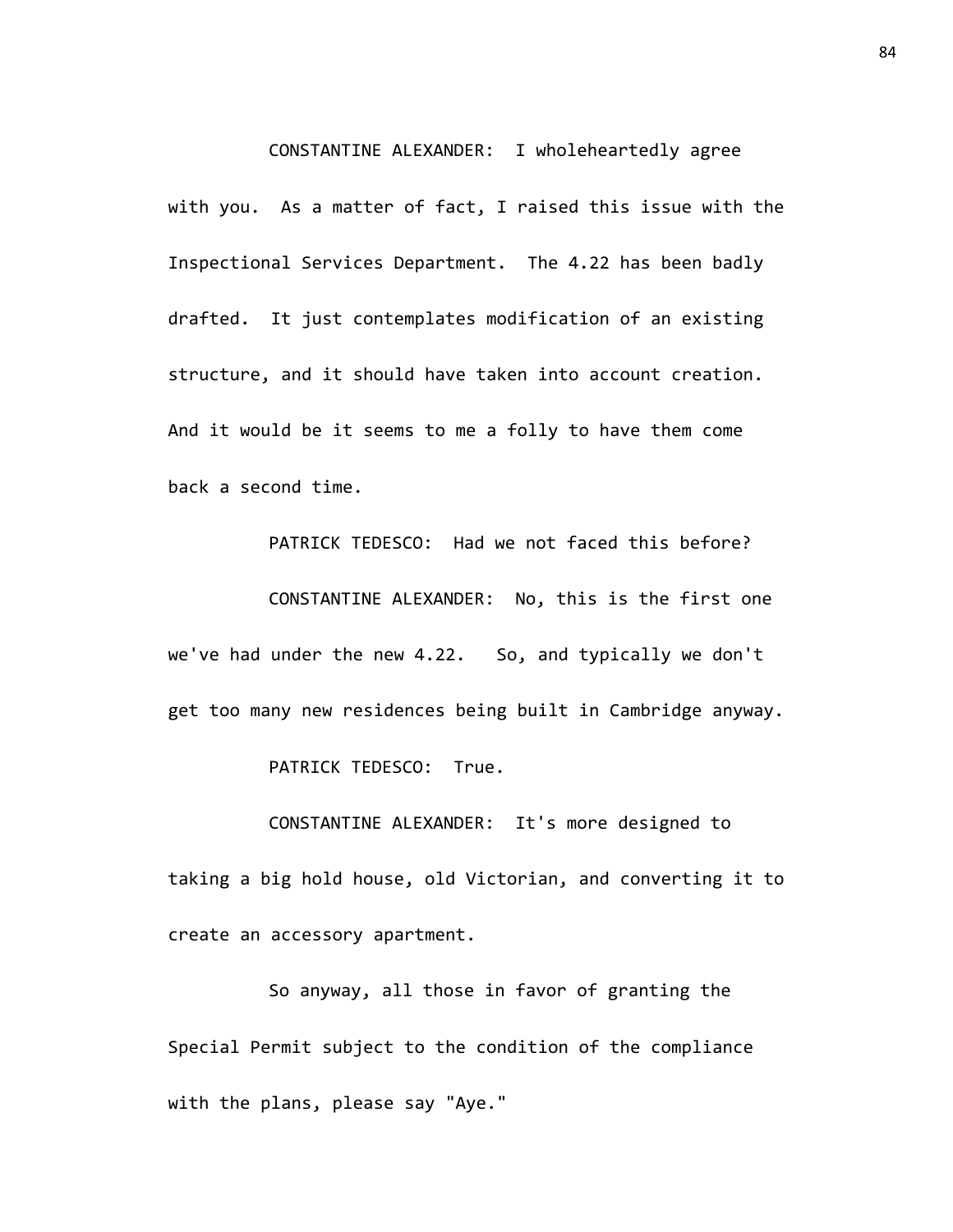(Aye.)

CONSTANTINE ALEXANDER: Five in favor. Special

Permit is granted.

(Alexander, Sullivan, Green, Hickey, Tedesco.)

JACOB FARMER: Thank you.

\* \* \* \* \*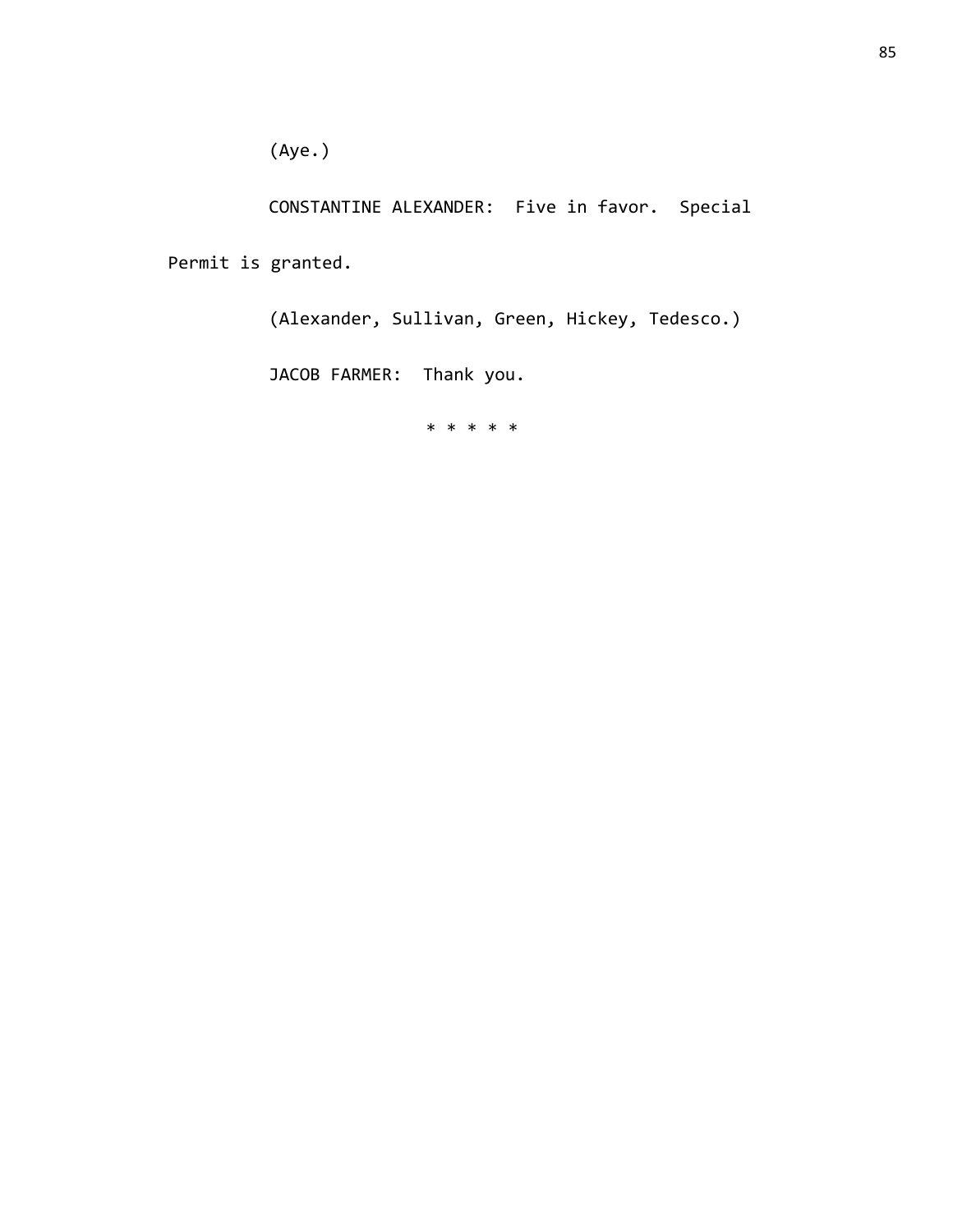(8:25 p.m.)

(Sitting Members Case BZA-011949-2016: Constantine Alexander, Brendan Sullivan, Janet Green, Andrea A. Hickey, Patrick Tedesco.)

CONSTANTINE ALEXANDER: One piece of business.

You have your old continued petition.

PAUL FIORE: Yes.

CONSTANTINE ALEXANDER: I assume you're going to

withdraw it now since we granted relief?

PAUL FIORE: Yes.

CONSTANTINE ALEXANDER: The Chair moves that we accept the requested withdrawal of case No. 011949 of 16 Kennedy Road.

All those in favor, please say "Aye."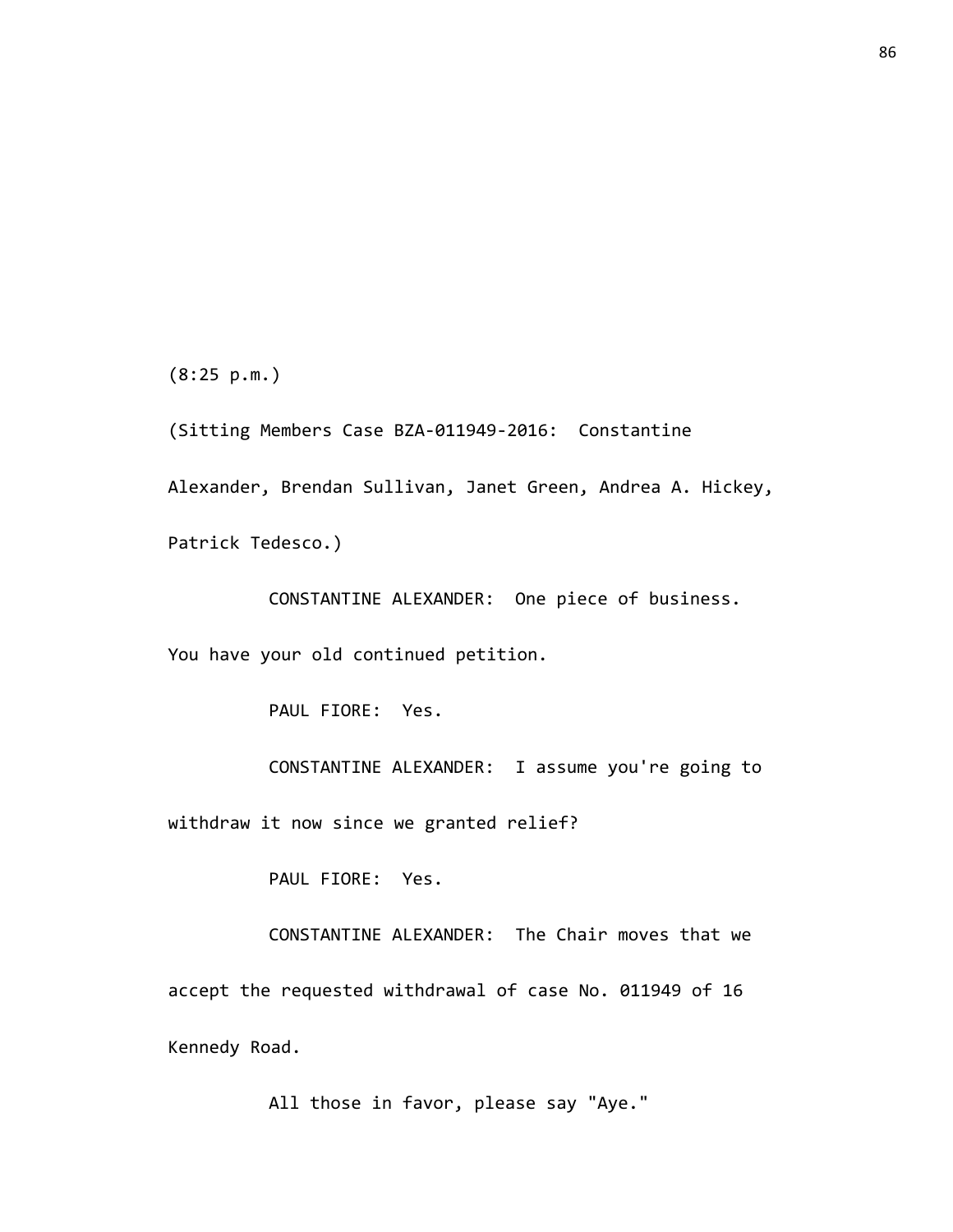CONSTANTINE ALEXANDER: Five in favor. Case withdrawn.

(Alexander, Sullivan, Green, Hickey, Tedesco.)

(8:25 p.m.)

(Sitting Members Case BZA-011647-2016: Constantine Alexander, Brendan Sullivan, Janet Green, Andrea A. Hickey, Patrick Tedesco.)

CONSTANTINE ALEXANDER: The Chair will call case No. 011647, 156 Hamilton Street.

Is there anyone here wishing to be heard on this matter? Good evening. Give your name and address to the stenographer, please.

LISA D'ALMEIDA: Lisa D'Almeida, 156 Hamilton Street.

JOHN LODGE: And I'm John Lodge. I'm the architect.

CONSTANTINE ALEXANDER: Floor is yours.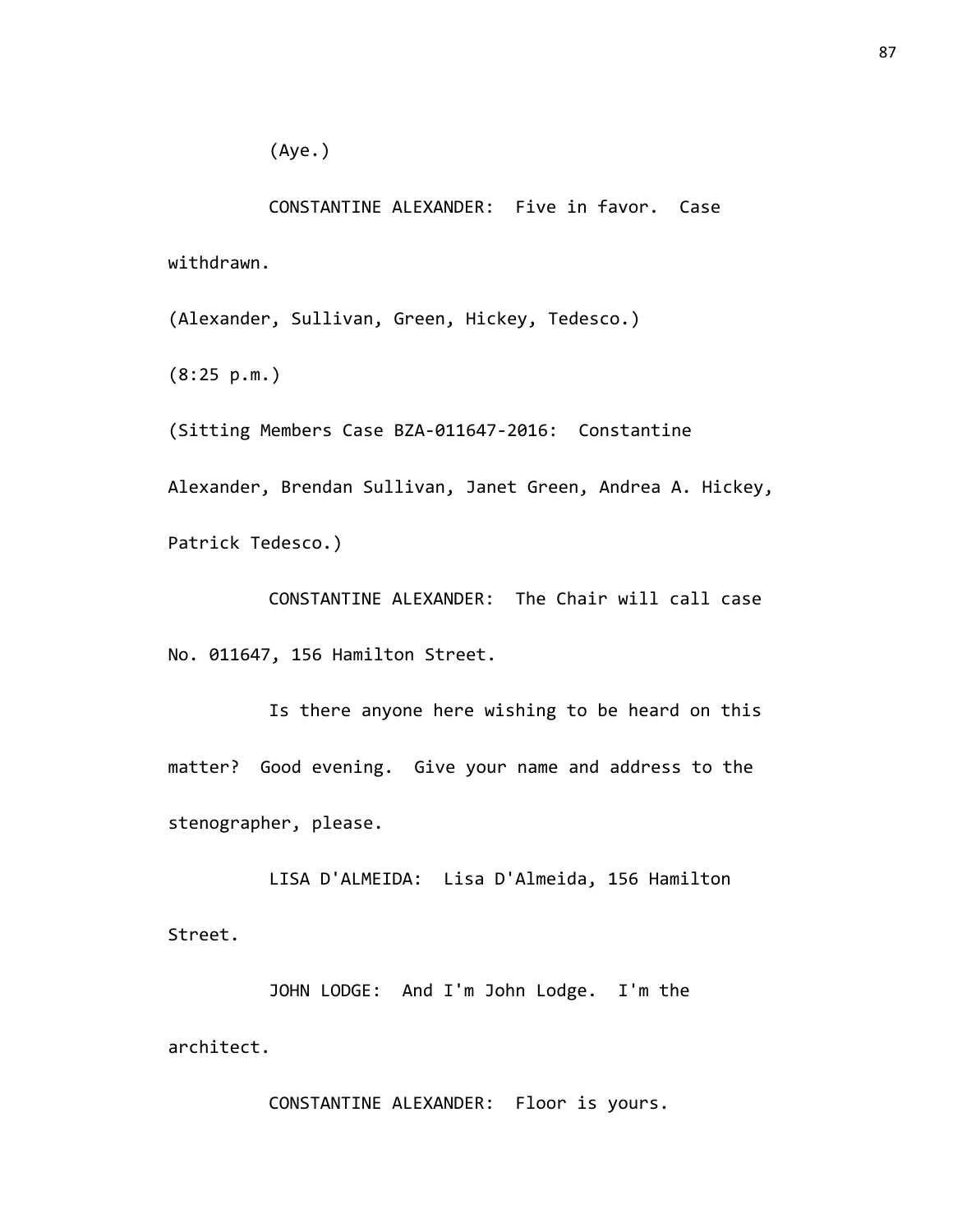JOHN LODGE: All right, so we are here tonight to ask for a Special Permit in furtherance of a proposed addition that we're having to the D'Almeida's house. It is, it's sort of one of the Cambridge's sort of little Mid Cambridge mansards. They've lived there for?

LISA D'ALMEIDA: 14 years.

JOHN LODGE: 14 years.

LISA D'ALMEIDA: Almost 14 years.

JOHN LODGE: And they have two children and they're starting to burst at the seams. So the basic idea is to add another bedroom upstairs. And our design is to -- so there are two bump outs on the first floor. This one is a mudroom. And this one is the kitchen. So the design is actually to add some space on top of these two bump outs. We have the FAR necessary to do that under the Section 8.

However, in renovating the back and actually adding two bay windows on the side with both of which are in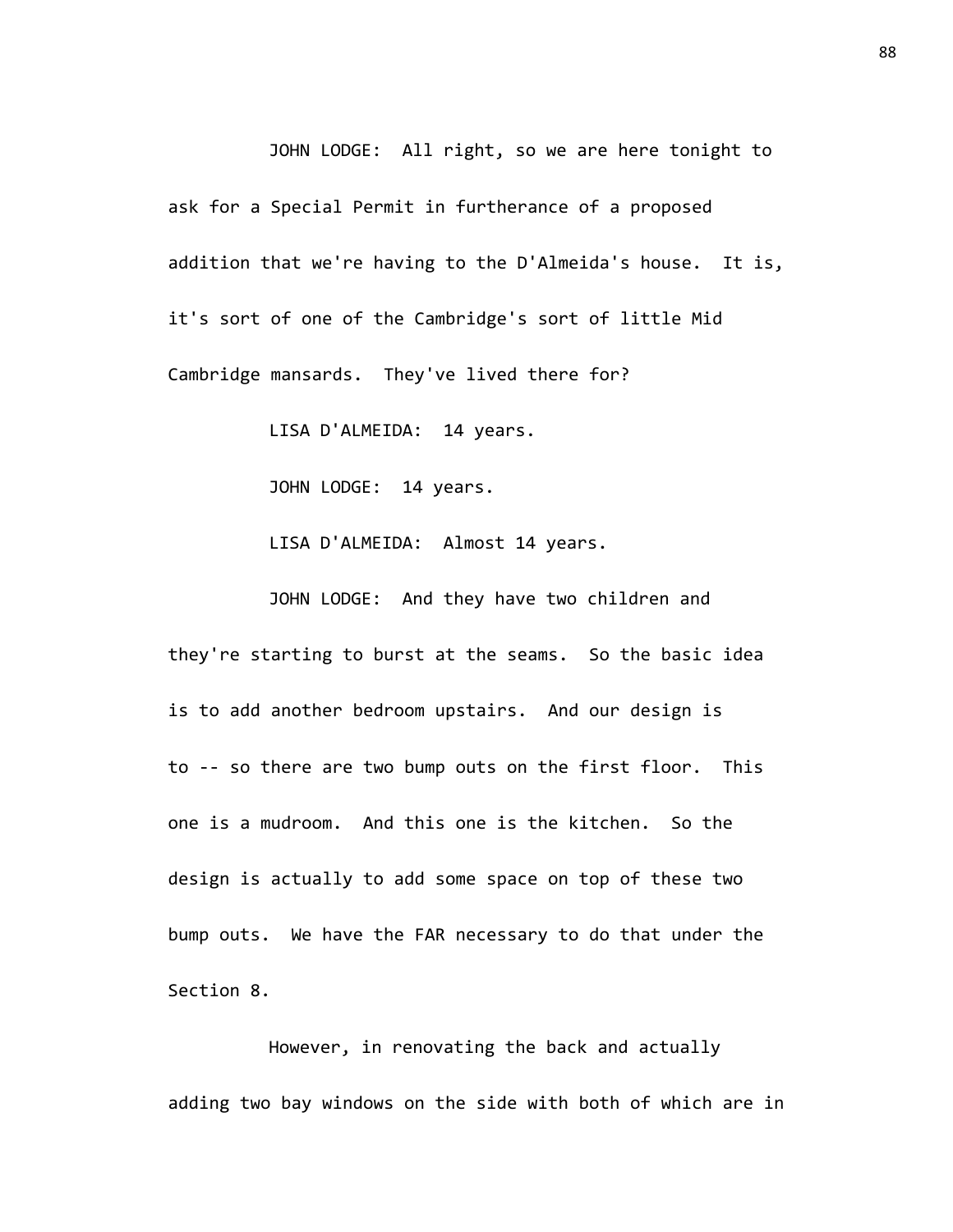the setbacks, we're adding or moving windows within the setback.

CONSTANTINE ALEXANDER: That's why you need the Special Permit.

JOHN LODGE: Exactly.

JANET GREEN: So the square footage stays the same?

JOHN LODGE: The square footage increases but we're under the FAR. Under the allowable.

CONSTANTINE ALEXANDER: They have a slight, slight increase.

JANET GREEN: Got it.

JOHN LODGE: So why don't I -- why don't I just

sort of show you the two sides that we're talking about. So on the first floor we're proposing adding two small bays on this wall, and so these windows will be within the side yard setback.

CONSTANTINE ALEXANDER: They're on the plans if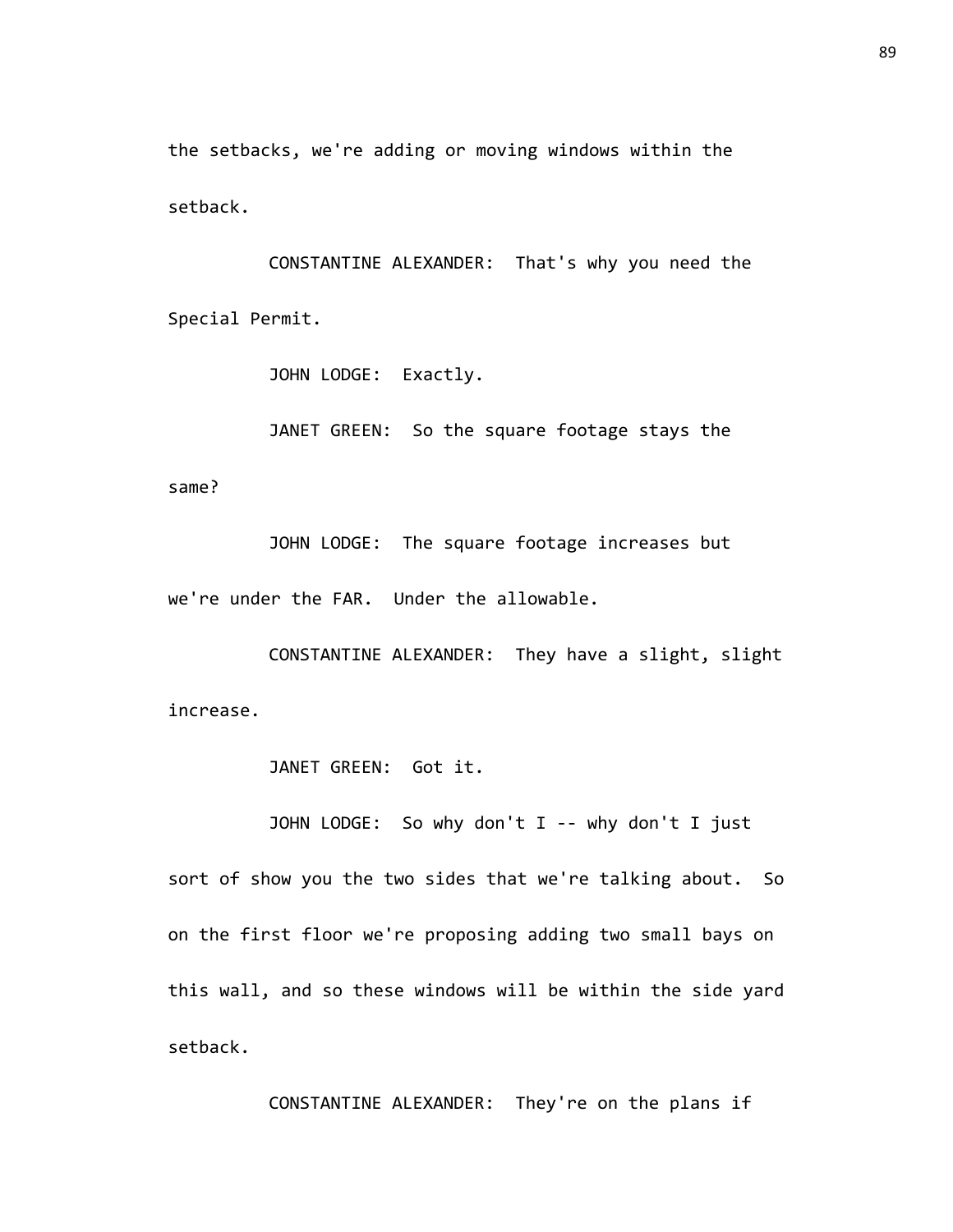anybody wants to see them.

JANET GREEN: I did see them.

JOHN LODGE: The rear, the rear facade of the building, we are -- we're sort of reconfiguring most of the windows on this side. If you look at these two plans -- so this is existing. This is existing. And this is proposed. So this, this piece of roof actually moves forward because it's, it's going to go on the bump out over the kitchen. So we're replacing what are actually two windows in two small rooms with one window in the reconfigured bedroom. On top of this there's a new window in the bathroom. Actually, you know, this I'm pretty sure this window is not actually within the setback. And I think that it was in error. But anyway, and then this window which is this existing bay window in the kitchen is gonna be replaced with a slightly larger window but not one that sticks out. So, I think that's basically what the design intent is.

And what I would say about the windows in the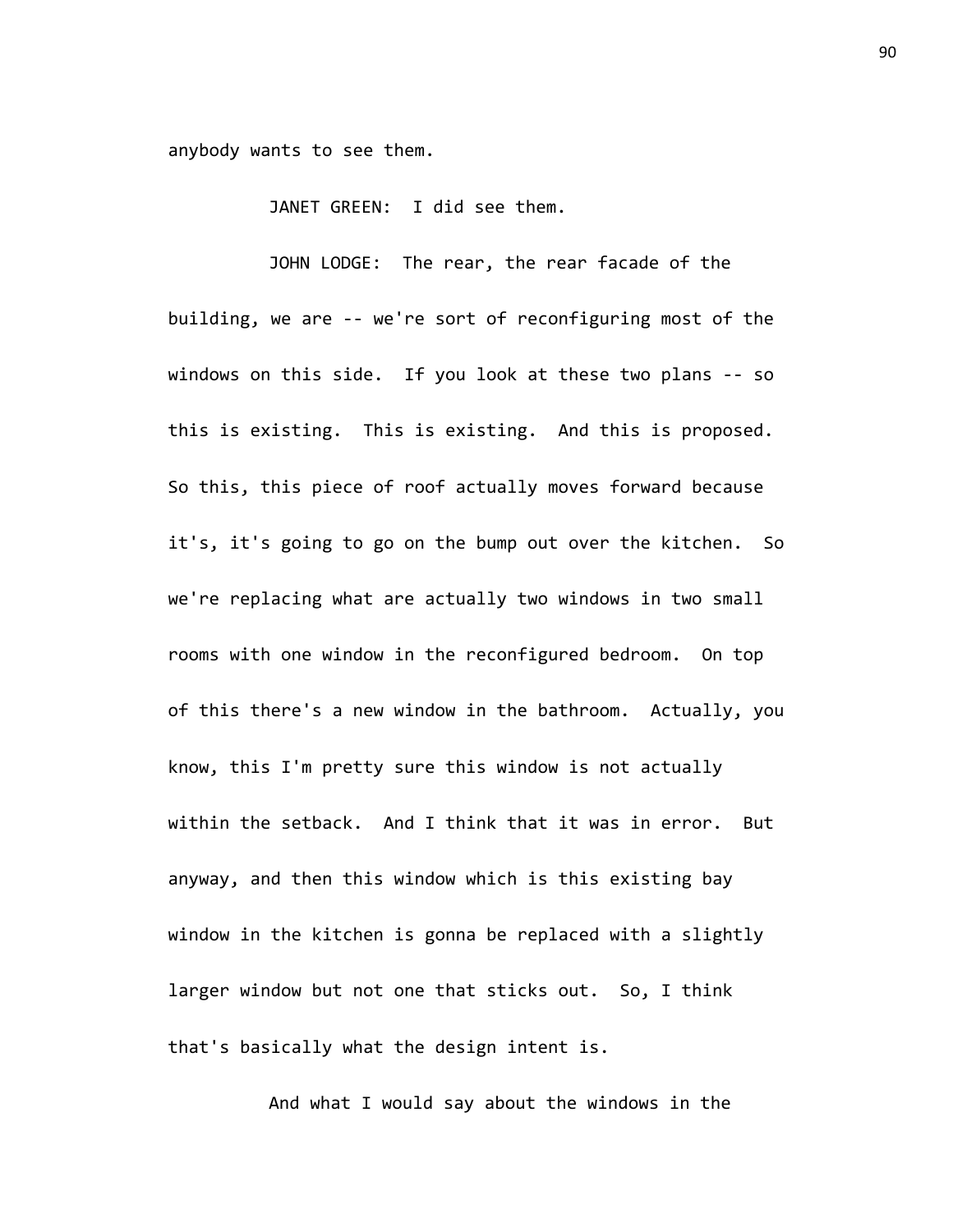backyard is that -- so this is a picture from, taken from the next street down. So the backyard I think -- there's a garage that's pretty much right on the property line on the abutter's property line. So while we are sort of moving further back into the backyard, there still is a fair amount of space between the windows that we're proposing and the residential part of the next lot over.

So all of that being said, that's basically why we're asking for a Special Permit.

CONSTANTINE ALEXANDER: Okay.

Questions from members of the Board?

(No Response.)

CONSTANTINE ALEXANDER: I'll open the matter up to public testimony.

Is there anyone here wishing to be heard on this matter?

(No Response.)

CONSTANTINE ALEXANDER: No one -- apparently no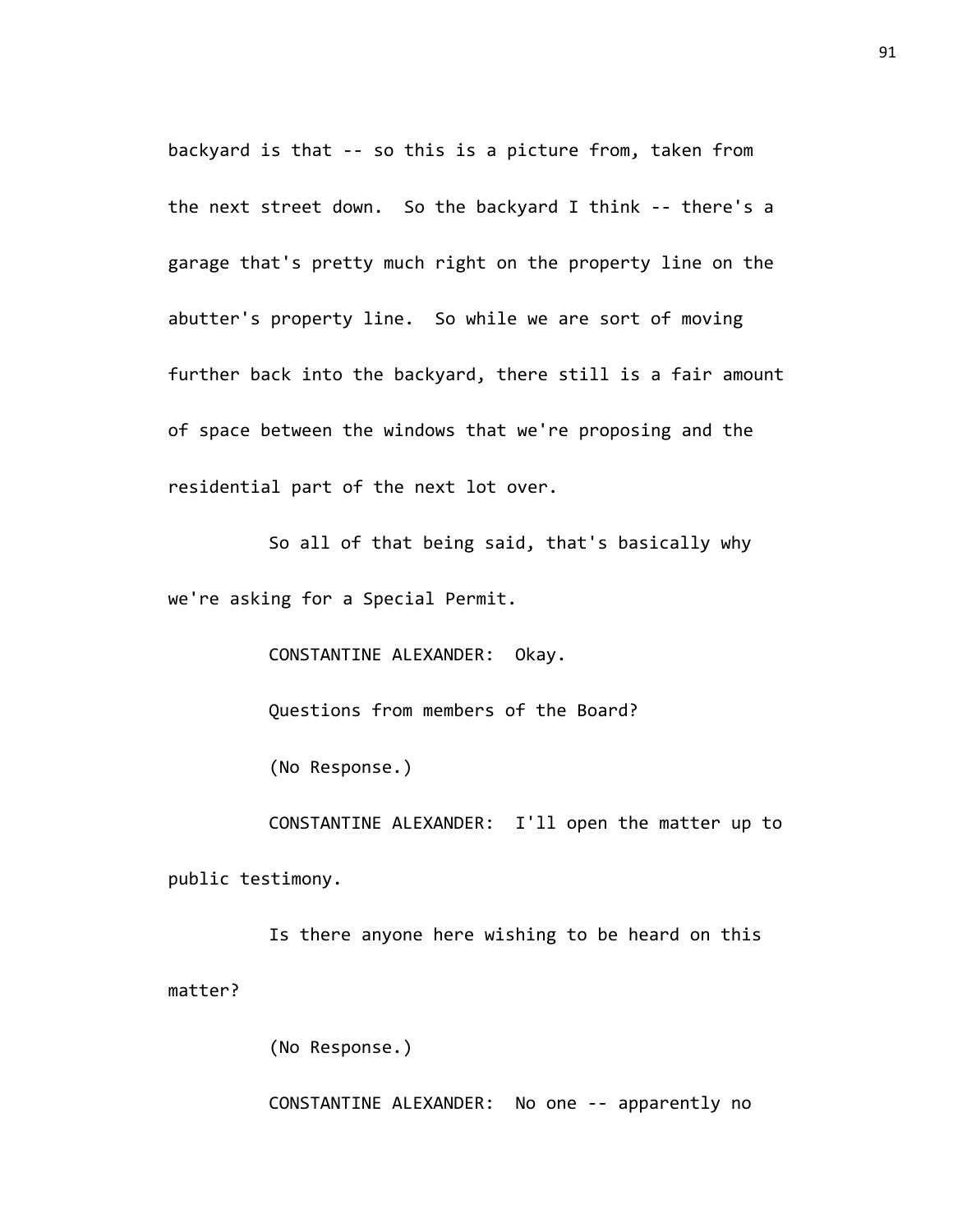one wishes to be heard.

We are in receipt of a letter, form letter that's been signed by my count over 20 persons and it says: We are neighbors of the D'Almeida family who live at 156 Hamilton Street. We understand that they are renovating their house to accommodate the changing needs of their family. We have reviewed the design plans for the proposed renovations and we fully support them. We feel that the proposed renovations complement the existing house and are in character with the neighborhood. We hope that the Zoning Board of Appeals will grant them the Special Permit they are seeking and help keep them in the neighborhood for the long term.

And it's I think this letter is very timely because the issue we worry about when we're moving windows around are privacy to the neighbors. And it would appear that the neighbors are not concerned about any privacy issues so that's all to the good.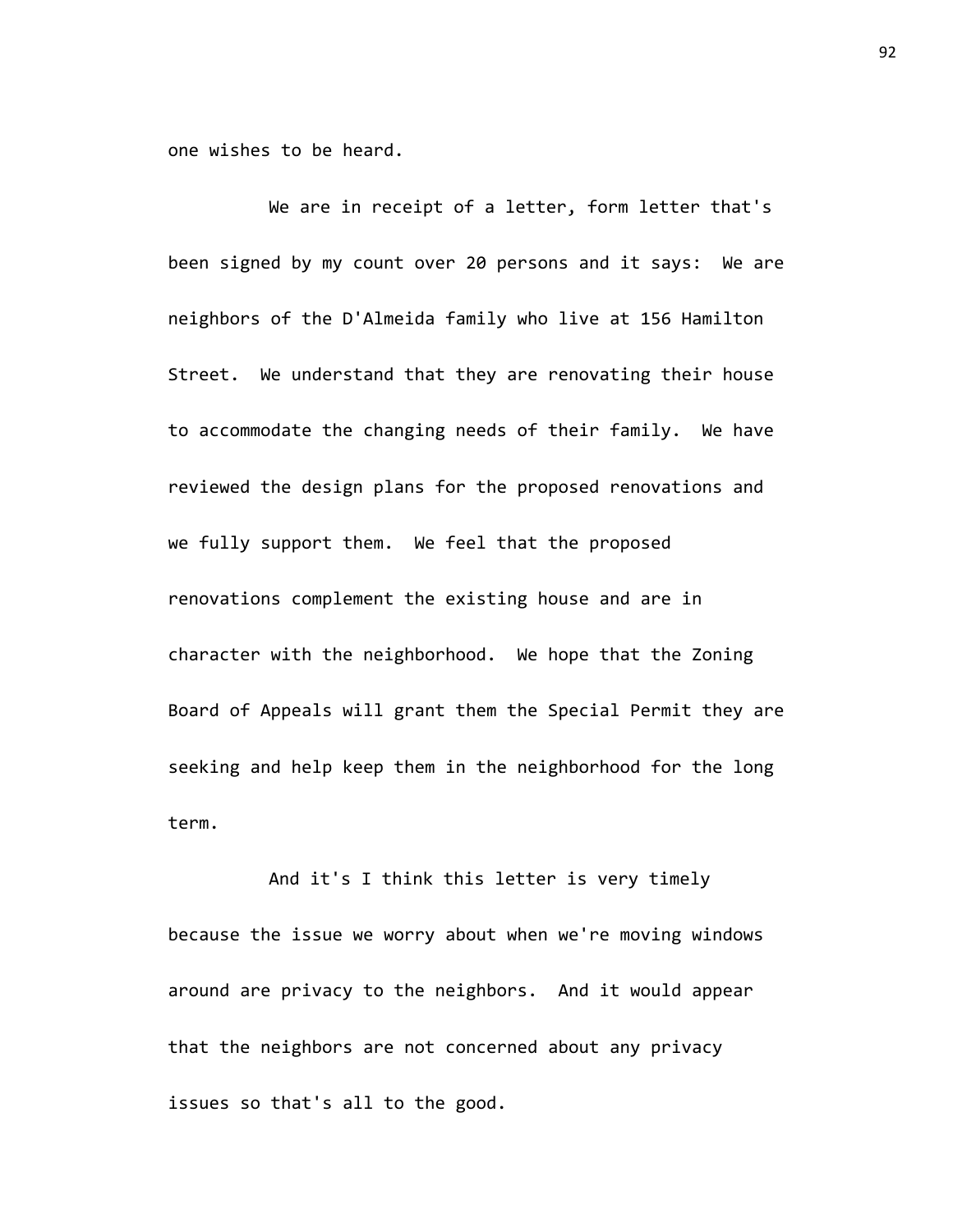With that I'm going to close public testimony. Questions or discussion or ready for a vote? JANET GREEN: Ready for a vote. CONSTANTINE ALEXANDER: Okay.

The Chair moves that we make the following findings with regard to the Special Permit being sought with regard to the windows:

That the requirements of the Ordinance cannot be met without the granting of a Special Permit given the setback, current setbacks.

That traffic generated or patterns of access or egress will not cause congestion, hazard, or substantial change in established neighborhood character. And we have the letters that I cited before that support that.

That the continued operation of or development of adjacent uses as permitted in the Ordinance will not be adversely affected by their nature of what is being proposed. And again we have the letters of support.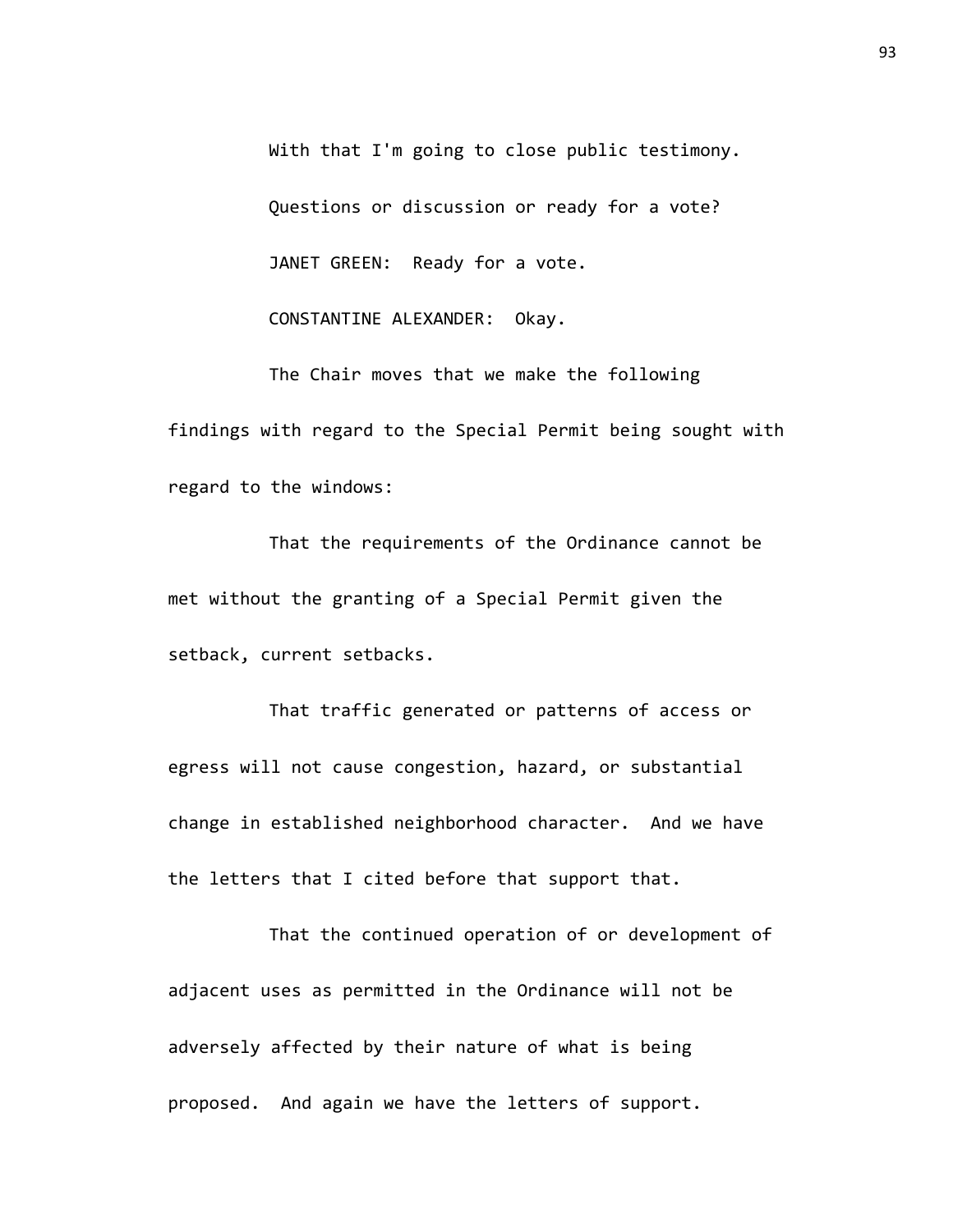No nuisance or hazard will be created to the detriment of the health, safety, and/or welfare of the occupant of the proposed use or the citizens of the city.

And that generally the proposed use will not impair the integrity of the district or adjoining district or otherwise derogate from the intent and purpose of the Ordinance.

On the basis of these findings, the Chair moves we grant the Special Permit being requested on the condition that the work proceed in accordance with the plans prepared by John Lodge Architects. They're several pages along -- the first page of which numbered Z-1 has been initialled by the Chair, and all the subsequent pages have been initialled as well.

> All those in favor please say "Aye." (Aye.)

CONSTANTINE ALEXANDER: Good luck. (Alexander, Sullivan, Green, Hickey, Tedesco.)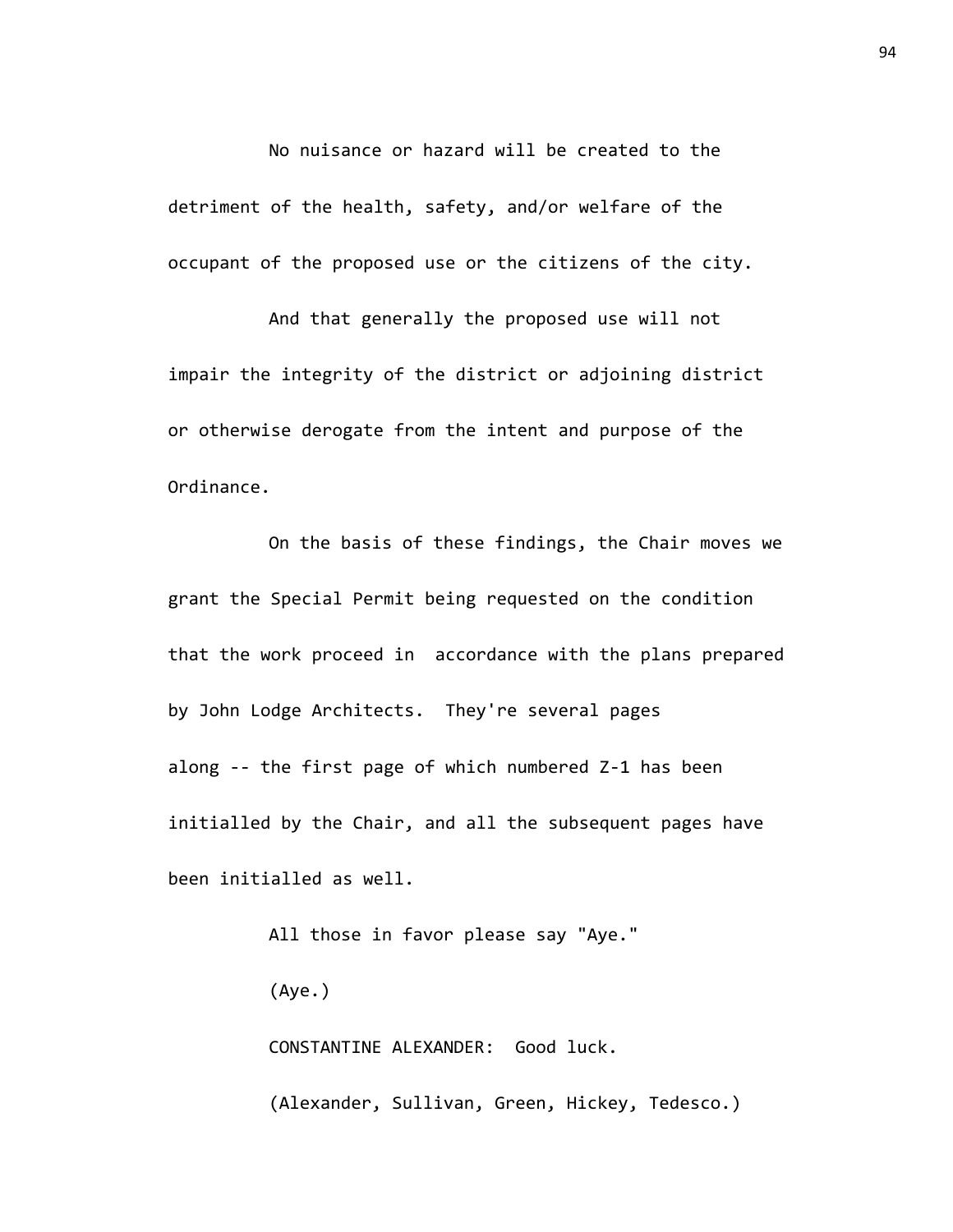\* \* \* \* \*

(8:30 p.m.)

(Sitting Members Case BZA-012135-2016: Constantine Alexander, Brendan Sullivan, Janet Green, Andrea A. Hickey, Patrick Tedesco.)

CONSTANTINE ALEXANDER: The Chair will call case No. 012135, 301 Huron Avenue.

Is there anyone here wishing to be heard on this matter?

ATTORNEY JAMES RAFFERTY: All set? Thank you, good evening, Mr. Chairman, members of the Board. For the record, my name is James Rafferty. I'm an attorney with offices at 675 Massachusetts Avenue in Cambridge. I'm appearing this evening on behalf of the applicant, the property owner, 301 Huron Ave. LLC. Seated to my right is Scott Shuster. And he is the owner of the property. And to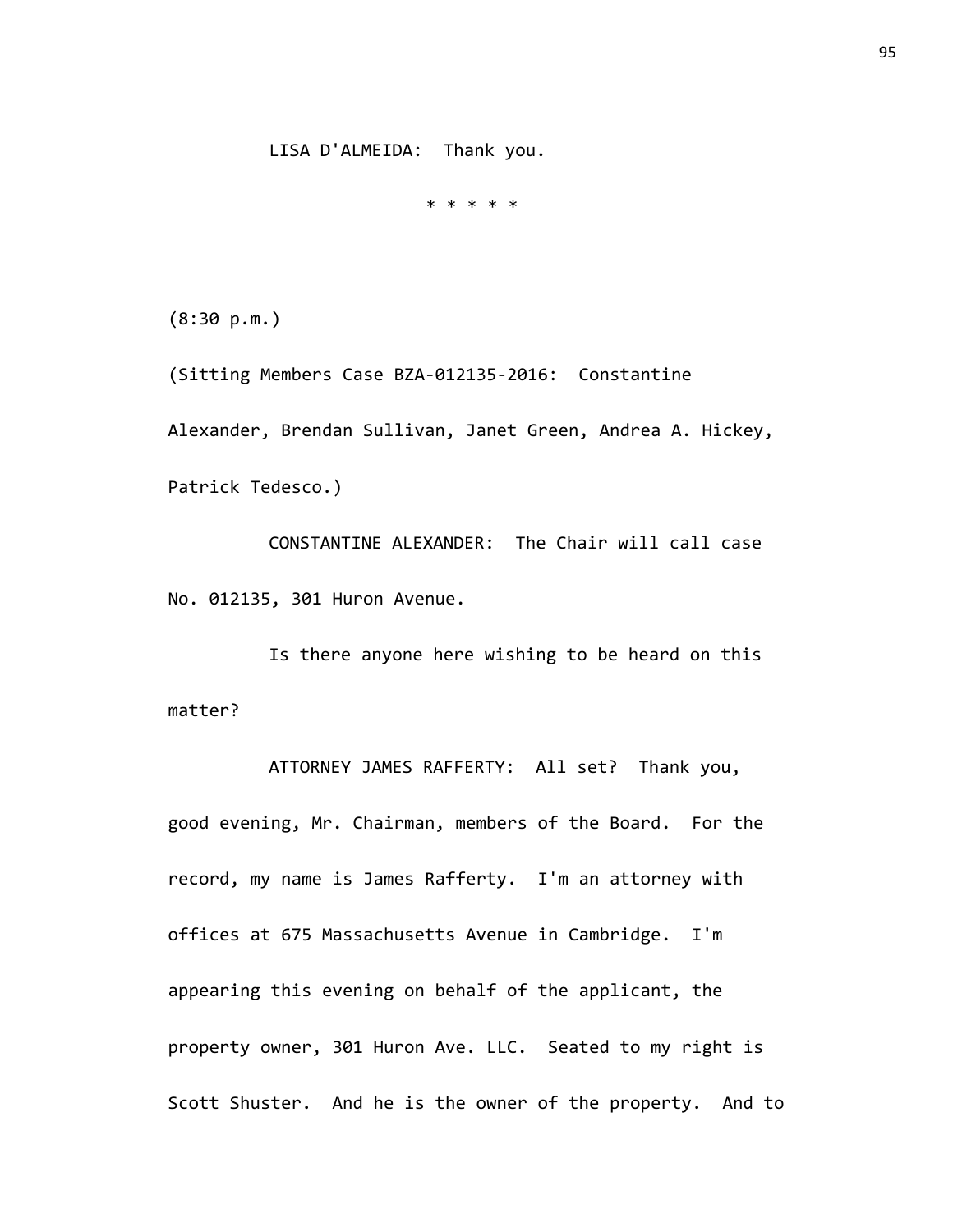Mr. Shuster's right is Niles Sutphin.

So this is an application to make some modest adjustments to a two-family house that is currently under renovation. Mr. Shuster has been rehabbing the house. It's part of a -- the patina out there, a series of gambrel houses. And this one -- Dutch gambrel. This one seems to have a 1960s alteration. I predicted there was one member of the Board who would know probably all the background as to how that 1960s looking style got plopped into the middle of that stretch of Huron Village.

BRENDAN SULLIVAN: An architect lived there. ATTORNEY JAMES RAFFERTY: I've heard that from Mrs. Flynn across the street.

CONSTANTINE ALEXANDER: What is it?

BRENDAN SULLIVAN: An architect lived there.

ATTORNEY JAMES RAFFERTY: With those big plate glass windows and all that stuff. And one of the things that got lost were the front porches and all that. So the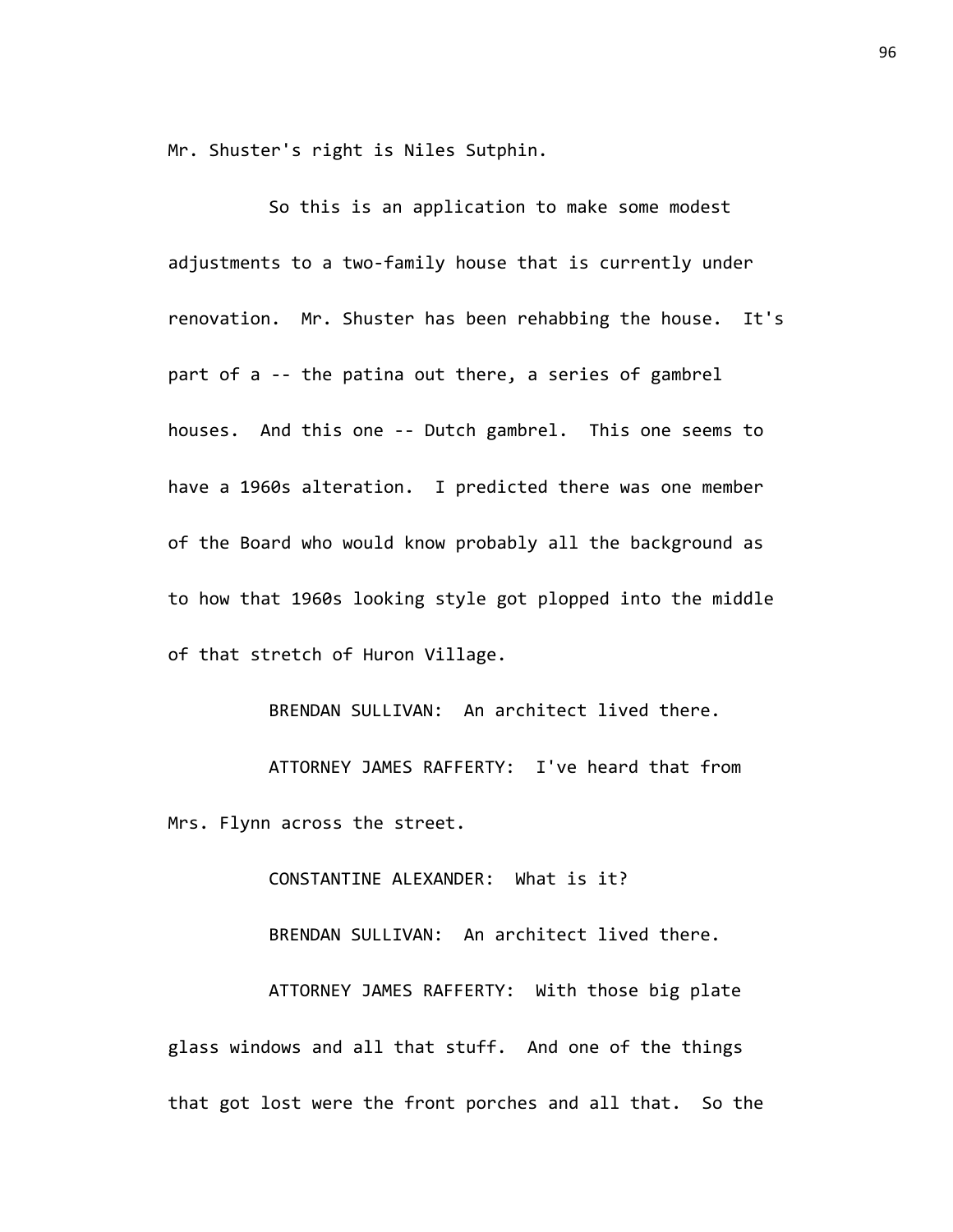proposal, as submitted and until as recently as today,

included the introduction of front porches and rear porches as well as dormers on each side of the building. And the entire project, the increase totaled about 258 square feet.

CONSTANTINE ALEXANDER: 368 square feet.

ATTORNEY JAMES RAFFERTY: 368, but --

CONSTANTINE ALEXANDER: Yes, I did the math based on your dimensional form.

ATTORNEY JAMES RAFFERTY: Well, that's what I did --

CONSTANTINE ALEXANDER: One of us is a bad mathematician, but go ahead.

ATTORNEY JAMES RAFFERTY: Well, I'll

take -- chances are it's me. But what's more relevant is that the applicant has elected not to proceed with the dormers. So the relief tonight, which involves the dormers -- so I'm, of course, mindful of the changes in the plan and all that, but it was kind of a late minute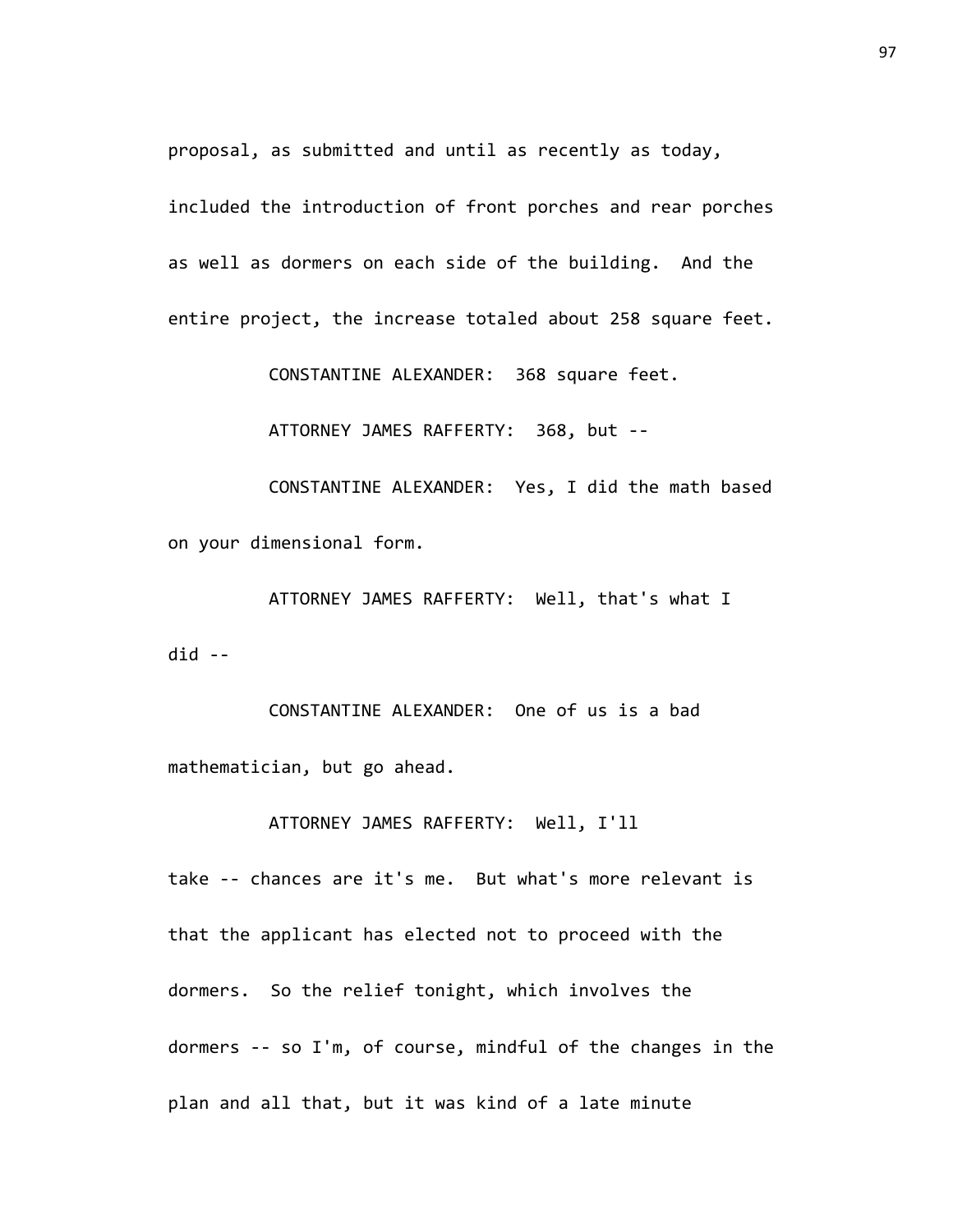adjustment based on the -- some feedback from neighbors. So what I did, and submitted in the file, is actually did my best for the use of Whiteout to just take the dormers off.

CONSTANTINE ALEXANDER: You did. I mean you did white it out.

ATTORNEY JAMES RAFFERTY: Right. And that's --

CONSTANTINE ALEXANDER: But doesn't this also

change your dimensional form?

ATTORNEY JAMES RAFFERTY: It does. We've modified that as well.

CONSTANTINE ALEXANDER: I don't have that.

ATTORNEY JAMES RAFFERTY: Yes, well, we were just doing the math on that.

CONSTANTINE ALEXANDER: Of course, you're supposed to be in on five p.m. on the Monday before.

ATTORNEY JAMES RAFFERTY: Well, in fairness the dormers didn't go away until discussion with the neighbors on Wednesday.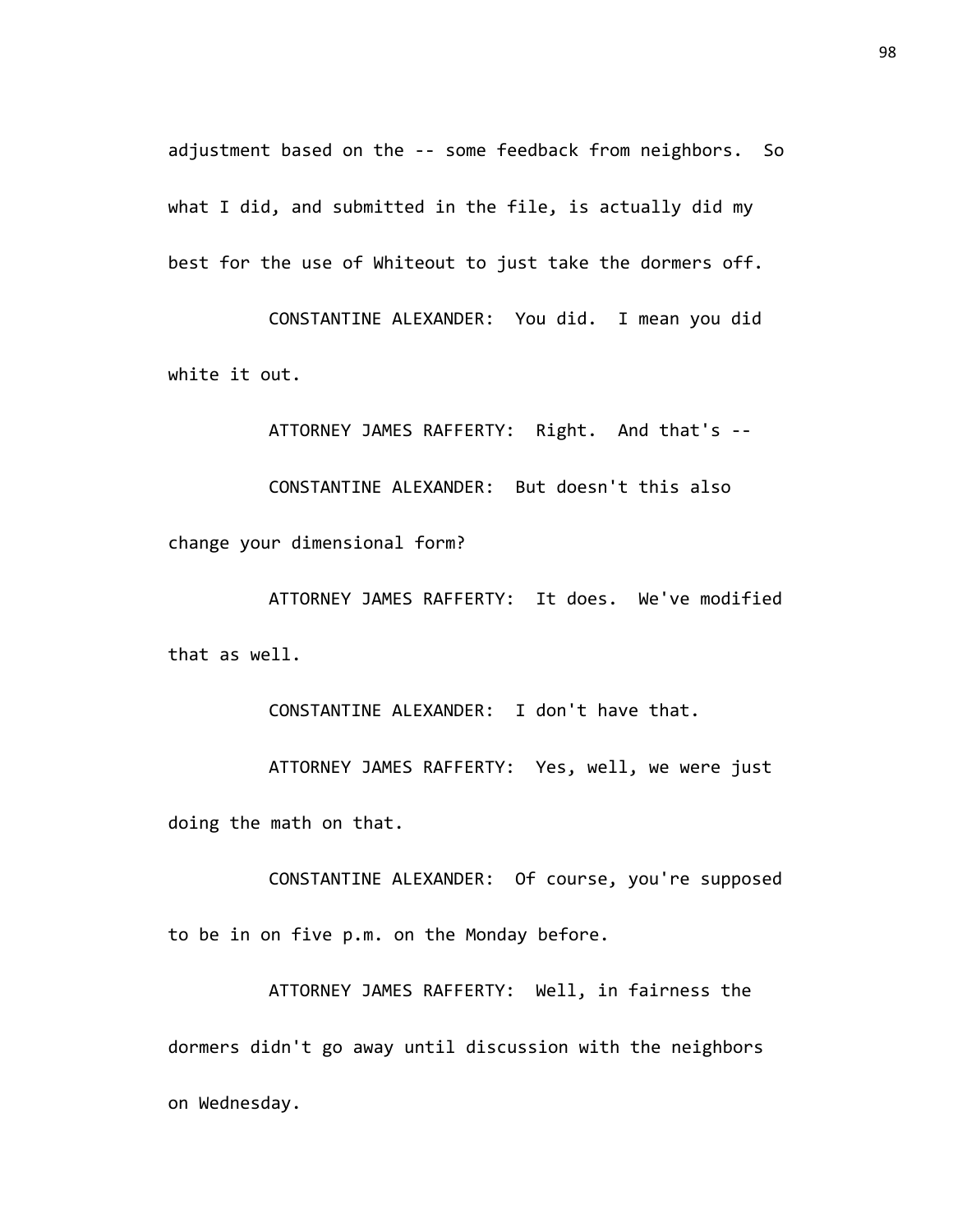CONSTANTINE ALEXANDER: Well, then you continue the case until --

ATTORNEY JAMES RAFFERTY: Well, I advised the client there's a potential that could happen. What it reflects, though, is that more of a status quo than before. So it's a -- and I understand the plan requirements so -- but it's not as though there's new plans to evaluate, it's just less change than originally thought.

CONSTANTINE ALEXANDER: And it's modest. I mean, the important thing for purposes of our Monday rule.

ATTORNEY JAMES RAFFERTY: Right, I understand. The community is involved and all that. These changes reflected some views expressed by an abutter that originally was perceived to be okay or indifferent and then recently said you know what, I really don't care for the dormers.

The house is, the house is non-conforming on both sides. So the other relief is for Special Permit because there are a number of windows that are being altered or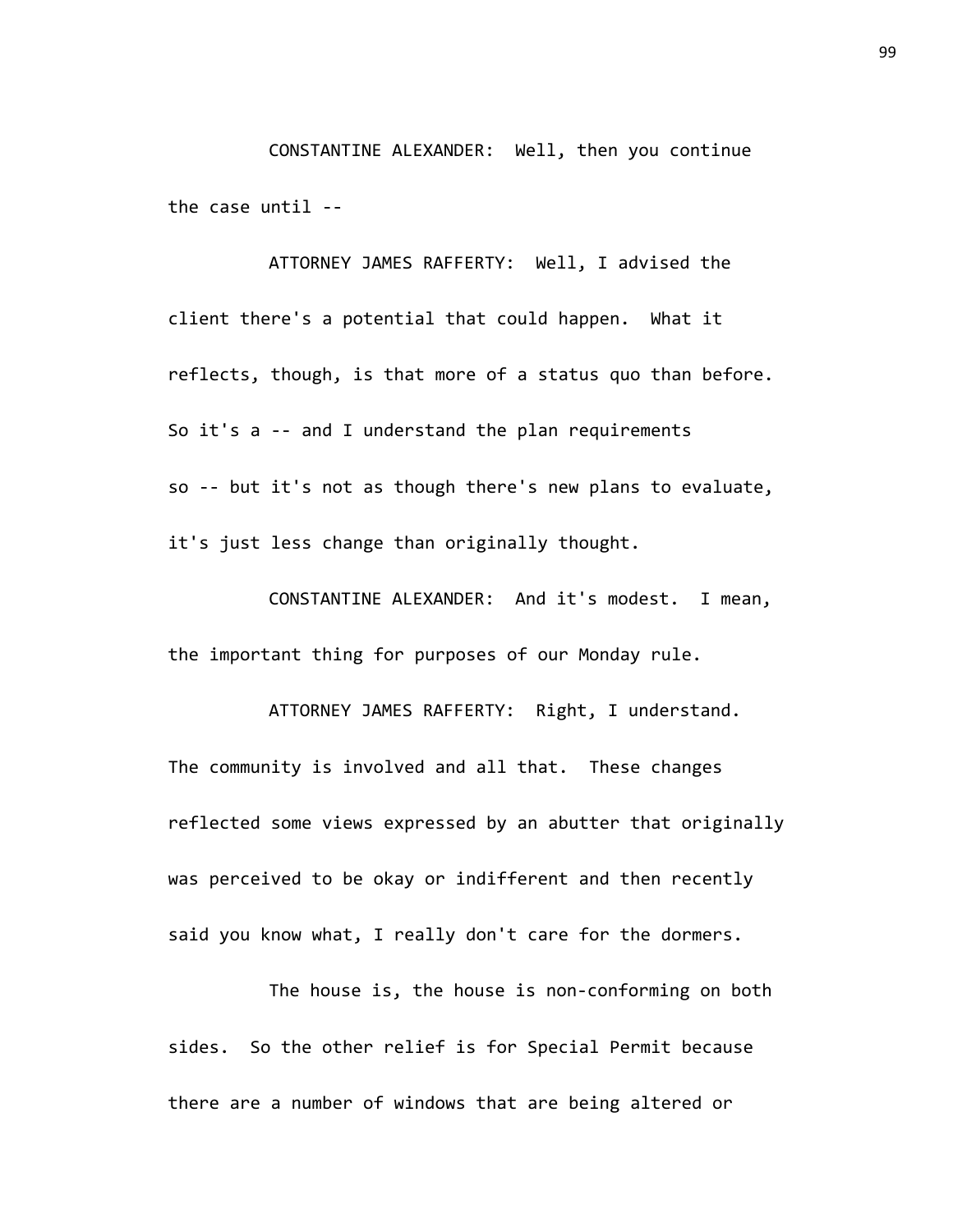relocated.

CONSTANTINE ALEXANDER: It's not conforming in a lot of respects, Mr. Rafferty. I mean, I'm looking at your dimensional form. The permitted GFA, gross floor area, for this district is 2,071 square feet per your form.

ATTORNEY JAMES RAFFERTY: Yes.

CONSTANTINE ALEXANDER: The house right now is 4941 square feet, which is almost two and a half times what our Ordinance permits. And you want to even add more space to go to 5147. So you're going to be well, two and a half times more in terms of gross floor area than our Ordinance allows. Similarly with regard to the GFA, the Ordinance is 0.5. You're now at 1.19, again, more than twice, and you want to go even higher to 1.24. You also want to make the front yard non -- setback, non-conforming. Today, according to your form, it's conforming and it's going to be non-conforming. So that's a third piece of relief. And on top of all of this, the house is non-conforming as to two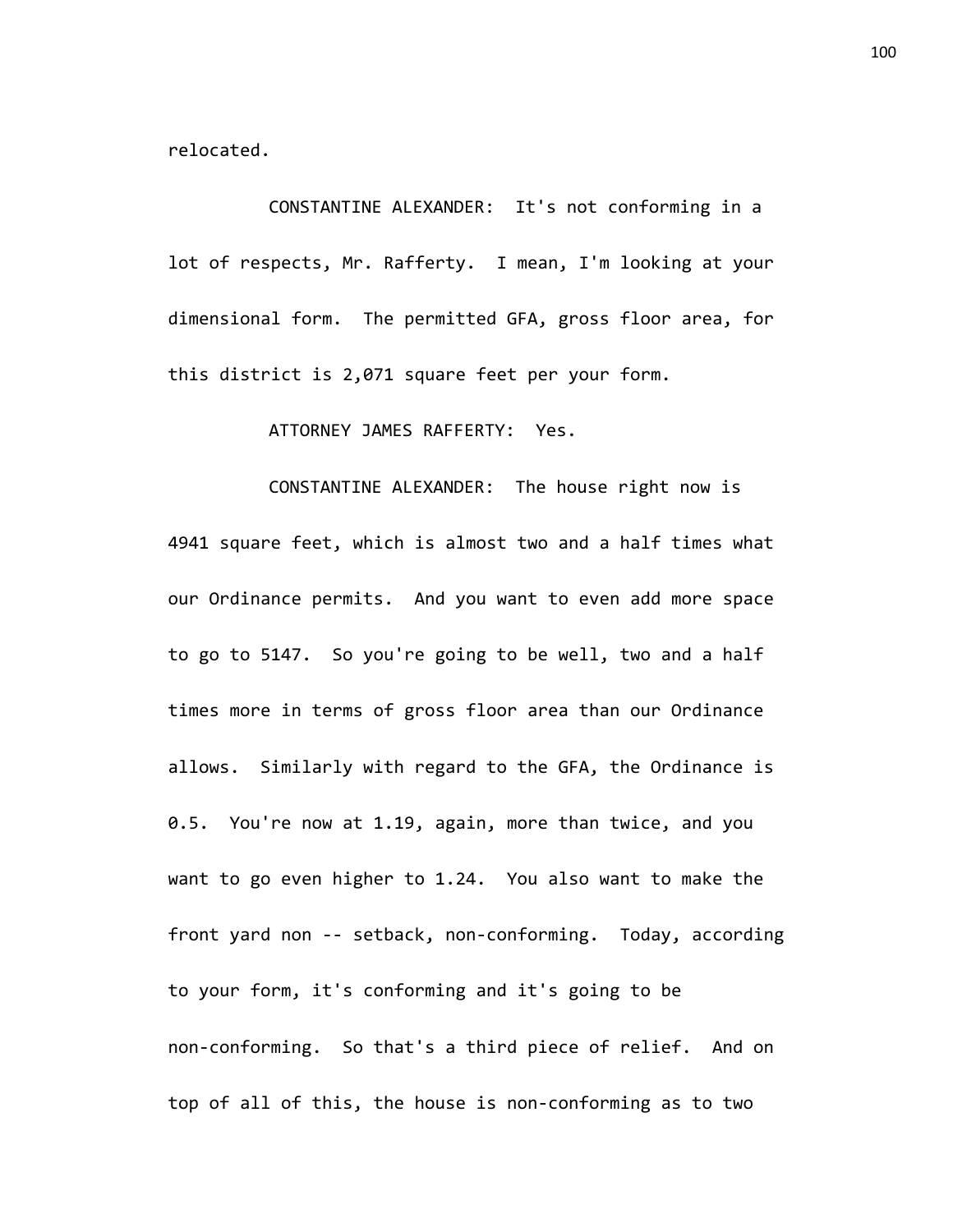side yard setbacks and as to height. And you're not seeking any relief for that.

ATTORNEY JAMES RAFFERTY: No.

CONSTANTINE ALEXANDER: But the point I'm getting to is if, this house, if we grant the relief you're seeking is going to be woefully, my words, woefully noncompliant with our Ordinance. And what's the hardship that would justify us from departing from our Ordinance?

ATTORNEY JAMES RAFFERTY: Okay, I was only at the point where I was describing the actual work.

CONSTANTINE ALEXANDER: All right.

ATTORNEY JAMES RAFFERTY: And then you kindly pointed out the non-conformities. So I was referencing the side yard setbacks because that's where there are changes in the windows. So to assist the Board, with that I actually requested Mr. -- Niles to circle those exact windows. So it is correct, that there is dimensional relief and GFA associated, but it's worth noting that the GFA itself, and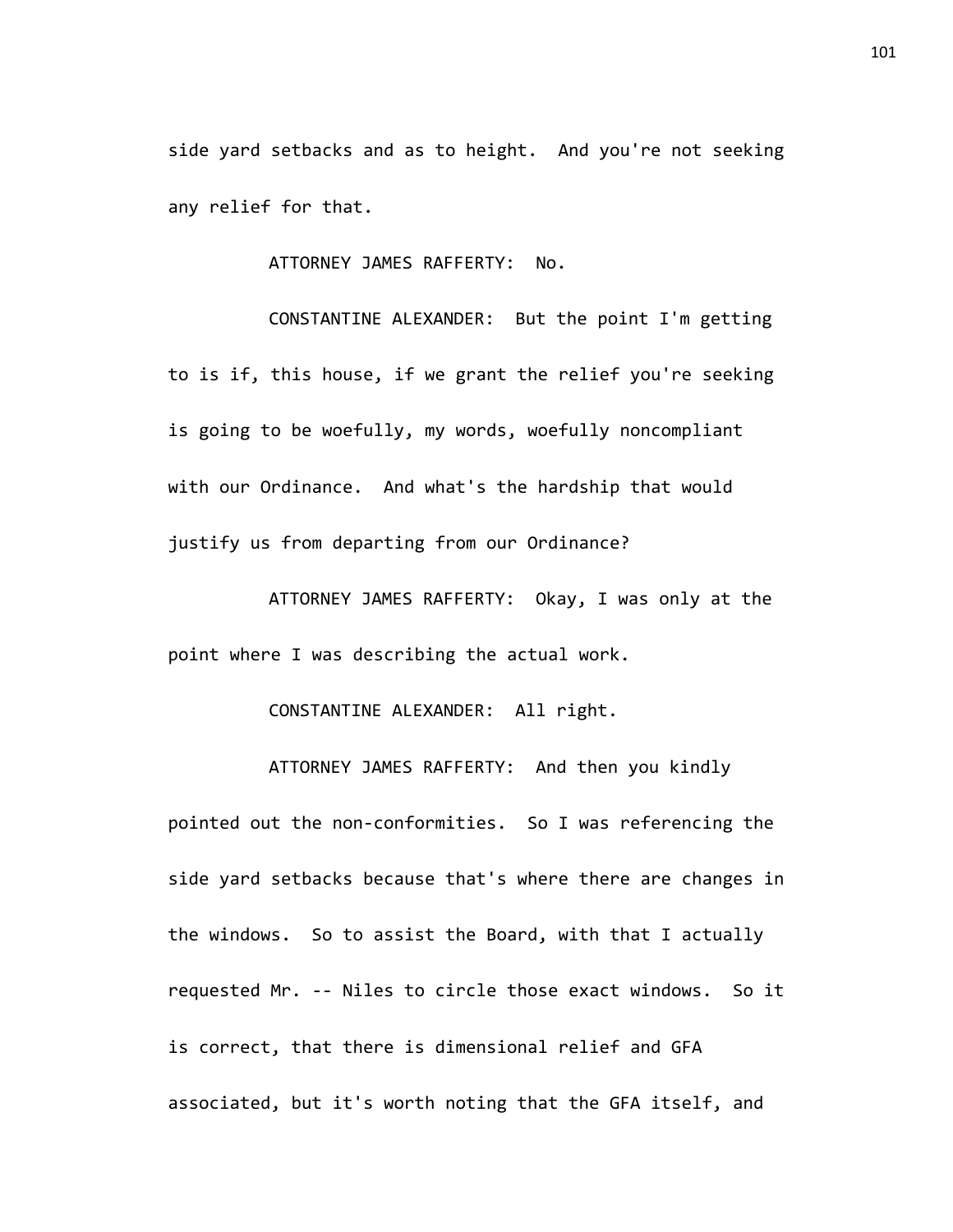while the Ordinance doesn't draw a distinction, I do think it's of some significance that we're talking in the case if you look at the existing condition, the -- we're talking about a front entry that currently is uncovered that would now have a covering over it. And that amounts to about 45 square feet. So similarly all areas of the GFA that are represented here by way of the increase are contained in porches and amenities that are typical for houses throughout the neighborhood. So the hardship has to do with the residential amenities typically associated. So when someone comes up to the door, they don't get rained upon as they get their keys. It is not a bulk impact. It doesn't change the intensity of the use. They are frankly modest enough. It is a typically-sized house for the neighborhood on a lot that is somewhat smaller than average, and that's, that's what I think leads to the larger issue of nonconformity. But one could not suggest it's out of context with the neighborhood. And it's practically a part of a series of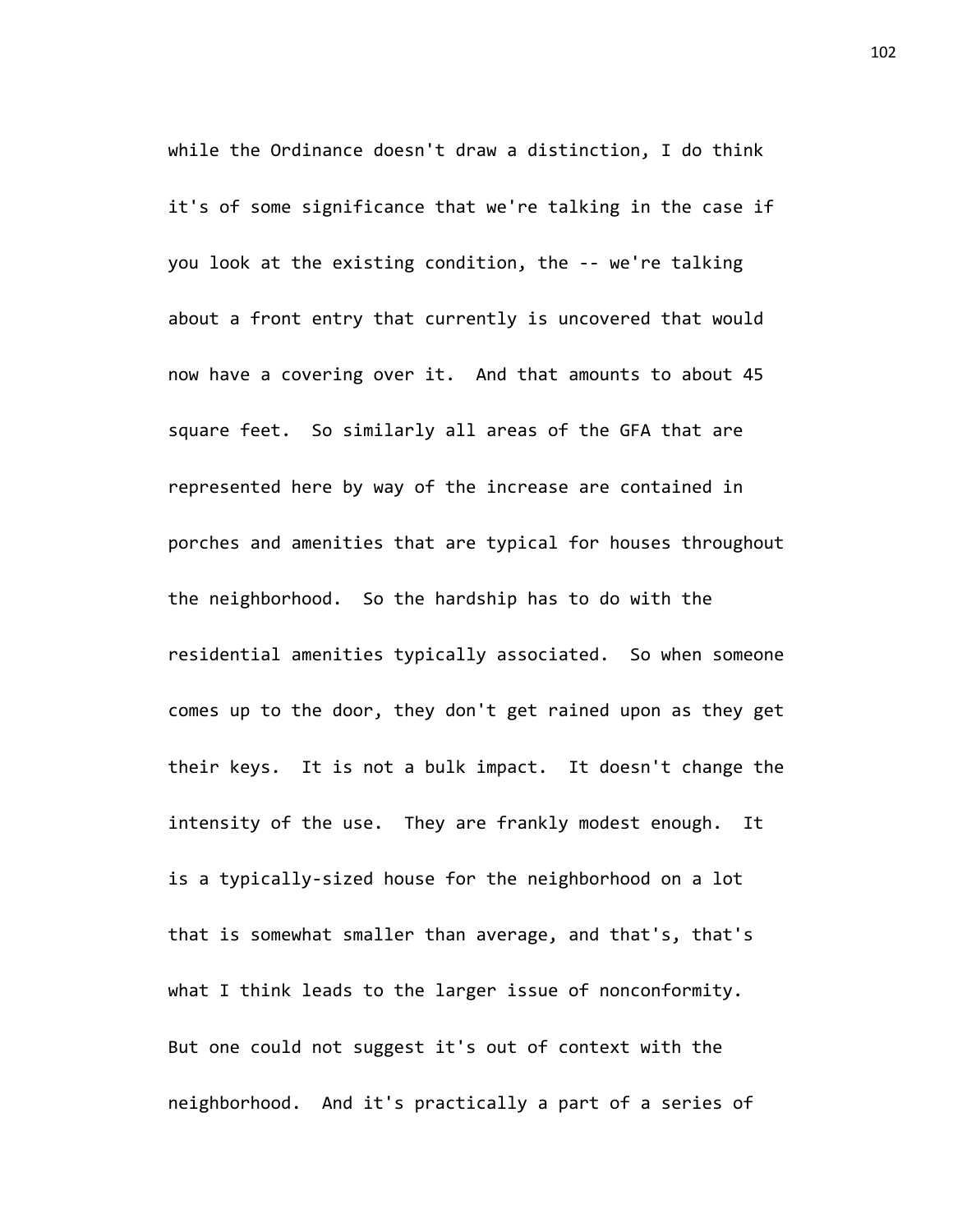houses. If you go around the corner on Granville Road, this style of house is the same size with the same footprint on the lots, go up and down, nearly every one of them have front porches. This house had the front porch removed as part of this 1960 addition.

So the relief around the GFA -- now, I was not enthusiastic, to be candid, about the application to prove the dormers for much of the reasons that you stated. And I have a very good memory of these lectures that I received from you and I pass them on to clients, and they tell me this and that. And I said I got news for you, it's not a big number, but here's what's happening. Let me tell you what you're gonna get, Mr. Shuster. You bought this house. How much did you pay for this house? These dormers weren't in the house when you bought it. We're not here to increase your profit. I know the drill. It's relevant. It makes sense.

So when the decision was made not to include the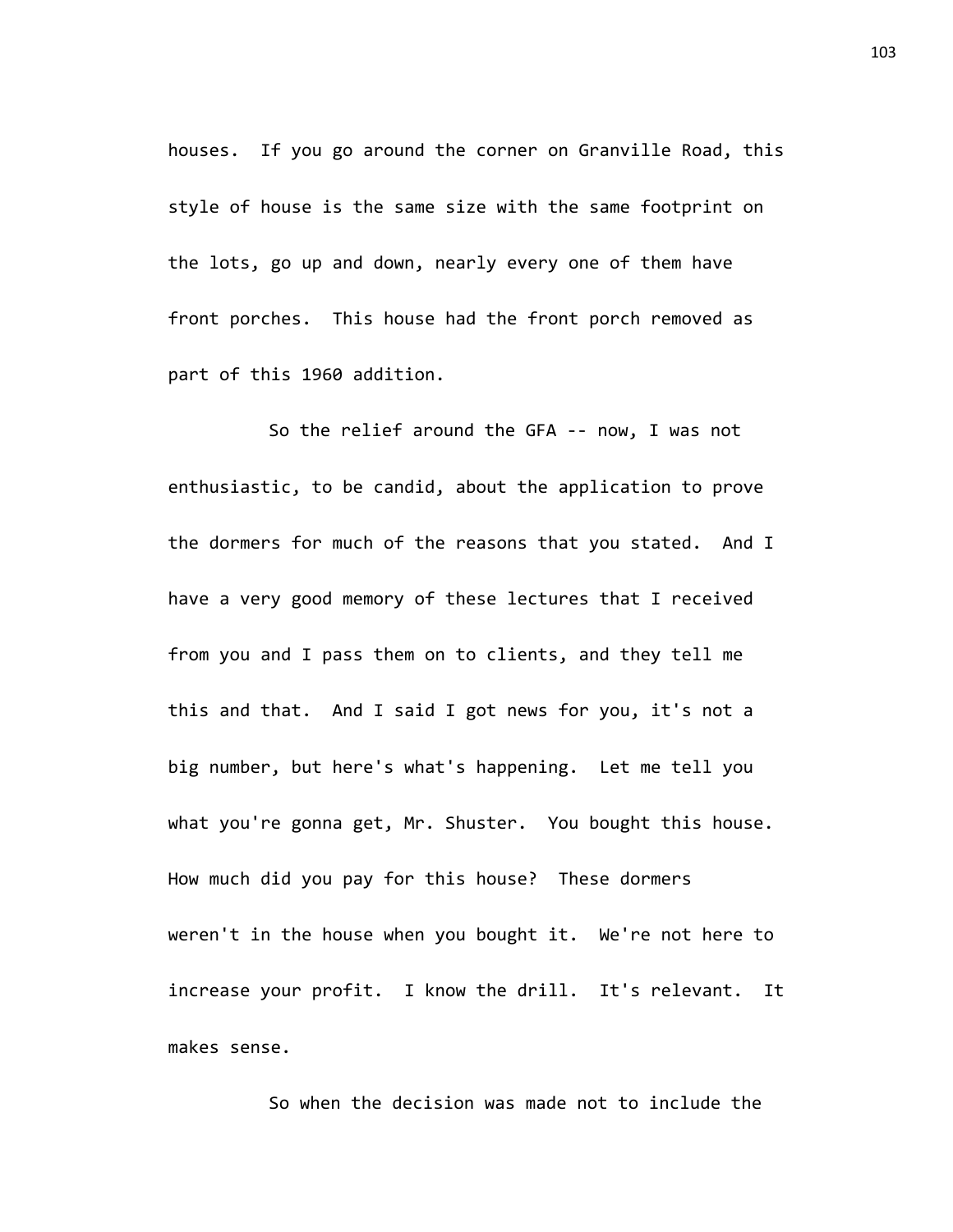dormers, I welcomed that. I told the applicant that I thought that was probably a wise decision because I wasn't certain how the Board would view the additional dormers.

So in this case I can't disagree with any of the qualitative information you've provided, but I do think -- I mean, the quantitative. But I think from a qualitative perspective, what's being added here, the rear deck -- there is a deck on the house, on the rear of the house now. It's a single-story deck. So now the second floor apartment would also enjoy a deck. When you give the second floor apartment a deck that is not included within the definition of GFA, it has an unintended consequence of becoming a roof to the first floor deck. So all of sudden the deck that has always existed on the first floor of the house now gets counted in the GFA. So those are the type of GFA changes. So they're occurring in three areas; the deck -- the new second floor deck in the rear creates a covering on the first floor deck in the rear. The new front porches, a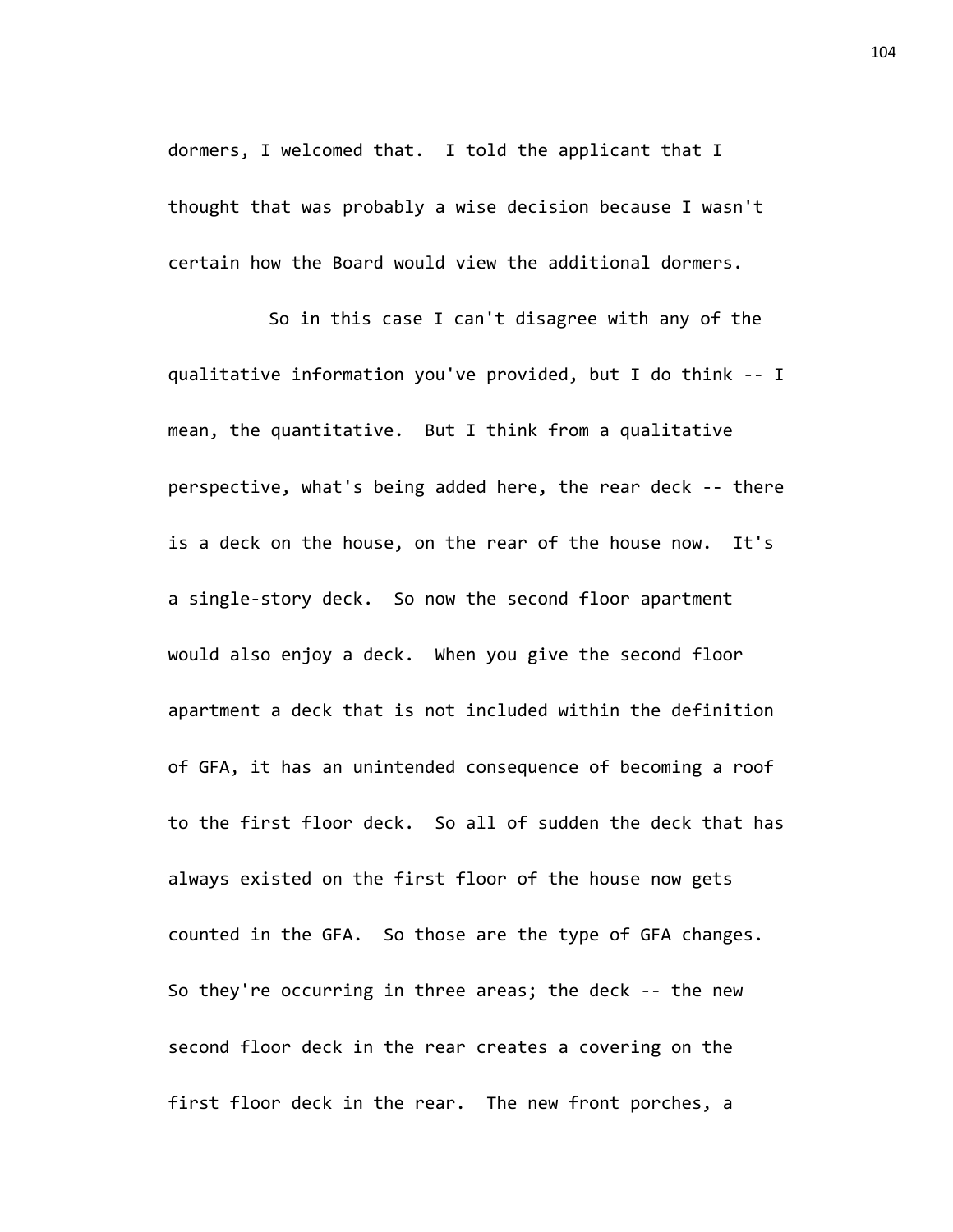portion of them on the second floor, they're all uncovered. But when you put on a nice second floor porch for the front, you have the effect of covering the porch on the downstairs.

Similarly the one on the side, if you look at the photo of that side entry now, there's just no covering over the door. So it's got a very period appropriate -- a very nice porch if you can see it in the side elevation that fits in perfectly with the street. It's a nice residential amenity. But today it's an uncovered point of entry. So now you're going to go up a couple of steps. You'll see it has a gabled entry over the porch. And what would you estimate the size of that porch, the on the side?

NILES SUTPHIN: Square footage?

ATTORNEY JAMES RAFFERTY: Yeah.

NILES SUTPHIN: It's 45.

ATTORNEY JAMES RAFFERTY: So it's 45 square feet. So when you're talking percentages and math and FAR, it does move the needle, but in an impactful way? We would suggest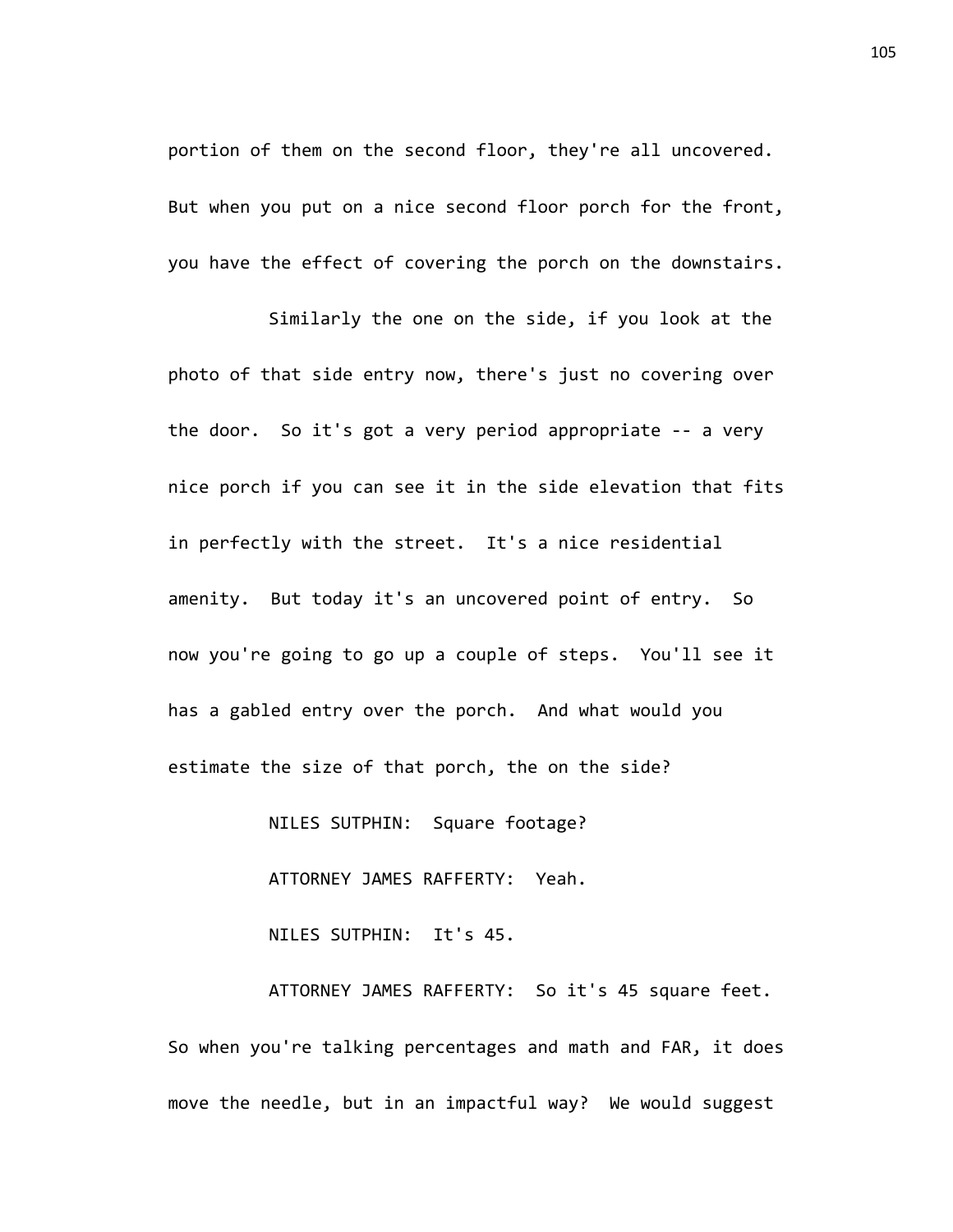no. I would suggest to the Board that the hardship is related to the small size of the lot, the manner in which the house is located. That all of the changes of the GFA being added or requested is less impactful. Doesn't add to the bulk of the house. It doesn't increase the intensity of the use. It's not going to give more square footage. An additional bedroom isn't a way to try to increase square footage in a saleable context. These are just appropriate amenities for a two-family residential house in that neighborhood. I think it's perfectly consistent with the design. The neighbors have been supportive. We have -- do we have letters?

SCOTT SHUSTER: We already filed them.

CONSTANTINE ALEXANDER: I don't think we have them in the files.

> SCOTT SHUSTER: I can grab them. PATRICK TEDESCO: Can I ask a question? BRENDAN SULLIVAN: Can I see the dimensional form,

106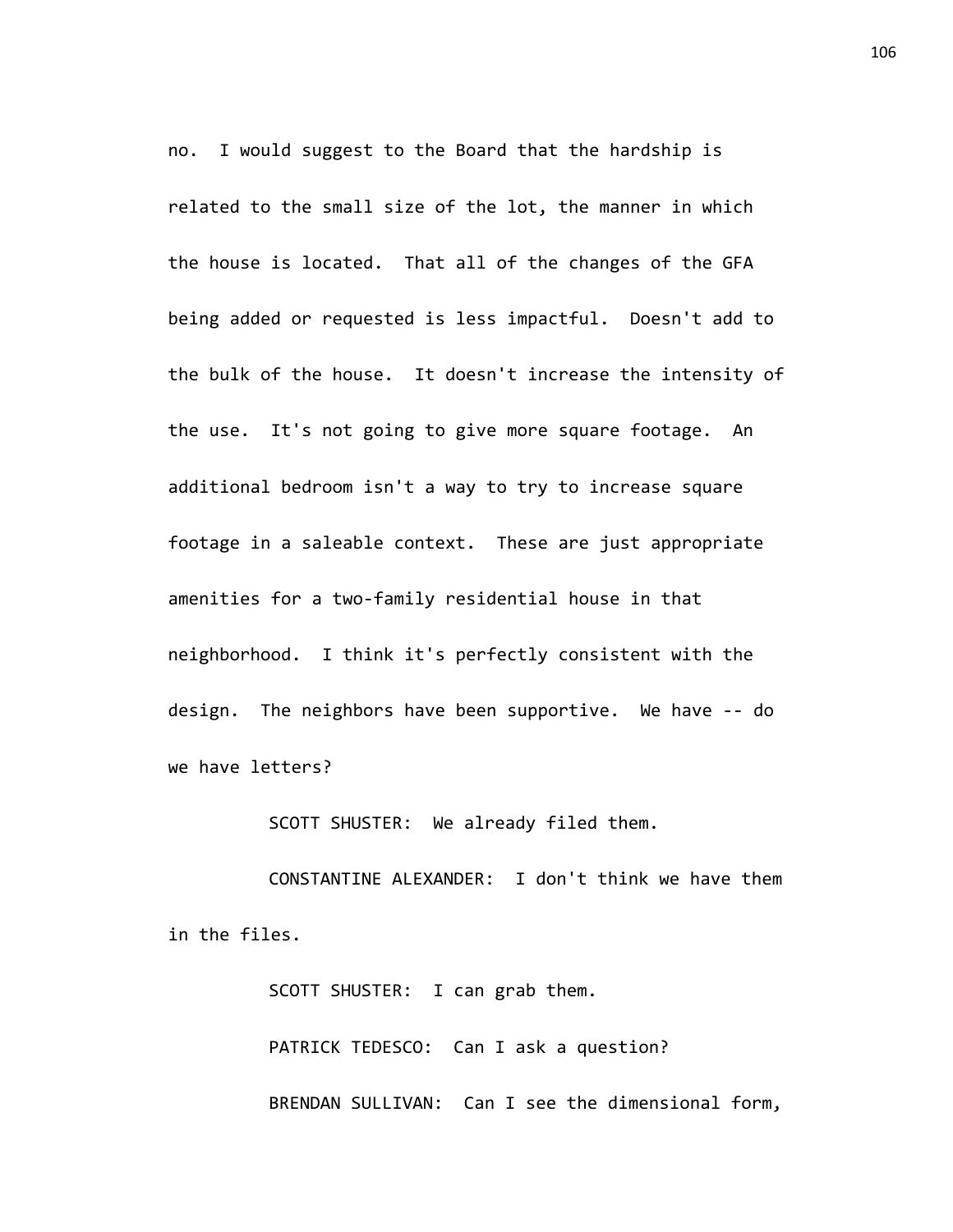ANDREA HICKEY: Can I see this in front of you? ATTORNEY JAMES RAFFERTY: The windows? ANDREA HICKEY: Yes.

PATRICK TEDESCO: This gable dormer is existing? I won't comment on your drafting skills.

ATTORNEY JAMES RAFFERTY: Yes. Here's what I did. I took the existing -- I did it two ways, Mr. Tedesco. So then I took the existing conditions and wrote on the two things "roof unchanged, roof unchanged."

PATRICK TEDESCO: Okay. Because I actually didn't see the existing drawings in the file which was wasn't helpful.

CONSTANTINE ALEXANDER: It was tucked away.

PATRICK TEDESCO: Oh, you did? Okay, so maybe I missed it. I was trying to compare proposed and existing.

ATTORNEY JAMES RAFFERTY: So that's what I did. So I said okay. So that roof is now unchanged on those two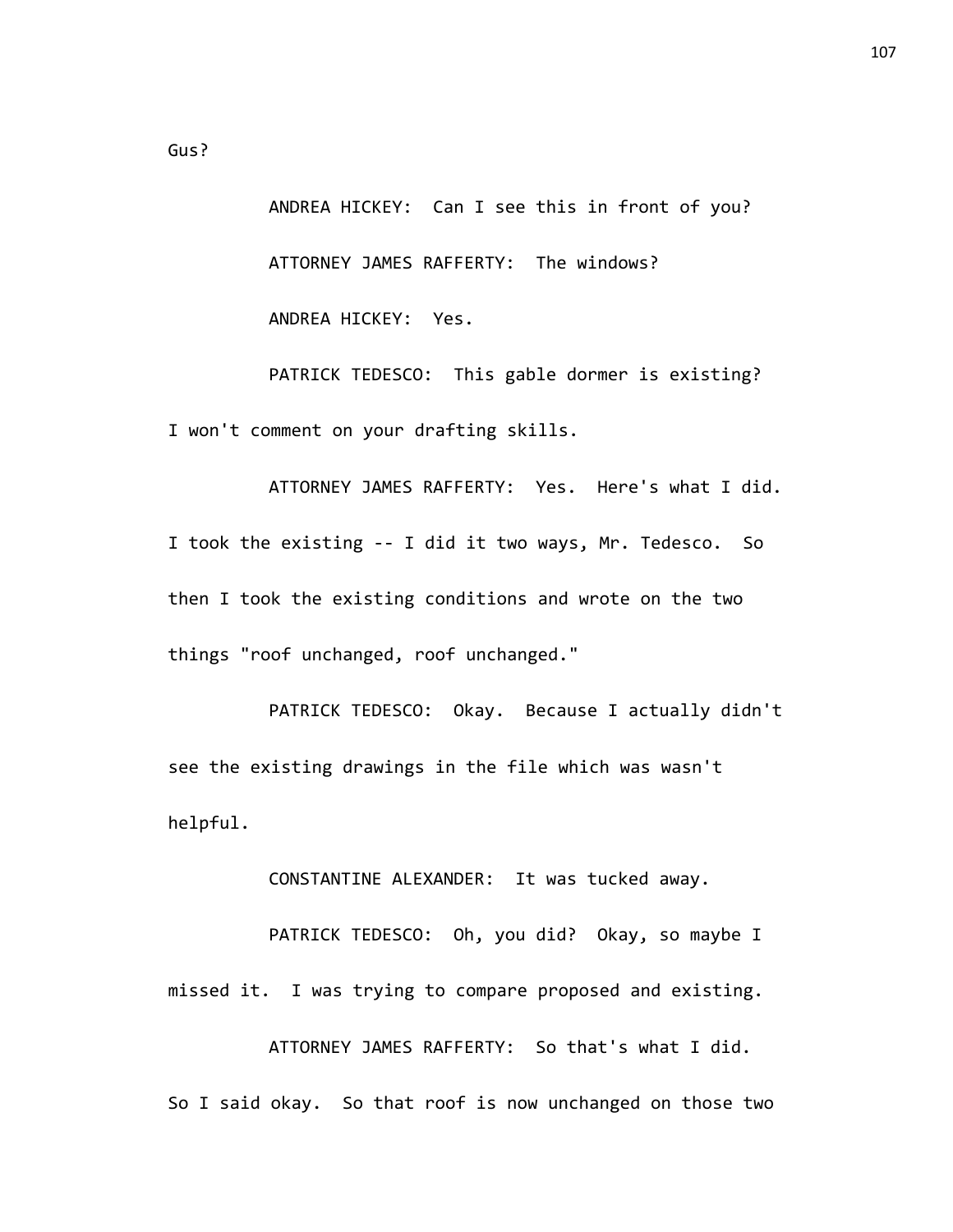elevations. So the only -- the change in the side

elevations now only occur with the windows.

PATRICK TEDESCO: Are these, these projections some kind of iron fire escape balcony or something?

> ATTORNEY JAMES RAFFERTY: Today they are, right. PATRICK TEDESCO: They are.

ATTORNEY JAMES RAFFERTY: But we're removing those.

PATRICK TEDESCO: But are they connected to a ladder somewhere?

ATTORNEY JAMES RAFFERTY: Well, there's a ladder mounted on the -- yeah.

PATRICK TEDESCO: Oh, I see. This is the back side. Yeah, yeah, I see it. Okay.

ATTORNEY JAMES RAFFERTY: And that's going to go away. That isn't particularly appealing visually. So obviously when we put the -- how many is there, eight here?

SCOTT SHUSTER: Yeah.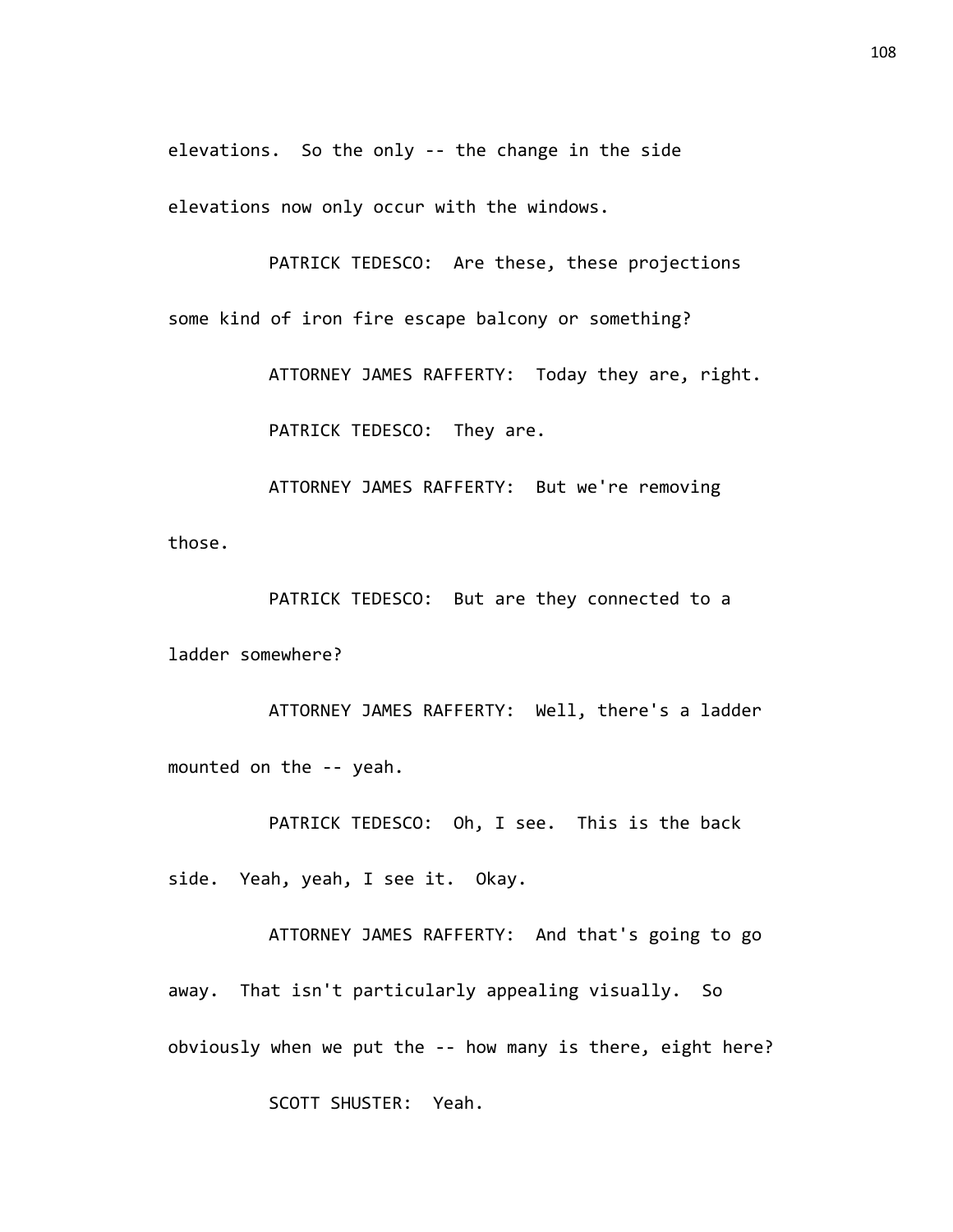ATTORNEY JAMES RAFFERTY: Eight letters from abutters.

PATRICK TEDESCO: Are you otherwise improving the egress condition from the third floor?

SCOTT SHUSTER: Very much so.

PATRICK TEDESCO: I'm trying to understand the scope. You're adding the stair, this winding stair.

CONSTANTINE ALEXANDER: The plans are much less detailed than we usually get --

ATTORNEY JAMES RAFFERTY: Right.

CONSTANTINE ALEXANDER: -- for zoning cases.

ATTORNEY JAMES RAFFERTY: Another element of the dwelling that we haven't focussed too much on is the fact that there's a reason that that third floor has a fire escape on it, and that is because Mr. Shuster discovered that there appeared to be space up there that had all the appearance of a dwelling unit.

CONSTANTINE ALEXANDER: Well, it's a three-family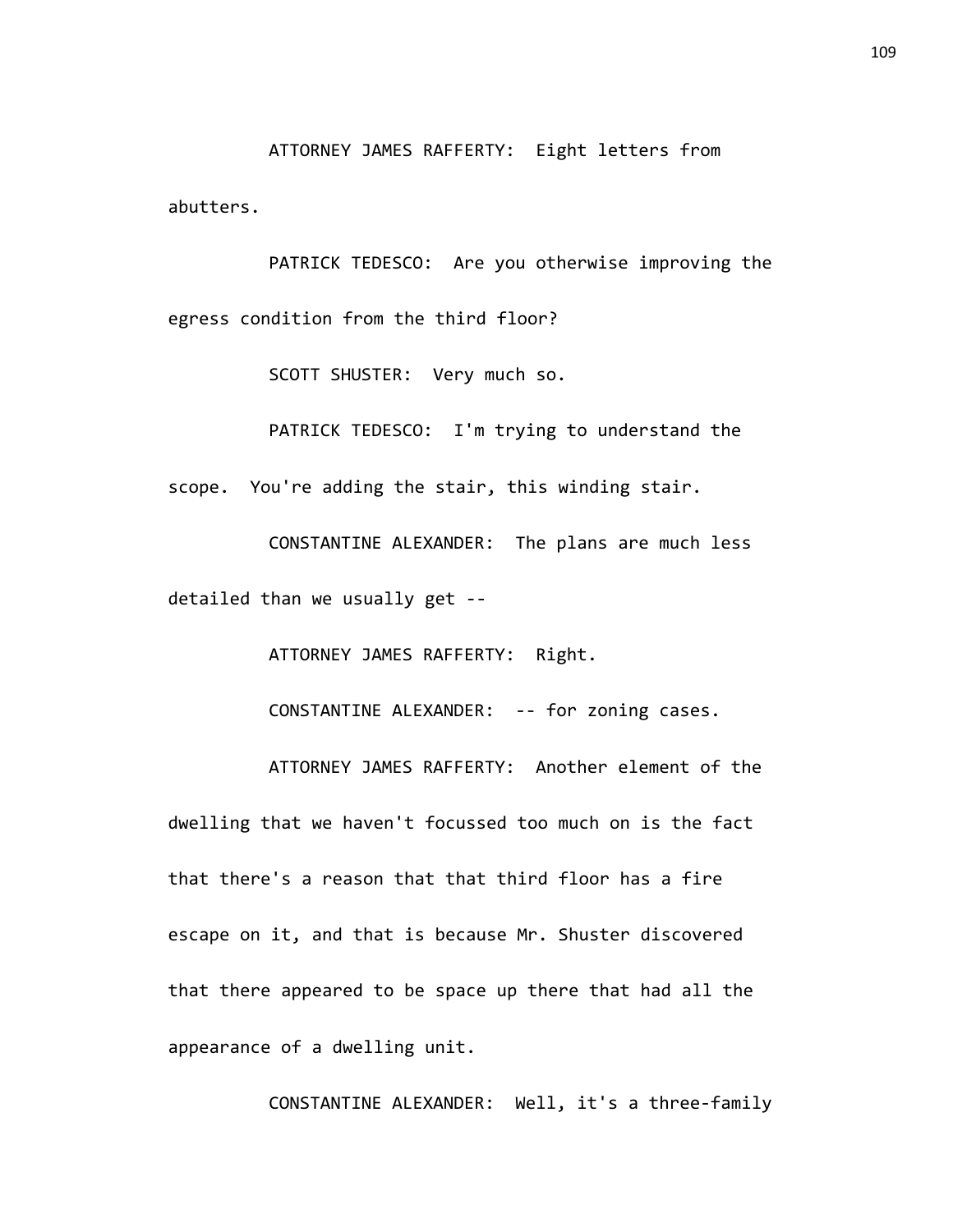house now, right?

ATTORNEY JAMES RAFFERTY: Well, yeah, but I think there's some question as to how the third unit. So it's going to be a two-family house.

CONSTANTINE ALEXANDER: Yes, I know that.

ATTORNEY JAMES RAFFERTY: So if one were to talk about intensity of uses and all that, this renovation, this ownership represents now -- I don't think you get too much credit for doing what should have done, but it is of some note that that, it has existed as a third unit. So our suspicion -- I can find no authority for the creation of a third unit on the third floor. So -- and then it was, it was acquired with the understanding that absent the authority to demonstrate how a third unit got put into a two-family district is --

PATRICK TEDESCO: So I just want to be clear. You're adding the spiral stair to solve the egress from the second floor unit which includes --

110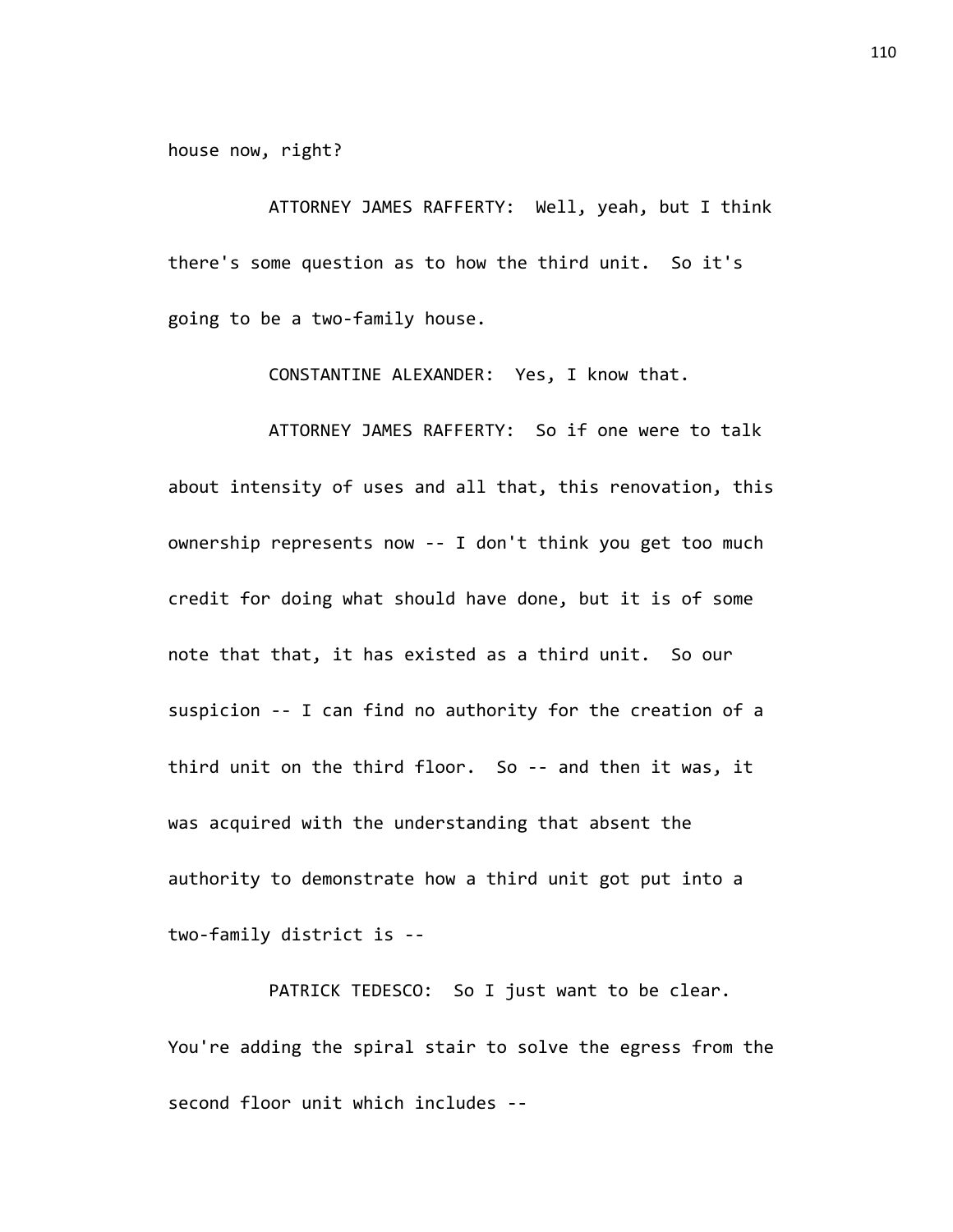SCOTT SHUSTER: Yes.

PATRICK TEDESCO: -- the third floor?

ATTORNEY JAMES RAFFERTY: Third floor living space, yeah.

PATRICK TEDESCO: SO you don't need direct access -- direct egress --

ATTORNEY JAMES RAFFERTY: From the third to the ground.

PATRICK TEDESCO: -- from the third floor. But you're adding the stair, but that's not part of the relief that you're seeking because that's simply FAR added by the coverings of the two front porches, front and rear porch?

ATTORNEY JAMES RAFFERTY: That, that stair is not within the setback, but I'm never quite sure whether the stairway and exterior spiral staircases are considered GFA.

SEAN O'GRADY: Uncovered?

ATTORNEY JAMES RAFFERTY: Yes.

SEAN O'GRADY: We generally say no to that.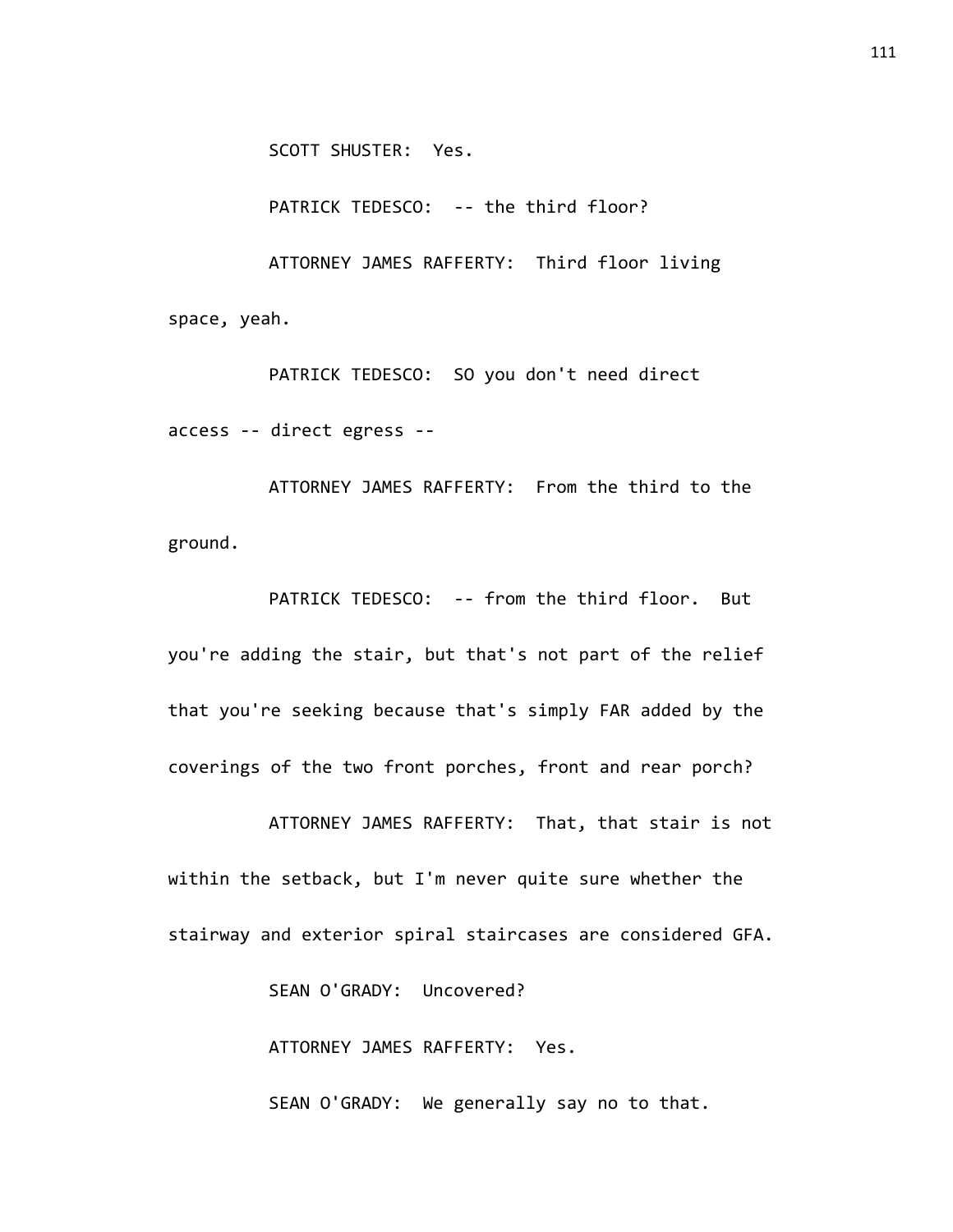ATTORNEY JAMES RAFFERTY: That's what I thought.

PATRICK TEDESCO: Are you suggesting that the deck on the second floor that you're adding on the back is for access to that stair, correct?

ATTORNEY JAMES RAFFERTY: Well, that's one of its functions, but I mean it's obviously larger than to provide access.

PATRICK TEDESCO: Correct. But that's how you get to that spiral stair from that deck?

ATTORNEY JAMES RAFFERTY: Yes.

PATRICK TEDESCO: And the front deck is simply for  $-$ 

ATTORNEY JAMES RAFFERTY: Here it is in the plot plan. The deck. That's the stair that's being referred to. And that's the rear entrance into the first floor. And that's the rear entrance into the second floor.

CONSTANTINE ALEXANDER: I'm going to keep going if you don't have further comments.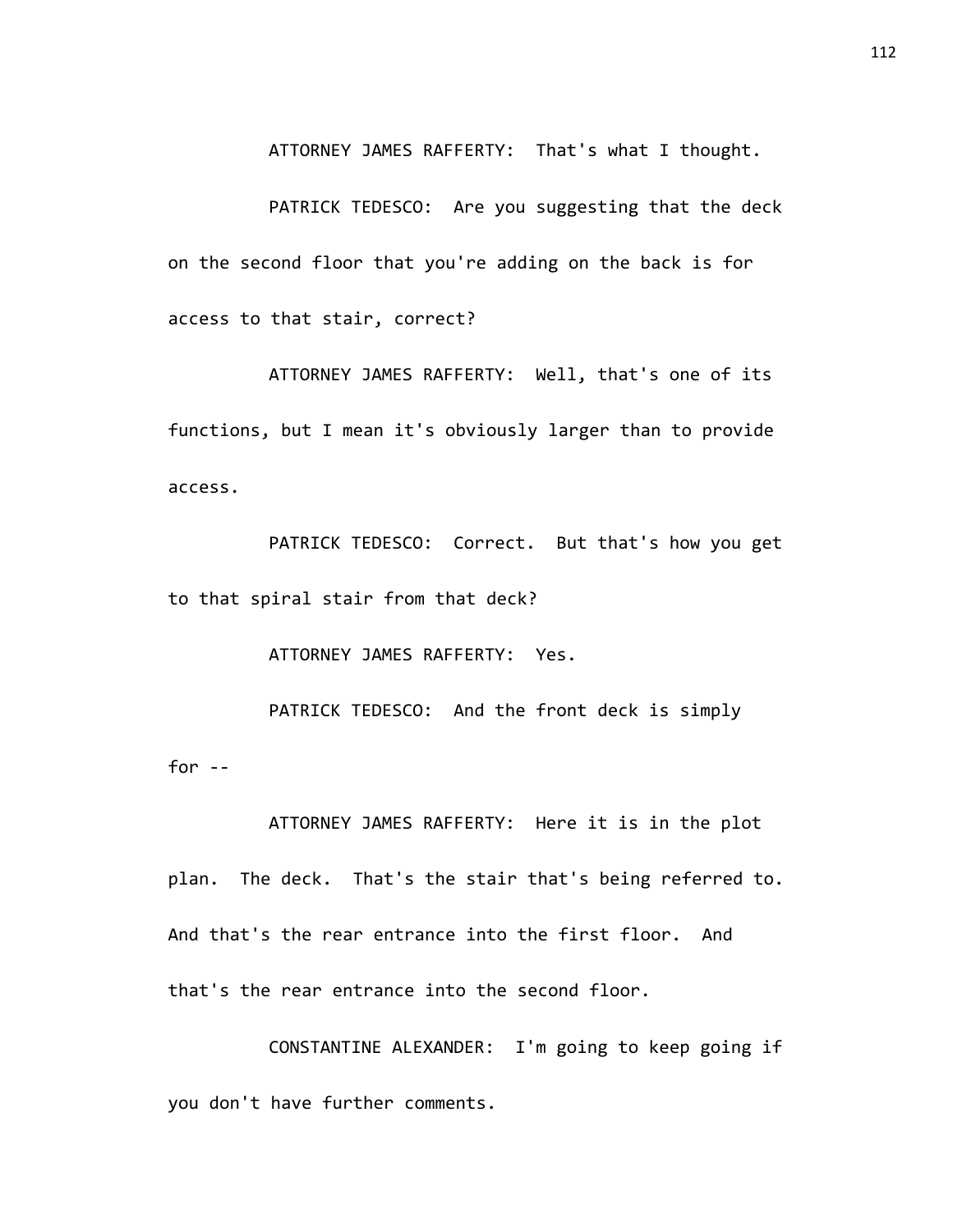## ATTORNEY JAMES RAFFERTY: That's essentially -- so you're correct. So the front setback represents a -- the new front setback, the porch itself will be at eleven feet and the requirement in the district is 15.

CONSTANTINE ALEXANDER: 15.

ATTORNEY JAMES RAFFERTY: There is, there is an averaging opportunity in the B District based on the front setbacks of either of the two houses provided that it's no closer than 10. So I candidly didn't do that averaging, but I think it is of some relevance that it's within the 10. Because there are scenarios where 10 is not seen as inconsistent with the intent of the Ordinance. So it was not by accident. But we've put some thought into the size of that porch to make it generous to accelerate access into the unit, but also have an opportunity for a chair or two to fit there.

CONSTANTINE ALEXANDER: Okay.

SCOTT SHUSTER: Are we going to discuss the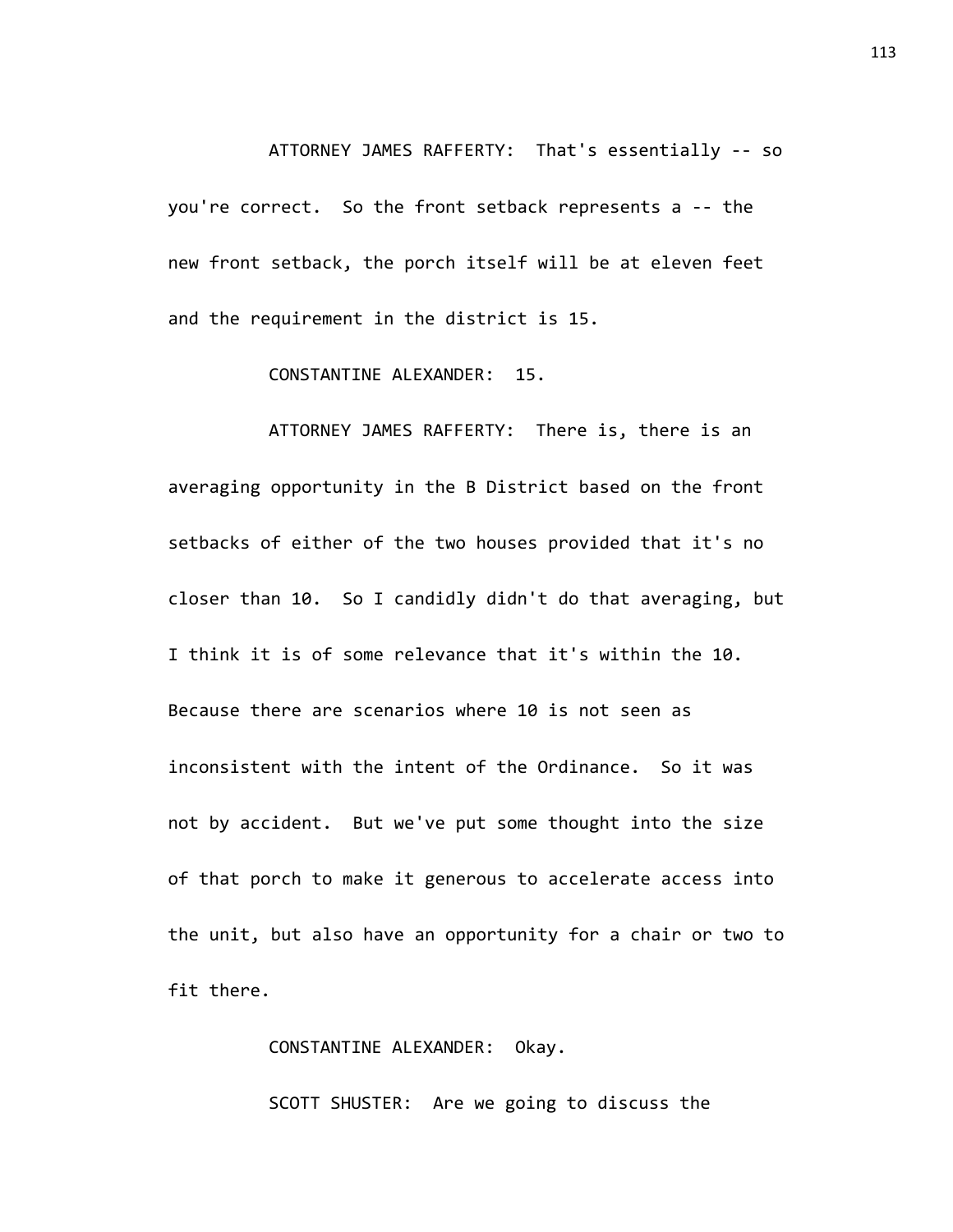meetings of the neighbors?

ATTORNEY JAMES RAFFERTY: Mr. Shuster --

CONSTANTINE ALEXANDER: I'm not trying to listen to your conversation.

ATTORNEY JAMES RAFFERTY: I know. He's prepared to offer some insight in review of his conversations with neighbors and the positive feedback he's got particularly from neighbors across the street about the introduction of the porches.

CONSTANTINE ALEXANDER: Well, we have the letters you've given us. They'll speak for themselves and I'll read them into the record, but if you want to say more that's not covered by the letters, that's up to you.

ATTORNEY JAMES RAFFERTY: I think you're fine to rely on the letters.

CONSTANTINE ALEXANDER: Questions from members of the Board at this point?

(No Response.)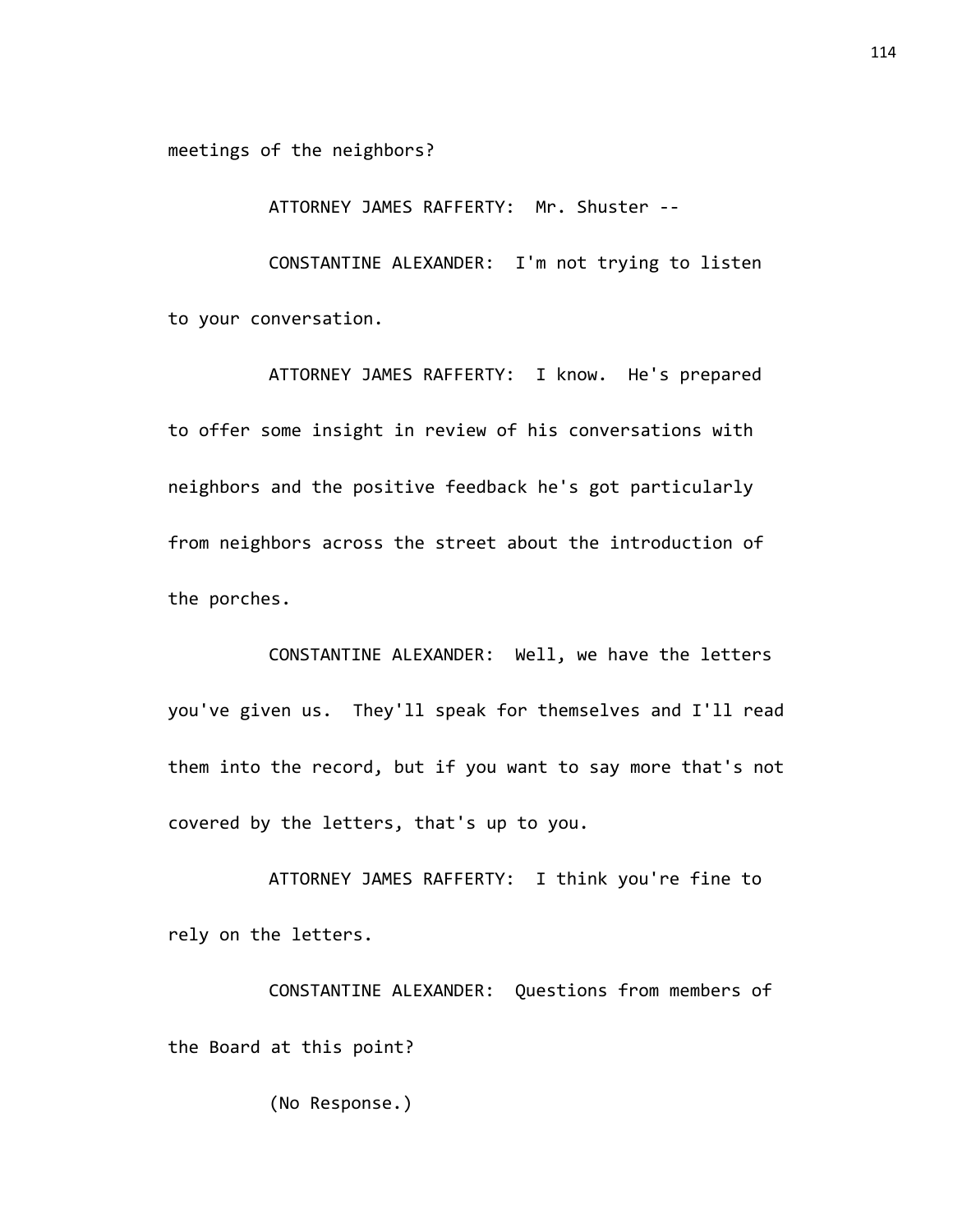CONSTANTINE ALEXANDER: No questions. I'll open the matter up to public testimony.

Is there anyone here wishing to be heard on this matter?

(No Response.)

CONSTANTINE ALEXANDER: Apparently not. We are in receipt of letters delivered to us by the petitioner. I think you said there are eight in number. They're signed. They're identical. I'll read the letter and identify who signed them. (Reading) I am a neighbor/abutter of 301 Huron Avenue in Cambridge. I am writing in support of 301 Huron LLC's plans dated December 16, 2016. Because those plans have been modified because you just -- the ones -- it's different plans that they're commenting on, right?

ATTORNEY JAMES RAFFERTY: Right. Different in the sense that they no longer include the dormers.

CONSTANTINE ALEXANDER: Dormers, right.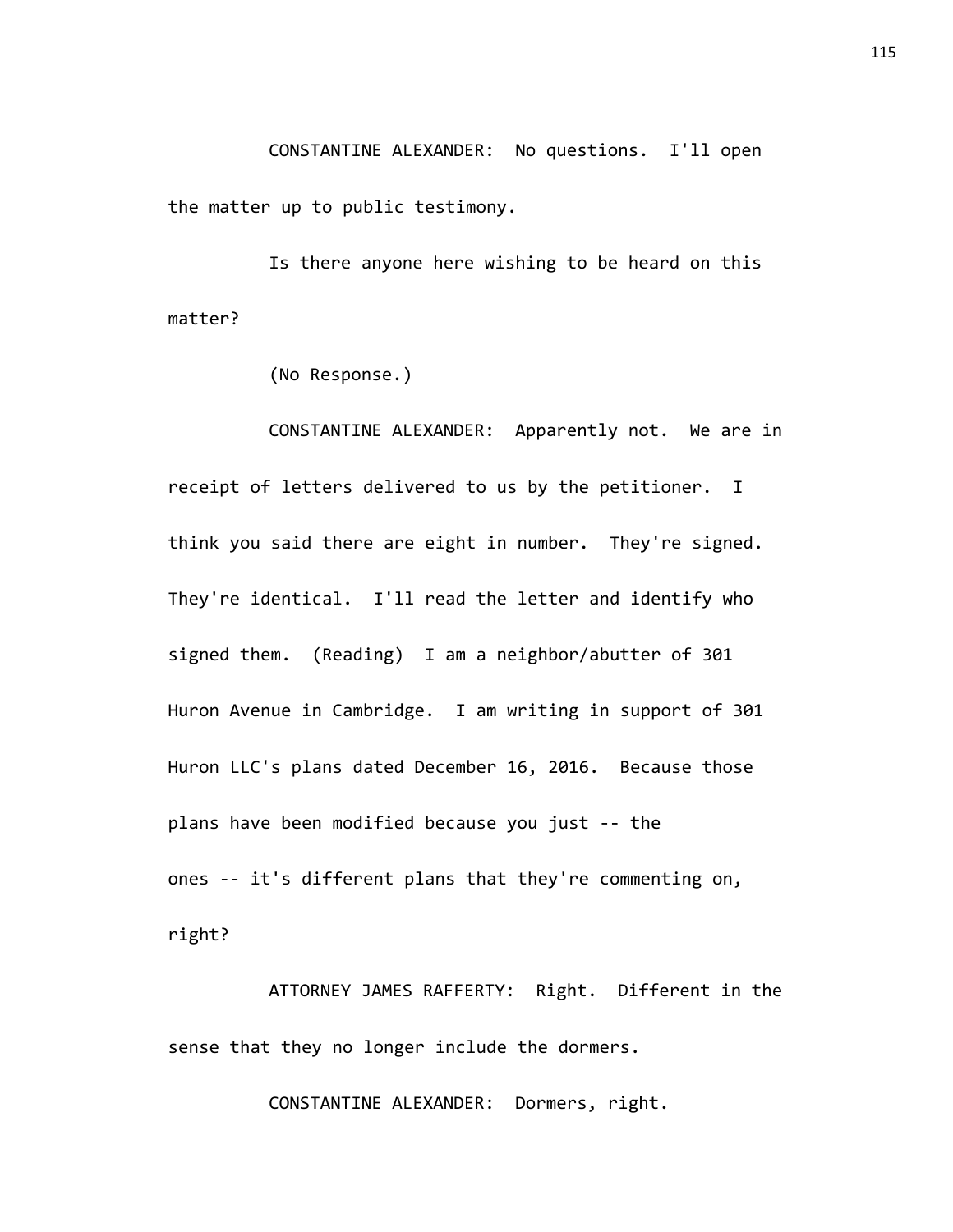JANET GREEN: The dormers.

CONSTANTINE ALEXANDER: I just want to make sure I'm understanding.

ATTORNEY JAMES RAFFERTY: No, that is the change in the plan. And those letters support the application that included the dormers.

CONSTANTINE ALEXANDER: Yes, okay.

(Reading) I met with Scott Shuster, the manager of 301 Huron, LLC who showed me the plans and I believe the proposed improvements of the property will make for a nice addition to our neighborhood and fit in with the overall fabric of the neighborhood. I believe the Board should approve 301 Huron, LLC's request for relief. And this letter is signed by Debra Donover (phonetic), anyway, a resident who resides at 316 Huron Avenue.

ATTORNEY JAMES RAFFERTY: That's Downes  $D - O - W - N - E - S$ .

CONSTANTINE ALEXANDER: Downes? D-O-W-N-E-S,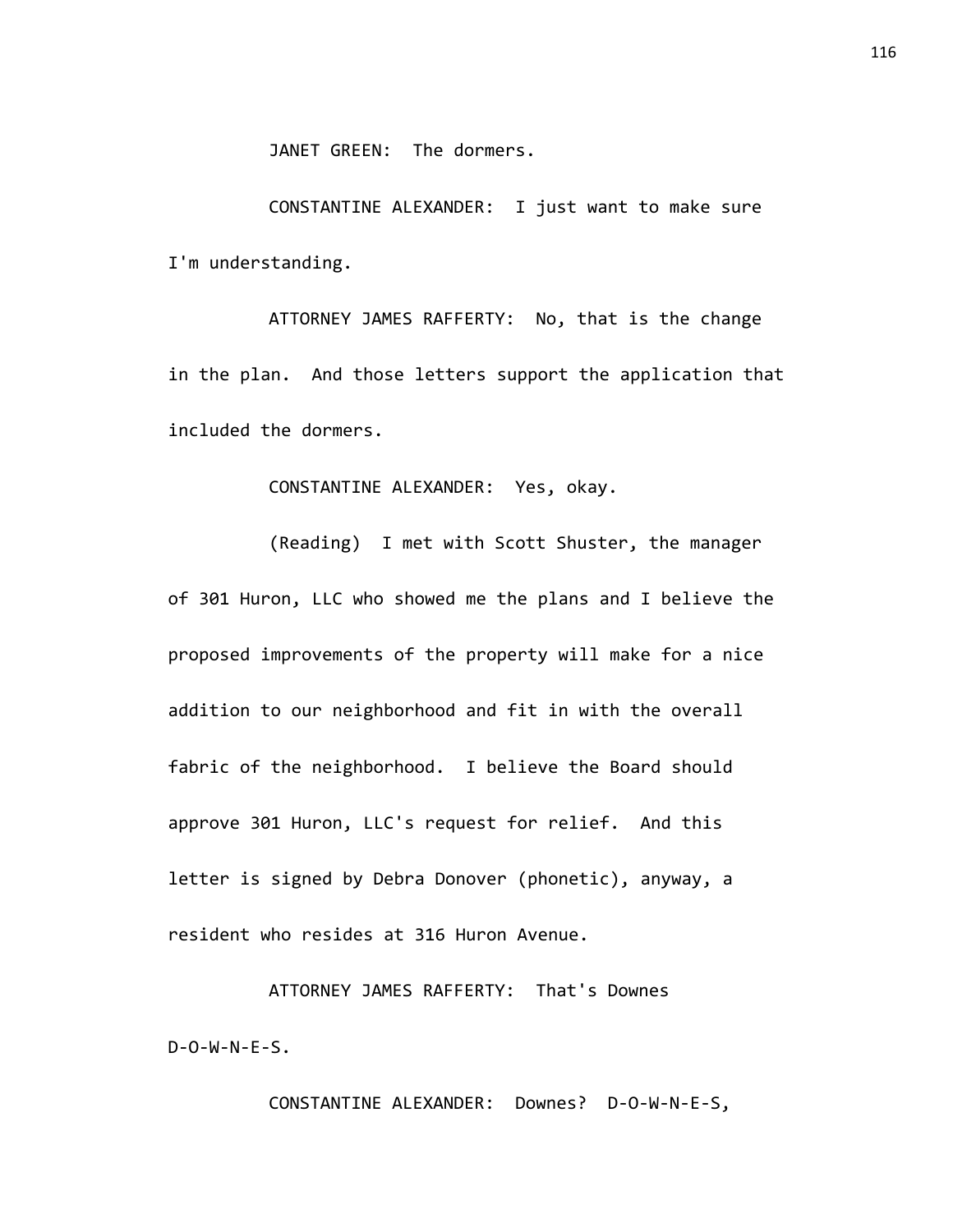thank you.

I'm not even going to try to read the next person's signature. But he I think, resides at 316 Huron Avenue, unit No. 1.

JANET GREEN: We could see it gets even better on the next one.

## CONSTANTINE ALEXANDER: Yeah.

The next one is from the person who resides at 309 Huron, and he or she, I can't tell whether he or she added a footnote. "We will remove left front window on left elevator on second floor as requested by Mr. Lynch and Mr. Lee."

ATTORNEY JAMES RAFFERTY: That's the letter of John Lynch and Grace Lee I believe, is it not?

CONSTANTINE ALEXANDER: You can tell me.

PATRICK TEDESCO: That's your notes, your footnote.

SCOTT SHUSTER: Right. My footnote is on that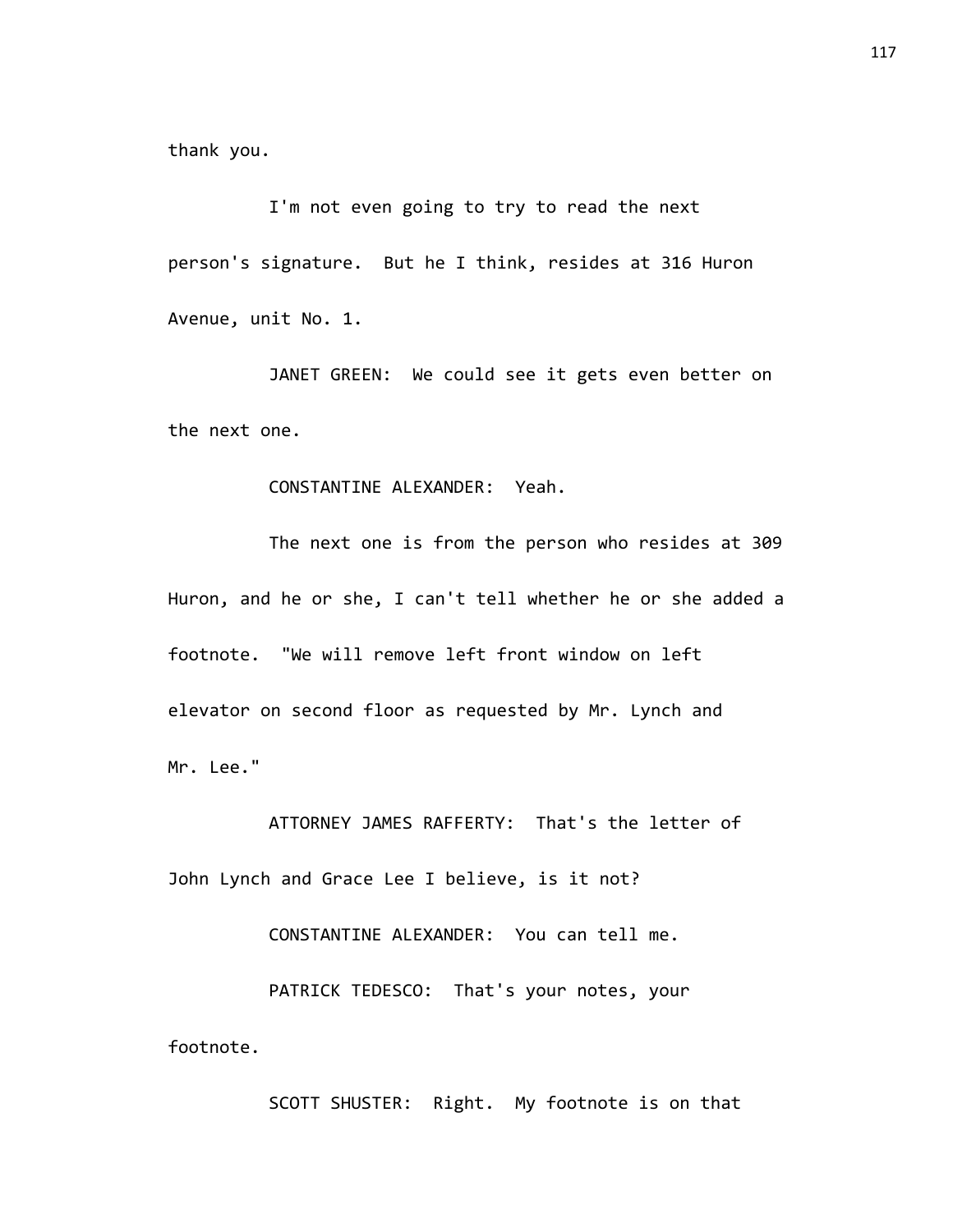elevation, they had asked me to take out those two windows on the second floor which I agreed to do --

CONSTANTINE ALEXANDER: Okay.

SCOTT SHUSTER: Which we -- which are reflected in the plans today.

CONSTANTINE ALEXANDER: A letter from Leslie Cutler, 65 Reservoir Street.

SCOTT SHUSTER: She's directly across the street. ATTORNEY JAMES RAFFERTY: She's on the corner of Reservoir and Huron. The brick two-family house.

CONSTANTINE ALEXANDER: And a person who resides at 63 Reservoir Street. I cannot read the handwriting.

SCOTT SHUSTER: Rafael.

CONSTANTINE ALEXANDER: It looks like G. Stewart, S-T-E-W-A-R-T.

Amy or something that begins with a B. Anyway, resides at 67 Reservoir Street.

SCOTT SHUSTER: They're direct abutters.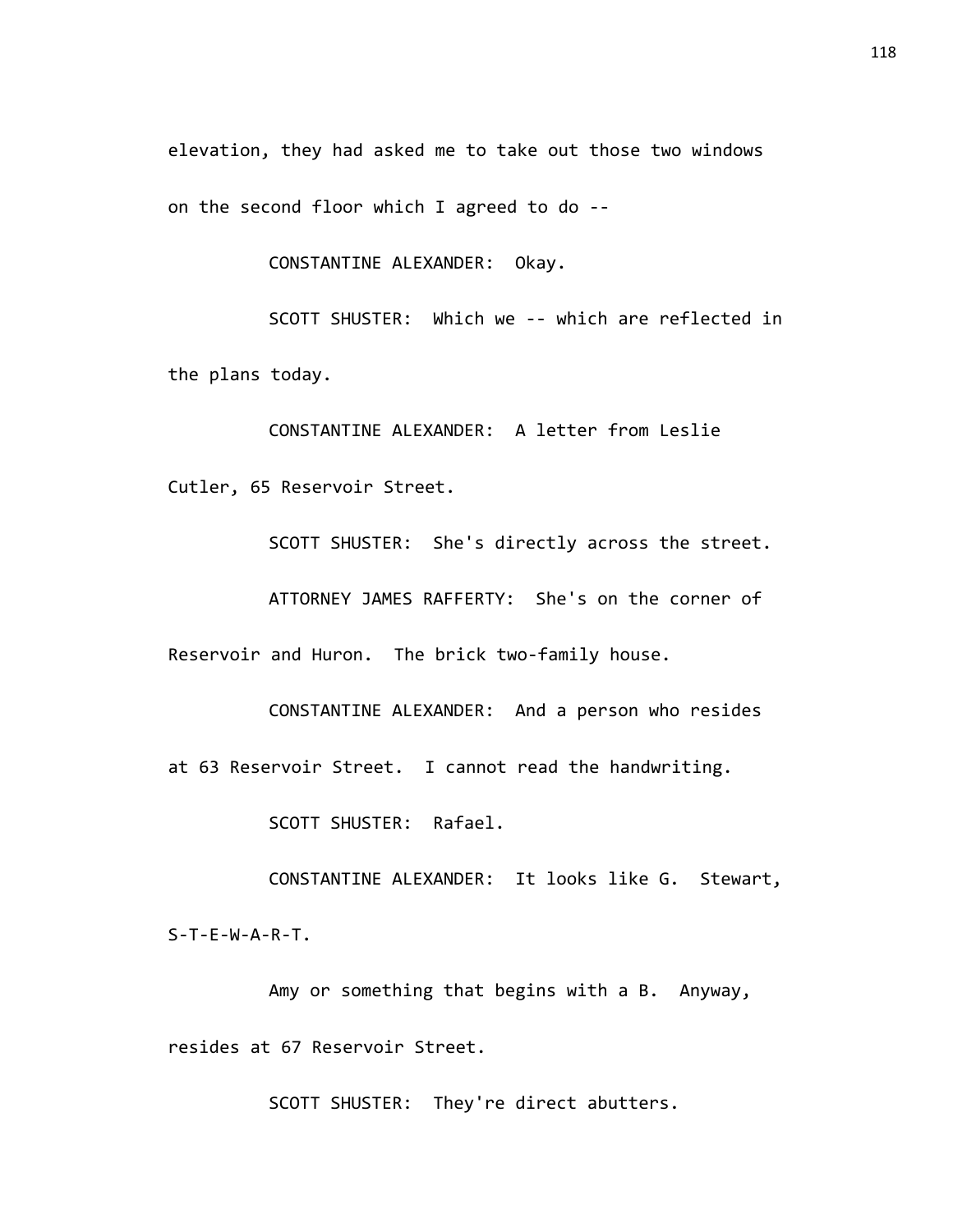CONSTANTINE ALEXANDER: And someone again I'm not

going to try to read this. Resides at 69 Reservoir Street.

PATRICK TEDESCO: Jim Peck.

SCOTT SHUSTER: Jim Peck.

ATTORNEY JAMES RAFFERTY: Peck.

CONSTANTINE ALEXANDER: Jim Peck.

ATTORNEY JAMES RAFFERTY: The house, the house is on Huron but it's one house in from Reservoir, the corner of Reservoir. So several of the Reservoir abutters -- letters are from actual abutters from the left-side of the property.

CONSTANTINE ALEXANDER: Got it.

Okay. I will close public testimony. Any further comments you have, Mr. Rafferty.

ATTORNEY JAMES RAFFERTY: No, I think -- I mean, we're -- don't dispute the fact that dimensionally it does represent an increase. We'd suggest modest in its increase, but it's the type of GFA that does not result in any additional bulk or mass of the building.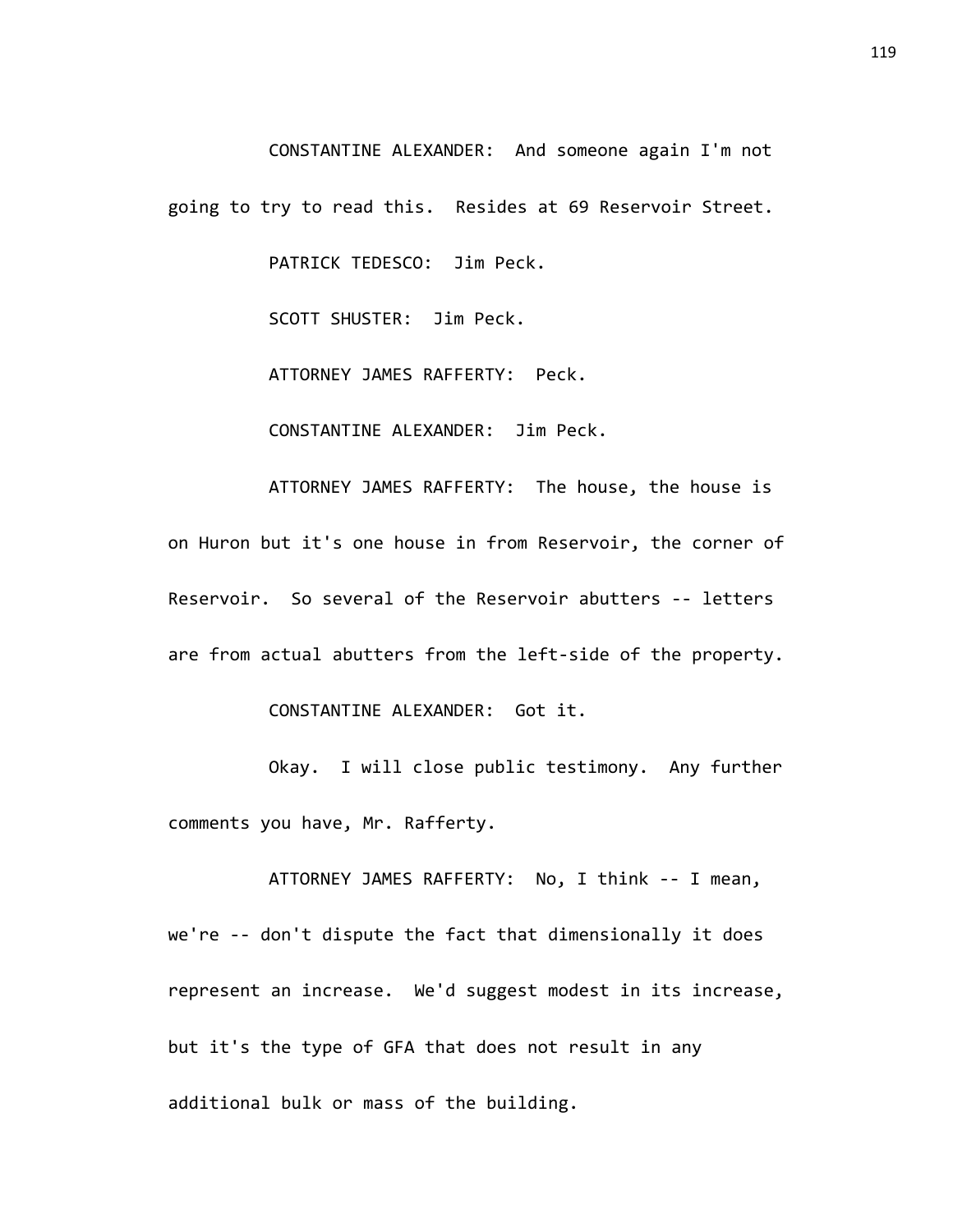CONSTANTINE ALEXANDER: And, again, what's the hardship?

ATTORNEY JAMES RAFFERTY: The hardship is really to the size of the lot and the --

CONSTANTINE ALEXANDER: That's a second standard. What's the first one? Why -- what's the substantial hardship that requires relief?

ATTORNEY JAMES RAFFERTY: Because the units don't have easy access or open space amenities. So these porches that are being added will provide better means of egress into --

CONSTANTINE ALEXANDER: There's no backyard?

ATTORNEY JAMES RAFFERTY: I'm sorry?

CONSTANTINE ALEXANDER: No yard? There's no yard? You have a porch or you have a yard. You're going to have a yard if there's no porch, right? I'm just trying to understand.

ATTORNEY JAMES RAFFERTY: No, no, I know. I was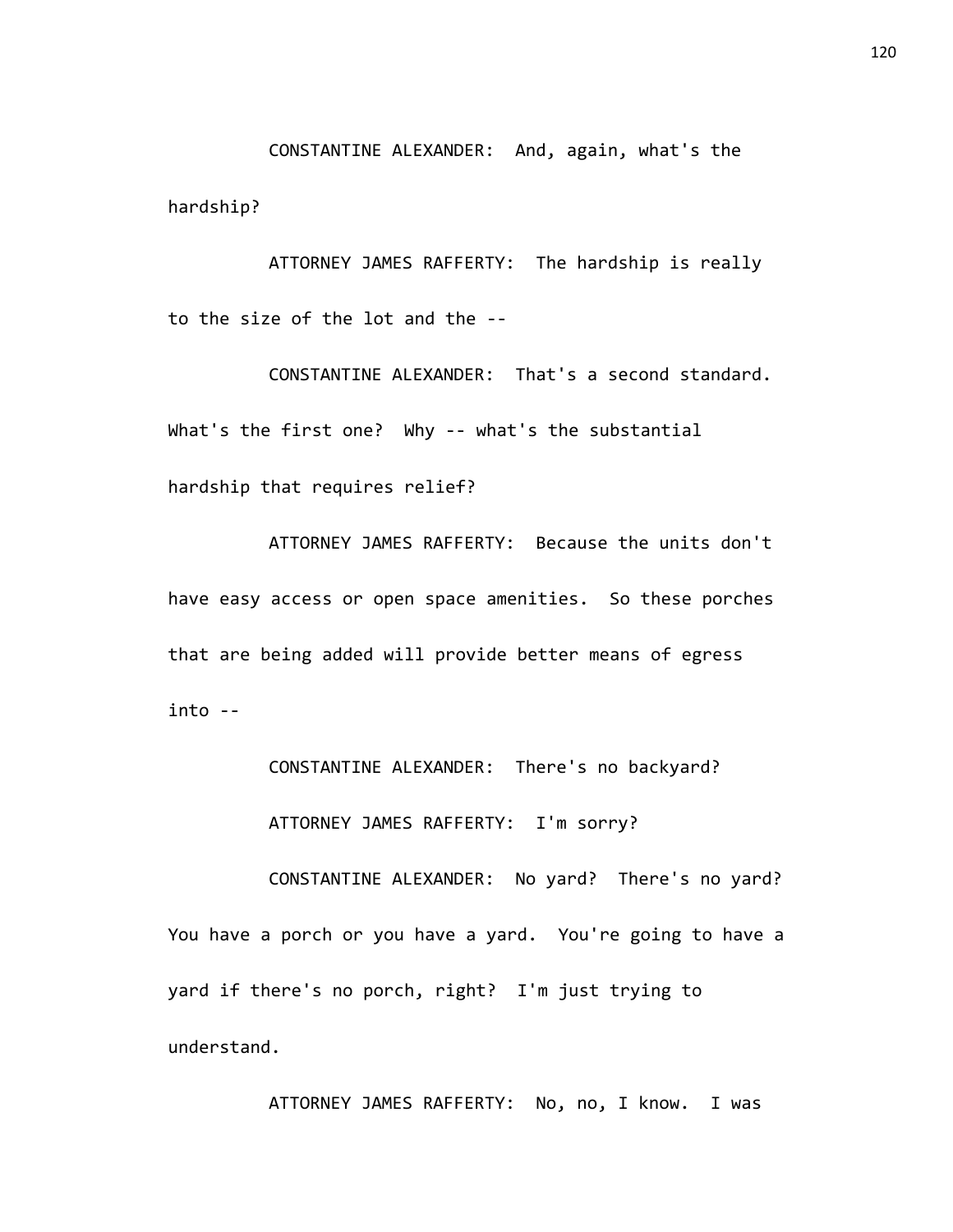describing. So I didn't know if you wanted to debate the hardship?

CONSTANTINE ALEXANDER: Well, I don't want to debate it. We have to make a finding.

ATTORNEY JAMES RAFFERTY: I understand. So I'm identifying the hardship. There are discrete elements to the request. There's a front porch that has -- a second floor front porch that has the affect of reducing the -- creating the covering on the first floor. So the unit is now benefitted by light, so there's a French door put up there and those residents can now enjoy air and light in that direction by having a porch. And by providing them with that porch, would result in the covering of the lower level. The hardship provides for air and light and access to the outside for that unit. The porch that's the other front porch into the other unit provides 42 square feet that will provide a modest covering to shelter people exiting and entering the building. And similarly the back porches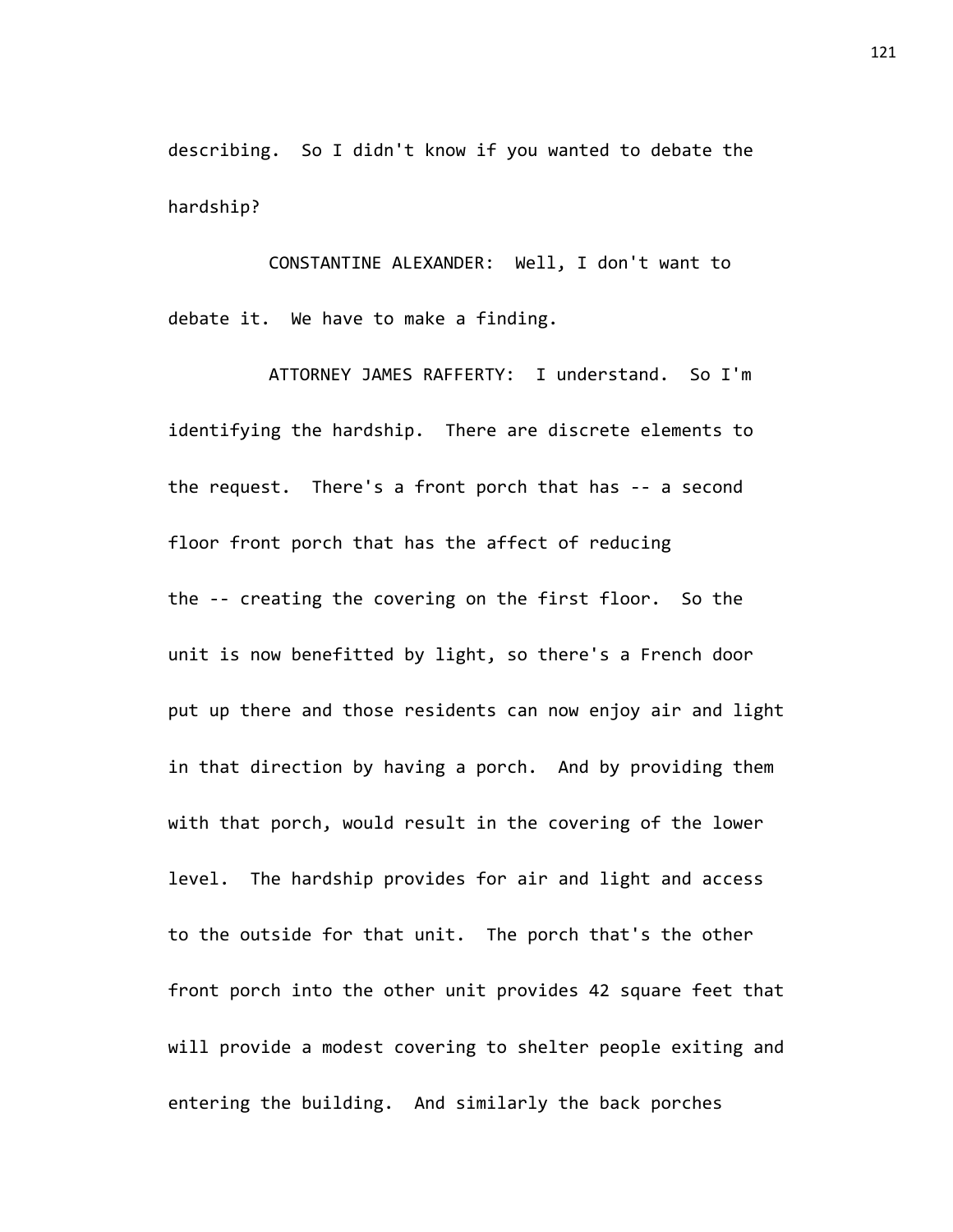provide similar functions. That's the hardship.

CONSTANTINE ALEXANDER: Okay. Could I have the plans by the way. I'm going to need them. Those are the modified --

ANDREA HICKEY: That's yours. Those are ours.

CONSTANTINE ALEXANDER: This is the one

that -- right?

ATTORNEY JAMES RAFFERTY: Yeah. So apologize. I think what I attempted to then was to do a hybrid of my change but referencing the existing conditions, because as I said, when the dormers are removed, than the elevations are unchanged but for the addition of the windows. So there's a separate elevation now that shows the changes in the side elevations.

CONSTANTINE ALEXANDER: Let me ask you a question, Mr. O'Grady, should we grant relief subject to these plans, are they sufficient from our point of view going forward should we grant relief for a Building Permit or do we need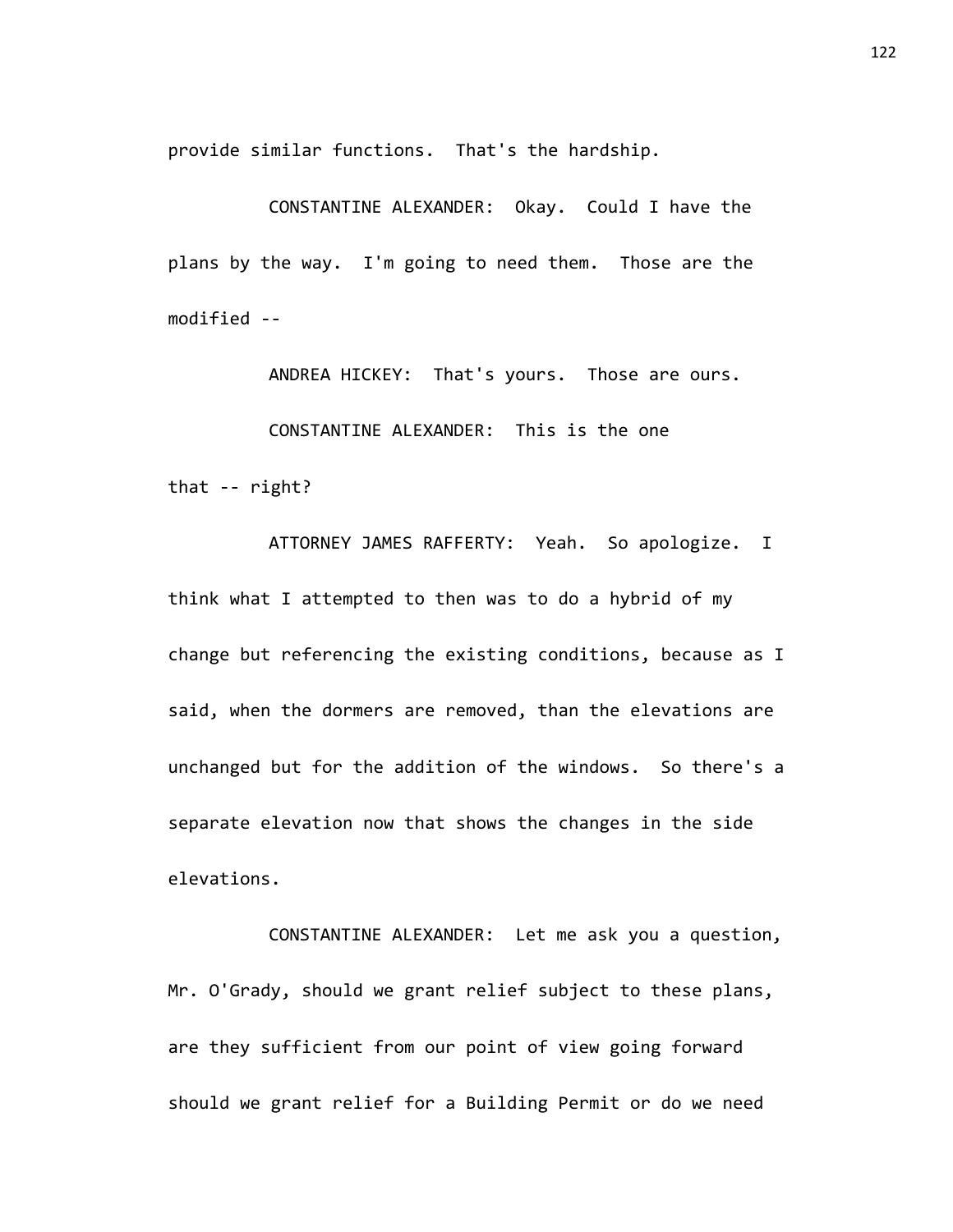more detailed plans?

SEAN O'GRADY: No, I can scale that.

CONSTANTINE ALEXANDER: Okay, I just wanted to be sure.

Okay, I will then close public testimony. Discussion?

BRENDAN SULLIVAN: I think that the real hardship in this building is that it distinguishes itself as being awful as existing. Out of character, never liked it, never liked the color they painted it, the design, everything about it just it distinguished itself in a not good way. I think that the dormers probably would have tilted the scales of justice a bit so I think it was wise to pull those out. But I think what they're doing to the front is bringing it back to a traditional, a more traditional way aesthetically. It has a form which is pleasing and it has a function.

ATTORNEY JAMES RAFFERTY: Nicely said. I got to write that one down and use it again.

123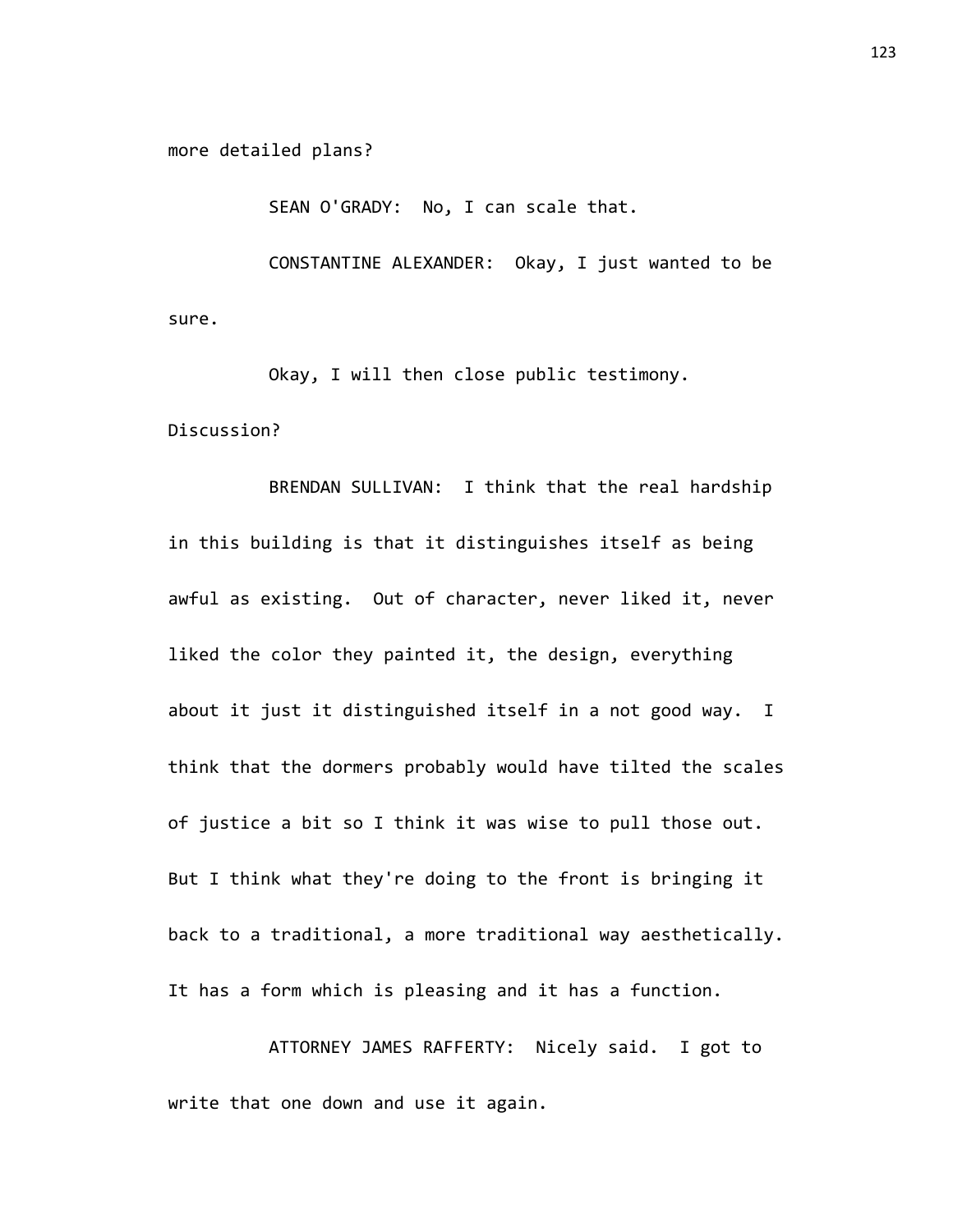PATRICK TEDESCO: I'm going to ask you, you might know the answer to this question. There's a number of houses along Huron right, if I remember correctly?

BRENDAN SULLIVAN: Well, if you really, yeah, and as Jim said, they all sort of have the same cookie cutter. It's almost Levittown back in the early part of the 1900s, especially if you go down Granville road, there are all of these houses that literally are three times the lot size --

PATRICK TEDESCO: Yeah.

BRENDAN SULLIVAN: -- for FAR. And that they probably have five feet on either side of them, and a little bit of a backyard. And then that's it all up and down. Fayerweather is the same way. That whole area is like that.

PATRICK TEDESCO: I mean architecturally do those houses typically have coverings over the front porch? I mean, I don't know if this is -- you know, this is not like a triple decker where you can predict.

ATTORNEY JAMES RAFFERTY: Oh, no. But to that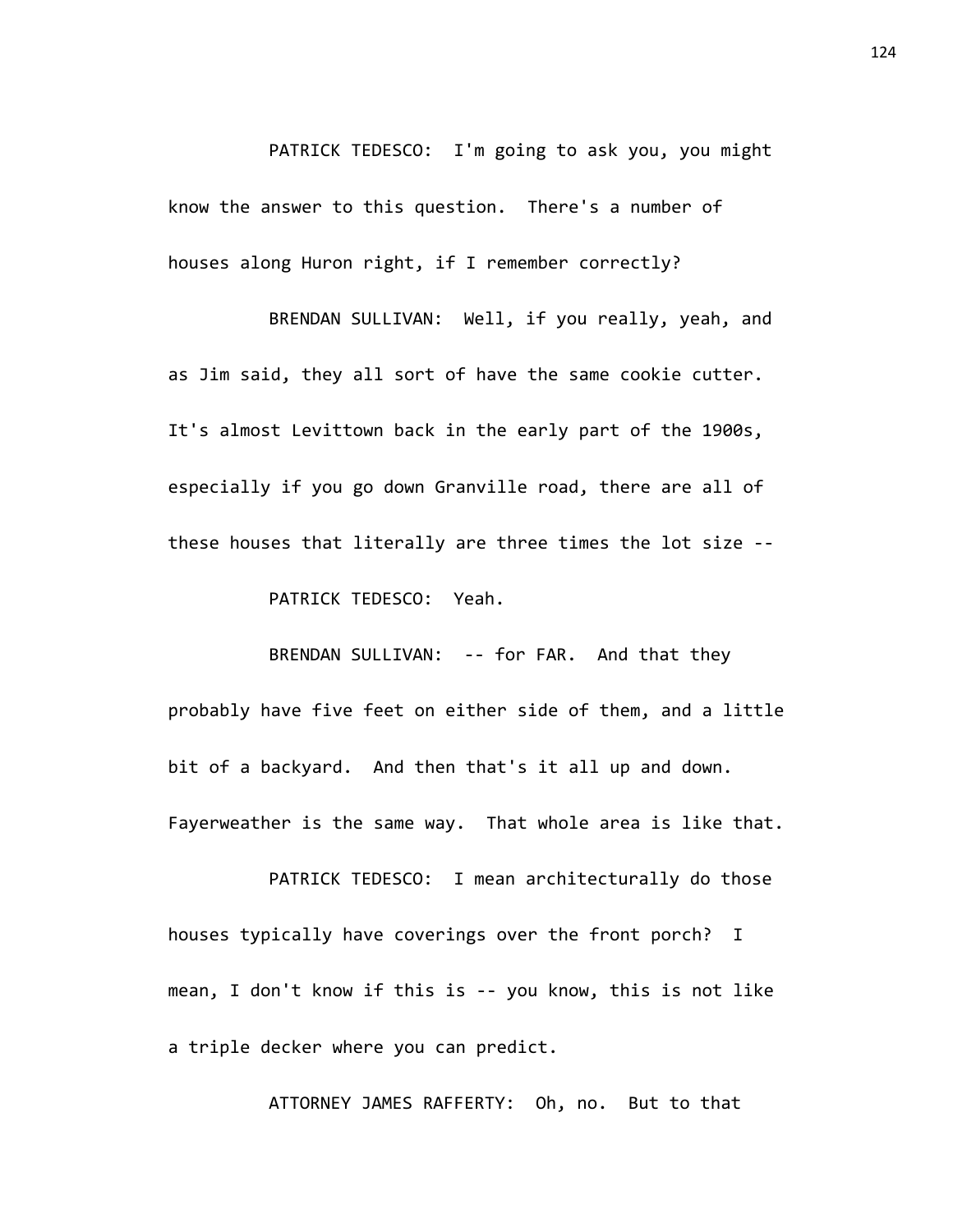point if you were to go on Granville, you would

find -- what's happening here is those porches are being added. They were taken away. And so now this reflects the prevailing vernacular of houses of that style with porches on the second floor. They all have the -- you can exit -- access off the living room onto a small second deck. So this is, this represents -- I had some photos of the other houses. This is, this is the style of this house how it was designed and how it was existing in the neighborhood.

BRENDAN SULLIVAN: I think from the streetscape, I mean obviously from a marketing standpoint, when you pull up to it, the proposed will be much more pleasing, much more attractive. It will bring people, you know, other than the dollar sign. I mean, but anyhow, I think the neighborhood benefits from it because the existing house is awful in a word. So anyhow.

ATTORNEY JAMES RAFFERTY: The Historical Commission uses a term in Certificates of Appropriateness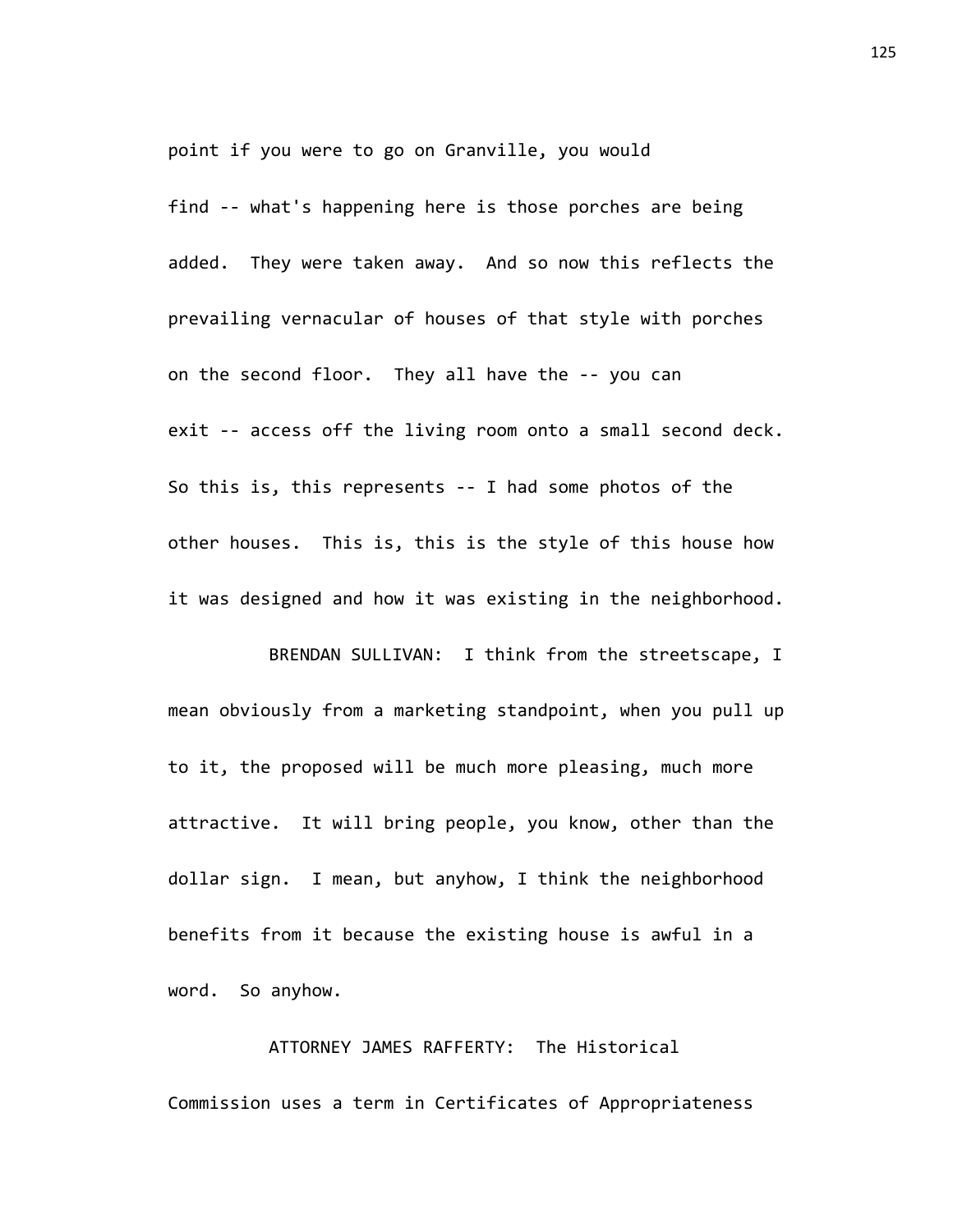whether the additions are incongruous. And it really was an incongruous --

BRENDAN SULLIVAN: I just say awful.

ATTORNEY JAMES RAFFERTY: Yeah, my thesaurus has those two words closely aligned. But it was incongruous. So, there is a stylistic, but I like that. The form is pleasing and the function -- could I amend my earlier remarks to include that?

BRENDAN SULLIVAN: You don't want to infringe on my copyright.

ATTORNEY JAMES RAFFERTY: Footnote the vice chair. CONSTANTINE ALEXANDER: Ready for a vote or you want further discussion?

ANDREA HICKEY: No. I would just agree with Mr. Sullivan. If you were before me tonight with the dormers, you wouldn't have had a shot. So I think it was a wise decision to pull that back.

ATTORNEY JAMES RAFFERTY: You don't know how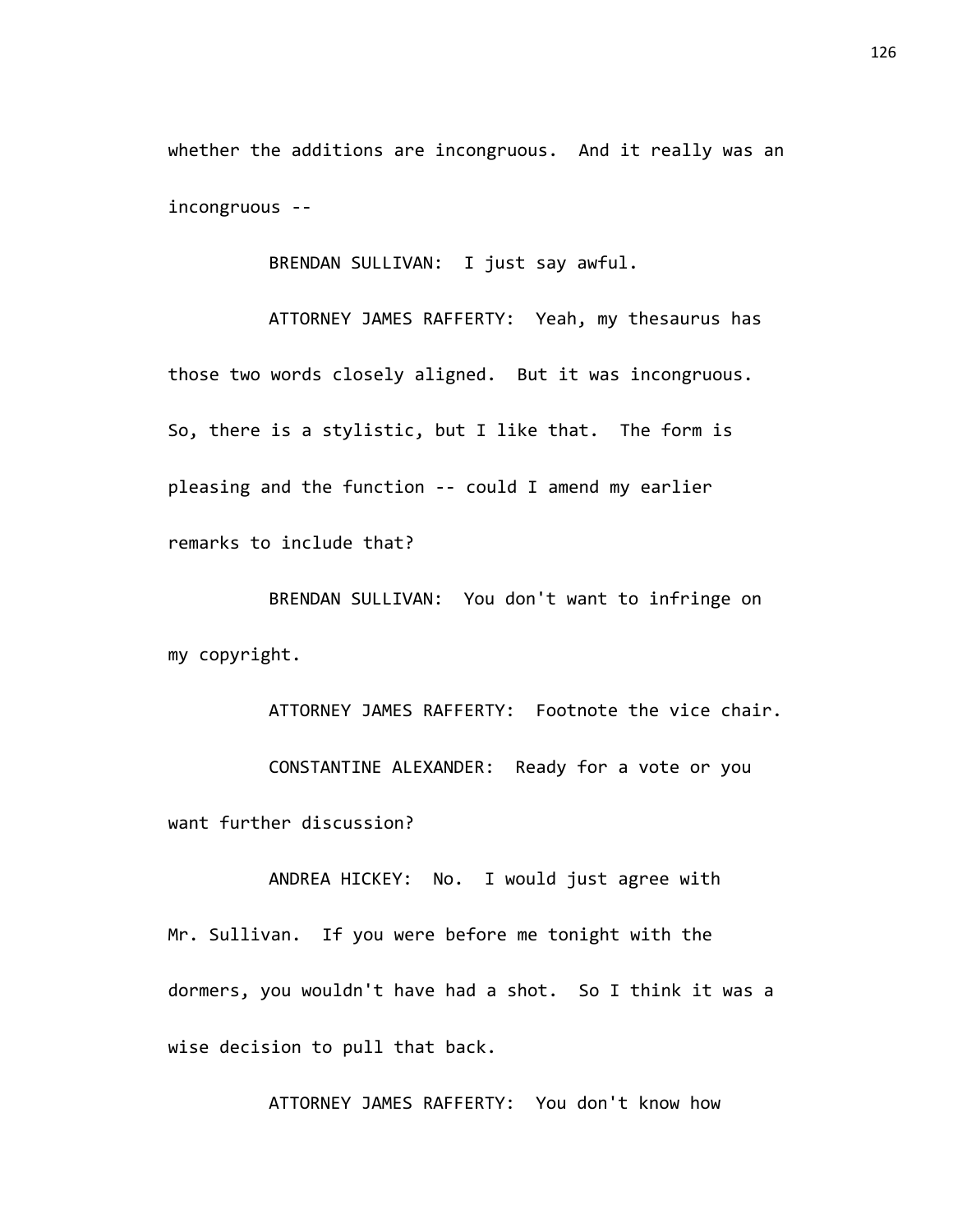grateful I am you said that, because sometimes you tell people things and they just don't believe you.

ANDREA HICKEY: No, I mean that would have really put me over the edge too much. So in consideration of that, I'm more inclined to go along with what is left here. That's all I have to say.

CONSTANTINE ALEXANDER: All right. I'm not in support, but I hear what the other members of the Board are saying and so let's move to a vote. The reason I'm not in support is because I don't find a hardship. The hardship here is that you can't market the property for as much money as you will be able to should we grant you the relief and that's not a basis for granting zoning relief. But moving on.

BRENDAN SULLIVAN: I think that's a byproduct of what they're attempting to do, but I think that you have to make it more attractive. But I think as I said, that aesthetically it's far more pleasing. So there is that form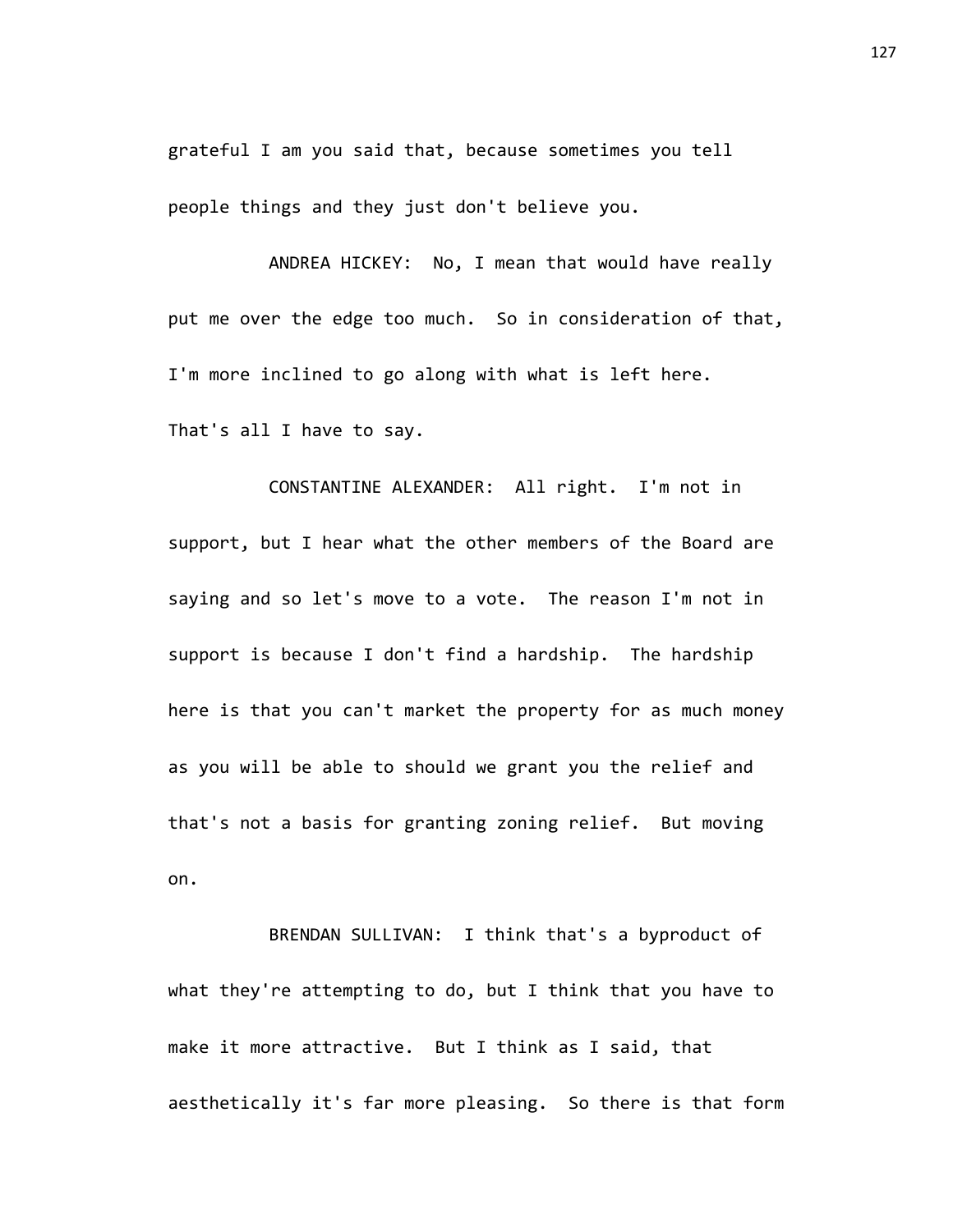which has that function of having a covered entryway and more traditional.

CONSTANTINE ALEXANDER: Yeah. And my comment has been on Kennedy Road, we're not a design board. We're a Zoning Board. And I might agree with you, but you got to live with the Ordinance as it's been given to us.

Anyway, let's move on.

The Chair moves with respect to the Variance being sought that we make the following findings:

That a literal enforcement of the provisions of the Ordinance would involve a substantial hardship to the petitioner. Such hardship being is that the structure will remain in what most people would say would be an unattractive state.

That the hardship is owing to the -- it's hard to say the small size of the lot, but that's all I've heard. The fact that the lot is relatively small and therefore it skews the dimensional numbers. Makes it look worse than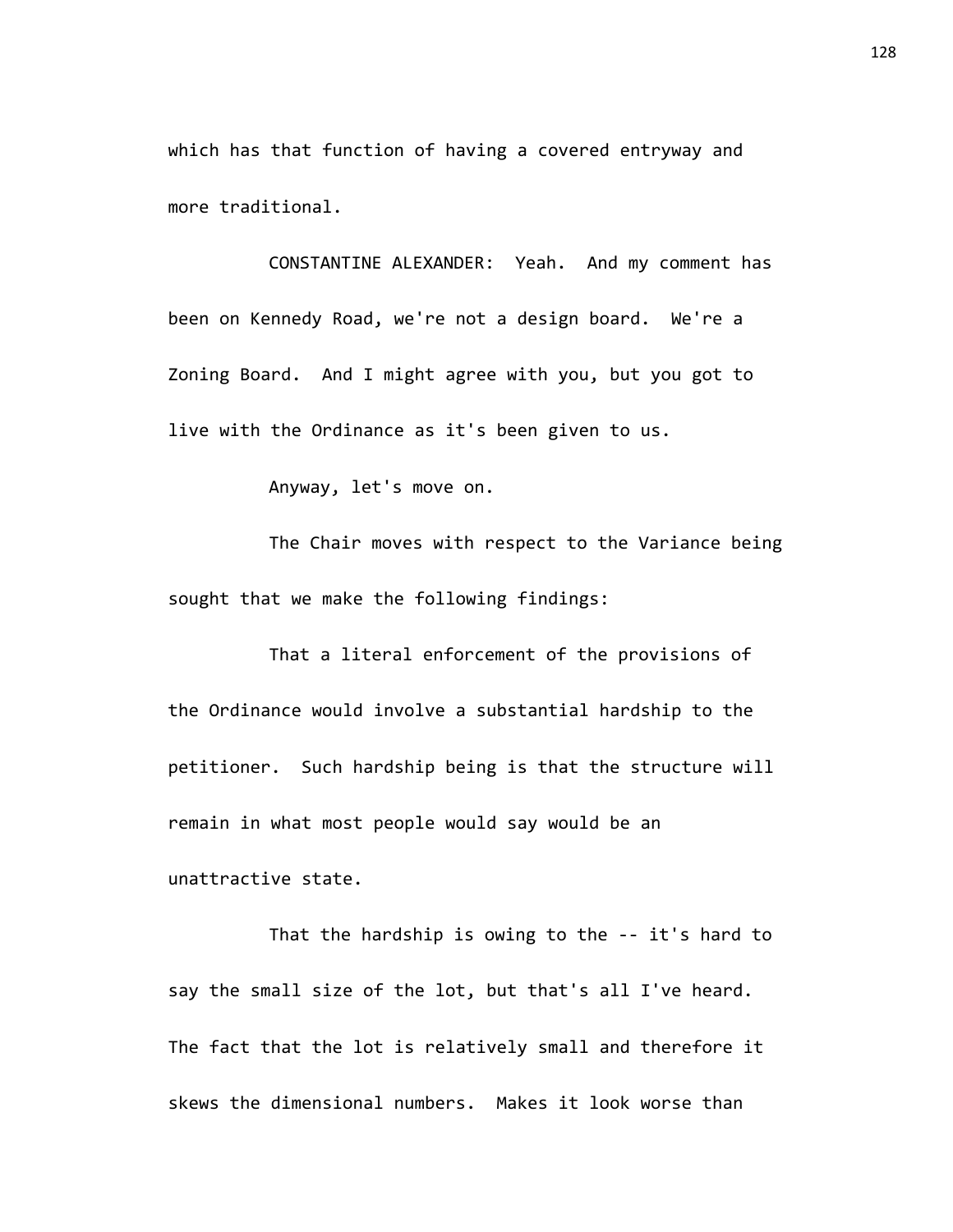maybe than they really are.

And that relief may be granted without substantial detriment to the public good or nullifying from or substantially derogating from the intent and purpose of the Ordinance.

The Chair would note that we have a number of letters from neighbors in support. No apparent neighborhood opposition.

So on the basis of these findings, the Chair moves that we grant the Variance subject to the condition that the work proceed in accordance with a single page plan prepared by Sutphin S-U-T-P-H-I-N Architects and modified by an architect by the name of James Rafferty.

PATRICK TEDESCO: Small A.

CONSTANTINE ALEXANDER: Small A, yeah.

So, subject to work proceeding in accordance with these plans. All those in favor please say "Aye."

129

(Aye.)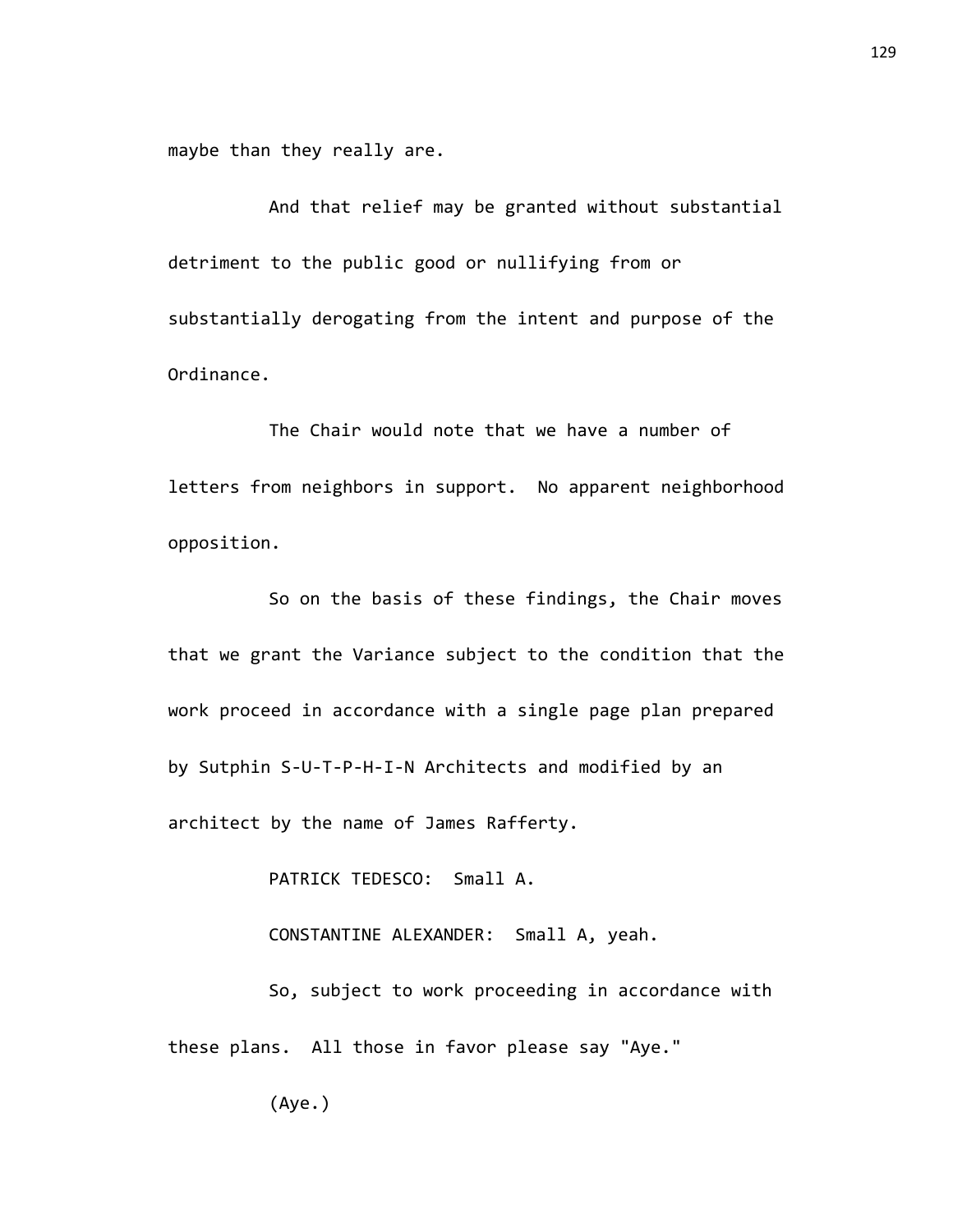CONSTANTINE ALEXANDER: Four in favor.

(Sullivan, Green, Hickey, Tedesco.)

CONSTANTINE ALEXANDER: One opposed. Variance granted.

ATTORNEY JAMES RAFFERTY: Okay. We've got Special Permits and windows?

CONSTANTINE ALEXANDER: We do?

JANET GREEN: I didn't see that in here.

CONSTANTINE ALEXANDER: I don't remember seeing

that. There's no Special Permit here. I noticed it had been filled out, but I didn't see -- sometimes people do that by mistake, but I wouldn't expect you to make that mistake. But anyway, it wasn't advertised for a Special Permit.

ATTORNEY JAMES RAFFERTY: Well, does the approval of the Variance with the elevations with those windows in it address that? I know we've talked from time to time.

CONSTANTINE ALEXANDER: No, no. You've got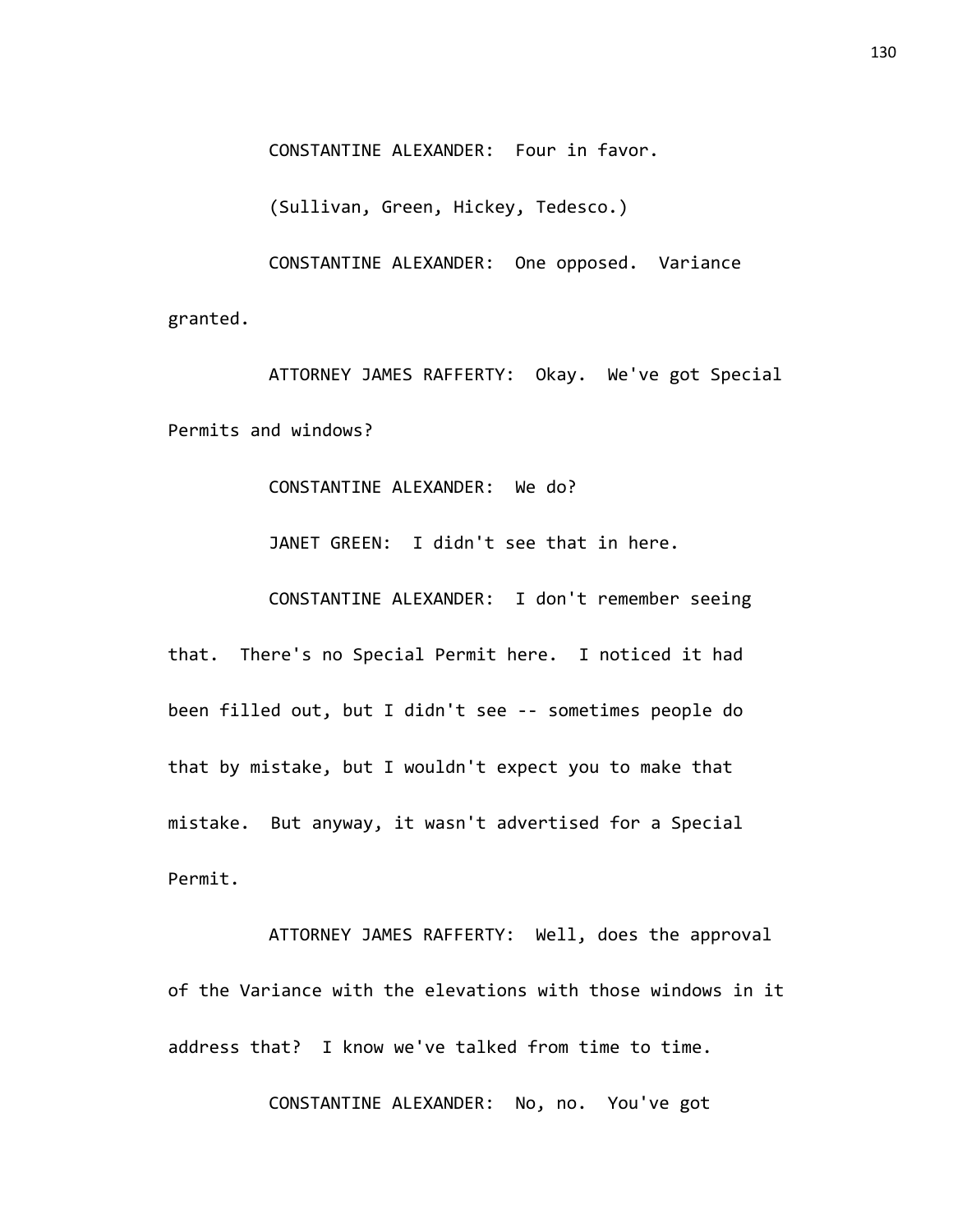to -- you need a Special Permit -- oh, you mean the Variance?

ATTORNEY JAMES RAFFERTY: The Variance approved the elevations in the plans would add -- I mean --

CONSTANTINE ALEXANDER: How do we know what windows will be changed?

ATTORNEY JAMES RAFFERTY: Because I circled one of the -- I took the effort to -- one of the plans I provided, I circled each of the windows that -- and if you compare it to the existing, in most cases, they're very modest changes. They're only two, there are only two new windows. Those are the ones that are on the lower level and those are the ones that Mr. Lynch asked that the two above there be removed. So those are two new openings. All the other openings if you compare that to the elevation are simply slight enlargements of the existing conditions. The windows were all -- if you look in the picture, they're all these kind of fixed-pane 1960-style windows which have been replaced with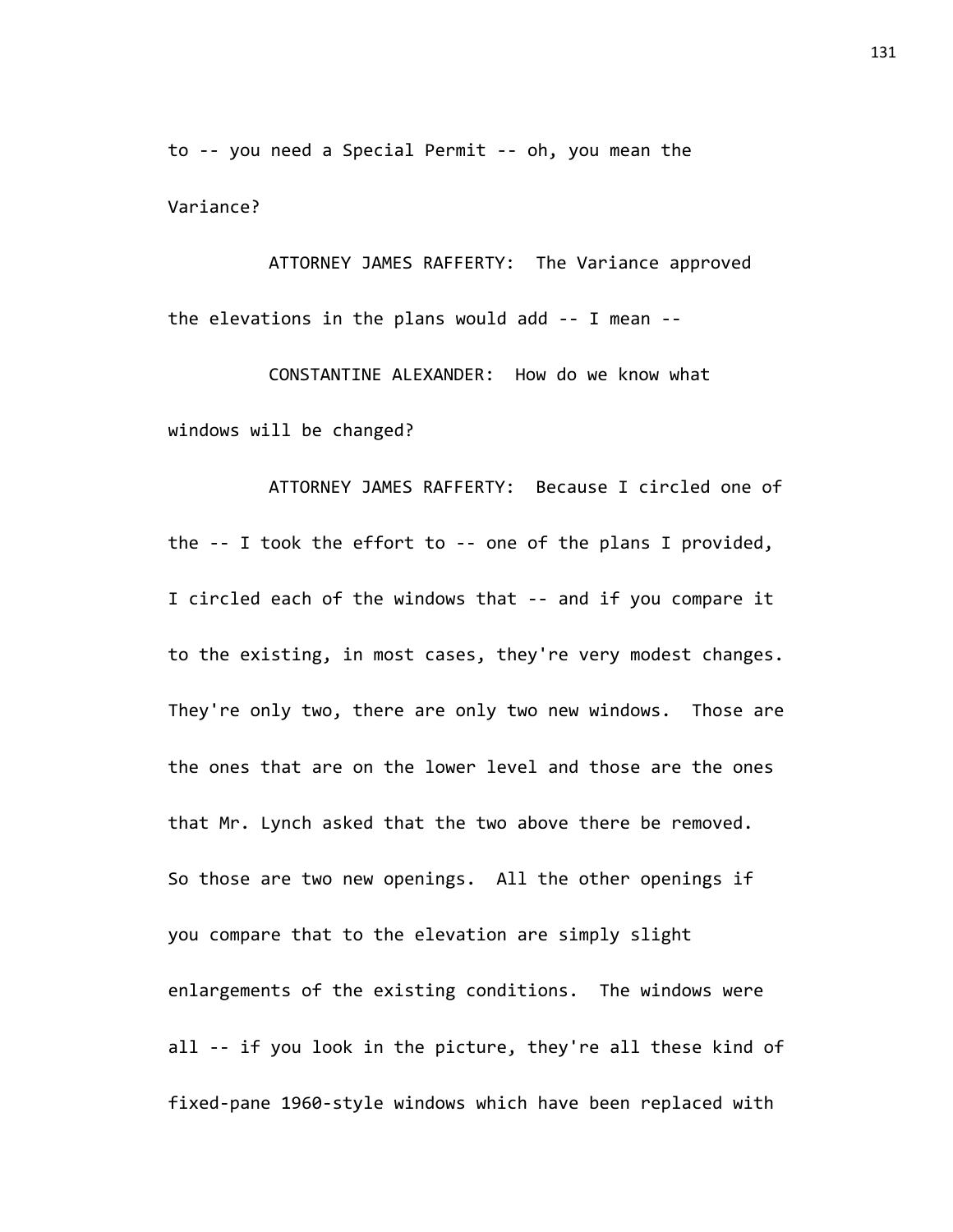double hung windows.

CONSTANTINE ALEXANDER: I'm trying to understand the point you're making. You're saying you would like us to say that the Variance be granted on these plans is sufficient to include the change in the windows?

ATTORNEY JAMES RAFFERTY: Yes. The elevation changes.

CONSTANTINE ALEXANDER: Including the windows. We can't grant a Special Permit for the windows because you haven't advertised for that.

ATTORNEY JAMES RAFFERTY: True. But the Variance which -- the Variance which asks for relief from dimensional limitations would, I mean there was a time when we used to always do it that way.

CONSTANTINE ALEXANDER: Yeah, that's right.

ATTORNEY JAMES RAFFERTY: And then in Variance cases, but then it became a belt and suspenders, why doesn't one do both? So if the Board would see the relief here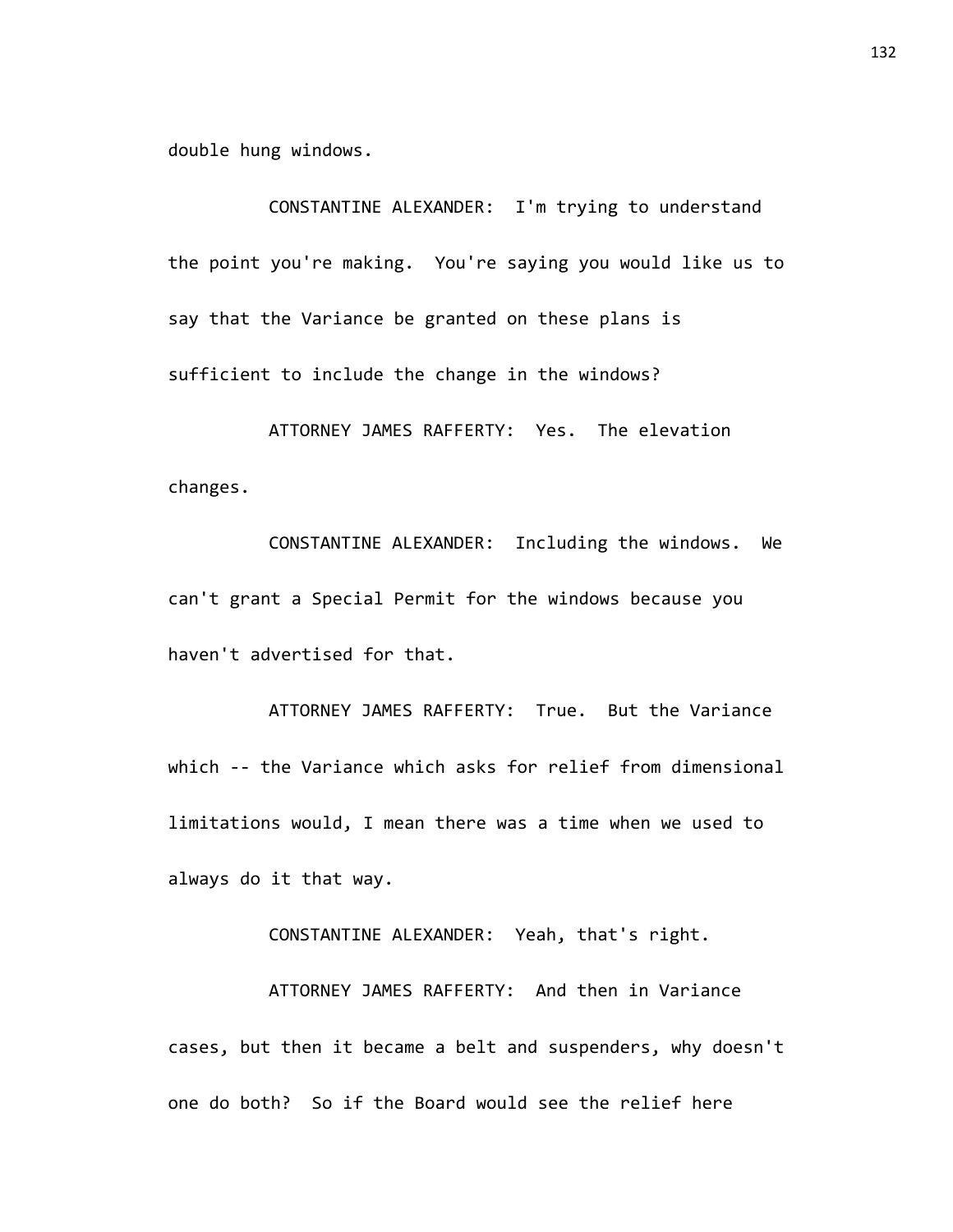is -- I mean, the changes in these windows are rather modest.

CONSTANTINE ALEXANDER: Let me go back if I may, recast vote that we just took and the motion.

That the work proceed in accordance with plans, there are two pages of plans, both prepared by Sutphin Architects, both of which have been initialled by the Chair. So the one plan has the window changes. And the other one has what we've already voted on.

Unless people have a problem with that. Is it okay with everybody if we do it that way?

BRENDAN SULLIVAN: Yes.

CONSTANTINE ALEXANDER: Okay.

ATTORNEY JAMES RAFFERTY: Thank you very much.

CONSTANTINE ALEXANDER: Can I keep this for the

file, your photo?

ATTORNEY JAMES RAFFERTY: Yes.

\* \* \* \* \*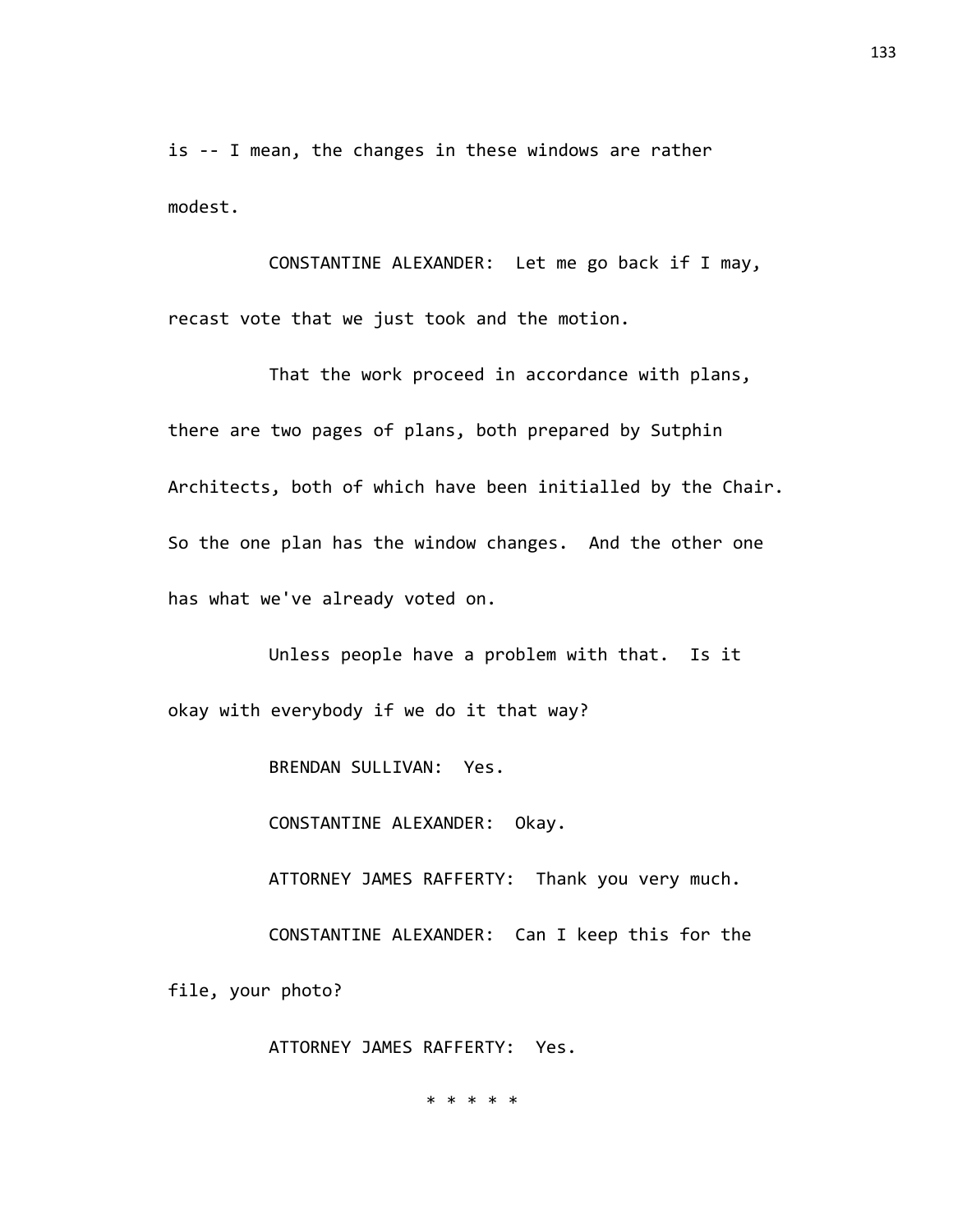(9:05 p.m.)

(Sitting Members Case BZA-011756-2016: Constantine Alexander, Brendan Sullivan, Janet Green, Andrea A. Hickey, Patrick Tedesco.)

CONSTANTINE ALEXANDER: The Chair will call case No. 011756, 20 Traymore Street.

Is there anyone here wishing to be heard on this matter? Give your name and address to the stenographer, please. Don't we have this in our files already? Or not?

NEIL HEYWARD: Probably this is supplementary presentation for today's discussion.

CONSTANTINE ALEXANDER: This is all in our files.

NEIL HEYWARD: My name is Neil Heyward (phonetic).

I'm the owner and resident of 20 Traymore Street.

GERRI HEYWARD: I'm Gerri Heyward, G-E-R-R-I also live at 20 Traymore Street.

KRISTS KARKLINS: My name is Krists Karklins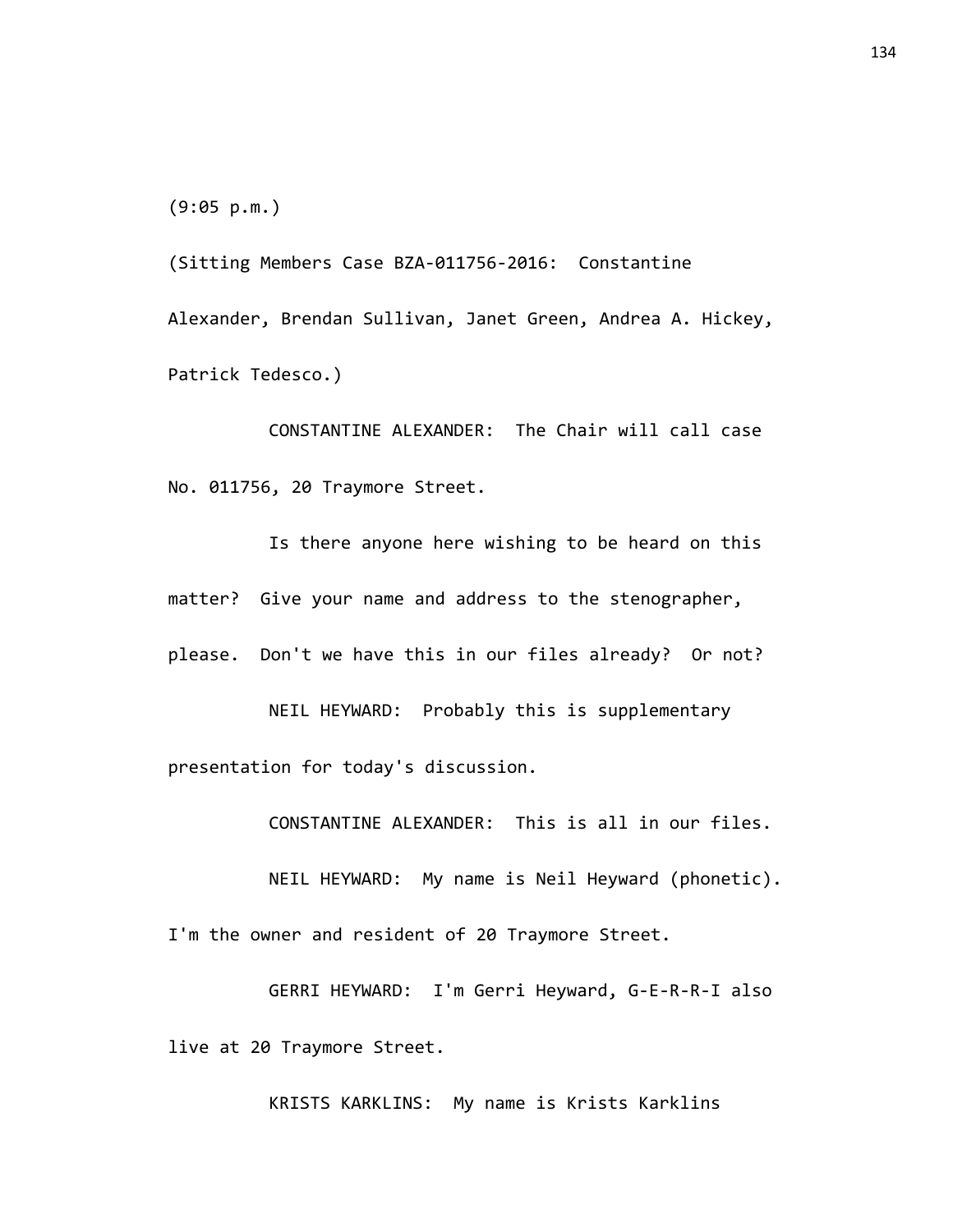K-R-I-S-T-S K-A-R-K-L-I-N-S.

CONSTANTINE ALEXANDER: Sorry, the petition was filed Christian Boran.

KRISTS KARKLINS: That is correct. Michael Kim Associates is architect.

CONSTANTINE ALEXANDER: Right.

KRISTS KARKLINS: My colleague. And I'm just -- I represent Michael Kim Associates.

CONSTANTINE ALEXANDER: It's not unusual to have the architect fill out the application. I just didn't see -- the name it didn't match what you just said and I got confused.

I don't know who is going to make the presentation.

NEIL HEYWARD: I can start.

So lived at 20 Traymore Street for six years, almost seven years. I love it. It's a wonderful neighborhood. I got married there. This is my wife Gerri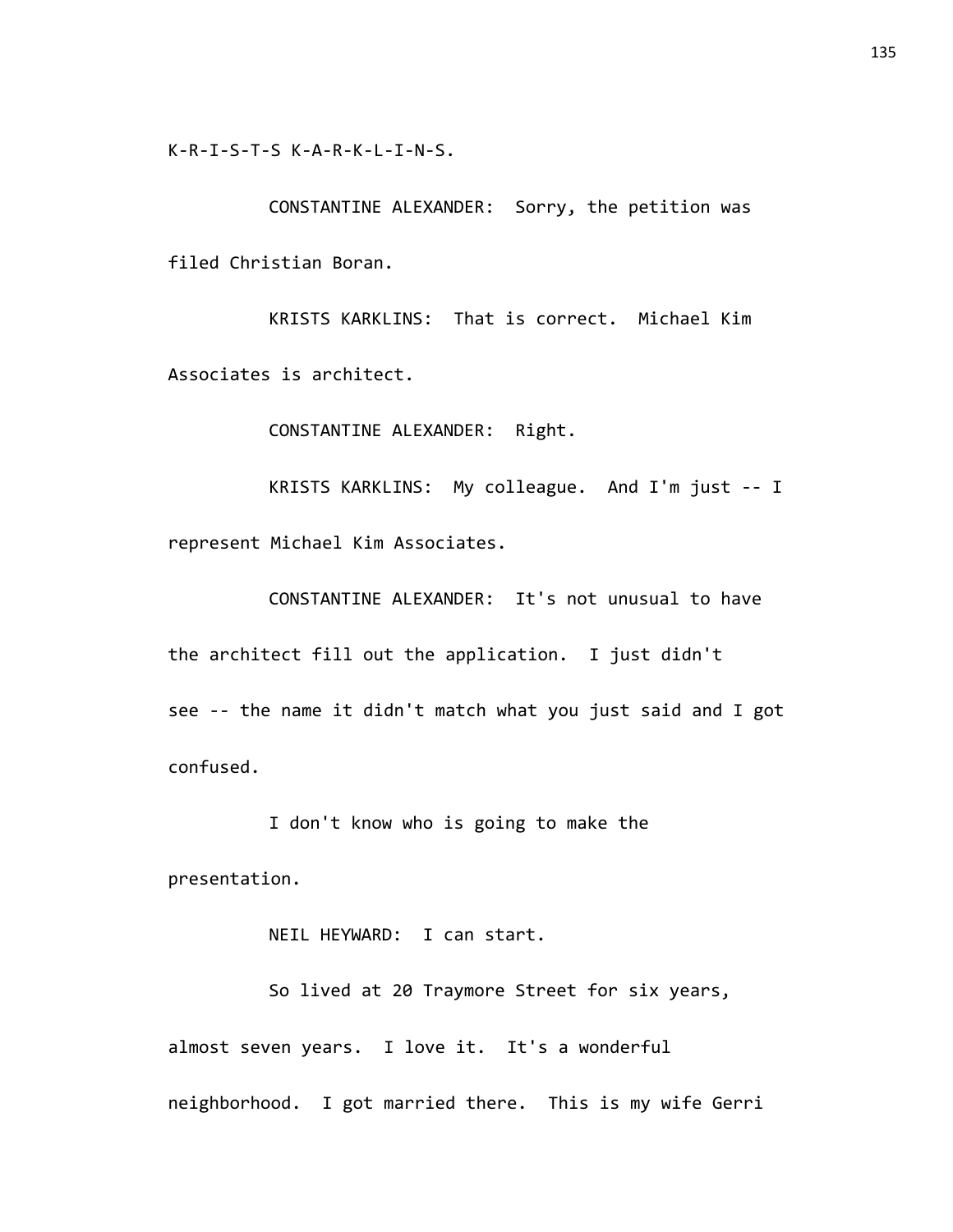who lives with me now. And the house -- it's a two-family. We live on the top floor, which it has three bedrooms and one bathroom on the top floor. And that's been fantastic until a few weeks ago, when you may be able to tell from our sleep deprivation that we had a baby. And so the function of that space is getting more problematic for us. We don't have family in state, so we have visiting grandparents. So we're all sharing the same bathroom upstairs. And what we're asking for is to add an additional bathroom on that floor which we'd like to out of the main bedroom, that space. And we're trying to do that within the existing envelope. And we can't fit that without adding a dormer, which doesn't expand the envelope. It doesn't expand the footprint of the building, just gives us a bit more head space. And I think that's about 56 square feet.

KRISTS KARKLINS: And it doesn't raise the height of the building either.

NEIL HEYWARD: That would allow us to have a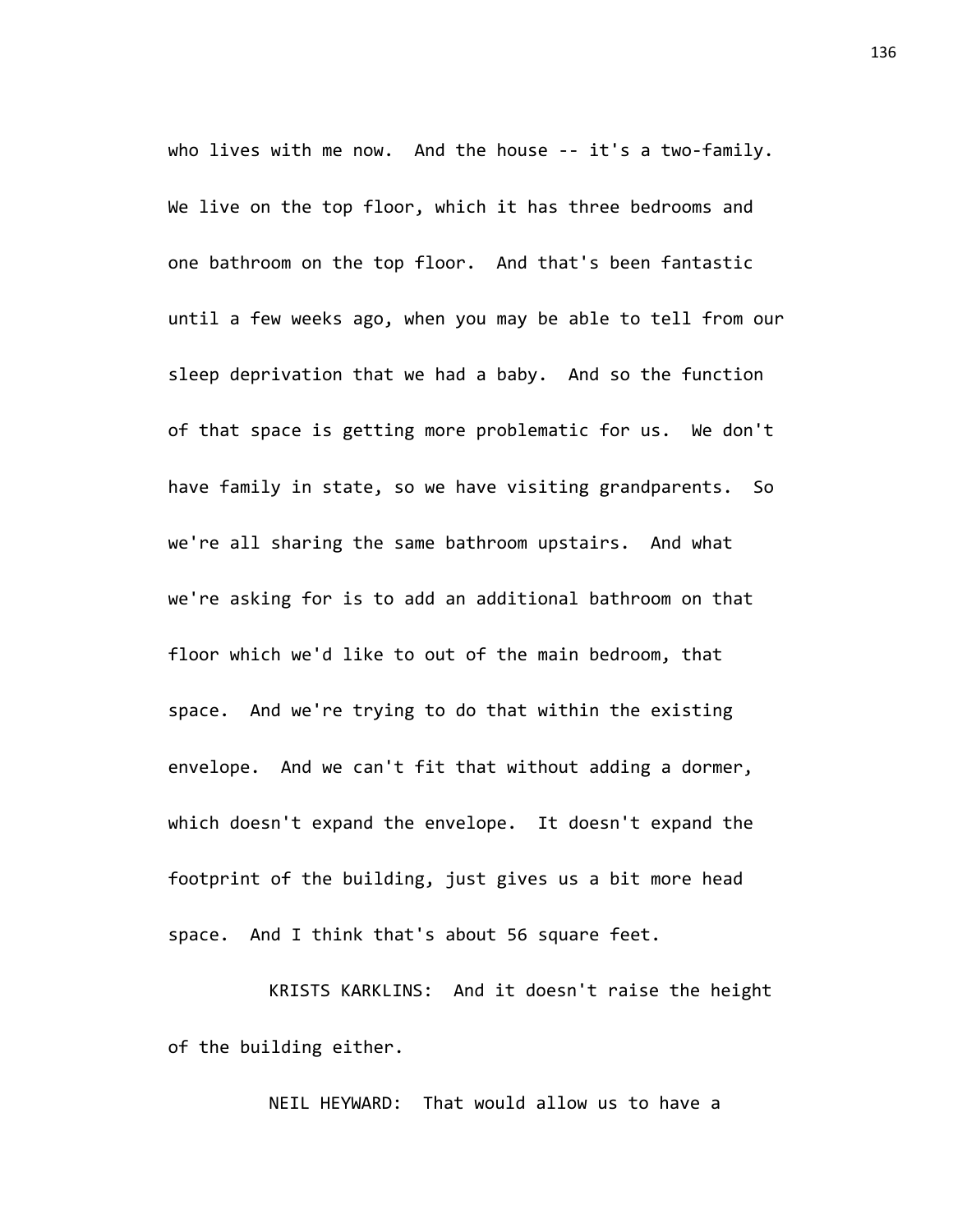second bathroom. It will allow us to essentially stay there. We love being in Cambridge. We want to raise our kids here. That second bathroom would allow us to have another kid, which we're planning, and also to have visiting family.

The dormer is consistent in form with some other ones on the street. It's at the back of the house.

CONSTANTINE ALEXANDER: Okay?

NEIL HEYWARD: That's it.

CONSTANTINE ALEXANDER: I'm listening, go ahead. NEIL HEYWARD: That's everything I wanted to say.

KRISTS KARKLINS: Gerri?

GERRI HEYWARD: He's said everything.

CONSTANTINE ALEXANDER: Did someone have a

question about the plans?

BRENDAN SULLIVAN: Well, normally plans come through with dimensions. There were absolutely no dimensions on this showing how it complies with much of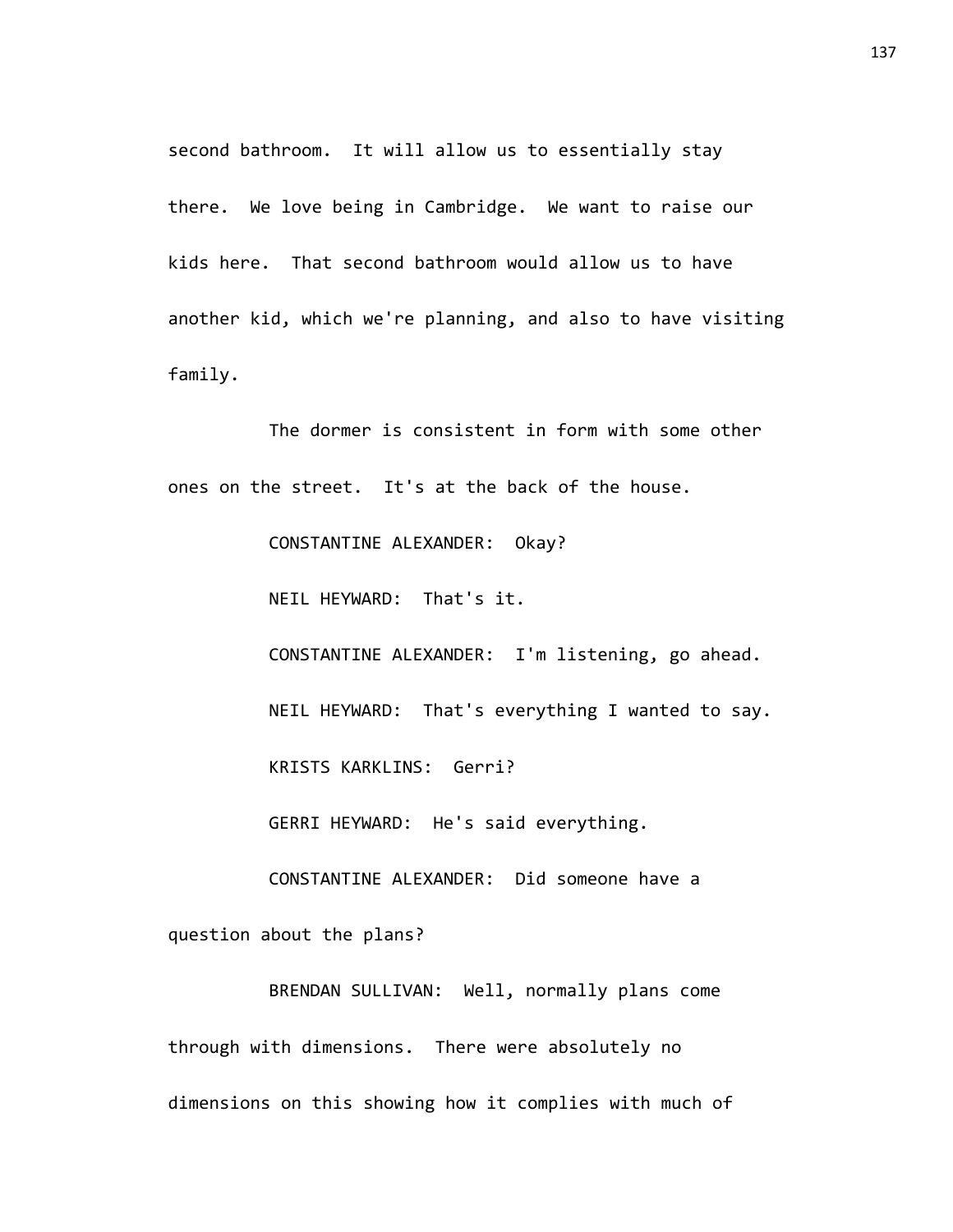anything. And, you know, I just sort of felt it was inadequate. You know, there's two things we go by, obviously, is compliance with the Ordinance, which again are numbers basically. It's difficult to determine any kind of numbers without any dimensions on the plans. What was just handed to us now, am I to read this right, that this is the front of the house? Where it says existing and proposed?

KRISTS KARKLINS: No, actually the street is on the other side.

BRENDAN SULLIVAN: Here? Right. NEIL HEYWARD: The top of the page. KRISTS KARKLINS: That's the backyard. BRENDAN SULLIVAN: And, again, this is where the problem comes in. It's difficult. You know, I'm in the contracting business but it's difficult --

CONSTANTINE ALEXANDER: Can I stop you right there, Brendan?

BRENDAN SULLIVAN: Yeah.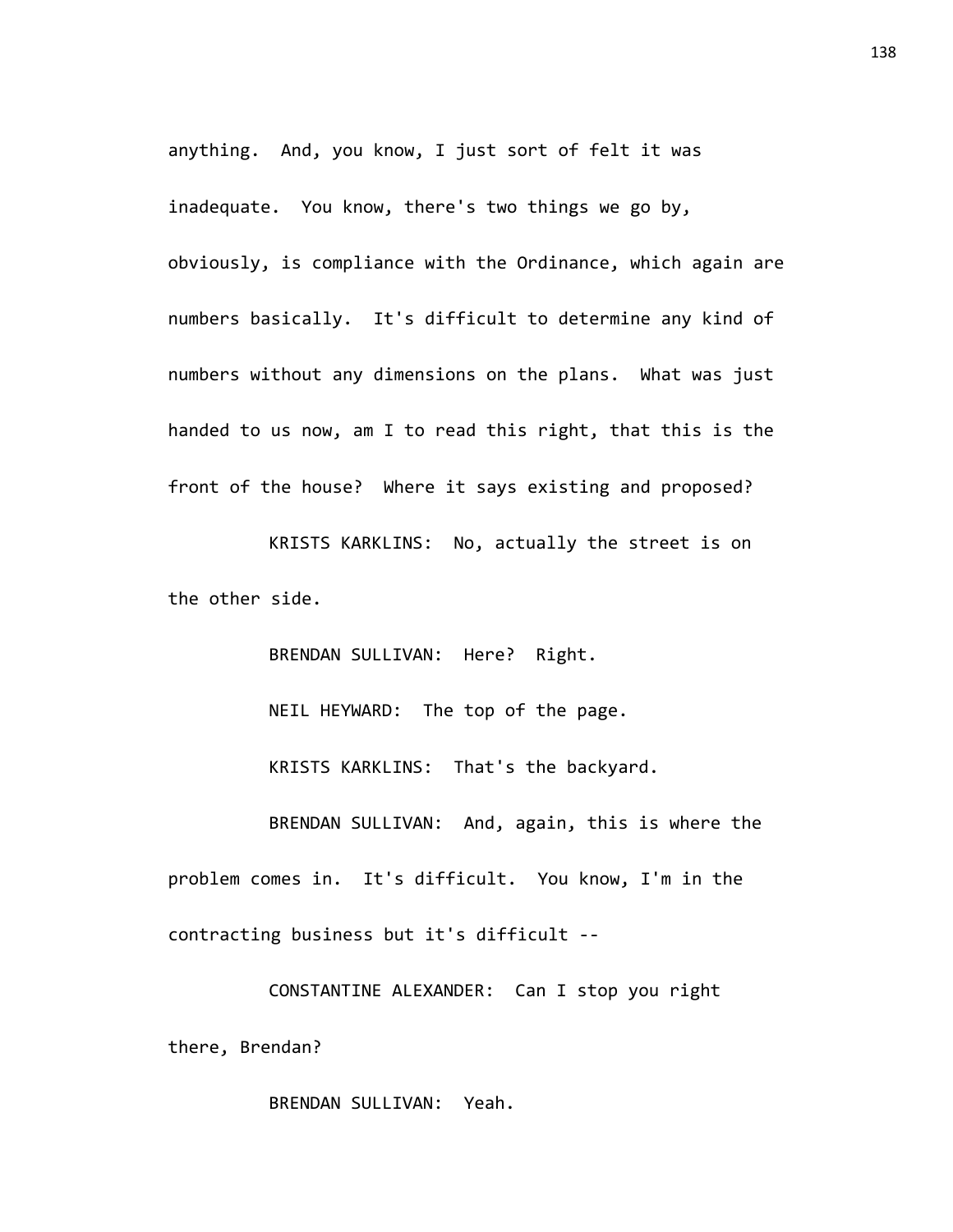CONSTANTINE ALEXANDER: If where you're going with this, is we need better plans than these, I think we should make that decision now before it becomes a case heard. We haven't gotten to merits of it at all.

JANET GREEN: Right.

CONSTANTINE ALEXANDER: That would make a continuance a lot easier. If that's your preference.

BRENDAN SULLIVAN: Well, they're going to have to be put it on at some point. I think it should have been put on before now. Better, you know, again, the front, rear, so on and so forth, for anybody to just look at this. I only realized that the dormer's in the back so that would be the rear of the house. And, again, it really has to be the dimensions.

The other thing is in the pleadings, which I think are woefully inadequate, too, and really don't address the issue. So I think it really needs to go back. I think you need to hear it from the Board to go back and redo these to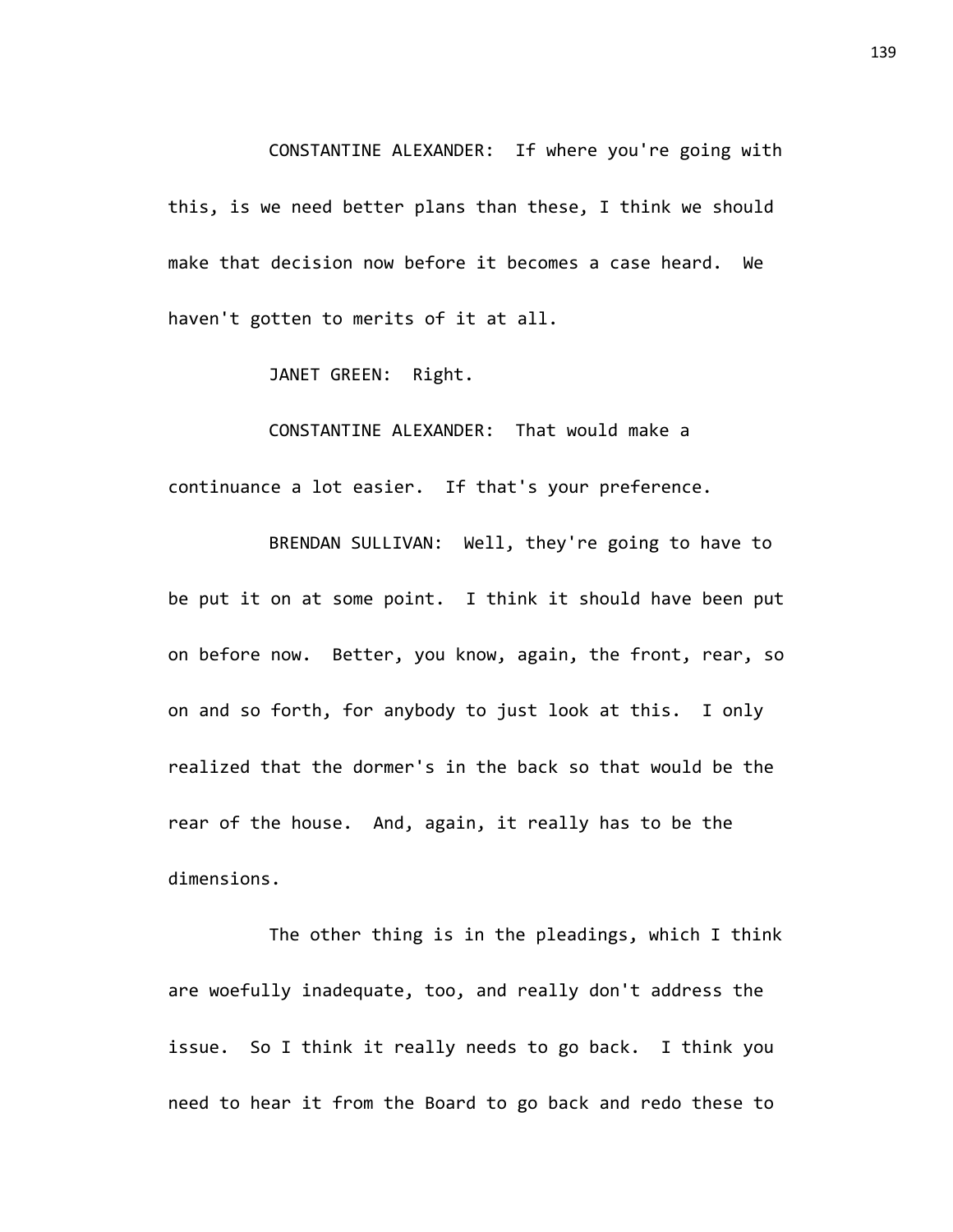put down more information, No. 1. And also as far as the reasons are concerned, that you really need to identify a little bit better as to what the hardship is. And I mean we know the reason, we just need more room. But anyhow, you can pick up from there.

CONSTANTINE ALEXANDER: Just to elaborate on that last point. I mean, what you have to do to justify us granting you the Variance, you've got -- we asked you for a statement, because this is what law requires. A literal enforcement of the provisions of the Ordinance would involve a substantial hardship, financial or otherwise, to the petitioner. And your response -- or someone's response to that was the existing building exceeds the allowable FAR. It's non sequitur. You would say we need addition -- the answer should have been along the lines, we need additional living space because we only have one bathroom and our family has grown. And things to that extent. That should be the kind of statement that people make and we have -- we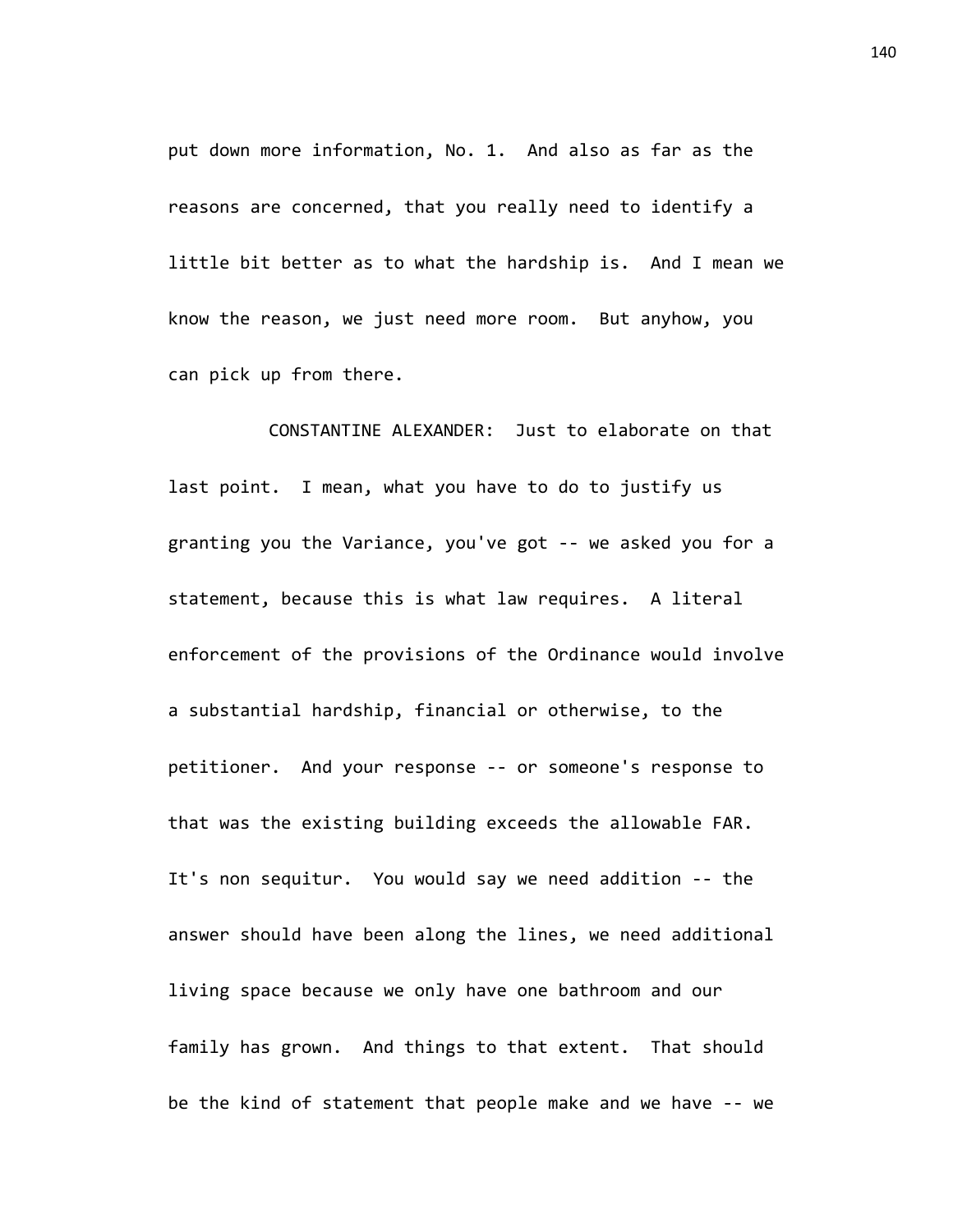hear this kind of case many times. So this is really inadequate. And then you have the problem with the plans, have no dimensions, which is not at all typical for our Board and it makes us, makes it very difficult for us to decide.

So I'm going to suggest, following up with Brendan's comment, that we continue this case to allow you to submit new plans and a new supporting statement that address the kind of points that were just made.

JANET GREEN: Would it be appropriate for me to say that I think they should look at the dormer guidelines, and if they're not going to be with the dormer guidelines, they better have a good reason why not.

CONSTANTINE ALEXANDER: And it's hard to figure out whether you're going to comply with the dormer guidelines with the plans we have.

JANET GREEN: Exactly.

CONSTANTINE ALEXANDER: Do you know what our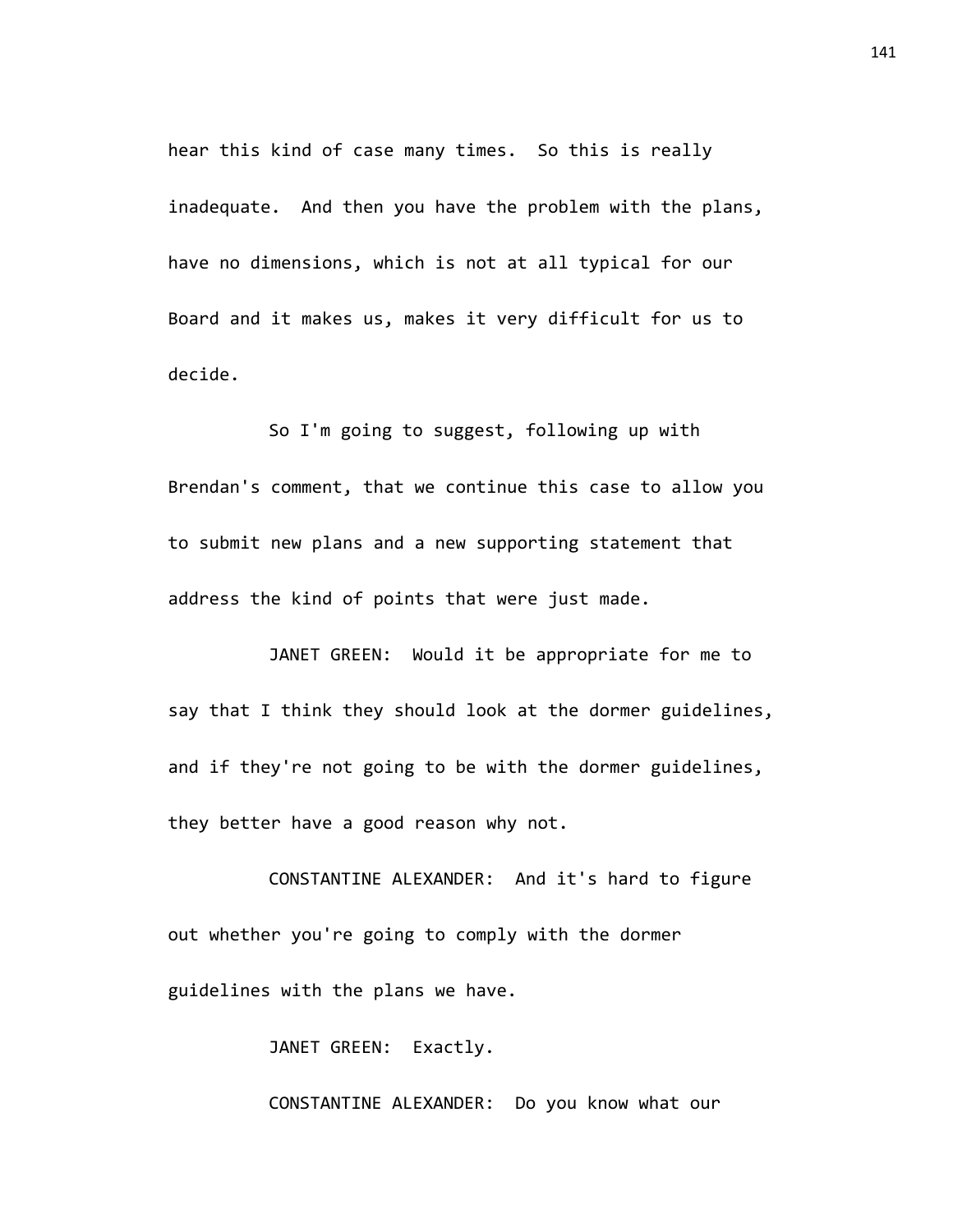dormer guidelines are? I don't think you've appeared before us.

We have dormer guidelines in Cambridge, Community Development. They're guidelines, but this Board pays a lot of attention to them. And we expect the plans to come in that meet the dormer guidelines, and if not, there has to be a good reason why not. The dormer guidelines, for example, it can't be more than 15 feet wide and they got to be set back from the ridge line, set back from the front of the roof line by certain amounts. Not just set back. I forget the numbers but they're numbered. So I think when you come back --

BRENDAN SULLIVAN: This is the pamphlet. Okay? And there's --

CONSTANTINE ALEXANDER: Yeah. And you should be addressing to us why you meet the dormer guidelines, or alternatively, why you're not and why we're not. So as I said, we don't -- it's not a flat absolute rule that you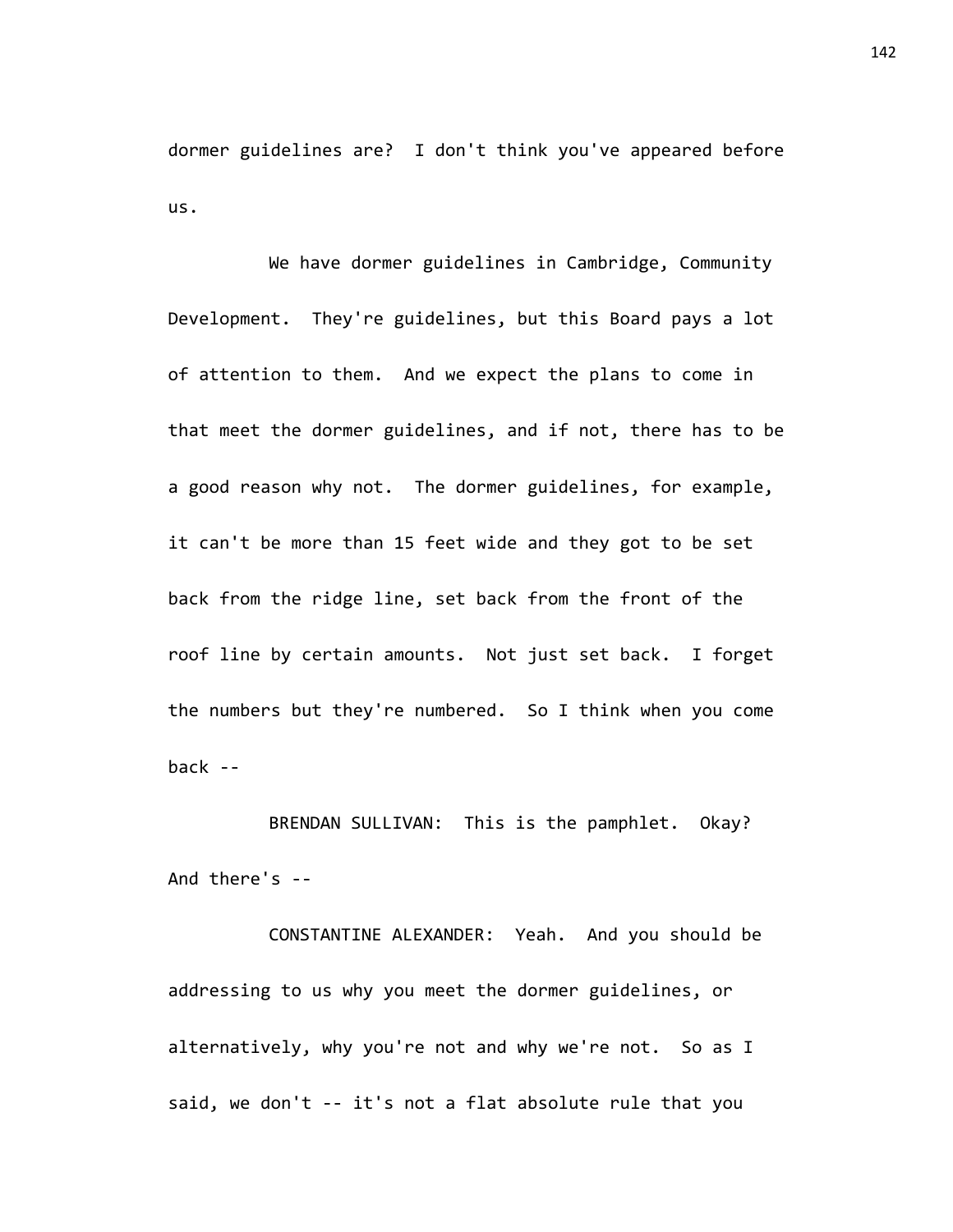meet the dormer guidelines, but unless we hear really good reasons why you can't, we're going to -- we're not going to approve plans. In other words, we're expecting you or any petitioner to meet the dormer guidelines.

KRISTS KARKLINS: Okay.

CONSTANTINE ALEXANDER: So we -- new plans, right?

PATRICK TEDESCO: Yeah, and I would just also

recommend that you show the full elevations of the house, because there's no reason not to, you know, see this in the larger context. And I only just noticed that this photograph has a little Photoshop intervention to show the appearance of the new dormer from the street which is fine, but maybe a photograph from the back as well.

KRISTS KARKLINS: Okay.

PATRICK TEDESCO: I realize that this is probably intended to show the view from the street.

KRISTS KARKLINS: That's the way it would be most visible.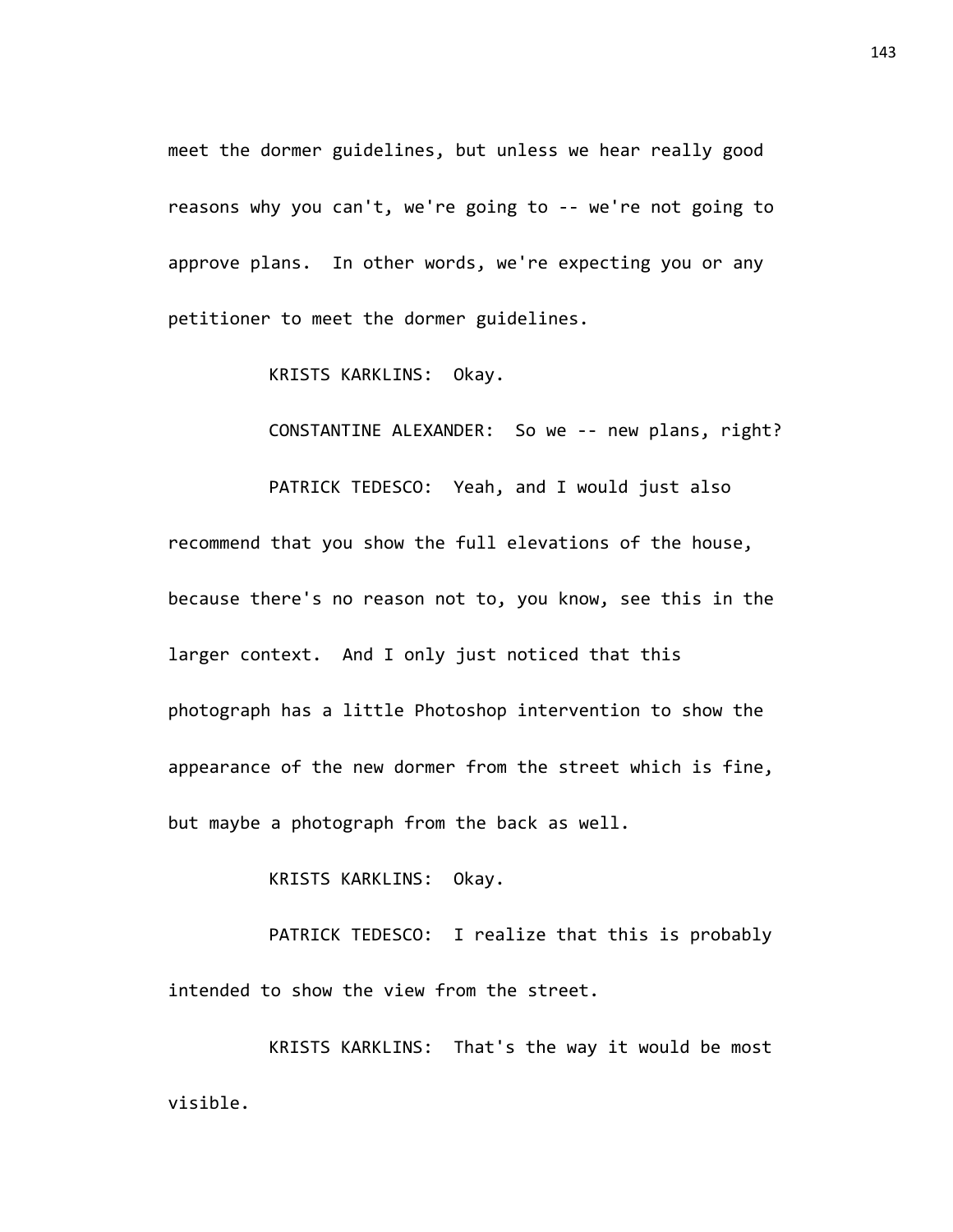## PATRICK TEDESCO: Right. But still there's

impacts to the folks in the back, just to understand the context a little better.

BRENDAN SULLIVAN: There are five tests I think for the dormer guidelines.

CONSTANTINE ALEXANDER: Right.

BRENDAN SULLIVAN: This fails on four of those five. So, again, you just need to -- and, again, they're guidelines, but we try to adhere to them. And if they don't comply -- and, again, this is where the dimension part comes in for us to be able to get -- gauge how they comply or don't comply. And if they don't comply, and I can see the four of the five don't comply, we need to know why. That's all.

KRISTS KARKLINS: Okay.

CONSTANTINE ALEXANDER: When? I think we're going to -- we're booked up for continued cases for a while I think.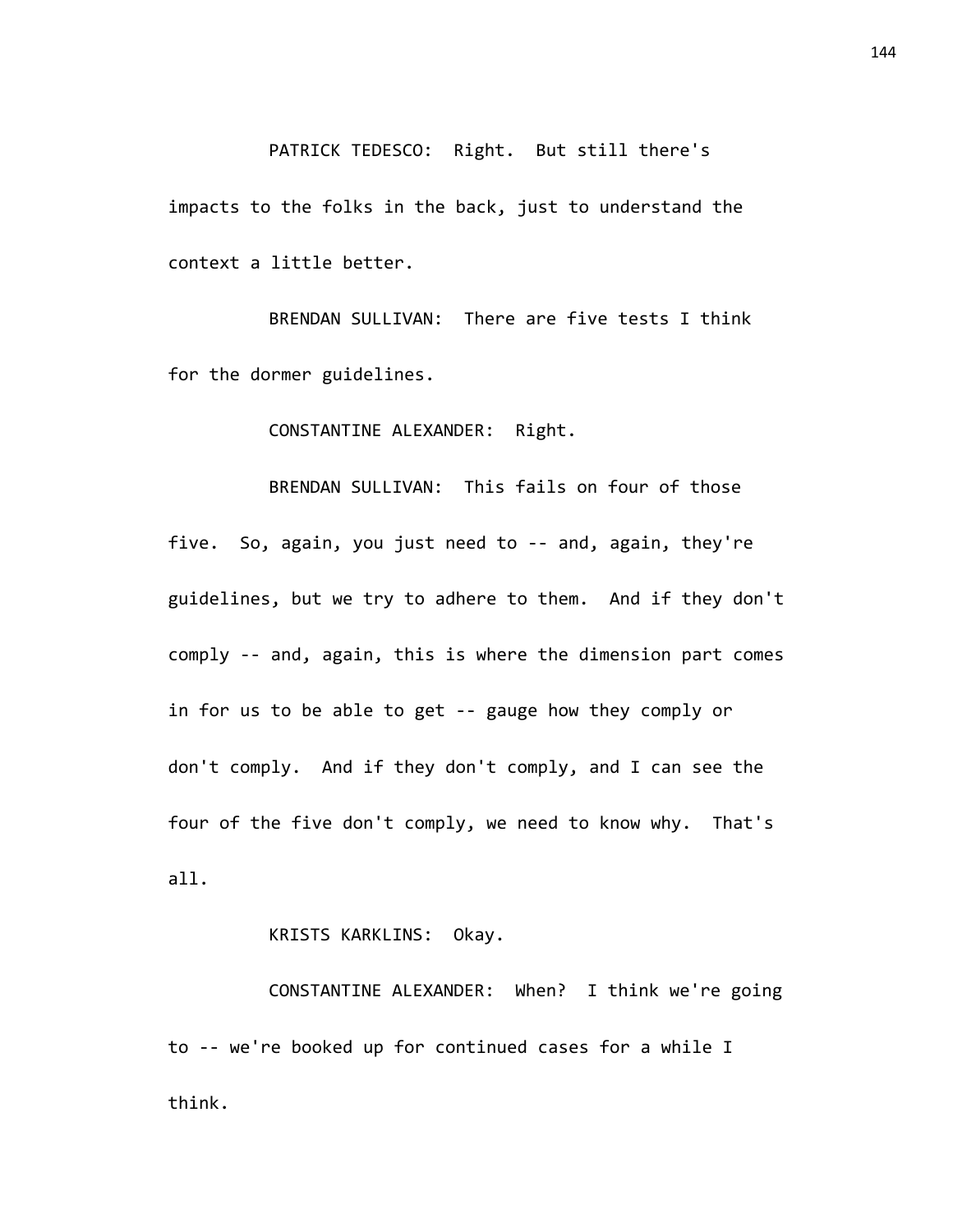SEAN O'GRADY: You're out to March 23rd.

CONSTANTINE ALEXANDER: We have room on March 23rd?

SEAN O'GRADY: Yes, we do have room on March 23rd, yes.

CONSTANTINE ALEXANDER: Does that work for you, March 23rd?

KRISTS KARKLINS: I believe so, yeah.

CONSTANTINE ALEXANDER: Okay. Let me make a motion and listen carefully.

JANET GREEN: And it's not heard?

CONSTANTINE ALEXANDER: It's a case -- yeah, I'm going to make that point. It's a case not heard. The reason we're talking case heard, case not heard. If it were a case heard, then we'd have to have the same five of us at the hearing. And that, for example, I know Janet can't be here any time in March. So we're about to push it back to April. If it's a case not heard, any five members of the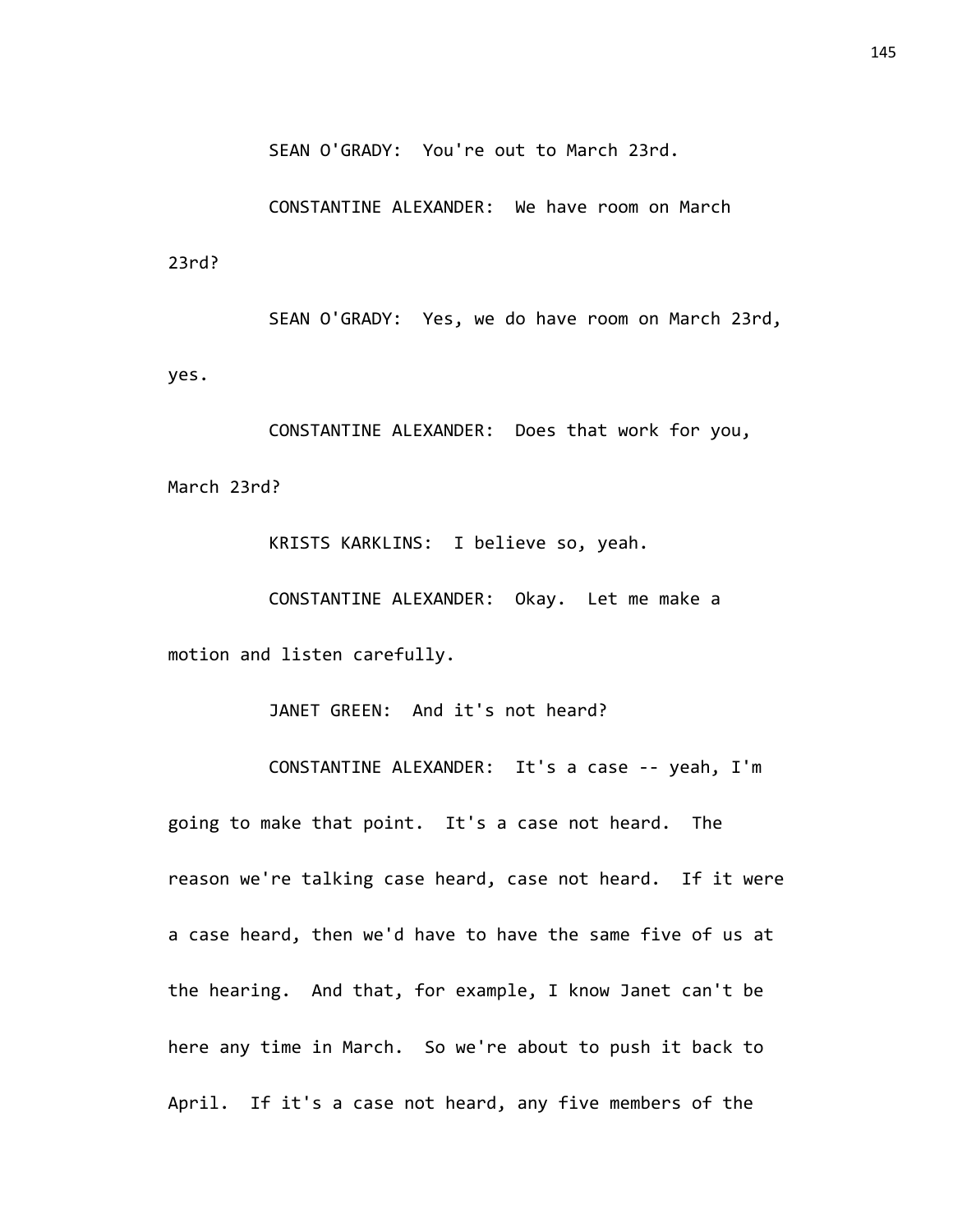Board can hear the case. So it's important, I think, from a timing point of view from your perspective that it be a case not heard, which is why I interrupted Brendan. I sensed that's where we were going and I wanted to give you more flexibility in terms of time.

KRISTS KARKLINS: Okay.

CONSTANTINE ALEXANDER: So that's a longwinded explanation of what not heard means. Okay.

The Chair moves that this case be continued as a case not heard subject to the following conditions:

One, that the petitioner sign a waiver of time for a decision. And that's right there. This is just because as a matter of law, we have to turn you down unless you signed it. Just the law requires us to decide a case within a certain period of time, and when we continue the case, we go passed that period of time. And it would automatically grant you relief which what we don't want to do tonight. So signing it, it just means you don't have to -- you waive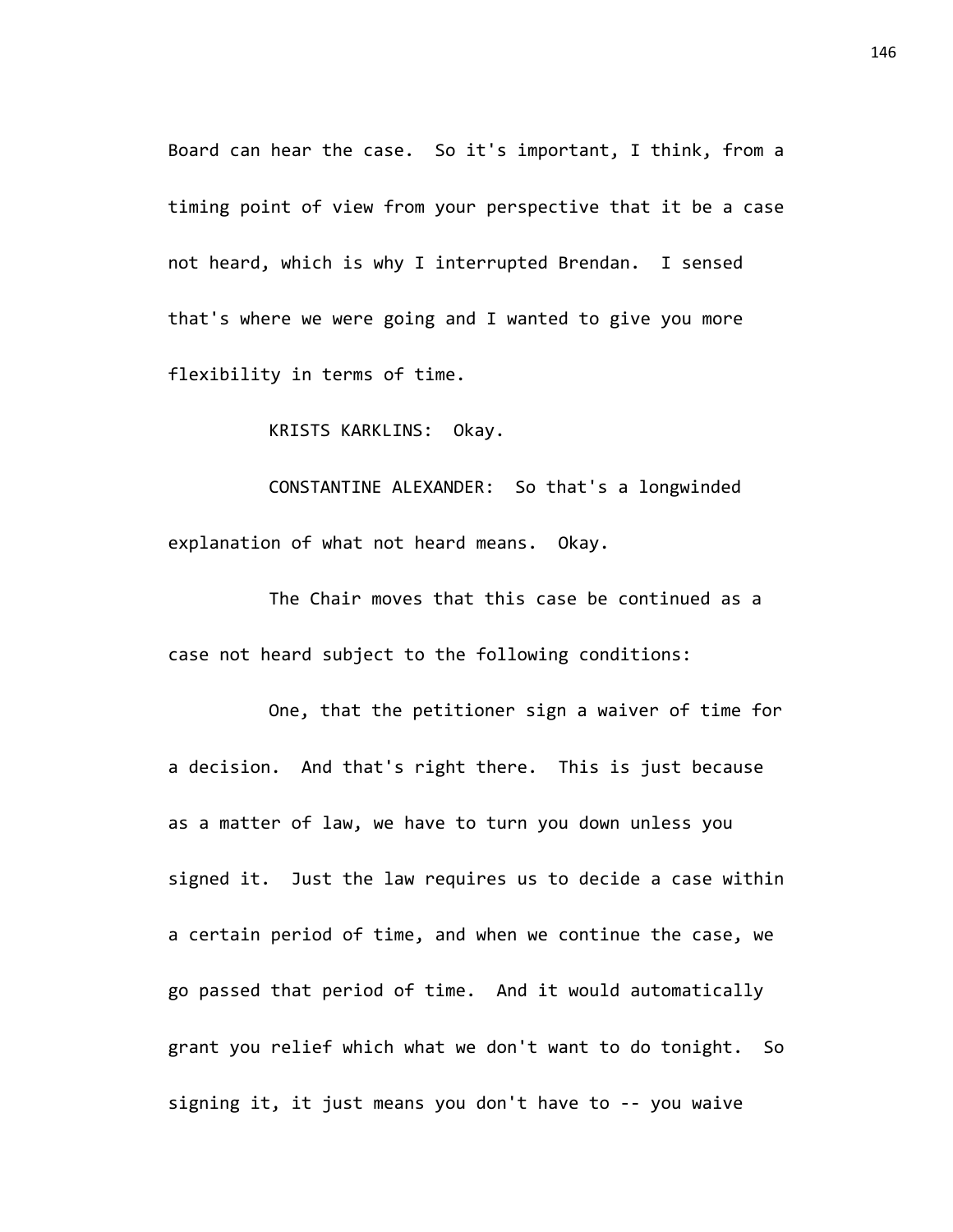your right to force us to decide in a short period of time, because you don't want to do that because we'll turn you down. That's the first condition.

The second is that the posting sign that's up there now, you have to maintain it. You have to modify it to reflect the new date, March 23rd. The new time, we'll do it at seven p.m. And that the sign be maintained for the 14 days prior to March 23rd just as you've maintained the sign for the hearing tonight.

And the third, which of course is very relevant, is that new plans and dimensional forms must be in our files no later than five p.m. on the Monday before March 23rd. So if you don't -- you just can't bring them to the hearing. If you don't do it by five p.m. on the Monday before, we'll continue the case again. And the purpose of that is to give us time between that time at the end of the day on Monday and the hearing to read them, think about them, and also allow citizens of the city who have an interest to go down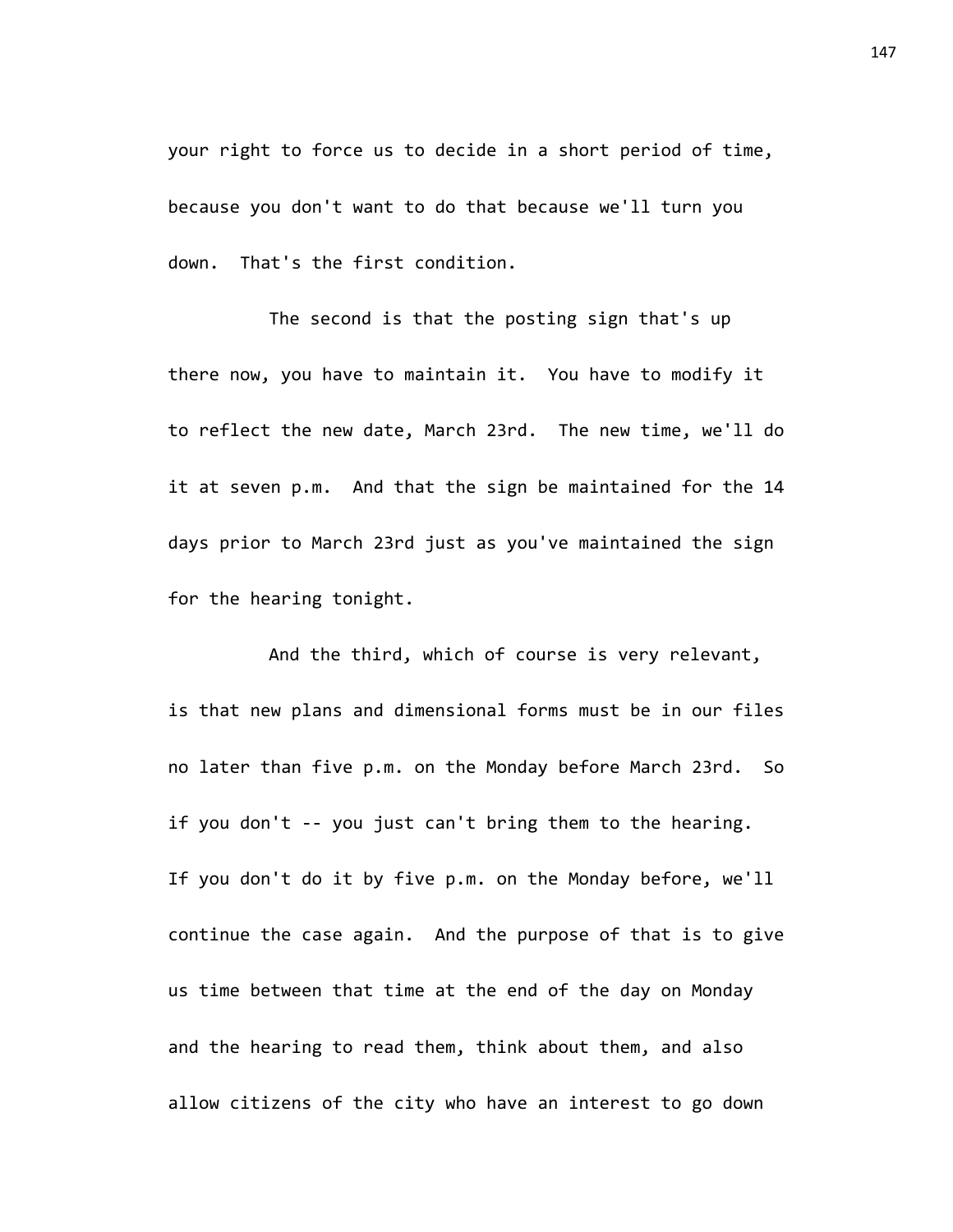to the Inspectional Services and to see them as well. So that's the reason why. No later than five p.m. on the Monday before March 23rd. Okay?

KRISTS KARKLINS: Okay.

CONSTANTINE ALEXANDER: All those in favor of continuing the case on this basis, say "Aye."

(Aye.)

CONSTANTINE ALEXANDER: We'll see you on March 23rd.

KRISTS KARKLINS: Can I just ask you a quick question just to reiterate what we need to do with the sign. Do we take it down or keep it up?

CONSTANTINE ALEXANDER: Either you can get a new sign from Maria.

KRISTS KARKLINS: Okay.

CONSTANTINE ALEXANDER: Or take the sign that's there, take a magic marker and just cross out today's date and today's time and put the new March 23rd and seven p.m.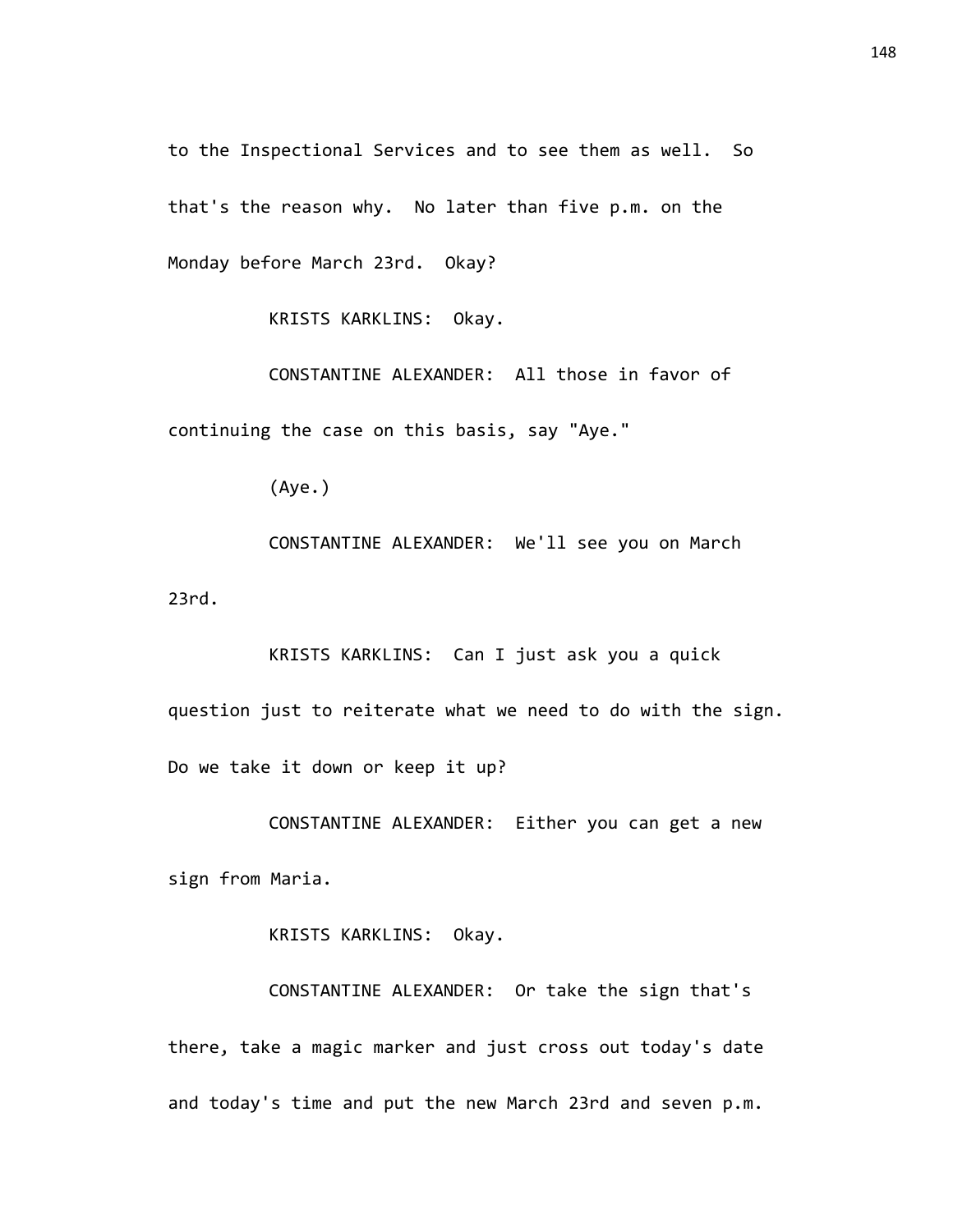NEIL HEYWARD: And hang that again two weeks before the meeting?

CONSTANTINE ALEXANDER: Yeah, the 14 days before March 23rd. You can take your sign down now and have no sign, but come March 9th you're going to have to get that sign back up with the new information.

NEIL HEYWARD: Okay. Is there an issue of Gerri and I aren't able to come to that meeting?

CONSTANTINE ALEXANDER: As long as you're comfortable with this gentleman or someone from his office is representing you. No, you don't have to be here.

NEIL HEYWARD: It's not a detriment to the case if we're not --

JANET GREEN: No, but you could have a different date if you thought it to be a problem.

NEIL HEYWARD: I think we want it earliest as possible.

CONSTANTINE ALEXANDER: I mean, the only detriment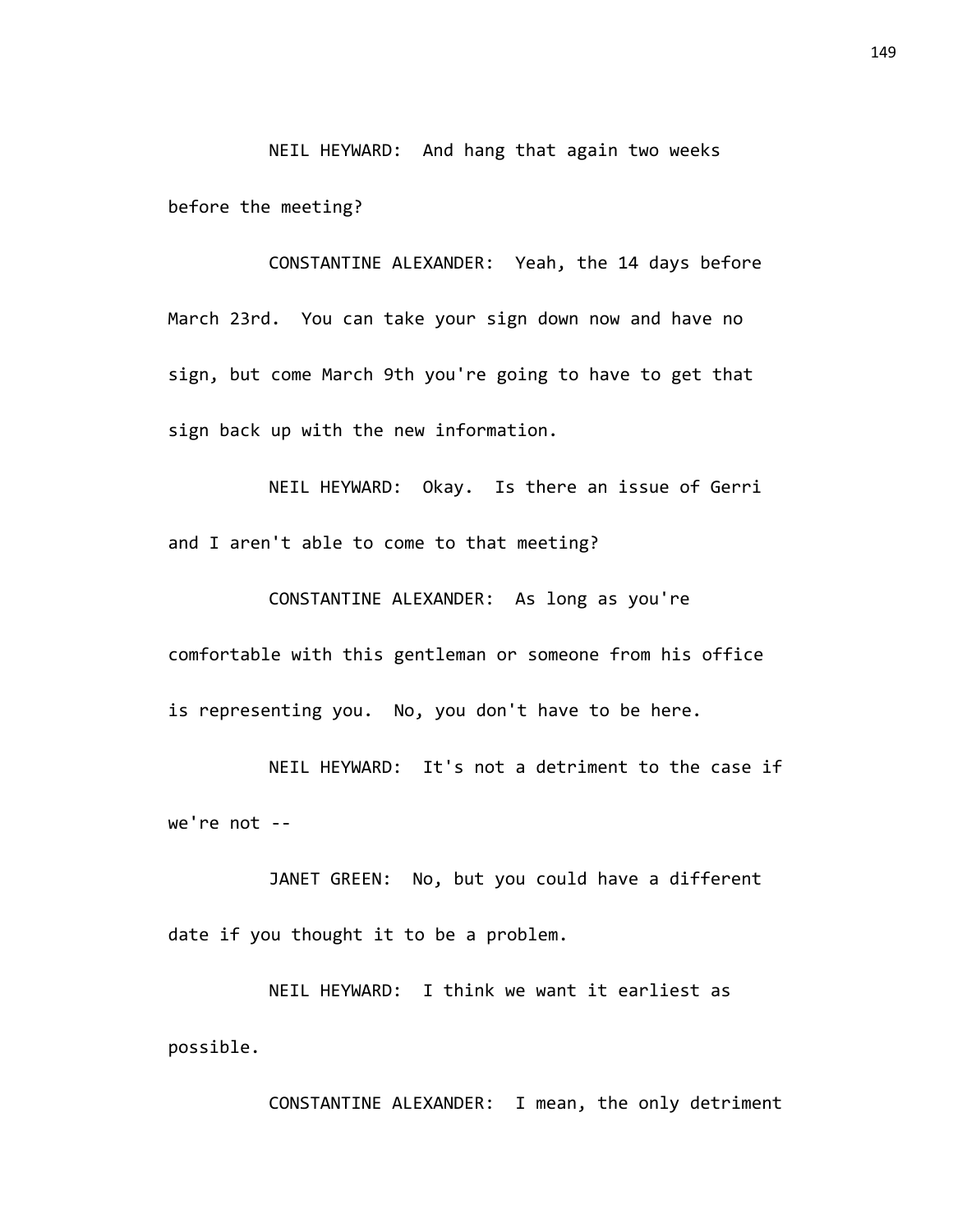could be that you would have information if someone raises a question that he or his colleague can't answer. That's the risk I suppose.

I can tell you that no one as of right now has written a letter or commented to this Board on the case which suggests there's no neighborhood opposition. You would know your neighbors --

NEIL HEYWARD: That doesn't surprise me.

CONSTANTINE ALEXANDER: Okay. So therefore I can't advise you not to be here, but it seems to me that's a risk. I mean the risk is you're not here to help, but maybe you don't need to be here to help.

NEIL HEYWARD: Okay, thank you very much.

JANET GREEN: The other thing is on the sign, all continued cases are at seven o'clock. So you have to change that time. Make sure that gets changed, too.

PATRICK TEDESCO: And if you can't be here, you certainly can write a letter that the architect can read on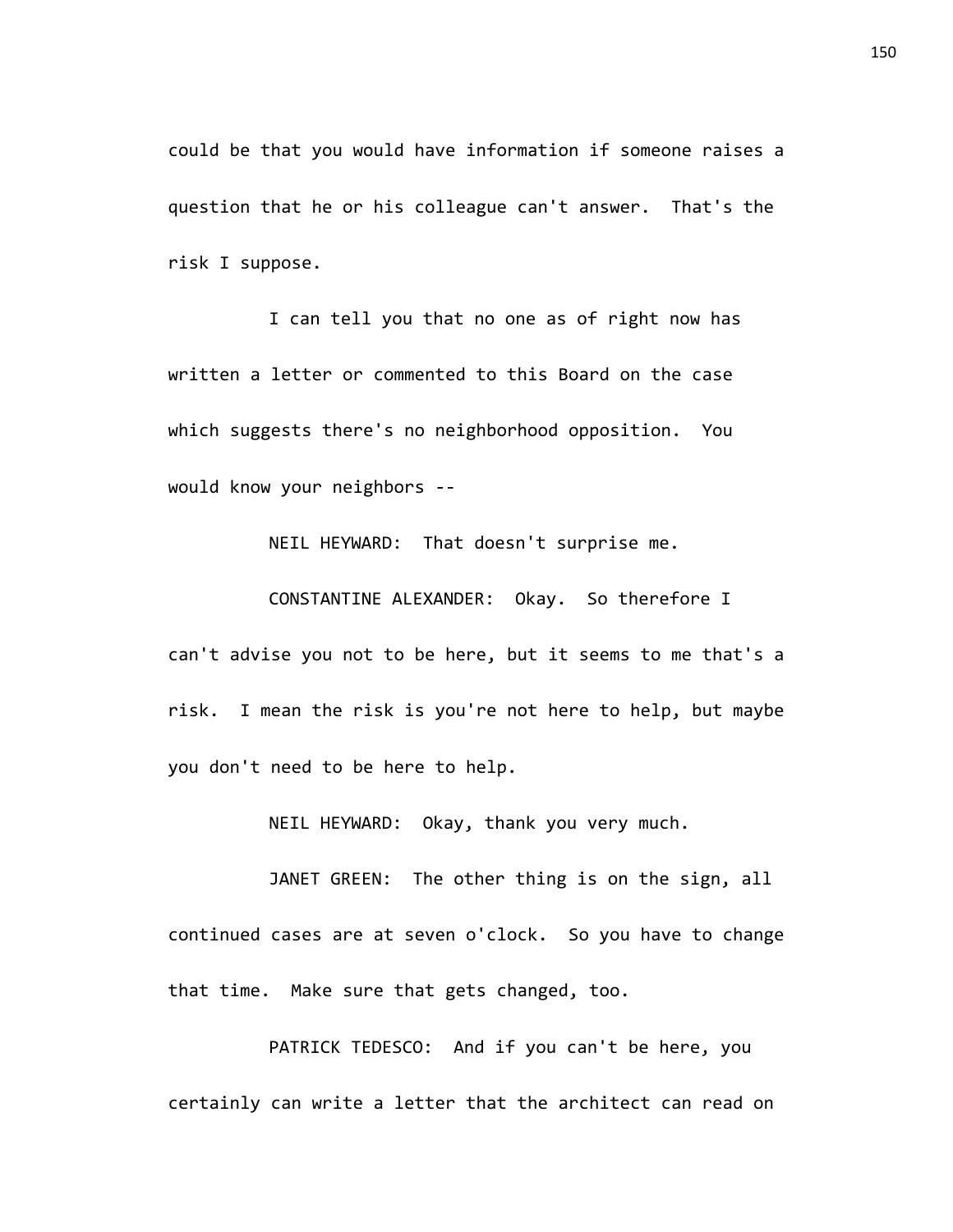your behalf.

CONSTANTINE ALEXANDER: Yes, absolutely.

JANET GREEN: Right.

NEIL HEYWARD: Thank you.

KRISTS KARKLINS: Thank you.

\* \* \* \* \*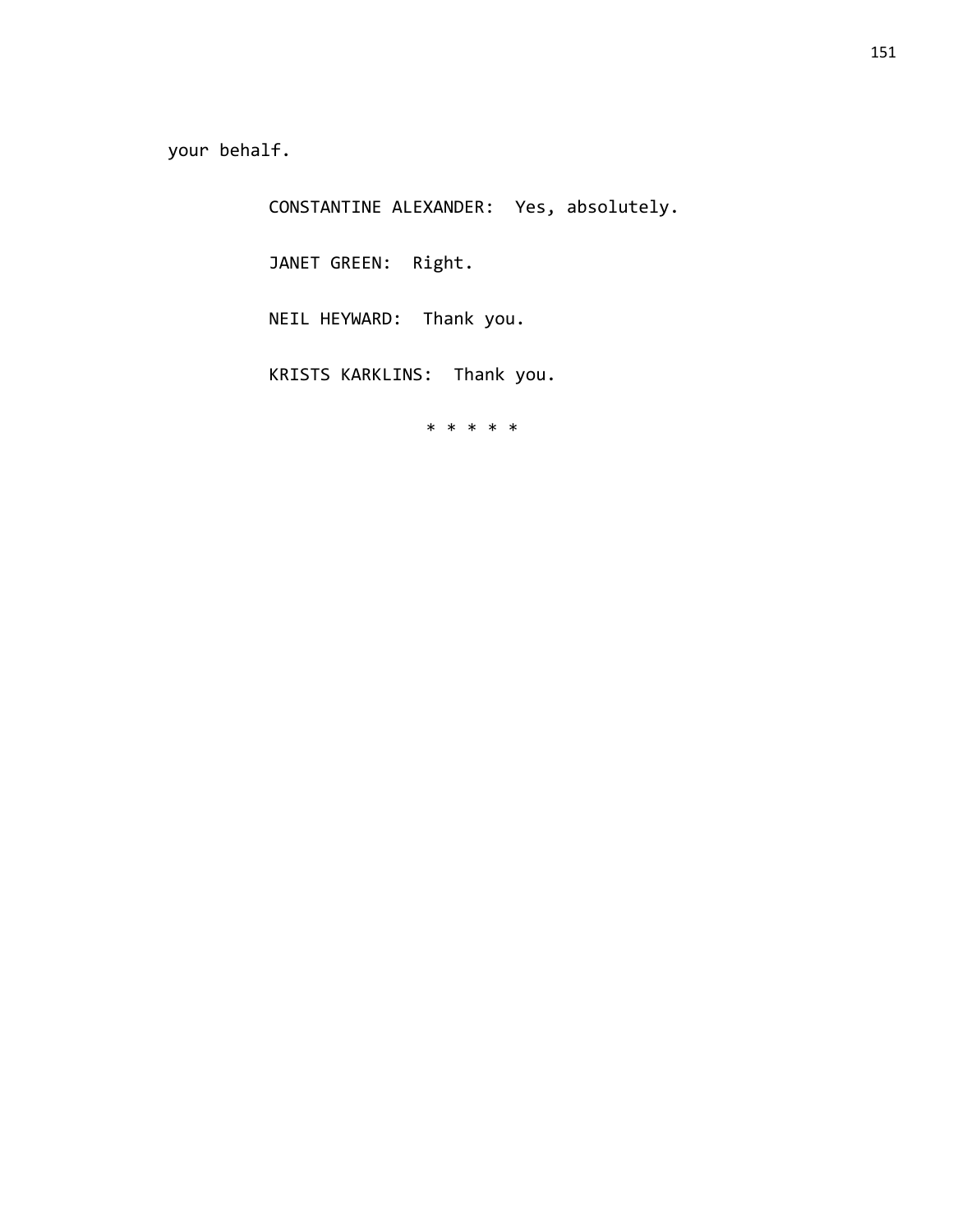(9:20 p.m.)

(Sitting Members Case BZA-012159-2016: Constantine

Alexander, Brendan Sullivan, Janet Green, Andrea A. Hickey,

Patrick Tedesco.)

CONSTANTINE ALEXANDER: The Chair will call case No. 012159, 14 Hardwick Street.

Is there anyone here wishing to be heard on this matter?

ANDREW STEINGISER: Good evening. CONSTANTINE ALEXANDER: Good evening. ANDREW STEINGISER: Andrew Steingiser from Foley Fiore.

DAVID FOLEY: David Foley from Foley Fiore, the acquired part of the team.

CONSTANTINE ALEXANDER: Foley Fiore? So you were --

DAVID FOLEY: We were here earlier.

CONSTANTINE ALEXANDER: The other one. All right.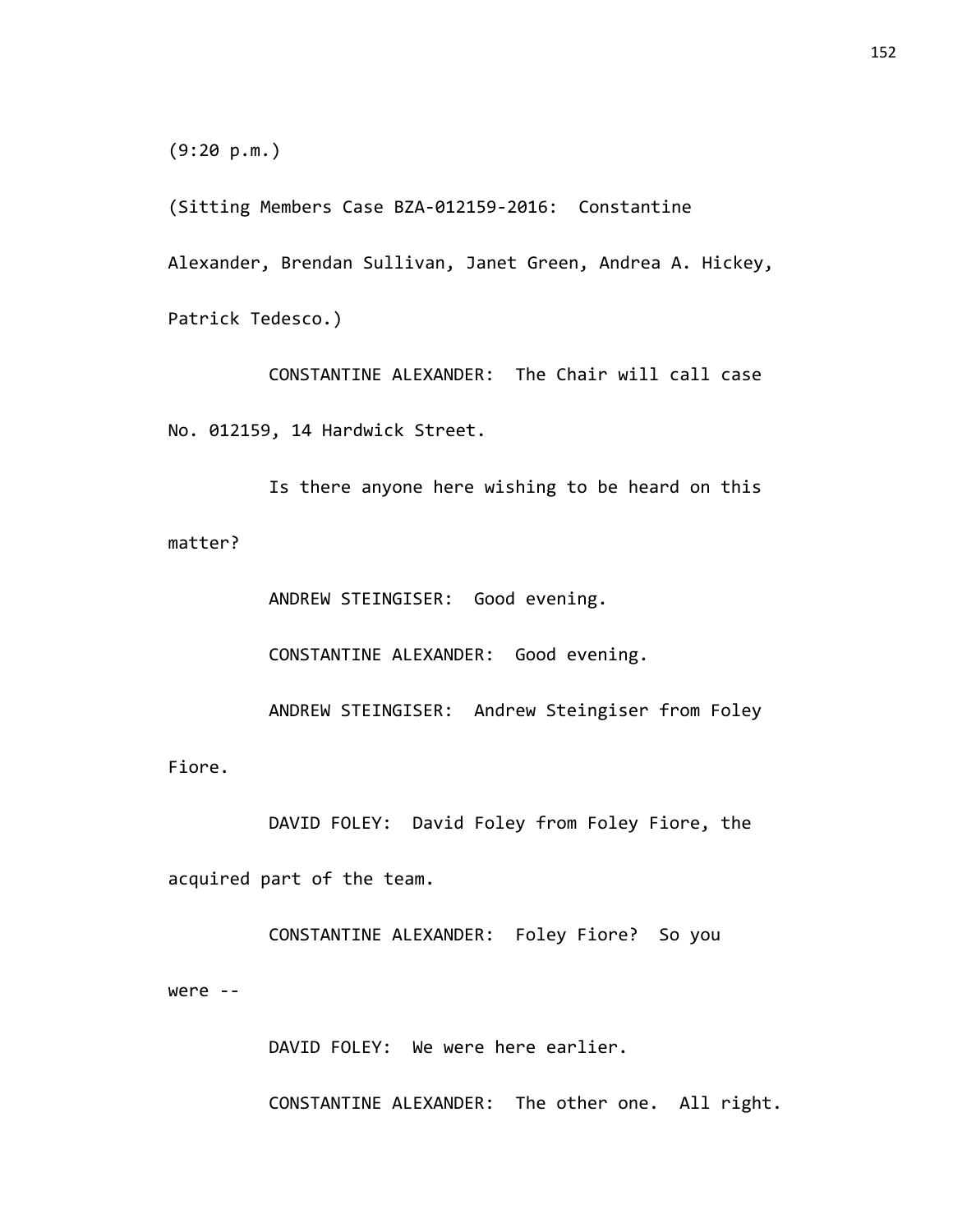JOHN ALMEIDA: So I'm John Almeida. I owned the property at 14-16 Hardwick. I'm also an abutter. I'm a lifelong resident of 315-317 Cardinal Medeiros Avenue. It sort of goes --

CONSTANTINE ALEXANDER: So as an abutter, you have no objection to this.

JOHN ALMEIDA: I have no objection. I need to listen to an argument. But my -- so I live right here. So my house comes right up above right to, you turn this back around I think. In this elevation 12 Hardwick Street goes right up to here and my backyard goes right up until this lot and across the backyard of this house.

Anyway, I have again lived there pretty much other than undergrad and grad school. I came back and lived in the same property. I bought -- I lived on all three floors. I'm done, first second and third. And I purchased this property last October. It was actually October of 2015 from the -- I knew the residents there my whole life, and they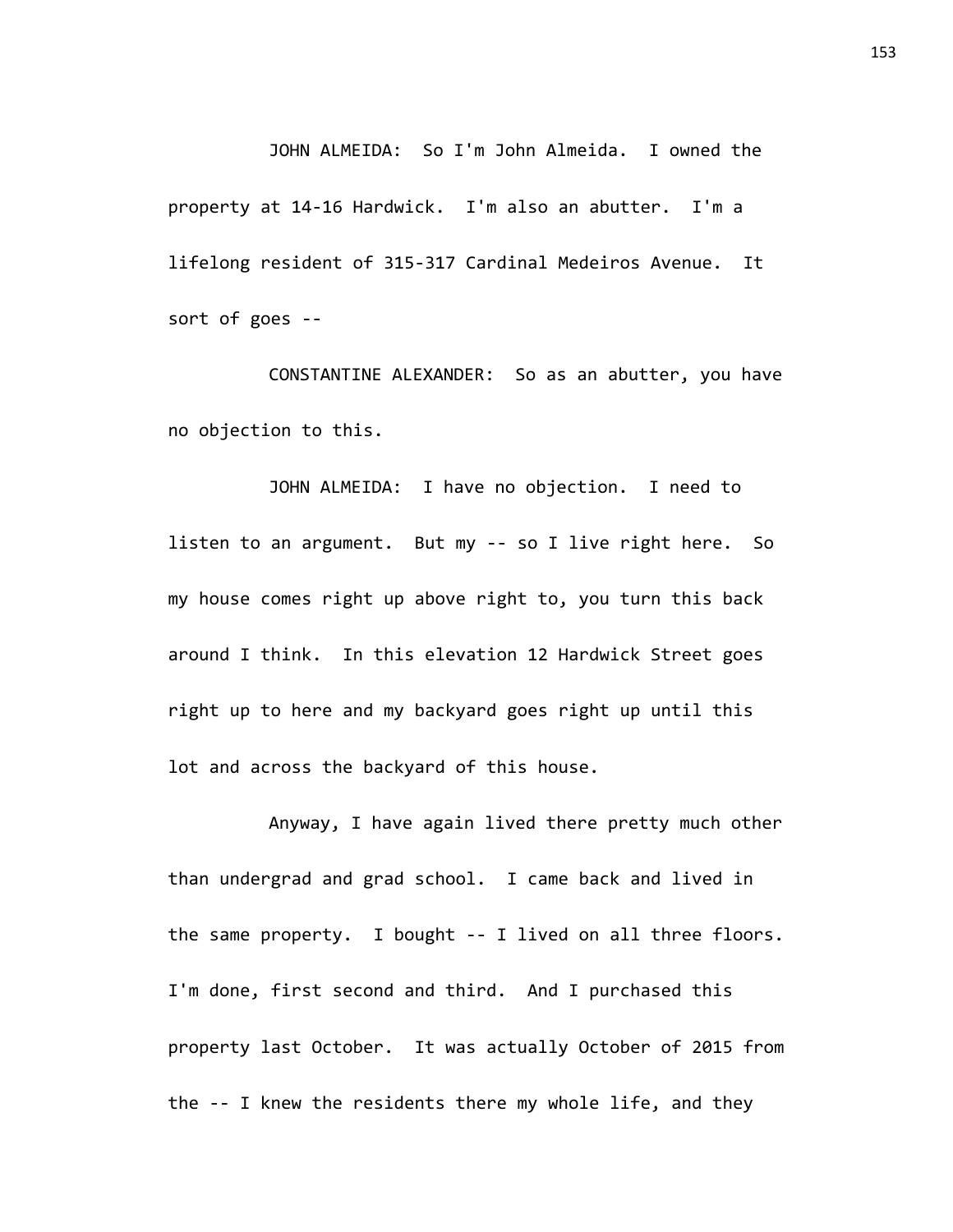left the house in trust and gave me the opportunity to buy out from their family as they knew my interest in staying in the neighborhood with my family. I have a wife and one daughter. And we're looking for more space. We love the neighborhood. We -- there's a lack of housing in the neighborhood.

## CONSTANTINE ALEXANDER: Even more so now.

JOHN ALMEIDA: And there's a lack of owner/occupied housing in the neighborhood. A lot of it is being condoed and bought by developers and being rented out. We have a very huge interest in staying in the neighborhood and contributing to the community. And what we thought we'd do is in the need for more space instead of moving outside of this area, is increase the square footage of our residence by converting the top two floors into one duplex. And then we would use the first floor for -- as a rental property and/or for elderly parents, more my in-laws who are in Rhode Island. And that's is my story.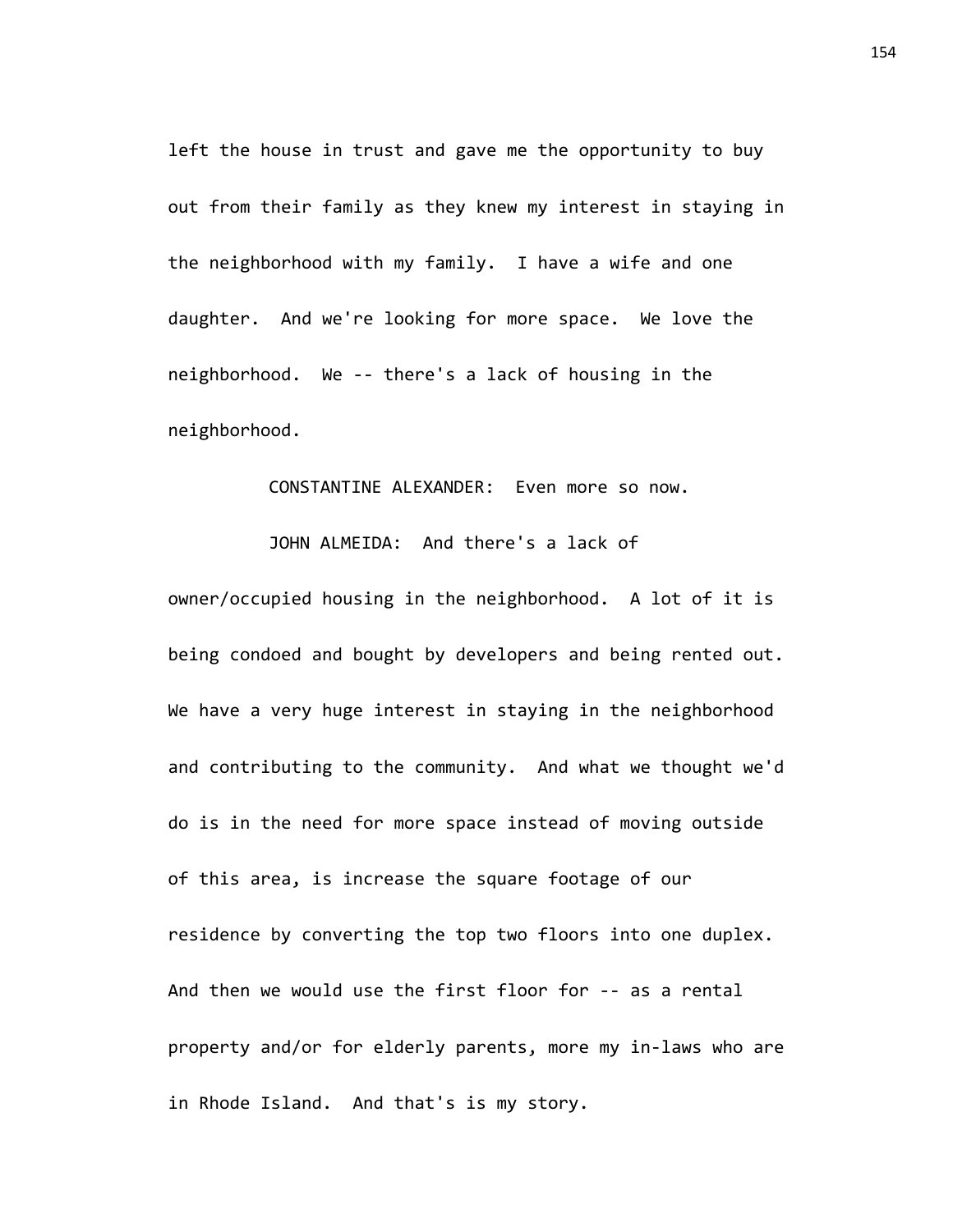ANDREW STEINGISER: Great. So this project is mostly an interior renovation of this existing triple decker. As John mentioned, we're combining the top two floors and leaving the bottom as a rental. In our work we are not adding any gross floor area to the project. This building is an existing non-conforming to the side setback requirements of Article 5, and we're seeking a Special Permit this evening for moving and removing windows on the east elevation and removing windows on the west elevation.

CONSTANTINE ALEXANDER: I'm sorry, what was the first -- you're going to just remove on the west, but you're moving windows on the east?

ANDREW STEINGISER: That's correct. Right. So if you look at the --

CONSTANTINE ALEXANDER: Have you spoken to your neighbors to the east?

JOHN ALMEIDA: Yeah.

CONSTANTINE ALEXANDER: They could be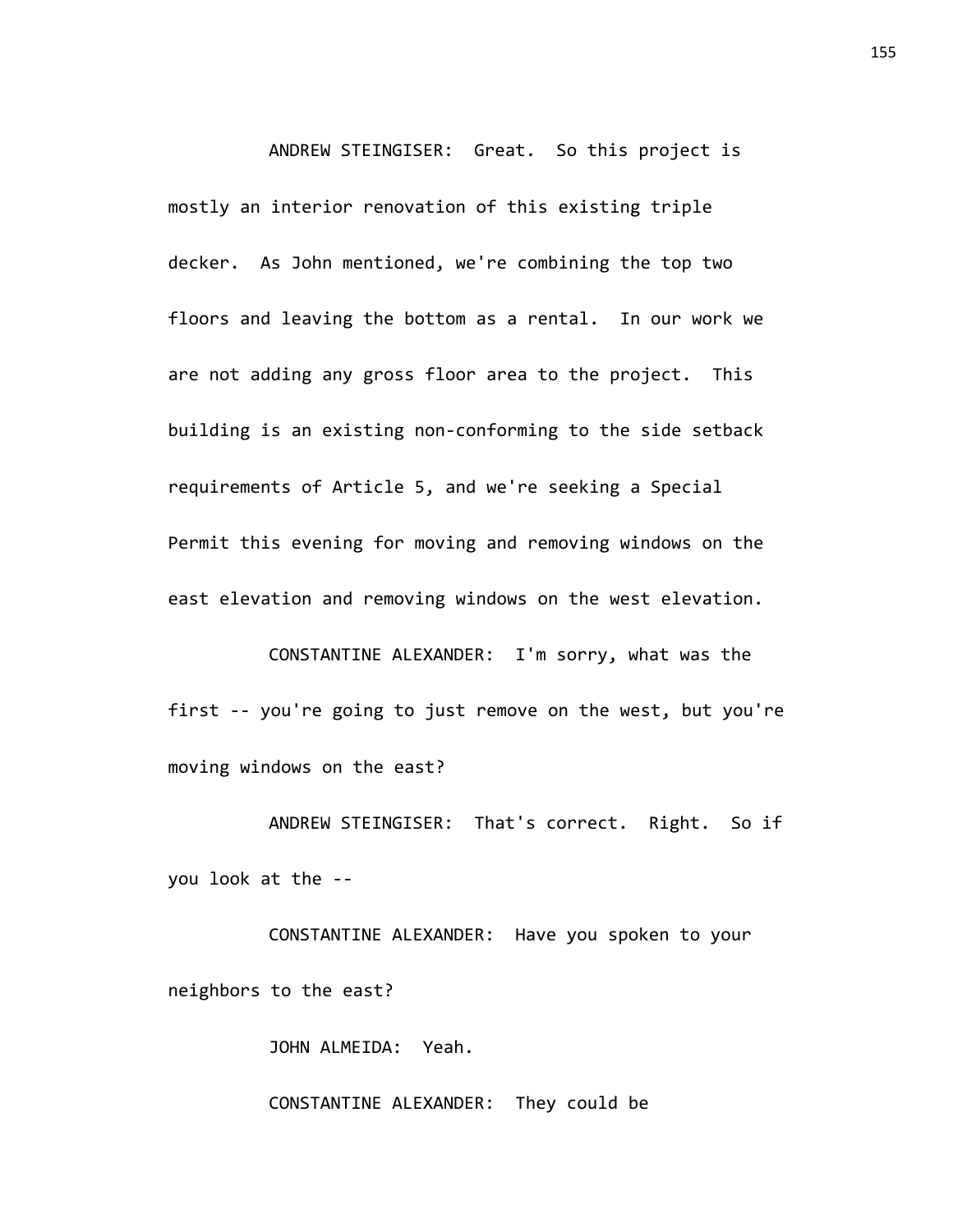affected -- their privacy could be affected BY where the

location of the new windows.

JOHN ALMEIDA: That's Roberta's, that's No. 12, correct?

ANDREW STEINGISER: Right.

CONSTANTINE ALEXANDER: I have some letters in the file. No. 12?

ANDREW STEINGISER: No. 12.

CONSTANTINE ALEXANDER: Yeah, we have a letter

from Roberta Johnson.

JOHN ALMEIDA: Yeah, yeah, Roberta is very excited about it. More excited than I am.

ANDREW STEINGISER: And the majority of the

windows on that elevation are actually in the rear which protrudes back beyond the neighboring building and actually faces John's current residence.

DAVID FOLEY: He'll be looking at himself.

ANDREW STEINGISER: So just to elaborate. The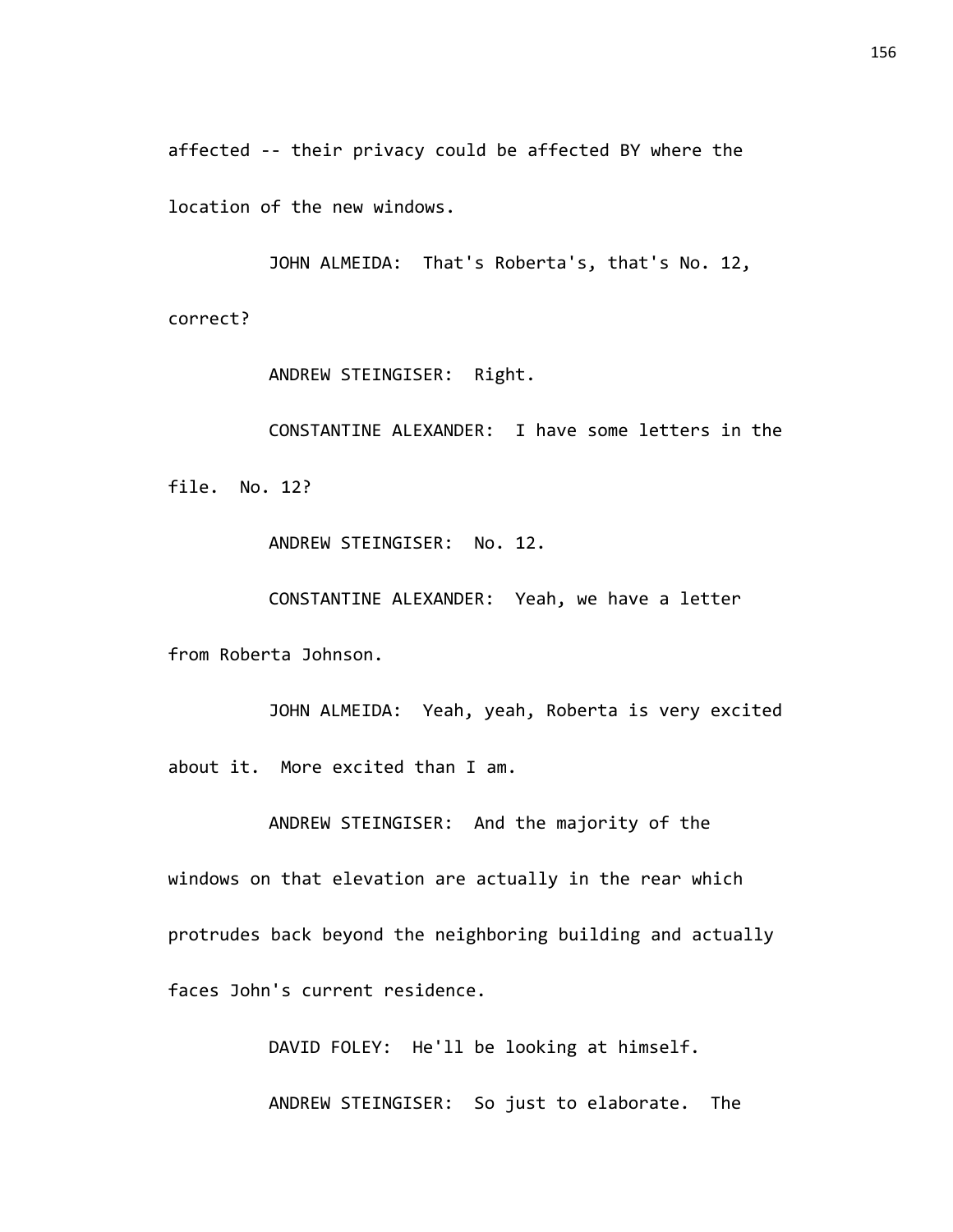west elevation here is about a foot away from the property line on that side. We reviewed this project with Ranjit previously, and he advised that we do not move or add any windows to that elevation given that it's less than three feet back from the side elevation. So that's why in this elevation we've only replaced existing windows in kind with new windows and removed a total of four windows from that elevation as a part of results of our interior reconfiguration of the spaces.

The east elevation we have both removed some windows and replaced in their place other, generally smaller windows with the exception of in the rear, again, protruding down the back of the building which faces John's property.

And that's, that's what is triggering the need for the Special Permit. The side setbacks are not conforming as they exist. But we feel that because of the approach of taking with the closer setback and the small effect on the opposite side of the east elevation as it's a side elevation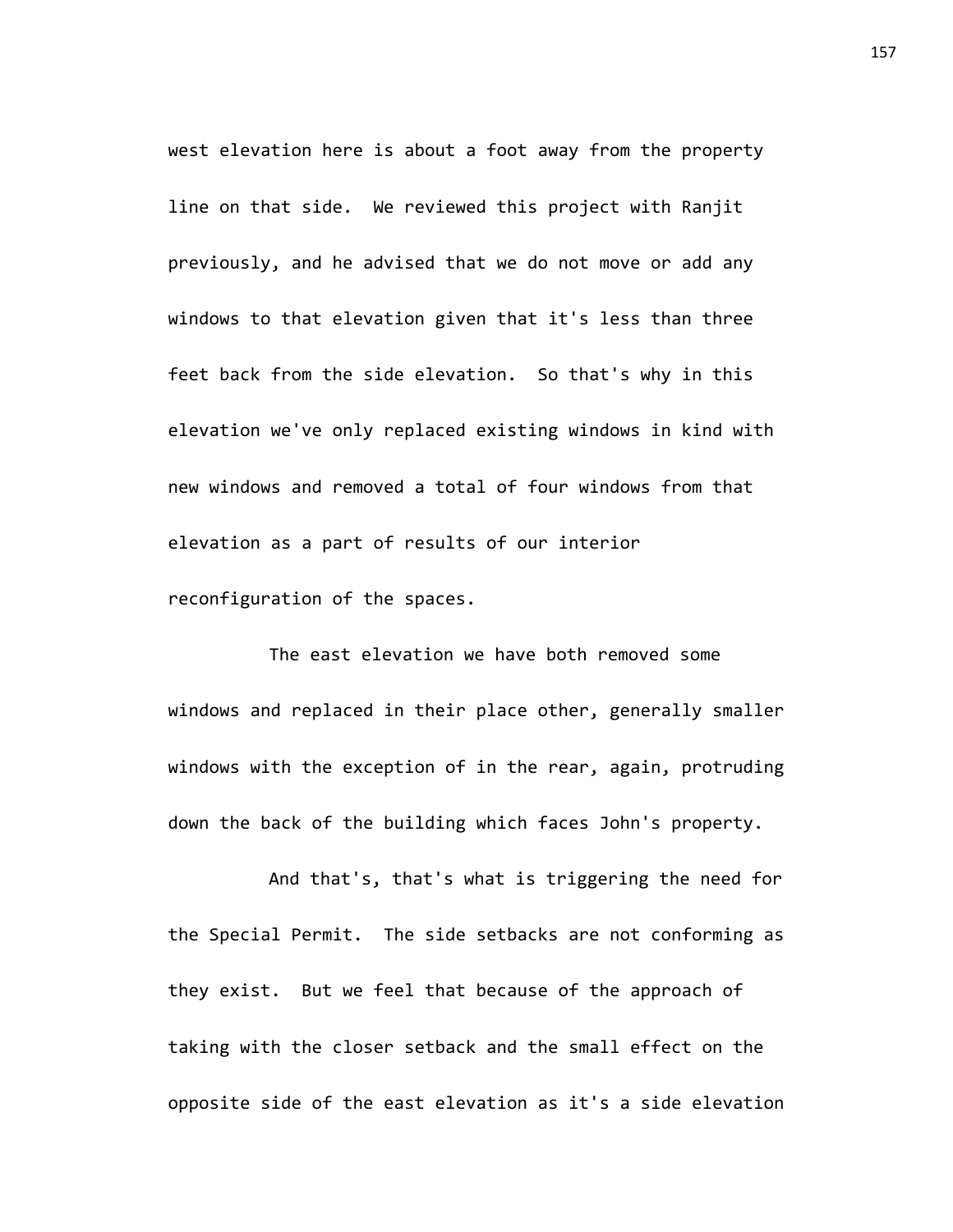in an alley, it doesn't really change the character of the building. We feel that this is an appropriate proposal.

DAVID FOLEY: Right, and so?

ANDREW STEINGISER: Right. And as part of the work that is not a part of the scope of the Special Permit, we're also replacing existing exterior materials and rebuilding exterior porches in their existing locations.

PATRICK TEDESCO: What's the setback on the east side where you are adding windows? It looks like it's a typical kind of triple decker density, right?

DAVID FOLEY: Yeah.

ANDREW STEINGISER: Yeah, it is. The

existing -- the setback on the east side is five and a half feet to the property line to a point of 3.7 feet at the bay window. The opposite side is we have 1.2 on that side.

CONSTANTINE ALEXANDER: Anything else?

JOHN ALMEIDA: I don't think so.

CONSTANTINE ALEXANDER: Questions from members of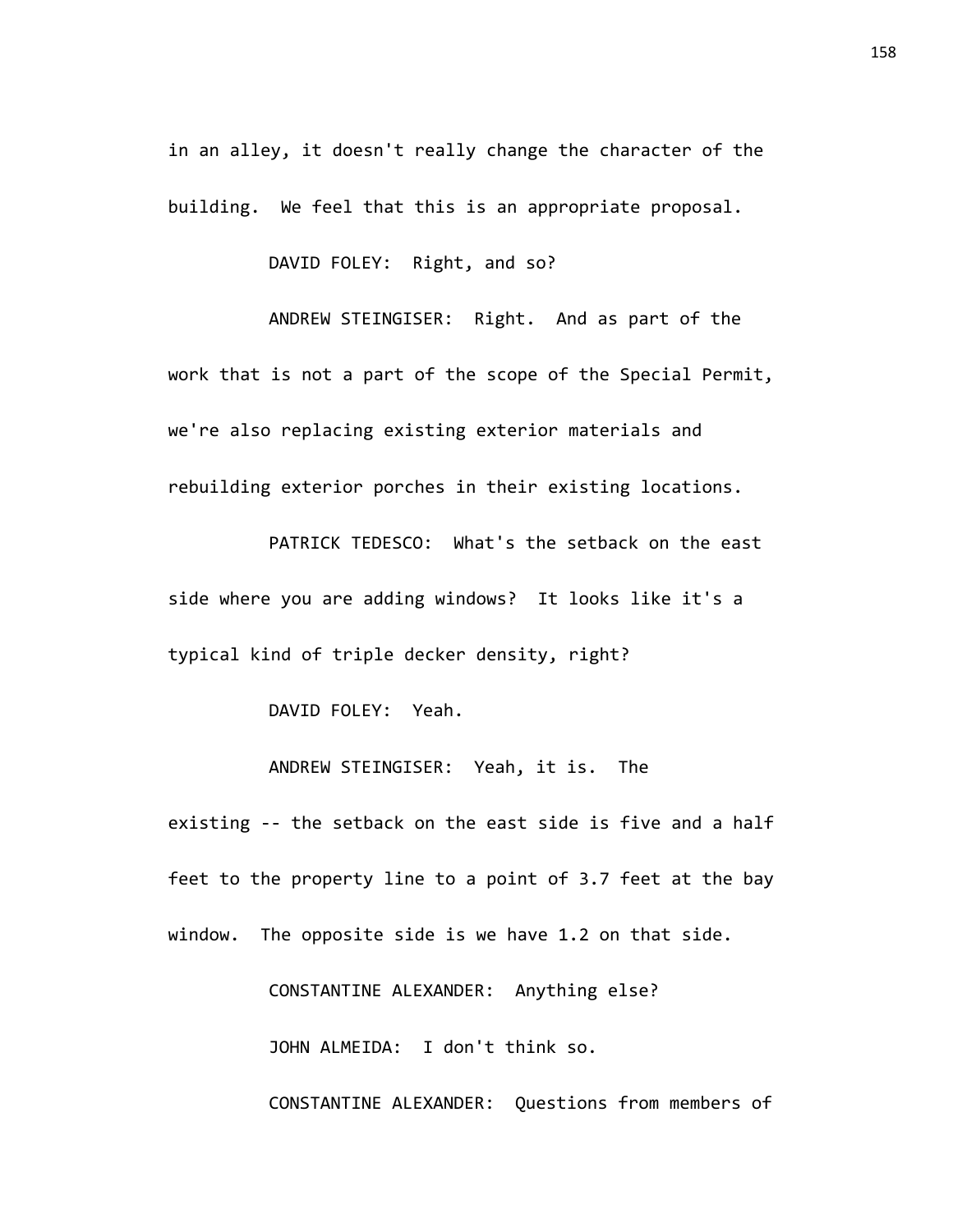the Board at this point?

(No Response.)

CONSTANTINE ALEXANDER: No questions. I'll open the matter up to public testimony.

> Is there anyone here wishing to be heard? (No Response.)

CONSTANTINE ALEXANDER: We have letters in the file. A letter from Timothy J. Toomey, Jr., City Councillor. (Reading) I am writing to voice my support for John Almeida's request for a Variance -- it's not a Variance, it's a Special Permit -- at 14 Hardwick Street. Mr. Almeida is a longtime resident of the City of Cambridge and has an opportunity to expand his living space for his growing family. I fully support this request to improve the housing stock in the City of Cambridge to accommodate families and hope you will find favor with this application.

A letter from Roberta Johnson who owns 10-12 Hardwick Street. (Reading) I am writing to the Board of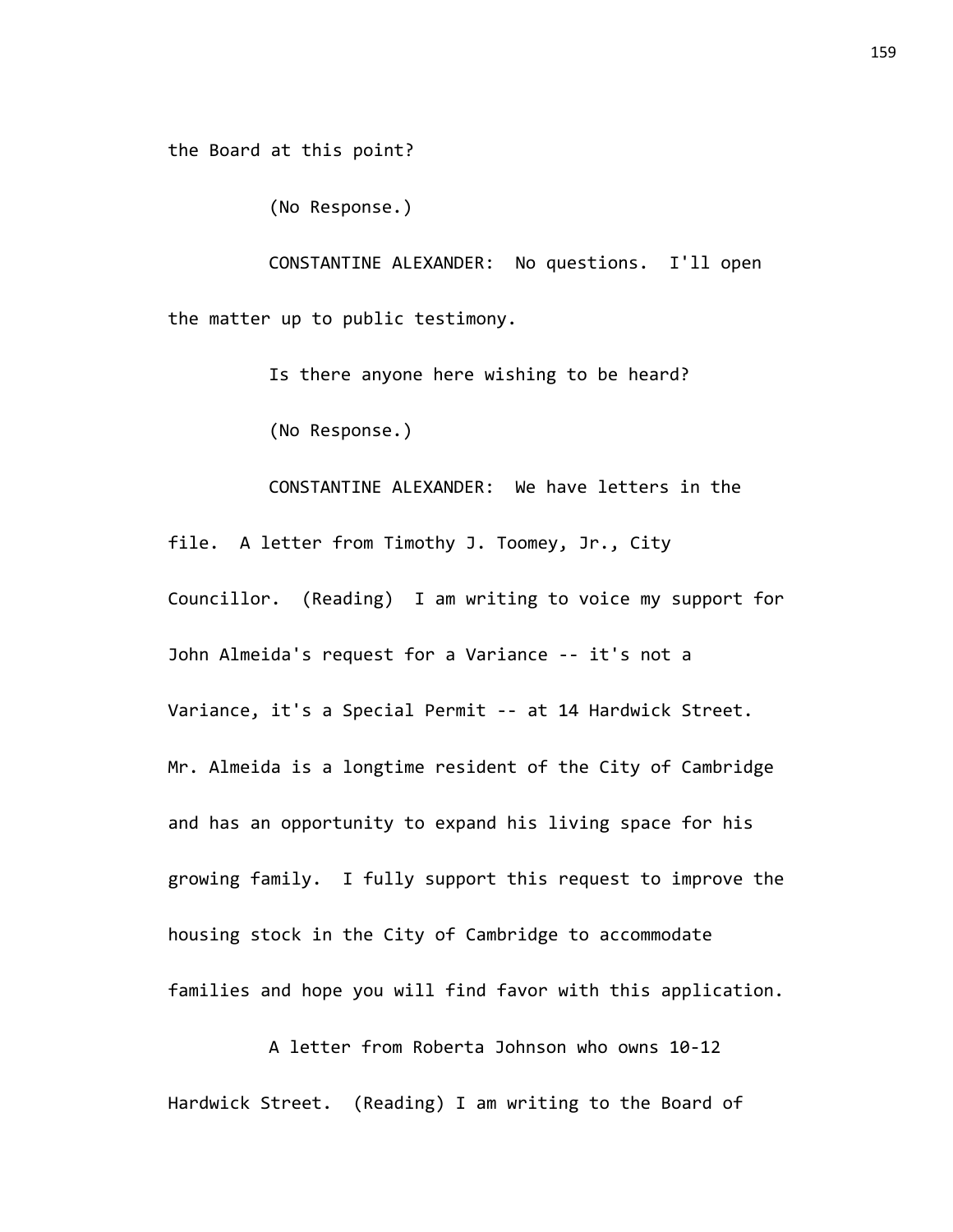Zoning Appeal in support of John Almeida and his planned renovations at 414-16 Hardwick Street. I have known John Almeida for years as my neighbor at 315-317 Cardinal Medeiros Avenue and I'm very pleased with his plans to renovate the house and his future residence to my left, 14-16 Hardwick Street. John has put a lot of time, care, and effort to planning the renovations and I approve of the plans which he has been sharing with me since he purchased the property. We think the changes to the exterior will be a major improvement and look forward to it. I hope that the BZA approves the plans that John and his architectural firm Foley Fiore Architecture have submitted. We are excited for the project to come to fruition.

There is no more. Just those two letters. Just to make sure. Yep.

With that, I'll close public testimony.

Discussion from members of the Board or are we ready for a vote?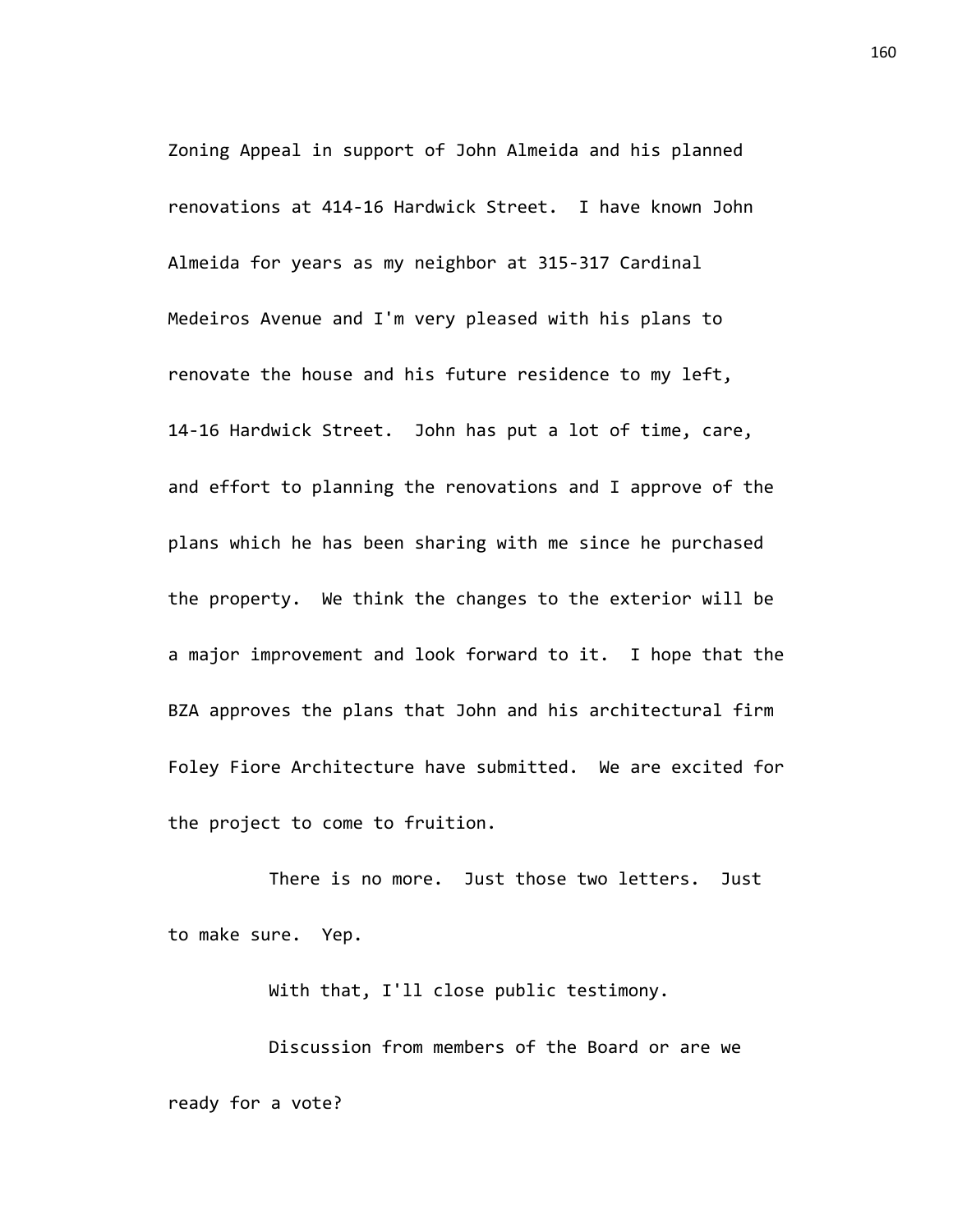JANET GREEN: Ready.

ANDREA HICKEY: Ready.

CONSTANTINE ALEXANDER: Okay, the Chair moves that we make the following findings with regard to the Special Permit being sought:

That the requirements of our Ordinance cannot be met without a Special Permit given the setback issues and the relocation of windows.

That traffic generated or patterns of access or egress resulting from this will not cause congestion, hazard, or substantial change in established neighborhood character. In fact, these windows should not impact traffic whatsoever, and the changes are not substantial in nature.

The continued operation of or development of adjacent uses as permitted in the Ordinance will not be adversely affected by what is proposed. And we have a letter of support from the neighbor, abutter who testified to that.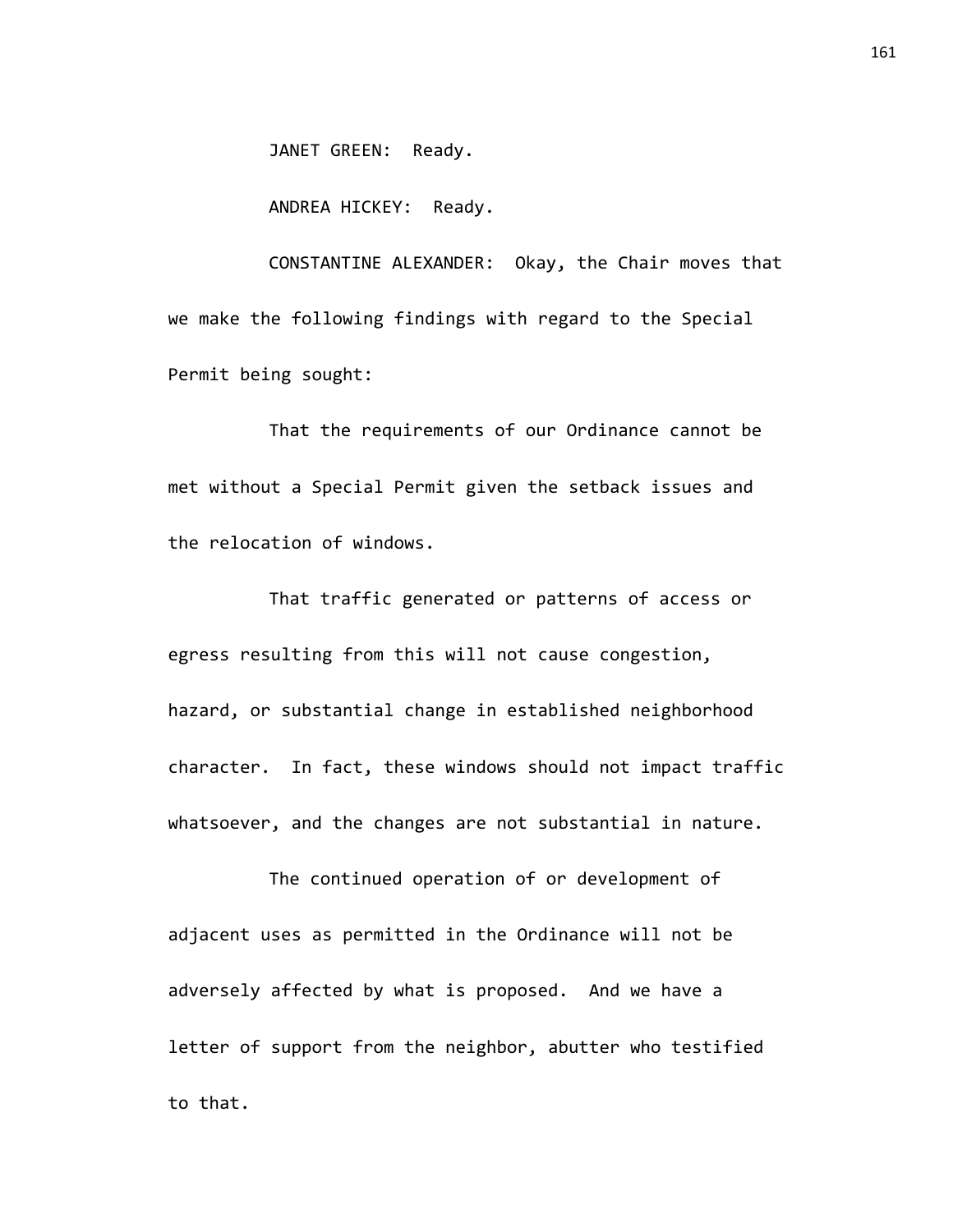No nuisance or hazard will be created to the detriment of the health, safety, and/or welfare of the occupant of the proposed use or the citizens of the city.

And that what is being proposed, generally, will not impair the integrity of the district or adjoining district or otherwise derogate from the intent and purpose of this Ordinance.

So on the basis of these findings, the Chair moves that we grant the Special Permit requested on the condition that the work proceed in accordance with the plans prepared by Foley Fiore Architecture submitted by the petitioner and which have been initialled by the Chair.

So you can't -- if you change these, you're going to have to come back before us. These have to be the final plans.

All those in favor please say "Aye."

(Aye.)

CONSTANTINE ALEXANDER: Five in favor. Good luck.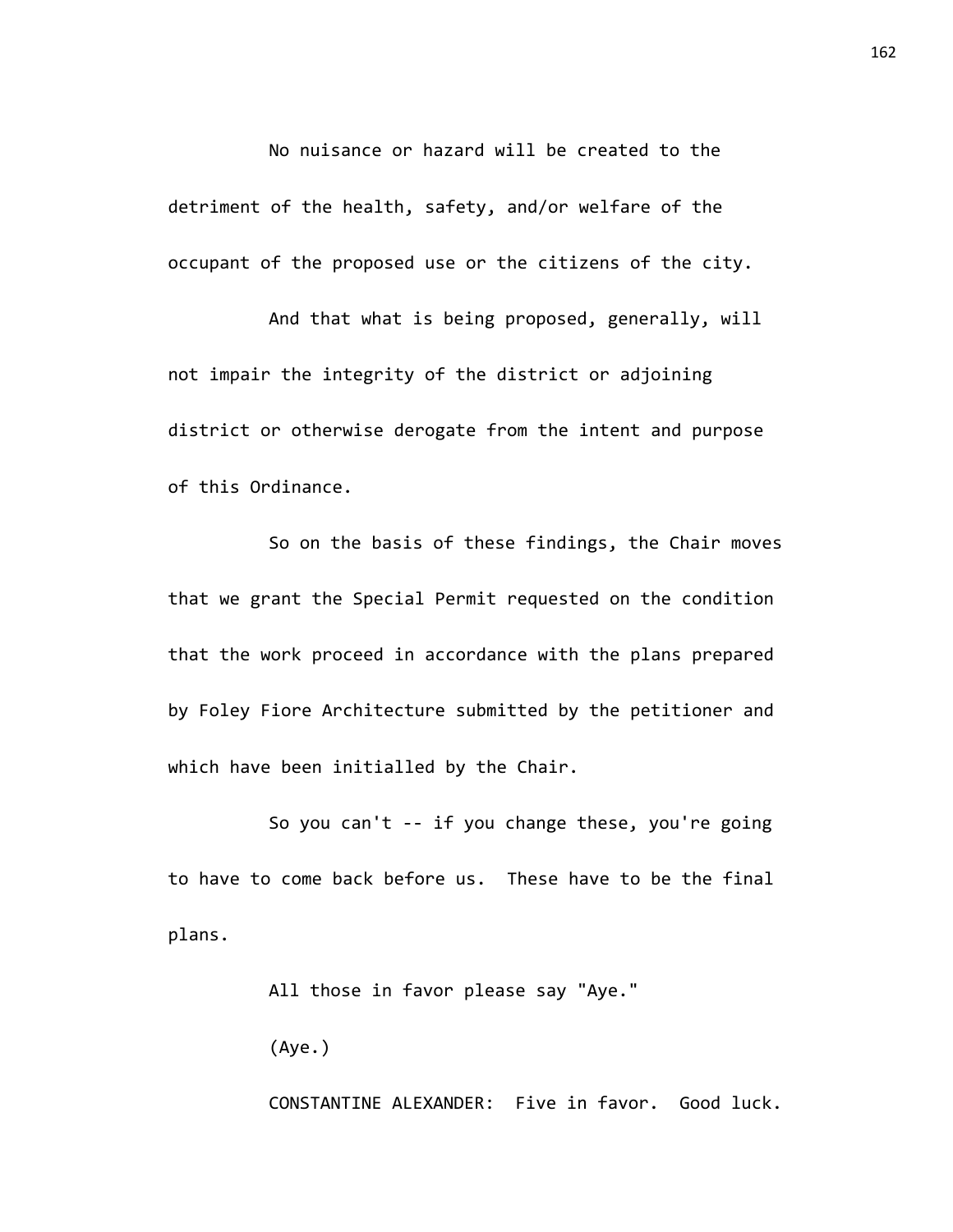(Alexander, Sullivan, Green, Hickey, Tedesco.)

\* \* \* \* \*

(9:30 p.m.)

(Sitting Members Case BZA-012217-2016: Constantine Alexander, Brendan Sullivan, Janet Green, Andrea A. Hickey, Patrick Tedesco.)

CONSTANTINE ALEXANDER: The Chair will call case No. 012217, 571 Franklin Street.

Is there anyone here wishing to be heard on this matter? Name and address to the stenographer, please.

KIN LO: Kin Lo, 571 Franklin Street.

JENNIFER LO: Jennifer Lo, 571 Franklin Street.

BLAKE ALLISON: Blake Allison from Dingman Allison Architects at 1950 Mass. Ave.

We were here almost three years ago to request a Variance for putting a small addition on this property on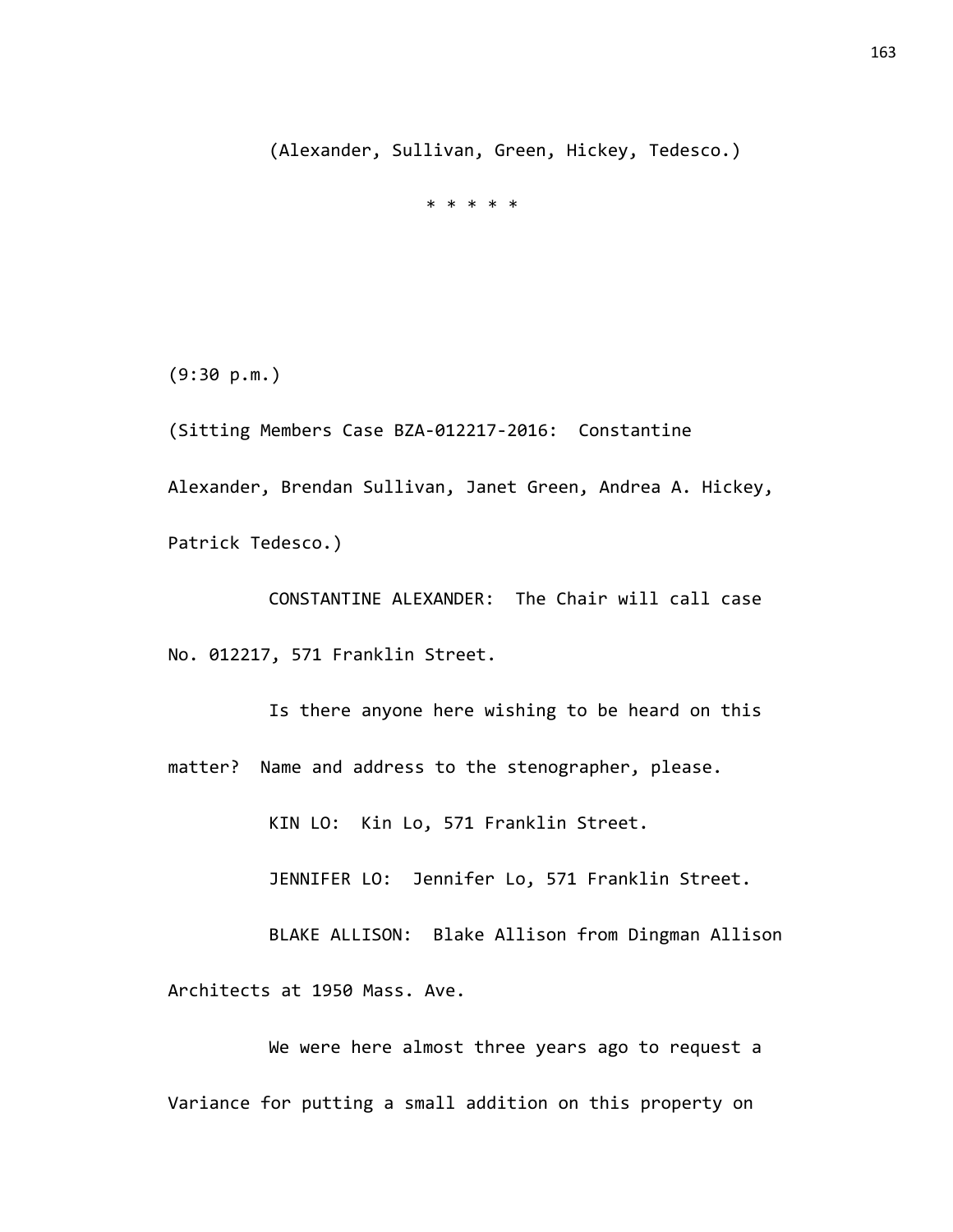Franklin Street and that's been successfully accomplished and the family has grown in the meantime and so now we're back asking for a Zoning Variance basically for the same reasons because of the configuration of the lot with respect to it being a substandard lot in terms of area and with respect to the side yard setbacks and the front yard setback.

It seems like if you look at this photograph here, I have some copies, but I think we always show you wintertime photographs of buildings so that they're not obscured by the trees, but rather than my being longwinded, I think this photograph tells the story with the snow. The proposal is just to put the small porch across the front which you see here. Part of it would be enclosed, part of it would be just roofed over the existing steps.

The footprint of the existing deck, which you see here, would remain the same. These steps would remain the same. So the construction is limited to what you see here, 164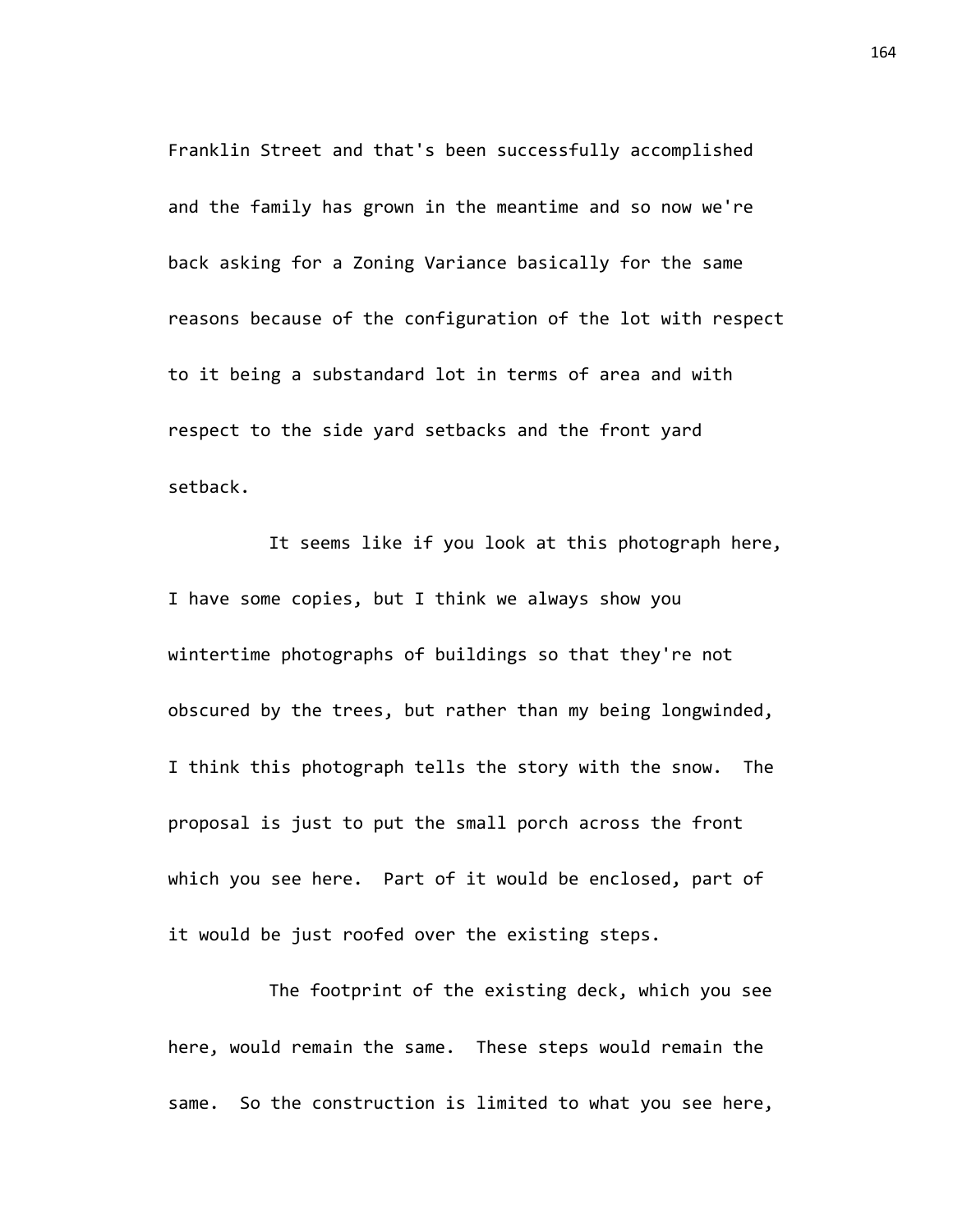this glassed-in porch and the new roof across here. And interestingly you can see in this lower photograph that the house did have a porch across almost the entire front.

JANET GREEN: Oh, yeah.

BLAKE ALLISON: Way back when and like you had in the previous case, the porch disappeared, was replaced by this deck, and the part of the Variance that we were granted three years ago was actually to put a small roof over this front door. That roof which was only 18 square feet but that will be sort of absorbed by the new roof.

PATRICK TEDESCO: Was the -- I'm sorry, that was the previous Variance you sought was for just that new roof?

BLAKE ALLISON: No. It was mostly for putting a small addition on the back of the property.

PATRICK TEDESCO: And that photograph on the low right, when was that taken? I'm just curious.

> BLAKE ALLISON: Do you know, Kin, when that was? KIN LO: I pulled it off of Google maps. It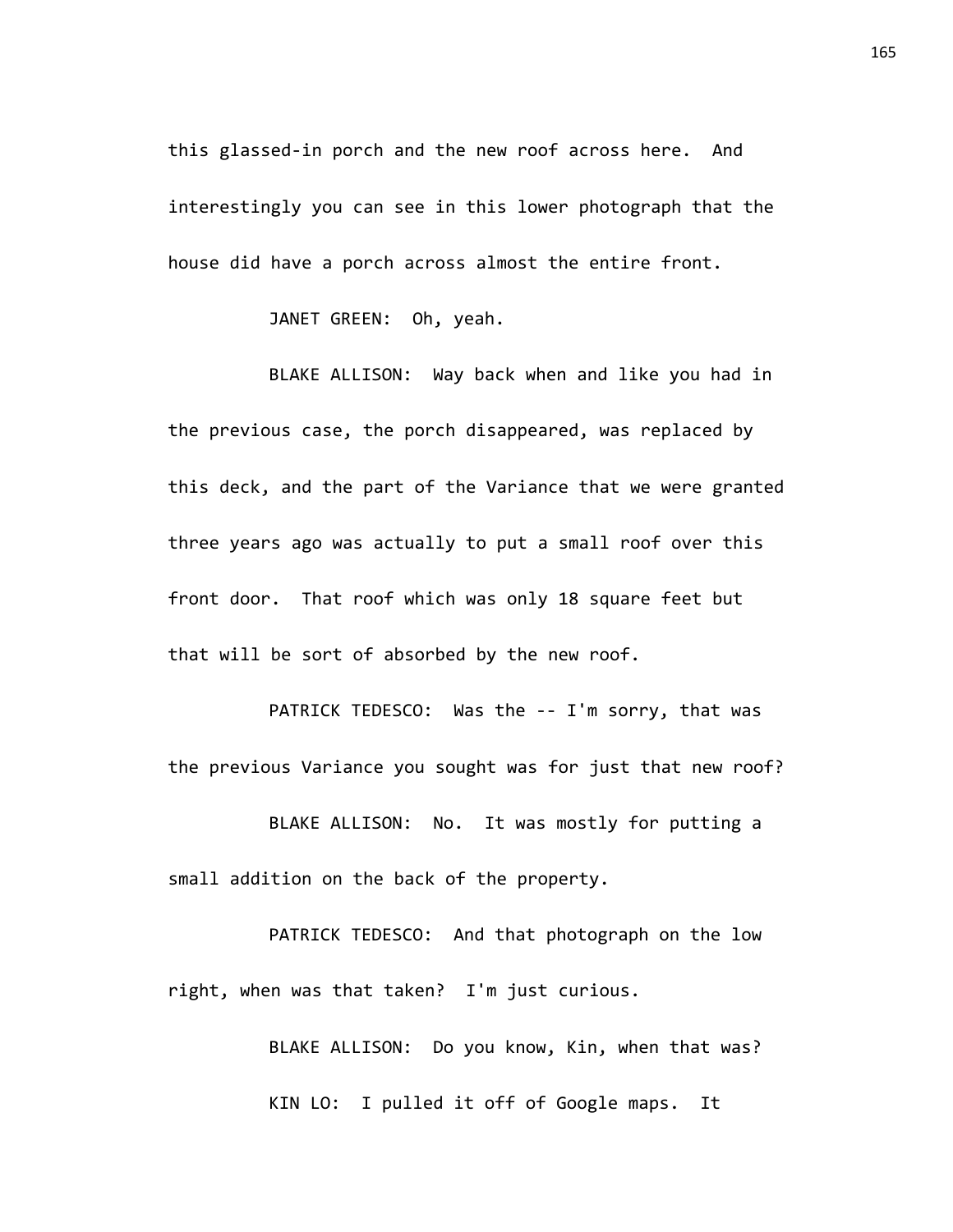probably has a date on it.

PATRICK TEDESCO: So it couldn't have been too long ago if it was on Google maps.

BLAKE ALLISON: The people who had the house before did a major renovation, and I suspect that's when that porch came off, because they put new siding on the house and new windows.

JENNIFER LO: And we bought the house in 2012.

KIN LO: Sometime in 2012.

BLAKE ALLISON: Well, sometime when Google earth existed.

JANET GREEN: The earth's been here for a while, the Google part that's the addition.

PATRICK TEDESCO: Didn't exist.

BLAKE ALLISON: So as we did before, three years ago, we canvassed the neighborhood, all the abutters and so on, and had a sign-off letter from everyone. Kin and Jennifer have done the same thing this time around and I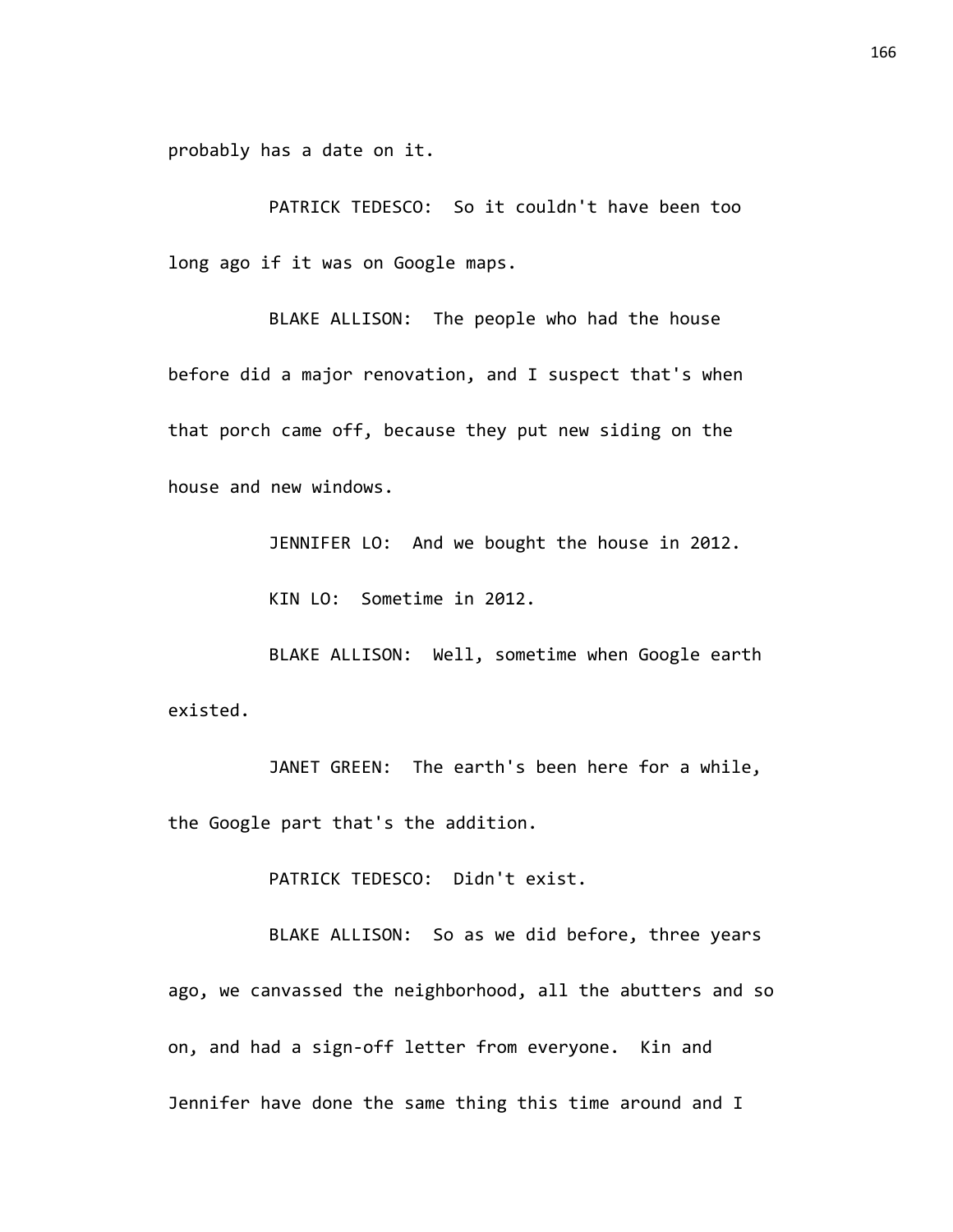believe that's in the record.

CONSTANTINE ALEXANDER: No. I was just looking. I didn't see any letters in our file.

JENNIFER LO: There was a signature page.

CONSTANTINE ALEXANDER: Maybe I missed it. Hold on. Keep going. I'll see if I can track them down. I didn't see it when I first went through it. Did you bring extra copies by any chance?

JENNIFER LO: I do.

CONSTANTINE ALEXANDER: Okay. It's not essential.

JENNIFER LO: I mean, I have them saved.

CONSTANTINE ALEXANDER: There don't appear to be any in the file. Oh, wait here. Just way in the back.

JENNIFER LO: I think there's two pages. Four signatures.

CONSTANTINE ALEXANDER: A petition. We have reviewed the plans -- I'll wait until I get to it. It's okay, but keep going.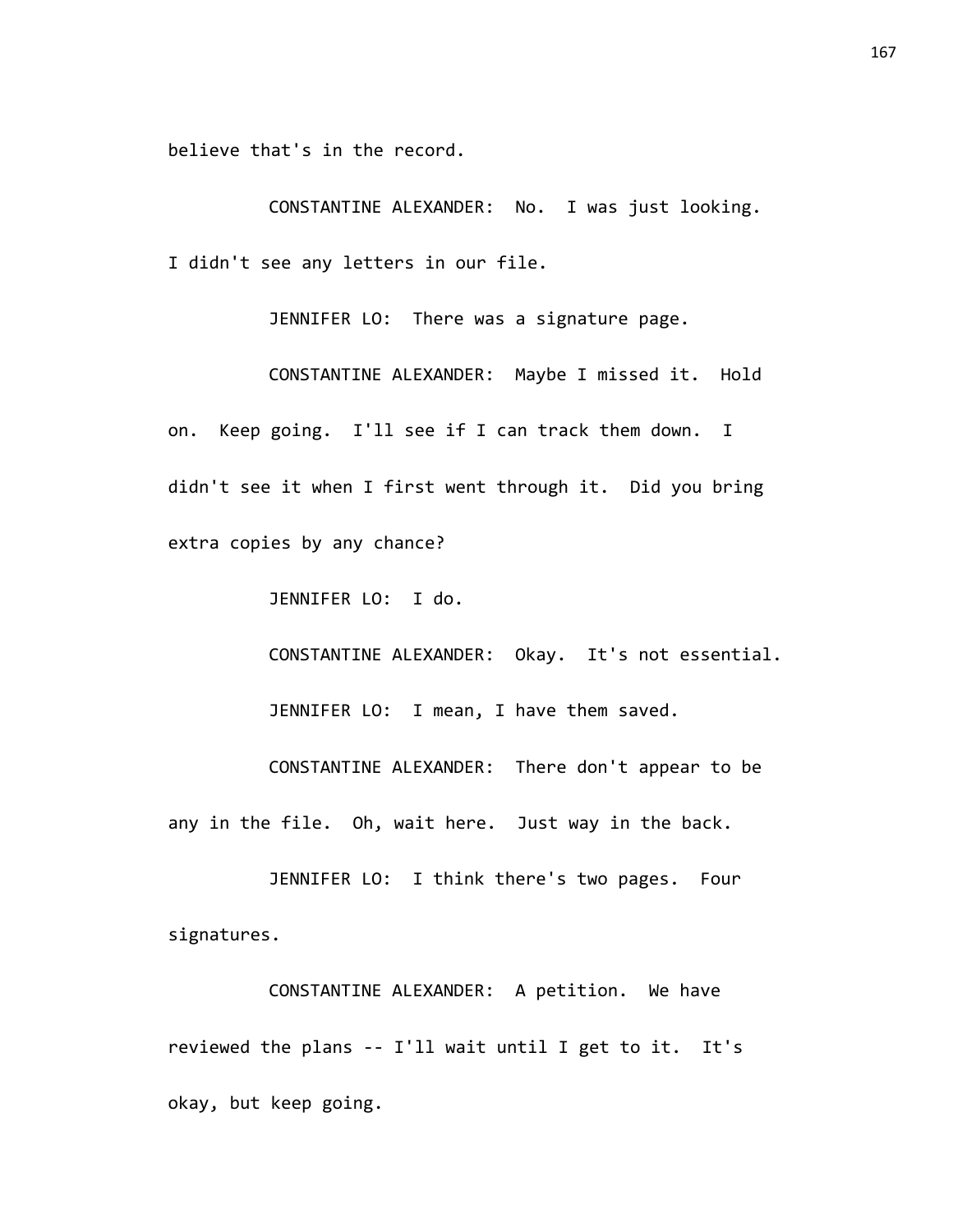BLAKE ALLISON: And that's basically it, yeah.

The hardship of the Ordinance is due to front yard setback where we're actually -- because we're enclosing it, that enclosure brings us an encroachment into the required ten feet.

CONSTANTINE ALEXANDER: And that's the only relief you're seeking, is front yard setback relief.

BLAKE ALLISON: Well, and also increasing a non-conforming building.

CONSTANTINE ALEXANDER: Yeah.

BLAKE ALLISON: Yes, initially it's the front yard setback.

CONSTANTINE ALEXANDER: Just the front yard.

BLAKE ALLISON: And it's not gonna come forward any farther than what's already there, and I believe that that's the same footprint of what you see in this photograph.

CONSTANTINE ALEXANDER: And what you're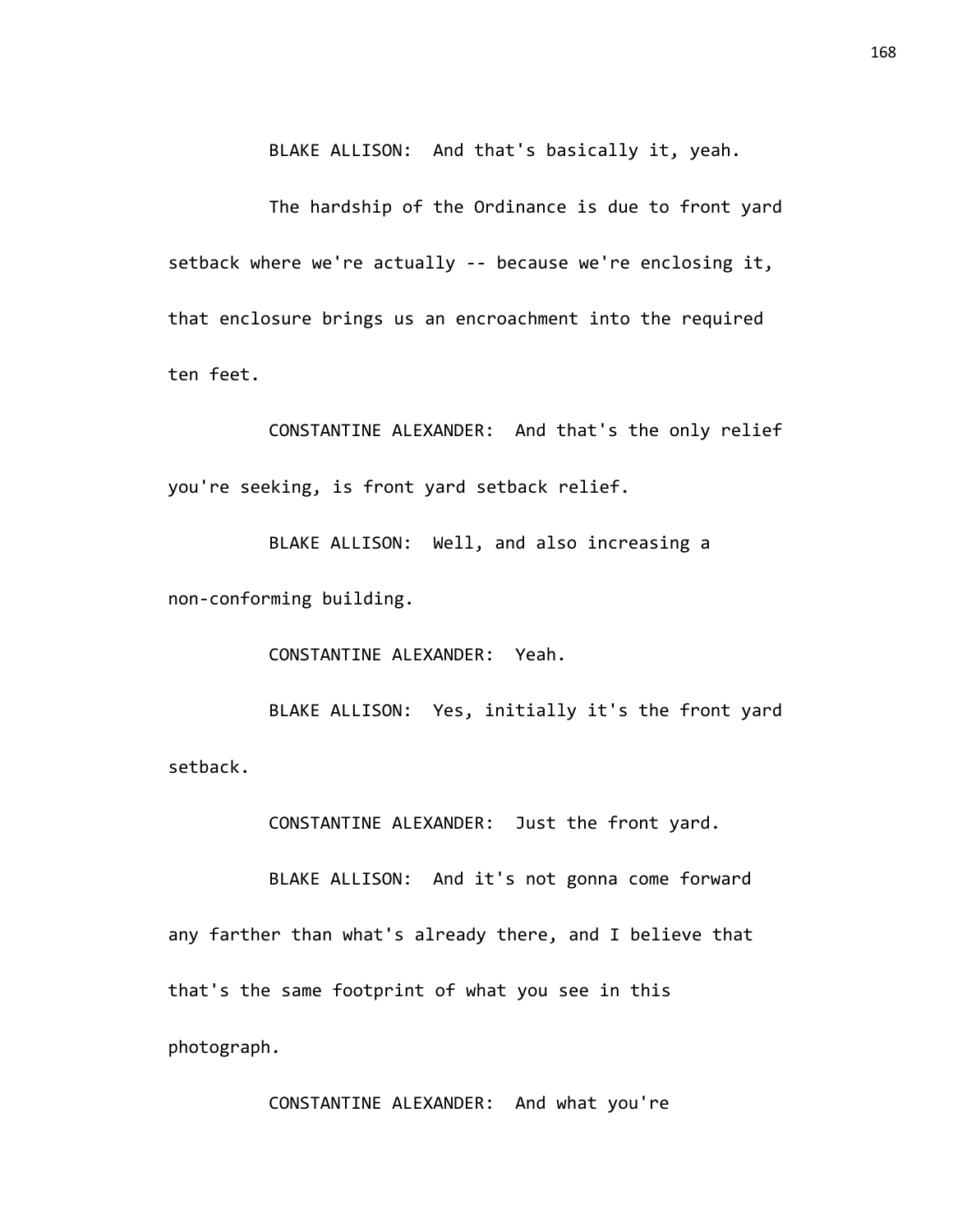gonna -- if we grant you the relief and you do the

enclosure, is that a mudroom. Is that the idea?

JENNIFER LO: Yes.

CONSTANTINE ALEXANDER: We have this case quite frequently.

BLAKE ALLISON: Yeah. So again, back to the wintertime photograph, it's issue of coming in and out of the house safely.

CONSTANTINE ALEXANDER: Right.

BLAKE ALLISON: With respect to snow and rain and so on. And this being the principal door into the house. And the air lock of course will help with energy efficiency. And, again, this being the main door. Right now it's going to let a big blast of cold air come in with the kids in the midst of taking off their snowsuits and so on. So that's the basic hardship.

And if you want to add anything else about your neighbors and so on?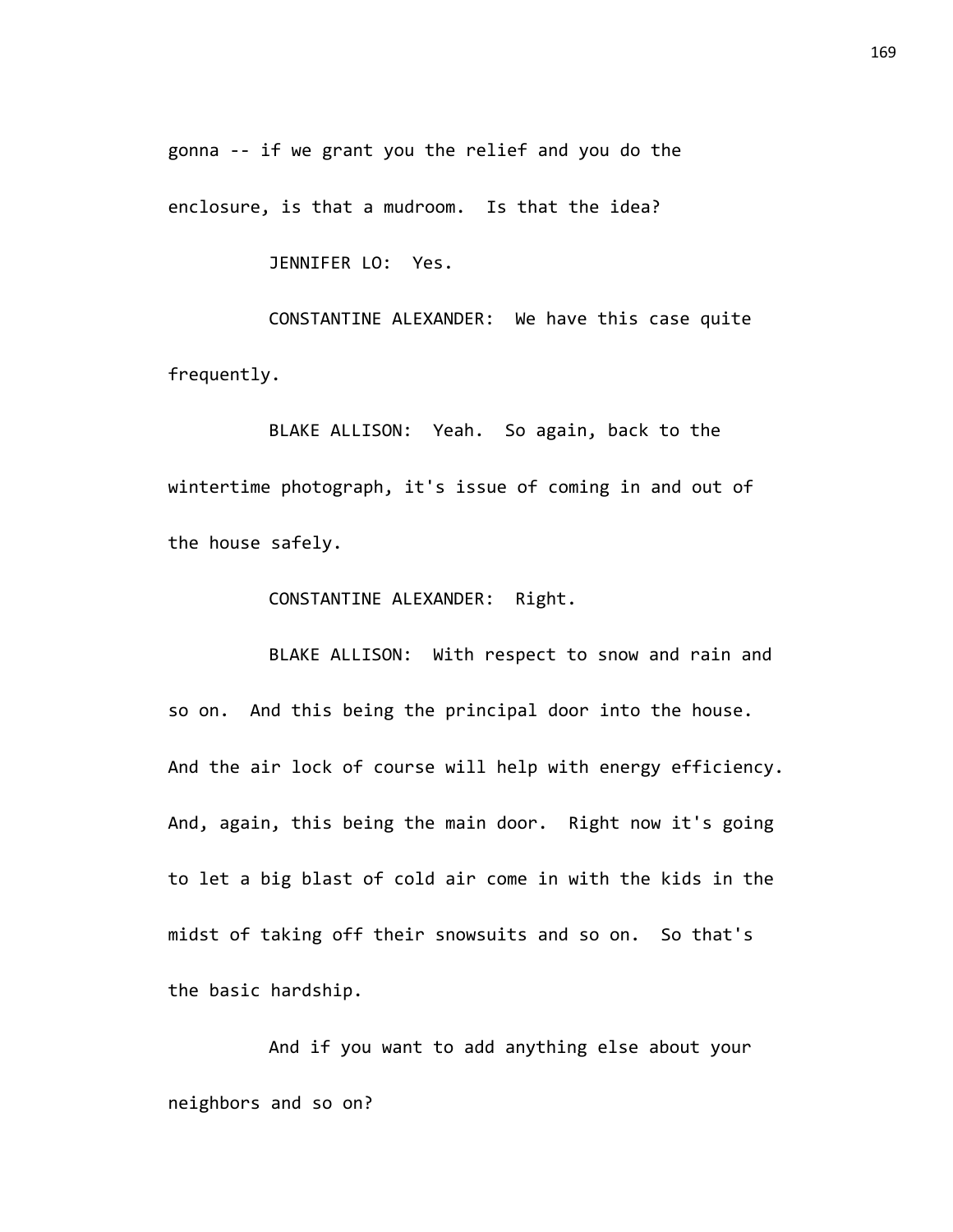PATRICK TEDESCO: I just have a design question.

There's lattice on the space under the porch right now.

BLAKE ALLISON: Yes, right.

PATRICK TEDESCO: Is that how you're going to treat the -- oh, you've got....

BLAKE ALLISON: Yeah, that will basically stay. I mean it's largely obscured by bushes, but you're right, the lattice treatment would stay.

CONSTANTINE ALEXANDER: Any other questions from members of the Board?

JANET GREEN: No.

CONSTANTINE ALEXANDER: I'll open the -- I'm sorry, do you have anything more to add?

BLAKE ALLISON: I don't think so. It's a pretty small project. I mean, it's a -- it's such a typical house for the neighborhood, which is very tight neighborhood as you know. I don't like to sound like attorney Rafferty and use the fancy Latin term of de minimus, but I think it's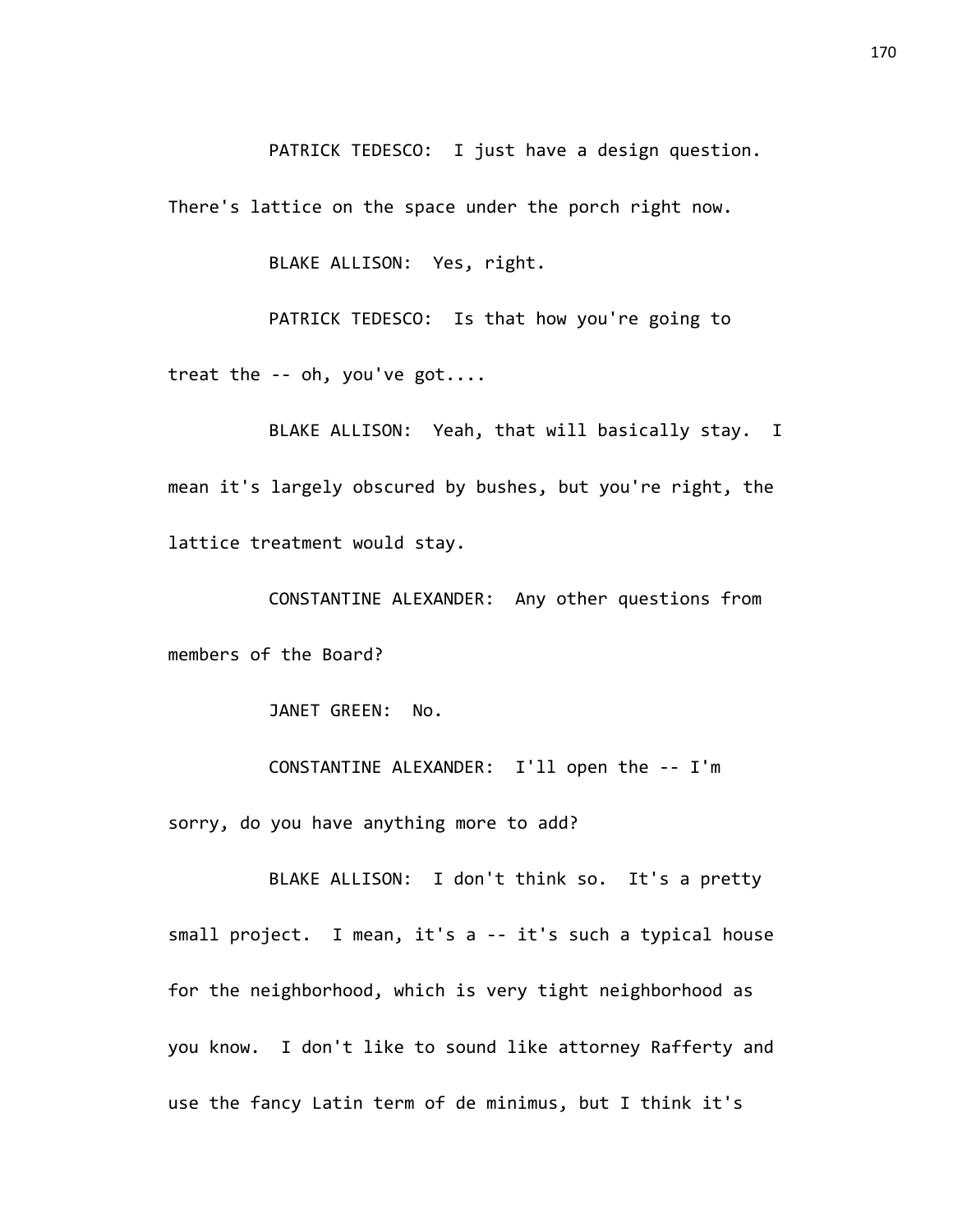pretty de minimus.

CONSTANTINE ALEXANDER: Okay. I'll open the matter up to public testimony.

Is there anyone wishing to be heard on this matter?

(No Response.)

CONSTANTINE ALEXANDER: Apparently not. And we are in receipt of a petition signed by four individuals or groups. (Reading) We have reviewed the plans for the renovation of the front porch at 571 Franklin Street by Dingman Allison Architects. We have no objections.

PATRICK TEDESCO: Are those -- I'm curious, are those direct abutters?

CONSTANTINE ALEXANDER: Let's see, the address 577 Franklin, 582, 624 Green Street, which is a street behind. JENNIFER LO: It's the house directly behind. CONSTANTINE ALEXANDER: Right behind, exactly. BLAKE ALLISON: Do you want to see the --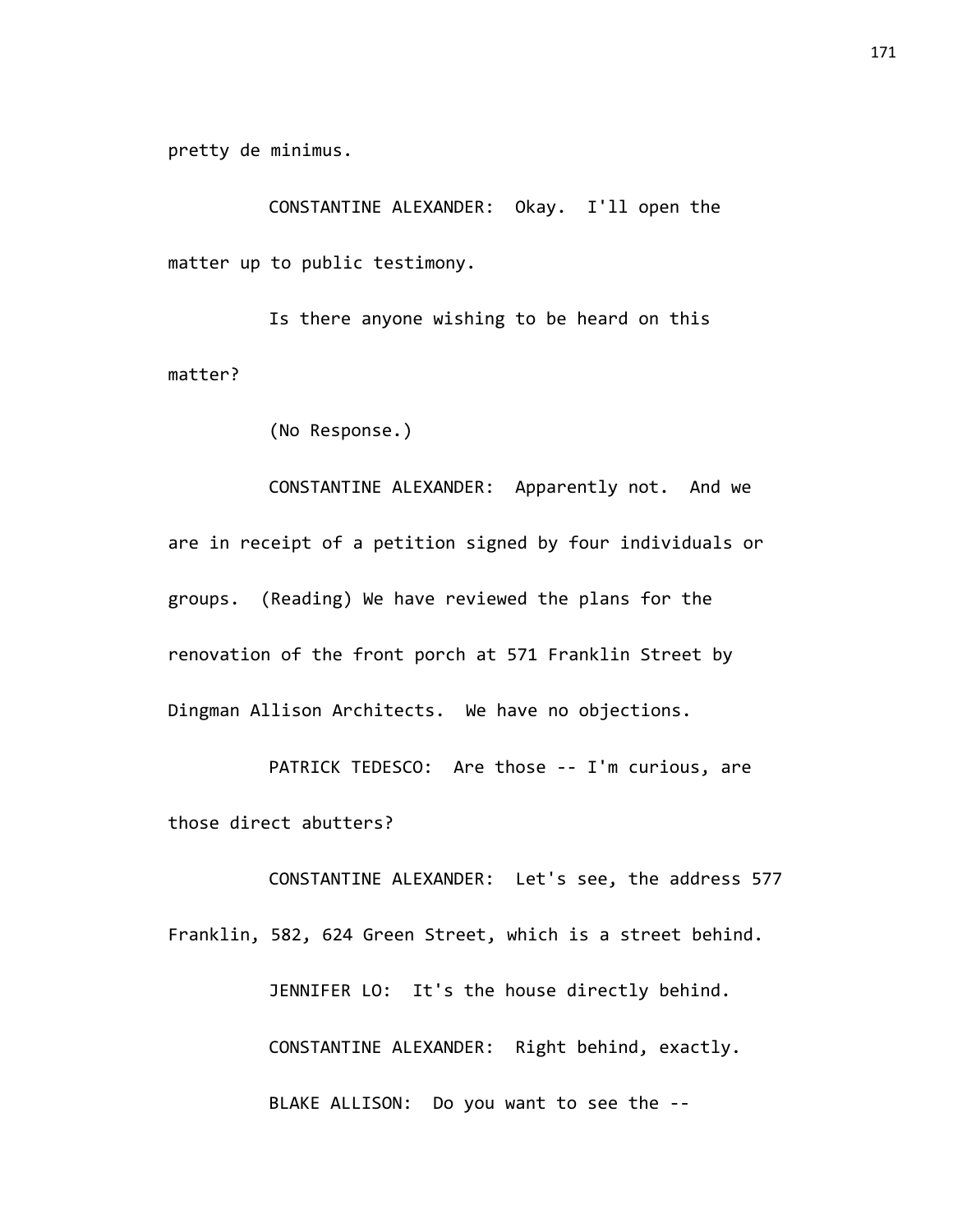PATRICK TEDESCO: That's okay. You're 571.

CONSTANTINE ALEXANDER: And 35 Brook Street in Winchester, Mass.

JENNIFER LO: That's the apartment.

KIN LO: Oh, yeah, there's a multi-family next to us owned by --

PATRICK TEDESCO: That's John Miller. Former Chair of the Zoning Board or Planning Board?

CONSTANTINE ALEXANDER: The name means nothing to me. Anyway, he's entitled even if he lives in Winchester, he's entitled to his opinion.

I will close public testimony. Any discussion or are we ready for a vote?

JANET GREEN: Ready.

ANDREA HICKEY: Ready.

CONSTANTINE ALEXANDER: Ready for a vote.

The Chair moves that we make the following findings with regard to the Variance being requested: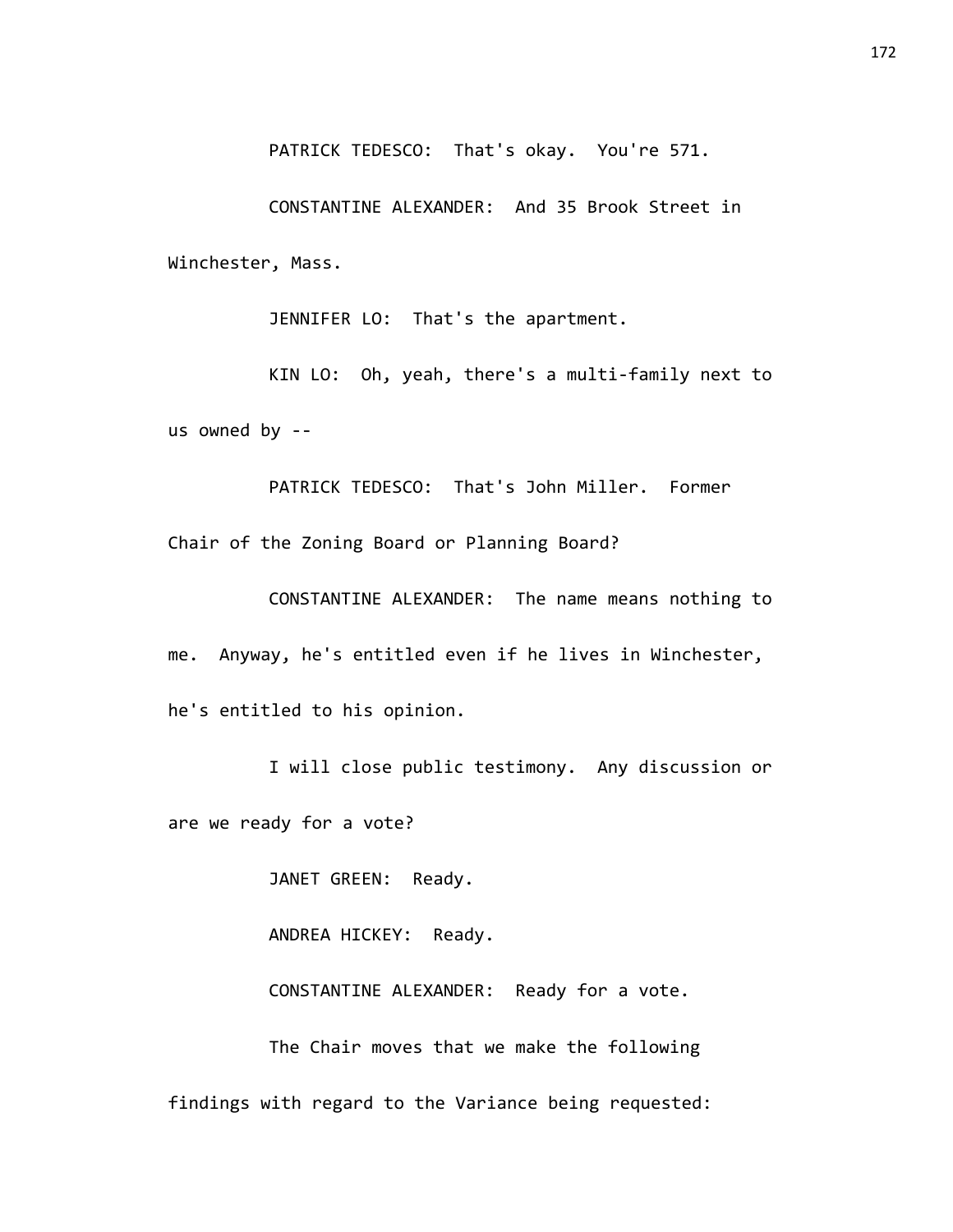That a literal enforcement of the provisions of the Ordinance would involve a substantial hardship to the petitioner. Such hardship being is that there is a need for a mudroom in the front of the structure of the residence, particularly now that there are small children and it also would help with the heating of the building, of the residence because of the absence of an air lock.

That the hardship is owing to the fact that this is a non-conforming lot as it is and -- no, I guess it's not non-conforming. But in any event, it's owing to the fact that the location of your structure on the lot is such that this is where you would have to put your mudroom.

And that relief may be granted without substantial detriment to the public good or nullifying or substantially derogating from the intent and purpose of the Ordinance.

So on the basis of these findings, the Chair moves that we grant the Variance requested on the condition that the work proceed in accordance with the plans prepared by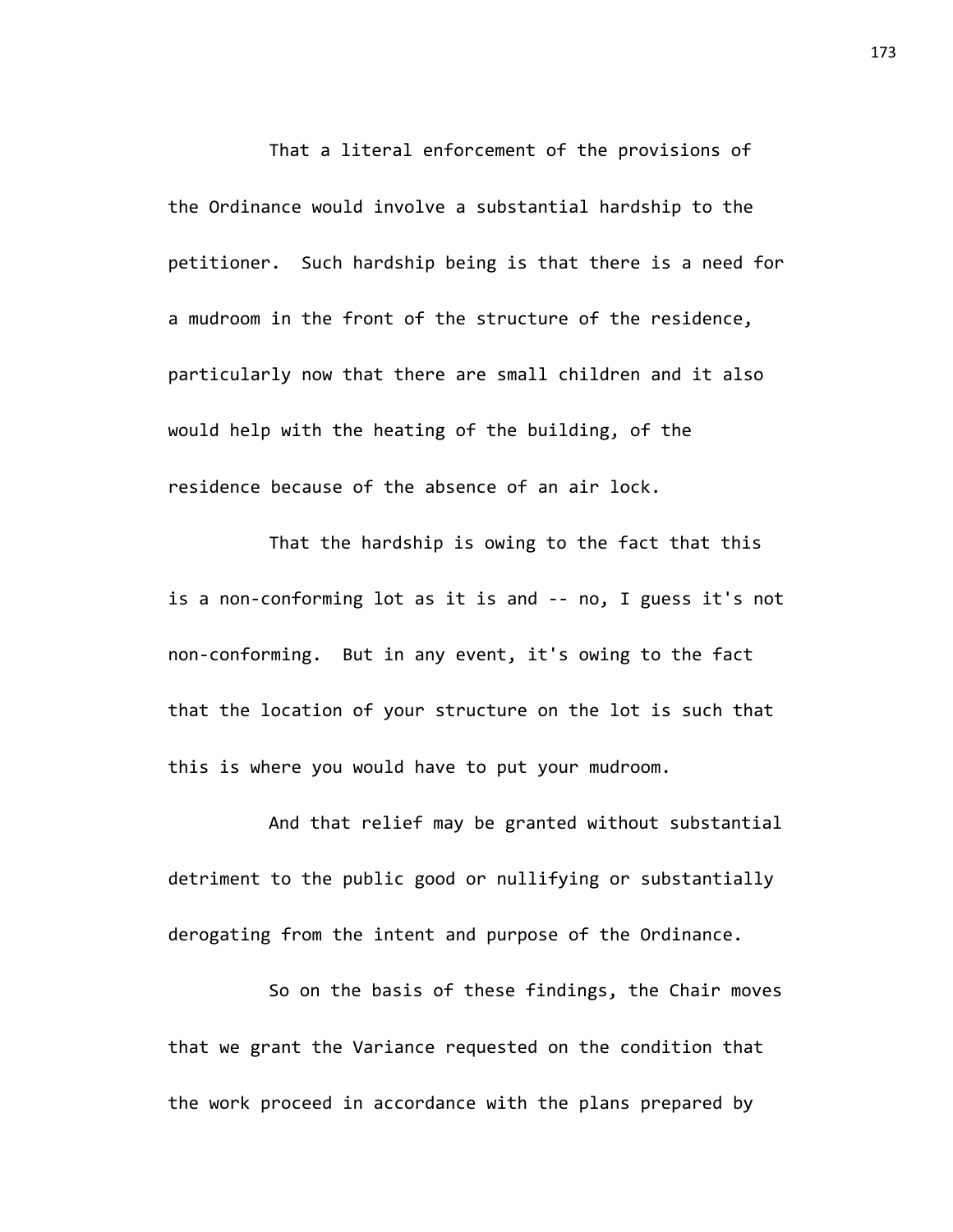the architect in which have been initialed by the Chair.

All those in favor please say "Aye."

(Aye.)

CONSTANTINE ALEXANDER: Five in favor. Good luck.

(Alexander, Sullivan, Green, Hickey, Tedesco.)

\* \* \* \* \*

(9:40 p.m.)

(Sitting Members Case BZA-012268-2016: Constantine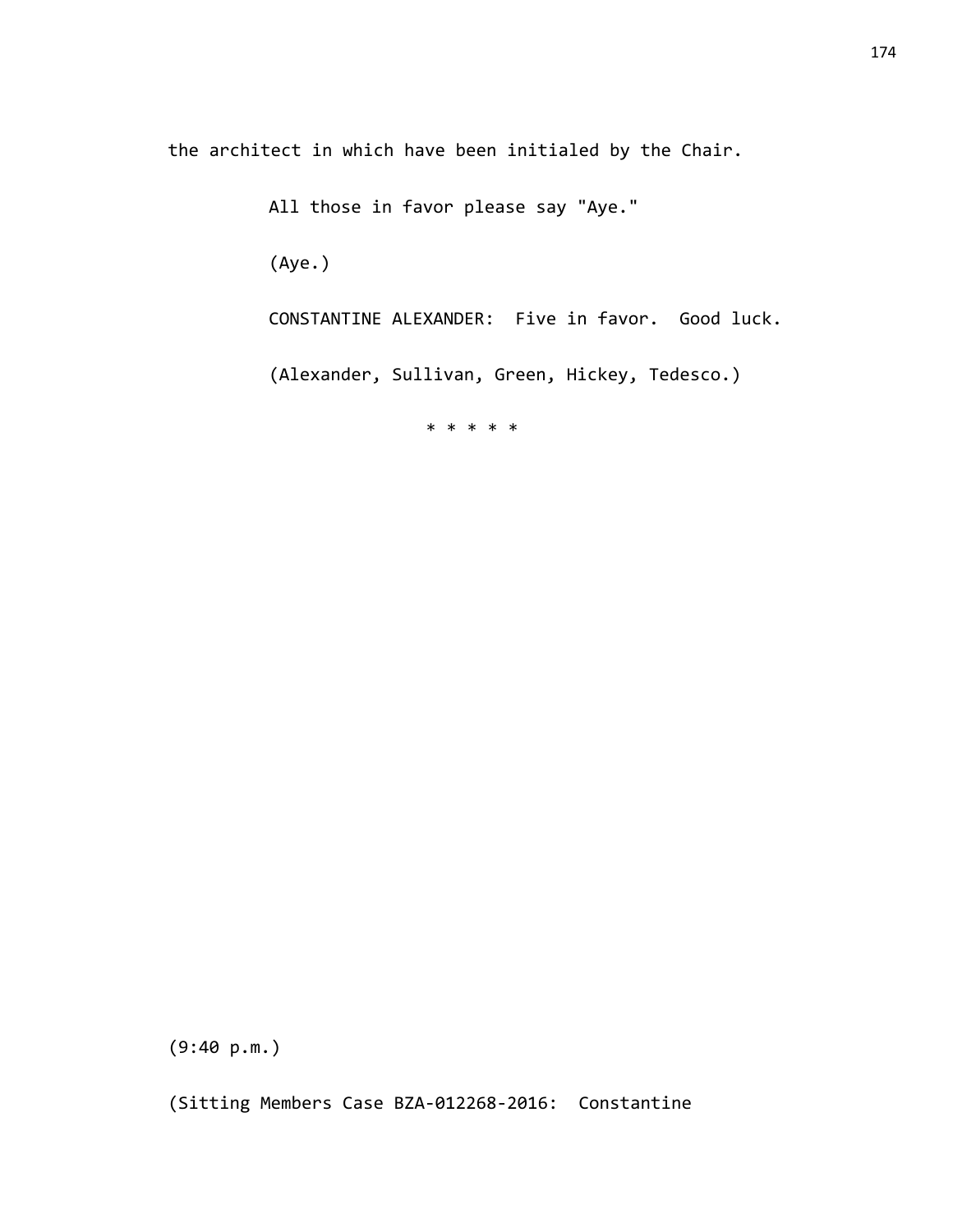Alexander, Brendan Sullivan, Janet Green, Andrea A. Hickey, Patrick Tedesco.)

CONSTANTINE ALEXANDER: Sorry you had to wait. Name and address.

ANTHONY DAVLIN: Anthony O. Davlin, 64 Winter Street, Cambridge 02141.

SARAH RITCH: Sarah Ritch and Associates, R-I-T-C-H and it's S. E. Ritch and Associates at 177 Milk Street in Boston.

CONSTANTINE ALEXANDER: Okay, what do you want to do and why should we grant you relief?

ANTHONY DAVLIN: You all were nice enough to allow me to convert this building into a house with an art studio variance on the first floor. And I've had my art studio there for around ten years, and there are certain restrictions about an art studio. Like, you can only have so many employees. And basically I'm outgrowing the space. And even though I'm, I'm obeying the law with having the art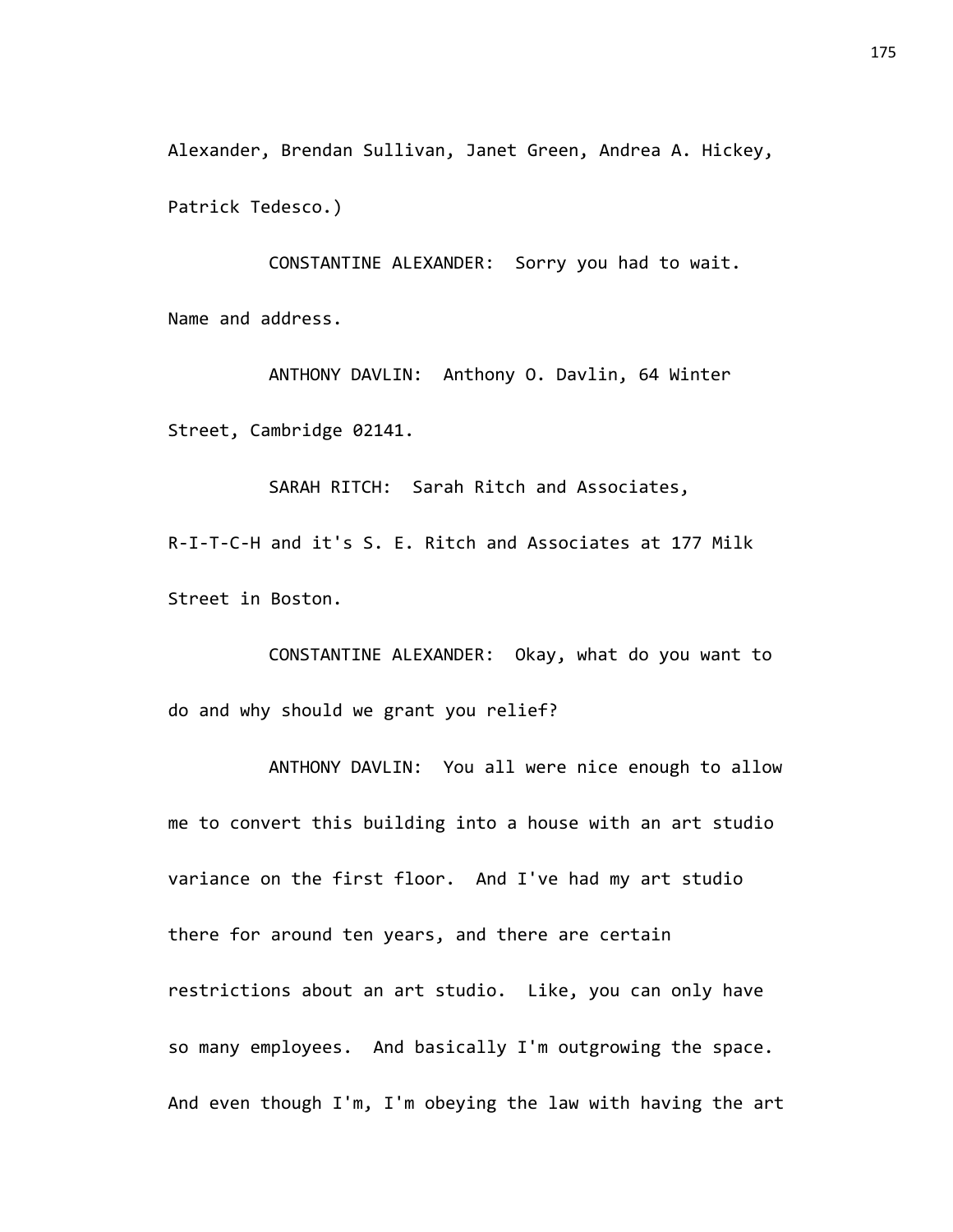studio in the space, I'm not really well liked in the neighborhood because of the --

CONSTANTINE ALEXANDER: We can't help you there.

ANTHONY DAVLIN: Because of the art studio and we get deliveries and, you know, it sometimes it took out someone's TV and that's not the reason, but it does factor -- it would be nice to be in a proper space and I don't have angry people.

CONSTANTINE ALEXANDER: If we do grant you relief, you'll have a two-family --

SARAH RITCH: He's constrained --

CONSTANTINE ALEXANDER: I'm sorry?

SARAH RITCH: He's constrained within the

footprint of the -- which is the existing footprint of the  $-$ 

ANTHONY DAVLIN: Right. And you know, I don't have a family.

CONSTANTINE ALEXANDER: Wasn't this originally a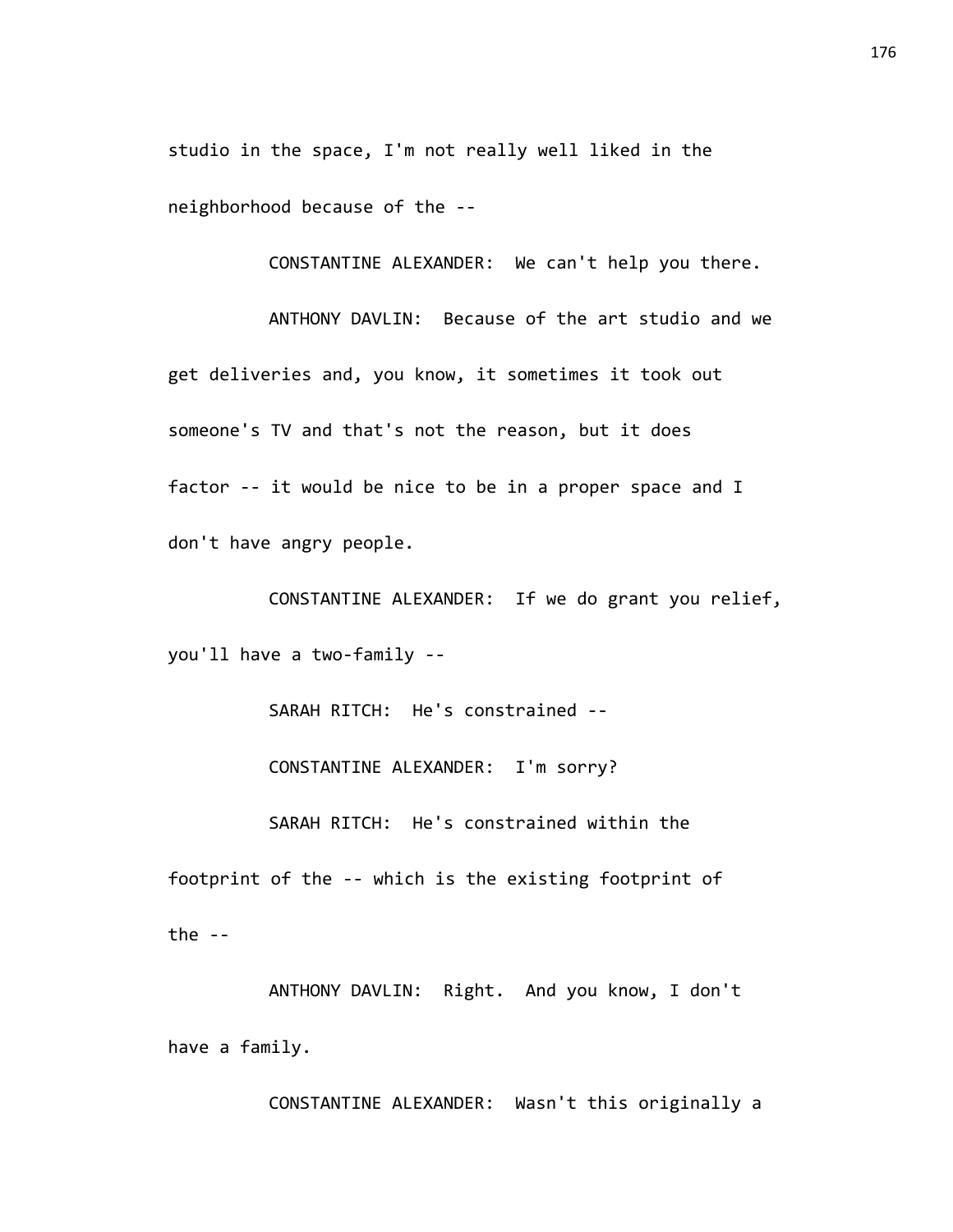warehouse?

ANTHONY DAVLIN: It was a one-story warehouse, non-conforming warehouse.

CONSTANTINE ALEXANDER: Okay. You put a second floor on and that's where you lived?

ANTHONY DAVLIN: I live upstairs.

CONSTANTINE ALEXANDER: Okay. And you have the art studio in the old garage area?

ANTHONY DAVLIN: Yep.

CONSTANTINE ALEXANDER: Okay. And now you want to

convert this studio into another dwelling unit?

ANTHONY DAVLIN: Into a dwelling unit.

CONSTANTINE ALEXANDER: Okay. And are you

otherwise modifying in the exterior -- are you modifying the

structure at all?

ANTHONY DAVLIN: No.

CONSTANTINE ALEXANDER: No modifications to the exterior?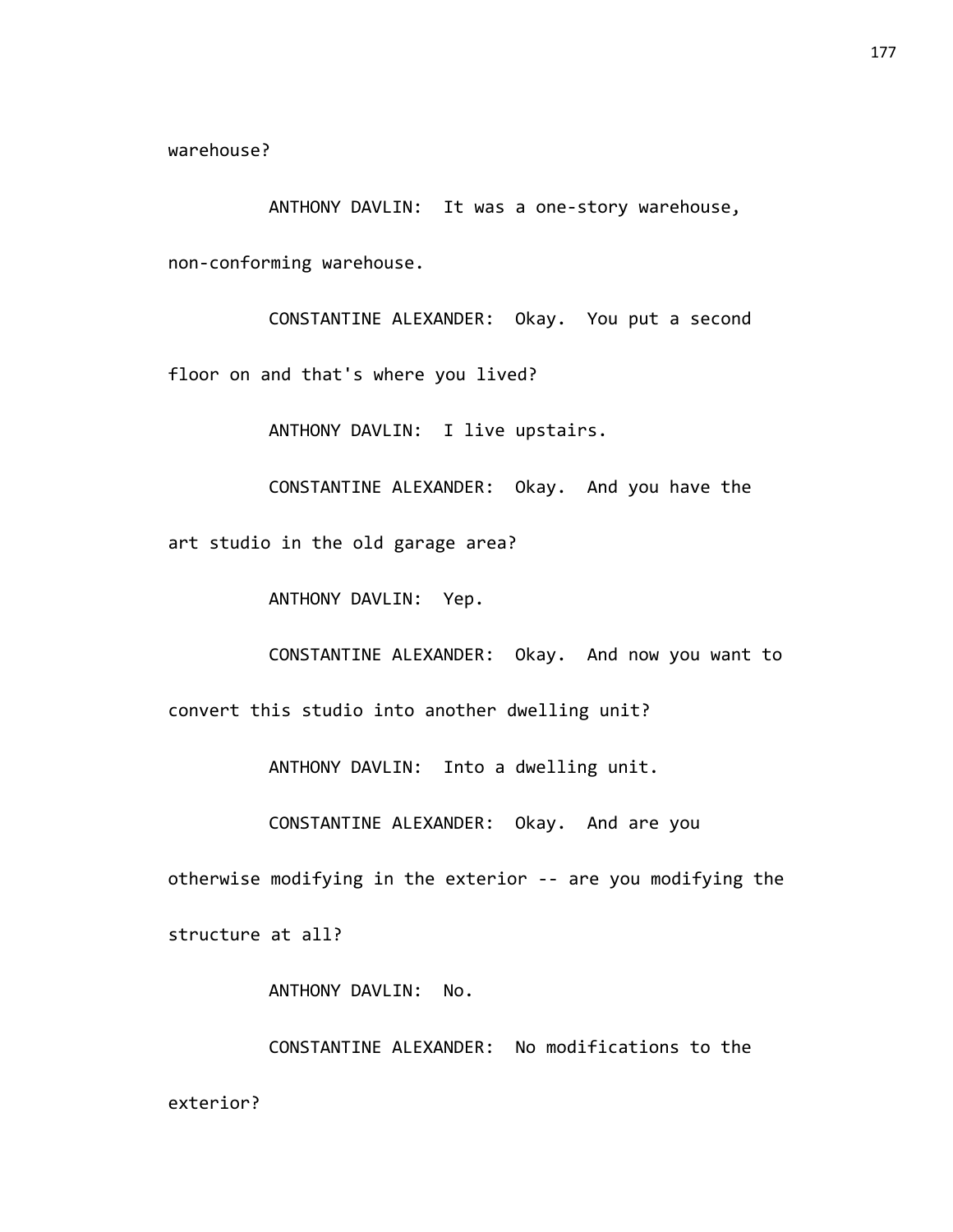SARAH RITCH: We're hoping to replace the existing garage door --

CONSTANTINE ALEXANDER: Oh, yeah.

SARAH RITCH: -- with windows. Some of them would be operable, but it's within the same masonry opening.

CONSTANTINE ALEXANDER: Yeah, okay. I'm sorry, you're right. I assumed that to be the case. You weren't going to leave the old garage doors there.

ANTHONY DAVLIN: Right. But we're not making that smaller. Instead of a like big, nice commercial unit --

CONSTANTINE ALEXANDER: How big will the dwelling unit you're creating be on that first floor?

ANTHONY DAVLIN: Well, it's 1200 square foot gross, but that's from the outside of the unit, and I should have that -- it's around.

SARAH RITCH: I have to look --

ANTHONY DAVLIN: It's around 1,050 square feet.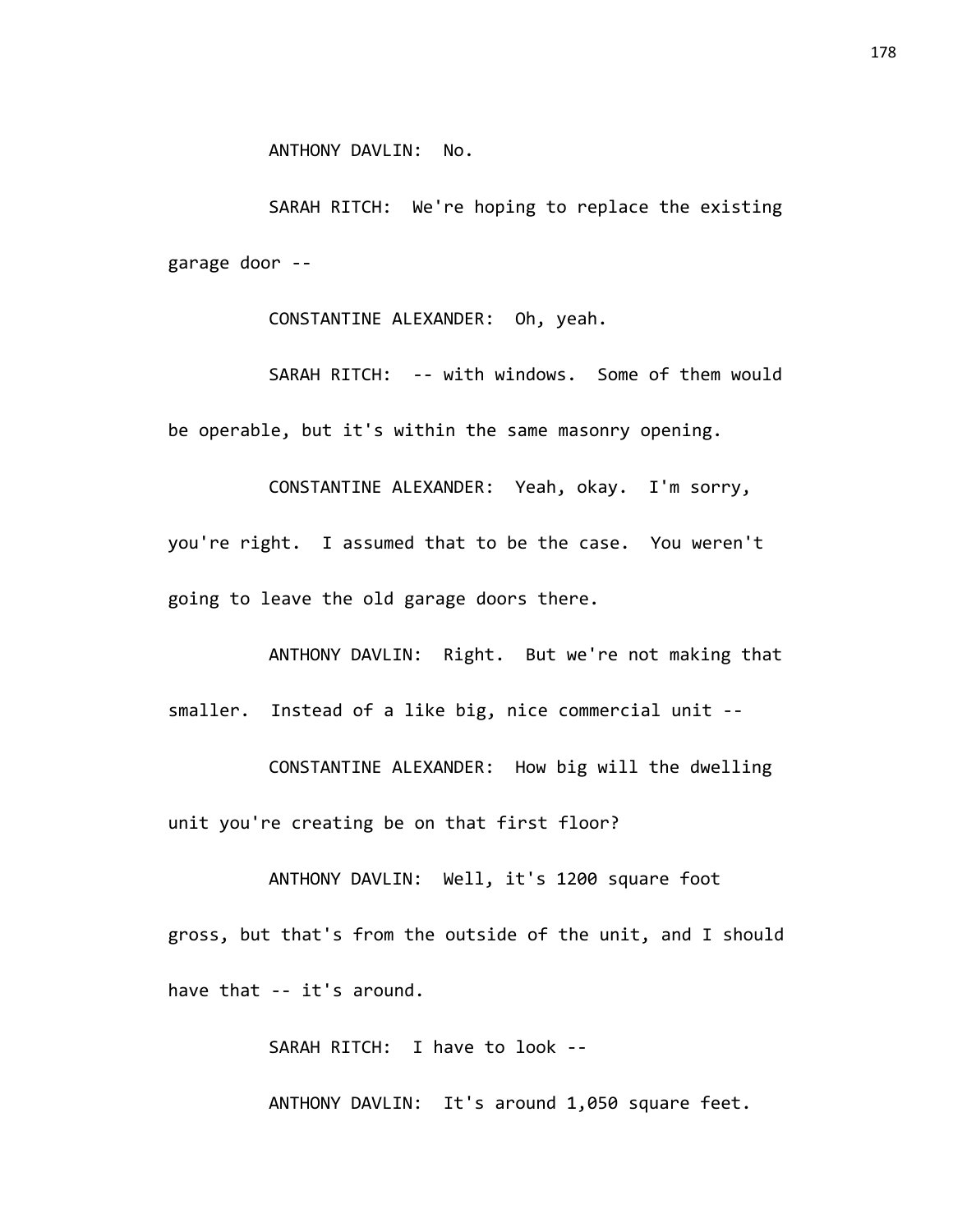CONSTANTINE ALEXANDER: Total for the building? ANTHONY DAVLIN: No, no.

CONSTANTINE ALEXANDER: Oh, just for the unit downstairs?

ANTHONY DAVLIN: For the unit downstairs, yeah. Because there are subtractions for -- we have a -- I do glass. I got nervous and put a sprinkler system in. And so there's a fire room and there's a, you know, utility rooms. And because it's a two-family, they have to be separately, you know, separate mechanical rooms.

CONSTANTINE ALEXANDER: There will be no parking obviously?

ANTHONY DAVLIN: There will be no parking, but there is a big curb cut.

CONSTANTINE ALEXANDER: Yes.

ANTHONY DAVLIN: Yeah, but there will be no parking.

CONSTANTINE ALEXANDER: And neighbors besides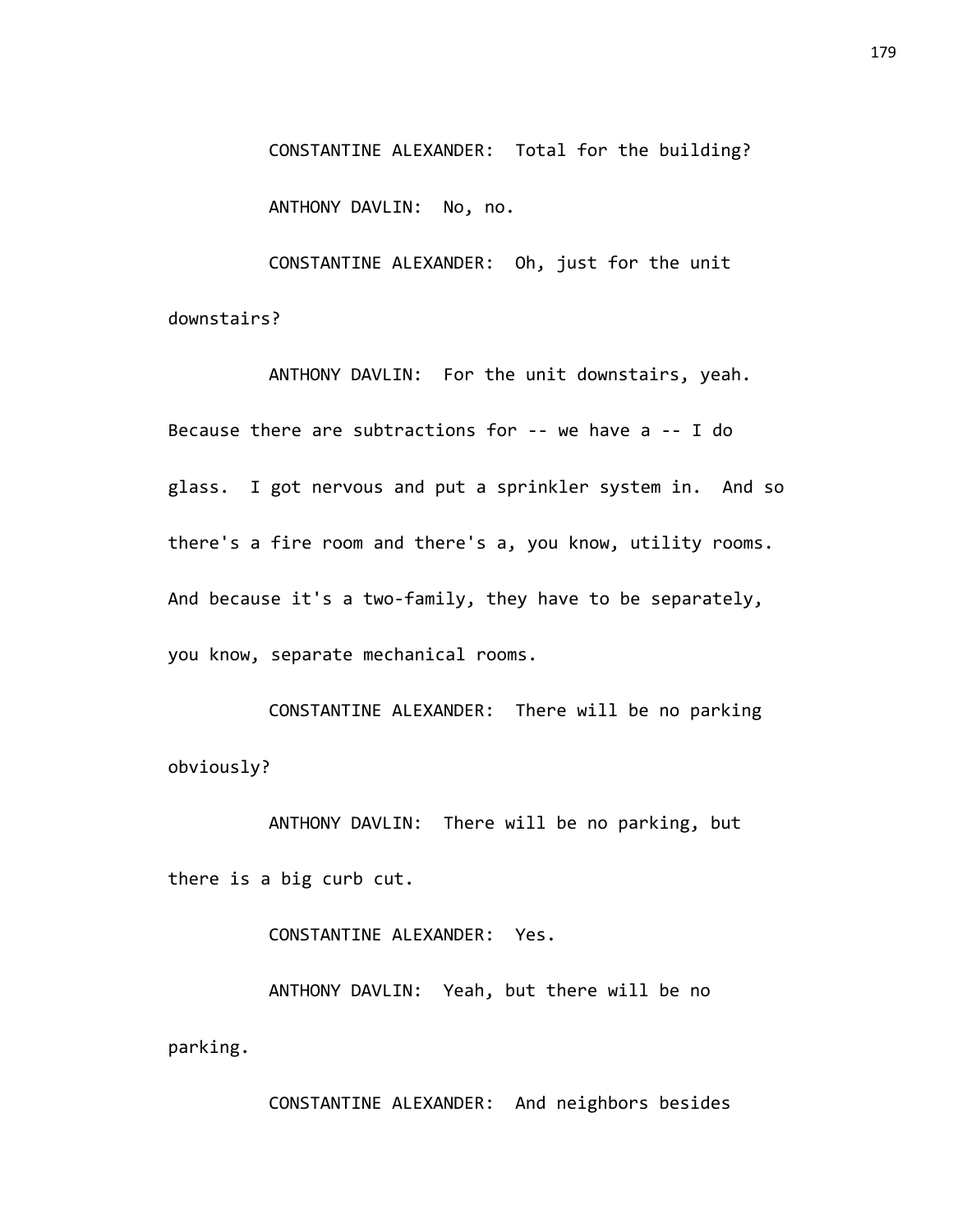cheers that you're going to do this, any comments from the neighbors?

ANTHONY DAVLIN: No. I came in -- I mean, most people are really happy. The guy who works for DPW and my neighbor --

CONSTANTINE ALEXANDER: There are no letters in the file.

ANTHONY DAVLIN: No letters, no neighbors. CONSTANTINE ALEXANDER: And no one's here to -- ANTHONY DAVLIN: No one's here. I sort have some, you know, small -- I just know, I know people are ecstatic and the building will look better and there will be no more trucks with lift gates and I won't be working, you know, yeah. So yeah.

PATRICK TEDESCO: This property couldn't be leased as a -- rented as a commercial property without a Use Variance in the neighborhood, right?

ANTHONY DAVLIN: That's right.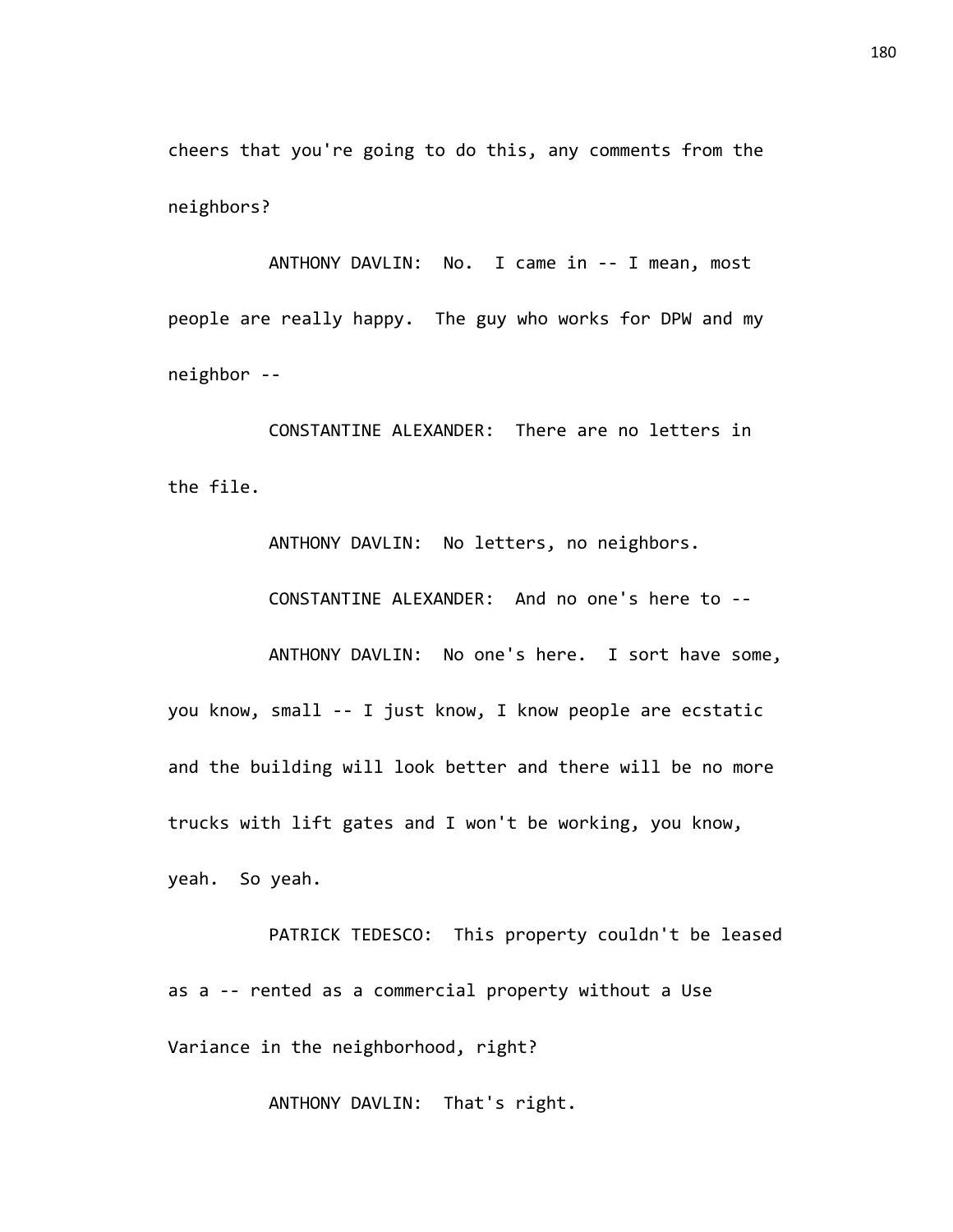PATRICK TEDESCO: The Variance was for an art

studio, not a commercial --

right?

ANTHONY DAVLIN: I mean, I guess I could just rent it out as an art studio.

CONSTANTINE ALEXANDER: Then your neighbors would still be mad at me.

ANTHONY DAVLIN: Yeah, be mad at me, yeah. And then I would be living above an art studio. I don't know if I would like that.

ANDREA HICKEY: Someone else's art studio. PATRICK TEDESCO: Depends on the art I guess,

CONSTANTINE ALEXANDER: Well, this is an unusual case in the fact that we have a section in the Code 5.21 which deals with what we call up-conversions where you're converting a single-family to a two-family and you've got to meet four conditions. And you don't meet any of them. But this is an unusual -- this is not the typical up-conversion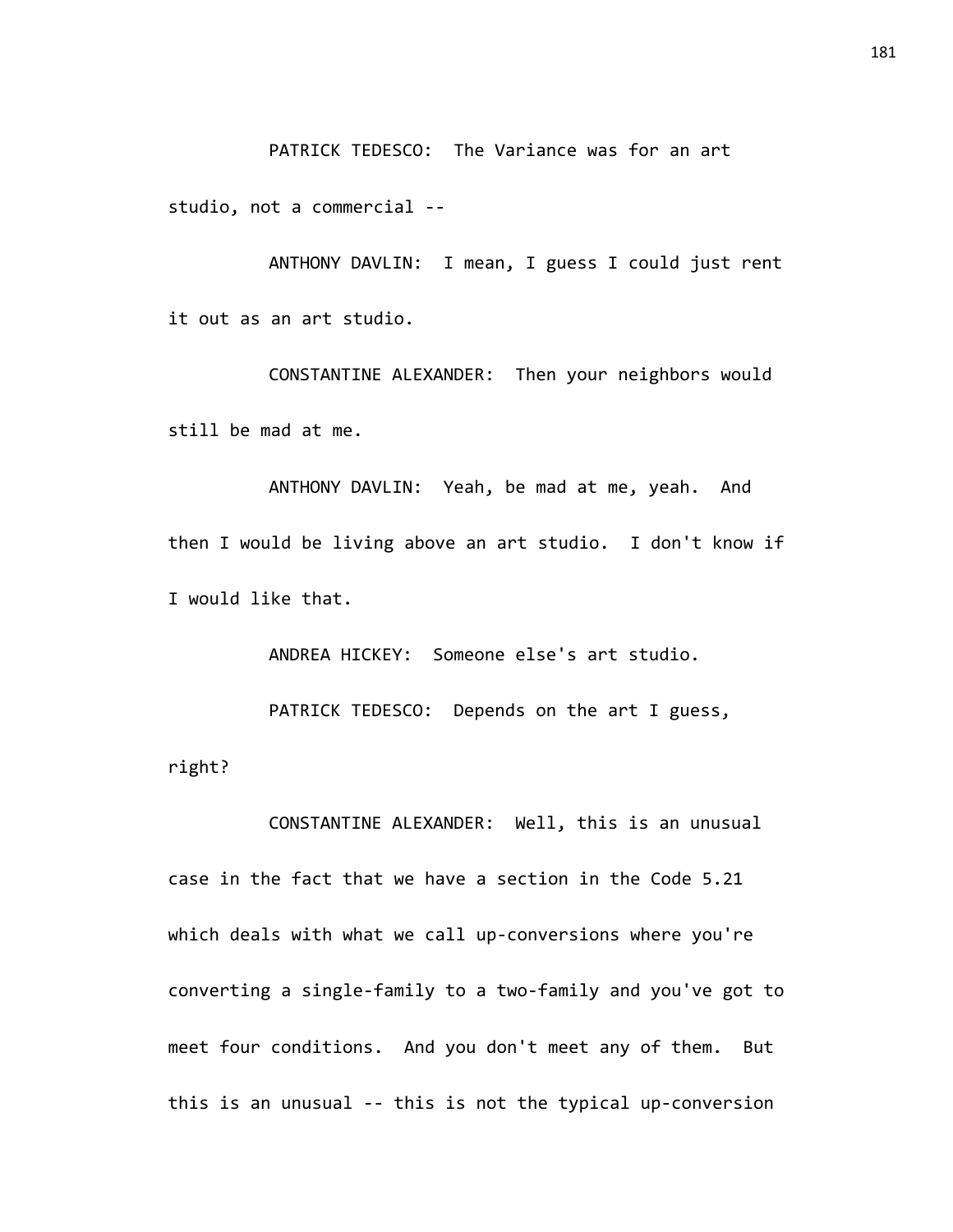where you've got a single-family home and someone wants to make it into a two-family to increase the value of the property.

ANTHONY DAVLIN: Right.

CONSTANTINE ALEXANDER: There's no need -- in my judgment, there's no need for parking. There is parking around the building. And beyond that we're going to get rid of what I gather is a neighborhood, not eyesore, but at least nuisance by getting rid of your art studio and create housing for the City of Cambridge. So I find it a little bit unusual personally, but it's not objectionable as far as I'm concerned.

Any other comments?

BRENDAN SULLIVAN: No.

JANET GREEN: I'm pretty good with it. ANTHONY DAVLIN: Oh, wow. Great. CONSTANTINE ALEXANDER: Okay. Ready for a motion. The Chair moves with regard to the Variance being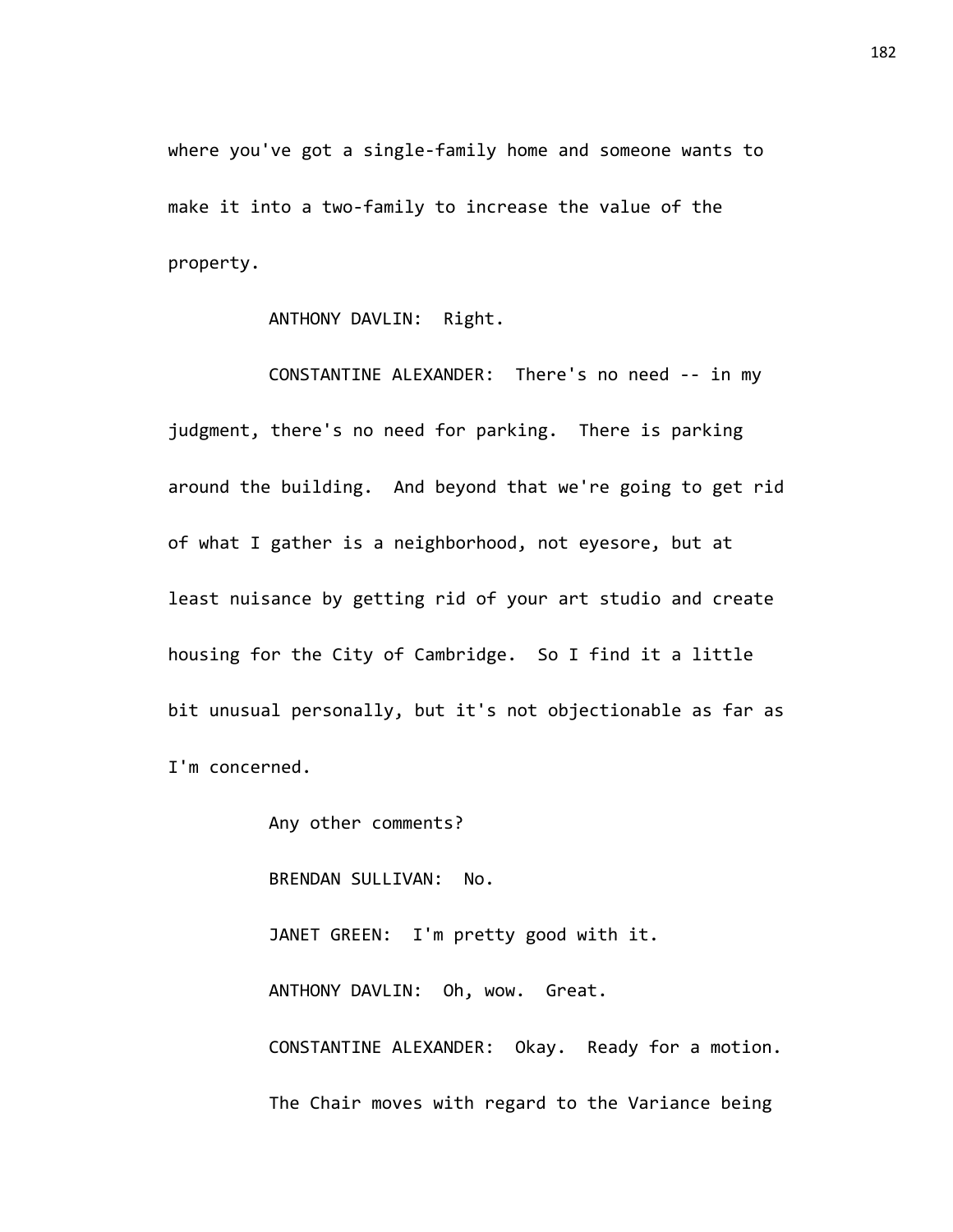sought that a literal enforcement of the provisions of the Ordinance would involve a substantial hardship. The hardship being is that the petitioner no longer needs a studio, an art studio, and that the without that there is no good use of that downstairs, that first floor especially since the neighbors were not happy with an art studio in the area.

That the hardship is owing to the shape of the structure and the nature of the structure.

And that relief may be granted without substantial detriment to the public good or nullifying or substantially derogating from the intent and purpose of the Ordinance.

In this regard the relief that's being sought is modest. It will add to the housing stock of the City of Cambridge, and there appears to be no neighborhood objection. And there is hearsay testimony that it will be neighborhood aszas (phonetic) in favor of it.

So on the basis of these findings, the Chair moves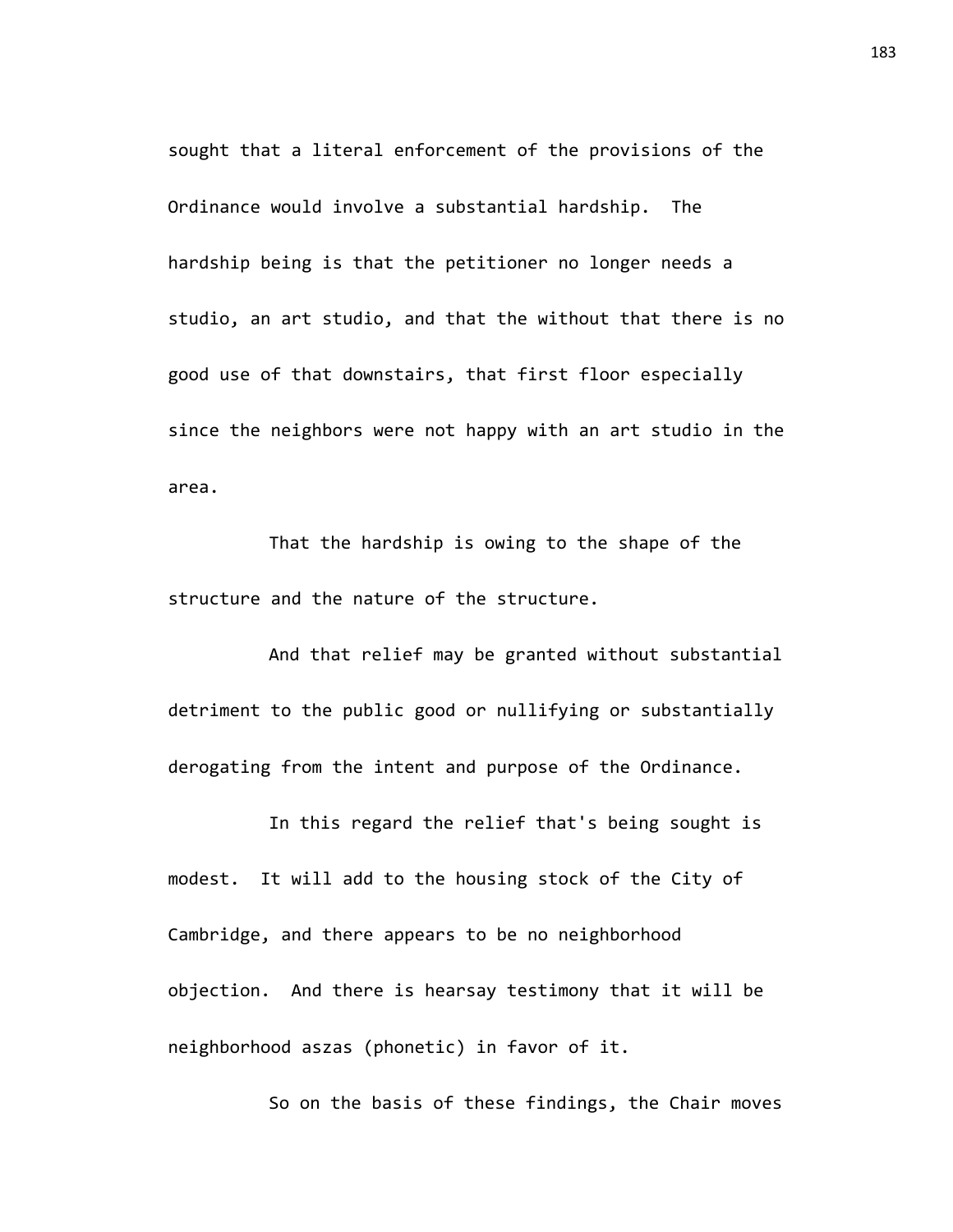we grant the Variance requested.

All those in favor?

(Aye.)

CONSTANTINE ALEXANDER: Five in favor. Relief

granted.

(Alexander, Sullivan, Green, Hickey, Tedesco.)

(Whereupon, at 9:50 p.m., the

Zoning Board of Appeals Adjourned.)

#### **ERRATA SHEET AND SIGNATURE INSTRUCTIONS**

The original transcript and Errata Sheet has been delivered to Inspectional Services Department.

#### **INSTRUCTIONS**

After reading this volume of the Zoning Board of Appeals transcript, note any change or correction and the reason therefor on this sheet. Sign and date this Errata Sheet.

**PAGE LINE**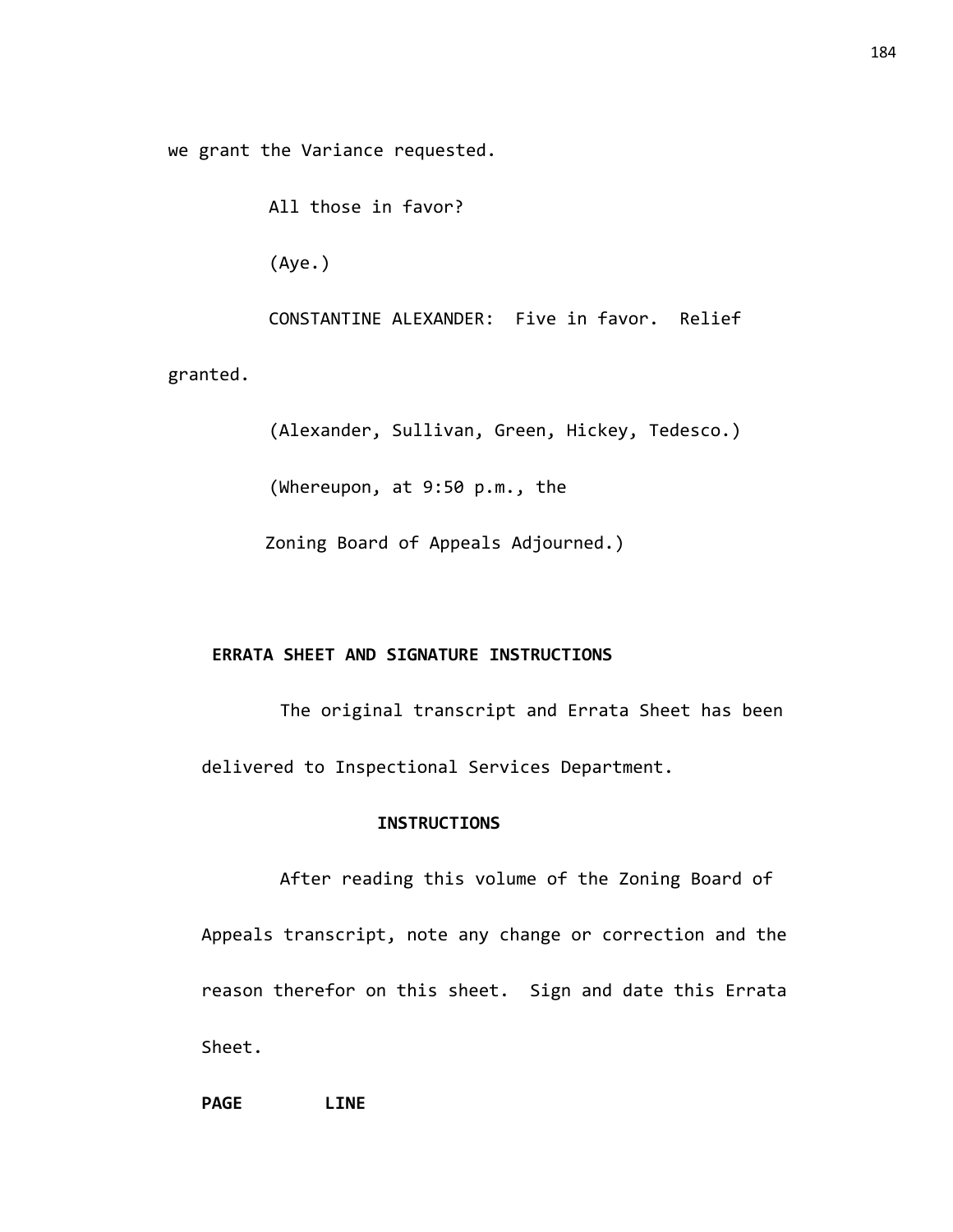| CHANGE : ____________________ |
|-------------------------------|
| REASON: __________________    |
| <b>CHANGE:</b>                |
| REASON: __________________    |
| CHANGE : ____________________ |
| REASON: __________________    |
| CHANGE : __________________   |
| REASON: __________________    |
| CHANGE : ___________________  |
| REASON: __________________    |
| CHANGE : ___________________  |
| <b>REASON:</b>                |

I have read the foregoing transcript of the Zoning Board of Appeals, and except for any corrections or changes noted above, I hereby subscribe to the transcript as an accurate record of the statement(s) made by me.

#### **C E R T I F I C A T E**

## **COMMONWEALTH OF MASSACHUSETTS BRISTOL, SS.**

I, Catherine Lawson Zelinski, a Certified Shorthand Reporter, the undersigned Notary Public, certify:

That the hearing herein before set forth is a true and accurate record of the proceedings.

**IN WITNESS WHEREOF**, I have hereunto set my hand this 15th day of February, 2017.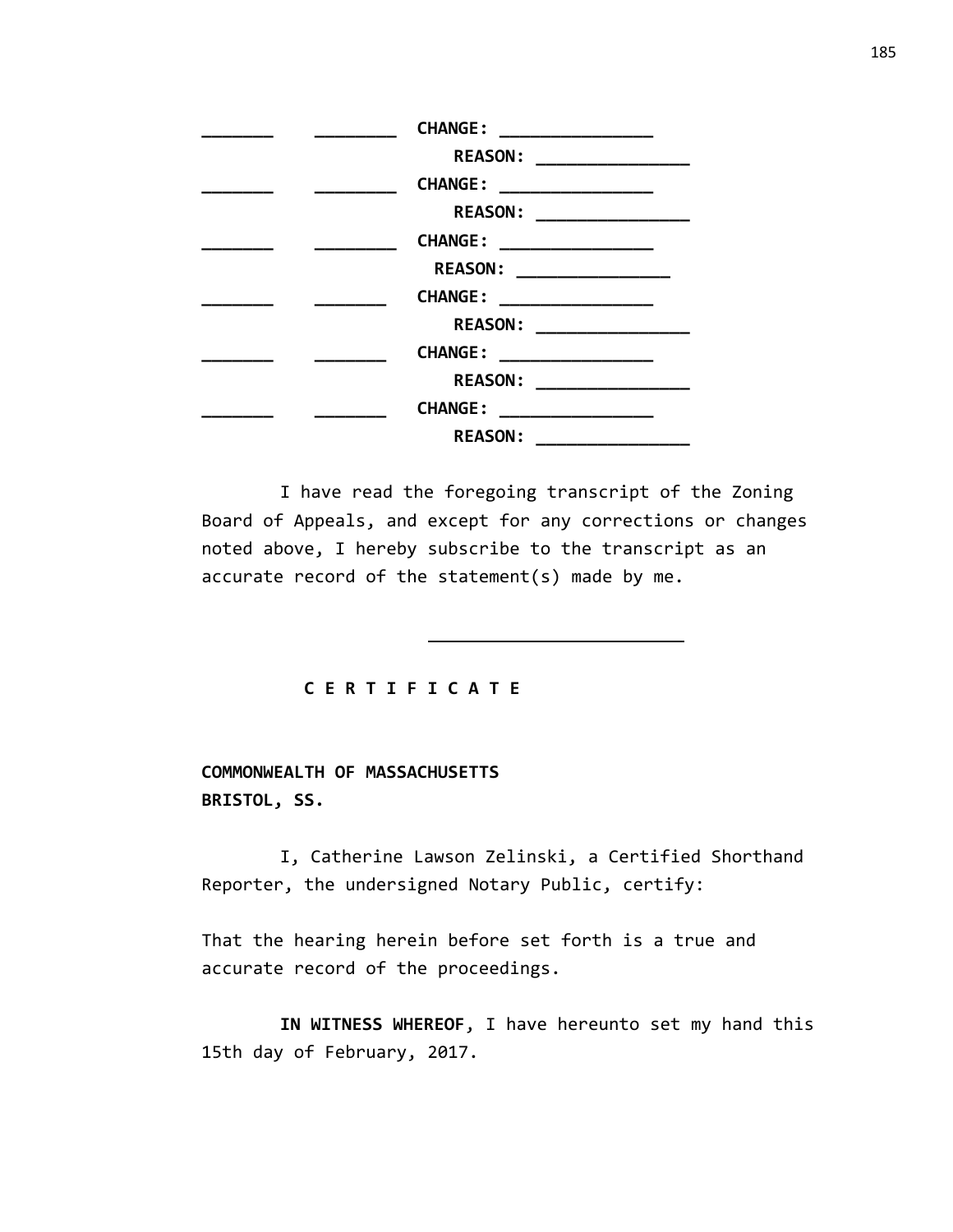Catherine L. Zelinski Notary Public Certified Shorthand Reporter License No. 147703

My Commission Expires: April 29, 2022

\_\_\_\_\_\_\_\_\_\_\_\_\_\_\_\_\_\_\_\_\_\_

**THE FOREGOING CERTIFICATION OF THIS TRANSCRIPT DOES NOT APPLY TO ANY REPRODUCTION OF THE SAME IN ANY RESPECT UNLESS UNDER THE DIRECT CONTROL AND/OR DIRECTION OF THE CERTIFYING REPORTER.**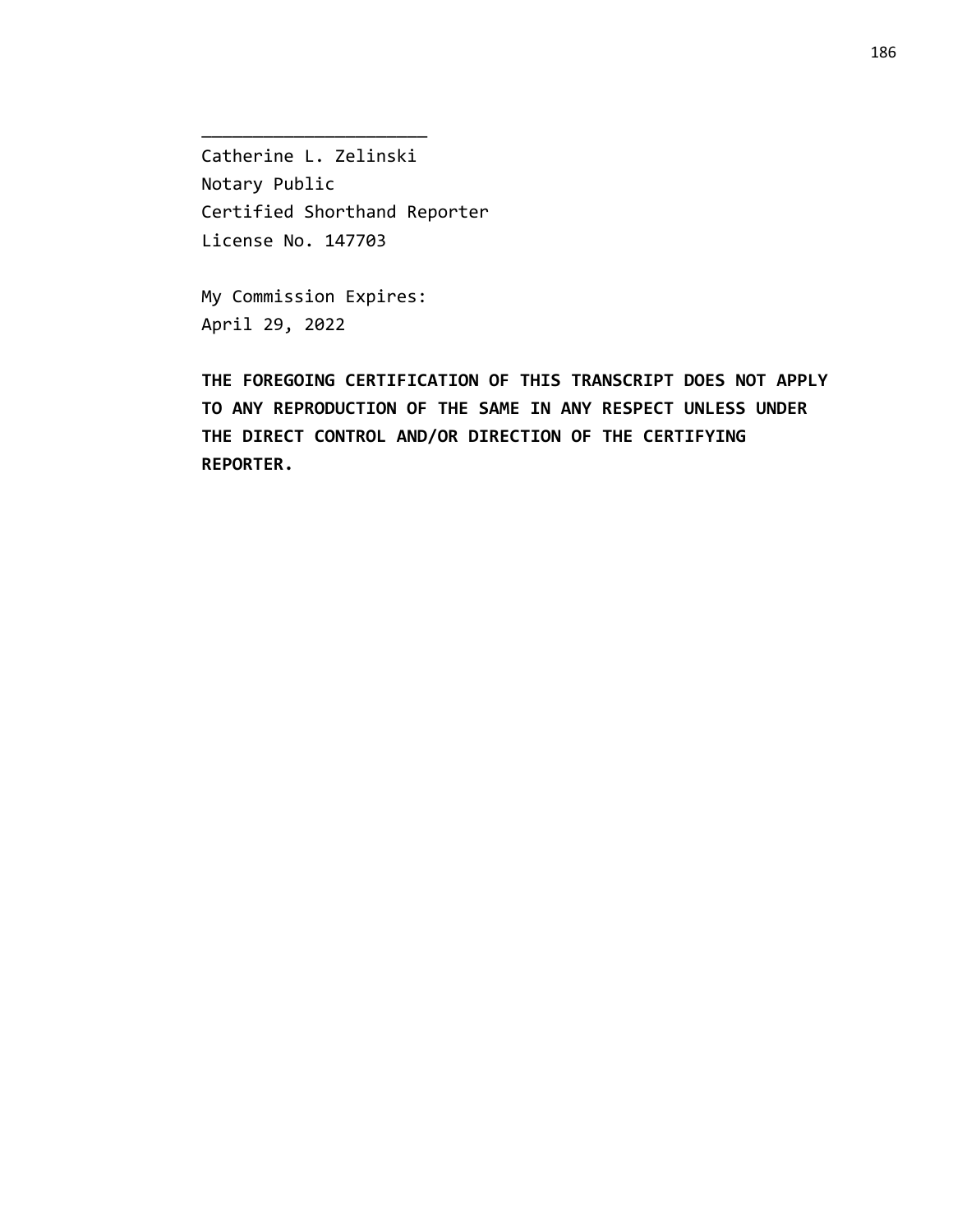### **0**

**0.5** [1] - 116:11 [1] - 18:6 [1] - 101:6 [1] - 156:6 [1] - 5:6 [1] - 100:13 [1] - 110:6 [1] - 177:6 [1] - 190:6 [1] - 25:8 [1] - 1:7 [1] - 204:8

## **1**

**1** [2] - 136:2, 163:1 **1,050** [1] - 208:11 **1.19** [1] - 116:11 **1.2** [1] - 184:17 **1.24** [1] - 116:13 **10** [3] - 131:17, 132:1, 132:2 **10,000** [1] - 92:16 **10 -12** [1] - 186:4 **100** [2] - 58:4, 58:5 **101** [1] - 2:7 **110** [1] - 2:8 **12** [6] - 35:16, 59:9, 178:12, 181:14, 181:17, 181:18 **1200** [1] - 208:7 **125** [1] - 15:13 **14** [11] - 2:10, 7:4, 14:15, 21:5, 102:3, 102:4, 102:5, 171:12, 173:14, 177:6, 185:14 **14 -16** [2] - 178:3, 186:11 **141** [3] - 2:3, 5:5, 13:8 **147703** [1] - 216:11 **14th** [1] - 83:1 **15** [8] - 23:13, 36:7, 36:8, 38:9, 82:8, 131:12, 131:13, 165:15 **15 -foot** [1] - 46:5 **156** [5] - 2:7, 2:9, 101:6, 101:10, 106:10 **15th** [1] - 216:8 **16** [12] - 2:5, 2:6, 22:7,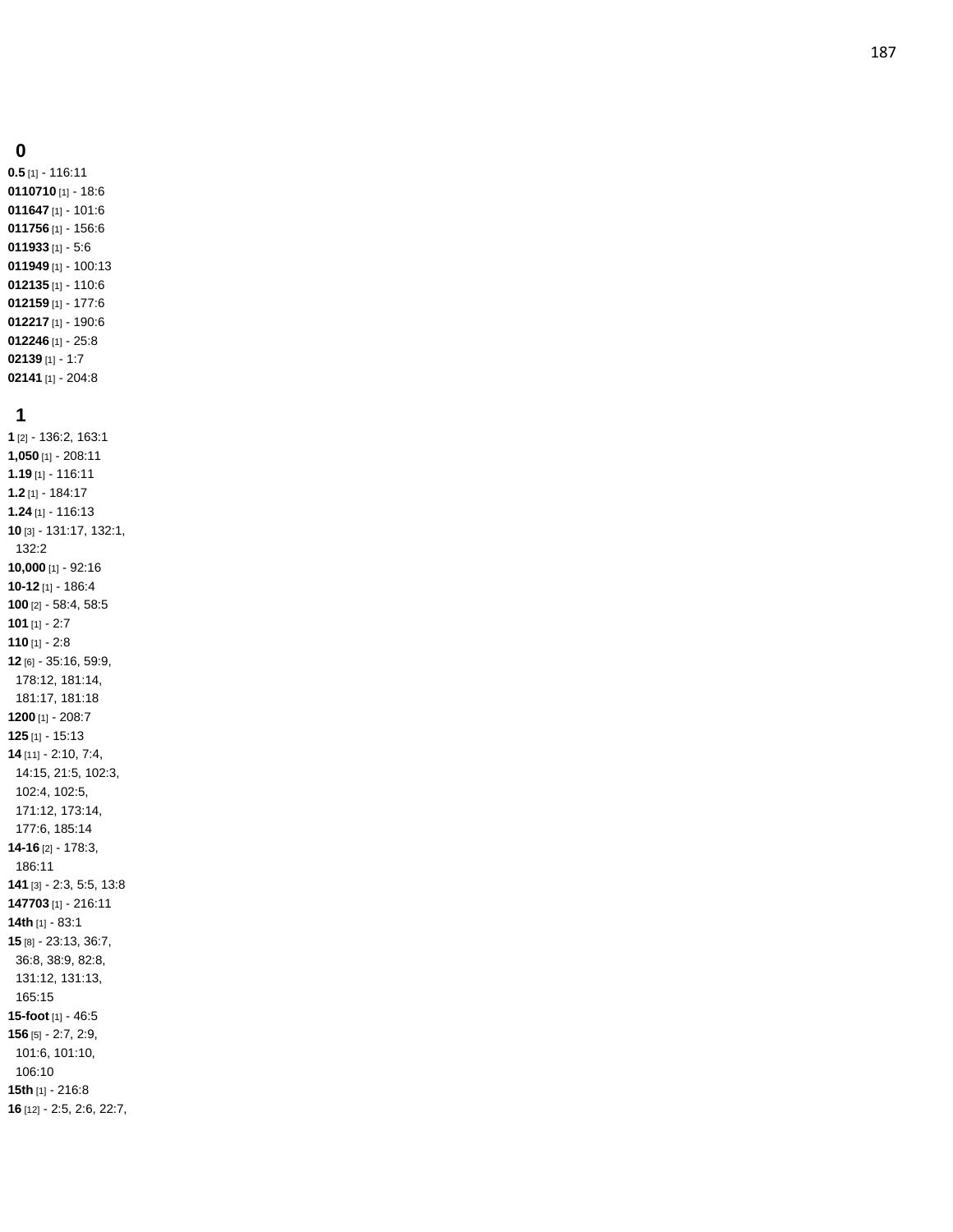### **2**

111:9

**2,071** [1] - 116:2 **20** [7] - 2:9, 38:8, 106:8, 156:6, 156:17, 157:2, 158:1 **20 -foot** [1] - 46:4 **2012** [2] - 193:18, 194:1 **2015** [1] - 179:4 **2016** [2] - 82:8, 134:8 **2017** [3] - 1:4, 19:1, 216:8 **2022** [1] - 216:13 **204** [1] - 2:12 **22/100** [1] - 2:5 **23** [1] - 19:1 **23rd** [17] - 19:3, 20:9, 20:11, 21:5, 21:6, 21:12, 168:16, 168:18, 169:2, 169:4, 171:11, 171:13, 171:18, 172:10, 172:18, 173:11, 173:15 **25** [3] - 2:6, 26:17, 79:8 **258** [1] - 112:9 **26** [1] - 1:4 **29** [3] - 2:4, 18:6, 216:13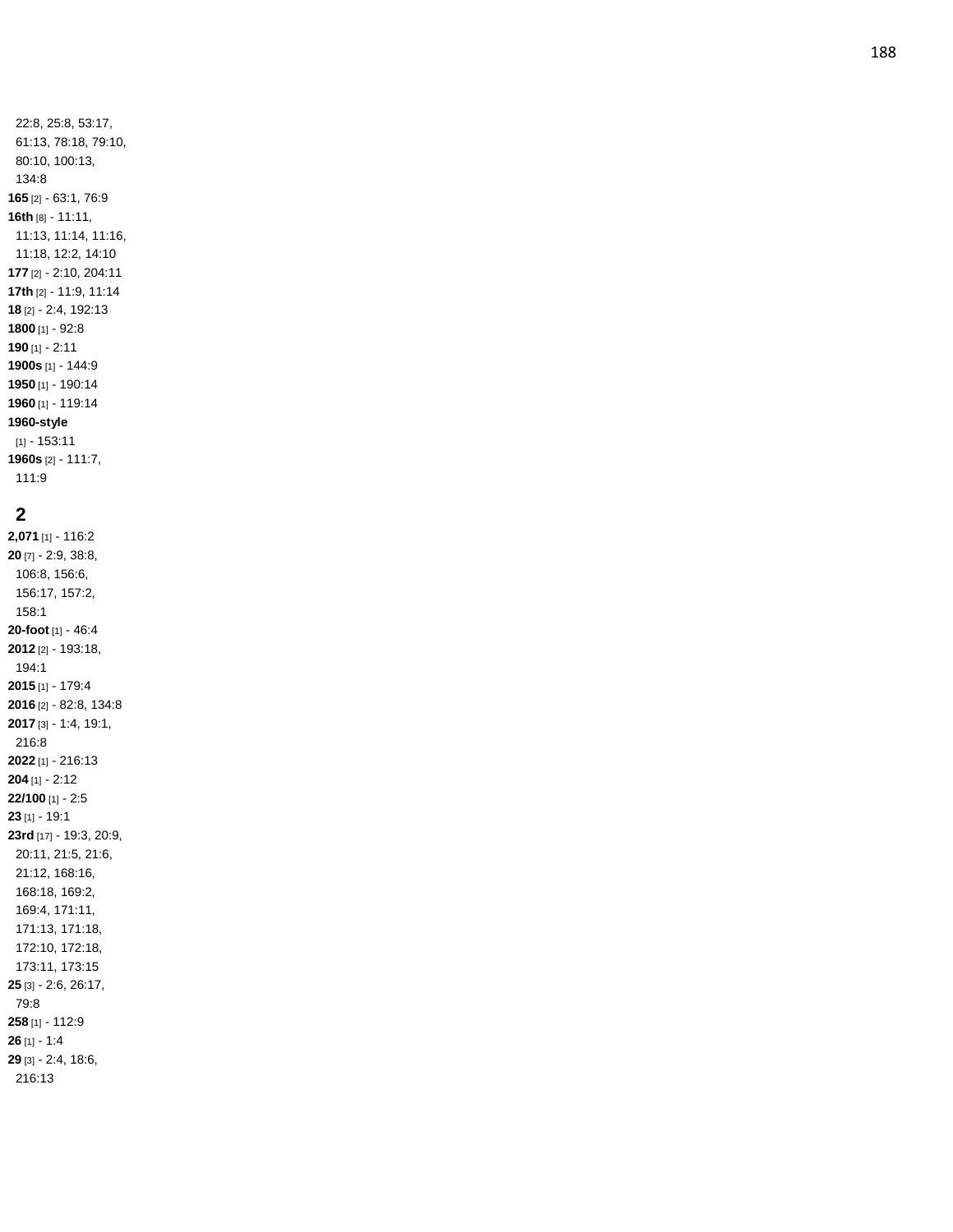**3.7** [1] - 184:16 **301** [7] - 2:8, 110:6, 110:15, 134:5, 134:7, 135:5, 135:10 **309** [1] - 136:7 **31** [6] - 38:12, 42:6, 56:2, 58:6, 58:10, 59:16 **315 -317** [2] - 178:4, 186:8 **316** [2] - 135:12, 136:2 **32** [1] - 48:1 **35** [10] - 51:14, 56:5, 58:4, 58:6, 58:7, 58:11, 58:18, 59:17, 93:1, 200:11 **35 -foot** [1] - 36:9 **368** [2] - 112:10, 112:11

### **4**

**4,000** [1] - 92:11 **4.22** [3] - 94:8, 97:13, 98:3 **414 -16** [1] - 186:6 **42** [1] - 141:10 **45** [3] - 118:10, 122:16, 122:17 **4500** [1] - 92:9 **456** [1] - 51:16 **4941** [1] - 116:5

#### **5**

 [2] - 2:3, 180:16 **5,000** [1] - 92:14 **5.1** [2] - 53:4, 53:5 **5.21** [1] - 211:16 [1] - 52:3 [1] - 116:7 [1] - 95:5 [1] - 91:5 [1] - 159:4 [6] - 2:11, 190:6, 190:10, 190:11, 199:15, 200:10 [1] - 200:2 [1] - 200:2

## **6**

**617.786.7783/617.63**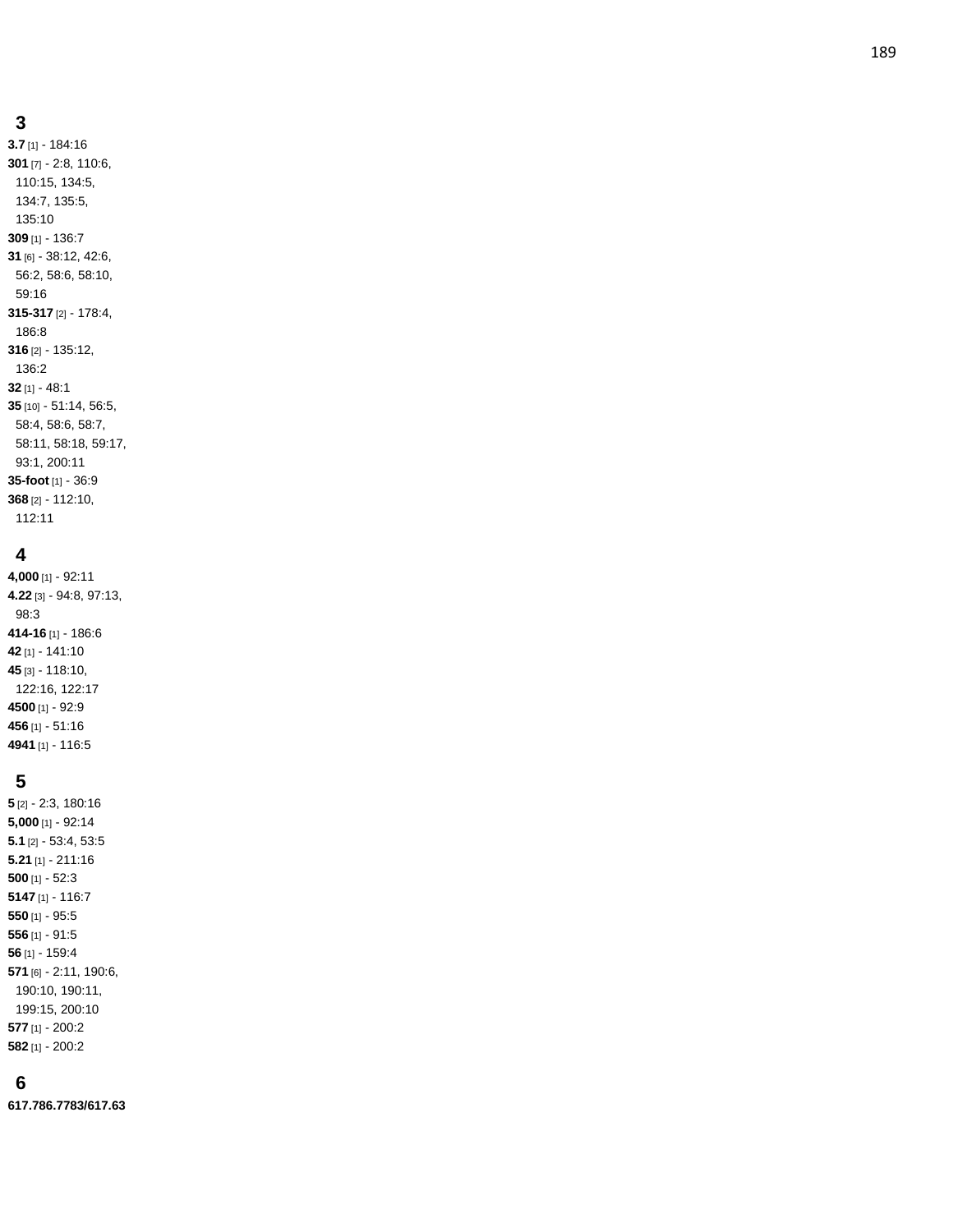**9.0396** [1] - 1:17 [1] - 200:2 [1] - 137:15 [2] - 2:12, 204:7 [1] - 137:8 [1] - 138:3 [2] - 9:14, 110:12 [1] - 138:6

## **7**

**700** [1] - 51:15 **7:00** [3] - 1:4, 3:3, 5:1 **7:10** [1] - 18:1 **7:15** [1] - 22:1 **7:30** [2] - 23:13, 25:1

### **8**

**8** [1] - 102:14 **800** [1] - 95:5 **806** [1] - 1:6 **8:25** [2] - 100:1, 101:1 **8:30** [1] - 110:1

## **9**

**900** [2] - 51:13, 92:18 **90s** [1] - 27:1 **9:05** [1] - 156:1 **9:20** [1] - 177:1 **9:30** [1] - 190:1 **9:40** [1] - 204:1 **9:50** [1] - 214:16 **9th** [3] - 19:8, 20:12, 173:16

# **A**

**A-T-L-A - M - A - Z - O - G - L - O - U** [1] - 81:5 **ability** [1] - 91:14 **able** [7] - 27:16, 71:14, 88:15, 148:10, 158:9, 168:8, 174:2 **absence** [1] - 202:3 **absent** [1] - 128:14 **absolute** [1] - 166:9 **absolutely** [6] - 8:6, 23:17, 55:17, 56:3, 160:11, 176:2 **absorbed** [1] - 192:14 **abut** [3] - 53:17, 65:14 **abuts** [1] - 81:7 **abutter** [5] - 79:8, 115:8, 178:4, 178:6,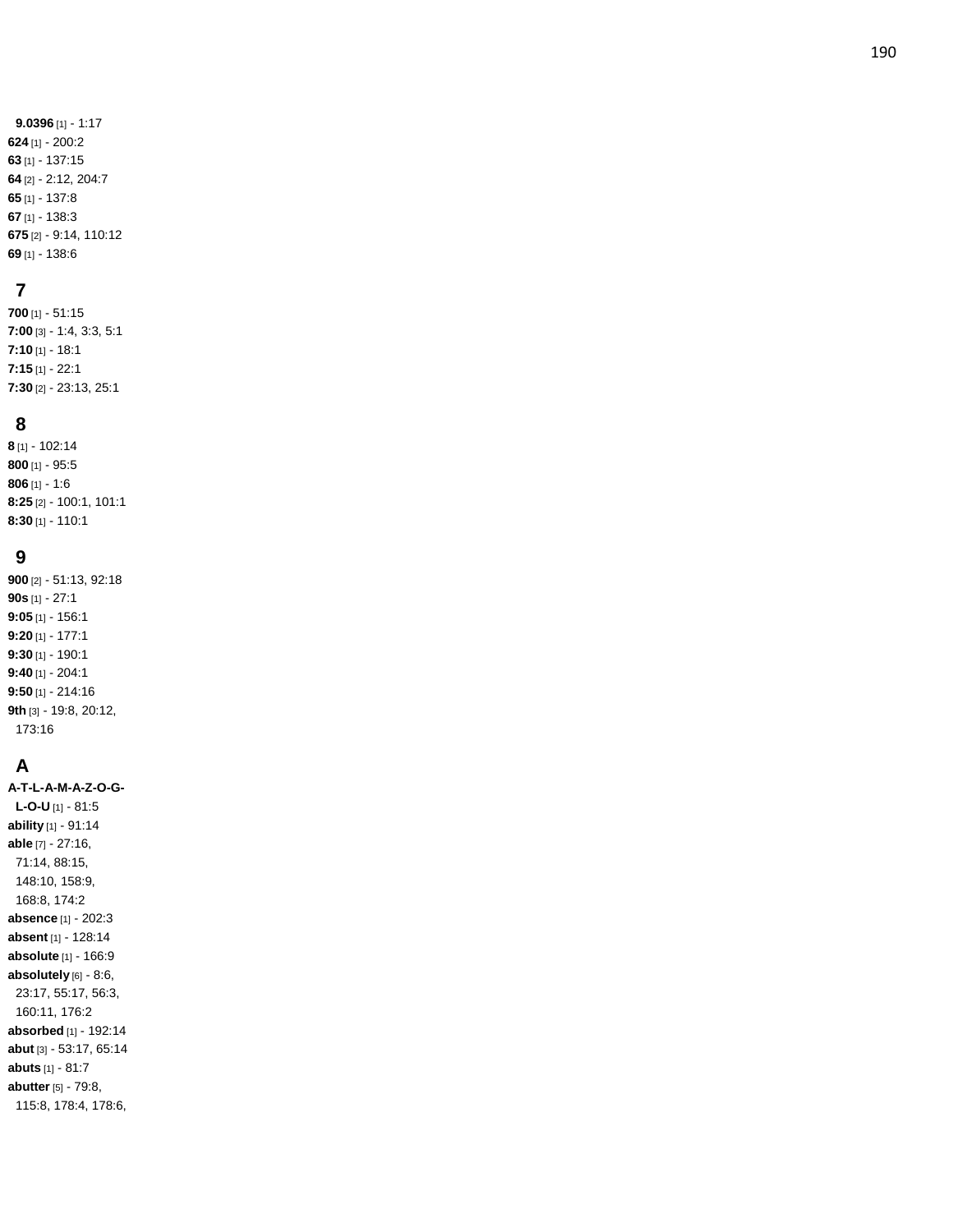**abutter's** [1] - 105:8 **abutters** [8] - 28:18, 65:14, 126:15, 138:4, 138:15, 138:16, 194:9, 199:18 **abutting** [1] - 86:12 **accelerate** [1] - 132:6 **accept** [1] - 100:12 **access** [10] - 95:1, 108:4, 129:8, 130:10, 130:13, 132:6, 139:17, 141:8, 145:13, 187:17 **accessory** [20] - 34:16, 50:2, 50:4, 51:1, 51:12, 52:9, 66:4, 88:9, 91:15, 92:5, 92:13, 92:17, 93:12, 94:9, 95:6, 95:14, 96:2, 96:9, 96:15, 98:10 **accident** [1] - 132:4 **accommodate** [3] - 33:17, 106:12, 186:1 **accommodating** [1] - 33:1 **accomplished** [1] - 190:18 **accordance** [9] - 53:3, 85:5, 90:2, 109:6, 150:14, 151:3, 155:2, 189:4, 202:17 **according** [1] - 116:15 **account** [1] - 97:15 **accurate** [2] - 215:16, 216:6 **acknowledge** [1] - 89:2 **acknowledges** [1] - 58:12 **acquired** [3] - 40:2, 128:13, 177:14 **actual** [3] - 4:11, 117:12, 138:16 **ADAM** [6] - 5:9, 6:2, 6:7, 7:6, 11:1, 11:8 **Adam** [1] - 5:11 **add** [14] - 28:18,

188:9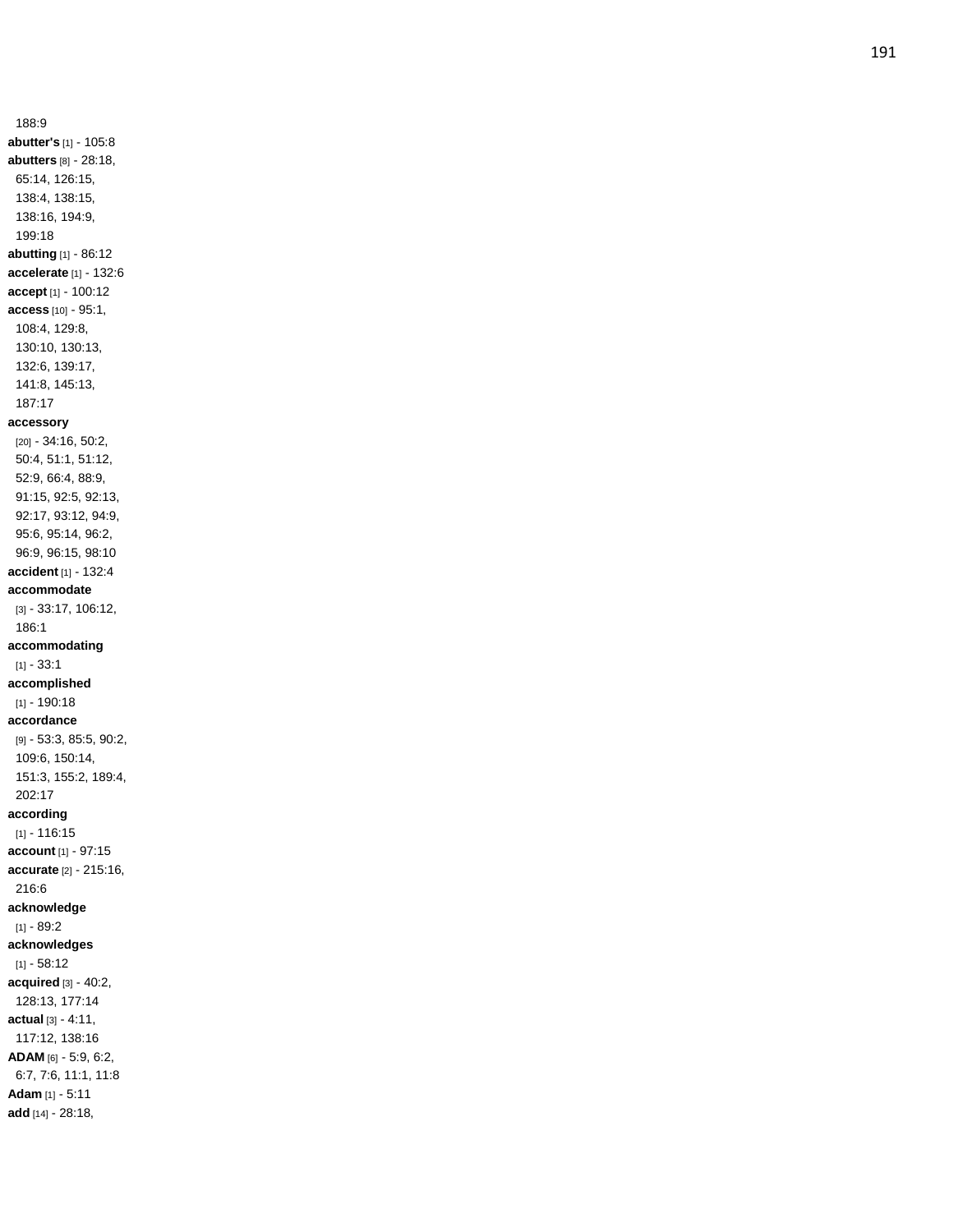31:12, 31:18, 84:2, 102:8, 102:12, 116:7, 123:7, 152:11, 158:15, 182:16, 197:18, 198:16, 214:3 **added** [7] - 46:6, 121:2, 123:6, 129:14, 136:8, 139:18, 145:9 **adding** [10] - 102:16, 102:17, 103:14, 127:3, 128:18, 129:12, 130:9, 158:18, 180:14, 184:9 **addition** [9] - 4:9, 101:17, 119:14, 135:7, 142:9, 163:17, 190:16, 193:2, 194:5 **additional** [5] - 120:15, 123:10, 139:8, 158:15, 164:1 **additions** [1] - 146:11 **address** [11] - 34:14, 83:7, 83:8, 101:9, 152:5, 156:8, 162:16, 164:13, 190:8, 200:2, 204:6 **addressing** [1] - 166:6 **adhere** [1] - 168:5 **adjacent** [3] - 95:12, 108:9, 188:6 **adjoining** [3] - 96:4, 109:1, 188:16 **Adjourned** [1] - 214:17 **adjustment** [1] - 113:6 **adjustments** [1] - 111:2 **advance** [1] - 16:9 **advantage** [1] - 27:12 **advantageous** [2] - 67:7, 71:16 **adversely** [3] - 95:13, 108:10, 188:7 **advertised** [2] - 152:1, 154:4 **advice** [1] - 64:16

**advise** [4] - 3:14, 4:6,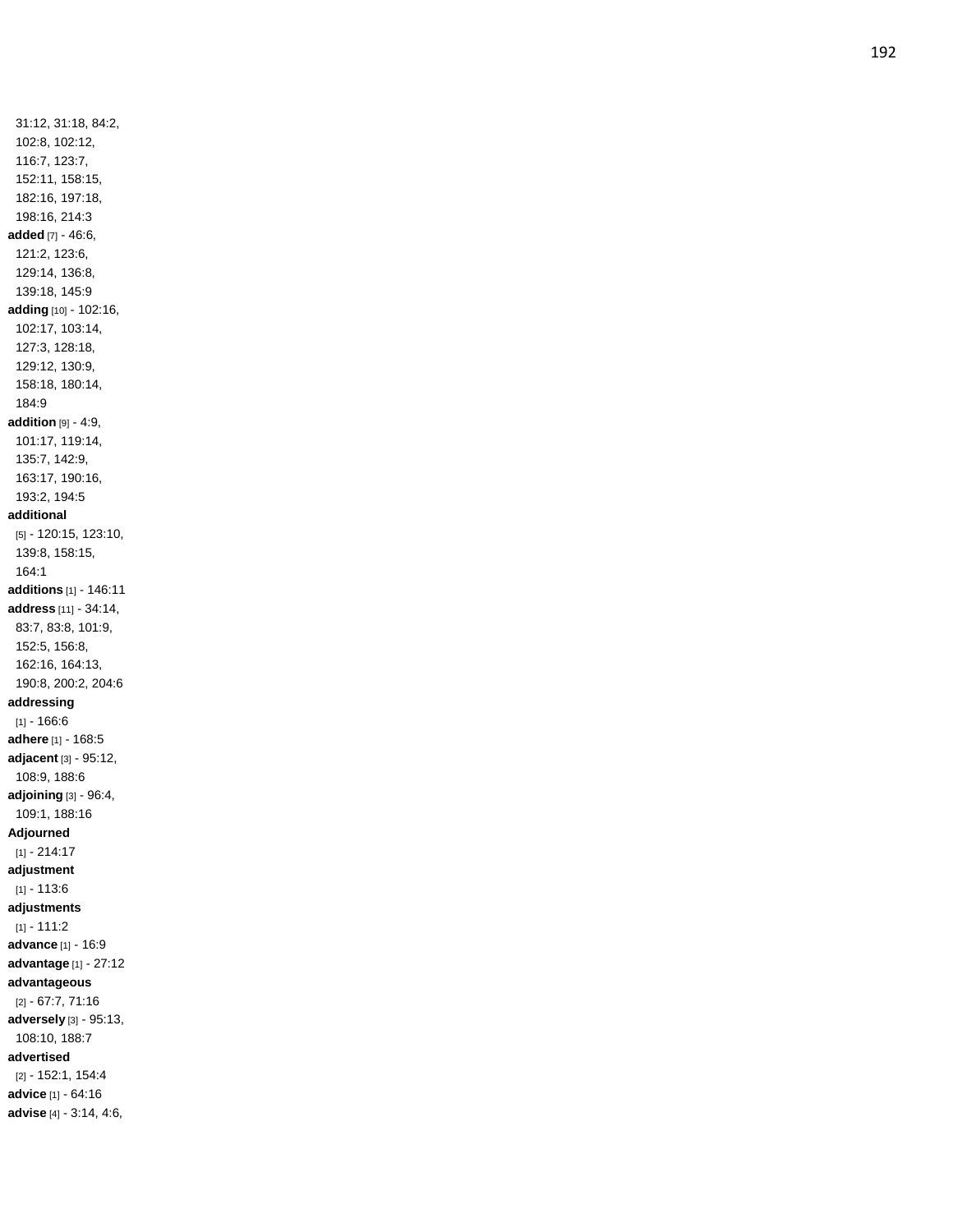10:13, 175:8 **advised** [3] - 4:11, 114:13, 182:15 **aesthetically** [2] - 143:16, 148:16 **affect** [2] - 48:5, 140:18 **affected** [5] - 95:13, 108:10, 181:11, 188:7 **afraid** [1] - 10:17 **agenda** [3] - 22:8, 22:11, 22:12 **agent** [1] - 6:15 **aggravation** [1] - 27:5 **ago** [7] - 64:2, 91:14, 158:8, 190:15, 192:12, 193:12, 194:8 **agree** [5] - 85:9, 86:12, 97:11, 147:8, 149:5 **agreed** [1] - 137:3 **agreement** [1] - 36:5 **ahead** [6] - 26:12, 50:12, 84:11, 85:5, 112:17, 160:2 **air** [5] - 141:4, 141:7, 197:12, 197:15, 202:3 **alerted** [1] - 29:11 **Alexander** [23] - 1:8, 3:4, 5:3, 5:10, 11:2, 17:4, 18:3, 22:3, 25:3, 90:15, 98:17, 100:3, 100:18, 101:3, 109:14, 110:3, 156:3, 177:3, 189:14, 190:3, 203:6, 204:3, 214:14 **alexander** [1] - 21:16 **ALEXANDER** [336] - 3:7, 5:5, 5:16, 6:4, 7:3, 7:11, 7:16, 8:1, 8:5, 8:12, 8:16, 9:5, 10:12, 11:6, 11:9, 11:13, 11:15, 12:1, 12:5, 12:10, 12:15, 13:14, 13:18, 14:13, 15:7, 15:11, 15:17, 16:2, 16:8, 16:11, 17:2, 18:5, 18:10, 19:9, 19:13,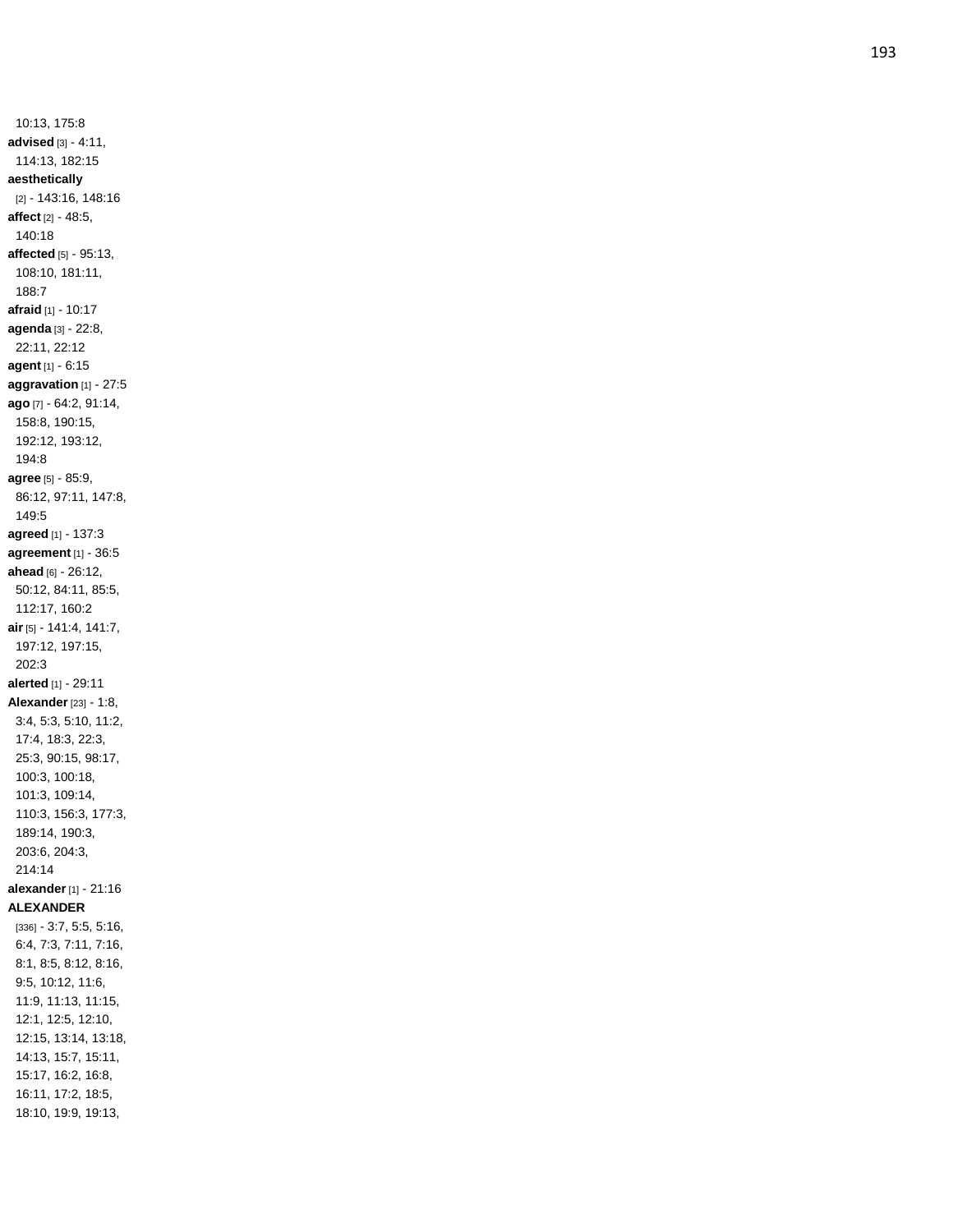20:7, 20:13, 20:15, 21:15, 22:5, 22:17, 23:10, 23:17, 25:5, 25:15, 26:6, 26:10, 30:4, 31:13, 31:17, 34:7, 34:11, 34:14, 35:7, 37:16, 38:2, 38:15, 38:18, 39:3, 39:6, 39:14, 40:14, 40:18, 41:2, 41:9, 43:12, 43:16, 46:13, 46:16, 47:1, 47:6, 47:12, 49:18, 50:7, 50:9, 50:11, 51:2, 51:5, 51:8, 51:12, 52:8, 52:11, 52:15, 53:7, 53:10, 53:18, 54:14, 54:18, 55:7, 55:17, 56:3, 56:6, 56:10, 56:14, 56:17, 57:3, 57:9, 57:12, 58:8, 59:10, 59:13, 59:16, 60:2, 60:9, 60:13, 60:18, 61:5, 61:9, 61:14, 61:17, 62:4, 62:7, 62:15, 63:4, 63:9, 64:15, 65:6, 65:18, 70:12, 71:2, 71:9, 71:18, 72:4, 72:11, 73:11, 73:18, 74:9, 74:17, 75:17, 76:6, 76:11, 76:14, 78:3, 78:7, 79:17, 80:3, 80:17, 81:15, 83:17, 84:5, 84:12, 85:17, 86:18, 87:17, 88:2, 90:13, 90:18, 91:6, 91:10, 92:12, 92:17, 93:6, 93:9, 96:17, 97:10, 98:2, 98:7, 98:15, 100:5, 100:8, 100:11, 100:16, 101:5, 101:14, 103:1, 103:8, 103:17, 105:15, 105:18, 106:5, 107:14, 109:13, 110:5, 111:16, 112:10, 112:12, 112:16, 113:11, 113:15, 114:1, 114:5, 114:11, 115:2, 115:16,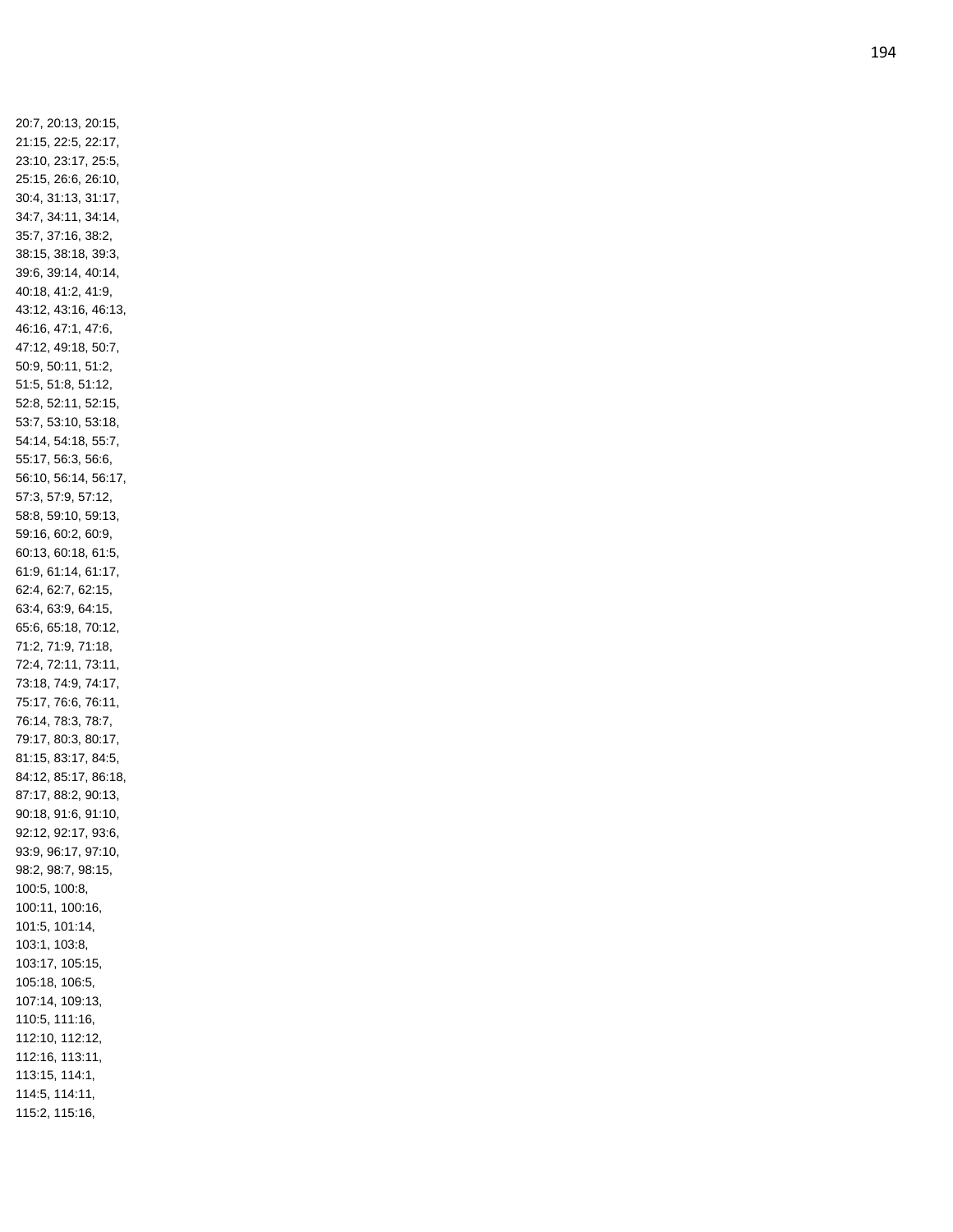116:4, 117:4, 117:13, 123:18, 125:3, 127:5, 127:8, 127:17, 128:4, 131:6, 131:13, 132:9, 132:13, 133:3, 133:10, 133:13, 133:18, 134:14, 134:16, 135:3, 135:16, 136:5, 136:15, 137:4, 137:7, 137:14, 137:18, 138:5, 138:11, 138:18, 139:9, 139:13, 140:2, 140:5, 140:12, 141:15, 142:2, 142:12, 143:1, 147:6, 148:4, 149:2, 151:1, 151:6, 151:8, 151:12, 151:14, 152:7, 152:13, 153:13, 154:2, 154:10, 154:17, 155:11, 155:14, 156:5, 156:14, 157:5, 157:9, 157:12, 159:17, 160:1, 160:7, 161:12, 161:15, 162:3, 163:7, 165:2, 165:6, 166:5, 166:16, 168:2, 168:13, 168:17, 169:3, 169:6, 169:9, 170:7, 172:13, 172:17, 173:5, 173:8, 173:14, 174:4, 174:14, 175:7, 176:2, 177:5, 177:10, 177:15, 177:18, 178:6, 179:12, 181:2, 181:7, 181:10, 181:16, 182:1, 184:18, 185:2, 185:5, 185:9, 187:10, 189:12, 190:5, 194:13, 194:16, 195:4, 195:7, 195:12, 196:3, 196:8, 196:11, 196:17,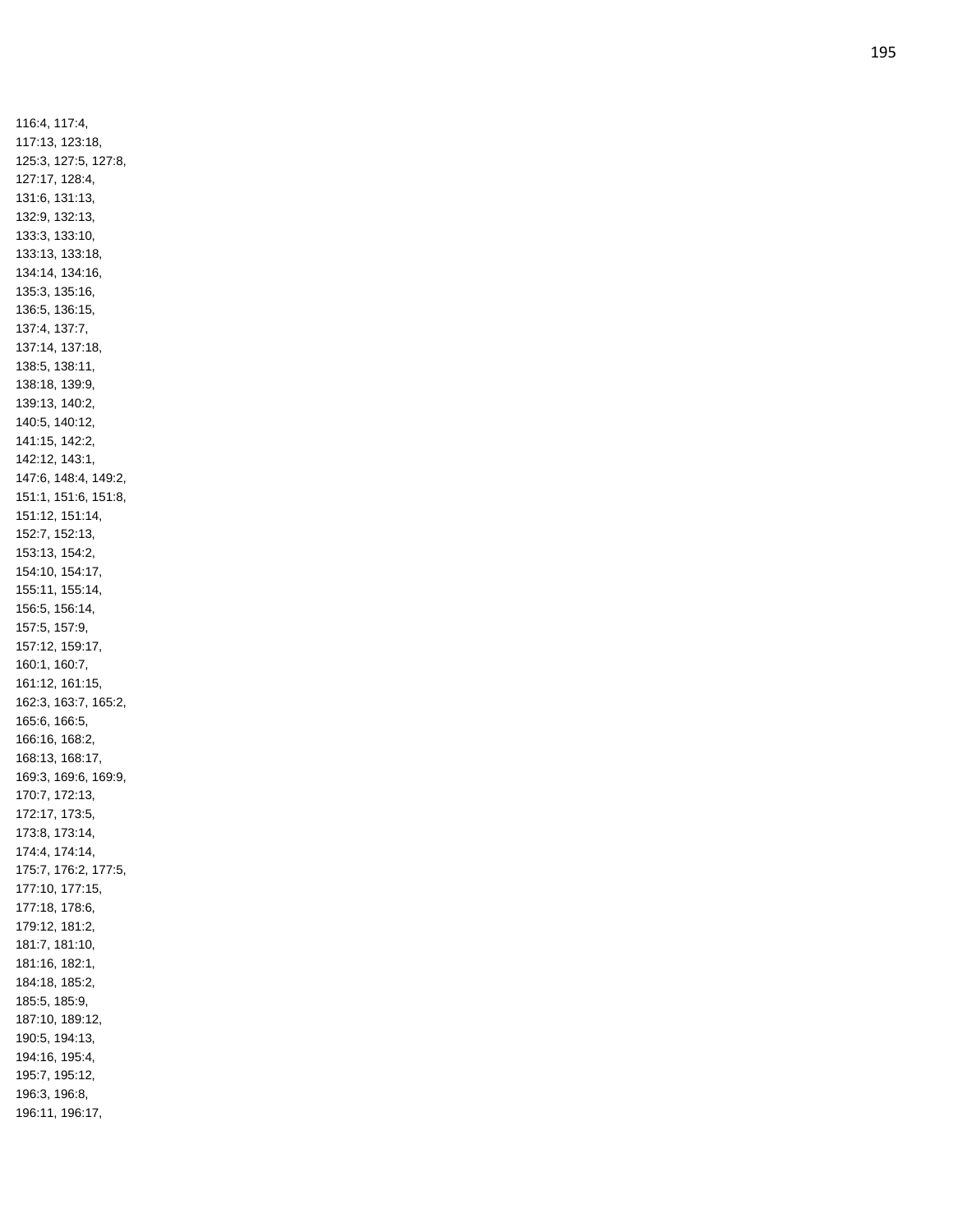197:4, 197:9, 198:12, 198:15, 199:6, 199:11, 200:1, 200:6, 200:11, 201:1, 201:9, 203:4, 204:5, 204:12, 205:7, 205:15, 205:18, 206:6, 206:10, 206:13, 206:16, 207:2, 207:6, 207:11, 207:15, 208:4, 208:13, 208:16, 209:7, 209:11, 209:14, 210:2, 210:6, 211:5, 211:14, 212:8, 213:3, 214:12 **aligned** [1] - 146:15 **alley** [1] - 183:17 **ALLISON** [17] - 190:13, 192:8, 193:1, 193:7, 193:13, 194:2, 194:7, 195:15, 196:6, 196:9, 196:13, 197:6, 197:10, 198:5, 198:8, 198:17, 200:8 **Allison** [3] - 190:13, 190:14, 199:16 **allow** [9] - 77:8, 85:4, 89:13, 159:7, 159:8, 159:11, 164:12, 172:6, 204:15 **allowable** [2] - 103:7, 163:16 **allowed** [1] - 77:7 **allows** [1] - 116:10 **ALMEIDA** [7] - 178:2, 178:8, 179:13, 181:9, 181:13, 182:3, 185:1 **Almeida** [4] - 178:2, 185:14, 186:6, 186:7 **Almeida's** [1] - 185:12 **almost** [8] - 42:16, 89:3, 102:5, 116:5, 144:8, 158:2, 190:15, 192:6 **alteration** [1] - 111:7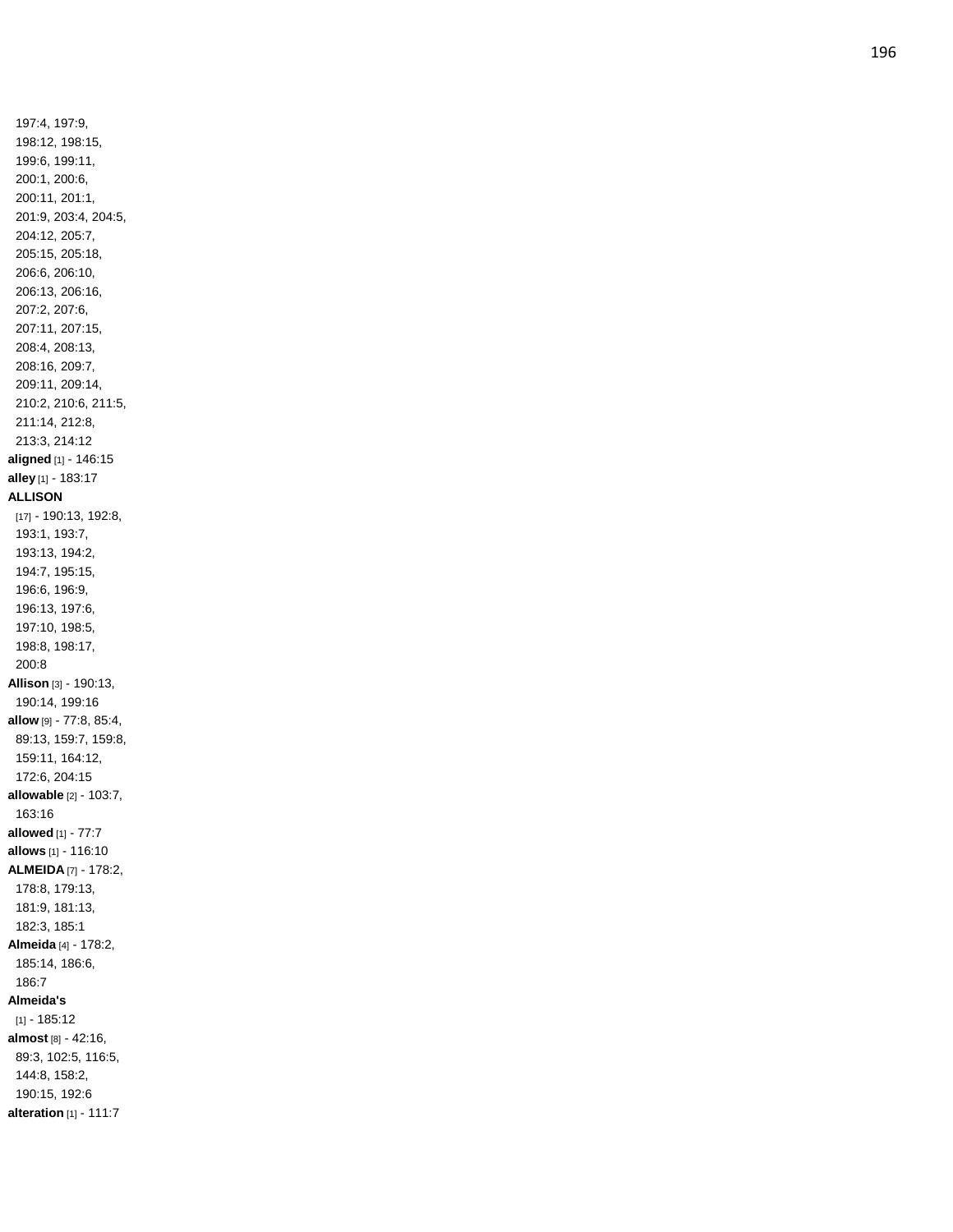**alterations** [1] - 92:7 **altered** [1] - 115:15 **alternatively** [1] - 166:7 **amend** [1] - 146:18 **amenities** [4] - 118:13, 118:16, 123:12, 139:18 **amenity** [1] - 122:9 **amount** [1] - 105:10 **amounts** [2] - 118:10, 165:18 **Amy** [1] - 138:2 **AND** [1] - 215:1 **AND/OR** [1] - 216:15 **Andenaes** [1] - 80:6 **ANDENAES** [1] - 80:7 **Anderson** [1] - 5:11 **Andrea** [14] - 1:9, 3:5, 5:4, 18:4, 22:4, 24:2, 25:4, 100:4, 101:4, 110:4, 156:4, 177:4, 190:4, 204:4 **ANDREA** [15] - 8:15, 10:3, 23:14, 35:11, 40:7, 40:9, 87:1, 124:6, 124:9, 141:18, 147:8, 147:17, 187:9, 201:8, 211:10 **ANDREW** [10] - 177:9, 177:11, 180:9, 181:5, 181:15, 181:18, 182:5, 182:12, 184:3, 184:13 **Andrew** [2] - 52:1, 177:11 **angles** [1] - 67:12 **angry** [1] - 205:14 **angst** [1] - 27:4 **answer** [5] - 51:9, 91:4, 144:3, 163:18, 174:17 **ANTHONY** [25] - 204:7, 204:14, 205:9, 206:4, 206:8, 206:12, 206:15, 207:1, 207:5, 207:8, 208:1, 208:7, 208:11, 208:15, 208:18, 209:9, 209:12, 209:17, 210:4, 210:8,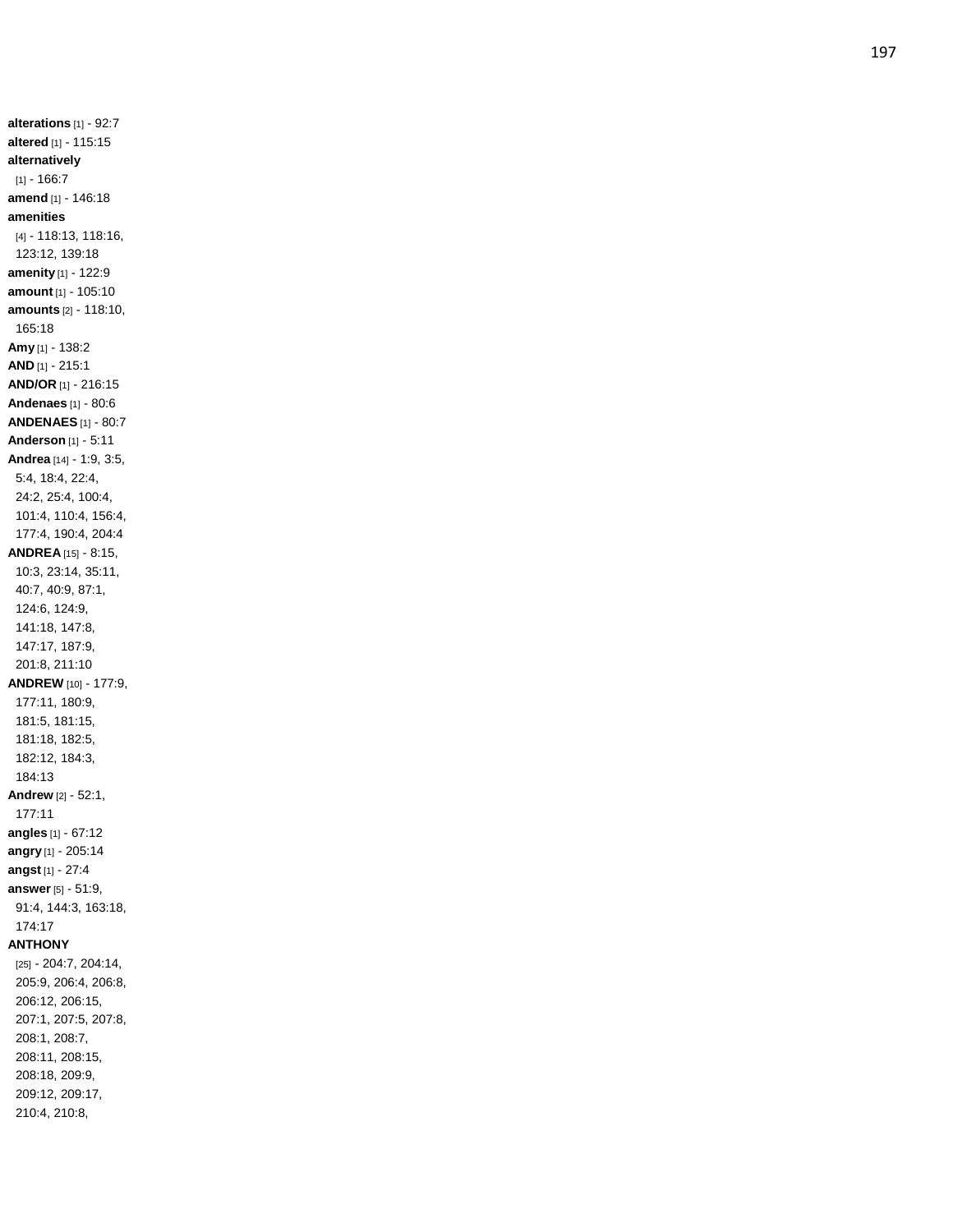210:18, 211:3, 211:7, 212:7, 213:2 **Anthony** [1] - 204:7 **anticipate** [1] - 30:15 **ANY** [2] - 216:14, 216:15 **anyhow** [3] - 146:6, 146:8, 163:5 **anyway** [16] - 14:2, 16:13, 23:10, 43:14, 44:15, 60:3, 89:12, 98:5, 98:11, 104:16, 135:12, 138:3, 149:7, 152:1, 178:16, 201:2 **apartment** [20] - 34:16, 50:2, 51:1, 51:13, 52:9, 66:4, 88:9, 91:15, 92:5, 92:13, 95:6, 95:7, 95:14, 96:3, 96:9, 96:15, 98:10, 121:5, 121:6, 200:13 **apartment's** [1] - 50:4 **apartments** [2] - 92:18, 94:9 **apologize** [2] - 50:16, 142:5 **apologizes** [1] - 5:14 **apology** [1] - 63:17 **apparent** [1] - 150:11 **APPEAL** [1] - 1:1 **Appeal** [1] - 186:5 **appealing** [1] - 126:11 **Appeals** [6] - 3:8, 25:7, 106:18, 214:17, 215:6, 215:15 **appear** [2] - 107:6, 195:8 **appearance** [3] - 65:1, 127:16, 167:6 **appeared** [2] - 127:15, 165:8 **appearing** [1] - 110:13 **Appleton** [4] - 31:1, 55:12, 74:13, 79:8 **applicant** [4] - 5:12, 110:14, 113:2, 120:13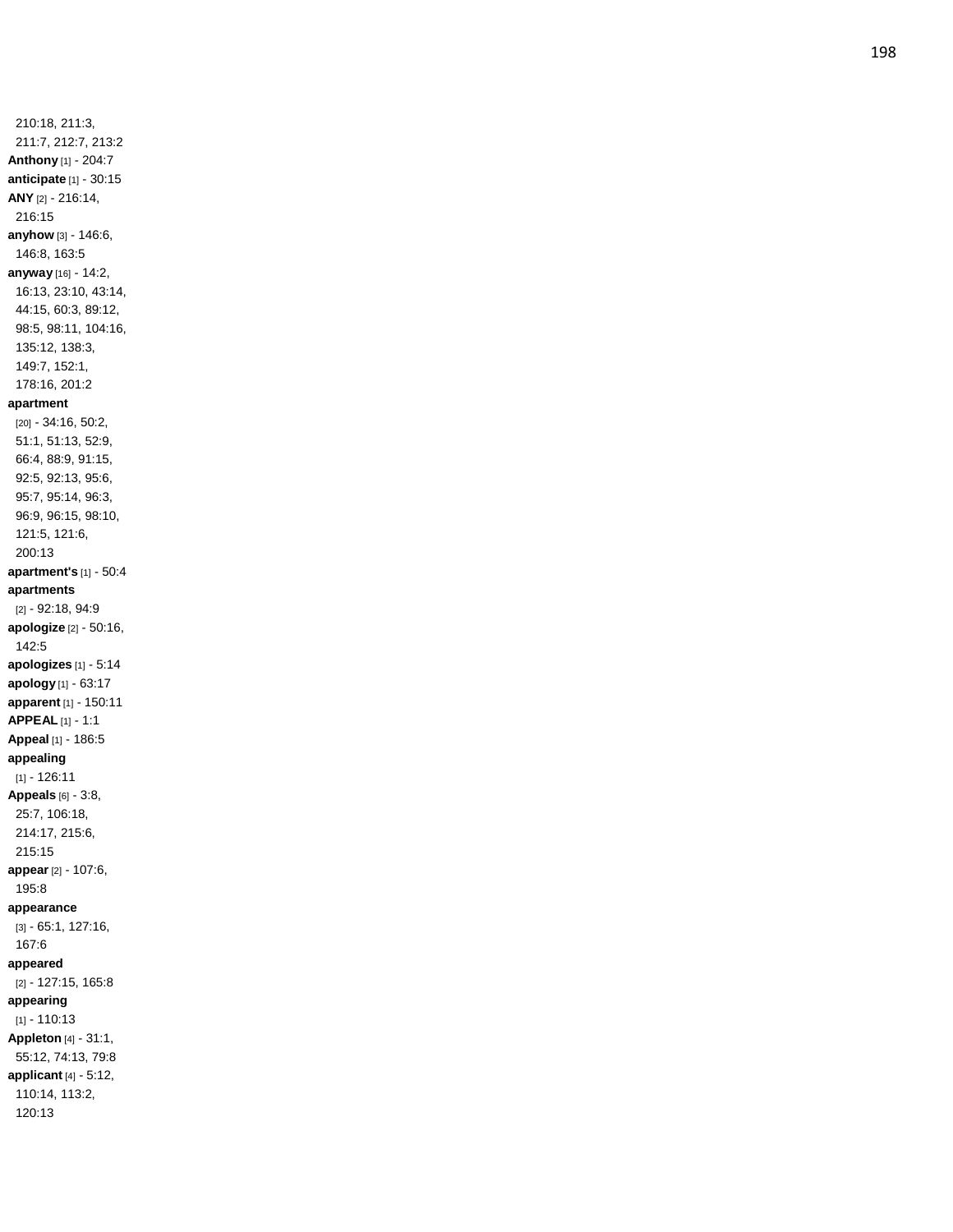**application** [6] - 71:13, 111:1, 119:17, 135:2, 157:13, 186:2 **APPLY** [1] - 216:14 **apply** [1] - 92:6 **approach** [1] - 183:14 **appropriate** [4] - 122:6, 123:12, 164:15, 184:1 **appropriately** [1] - 76:4 **Appropriateness** [1] - 146:11 **approval** [1] - 152:4 **approve** [3] - 135:10, 166:12, 186:13 **approved** [1] - 152:11 **approves** [1] - 186:17 **april** [1] - 216:13 **April** [1] - 169:16 **arch** [1] - 12:18 **architect** [11] - 19:16, 26:8, 65:16, 101:13, 111:12, 111:17, 150:17, 157:8, 157:13, 176:1, 202:18 **Architects** [5] - 109:7, 150:16, 155:4, 190:14, 199:16 **architects** [4] - 20:3, 20:4, 32:14, 82:7 **architectural** [2] - 18:17, 186:18 **architecturally** [1] - 145:1 **Architecture** [2] - 187:1, 189:5 **architecture** [4] - 63:16, 69:4, 74:4, 84:18 **area** [23] - 26:17, 28:12, 36:6, 36:7, 37:10, 38:7, 44:5, 44:11, 44:14, 49:6, 49:11, 51:14, 65:15, 92:9, 93:1, 116:1, 116:9, 144:18, 180:2, 180:14, 191:5, 206:14, 213:13 **area's** [1] - 44:11 **areas** [4] - 64:17,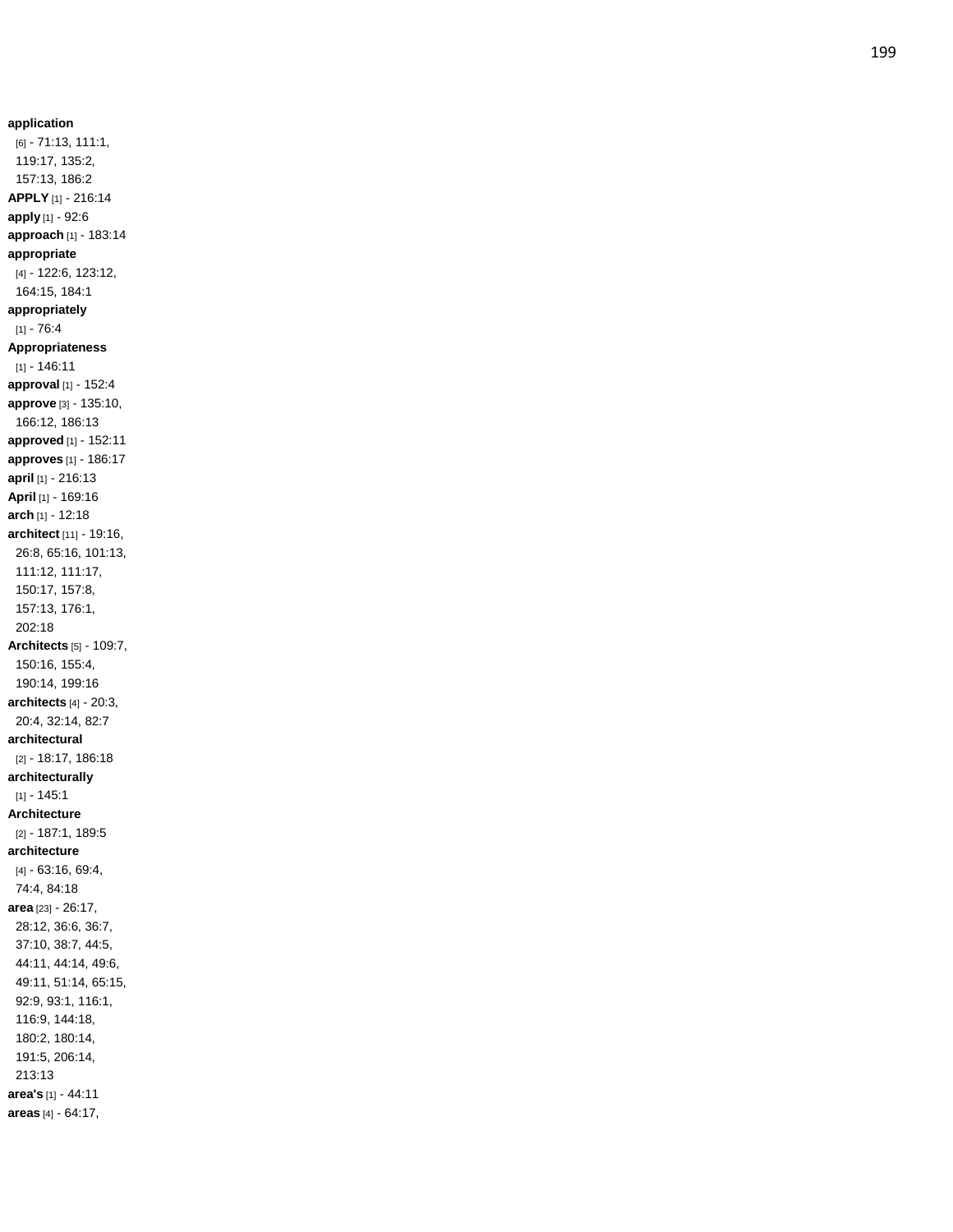68:2, 118:11, 121:13 **argue** [2] - 36:16, 76:3 **arguing** [1] - 43:5 **argument** [1] - 178:9 **art** [14] - 204:16, 204:17, 205:1, 205:4, 205:9, 206:14, 211:2, 211:4, 211:8, 211:10, 211:12, 212:13, 213:10, 213:13 **Article** [2] - 53:4, 180:16 **artistic** [1] - 28:2 **as -of -right** [2] - 36:2, 36:6 **aside** [1] - 45:11 **assist** [2] - 4:10, 117:18 **associated** [2] - 118:3, 118:16 **Associates** [4] - 157:8, 157:11, 204:9, 204:10 **assume** [3] - 50:13, 57:7, 100:8 **assumed** [2] - 42:12, 207:16 **assuming** [3] - 42:18, 55:13, 88:9 **assured** [1] - 32:15 **aszas** [1] - 214:7 **AT&T** [1] - 6:15 **attack** [1] - 14:10 **attempted** [1] - 142:5 **attempting** [1] - 148:14 **attendees** [1] - 4:5 **attention** [1] - 165:11 **attorney** [2] - 110:12, 199:3 **ATTORNEY** [78] - 5:9, 6:2, 6:7, 7:6, 11:1, 11:8, 110:9, 111:14, 112:1, 112:11, 112:14, 112:18, 113:13, 113:17, 114:3, 114:8, 114:13, 115:5, 116:3, 117:3, 117:10, 117:14,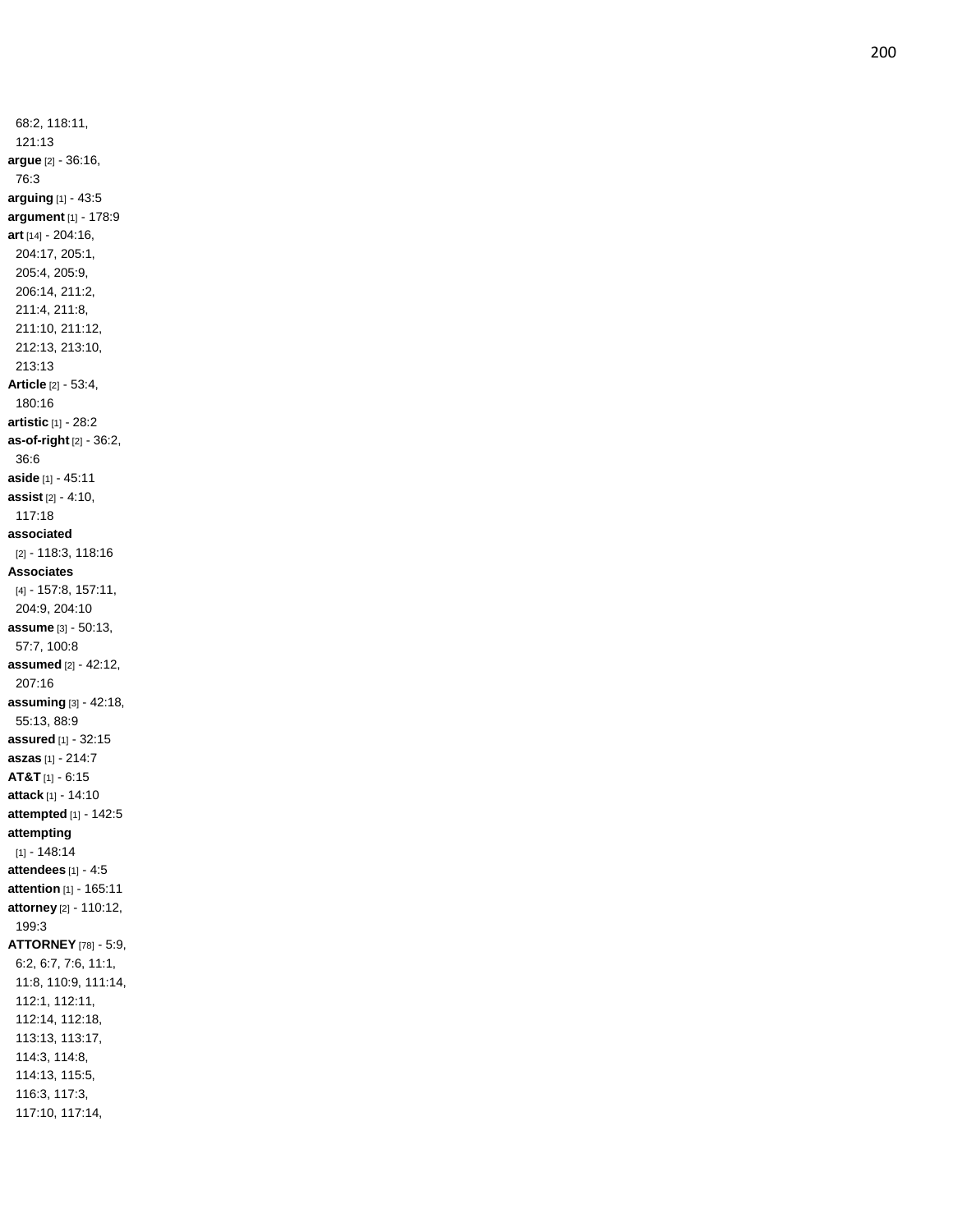122:15, 122:17, 124:8, 124:13, 125:8, 125:16, 126:1, 126:5, 126:9, 126:14, 127:7, 127:10, 128:1, 128:5, 129:5, 129:9, 129:16, 130:3, 130:6, 130:11, 130:16, 131:1, 131:8, 131:14, 132:12, 132:15, 133:8, 134:11, 134:18, 135:14, 136:12, 137:11, 138:10, 138:12, 139:3, 139:11, 139:16, 140:4, 140:9, 140:14, 142:4, 143:18, 145:6, 146:9, 146:14, 147:4, 147:13, 151:10, 152:3, 152:10, 152:15, 153:18, 154:5, 154:12, 155:12, 155:16 **attractive** [2] - 146:4, 148:15 **audience** [2] - 3:14, 91:12 **AUDIENCE** [2] - 22:14, 23:8 **audio** [1] - 3:16 **August** [3] - 14:9, 14:12 **authority** [2] - 128:11, 128:14 **automatically** [1] - 171:2 **Ave** [3] - 9:14, 110:15, 190:14 **Avenue** [9] - 1:6, 2:8, 110:6, 110:13, 134:6, 135:13, 136:2, 178:5, 186:9 **average** [1] - 119:4 **averaging** [2] - 131:15, 131:18 **aware** [3] - 6:2, 6:7, 6:16 **awful** [3] - 143:7, 146:8, 146:13 **Aye** [21] - 16:18, 17:1,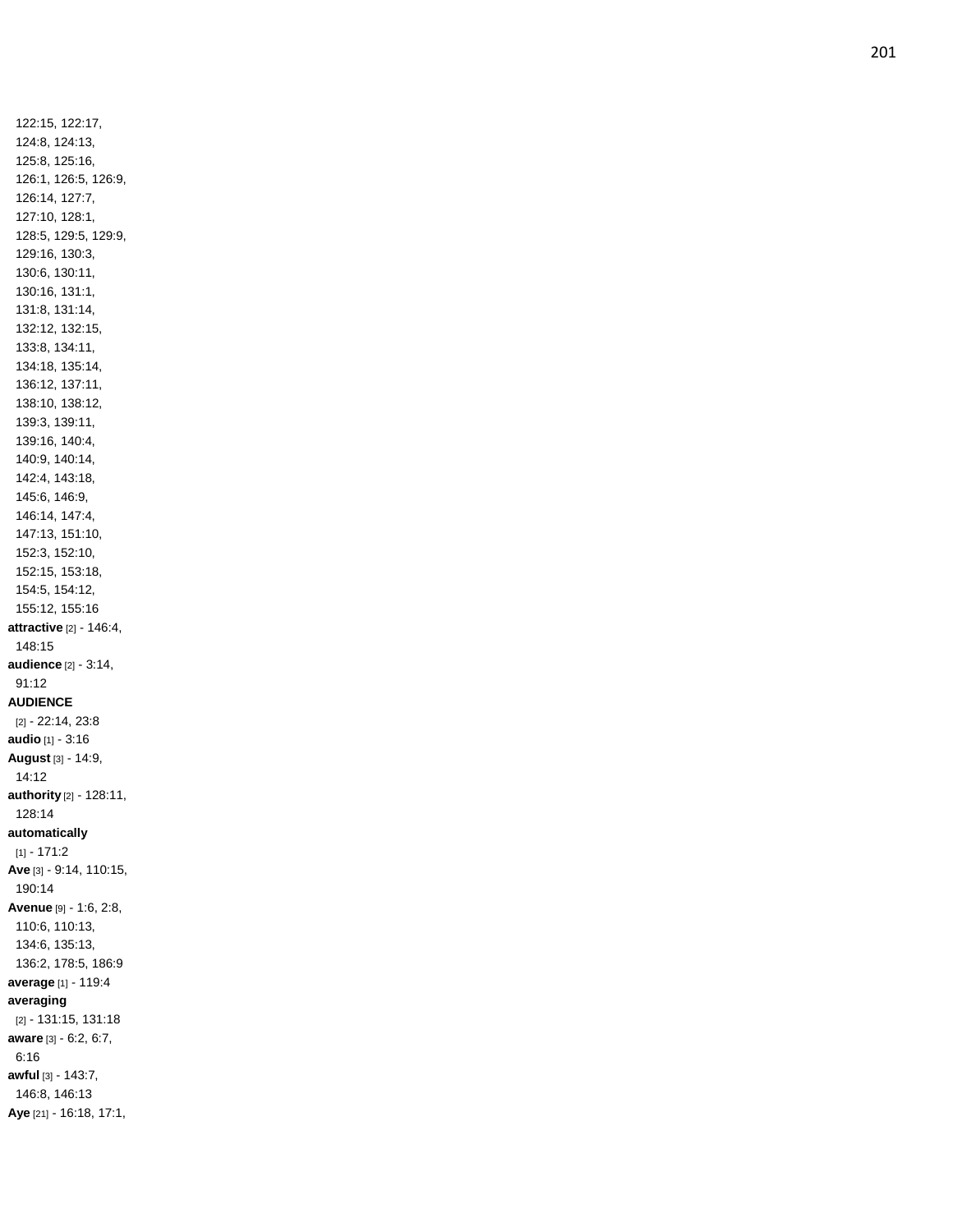## **B**

**B-E-L-L** [1] - 82:16 **B - I - O - T - T - I** [1] - 78:16 **baby** [1] - 158:10 **background** [1] - 111:9 **backyard** [13] - 28:9, 28:12, 37:8, 37:9, 38:11, 105:4, 105:6, 105:9, 140:3, 144:16, 161:7, 178:13, 178:14 **bad** [3] - 31:3, 32:1, 112:17 **badly** [1] - 97:13 **balance** [1] - 75:14 **balcony** [1 ] - 125:14 **Bank** [2] - 13:1, 13:2 **bank** [2] - 13:5, 13:6 **bar** [1] - 45:1 **Barna** [1] - 18:16 **Barrett** [1] - 96:16 **based** [4] - 62:2, 112:13, 113:6, 131:16 **basement** [5] - 50:13, 50:18, 51:1, 52:5, 54:5 **basic** [2] - 102:8, 197:17 **basis** [11] - 16:18, 89:17, 90:11, 96:7, 109:3, 148:11, 150:12, 172:14, 189:1, 202:14, 214:8 **bathroom** [8] - 51:17, 104:13, 158:7, 158:14, 158:15, 159:8, 159:11, 164:2 **bay** [3] - 102:16, 104:17, 184:16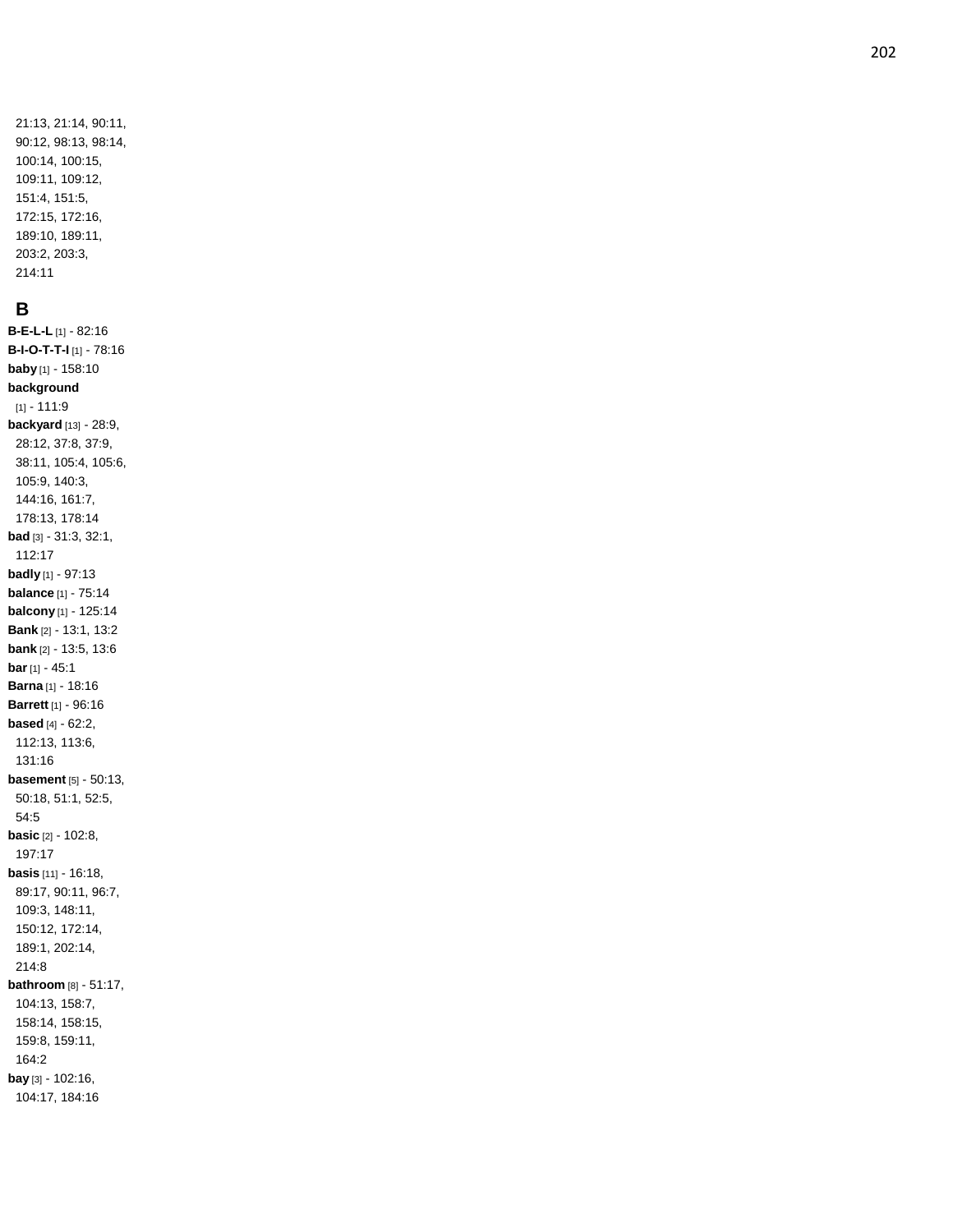**bays** [1] - 103:14 **beautiful** [2] - 27:12, 69:8 **became** [1] - 154:13 **becomes** [2] - 22:12, 161:18 **becoming** [1] - 121:8 **bedroom** [4] - 102:8, 104:12, 123:10, 158:16 **bedrooms** [1] - 158:6 **beginning** [1] - 4:4 **begins** [1] - 138:2 **behalf** [5] - 5:12, 18:15, 61:16, 110:14, 176:1 **behind** [4] - 72:6, 200:3, 200:5, 200:6 **Bell** [1] - 82:16 **Bellis** [3] - 2:4, 18:6, 23:15 **belt** [1] - 154:13 **benefits** [1] - 146:7 **benefitted** [1] - 141:2 **Bernard** [1] - 79:14 **best** [10] - 6:16, 14:14, 29:18, 30:2, 30:8, 34:3, 43:6, 68:10, 79:3, 113:9 **better** [10] - 19:17, 35:11, 136:4, 140:1, 161:16, 162:8, 163:3, 164:18, 167:17, 210:11 **between** [3] - 30:9, 105:10, 172:4 **beyond** [2] - 182:7, 212:10 **big** [11] - 12:18, 28:1, 32:12, 50:15, 98:8, 112:1, 120:4, 197:15, 208:2, 208:4, 209:10 **Bill** [1] - 61:18 **Biotti** [1] - 78:15 **bit** [9] - 35:5, 41:4, 44:1, 45:9, 143:12, 144:16, 159:3, 163:3, 212:15 **BLAKE** [17] - 190:13, 192:8, 193:1, 193:7, 193:13, 194:2, 194:7, 195:15, 196:6, 196:9,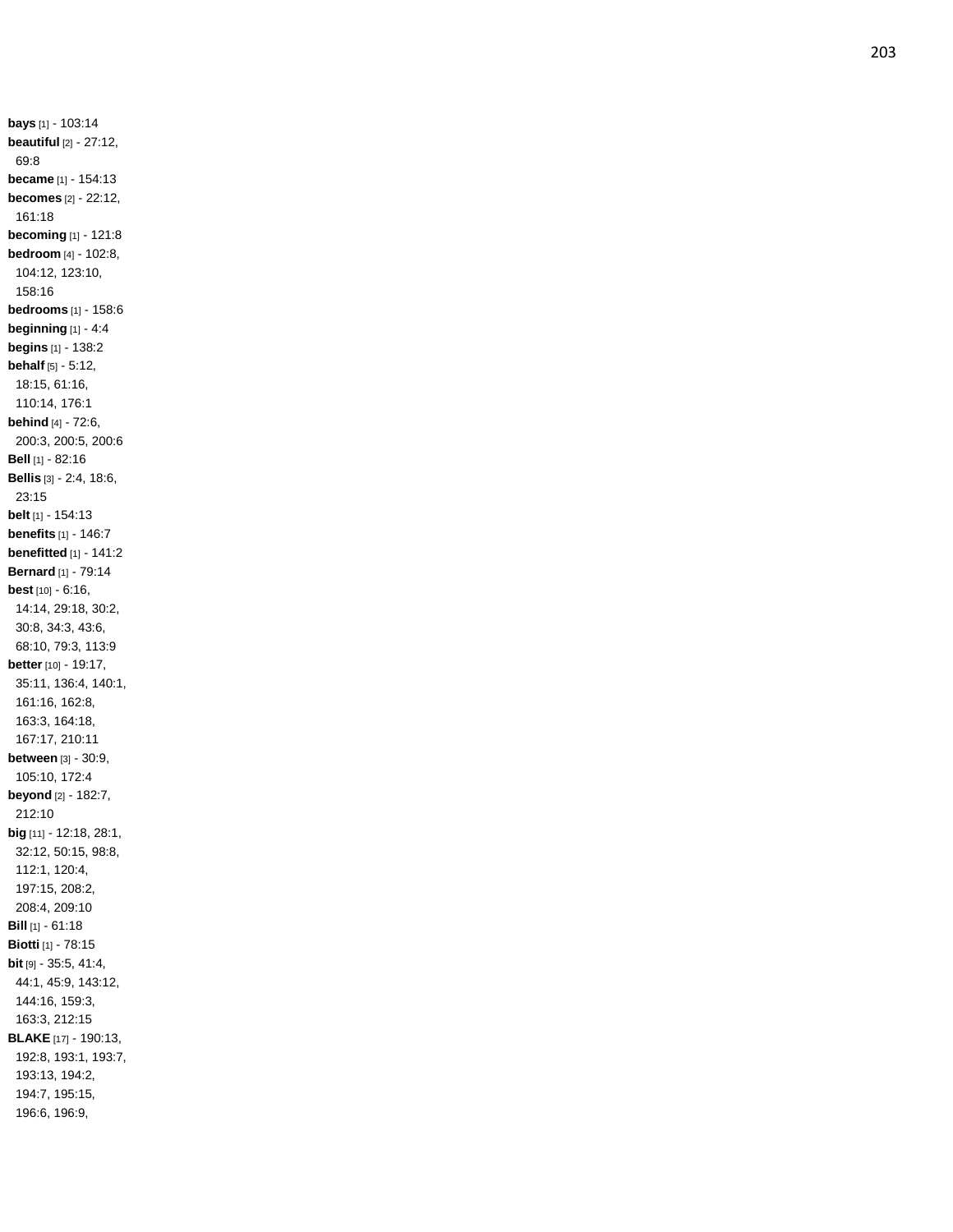196:13, 197:6, 197:10, 198:5, 198:8, 198:17, 200:8 **Blake** [1] - 190:13 **blank** [1] - 28:16 **blast** [1] - 197:15 **blend** [1] - 75:7 **blew** [2] - 34:17, 34:18 **block** [1] - 83:4 **blocky** [1] - 64:6 **blow** [2] - 9:10, 13:17 **board** [4] - 32:18, 70:3, 74:2, 149:4 **Board** [33] - 3:8, 6:9, 7:8, 11:3, 25:6, 30:11, 53:8, 105:16, 106:18, 110:11, 111:8, 117:18, 120:14, 123:3, 133:11, 135:9, 148:6, 149:4, 154:15, 162:18, 164:8, 165:11, 169:17, 175:3, 185:3, 186:5, 187:6, 198:13, 200:17, 200:18, 214:17, 215:6, 215:15 **BOARD** [1] - 1:1 **booked** [1] - 168:14 **Boran** [1] - 157:6 **borders** [2] - 63:18, 77:17 **Boston** [1] - 204:11 **bottom** [1] - 180:13 **bought** [8] - 27:8, 30:15, 48:3, 120:6, 120:8, 179:1, 179:15, 193:17 **bound** [1] - 20:5 **boundaries** [1] - 64:1 **BRABERG** [32] - 53:15, 53:16, 54:4, 54:11, 54:16, 55:4, 55:10, 56:1, 56:5, 56:9, 56:13, 56:16, 57:2, 57:6, 57:17, 58:2, 58:15, 60:5, 60:11, 60:15, 61:3, 61:8, 61:10, 61:15, 61:18, 62:6, 62:13, 70:14, 71:6,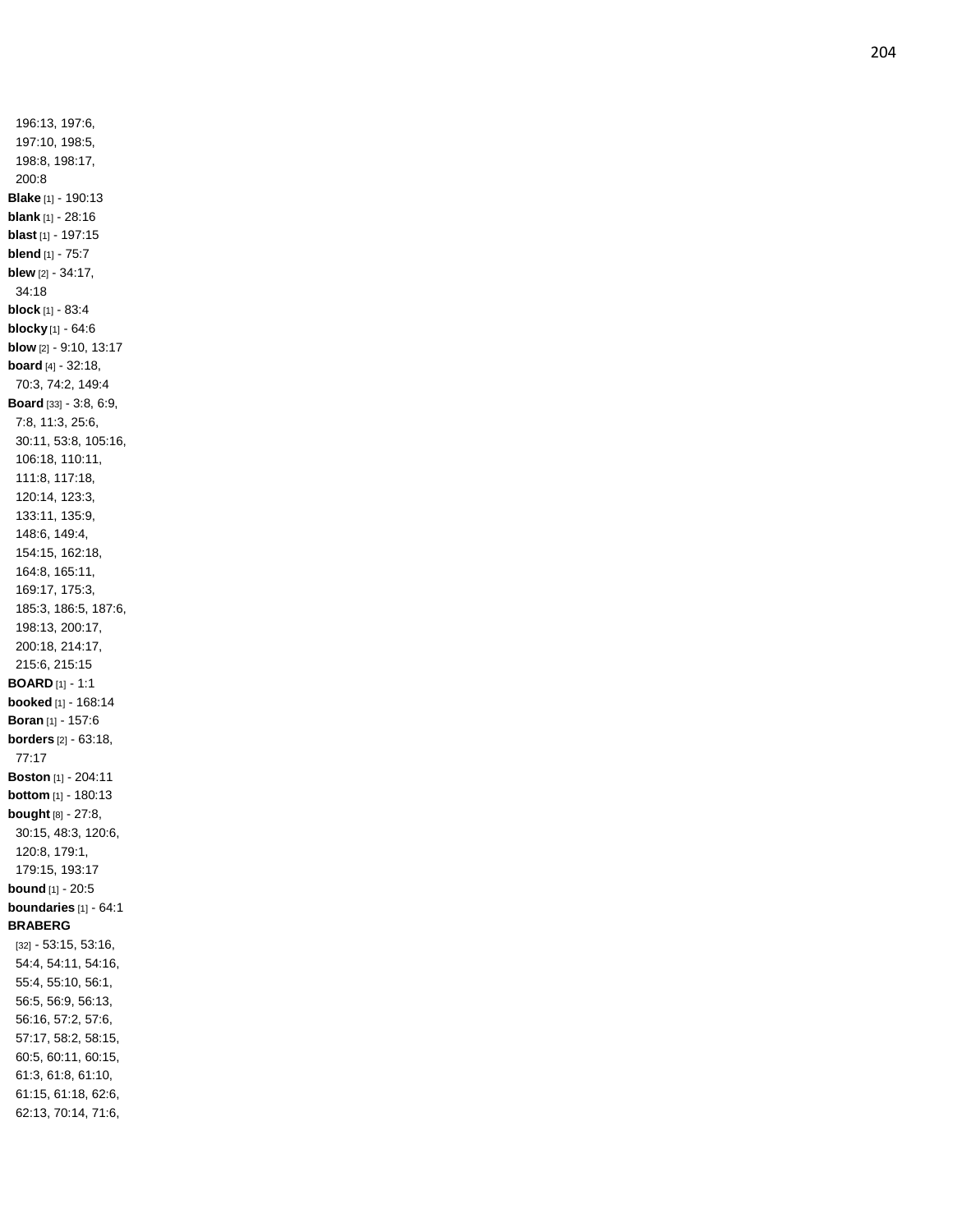71:10, 79:16, 80:2 **Braberg** [5] - 53:16, 68:17, 71:12, 79:14, 82:10 **Brabergs** [1] - 68:13 **Brabergs'** [1] - 69:10 **Brattle** [4] - 31:5, 63:1, 72:14, 76:9 **BRENDAN** [25] - 51:16, 52:2, 88:1, 96:14, 96:18, 111:12, 111:17, 124:4, 143:5, 144:6, 144:14, 146:1, 146:13, 147:2, 148:13, 155:10, 160:9, 161:5, 161:8, 161:14, 162:6, 166:3, 167:18, 168:3, 212:18 **Brendan** [17] - 1:8, 3:4, 5:3, 18:3, 22:3, 25:3, 87:18, 91:6, 100:3, 101:3, 110:3, 156:3, 161:13, 170:3, 177:3, 190:3, 204:3 **Brendan's** [1] - 164:11 **Brian** [1] - 5:13 **brick** [1] - 137:12 **bring** [5] - 35:1, 46:2, 146:5, 172:1, 195:1 **bringing** [1] - 143:14 **brings** [1] - 196:1 **BRISTOL** [1] - 216:3 **Brook** [1] - 200:11 **brought** [1] - 48:4 **BRUNER** [10] - 62:18, 63:1, 63:5, 63:11, 63:15, 65:2, 65:8, 65:13, 66:12, 67:1 **Bruner** [1] - 62:18 **build** [21] - 27:3, 27:10, 27:13, 28:1, 30:5, 30:7, 32:5, 34:4, 64:10, 64:11, 66:5, 66:13, 66:16, 67:5, 67:6, 68:11, 80:12, 88:10, 88:15 **Build** [1] - 18:13 **building** [32] - 9:9, 9:11, 12:17, 36:7, 38:8, 60:6, 62:3,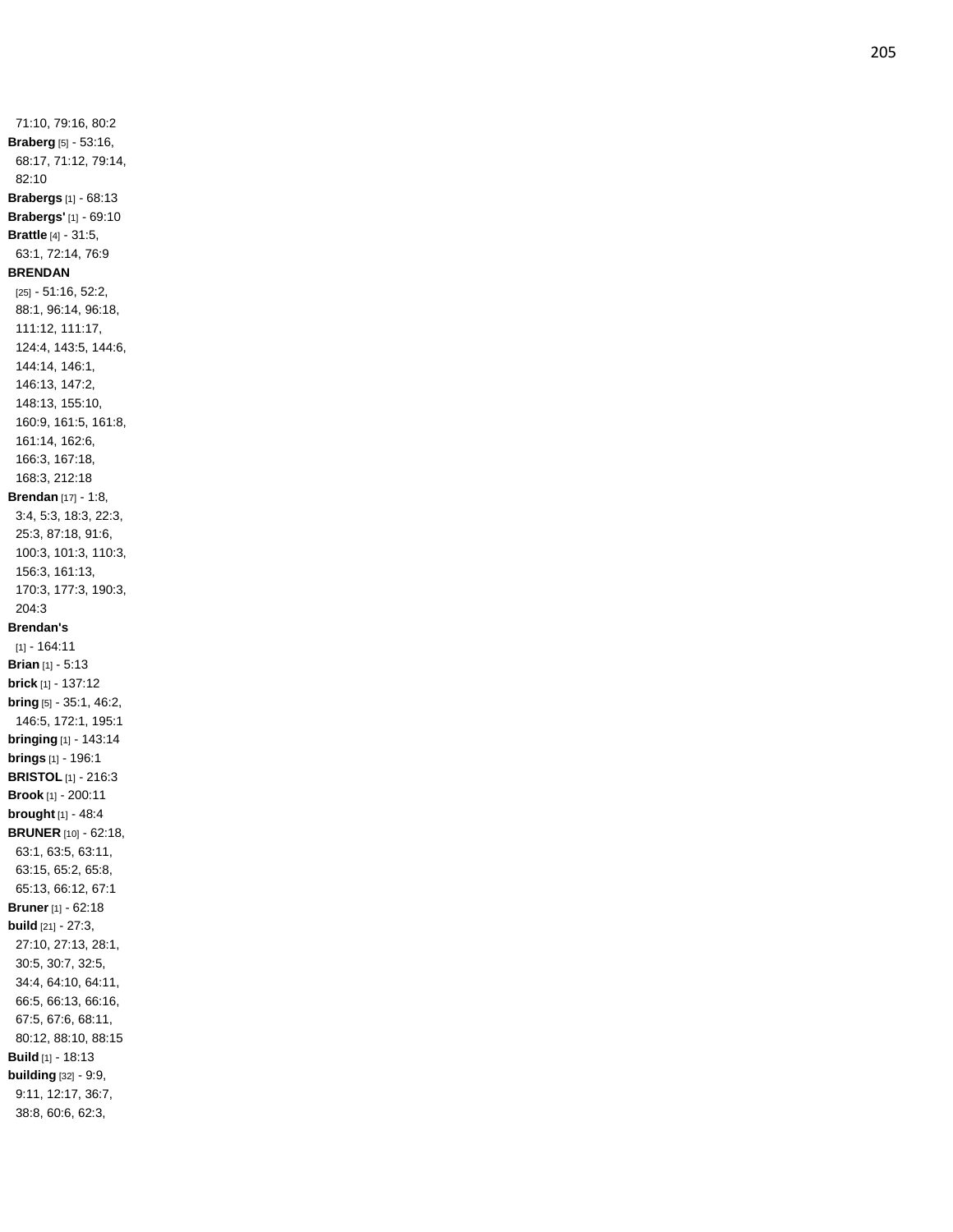62:5, 62:10, 64:10, 81:7, 85:5, 88:16, 92:6, 104:3, 112:8, 139:8, 141:12, 143:6, 159:2, 159:6, 163:16, 180:15, 182:8, 183:10, 183:18, 196:7, 202:2, 204:15, 208:14, 210:10, 212:10 **Building** [2] - 93:15, 142:16 **buildings** [2] - 64:6, 191:10 **built** [5] - 27:1, 30:3, 30:4, 73:1, 98:5 **bulk** [7] - 45:12, 45:13, 47:14, 118:18, 123:7, 139:8 **bump** [3] - 102:10, 102:13, 104:9 **bunch** [2] - 65:3, 75:13 **burst** [1] - 102:7 **BURTON** [4] - 76:8, 76:9, 76:13, 76:15 **Burton** [1] - 76:8 **bushes** [1] - 198:9 **business** [2] - 100:6, 161:10 **button** [1] - 35:9 **buy** [2] - 31:6, 179:6 **buying** [1] - 30:16 **BY** [1] - 181:11 **by -right** [2] - 27:14, 34:5 **byproduct** [1] - 148:14 **BZA** [2] - 19:1, 186:17 **BZA -011070 -2016** [2] - 2:4, 18:2 **BZA -011647 -2016** [2] - 2:7, 101:2 **BZA -011756 -2016** [2] - 2:9, 156:2 **BZA -011933 -2016** [2] - 2:3, 5:2 **BZA -011949 -2016** [3] - 2:5, 22:2, 100:2 **BZA -012135 -2016** [2] - 2:8, 110:2 **BZA -012159 -2016**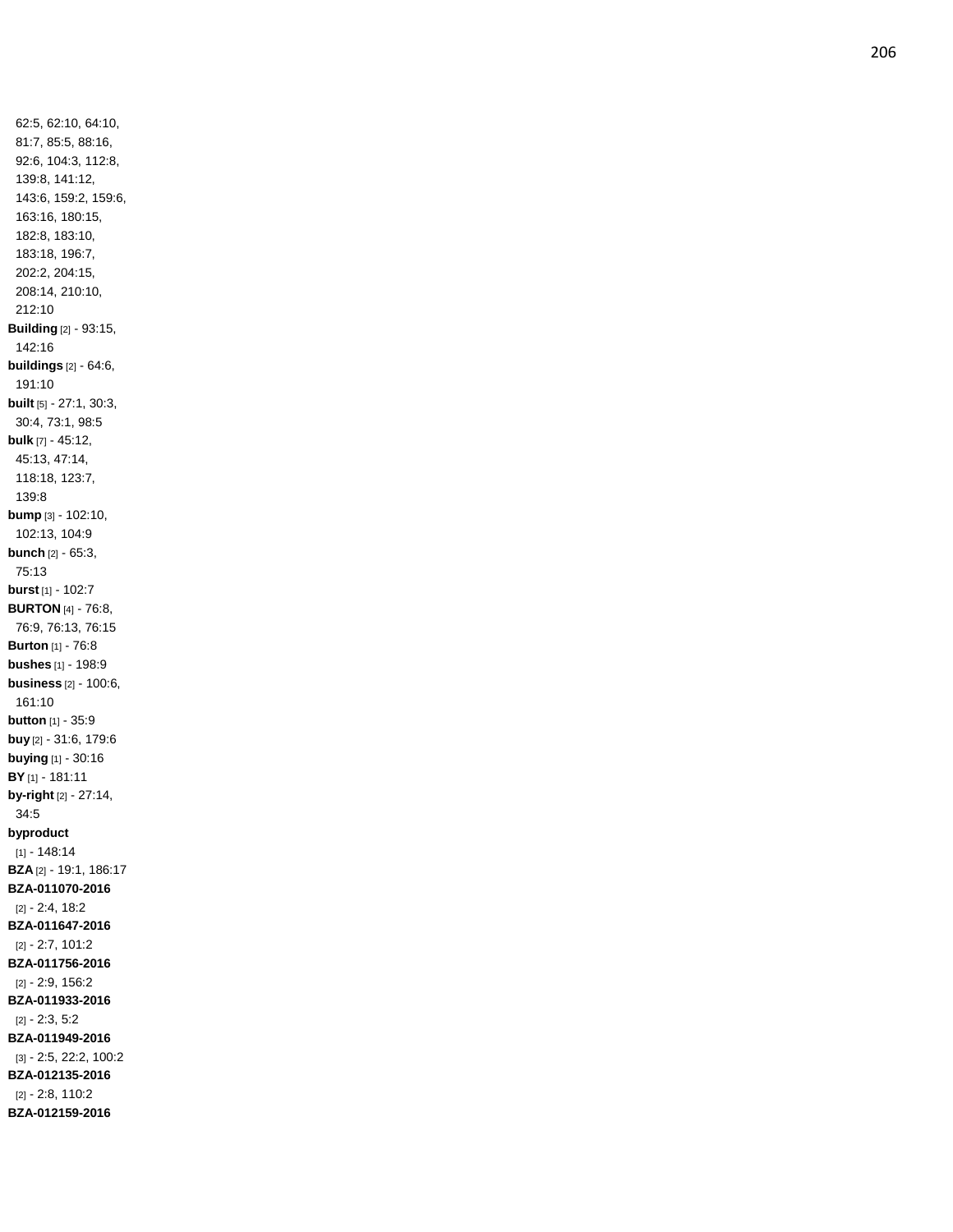## **C**

**calculation** [1] - 57:15 **CAMBRIDGE** [1] - 1:2 **Cambridge** [18] - 1:7, 26:1, 26:15, 27:10, 31:6, 79:10, 81:6, 98:5, 102:2, 110:13, 134:6, 159:10, 165:9, 185:15, 186:1, 204:8, 212:14, 214:4 **Cambridge's** [1] - 102:1 **candid** [1] - 119:16 **candidly** [1] - 131:18 **cannot** [7] - 6:18, 10:10, 66:9, 94:17, 108:1, 137:15, 187:14 **canvassed** [1] - 194:8 **CAPTURING** [1] - 1:17 **car** [2] - 28:7, 39:15 **Cardinal** [2] - 178:5, 186:8 **care** [3] - 72:7, 115:10, 186:12 **cared** [1] - 28:17 **carefully** [1] - 169:7 **cars** [1] - 56:11 **case** [70] - 3:13, 4:14, 5:6, 5:18, 6:1, 10:18, 14:3, 16:17, 17:3, 18:6, 18:14, 18:15, 18:18, 19:5, 19:6, 19:7, 19:18, 20:5, 20:9, 20:16, 20:17, 21:15, 22:8, 22:9, 22:10, 23:3, 23:7, 23:11, 23:12, 23:16, 25:7, 25:8, 32:7, 34:12, 82:17, 100:12, 100:17, 101:6, 110:6,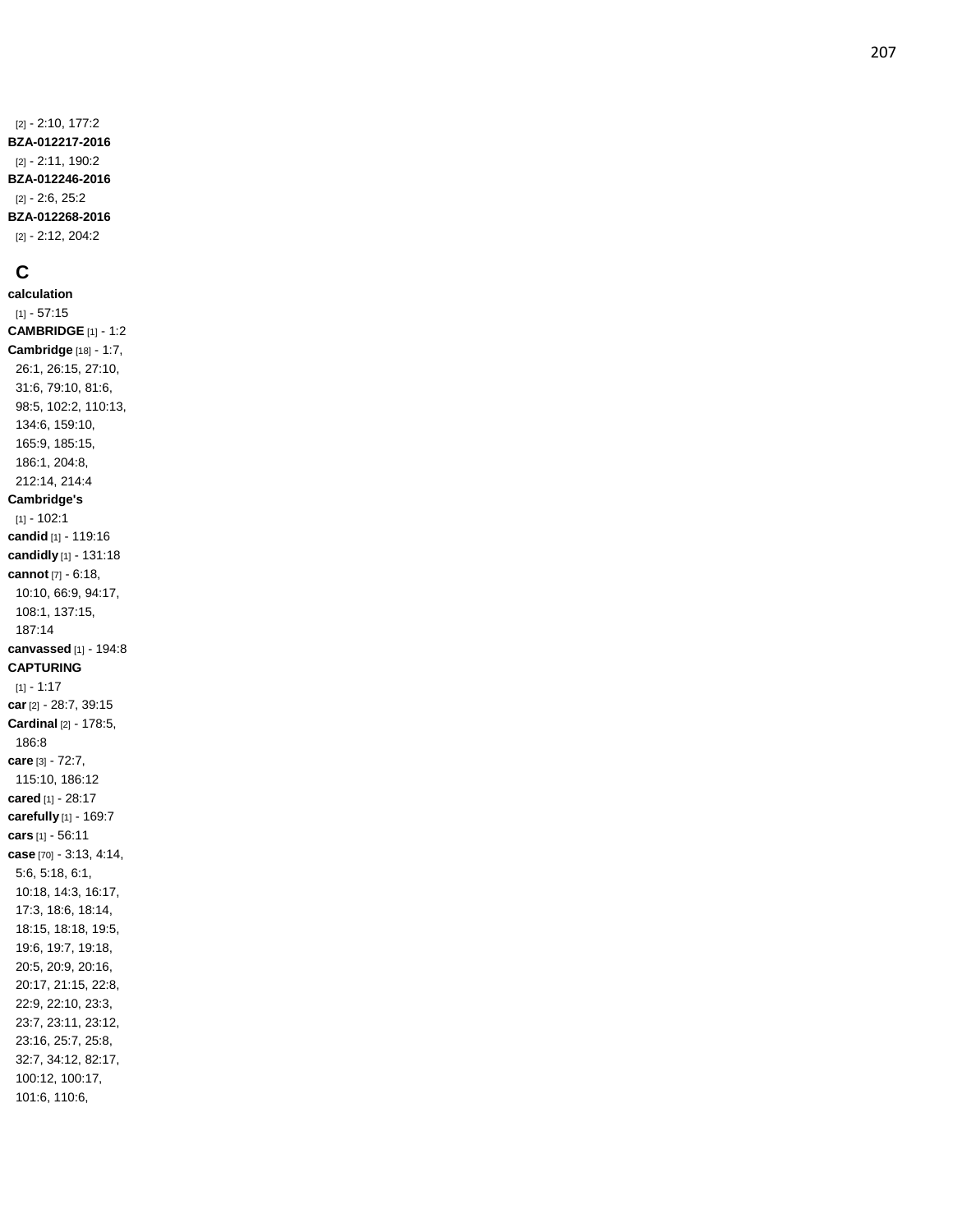114:12, 118:7, 120:16, 156:6, 161:18, 164:5, 164:12, 169:9, 169:10, 169:11, 169:12, 169:16, 169:18, 170:2, 170:10, 170:11, 170:17, 170:18, 172:3, 172:14, 174:9, 175:3, 177:6, 190:6, 192:9, 197:4, 207:17, 211:15 **CASE** [1] - 2:1 **Case** [11 ] - 5:2, 18:2, 22:2, 25:2, 100:2, 101:2, 110:2, 156:2, 177:2, 190:2, 204:2 **cases** [8] - 3:10, 22:6, 127:9, 153:1, 154:13, 168:15, 175:14 **cast** [1] - 67:13 **Catherine** [2] - 216:4, 216:10 **caused** [1] - 44:8 **Center** [1] - 1:5 **certain** [6] - 66:17, 91:16, 120:14, 165:17, 170:17, 204:18 **certainly** [3] - 6:11, 32:4, 175:18 **Certificates** [1] - 146:10 **CERTIFICATION** [1] - 216:14 **Certified** [2] - 216:4, 216:11 **certify** [1] - 216:5 **CERTIFYING** [1] - 216:15 **chair** [2] - 132:7, 147:5 **Chair** [39] - 1:8, 1:8, 3:7, 3:15, 4:1, 4:4, 14:2, 18:5, 20:16, 25:5, 88:4, 89:9, 89:18, 90:4, 94:13, 96:8, 100:11, 101:5, 107:15, 109:3, 109:9, 110:5, 149:8, 150:9, 150:13, 155:5, 156:5,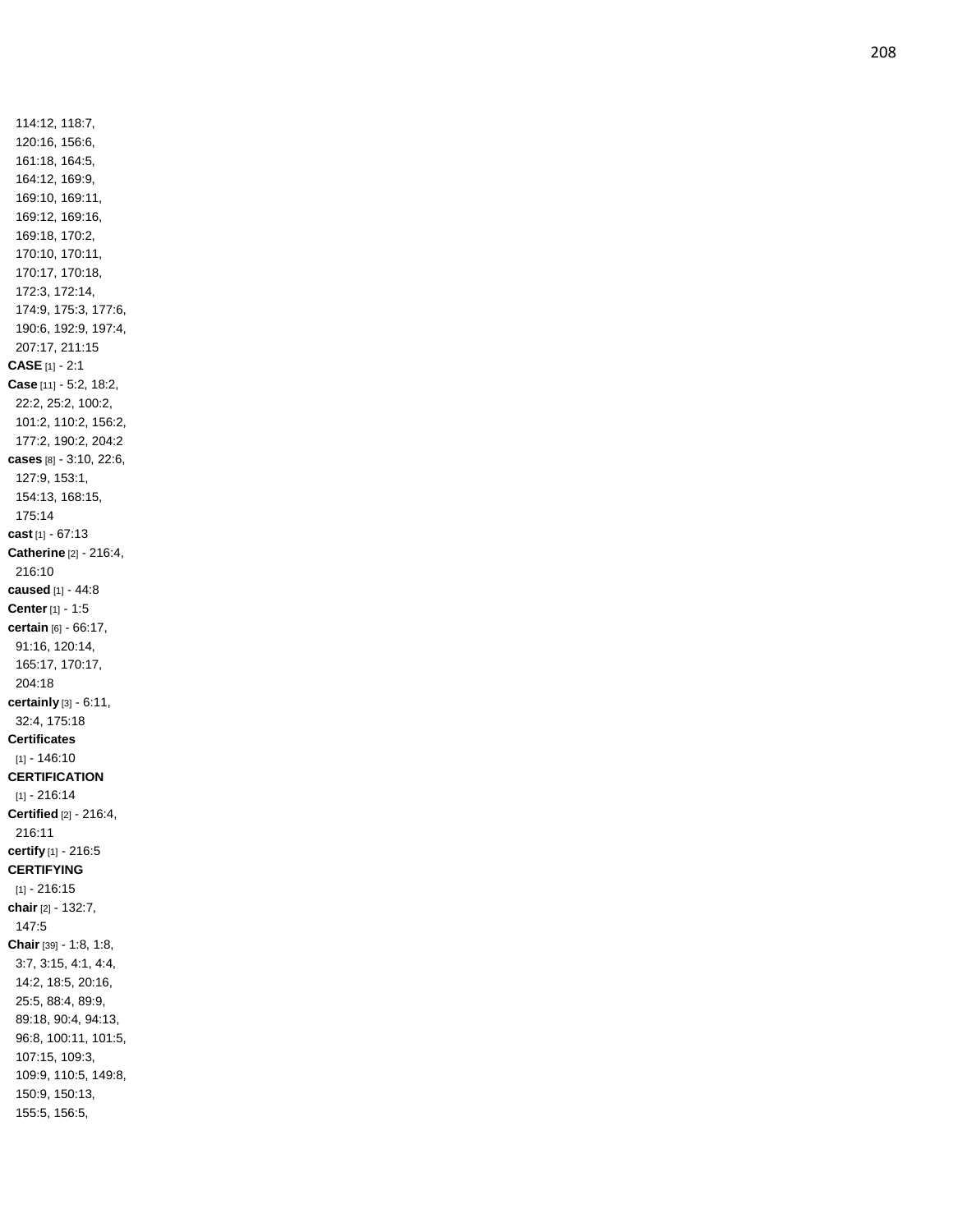170:10, 177:5, 187:10, 189:2, 189:6, 190:5, 200:17, 201:10, 202:15, 203:1, 213:5, 214:9 **Chairman** [1] - 110:10 **challenge** [2] - 45:7, 46:3 **challenging** [1] - 36:2 **chance** [2] - 48:9, 195:2 **chances** [1] - 113:1 **change** [21] - 19:2, 70:3, 73:3, 73:7, 77:10, 84:16, 95:2, 95:9, 108:5, 113:16, 115:1, 119:1, 125:11, 135:1, 142:6, 153:17, 175:15, 183:18, 187:18, 189:7, 215:6 **CHANGE** [6] - 215:8, 215:9, 215:10, 215:11, 215:12, 215:13 **changed** [8] - 20:3, 20:4, 30:1, 64:1, 69:1, 152:14, 175:16 **changes** [15] - 37:3, 78:1, 113:5, 115:7, 117:17, 121:12, 123:5, 142:11, 153:2, 154:1, 154:16, 155:6, 186:15, 188:3, 215:16 **changing** [4] - 82:2, 86:14, 87:5, 106:12 **character** [12] - 72:16, 73:7, 76:16, 82:2, 87:4, 95:3, 95:10, 106:17, 108:6, 143:8, 183:18, 188:1 **charge** [1] - 45:7 **charm** [1] - 72:16 **check** [4] - 9:1, 10:14, 11:12, 52:1 **checked** [1] - 51:10 **cheers** [1] - 209:15 **children** [2] - 102:6,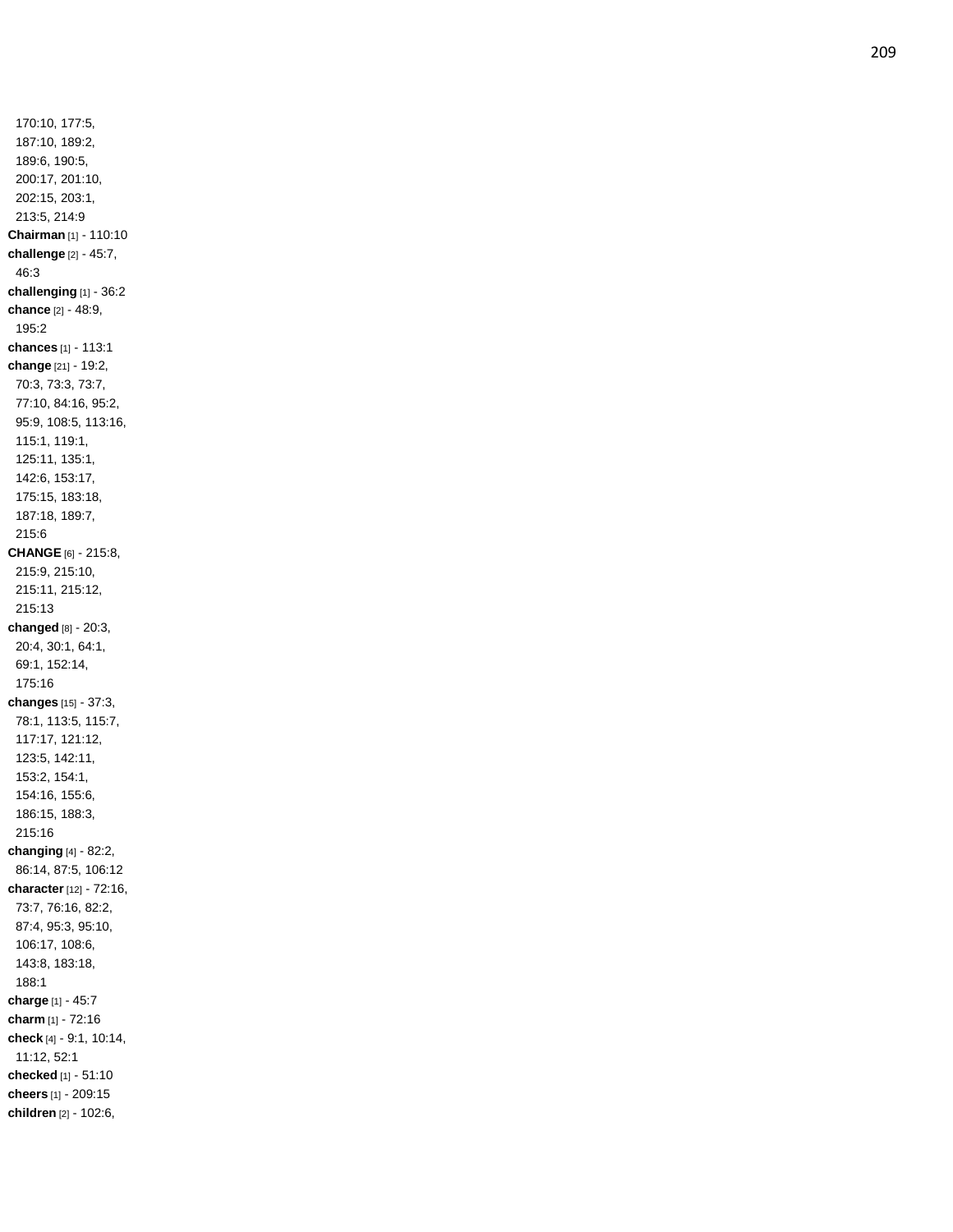202:1 **chopped** [1] - 44:17 **Christian** [1] - 157:6 **Cingular** [1] - 5:13 **circle** [1] - 118:1 **Circle** [3] - 2:4, 18:6, 23:15 **circled** [2] - 152:16, 152:17 **circulation** [2] - 45:15, 46:12 **circumstances** [5] - 6:10, 6:18, 7:8, 10:17, 88:18 **cited** [1] - 108:7 **citizen** [1] - 4:7 **Citizens** [2] - 13:1, 13:2 **citizens** [4] - 95:18, 108:16, 172:7, 188:13 **CITY** [1] - 1:2 **city** [5 ] - 4:8, 95:18, 108:16, 172:7, 188:13 **City** [6] - 56:7, 185:11, 185:15, 185:18, 212:14, 214:4 **clarification** [1] - 73:10 **clear** [4] - 7:10, 19:15, 95:4, 128:18 **client** [1] - 114:14 **clients** [2] - 45:4, 120:2 **close** [9] - 81:12, 81:13, 81:17, 83:18, 107:9, 139:1, 143:3, 187:5, 201:5 **closed** [1] - 84:6 **closely** [1] - 146:15 **closer** [5] - 35:1, 70:10, 86:8, 131:17, 183:15 **Code** [5] - 30:11, 36:13, 41:17, 43:6, 211:16 **code** [1] - 77:8 **cold** [1] - 197:15 **colleague** [3] - 5:13, 157:10, 174:17 **color** [1] - 143:9 **combining**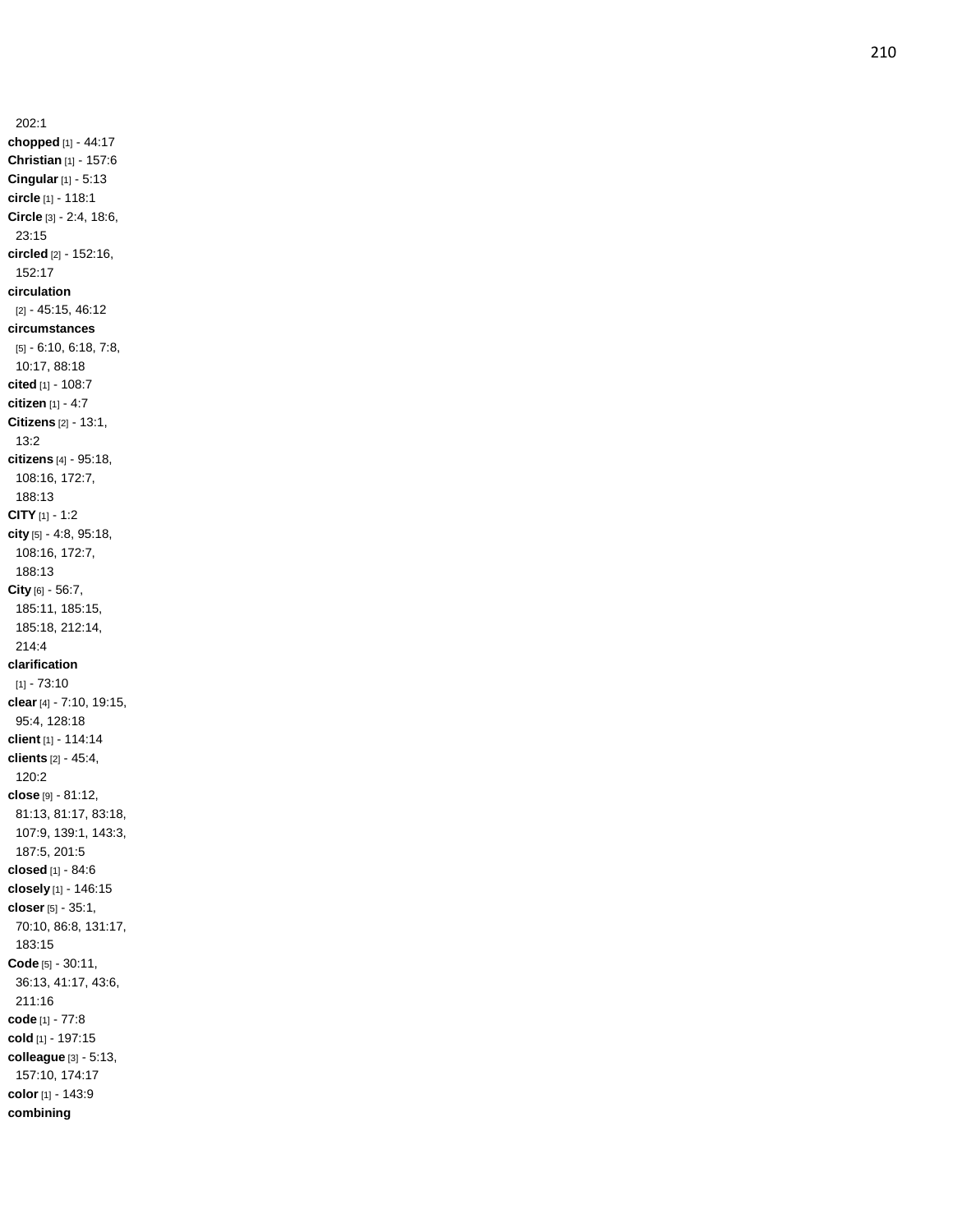[1] - 180:12 **comfortable** [1] - 174:5 **coming** [3] - 9:14, 46:7, 197:7 **comment** [4] - 63:5, 124:11, 149:3, 164:11 **commented** [1] - 175:2 **commenting** [3] - 63:15, 80:17, 134:10 **comments** [9] - 34:15, 70:13, 78:9, 79:18, 87:3, 131:7, 139:2, 209:16, 212:17 **commercial** [3] - 208:3, 210:15, 211:2 **Commission** [5] - 27:3, 32:14, 32:17, 146:10, 216:12 **COMMONWEALTH** [1] - 216:2 **community** [2] - 115:6, 179:18 **Community** [1] - 165:10 **compare** [3] - 125:6, 152:18, 153:7 **complement** [1] - 106:16 **complete** [1] - 32:9 **compliance** [5] - 53:4, 60:12, 76:18, 98:13, 160:15 **compliant** [1] - 76:5 **complied** [1] - 81:18 **complies** [5] - 62:8, 66:8, 85:2, 88:16, 160:12 **complimented** [1] - 32:18 **comply** [14] - 46:16, 47:8, 60:10, 66:18, 71:4, 89:15, 96:11, 97:6, 165:3, 168:6, 168:8, 168:9, 168:10 **complying** [3] - 39:4,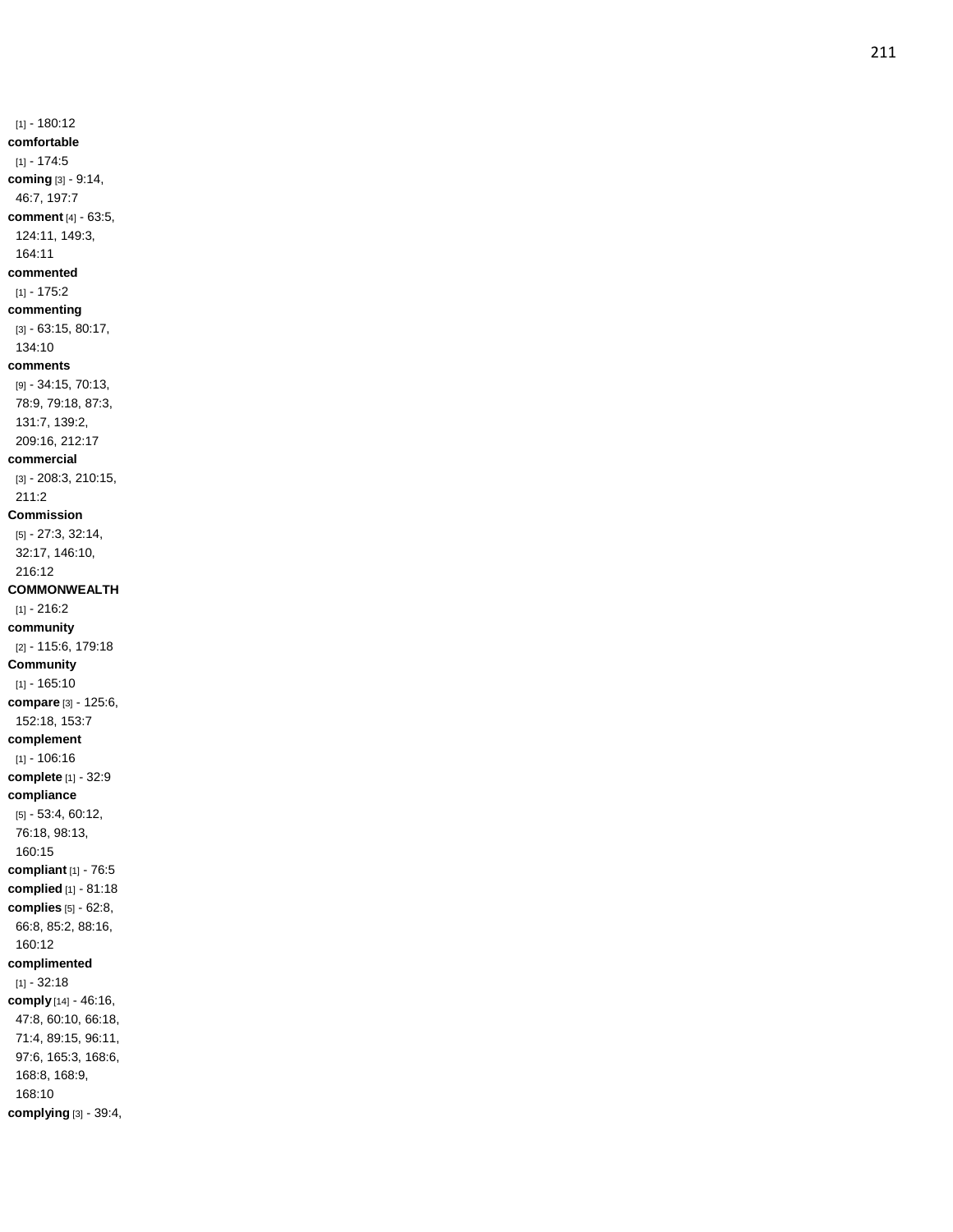60:13, 81:16 **compromise** [2] - 30:9, 81:1 **concern** [1] - 77:3 **concerned** [4] - 43:11, 107:7, 163:2, 212:16 **concerns** [4] - 44:5, 76:16, 81:9, 87:7 **condition** [13] - 77:16, 77:18, 86:9, 90:1, 96:9, 98:12, 109:5, 118:7, 126:17, 150:14, 171:7, 189:3, 202:16 **conditions** [7] - 14:4, 20:18, 124:16, 142:7, 153:9, 170:12, 212:1 **condoed** [1] - 179:15 **conduct** [1] - 4:3 **configuration** [1] - 191:3 **configured** [1] - 87:13 **confirm** [1] - 19:1 **conformed** [1] - 85:12 **conforming** [13] - 76:3, 115:12, 115:17, 116:14, 116:15, 116:16, 116:18, 180:15, 183:13, 196:7, 202:5, 202:6, 206:9 **conformities** [1] - 117:15 **confused** [1] - 157:15 **congestion** [4] - 95:1, 95:9, 108:4, 187:18 **connected** [3] - 45:15, 46:12, 126:3 **connection** [1] - 15:4 **connects** [1] - 45:1 **consensus** [2] - 27:4, 27:16 **consequence** [1] - 121:8 **conservative** [2] - 36:18, 43:7 **conservatively** [1] - 60:1 **consideration** [5] - 67:12, 85:10, 85:11, 148:1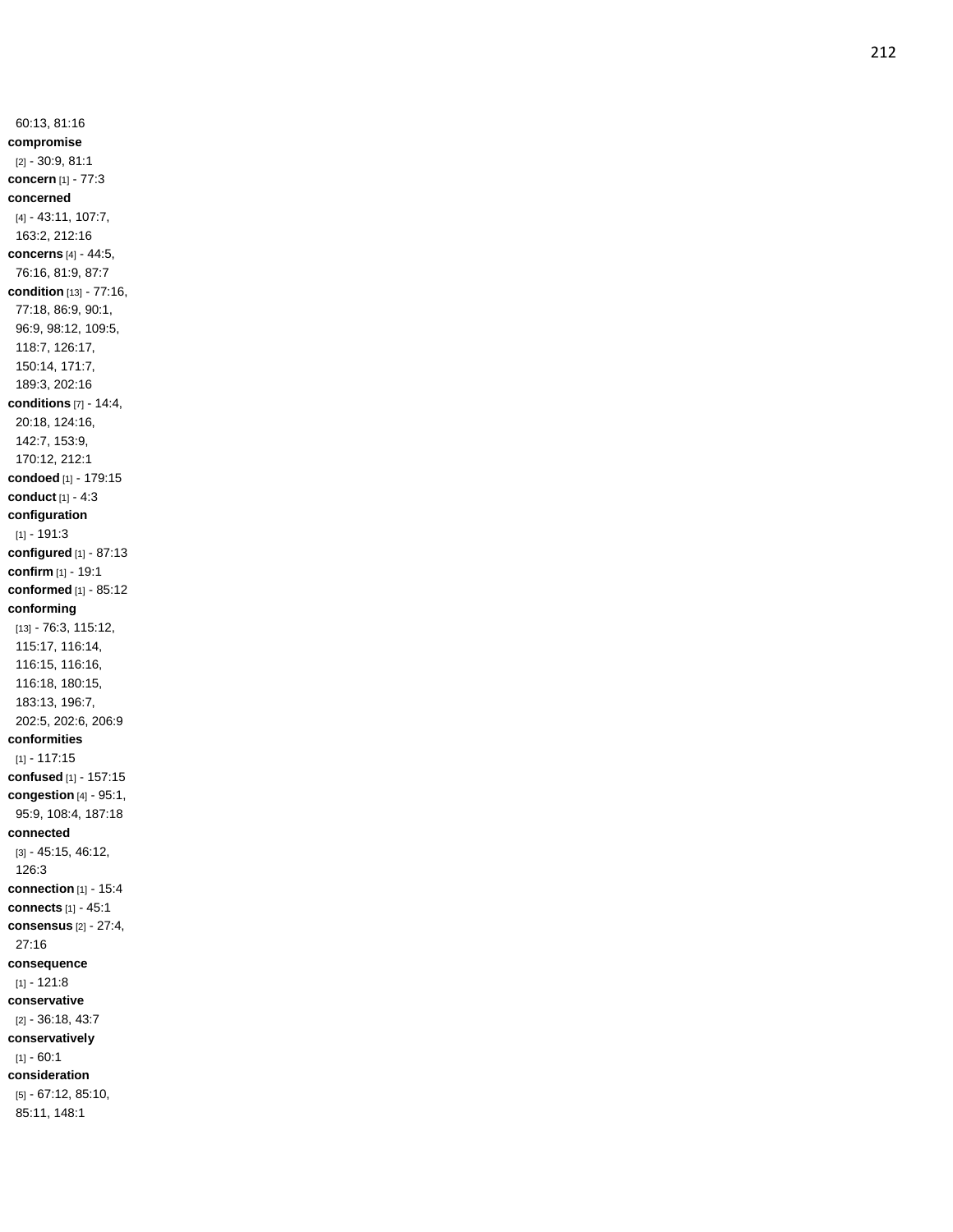**considered** [2] - 67:18, 130:1 **consistent** [2] - 123:14, 159:14 **CONSTANTINE** [336] - 3:7, 5:5, 5:16, 6:4, 7:3, 7:11, 7:16, 8:1, 8:5, 8:12, 8:16, 9:5, 10:12, 11:6, 11:9, 11:13, 11:15, 12:1, 12:5, 12:10, 12:15, 13:14, 13:18, 14:13, 15:7, 15:11, 15:17, 16:2, 16:8, 16:11, 17:2, 18:5, 18:10, 19:9, 19:13, 20:7, 20:13, 20:15, 21:15, 22:5, 22:17, 23:10, 23:17, 25:5, 25:15, 26:6, 26:10, 30:4, 31:13, 31:17, 34:7, 34:11, 34:14, 35:7, 37:16, 38:2, 38:15, 38:18, 39:3, 39:6, 39:14, 40:14, 40:18, 41:2, 41:9, 43:12, 43:16, 46:13, 46:16, 47:1, 47:6, 47:12, 49:18, 50:7, 50:9, 50:11, 51:2, 51:5, 51:8, 51:12, 52:8, 52:11, 52:15, 53:7, 53:10, 53:18, 54:14, 54:18, 55:7, 55:17, 56:3, 56:6, 56:10, 56:14, 56:17, 57:3, 57:9, 57:12, 58:8, 59:10, 59:13, 59:16, 60:2, 60:9, 60:13, 60:18, 61:5, 61:9, 61:14, 61:17, 62:4, 62:7, 62:15, 63:4, 63:9, 64:15, 65:6, 65:18, 70:12, 71:2, 71:9, 71:18, 72:4, 72:11, 73:11, 73:18, 74:9, 74:17, 75:17, 76:6, 76:11, 76:14, 78:3, 78:7, 79:17, 80:3, 80:17, 81:15, 83:17, 84:5, 84:12, 85:17, 86:18, 87:17, 88:2, 90:13, 90:18, 91:6, 91:10,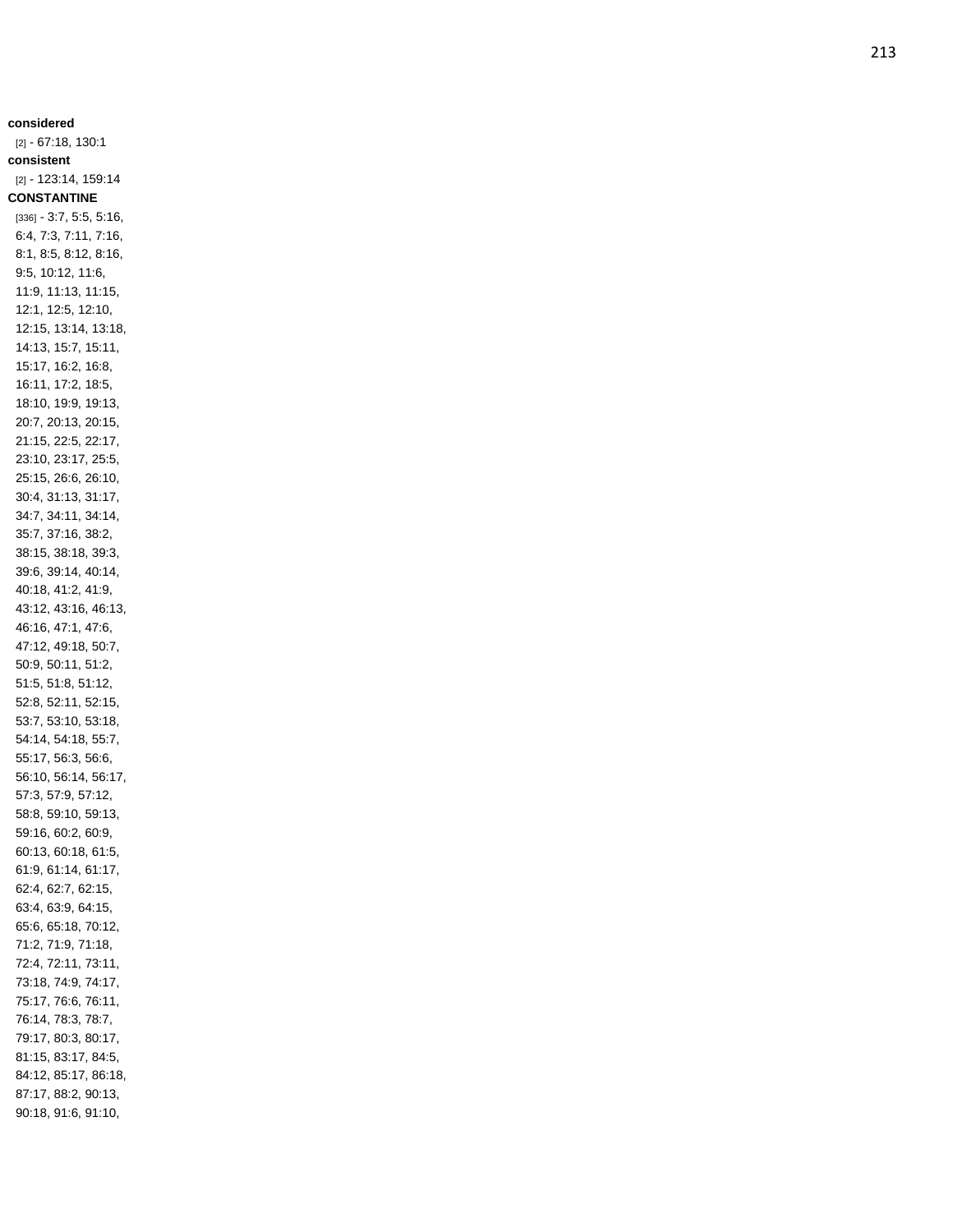92:12, 92:17, 93:6, 93:9, 96:17, 97:10, 98:2, 98:7, 98:15, 100:5, 100:8, 100:11, 100:16, 101:5, 101:14, 103:1, 103:8, 103:17, 105:15, 105:18, 106:5, 107:14, 109:13, 110:5, 111:16, 112:10, 112:12, 112:16, 113:11, 113:15, 114:1, 114:5, 114:11, 115:2, 115:16, 116:4, 117:4, 117:13, 123:18, 125:3, 127:5, 127:8, 127:17, 128:4, 131:6, 131:13, 132:9, 132:13, 133:3, 133:10, 133:13, 133:18, 134:14, 134:16, 135:3, 135:16, 136:5, 136:15, 137:4, 137:7, 137:14, 137:18, 138:5, 138:11, 138:18, 139:9, 139:13, 140:2, 140:5, 140:12, 141:15, 142:2, 142:12, 143:1, 147:6, 148:4, 149:2, 151:1, 151:6, 151:8, 151:12, 151:14, 152:7, 152:13, 153:13, 154:2, 154:10, 154:17, 155:11, 155:14, 156:5, 156:14, 157:5, 157:9, 157:12, 159:17, 160:1, 160:7, 161:12, 161:15, 162:3, 163:7, 165:2, 165:6, 166:5, 166:16, 168:2, 168:13, 168:17, 169:3, 169:6, 169:9, 170:7, 172:13, 172:17, 173:5,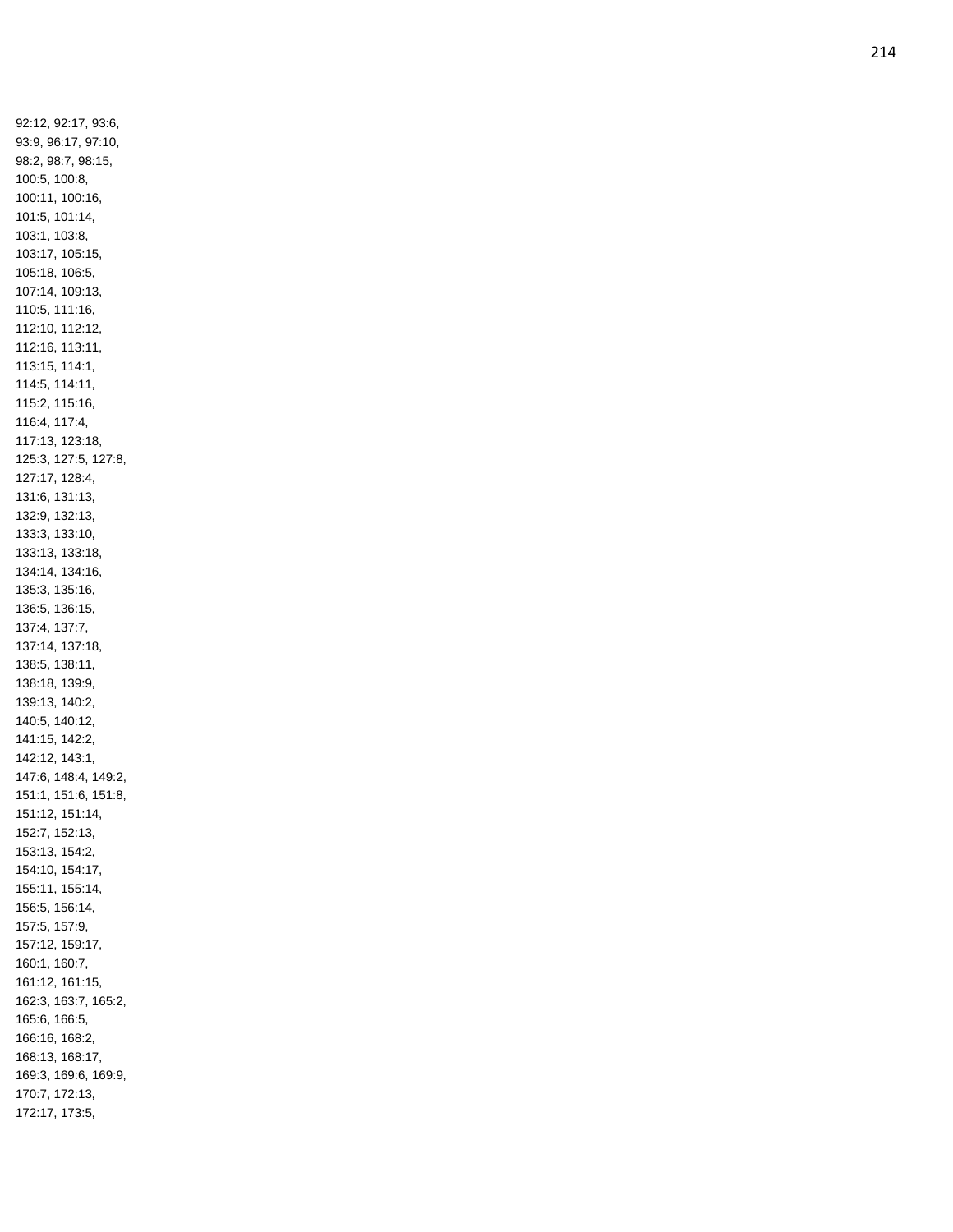173:8, 173:14, 174:4, 174:14, 175:7, 176:2, 177:5, 177:10, 177:15, 177:18, 178:6, 179:12, 181:2, 181:7, 181:10, 181:16, 182:1, 184:18, 185:2, 185:5, 185:9, 187:10, 189:12, 190:5, 194:13, 194:16, 195:4, 195:7, 195:12, 196:3, 196:8, 196:11, 196:17, 197:4, 197:9, 198:12, 198:15, 199:6, 199:11, 200:1, 200:6, 200:11, 201:1, 201:9, 203:4, 204:5, 204:12, 205:7, 205:15, 205:18, 206:6, 206:10, 206:13, 206:16, 207:2, 207:6, 207:11, 207:15, 208:4, 208:13, 208:16, 209:7, 209:11, 209:14, 210:2, 210:6, 211:5, 211:14, 212:8, 213:3, 214:12 **Constantine** [13] - 1:8, 3:4, 5:3, 18:3, 22:3, 25:3, 100:3, 101:3, 110:3, 156:3, 177:3, 190:3, 204:3 **constrained** [2] - 205:17, 206:1 **construction** [2] - 26:18, 192:1 **contained** [1] - 118:13 **contains** [2] - 92:8, 92:13 **contemplates** [1] - 97:14 **contemplating** [1] - 92:4 **contention** [1] - 27:2 **context** [4] - 119:7,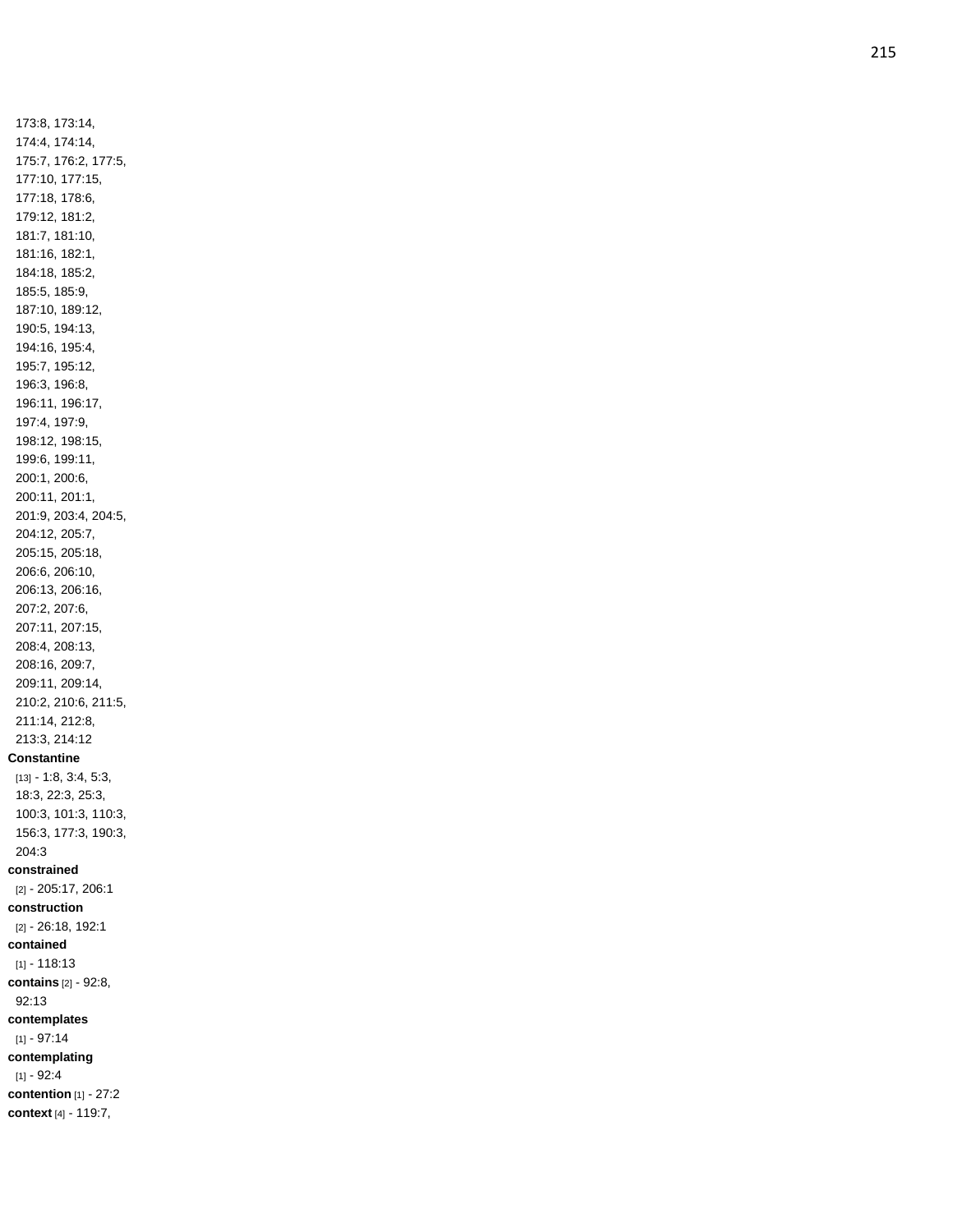123:11, 167:3, 167:17 **continuance** [3] - 18:18, 24:1, 162:4 **continue** [8] - 10:18, 14:2, 20:8, 93:13, 114:12, 164:11, 170:18, 172:3 **continued** [19] - 3:10, 3:12, 3:13, 6:12, 17:3, 19:6, 19:18, 20:17, 21:15, 22:6, 22:9, 23:15, 95:11, 100:6, 108:8, 168:14, 170:11, 175:14, 188:5 **continuing** [2] - 16:17, 172:14 **contracting** [1] - 161:10 **contribute** [1] - 80:8 **contributing** [1] - 179:18 **CONTROL** [1] - 216:15 **conventional** [1] - 64:10 **conversation** [2] - 75:18, 132:14 **conversations** [2] - 43:9, 132:17 **conversion** [1] - 212:3 **conversions** [1] - 211:17 **convert** [2] - 204:15, 206:17 **converting** [4] - 94:4, 98:9, 180:4, 211:17 **cookie** [1] - 144:8 **copies** [4] - 15:15, 82:13, 191:8, 195:1 **copy** [1] - 80:4 **copyright** [1] - 147:3 **corner** [6] - 27:11, 42:5, 72:18, 119:9, 137:12, 138:14 **correct** [13] - 40:12, 41:1, 42:10, 56:4, 61:8, 93:8, 118:2, 130:10, 130:14, 131:9, 157:7, 181:5, 181:14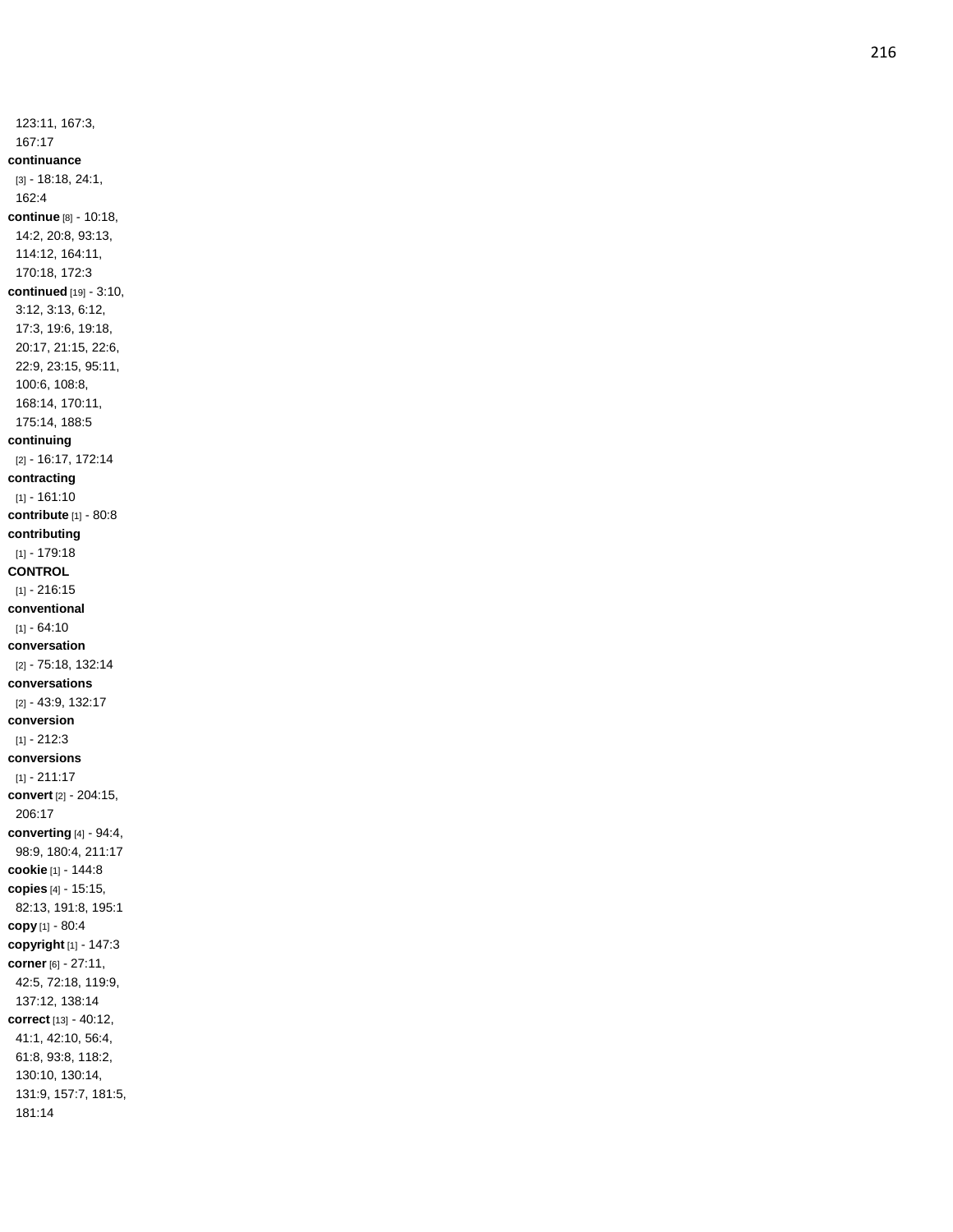**correction** [1] - 215:7 **corrections** [1] - 215:16 **correctly** [1] - 144:5 **Councillor** [1] - 185:11 **count** [3] - 54:17, 57:17, 106:8 **counted** [3] - 55:13, 57:8, 121:11 **counting** [1] - 41:6 **country** [1] - 82:4 **couple** [5] - 9:1, 12:8, 45:3, 47:15, 122:11 **course** [8] - 7:2, 7:4, 62:13, 76:17, 113:4, 114:5, 171:15, 197:12 **covered** [2] - 133:6, 148:18 **covering** [8] - 81:10, 118:10, 121:14, 122:1, 122:5, 141:1, 141:6, 141:11 **coverings** [2] - 129:14, 145:2 **create** [5] - 64:17, 91:14, 92:5, 98:9, 212:13 **created** [5] - 45:14, 93:12, 95:16, 108:13, 188:10 **creates** [2] - 89:3, 121:14 **creating** [2] - 141:1, 208:5 **creation** [4] - 95:14, 96:2, 97:16, 128:12 **credit** [3] - 10:4, 10:6, 128:8 **cross** [1] - 173:9 **curb** [1] - 209:10 **curiosity** [2] - 64:16, 83:15 **curious** [3] - 91:11, 193:6, 199:18 **current** [4] - 27:1, 35:4, 108:2, 182:8 **curve** [1] - 38:13 **custom** [1] - 3:9 **cut** [3] - 31:1, 45:2, 209:10 **Cutler** [1] - 137:8 **cutter** [1] - 144:8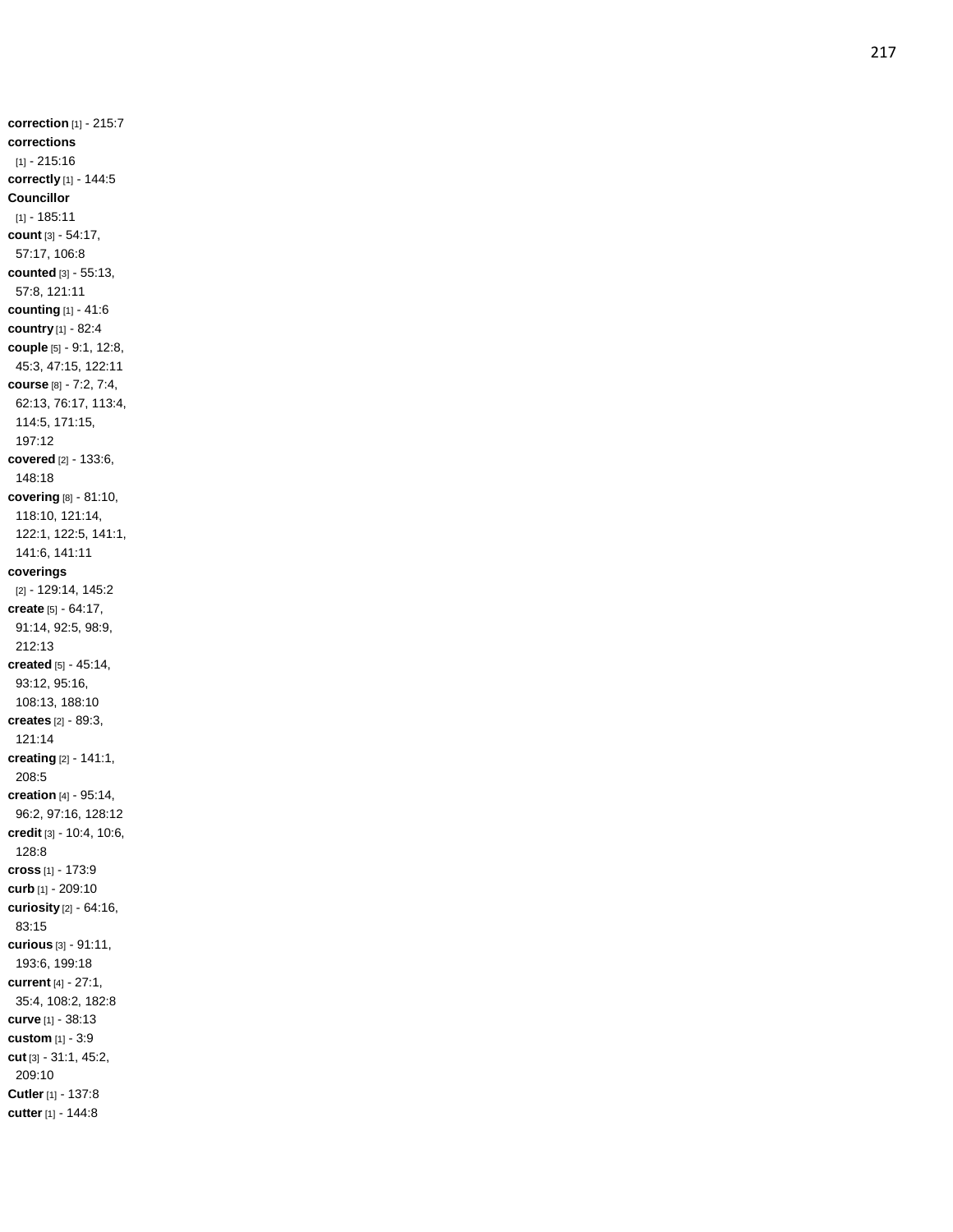**cutting** [1] - 42:14

# **D**

**D'ALMEIDA** [4] - 101:10, 102:3, 102:5, 109:16 **D'Almeida** [2] - 101:10, 106:10 **D'Almeida's** [1] - 101:18 **D - O - W - N - E - S** [1] - 135:15 **DANIELLE** [7] - 72:9, 72:13, 73:13, 74:7, 74:14, 75:1, 75:15 **Danielle** [1] - 72:13 **dark** [1] - 38:7 **date** [12] - 3:11, 11:10, 14:9, 15:3, 19:1, 20:8, 21:6, 171:10, 173:10, 174:11, 193:10, 215:7 **dated** [1] - 134:7 **daughter** [1] - 179:9 **DAVID** [5] - 177:13, 177:17, 182:10, 184:2, 184:12 **David** [1] - 177:13 **DAVLIN** [25] - 204:7, 204:14, 205:9, 206:4, 206:8, 206:12, 206:15, 207:1, 207:5, 207:8, 208:1, 208:7, 208:11, 208:15, 208:18, 209:9, 209:12, 209:17, 210:4, 210:8, 210:18, 211:3, 211:7, 212:7, 213:2 **Davlin** [1] - 204:7 **days** [10] - 7:5, 9:1, 9:6, 12:5, 12:6, 12:8, 14:15, 21:5, 171:13, 173:14 **de** [2] - 199:4, 199:5 **dead** [1] - 28:11 **deal** [3] - 64:9, 74:4, 79:3 **deals** [4] - 74:6, 94:4, 94:9, 211:16 **debate** [3] - 72:1,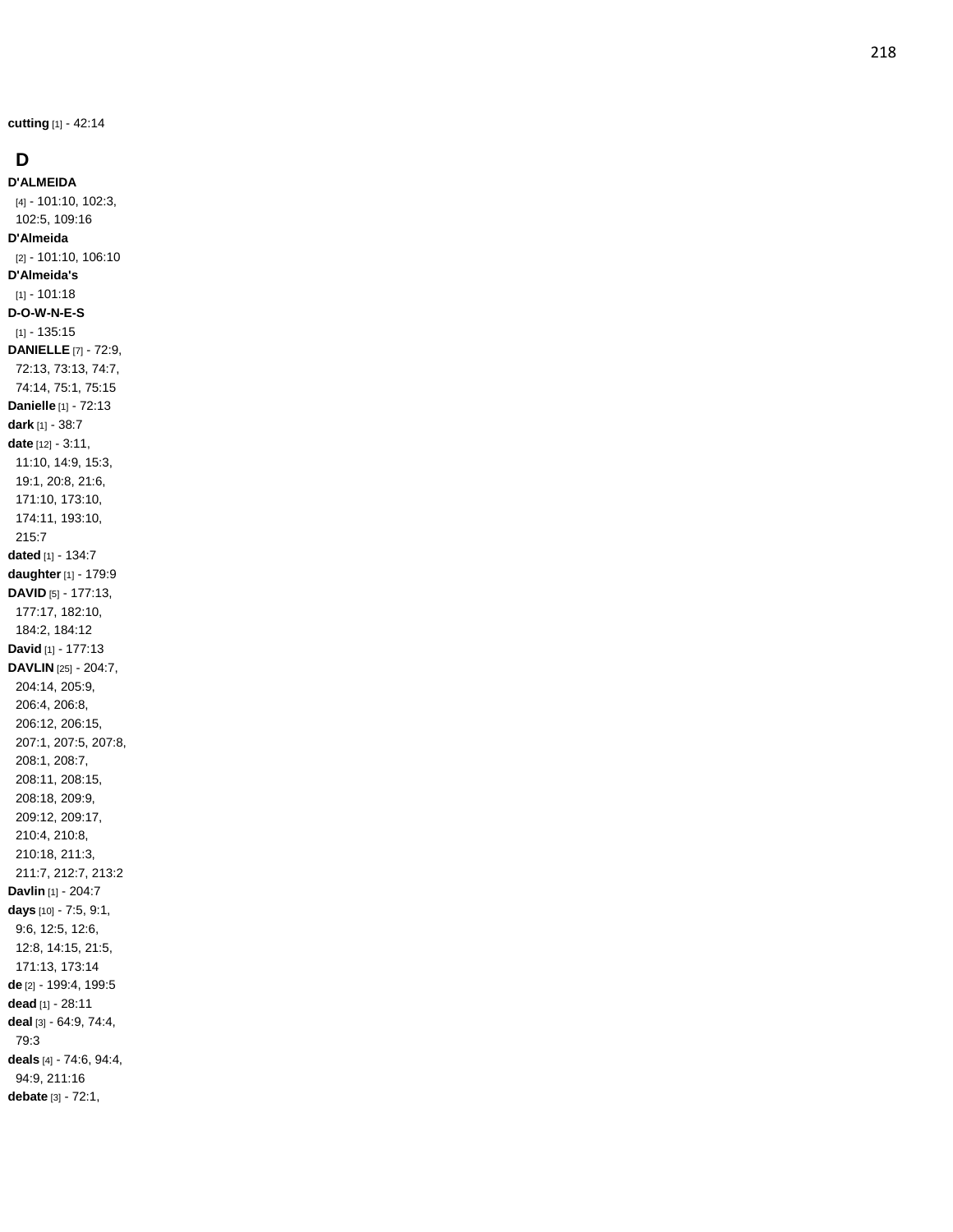140:11, 140:13 **debating** [1] - 20:1 **Debra** [1] - 135:11 **December** [4] - 6:13, 82:8, 83:1, 134:7 **decent** [1] - 87:9 **decide** [3] - 164:9, 170:17, 171:5 **decided** [1] - 48:15 **decision** [8] - 14:6, 21:2, 80:9, 120:11, 120:14, 147:11, 161:17, 170:14 **deck** [17] - 121:2, 121:3, 121:4, 121:5, 121:6, 121:9, 121:10, 121:13, 121:14, 121:15, 130:9, 130:15, 130:17, 131:2, 145:14, 191:17, 192:10 **decker** [3] - 145:4, 180:11, 184:10 **deep** [1] - 44:2 **defining** [1] - 36:12 **definitely** [1] - 51:6 **definition** [3] - 36:13, 89:4, 121:7 **definitively** [1] - 7:1 **delayed** [1] - 29:14 **deliberate** [1] - 84:1 **delineation** [1] - 50:14 **deliver** [1] - 94:2 **delivered** [2] - 134:1, 215:3 **deliveries** [1] - 205:10 **demonstrate** [2] - 71:14, 128:15 **denial** [1] - 23:1 **dense** [2] - 44:11, 44:14 **density** [1] - 184:11 **departing** [1] - 117:9 **Department** [4] - 56:8, 57:4, 97:13, 215:4 **deprivation** [1] - 158:9 **depth** [2] - 57:18, 58:5 **derogate** [3] - 96:5, 109:1, 188:17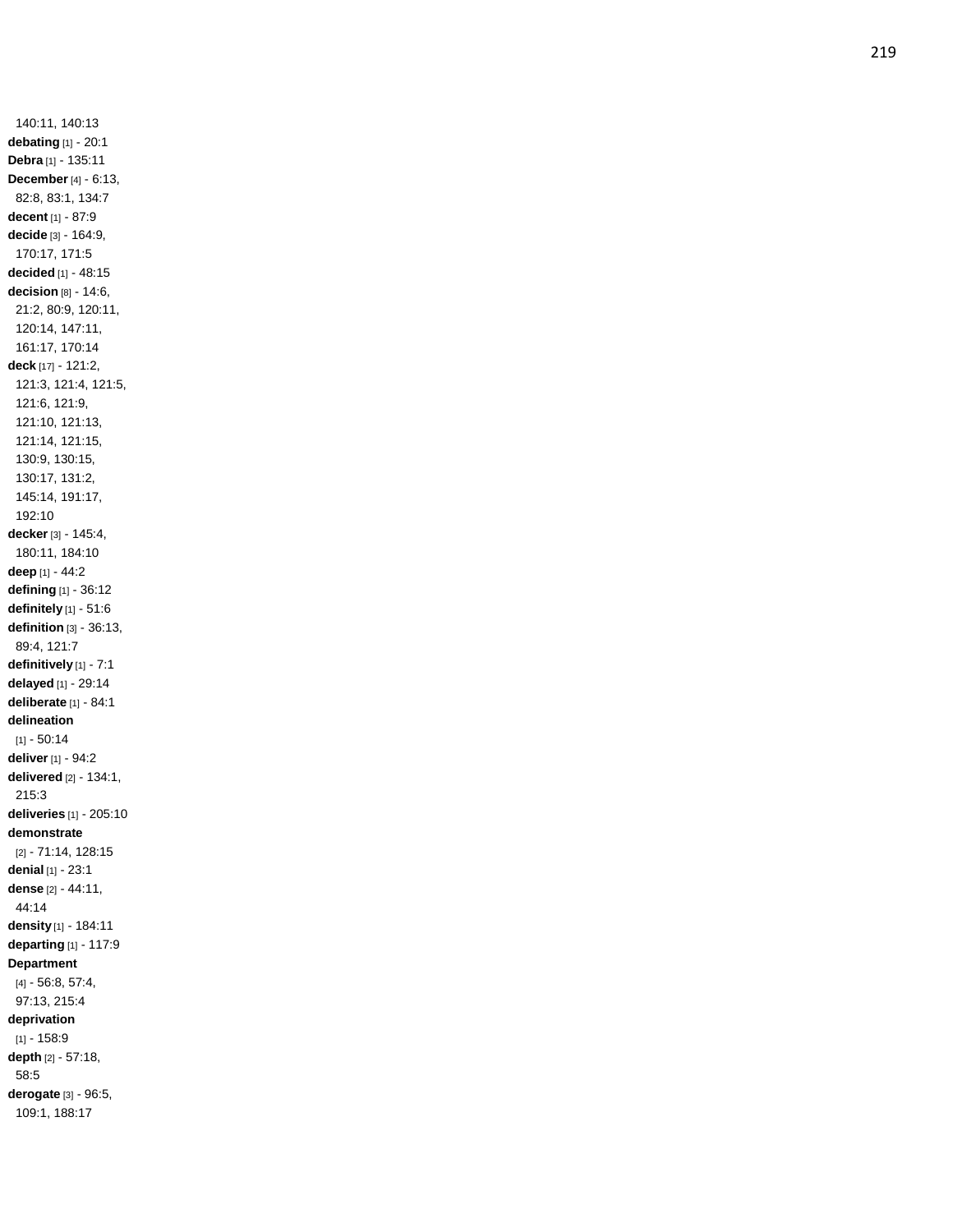150:7, 202:12, 213:18 **describing** [2] - 117:11, 140:10 **Design** [1] - 18:13 **design** [19] - 33:2, 37:15, 45:4, 66:3, 67:14, 67:15, 74:2, 78:1, 87:5, 87:12, 87:14, 102:9, 102:12, 105:2, 106:13, 123:14, 143:9, 149:4, 198:2 **designed** [2] - 98:8, 145:17 **designer** [4] - 18:17, 76:10, 76:15, 77:3 **designs** [2] - 32:10, 32:11 **desire** [1] - 66:18 **desired** [1] - 70:10 **detailed** [2] - 127:6, 142:17 **detailing** [1] - 64:13 **determine** [1] - 160:16 **determining** [1] - 36:1 **detriment** [9] - 89:6, 95:16, 108:14, 150:6, 174:8, 174:15, 188:11, 202:11, 213:17 **developed** [1] - 68:6 **developers** [1] - 179:16 **Development** [1] - 165:10 **development** [4] - 89:13, 95:12, 108:9, 188:5 **developments** [1] - 16:14 **device** [1] - 4:8 **difference** [2] - 24:1, 65:5 **different** [6] - 15:14, 41:17, 84:18, 134:9, 134:12, 174:11 **difficult** [9] - 35:15, 36:11, 80:11, 87:13, 160:16, 161:9, 161:11, 164:9 **Digest** [1] - 26:14

**derogating** [4] - 89:7,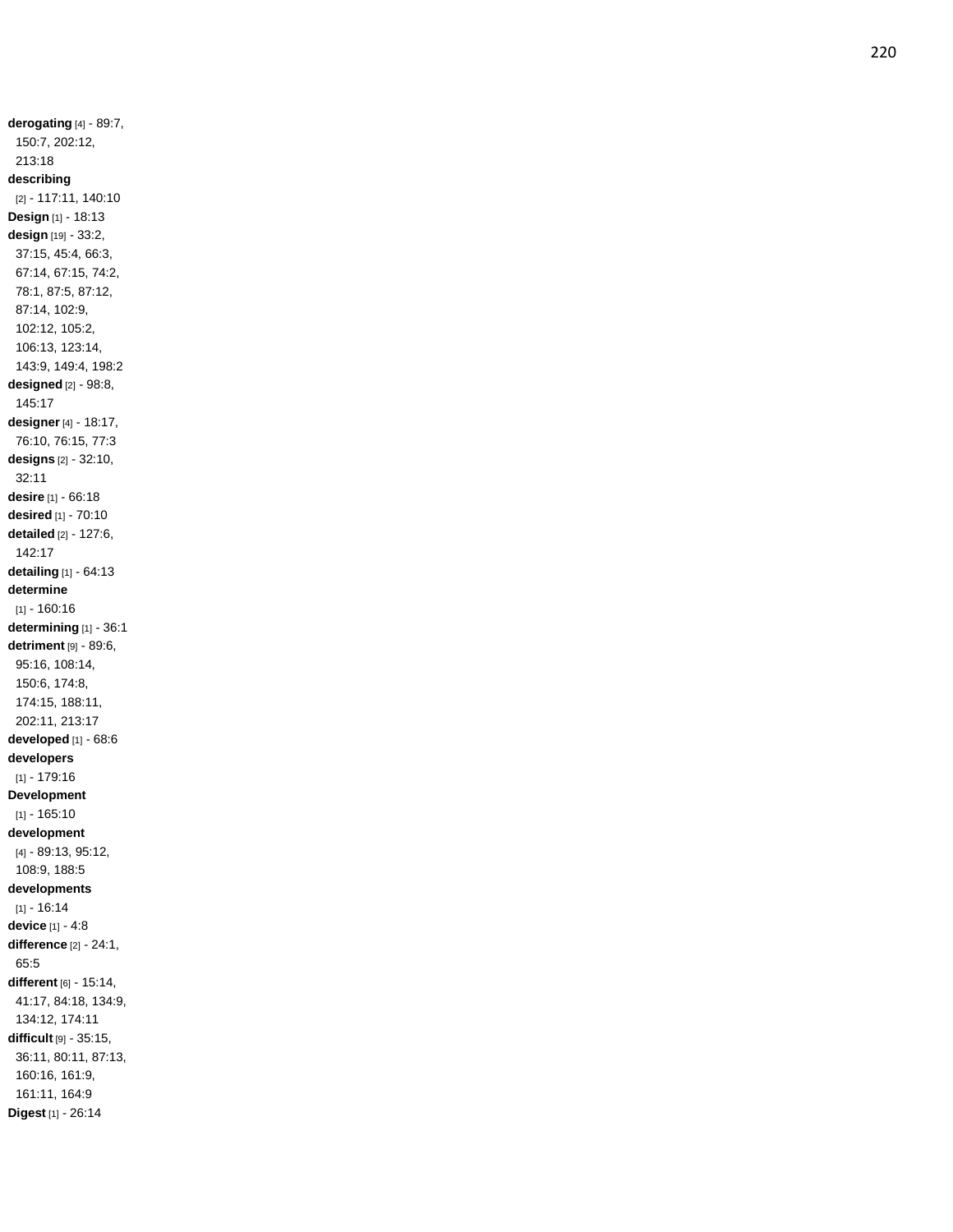**diligence** [1] - 43:10 **diligent** [1] - 10:8 **dimension** [2] - 53:3, 168:7 **dimensional** [11] - 21:11, 74:5, 93:7, 112:13, 113:16, 115:18, 118:3, 124:5, 150:3, 154:7, 171:16 **dimensionally** [1] - 139:5 **dimensions** [8] - 30:1, 47:2, 87:12, 160:10, 160:11, 160:17, 162:13, 164: 7 **Dingman** [2] - 190:14, 199:15 **dining** [1] - 44:5 **direct** [4] - 129:8, 138:4, 199:18 **DIRECT** [1] - 216:15 **direction** [3] - 66:17, 87:2, 141:4 **DIRECTION** [1] - 216:15 **directly** [3] - 81:7, 137:9, 200:4 **disagree** [1] - 120:16 **disappeared** [1] - 192:10 **discovered** [1] - 127:14 **discrete** [1] - 140:16 **discuss** [1] - 132:10 **discussion** [10] - 65:10, 84:7, 88:8, 107:11, 114:10, 143:4, 147:7, 156:13, 187:6, 201:6 **discussions** [1] - 43:13 **dispute** [1] - 139:4 **distance** [2] - 48:11, 57:18 **distinction** [1] - 118:5 **distinguished** [1] - 143:10 **distinguishes** [1] - 143:7 **district** [9] - 96:4, 108:18, 109:1,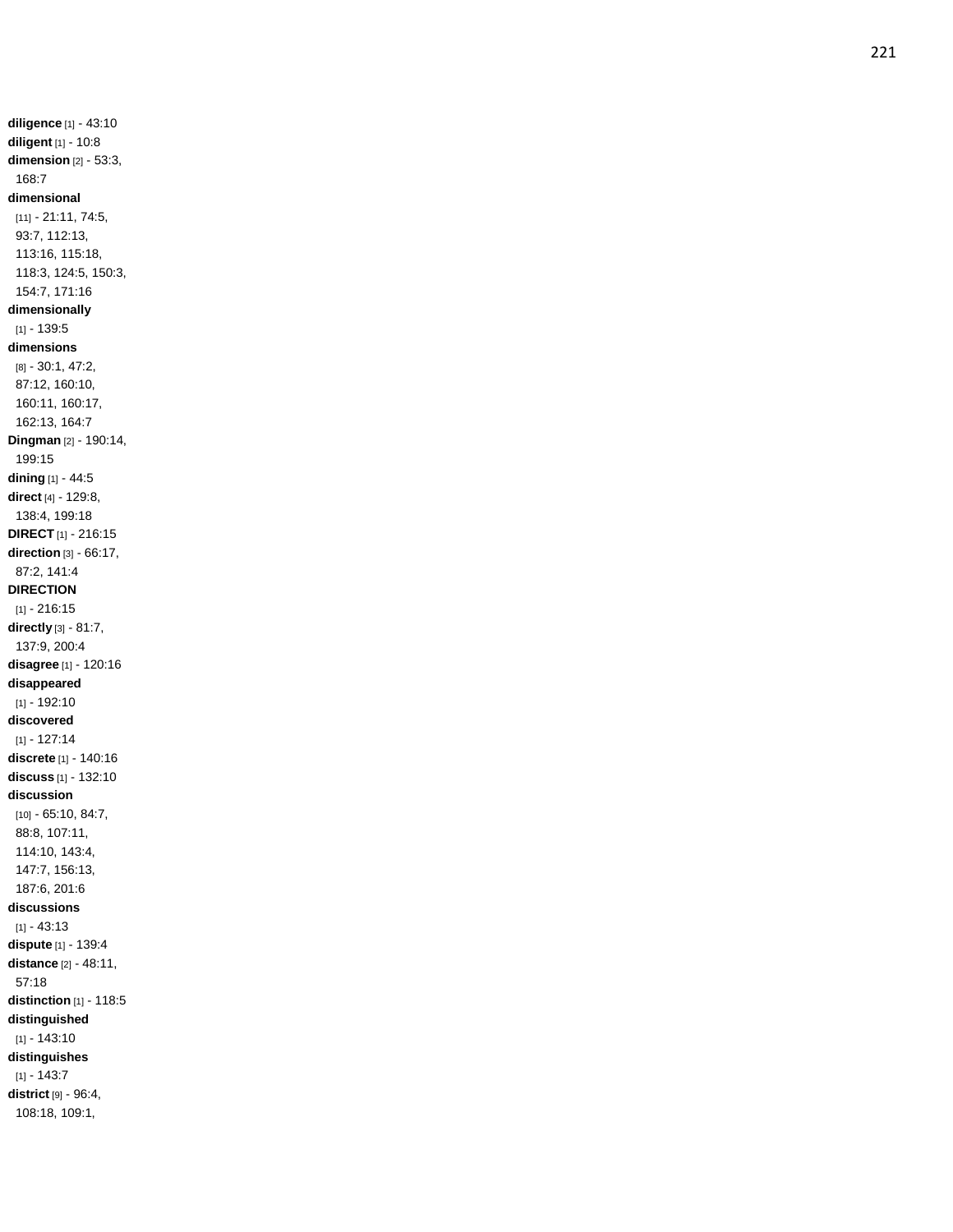116:2, 128:16, 131:12, 188:16 **District** [1] - 131:15 **dodecagon** [1] - 35:17 **DOES** [1] - 216:14 **dollar** [2] - 8:4, 146:6 **dollars** [1] - 69:3 **dominate** [1] - 32:13 **done** [12] - 14:6, 21:3, 33:5, 34:5, 66:9, 67:18, 69:8, 82:12, 87:9, 128:9, 179:1, 194:10 **Donover** [1] - 135:11 **door** [9] - 13:11, 46:10, 118:17, 122:5, 141:3, 192:13, 197:12, 197:14, 207:10 **doors** [1] - 207:18 **dormer** [17] - 46:17, 47:8, 124:10, 159:1, 159:14, 164:17, 164:18, 165:4, 165:7, 165:9, 165:13, 165:14, 166:7, 166:10, 166:14, 167:6, 168:1 **dormer's** [1] - 162:11 **dormers** [21] - 46:14, 46:15, 47:7, 85:12, 112:7, 113:3, 113:4, 113:10, 114:9, 115:11, 119:17, 120:7, 120:12, 120:15, 134:13, 134:14, 134:15, 135:2, 142:8, 143:11, 147:10 **double** [2] - 11:12, 153:12 **down** [26] - 6:17, 8:2, 9:12, 10:2, 23:2, 23:6, 36:4, 42:11, 46:7, 62:16, 75:7, 78:4, 92:1, 105:5, 119:12, 144:1, 144:10, 144:17, 163:1, 170:16, 171:7, 172:8, 173:3, 173:15, 183:9, 194:18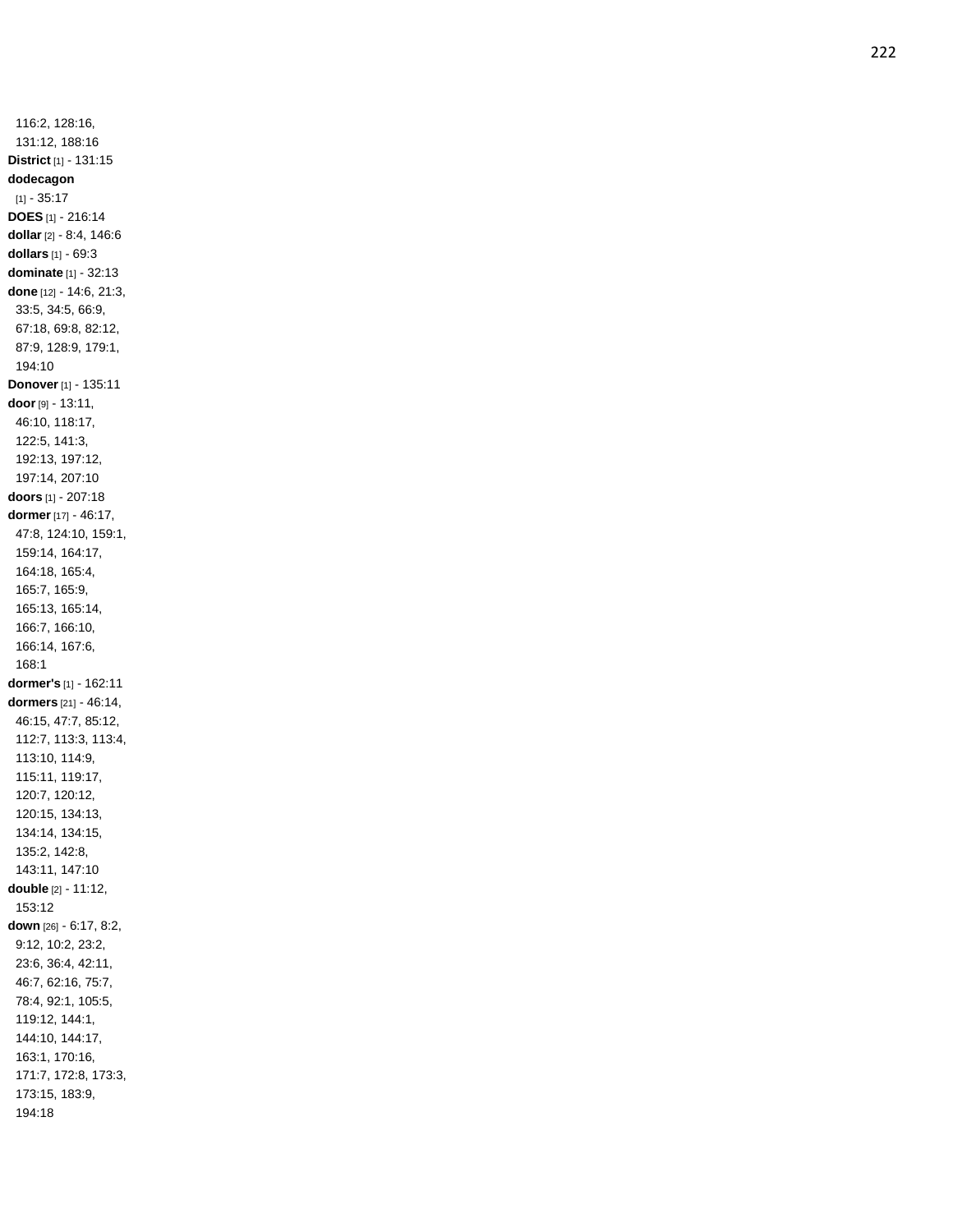**Downes** [2] - 135:14, 135:16 **DOWNES** [1] - 135:17 **downstairs** [4] - 122:2, 208:17, 208:18, 213:11 **DPW** [1] - 210:1 **draconian** [1] - 97:8 **drafted** [1] - 97:13 **drafting** [1] - 124:11 **drastically** [1] - 82:2 **draw** [1] - 118:5 **drawing** [2] - 54:7, 70:2 **drawings** [2] - 47:2, 125:1 **drawn** [1] - 77:5 **drew** [1] - 42:6 **drill** [1] - 120:10 **drive** [2] - 39:15, 56:12 **Dudley** [1] - 18:16 **due** [2] - 43:10, 195:17 **dumb** [1] - 8:11 **duplex** [1] - 180:4 **duplicate** [1] - 82:13 **during** [1] - 82:6 **Dutch** [1] - 111:6 **dwelling** [11] - 92:2, 92:8, 93:2, 93:12, 93:14, 93:17, 127:11, 127:16, 206:18, 207:1, 208:5

#### **E**

**e -mailed** [2] - 15:16, 48:6 **earliest** [1] - 174:13 **early** [3] - 11:5, 36:2, 144:9 **earth** [1] - 194:3 **earth's** [1] - 194:4 **easement** [14] - 39:13, 39:16, 55:11, 55:12, 55:13, 55:14, 56:1, 56:11, 56:15, 56:18, 57:8, 57:13, 57:14, 58:3 **easier** [1] - 162:4 **easiest** [1] - 45:16 **east** [7] - 180:18,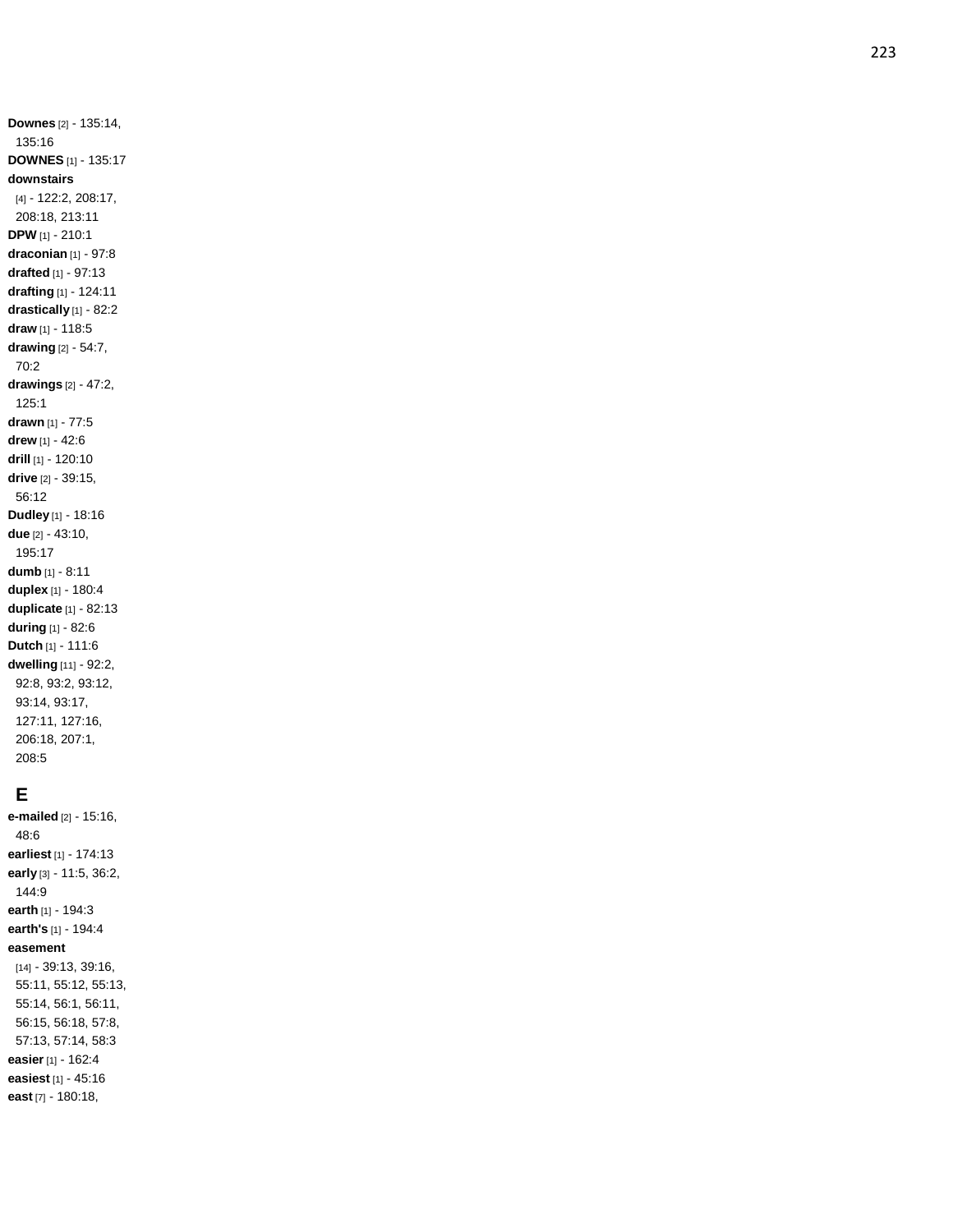181:4, 181:8, 183:6, 183:16, 184:9, 184:14 **easy** [1] - 139:17 **ecstatic** [1] - 210:10 **edge** [3] - 48:1, 56:15, 147:18 **effect** [2] - 122:1, 183:15 **efficiency** [1] - 197:13 **effort** [3] - 68:11, 152:16, 186:12 **efforts** [1] - 70:9 **egress** [7] - 95:1, 108:4, 126:17, 129:1, 129:8, 140:1, 187:17 **Eight** [1] - 83:5 **eight** [5] - 44:17, 47:17, 126:12, 126:14, 134:2 **either** [7] - 6:6, 49:11, 55:15, 131:16, 144:15, 159:6, 173:5 **elaborate** [2] - 163:7, 182:12 **elderly** [1] - 180:6 **elected** [1] - 113:2 **element** [1] - 127:10 **elements** [1] - 140:16 **elevation** [21] - 63:2, 63:11, 63:14, 65:4, 122:7, 137:1, 142:10, 153:7, 154:1, 178:12, 180:18, 181:1, 182:6, 182:13, 182:17, 182:18, 183:1, 183:3, 183:6, 183:16, 183:17 **elevations** [8] - 63:7, 125:10, 125:11, 142:8, 142:11, 152:4, 152:11, 167:1 **elevator** [1] - 136:9 **eleven** [3] - 32:9, 70:18, 131:11 **eleventh** [1] - 79:2 **eliminated** [1] - 64:17 **employees** [1] - 205:2 **enclosed** [1] - 191:15 **enclosing** [1] - 196:1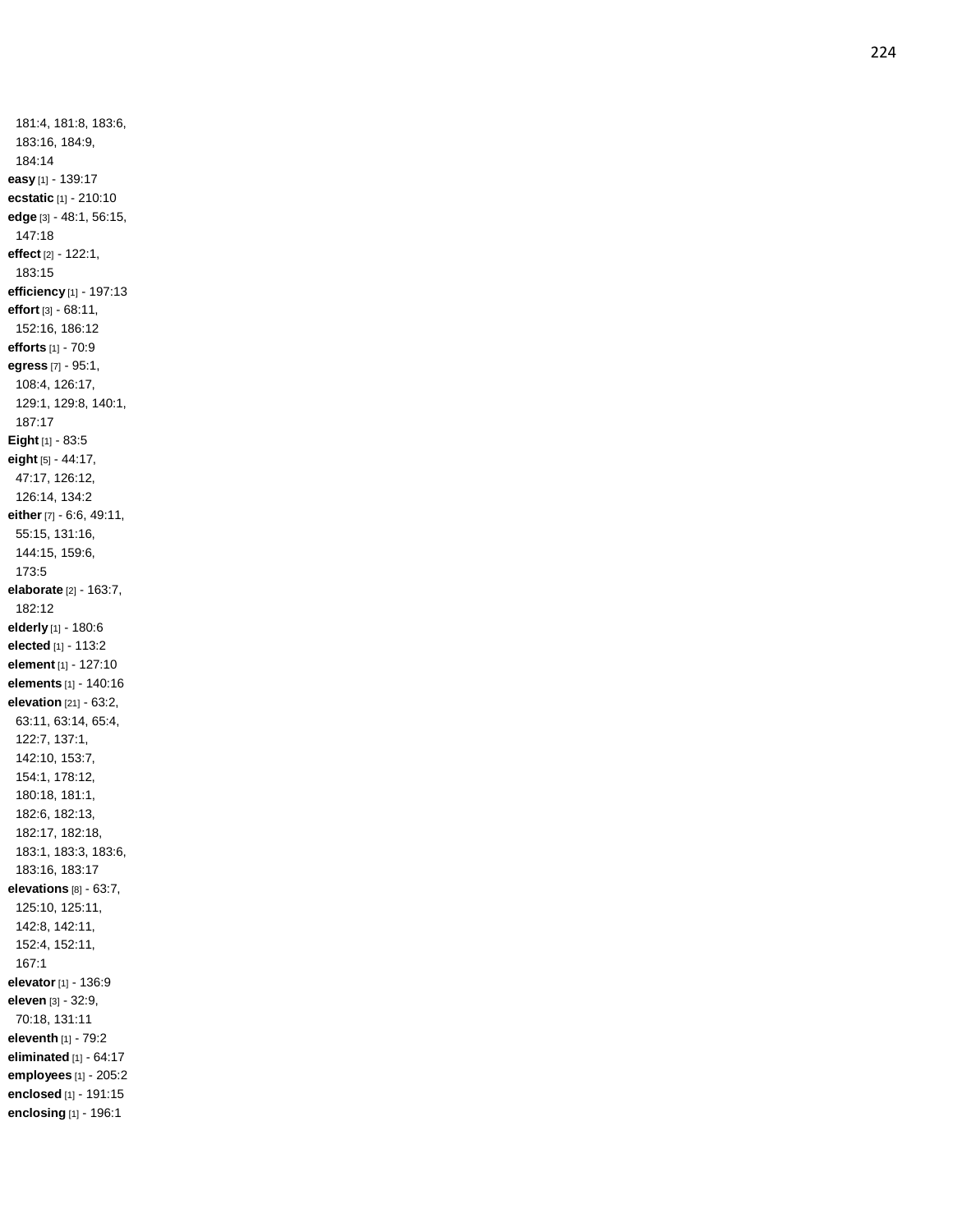**enclosure** [2] - 196:1, 197:1 **encroachment** [1] - 196:2 **end** [4] - 28:11, 29:10, 69:1, 172:5 **ended** [1] - 69:6 **endorse** [1] - 68:18 **endorsement** [1] - 29:8 **energy** [2] - 69:18, 197:13 **enforcement** [5] - 88:12, 149:11, 163:11, 201:13, 213:6 **enhance** [1] - 83:4 **enjoy** [4] - 32:6, 121:5, 141:4 **enlarged** [1] - 92:3 **enlargements** [1] - 153:8 **enormous** [1] - 73:6 **entering** [1] - 141:12 **enthusiastic** [1] - 119:16 **enthusiastically** [1] - 83:2 **entire** [3] - 65:4, 112:8, 192:6 **entitled** [4] - 29:5, 91:18, 201:2, 201:3 **entrance** [5] - 46:8, 52:9, 72:15, 131:4, 131:5 **entry** [5] - 46:3, 118:8, 122:4, 122:10, 122:12 **entryway** [1] - 148:18 **envelope** [2] - 158:18, 159:1 **environment** [1] - 82:4 **equipment** [1] - 4:2 **equivalent** [1] - 56:11 **erected** [1] - 96:10 **ERRATA** [1] - 215:1 **Errata** [2] - 215:2, 215:7 **error** [1] - 104:15 **escape** [2] - 125:14, 127:13 **especially** [3] - 36:11, 144:9, 213:12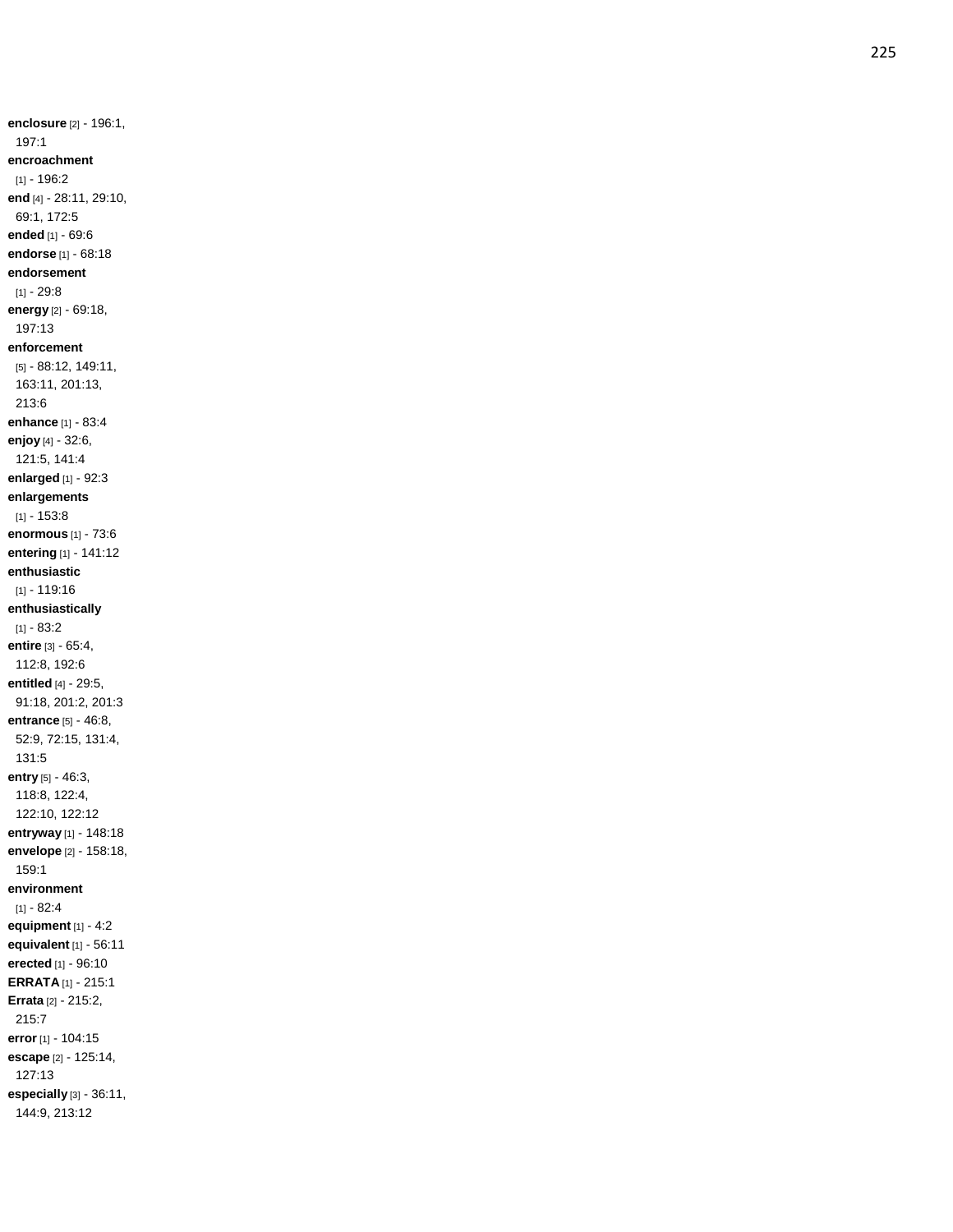**essential** [1] - 195:5 **essentially** [3] - 64:18, 131:9, 159:9 **established** [4] - 95:2, 95:10, 108:5, 188:1 **estimate** [1] - 122:13 **Europe** [1] - 82:10 **Eva** [2] - 61:18, 80:6 **evaluate** [1] - 114:18 **evening** [8] - 5:9, 5:15, 101:8, 110:10, 110:14, 177:9, 177:10, 180:17 **event** [2] - 58:9, 202:7 **exact** [2] - 36:1, 118:1 **exactly** [6] - 35:13, 76:6, 86:3, 103:3, 165:5, 200:7 **example** [2] - 165:15, 169:14 **exceeding** [1] - 58:5 **exceeds** [1] - 163:16 **except** [5] - 44:2, 50:1, 53:5, 85:2, 215:15 **exception** [1] - 183:8 **excited** [3] - 182:4, 187:1 **excluded** [1] - 55:15 **exemption** [1] - 64:4 **exercise** [1] - 52:5 **exist** [3] - 42:17, 183:13, 194:6 **existed** [3] - 121:10, 128:10, 194:3 **existing** [35] - 77:17, 86:8, 92:4, 97:1, 97:2, 97:14, 104:6, 104:17, 106:16, 118:7, 124:11, 124:14, 124:15, 125:1, 125:7, 142:7, 143:7, 145:17, 146:8, 153:1, 153:8, 158:17, 161:2, 163:15, 180:11, 180:15, 183:1, 184:5, 184:7, 184:14, 191:16, 191:17, 206:2, 207:10 **exit** [1] - 145:13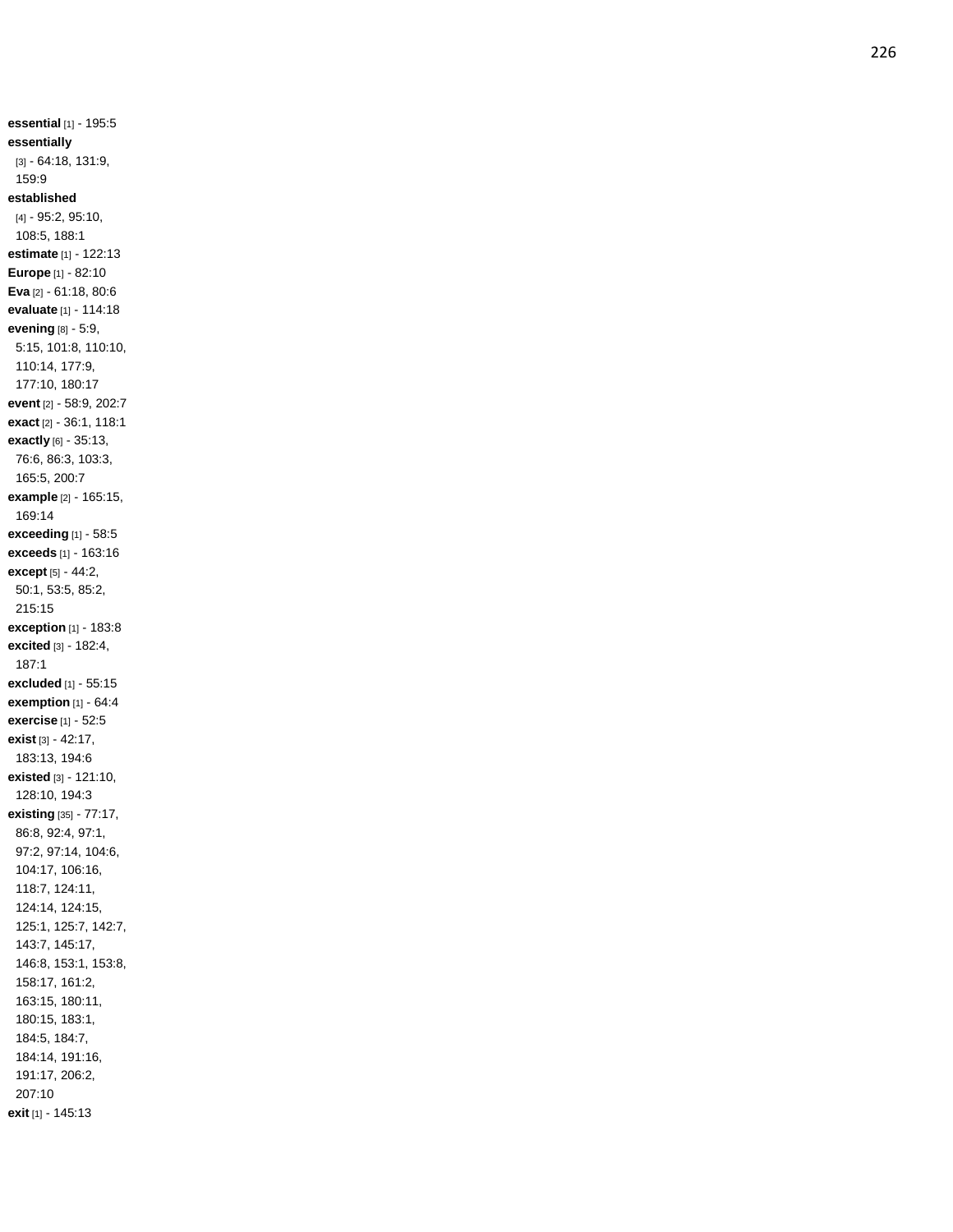**exiting** [1] - 141:11 **expand** [4] - 91:14, 159:1, 159:2, 185:16 **expanded** [1] - 77:12 **expect** [2] - 151:18, 165:12 **expecting** [1] - 166:13 **expertise** [1] - 65:15 **Expires** [1] - 216:12 **explain** [2] - 44:18, 75:1 **explanation** [1] - 170:8 **express** [2] - 84:8, 87:18 **expressed** [1] - 115:8 **extent** [4] - 14:16, 14:17, 21:8, 164:3 **exterior** [6] - 129:18, 184:6, 186:15, 207:3, 207:7 **extra** [6] - 10:3, 10:5, 86:1, 86:2, 195:1 **extraordinary** [1] - 63:17 **extremely** [1] - 33:8 **eyesore** [2] - 60:16, 212:12

# **F**

**F - A - R - M - E - R** [1] - 25:18 **fabric** [1] - 135:8 **facade** [1] - 104:2 **faced** [1] - 97:18 **faces** [3] - 48:5, 182:8, 183:10 **facing** [1] - 68:8 **fact** [17] - 6:16, 58:11, 59:13, 62:7, 66:6, 73:4, 75:15, 84:16, 88:18, 97:11, 127:12, 139:4, 150:1, 188:1, 202:4, 202:7, 211:15 **factor** [2] - 87:8, 205:12 **fails** [1] - 168:3 **fair** [1] - 105:10 **fairness** [1] - 114:9 **faith** [1] - 70:9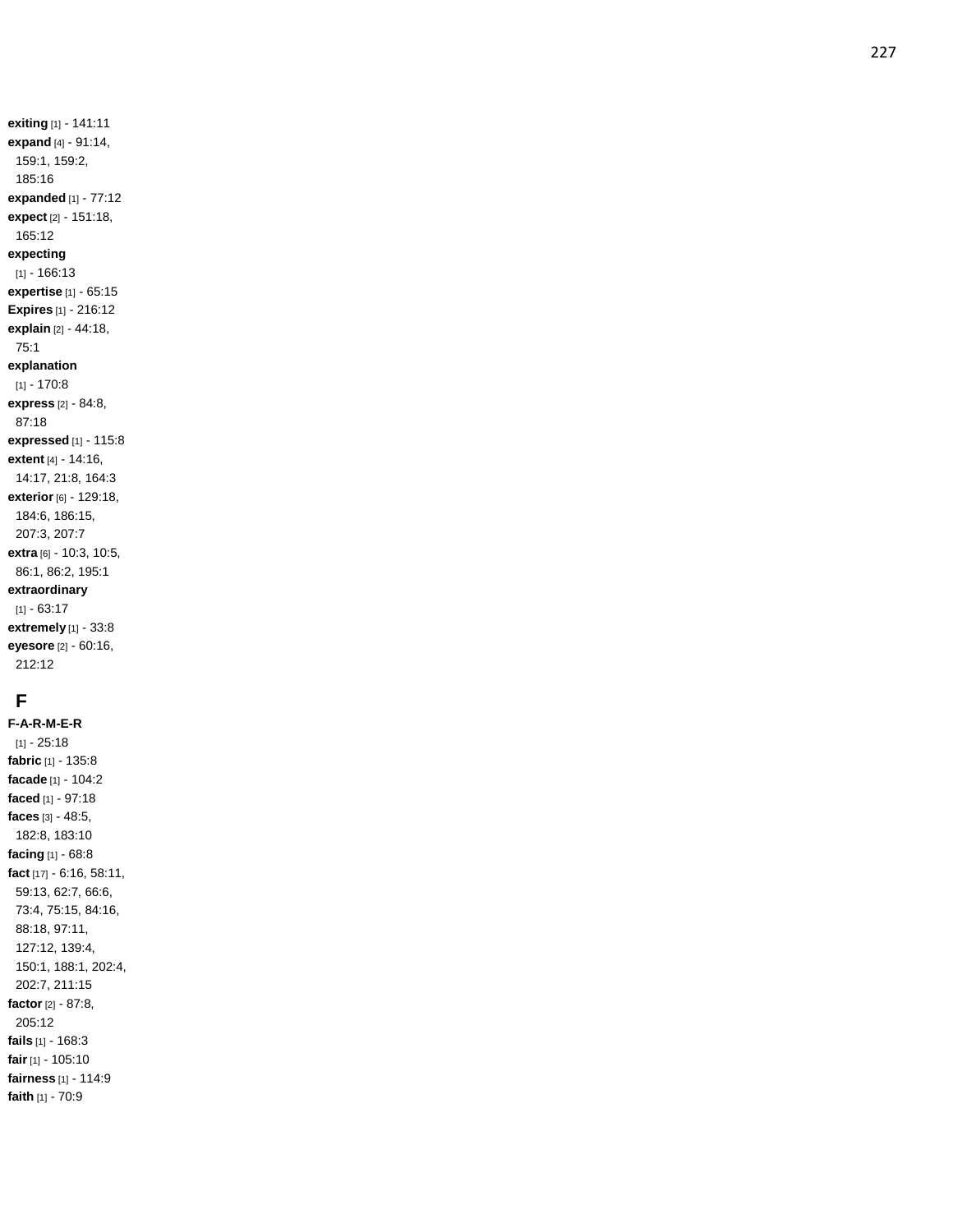**fall** [1] - 9:12 **falls** [2] - 38:10, 38:13 **families** [1] - 186:1 **family** [28] - 52:16, 69:18, 94:5, 106:10, 106:13, 111:2, 123:12, 127:18, 128:3, 128:16, 137:13, 158:5, 158:12, 159:13, 164:2, 179:7, 179:8, 185:17, 190:18, 200:14, 205:16, 206:5, 209:5, 211:18, 212:4, 212:5 **fancy** [1] - 199:4 **fantastic** [1] - 158:8 **far** [4] - 60:7, 148:17, 163:2, 212:16 **FAR** [9] - 31:8, 33:10, 86:2, 102:13, 103:7, 123:1, 129:14, 144:14, 163:16 **FARMER** [31] - 25:12, 25:17, 26:4, 26:13, 30:6, 32:7, 33:13, 33:18, 35:1, 39:12, 39:16, 40:1, 40:4, 40:8, 40:12, 40:16, 41:1, 41:4, 41:13, 41:16, 42:10, 42:13, 43:1, 59:2, 59:12, 67:4, 69:7, 71:11, 72:2, 90:17, 99:1 **farmer** [1] - 70:15 **Farmer** [4] - 25:18, 31:16, 79:11, 82:18 **Farmers** [2] - 79:3, 80:10 **Farmers'** [1] - 78:17 **fashion** [1] - 73:12 **fault** [2] - 15:8, 68:13 **favor** [24 ] - 16:17, 17:2, 21:13, 83:3, 87:15, 90:10, 90:13, 96:13, 98:11, 98:15, 100:14, 100:16, 109:11, 151:3, 151:6, 172:14, 186:2, 189:10, 189:12, 203:2, 203:4, 214:7, 214:10, 214:12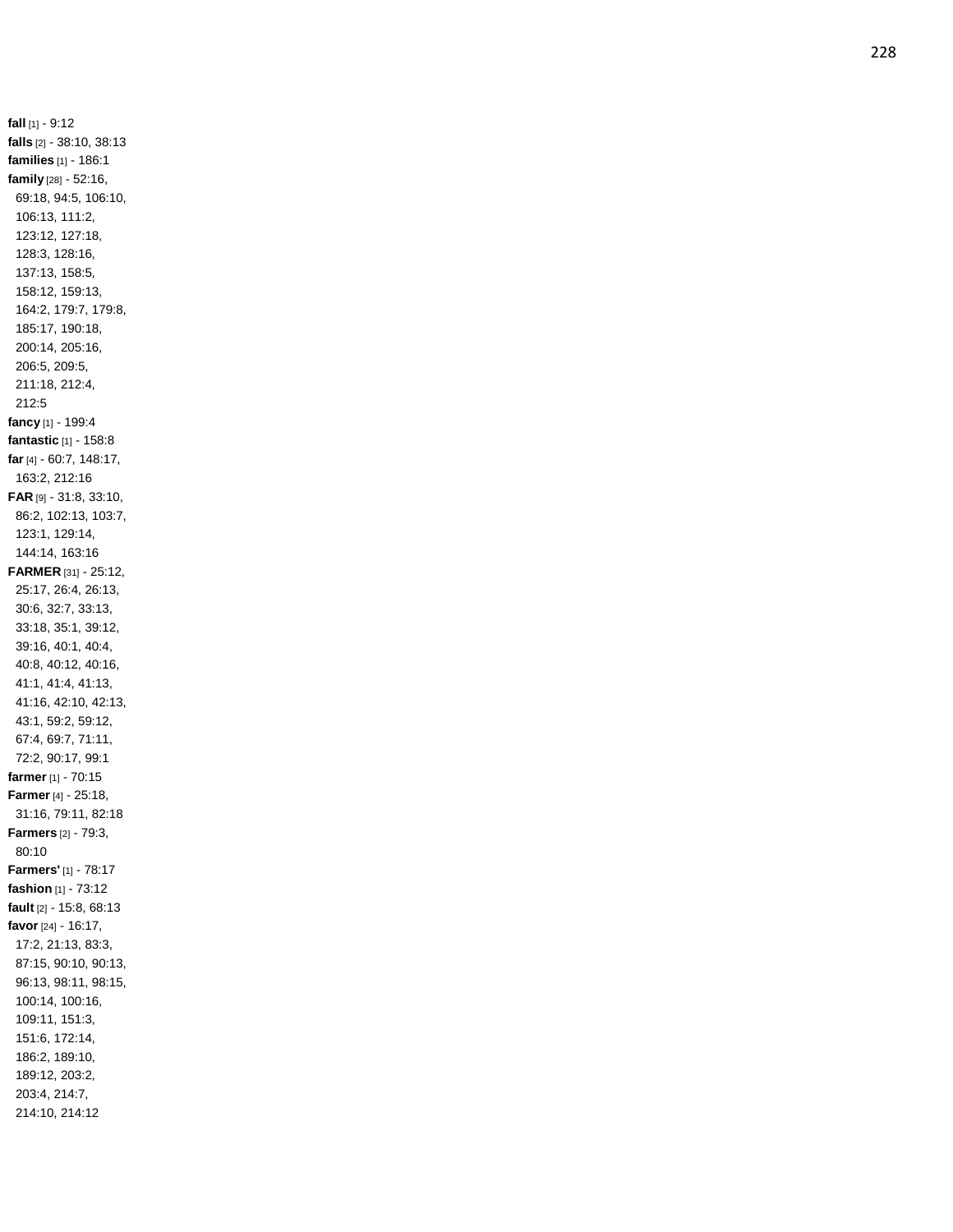**favorable** [1] - 68:1 **Fax** [1] - 1:17 **Fayerweather** [1] - 144:17 **February** [5] - 11:5, 11:7, 11:9, 14:9, 216:8 **feedback** [4] - 32:11, 67:15, 113:7, 132:18 **feet** [48] - 28:9, 37:5, 38:8, 38:12, 44:9, 44:10, 44:17, 47:17, 48:1, 48:18, 51:2, 51:4, 51:14, 52:3, 56:2, 56:5, 58:4, 58:5, 58:6, 58:7, 58:18, 59:17, 65:3, 65:5, 91:5, 92:8, 92:14, 93:1, 112:9, 112:10, 116:2, 116:5, 118:11, 122:18, 131:11, 141:10, 144:15, 159:4, 165:15, 182:17, 184:15, 184:16, 192:14, 196:2, 208:12 **felt** [10] - 27:13, 29:12, 29:16, 32:7, 32:15, 43:9, 48:6, 67:14, 85:9, 160:13 **few** [3] - 54:5, 64:2, 158:8 **figure** [1] - 165:3 **figured** [1] - 41:7 **file** [8] - 113:8, 125:2, 155:15, 181:17, 185:10, 194:14, 195:8, 210:3 **filed** [6] - 15:1, 19:7, 19:12, 20:5, 123:17, 157:6 **files** [12] - 15:2, 15:14, 21:11, 54:15, 54:16, 55:1, 78:13, 90:6, 124:1, 156:10, 156:15, 171:17 **fill** [1] - 157:13 **filled** [1] - 151:16 **final** [3] - 84:1, 90:9, 189:9 **financial** [1] - 163:13 **findings** [15] - 36:5,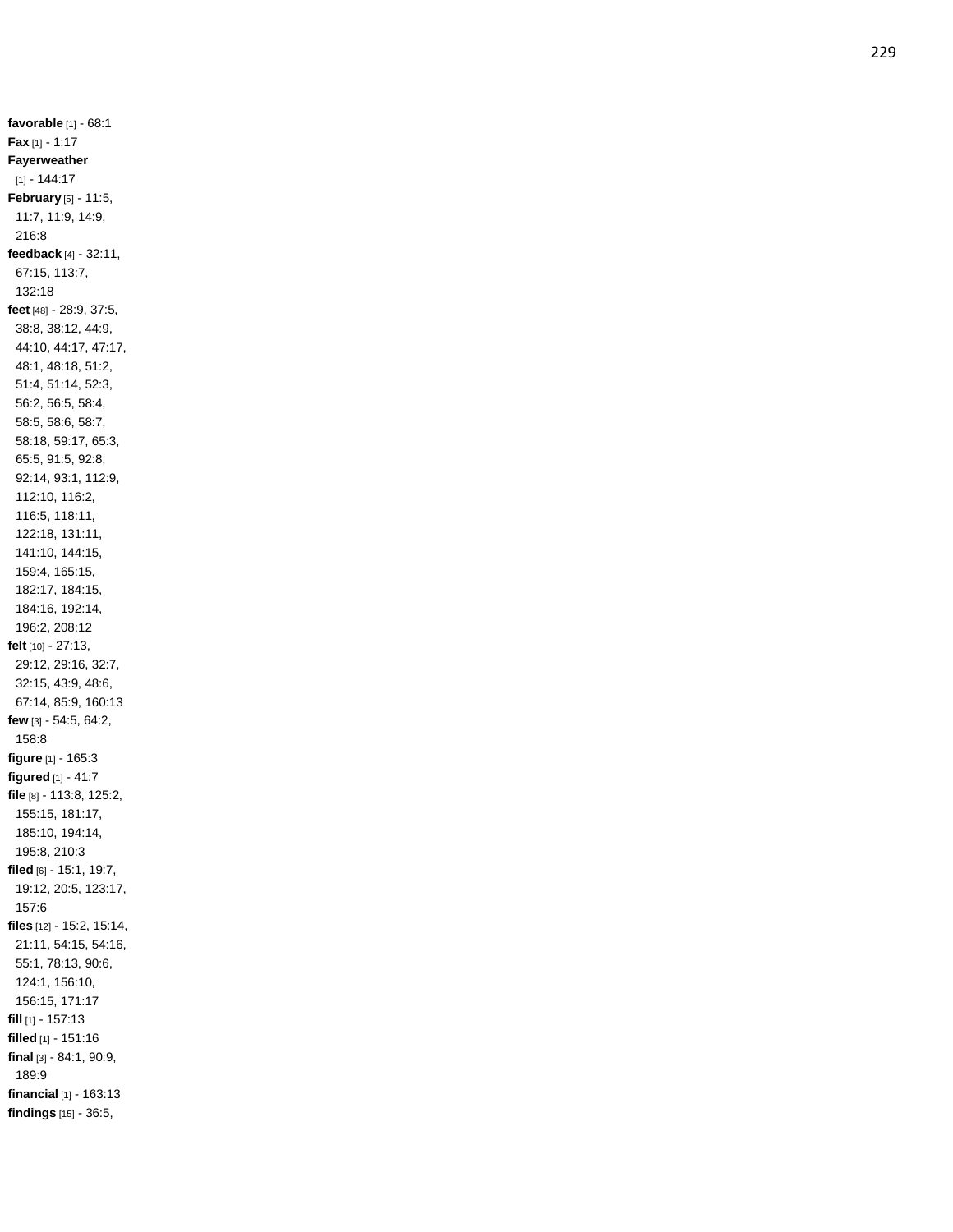88:5, 89:17, 94:12, 94:14, 96:7, 107:16, 109:3, 149:10, 150:12, 187:11, 189:1, 201:11, 202:14, 214:8 **fine** [4] - 38:3, 38:4, 133:9, 167:7 **Fiore** [7] - 26:7, 54:10, 177:12, 177:14, 177:15, 186:18, 189:5 **FIORE** [61] - 26:7, 33:12, 34:10, 34:13, 34:17, 35:3, 35:10, 35:12, 38:1, 38:5, 38:17, 39:2, 39:5, 39:10, 40:5, 40:10, 41:11, 43:4, 43:15, 43:18, 46:15, 46:18, 47:3, 47:10, 47:13, 48:18, 49:6, 49:10, 49:13, 50:5, 50:8, 50:10, 50:16, 51:4, 51:6, 51:10, 51:15, 51:18, 52:4, 52:10, 52:13, 53:1, 54:9, 55:3, 59:7, 59:15, 59:18, 63:13, 69:5, 69:12, 75:6, 80:15, 81:14, 91:3, 91:8, 92:11, 92:16, 93:5, 93:8, 100:7, 100:10 **fire** [3] - 125:14, 127:13, 209:3 **firm** [1] - 186:18 **First** [1] - 1:6 **first** [28] - 3:13, 4:13, 25:7, 25:15, 34:1, 34:12, 53:2, 72:8, 84:8, 84:10, 98:3, 102:10, 103:13, 109:8, 121:9, 121:10, 121:15, 131:4, 139:14, 141:1, 171:7, 179:2, 180:5, 181:3, 194:18, 204:16, 208:5, 213:11 **fit** [5] - 69:9, 77:6, 132:8, 135:8, 158:18 **fits** [1] - 122:7 **five** [23] - 15:2, 15:15,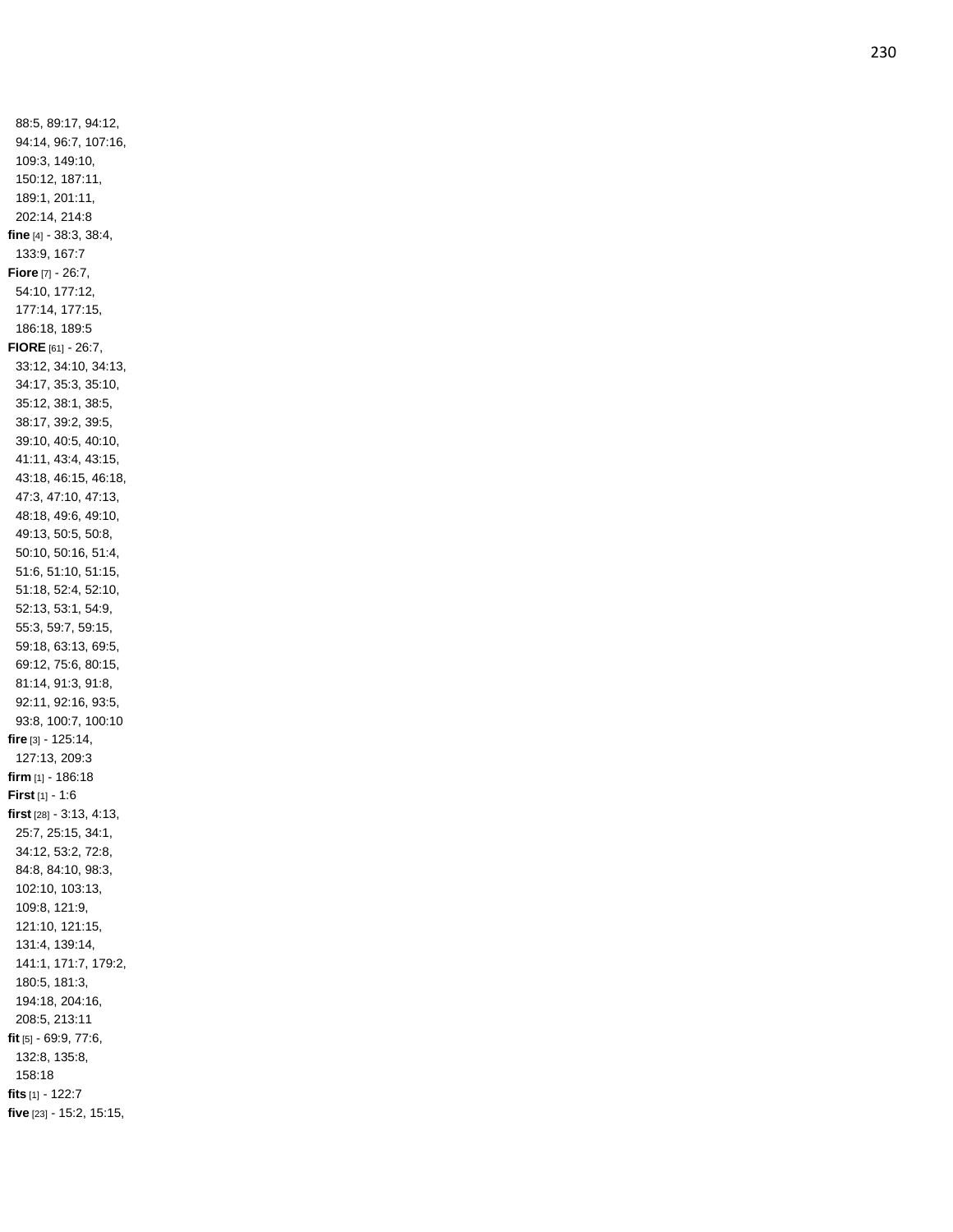16:15, 17:2, 21:12, 55:9, 90:13, 98:15, 100:16, 114:6, 144:15, 167:18, 168:4, 168:10, 169:13, 169:17, 171:17, 172:2, 172:10, 184:14, 189:12, 203:4, 214:12 **fixed** [1] - 153:11 **fixed -pane** [1] - 153:11 **flagpoles** [1] - 48:3 **flat** [2] - 63:18, 166:9 **flexibility** [1] - 170:4 **flexible** [1] - 27:15 **Floor** [1] - 1:6 **floor** [43] - 26:10, 49:17, 51:14, 91:1, 92:9, 93:1, 101:14, 102:10, 103:13, 116:1, 116:9, 121:5, 121:6, 121:9, 121:10, 121:14, 121:15, 121:17, 121:18, 126:18, 127:13, 128:12, 129:1, 129:4, 129:5, 129:12, 130:9, 131:4, 131:5, 136:10, 137:2, 140:17, 141:1, 145:12, 158:6, 158:7, 158:15, 180:5, 180:14, 204:16, 206:11, 208:6, 213:11 **floors** [3] - 179:1, 180:4, 180:12 **flowers** [1] - 31:2 **Flynn** [1] - 111:15 **focussed** [1] - 127:11 **FOLEY** [5] - 177:13, 177:17, 182:10, 184:2, 184:12 **Foley** [6] - 177:12, 177:13, 177:15, 186:18, 189:4 **folks** [1] - 167:16 **following** [10] - 14:4, 20:18, 81:9, 88:5, 107:16, 149:9, 164:10, 170:12,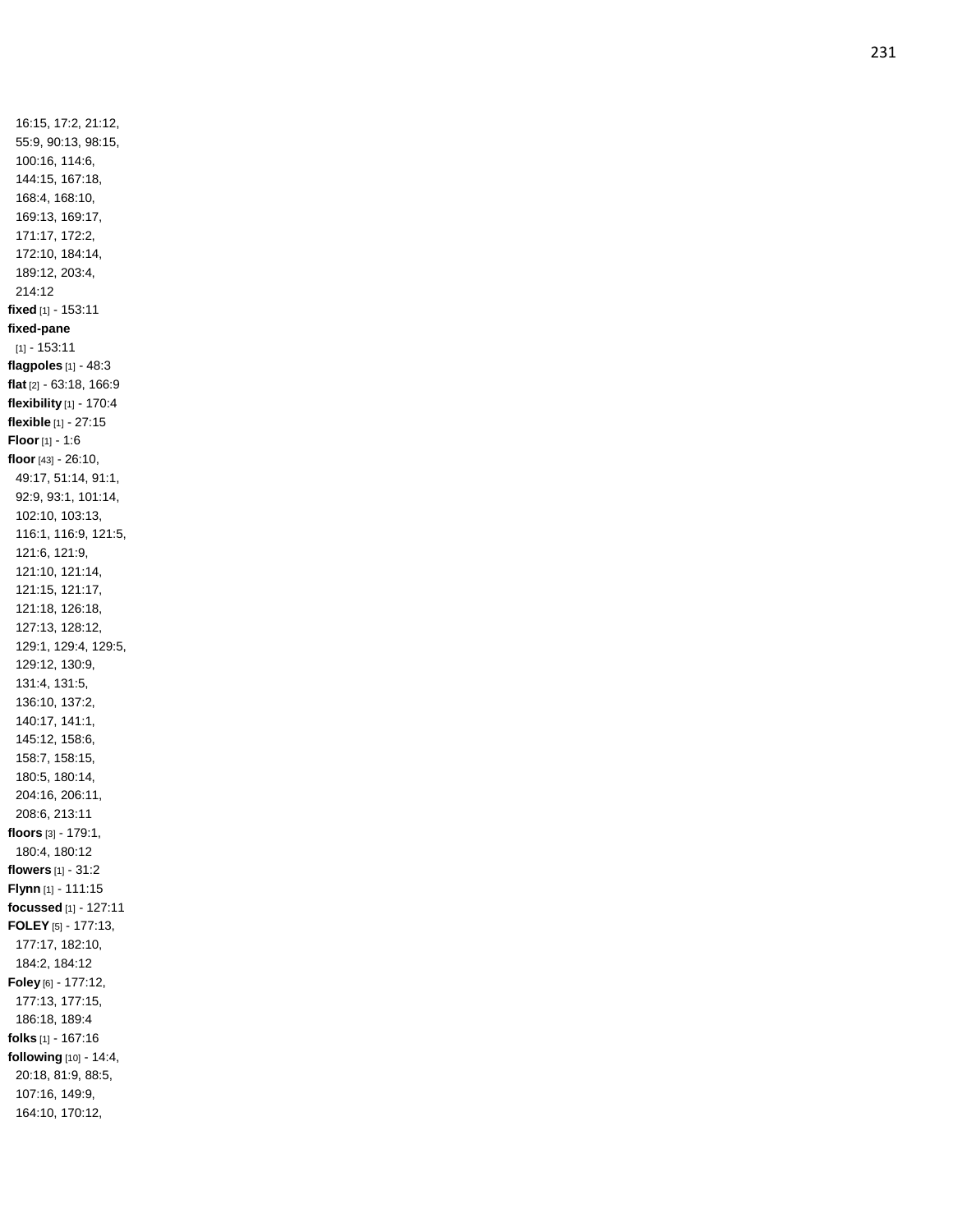187:11, 201:11 **folly** [1] - 97:16 **foot** [8] - 40:7, 42:6, 48:16, 49:2, 49:5, 95:5, 182:13, 208:8 **footage** [7] - 65:3, 103:4, 103:6, 122:14, 123:9, 123:11, 180:3 **footnote** [4] - 136:8, 136:17, 136:18, 147:4 **footprint** [7] - 36:1, 119:11, 159:2, 191:17, 196:15, 206:2, 206:3 **FOR** [1] - 1:1 **force** [1] - 171:5 **foregoing** [1] - 215:15 **FOREGOING** [1] - 216:14 **forever** [1] - 84:2 **forget** [2] - 47:18, 165:18 **form** [12] - 21:11, 106:7, 112:13, 113:16, 115:18, 116:2, 116:15, 124:5, 143:16, 146:17, 148:17, 159:14 **former** [1] - 200:17 **forms** [2] - 45:2, 171:1 6 **forth** [2] - 162:9, 216:6 **fortunates** [1] - 31:10 **forward** [8] - 7:9, 21:10, 43:6, 76:14, 104:8, 142:15, 186:16, 196:14 **Foster** [2] - 26:1, 28:8 **four** [14] - 9:18, 28:9, 37:5, 44:9, 44:10, 48:16, 82:2, 151:6, 168:3, 168:10, 183:3, 195:11, 199:13, 212:1 **Four** [1] - 53:16 **four -foot** [1] - 48:16 **fourteen** [2] - 12:6, 12:7 **Franklin** [7] - 2:11, 190:6, 190:10,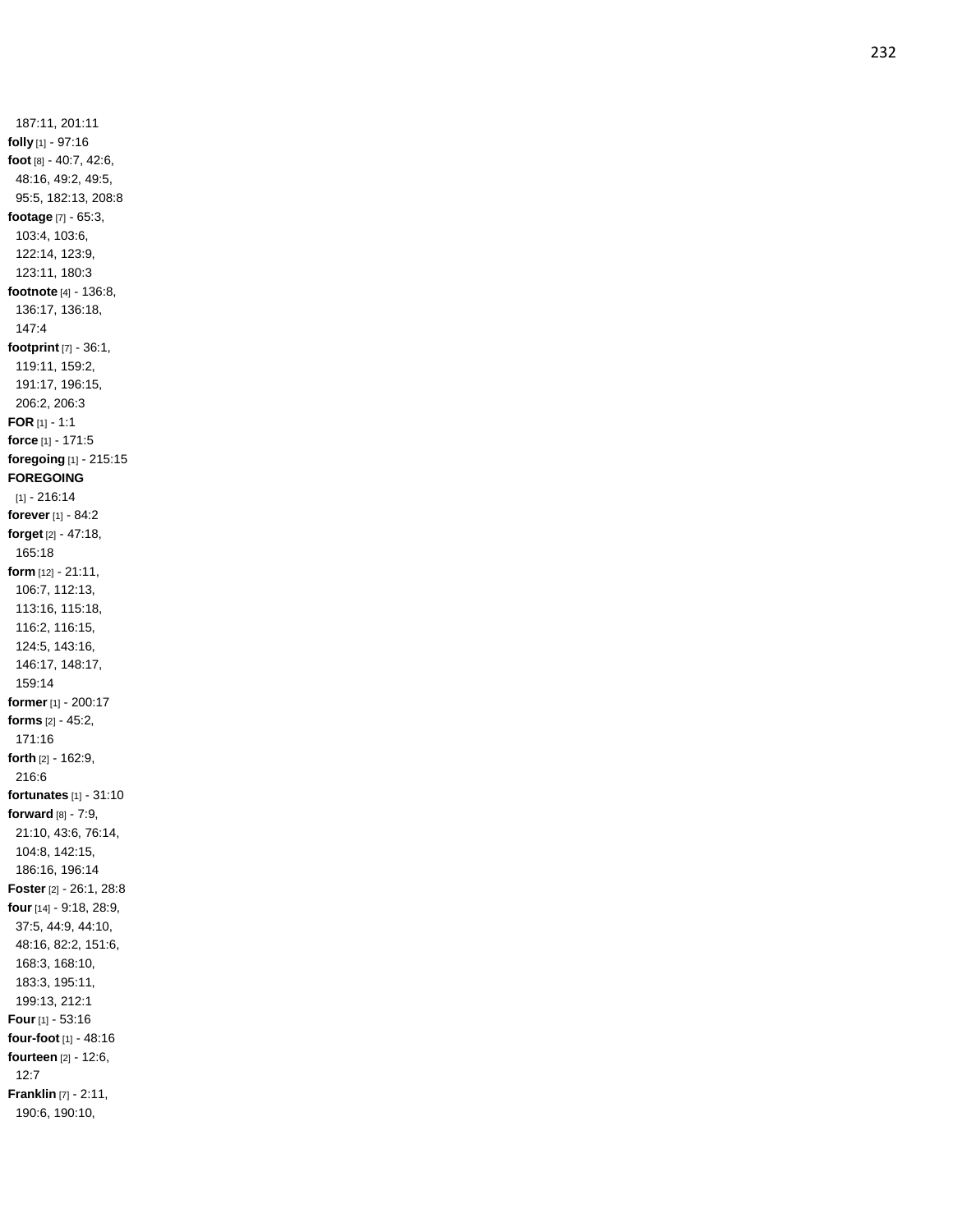190:11, 190:17, 199:15, 200:2 **frankly** [1] - 119:2 **French** [1] - 141:3 **frequently** [1] - 197:5 **Friday** [1] - 11:14 **FROM** [2] - 22:14, 23:8 **front** [50] - 9:13, 37:5, 42:1, 44:9, 44:13, 45:18, 46:3, 47:11, 48:16, 70:7, 74:10, 74:11, 76:3, 76:5, 81:18, 86:5, 112:3, 112:6, 116:13, 118:8, 119:12, 119:13, 121:16, 121:18, 124:6, 129:15, 130:17, 131:9, 131:10, 131:16, 136:9, 140:17, 141:9, 143:14, 145:3, 161:1, 162:9, 165:17, 191:6, 191:14, 192:6, 192:13, 195:18, 196:4, 196:10, 196:11, 199:15, 201:17 **fruition** [1] - 187:2 **full** [2] - 32:9, 167:1 **fully** [2] - 106:14, 185:17 **function** [4] - 143:17, 146:18, 148:18, 158:10 **functions** [2] - 130:12, 141:13 **furtherance** [1] - 101:17 **furthest** [2] - 41:18, 59:4 **future** [1] - 186:10

#### **G**

**gable** [1] - 124:10 **gabled** [1] - 122:11 **gables** [1] - 68:7 **gambrel** [2] - 111:5, 111:6 **garage** [9] - 28:7, 46:6, 46:10, 93:3,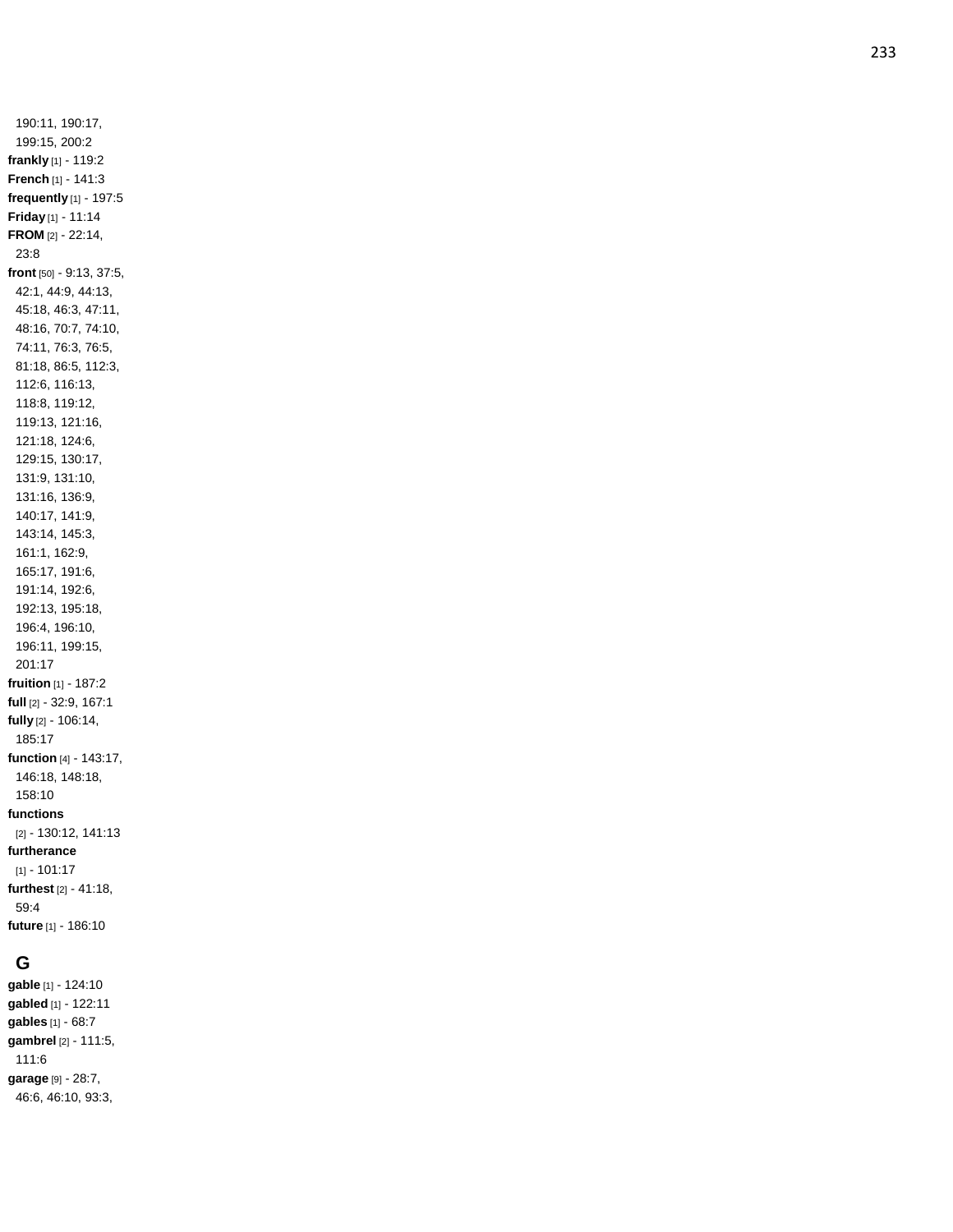93:4, 105:6, 206:14, 207:10, 207:17 **garden** [1] - 32:3 **gates** [1] - 210:12 **gather** [1] - 212:11 **gauge** [1] - 168:8 **general** [1] - 94:11 **GENERAL** [1] - 1:3 **generally** [6] - 77:4, 96:1, 108:17, 130:4, 183:8, 188:15 **generated** [3] - 94:18, 108:3, 187:16 **generous** [2] - 30:18, 132:6 **gentleman** [1] - 174:5 **gentlemen** [1] - 3:14 **GERRI** [3] - 157:1, 157:2, 160:6 **Gerri** [4] - 157:1, 158:4, 160:5, 174:2 **GFA** [12] - 116:1, 116:11, 118:3, 118:4, 118:11, 119:15, 121:7, 121:11, 121:12, 123:6, 130:1, 139:7 **girl** [1] - 68:5 **girls** [1] - 28:4 **given** [7] - 30:10, 66:4, 108:2, 133:4, 149:6, 182:17, 187:14 **gla d** [1] - 70:15 **glass** [4] - 7:13, 7:15, 112:2, 209:2 **glassed** [1] - 192:2 **glassed -in** [1] - 192:2 **gonna** [6] - 10:9, 69:18, 104:17, 120:5, 196:13, 196:18 **Google** [5] - 71:14, 193:9, 193:12, 194:3, 194:5 **got...** [1] - 198:7 **grab** [1] - 124:2 **grabs** [2] - 46:2, 46:8 **Grace** [1] - 136:13 **grad** [1] - 178:17 **grandiose** [1] - 27:18 **grandparents** [1] - 158:13 **grant** [22] - 22:11,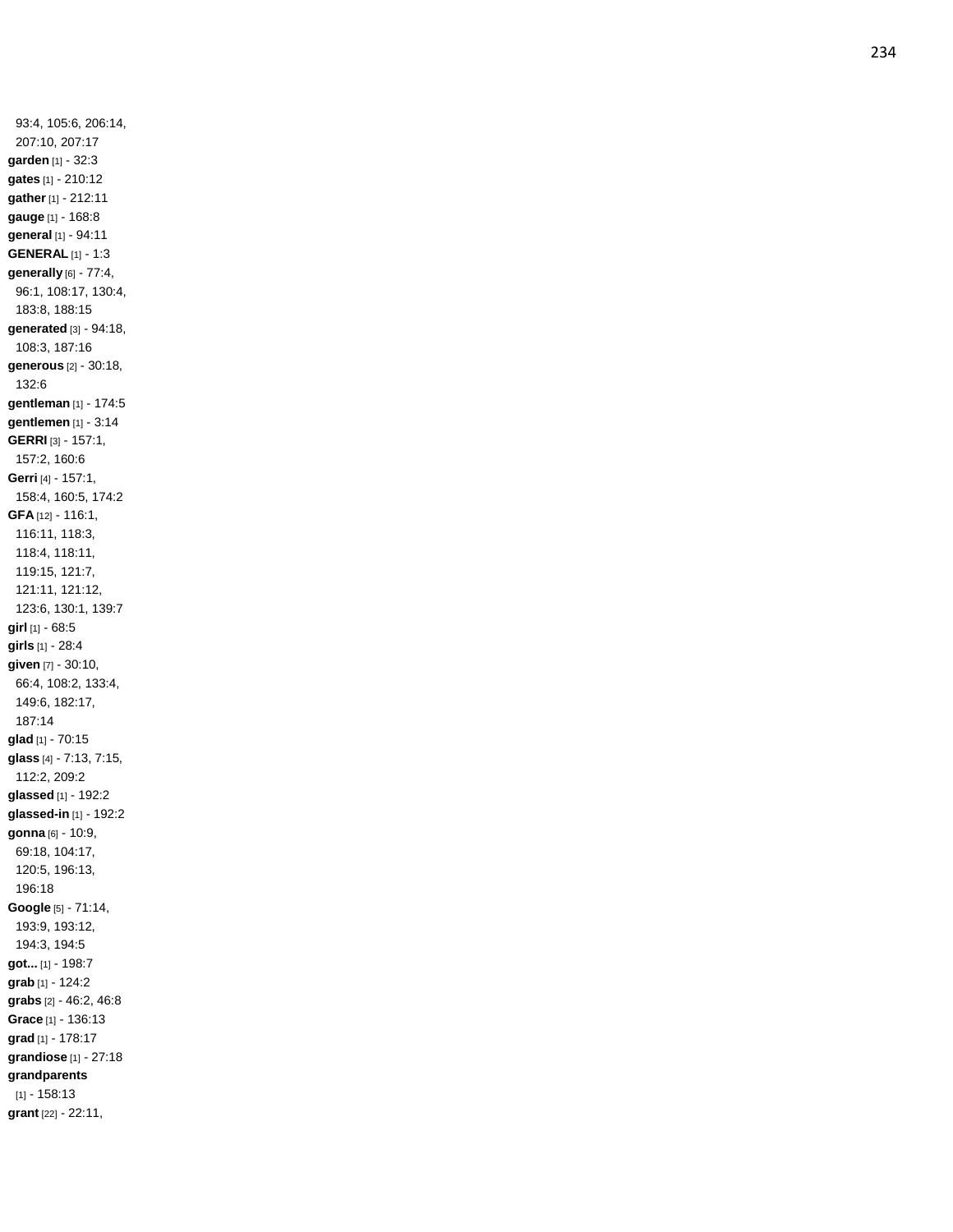84:13, 85:4, 89:18, 91:11, 94:1, 96:8, 106:18, 109:4, 117:5, 142:13, 142:15, 148:10, 150:13, 154:3, 171:2, 189:2, 196:18, 202:15, 204:13, 205:15, 214:9 **granted** [14] - 39:18, 40:2, 89:5, 90:14, 96:12, 98:16, 100:9, 150:5, 151:9, 153:16, 192:11, 202:10, 213:16, 214:13 **granting** [7] - 87:2, 87:15, 90:10, 98:11, 108:1, 148:11, 163:9 **Granville** [3] - 119:10, 144:10, 145:7 **grateful** [1] - 147:14 **great** [4] - 28:14, 69:8, 180:9, 213:2 **GREEN** [36] - 8:14, 9:16, 16:10, 26:3, 39:18, 40:3, 40:6, 54:2, 55:6, 57:10, 58:1, 60:4, 65:11, 72:3, 85:8, 86:3, 103:4, 103:10, 104:1, 107:13, 134:15, 136:3, 151:13, 162:2, 164:15, 165:5, 169:8, 174:10, 175:13, 176:3, 187:8, 192:7, 194:4, 198:14, 201:7, 213:1 **Green** [24] - 1:9, 3:5, 5:4, 17:4, 18:4, 21:16, 22:4, 25:4, 90:15, 98:17, 100:4, 100:18, 101:4, 109:14, 110:4, 151:7, 156:4, 177:4, 189:14, 190:4, 200:2, 203:6, 204:4, 214:14 **green** [2] - 13:9, 73:2 **Greene** [1] - 6:14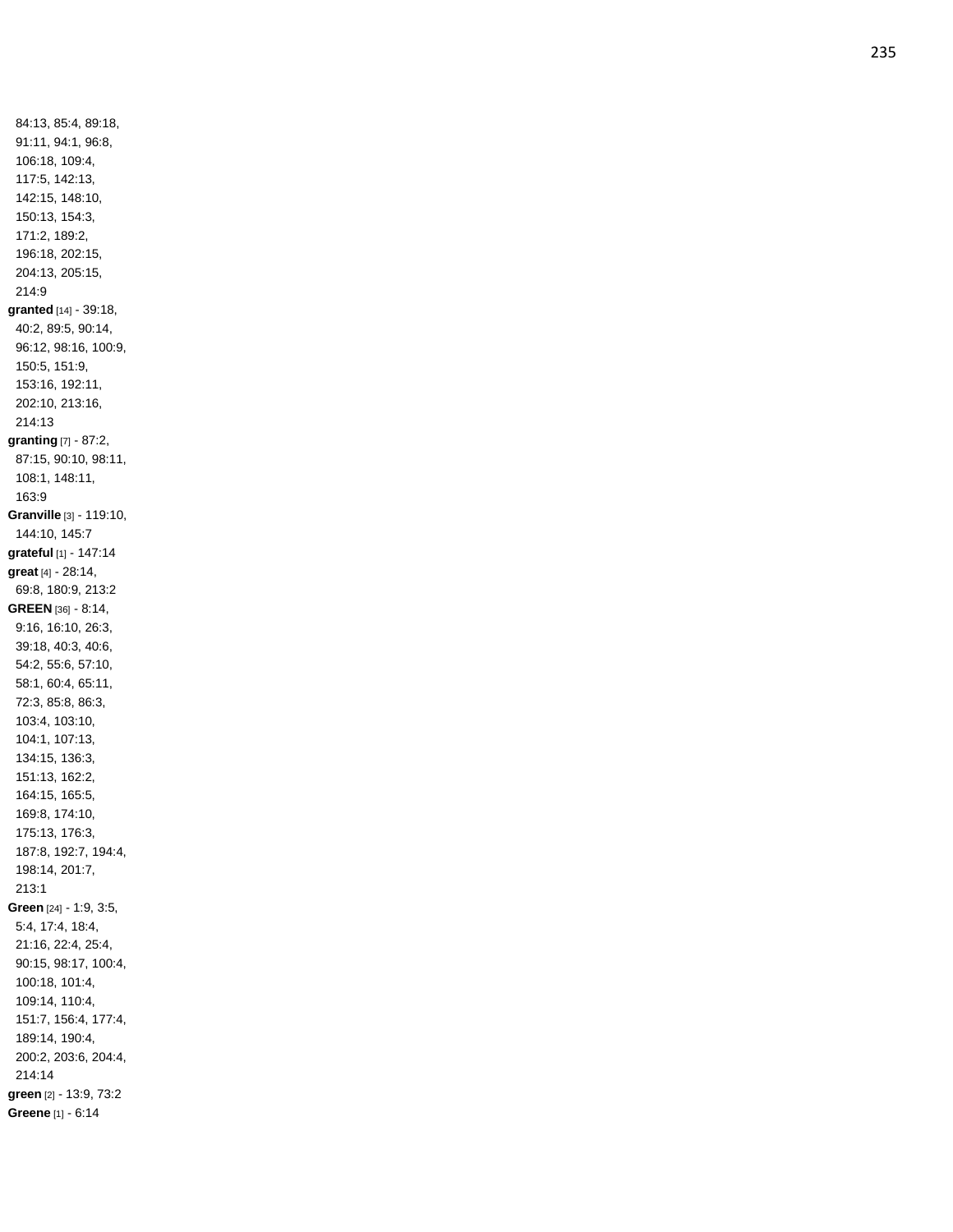**GREENE** [22 ] - 7:14, 7:18, 8:3, 8:6, 9:4, 9:8, 9:17, 10:5, 11:14, 12:3, 12:7, 12:12, 13:1, 13:6, 13:8, 13:17, 14:11, 15:6, 15:9, 15:12, 16:1, 16:4 **grew** [1] - 26:17 **gross** [7] - 51:14, 92:9, 93:1, 116:1, 116:9, 180:14, 208:8 **Grossman** [1] - 5:14 **ground** [1] - 129:10 **grounds** [1] - 61:6 **Group** [1] - 18:13 **groups** [1] - 199:13 **growing** [1] - 185:17 **grown** [2] - 164:2, 191:1 **guess** [12] - 6:8, 19:11, 20:2, 35:12, 60:17, 74:13, 78:14, 79:7, 96:16, 202:6, 211:3, 211:13 **guessing** [1] - 81:3 **guidelines** [16] - 46:17, 47:8, 85:12, 164:17, 164:18, 165:4, 165:7, 165:9, 165:10, 165:13, 165:14, 166:7, 166:10, 166:14, 168:1, 168:5 **Gus** [4] - 84:11, 85:8, 86:13, 124:5 **guy** [1] - 209:18 **guys** [2] - 31:3, 32:1

# **H**

**half** [5] - 10:1, 32:9, 116:6, 116:8, 184:15 **Hamilton** [4] - 2:7, 101:6, 101:11, 106:10 **hand** [2] - 72:7, 216:8 **handed** [1] - 160:18 **handwriting** [1] - 137:16 **handwritten** [1] - 79:6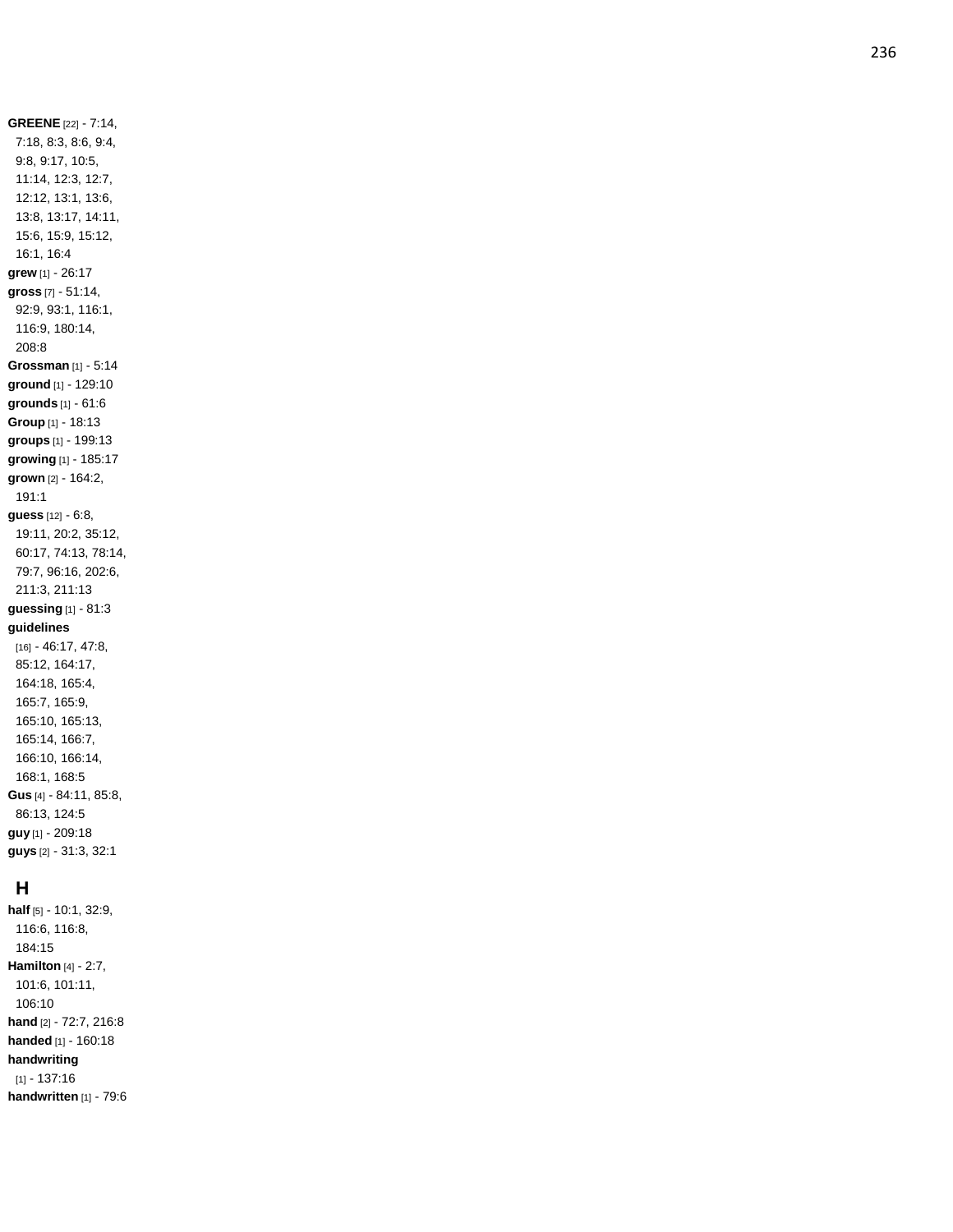**hang** [1] - 173:12 **happy** [4] - 27:17, 84:9, 209:18, 213:12 **hard** [3] - 63:6, 149:18, 165:2 **hardship** [32] - 66:2, 66:6, 88:14, 88:17, 117:8, 118:15, 123:3, 139:10, 139:11, 139:15, 140:11, 140:15, 141:7, 141:14, 143:6, 148:8, 149:13, 149:14, 149:17, 163:4, 163:13, 195:17, 197:17, 201:15, 201:16, 202:4, 213:8, 213:14 **Hardwick** [8] - 2:10, 177:6, 178:3, 178:12, 185:14, 186:4, 186:7, 186:11 **harmful** [1] - 33:3 **hashed** [2] - 36:4, 36:6 **hazard** [7] - 95:2, 95:9, 95:15, 108:5, 108:13, 187:18, 188:10 **head** [1] - 159:3 **health** [3] - 95:16, 108:14, 188:11 **hear** [11] - 5:17, 6:1, 20:9, 22:10, 29:2, 33:4, 148:5, 162:18, 164:4, 166:10, 169:17 **heard** [35] - 5:7, 14:3, 18:7, 18:11, 19:8, 19:18, 20:17, 23:16, 25:10, 37:10, 53:12, 72:5, 78:5, 101:7, 106:2, 106:6, 110:7, 111:14, 133:15, 150:1, 156:7, 161:18, 169:8, 169:11, 169:12, 169:17, 170:2, 170:8, 170:11, 177:7, 185:7, 190:7, 199:8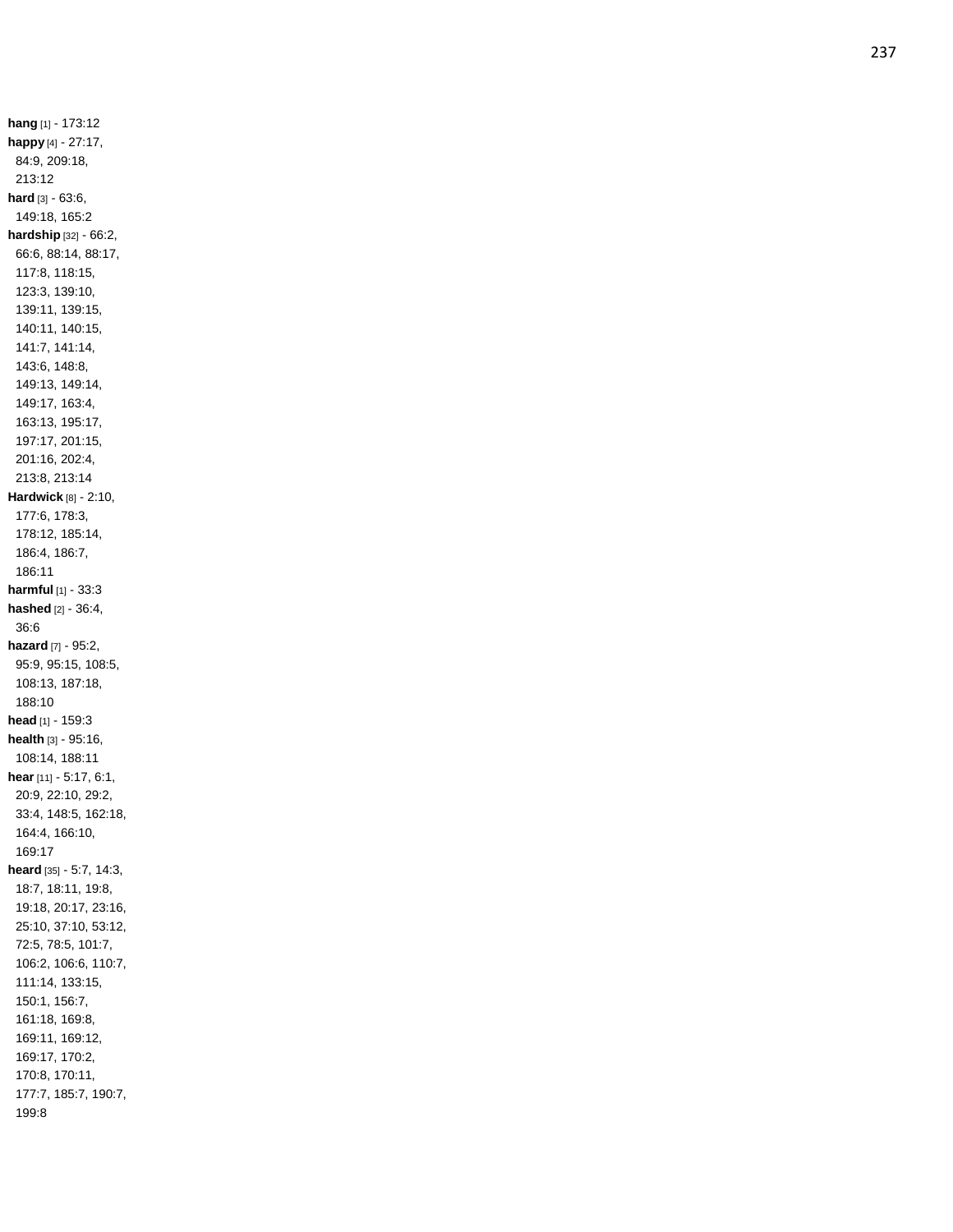**hearing** [11] - 19:1, 29:14, 32:17, 82:8, 82:11, 169:14, 171:14, 172:1, 172:5, 216:6 **HEARING** [1] - 1:3 **hearsay** [1] - 214:6 **heart** [2] - 14:10, 70:3 **hearts** [1] - 30:2 **heating** [1] - 202:1 **height** [10] - 33:10, 60:10, 60:14, 61:2, 81:11, 86:2, 87:7, 88:16, 117:1, 159:6 **hello** [1] - 35:10 **help** [6] - 107:1, 175:10, 175:11, 197:13, 202:1, 205:7 **helpful** [1] - 125:2 **hereby** [1] - 215:16 **herein** [1] - 216:6 **hereunto** [1] - 216:7 **HEYWARD** [16] - 156:11, 156:16, 157:1, 157:18, 159:7, 159:18, 160:3, 160:6, 161:6, 173:12, 174:1, 174:8, 174:12, 175:6, 175:12, 176: 4 **Heyward** [2] - 156:16, 157:1 **hi** [2] - 31:15, 62:18 **HICKEY** [15] - 8:15, 10:3, 23:14, 35:11, 40:7, 40:9, 87:1, 124:6, 124:9, 141:18, 147:8, 147:17, 187:9, 201:8, 211:10 **Hickey** [23] - 1:9, 3:5, 5:4, 17:4, 18:4, 21:16, 22:4, 25:4, 90:15, 98:17, 100:4, 100:18, 101:4, 109:14, 110:4, 151:7, 156:4, 177:4, 189:14, 190:4, 203:6, 204:4, 214:14 **hidden** [1] - 72:17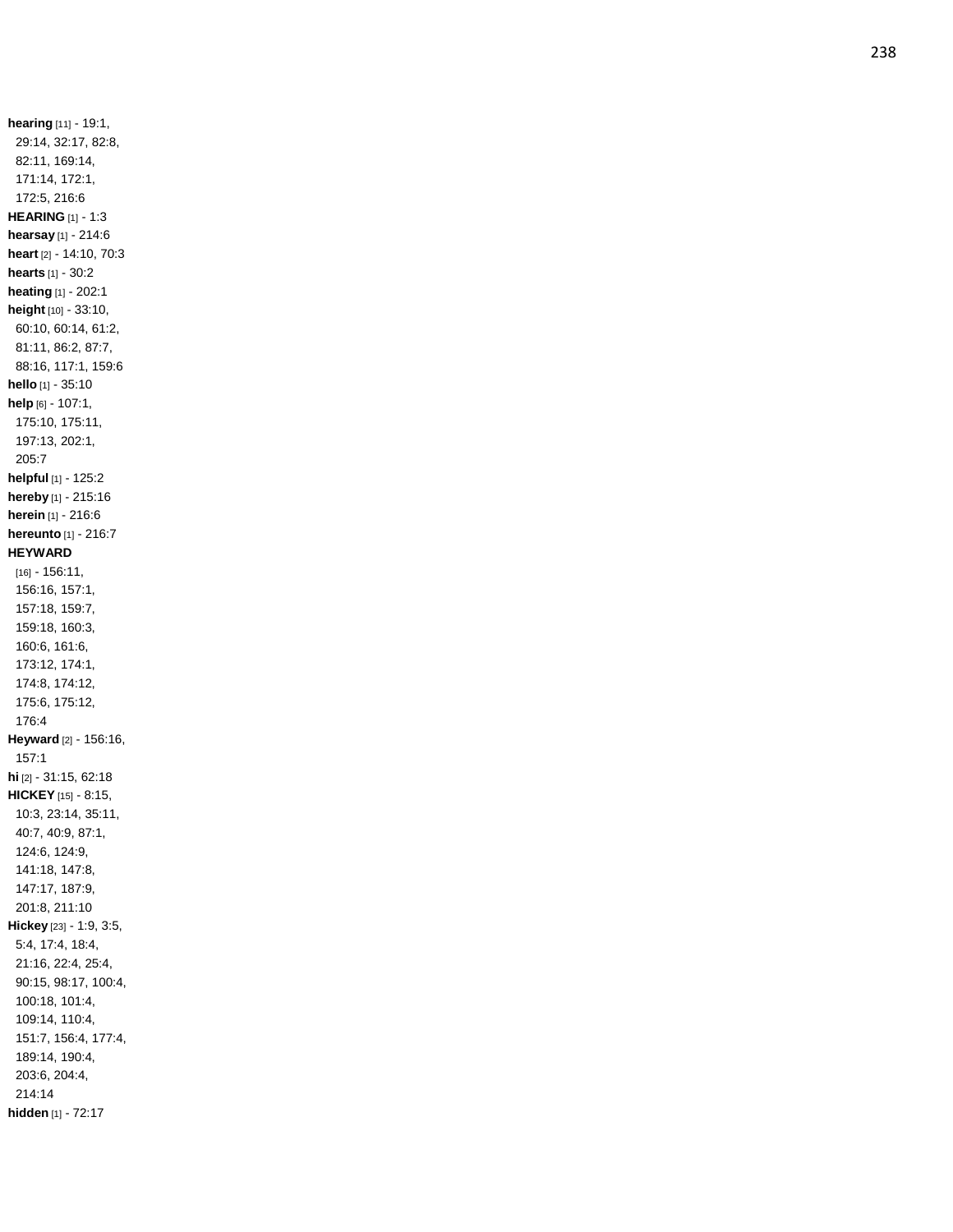**high** [1] - 60:7 **higher** [1] - 116:13 **himself** [1] - 182:11 **Historic** [3] - 27:3, 32:14, 32:17 **historic** [1] - 68:17 **Historical** [1] - 146:9 **hold** [4] - 22:9, 84:3, 98:8, 194:17 **holder** [1] - 35:9 **holding** [1] - 20:6 **home** [3] - 27:1, 94:5, 212:4 **honestly** [1] - 15:9 **honored** [1] - 80:14 **hope** [7] - 31:11, 33:5, 69:11, 81:1, 106:17, 186:1, 186:17 **hopefully** [1] - 26:2 **hoping** [1] - 207:9 **hour** [2] - 32:9, 79:2 **house** [88] - 27:10, 28:3, 31:7, 32:5, 34:2, 40:10, 44:4, 44:18, 45:6, 45:9, 45:12, 46:1, 46:9, 48:1, 48:17, 49:1, 49:16, 52:7, 66:3, 66:5, 67:7, 68:9, 68:11, 70:1, 70:6, 71:15, 72:14, 72:18, 73:1, 73:2, 73:3, 73:6, 73:15, 75:2, 75:11, 79:10, 81:14, 85:14, 86:8, 98:8, 101:18, 106:12, 106:16, 111:2, 111:4, 115:12, 116:4, 116:18, 117:5, 119:3, 119:10, 119:13, 120:6, 120:7, 120:8, 121:3, 121:11, 123:5, 123:7, 123:13, 127:18, 128:3, 137:13, 138:12, 138:13, 145:16, 146:8, 158:5, 159:16, 161:2, 162:12, 167:2, 178:10, 178:15, 179:5, 186:10, 192:5, 193:14, 193:16,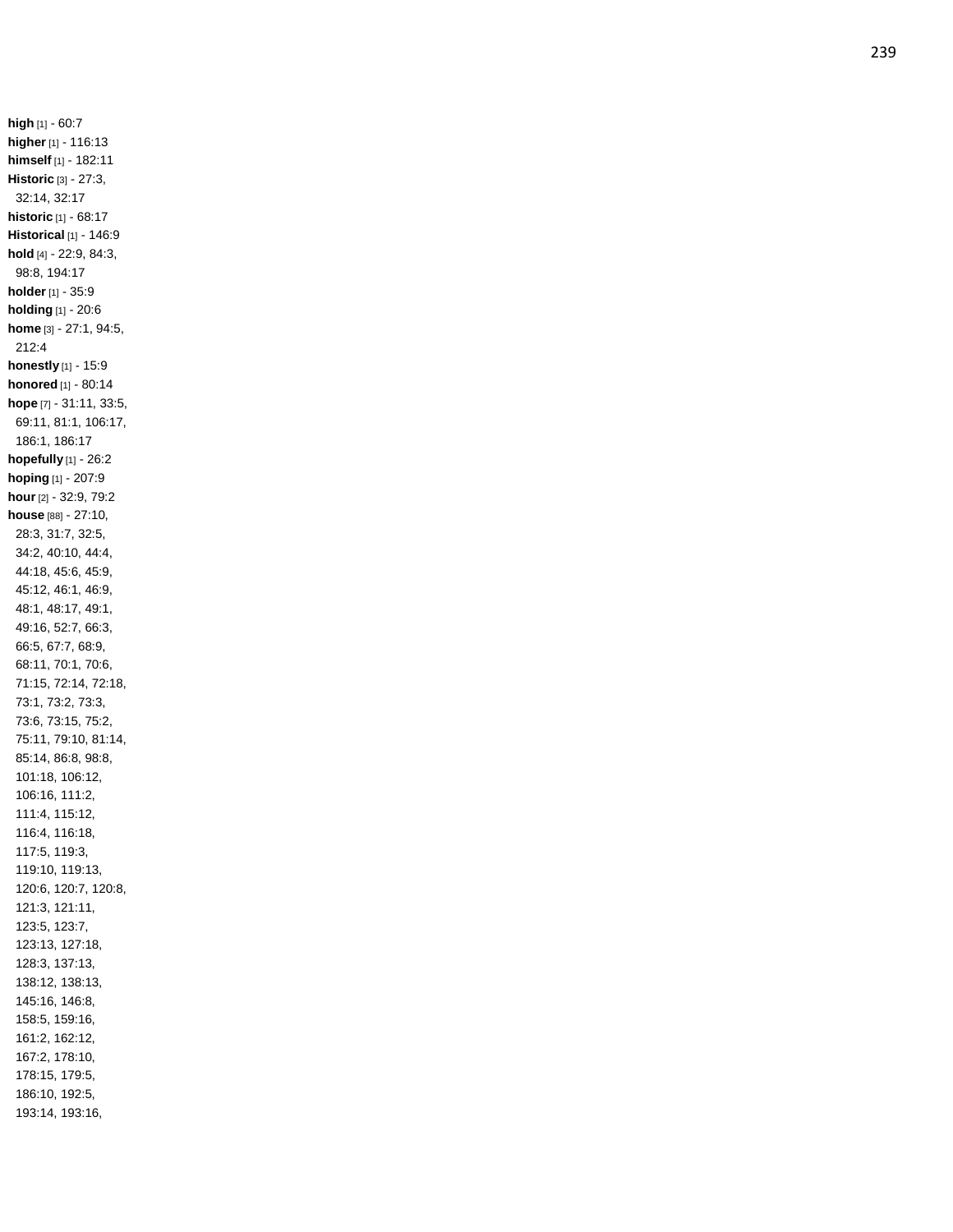193:17, 197:8, 197:12, 199:1, 200:4, 204:15 **houses** [16] - 65:12, 72:17, 73:4, 73:14, 75:13, 83:4, 83:8, 111:5, 118:14, 119:9, 131:17, 144:4, 144:11, 145:2, 145:11, 145:16 **housing** [5] - 179:11, 179:14, 185:18, 212:14, 214:3 **huge** [2] - 28:1, 179:17 **hung** [1] - 153:12 **Huron** [14] - 2:8, 110:6, 110:15, 111:11, 134:6, 134:7, 135:5, 135:10, 135:13, 136:2, 136:7, 137:12, 138:13, 144:4 **husband** [1] - 78:16 **hybrid** [1] - 142:6

# **I**

**idea** [3] - 37:13, 102:8, 197:2 **identical** [1] - 134:3 **identified** [1] - 96:11 **identify** [3] - 53:13, 134:4, 163:3 **identifying** [1] - 140:15 **ignore** [2] - 57:4, 57:14 **III** [1] - 80:8 **immediate** [2] - 28:17, 79:8 **immensely** [1] - 78:2 **impact** [5] - 85:15, 86:7, 86:11, 118:18, 188:2 **impactful** [3] - 86:14, 123:2, 123:7 **impacts** [1] - 167:16 **impair** [3] - 96:3, 108:18, 188:15 **important** [7] - 37:6, 37:11, 47:16, 49:17,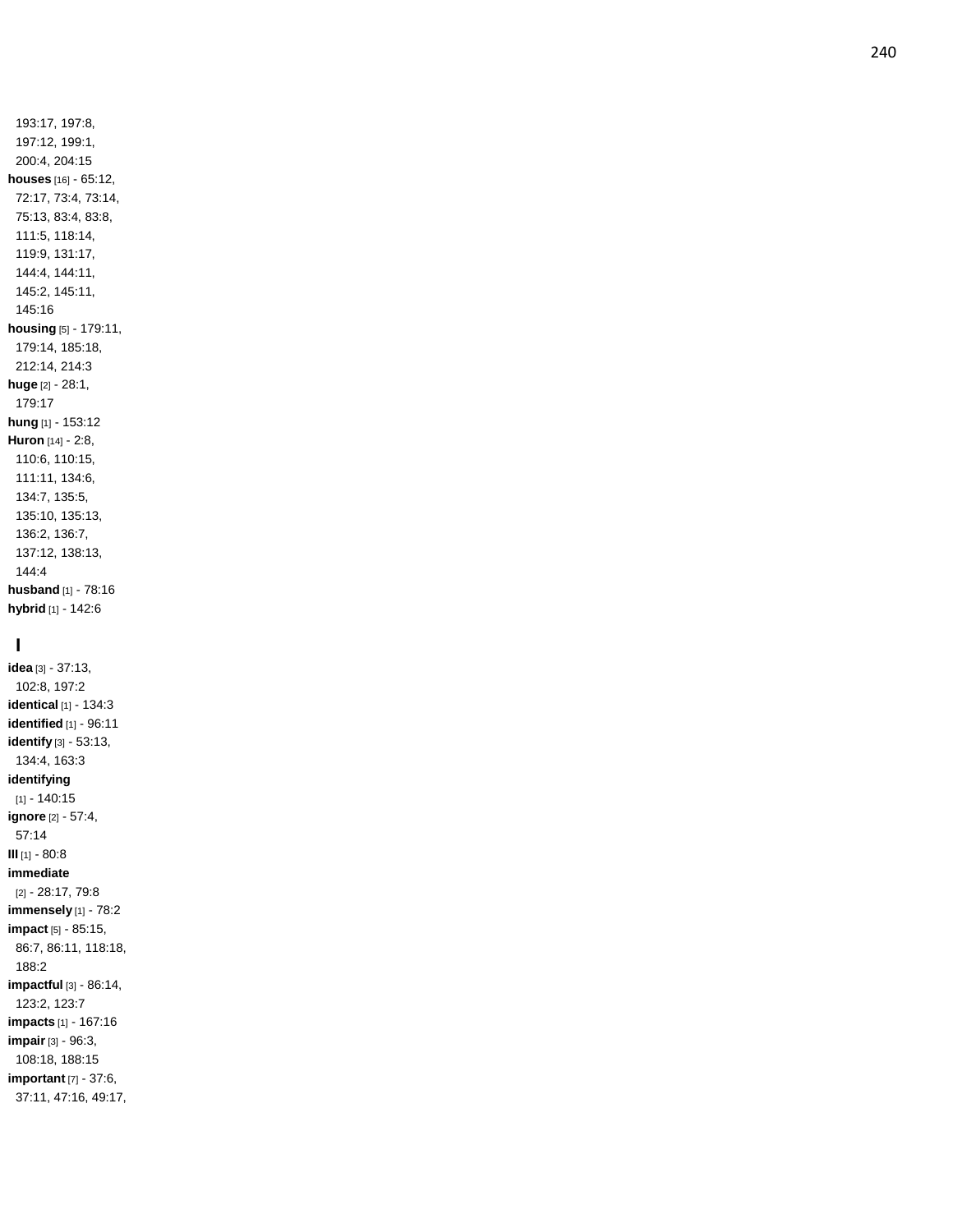71:1, 115:3, 169:18 **impose** [1] - 4:1 **impression** [2] - 19:5, 86:17 **improve** [1] - 185:18 **improvement** [1] - 186:16 **improvements** [1] - 135:6 **improving** [1] - 126:17 **IN** [2] - 216:7, 216:14 **in -laws** [1] - 180:7 **inadequate** [4] - 19:15, 160:13, 162:15, 164:6 **INC** [1] - 1:16 **Inc** [1] - 18:13 **inclined** [2] - 85:15, 148:1 **include** [5] - 66:4, 120:12, 134:13, 147:1, 153:17 **included** [6] - 55:14, 55:16, 56:2, 112:6, 121:7, 135:2 **includes** [1] - 129:2 **including** [1] - 154:2 **incongruous** [3] - 146:12, 146:16 **inconsistent** [1] - 132:3 **incorrectly** [1] - 19:12 **increase** [10] - 103:9, 112:9, 118:12, 120:9, 123:8, 123:10, 139:5, 139:6, 180:3, 212:5 **increased** [1] - 49:4 **increases** [1] - 103:6 **increasing** [1] - 196:6 **incredibly** [1] - 9:8 **indifferent** [1] - 115:9 **individuals** [1] - 199:13 **inform** [1] - 4:5 **information** [5] - 35:18, 120:17, 163:1, 173:18, 174:16 **infringe** [1] - 147:3 **initial** [1] - 5:17 **initialed** [1] - 202:18 **initialled** [5] - 90:3,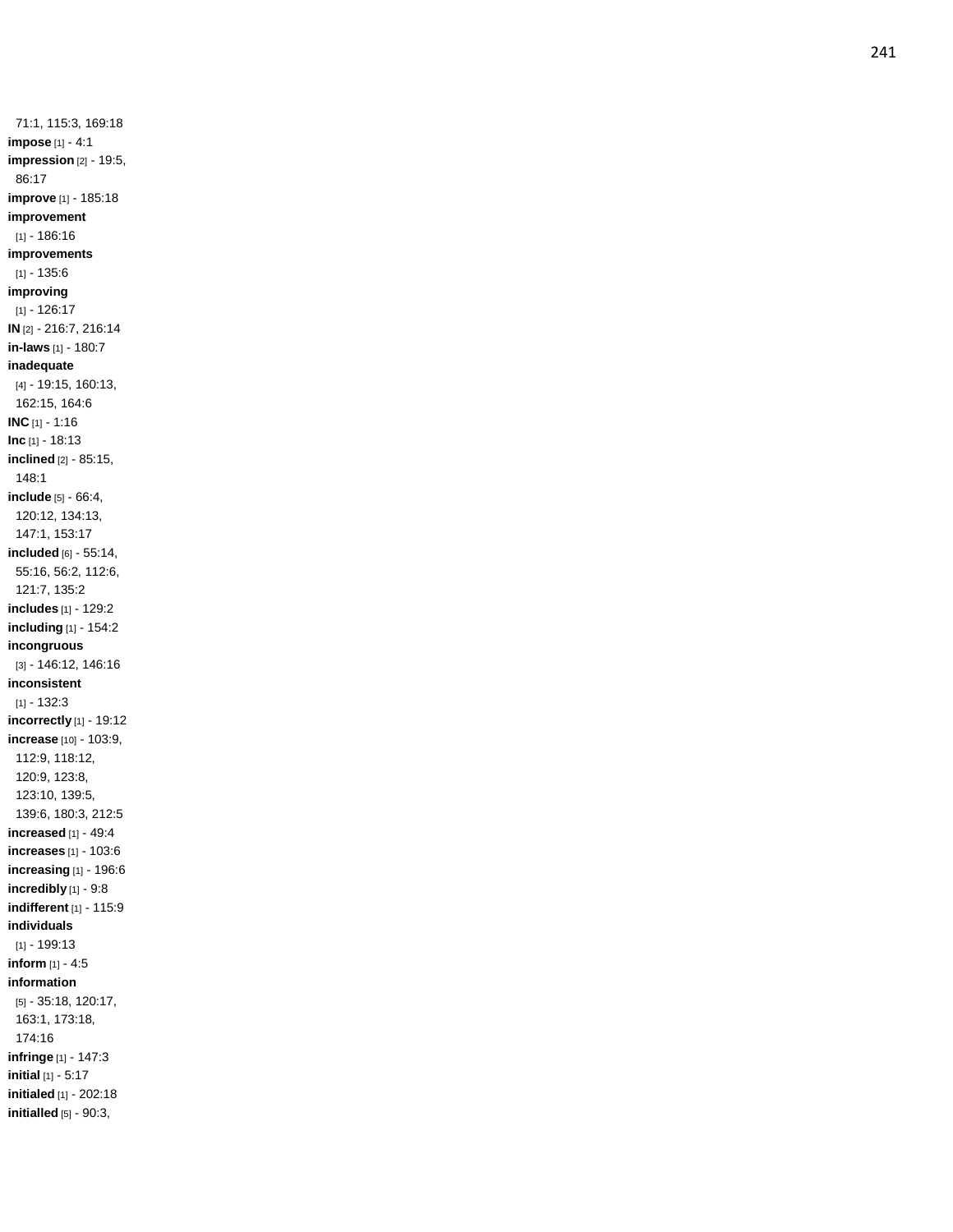109:9, 109:10, 155:5, 189:6 **inside** [3] - 7:13, 7:15, 13:6 **insight** [1] - 132:16 **Inspectional** [5] - 56:8, 57:4, 97:12, 172:8, 215:3 **instance** [1] - 67:11 **instead** [5] - 41:6, 69:16, 71:17, 180:2, 208:2 **INSTRUCTIONS** [2] - 215:1, 215:5 **integrated** [1] - 67:14 **integrity** [3] - 96:3, 108:18, 188:15 **intended** [1] - 167:11 **intensity** [3] - 119:1, 123:8, 128:6 **intent** [9] - 89:8, 96:5, 105:2, 109:2, 132:3, 150:8, 188:17, 202:13, 214:1 **interest** [6] - 30:8, 30:12, 34:3, 172:7, 179:7, 179:17 **interesting** [3] - 35:15, 40:9, 77:12 **interestingly** [1] - 192:4 **interfere** [1] - 4:3 **interior** [2] - 180:10, 183:4 **interpretation** [7] - 41:5, 41:17, 42:5, 43:8, 59:2, 59:3, 97:2 **interrupted** [1] - 170:2 **intervention** [1] - 167:5 **intimate** [1] - 68:15 **intro** [1] - 25:14 **introduce** [2] - 25:15, 31:13 **introduction** [2] - 112:6, 133:1 **inviting** [1] - 32:3 **involve** [5] - 88:13, 149:12, 163:12, 201:14, 213:7 **involved** [1] - 115:6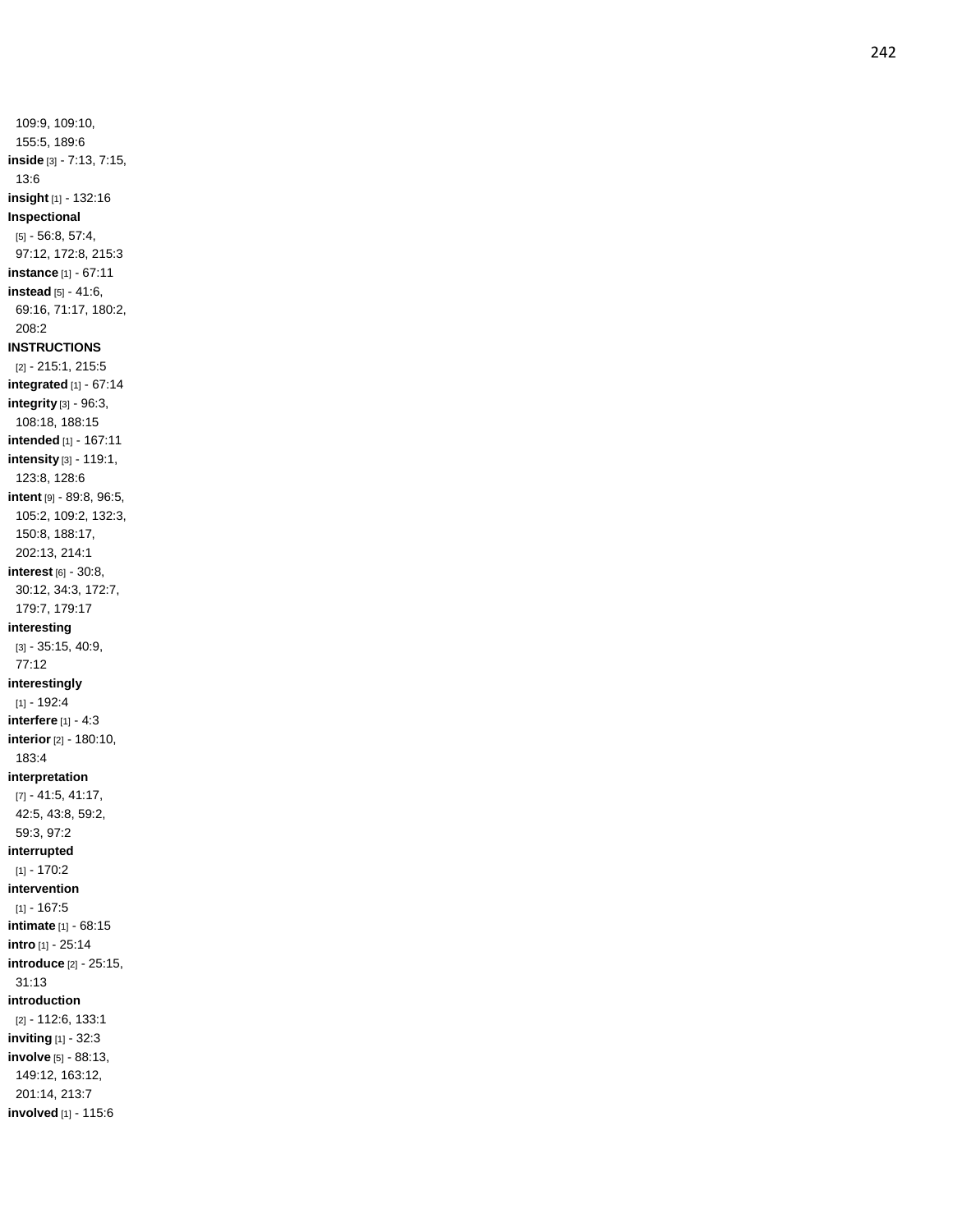# **J**

**JACOB** [31] - 25:12, 25:17, 26:4, 26:13, 30:6, 32:7, 33:13, 33:18, 35:1, 39:12, 39:16, 40:1, 40:4, 40:8, 40:12, 40:16, 41:1, 41:4, 41:13, 41:16, 42:10, 42:13, 43:1, 59:2, 59:12, 67:4, 69:7, 71:11, 72:2, 90:17, 99:1 **Jacob** [8] - 25:17, 31:16, 35:14, 37:7, 40:10, 43:18, 79:11, 82:18 **Jake** [2] - 26:8, 48:2 **JAMES** [72] - 110:9, 111:14, 112:1, 112:11, 112:14, 112:18, 113:13, 113:17, 114:3, 114:8, 114:13, 115:5, 116:3, 117:3, 117:10, 117:14, 122:15, 122:17, 124:8, 124:13, 125:8, 125:16, 126:1, 126:5, 126:9, 126:14, 127:7, 127:10, 128:1,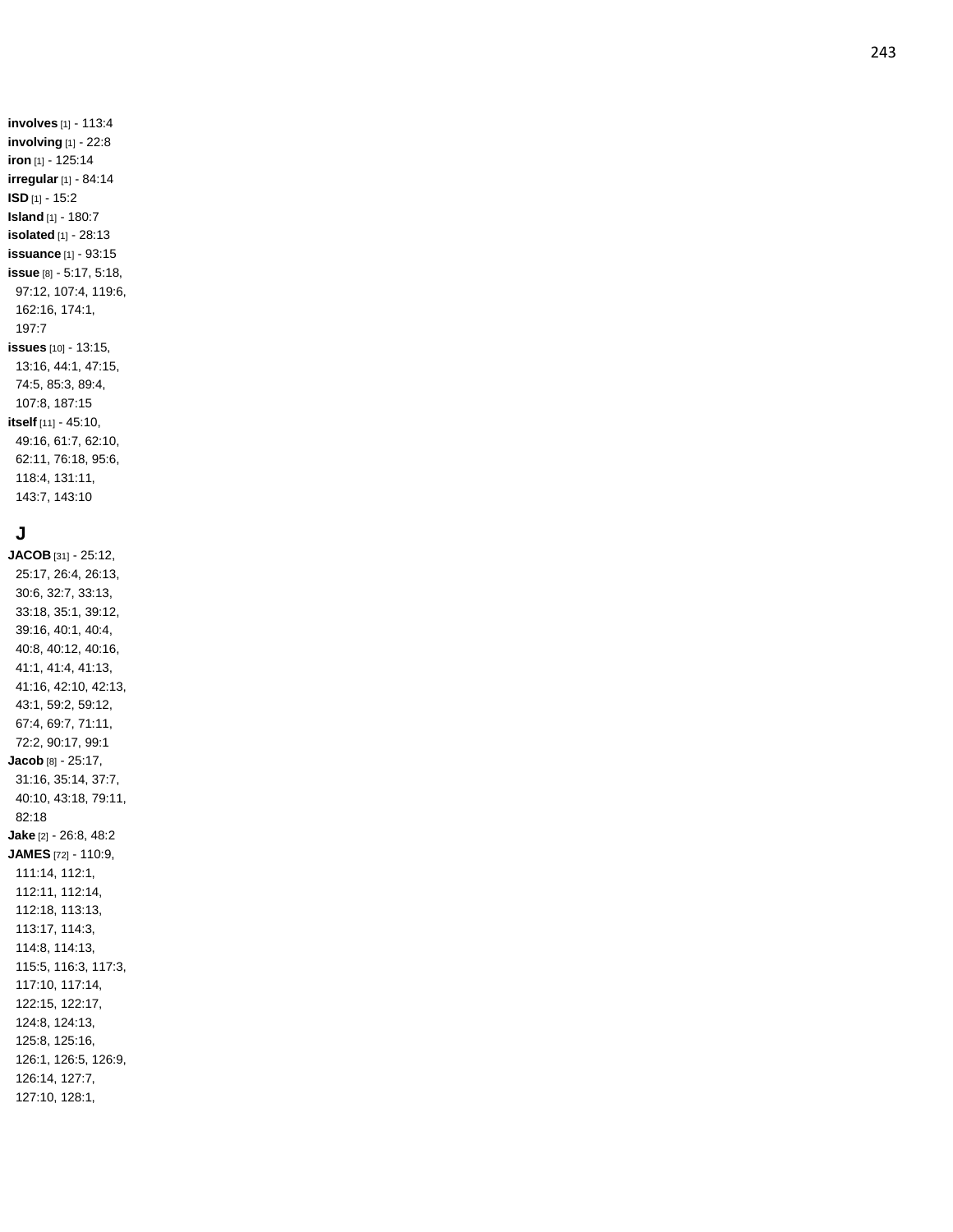128:5, 129:5, 129:9, 129:16, 130:3, 130:6, 130:11, 130:16, 131:1, 131:8, 131:14, 132:12, 132:15, 133:8, 134:11, 134:18, 135:14, 136:12, 137:11, 138:10, 138:12, 139:3, 139:11, 139:16, 140:4, 140:9, 140:14, 142:4, 143:18, 145:6, 146:9, 146:14, 147:4, 147:13, 151:10, 152:3, 152:10, 152:15, 153:18, 154:5, 154:12, 155:12, 155:16 **James** [2] - 110:11, 150:17 **Janet** [14] - 1:9, 3:5, 5:3, 18:3, 22:3, 25:3, 100:3, 101:3, 110:3, 156:3, 169:14, 177:3, 190:3, 204:3 **JANET** [36] - 8:14, 9:16, 16:10, 26:3, 39:18, 40:3, 40:6, 54:2, 55:6, 57:10, 58:1, 60:4, 65:11, 72:3, 85:8, 86:3, 103:4, 103:10, 104:1, 107:13, 134:15, 136:3, 151:13, 162:2, 164:15, 165:5, 169:8, 174:10, 175:13, 176:3, 187:8, 192:7, 194:4, 198:14, 201:7, 213:1 **JANUARY** [1] - 1:4 **Jeng** [1] - 78:14 **JENG** [1] - 78:15 **Jenna** [6] - 26:1, 26:9, 31:16, 37:7, 79:11, 82:18 **JENNA** [8] - 31:12, 31:15, 31:18, 33:16, 40:13, 52:18, 66:15,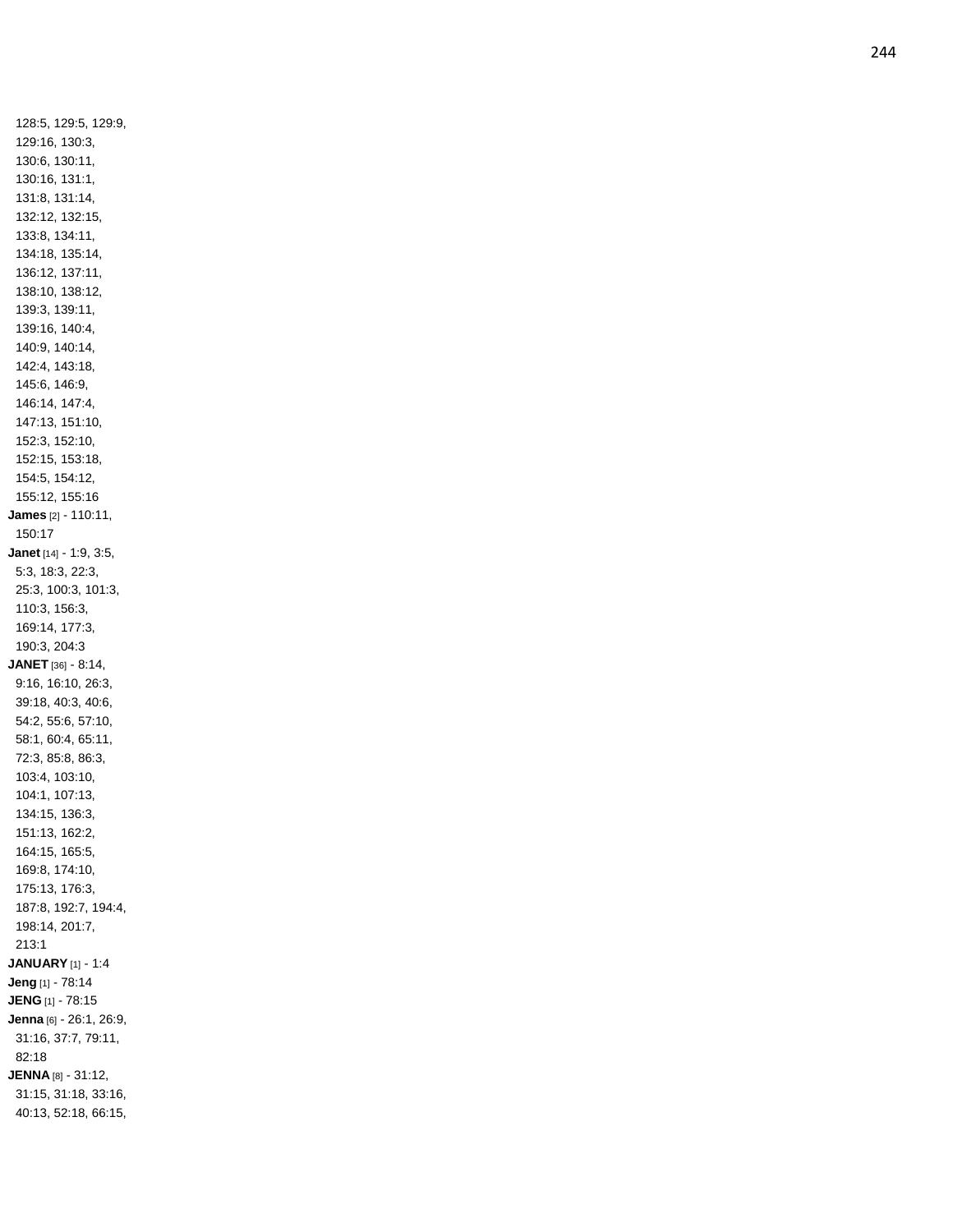73:9 **JENNIFER** [9] - 190:11, 193:17, 194:15, 195:3, 195:6, 195:10, 197:3, 200:4, 200:13 **Jennifer** [2] - 190:11, 194:10 **Jim** [4] - 138:8, 138:9, 138:11, 144:7 **job** [4] - 33:12, 33:13, 69:8, 87:9 **jOHN** [1] - 181:9 **JOHN** [14] - 101:12, 101:15, 102:4, 102:6, 103:3, 103:6, 103:11, 104:2, 178:2, 178:8, 179:13, 181:13, 182:3, 185:1 **John** [11] - 101:12, 109:6, 136:13, 178:2, 180:11, 185:12, 186:5, 186:7, 186:11, 186:18, 200:16 **John's** [2] - 182:8, 183:10 **Johnson** [2] - 182:2, 186:3 **Jon** [2] - 78:15, 78:16 **JON** [1] - 78:15 **Jr** [1] - 185:11 **judgment** [1] - 212:9 **justice** [1] - 143:12 **justify** [2] - 117:8, 163:9

# **K**

**K - A - R - K - L - I - N - S** [1] - 157:4 **KARKLINS** [17] - 157:3, 157:7, 157:10, 159:5, 160:5, 161:3, 161:7, 166:15, 167:9, 167:13, 168:12, 169:5, 170:6, 172:12, 173:1, 173:7, 176:5 **Karklins** [1] - 157:4 **Katherine** [1] - 79:14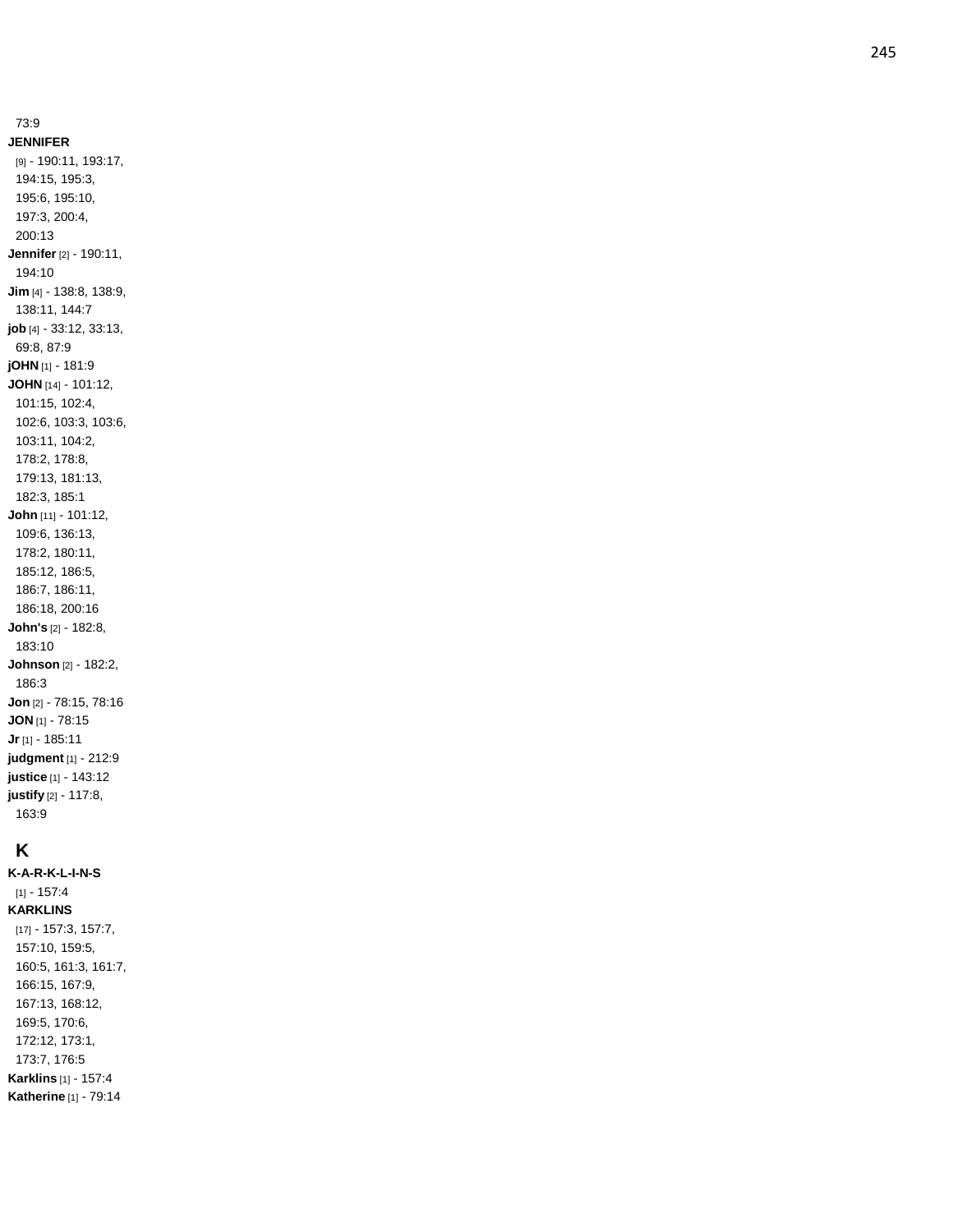**keep** [13] - 37:14, 44:7, 44:13, 68:10, 73:18, 74:1, 94:1, 107:1, 131:6, 155:14, 173:3, 194:17, 195:14 **keeping** [4] - 41:8, 73:16, 77:2, 87:10 **Kennedy** [23] - 2:5, 2:6, 22:7, 22:8, 25:8, 27:8, 45:17, 47:17, 53:16, 53:17, 61:13, 72:15, 76:17, 78:18, 79:10, 80:10, 80:14, 81:6, 82:4, 83:5, 83:6, 100:13, 149:3 **keys** [1] - 118:18 **KeyWordIndex** [1] - 2:13 **kid** [1] - 159:12 **kids** [3] - 28:10, 159:10, 197:16 **Kim** [2] - 157:8, 157:11 **kin** [1] - 194:10 **KIN** [4] - 190:10, 193:9, 194:1, 200:14 **Kin** [2] - 190:10, 193:7 **kind** [15] - 8:10, 28:5, 42:18, 44:14, 87:8, 89:2, 113:6, 125:14, 153:10, 160:17, 164:3, 164:5, 164:13, 183:2, 184:10 **kindly** [1] - 117:15 **kitchen** [5] - 69:14, 70:17, 102:11, 104:9, 104:17 **know...** [1] - 67:3 **knowing** [1] - 9:6 **known** [3] - 83:6, 96:16, 186:7 **Krieger** [1] - 5:12 **KRISTS** [18] - 157:3, 157:4, 157:7, 157:10, 159:5, 160:5, 161:3, 161:7, 166:15, 167:9, 167:13, 168:12, 169:5, 170:6,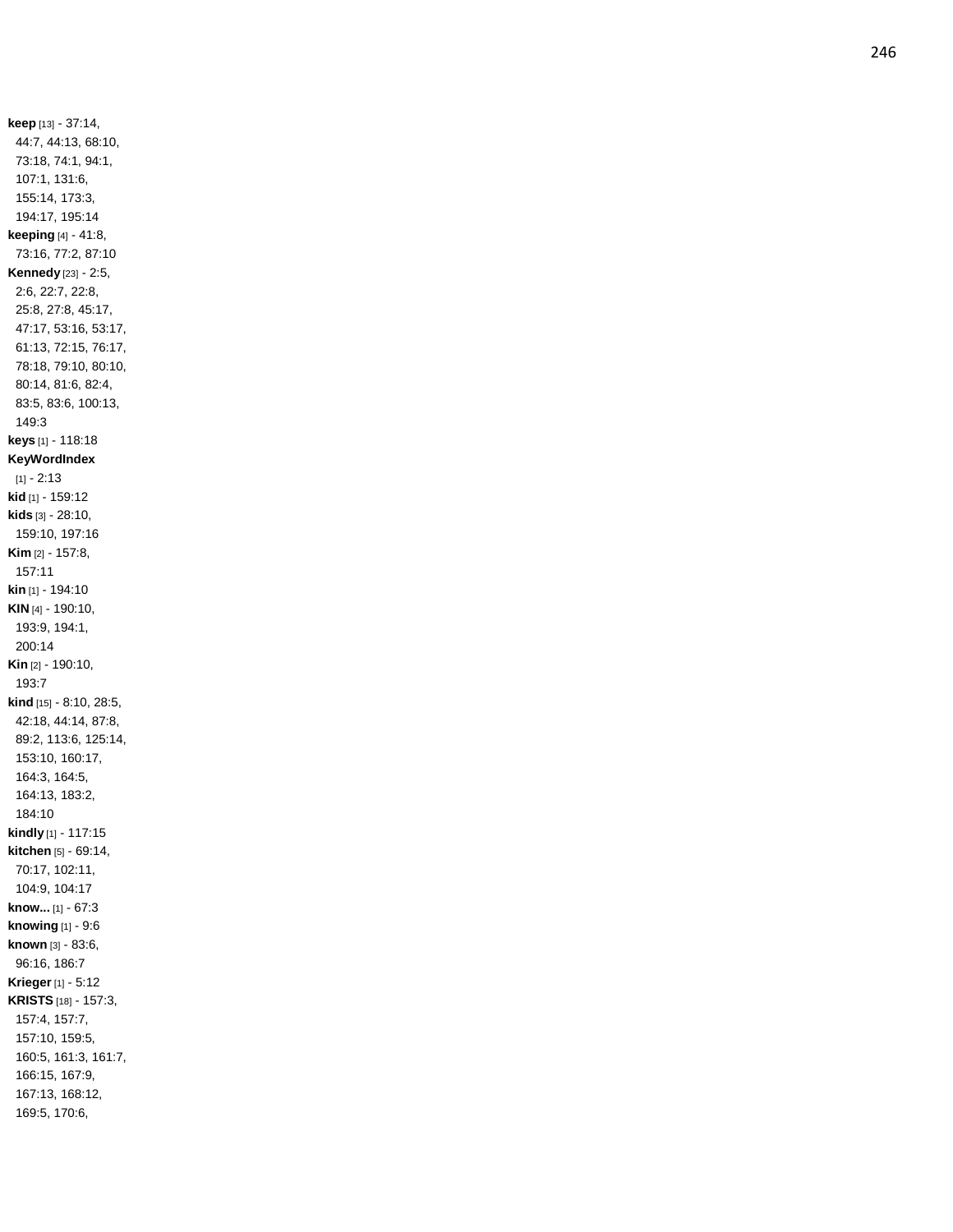172:12, 173:1, 173:7, 176:5 **Krists** [1] - 157:3 **KURTH** [6] - 5:9, 6:2, 6:7, 7:6, 11:1, 11:8 **Kurth** [1] - 5:11

#### **L**

**lack** [3] - 74:4, 179:10, 179:13 **ladder** [2] - 126:4, 126:6 **land** [2] - 30:9, 81:10 **landlocked** [1] - 75:12 **landscape** [2] - 76:10, 76:15 **landscaped** [1] - 40:17 **large** [8] - 27:13, 60:7, 60:8, 61:7, 62:5, 62:9, 62:11, 73:5 **largely** [2] - 86:15, 198:9 **larger** [6] - 75:7, 85:1, 104:18, 119:5, 130:13, 167:3 **last** [13] - 6:5, 9:7, 11:17, 22:5, 29:14, 33:7, 55:5, 55:8, 70:3, 71:17, 81:4, 163:8, 179:3 **lastly** [1] - 14:16 **late** [4] - 25:13, 27:1, 68:18, 113:6 **latest** [1] - 90:5 **Latin** [1] - 199:4 **lattice** [2] - 198:3, 198:10 **law** [4] - 163:11, 170:15, 170:17, 205:3 **laws** [1] - 180:7 **Lawson** [1] - 216:4 **layout** [1] - 44:18 **leads** [1] - 119:5 **leaning** [2] - 87:1, 87:15 **learned** [4] - 27:1, 27:4, 29:5, 35:16 **leased** [1] - 210:15 **least** [13] - 7:7, 9:2, 10:16, 22:6, 23:4,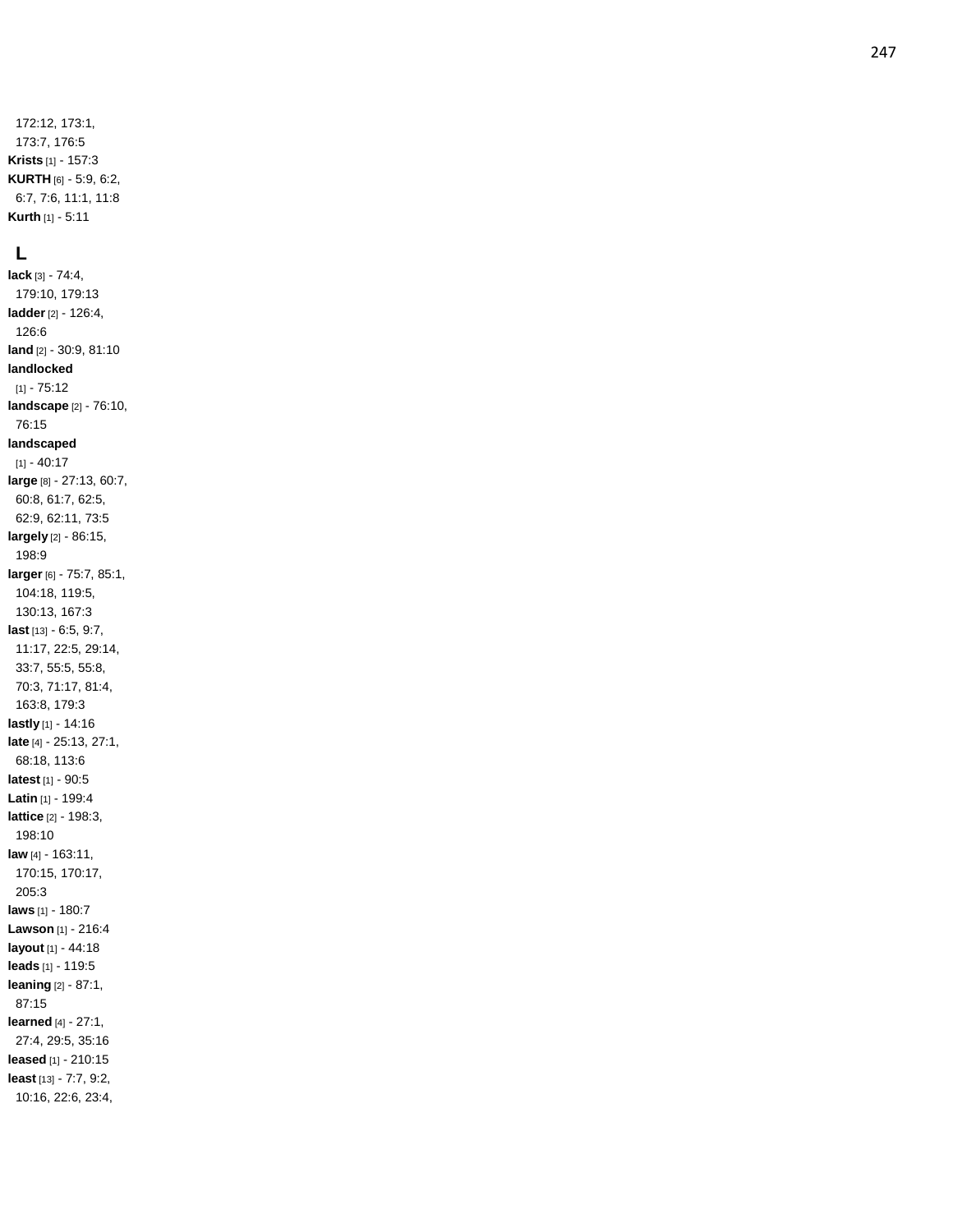30:1, 33:5, 65:1, 80:13, 92:8, 92:14, 93:13, 212:12 **leave** [1] - 207:17 **leaving** [1] - 180:12 **lectures** [1] - 120:1 **Lee** [2] - 136:11, 136:13 **left** [8] - 4:8, 38:16, 136:9, 138:16, 148:2, 179:5, 186:11 **left -side** [1] - 138:16 **length** [2] - 45:5, 47:9 **Leonard** [4] - 29:1, 29:11, 53:15, 82:10 **LEONARD** [31] - 53:15, 54:4, 54:11, 54:16, 55:4, 55:10, 56:1, 56:5, 56:9, 56:13, 56:16, 57:2, 57:6, 57:17, 58:2, 58:15, 60:5, 60:11, 60:15, 61:3, 61:8, 61:10, 61:15, 61:18, 62:6, 62:13, 70:14, 71:6, 71:10, 79:16, 80:2 **Leslie** [2] - 78:14, 137:8 **less** [9] - 35:5, 65:8, 67:7, 85:15, 93:2, 115:1, 123:6, 127:6, 182:17 **letter** [33] - 18:13, 18:14, 20:2, 39:7, 61:14, 78:12, 79:5, 79:13, 80:1, 80:4, 80:6, 81:3, 82:14, 82:15, 82:17, 83:10, 83:11, 93:16, 94:3, 106:7, 106:8, 107:3, 134:4, 135:11, 136:13, 137:7, 175:2, 175:18, 182:2, 185:10, 186:3, 188:8, 194:10 **letters** [21] - 78:8, 78:9, 83:12, 83:13, 108:6, 108:12, 123:16, 126:14, 133:4, 133:7, 133:9, 134:1, 135:1,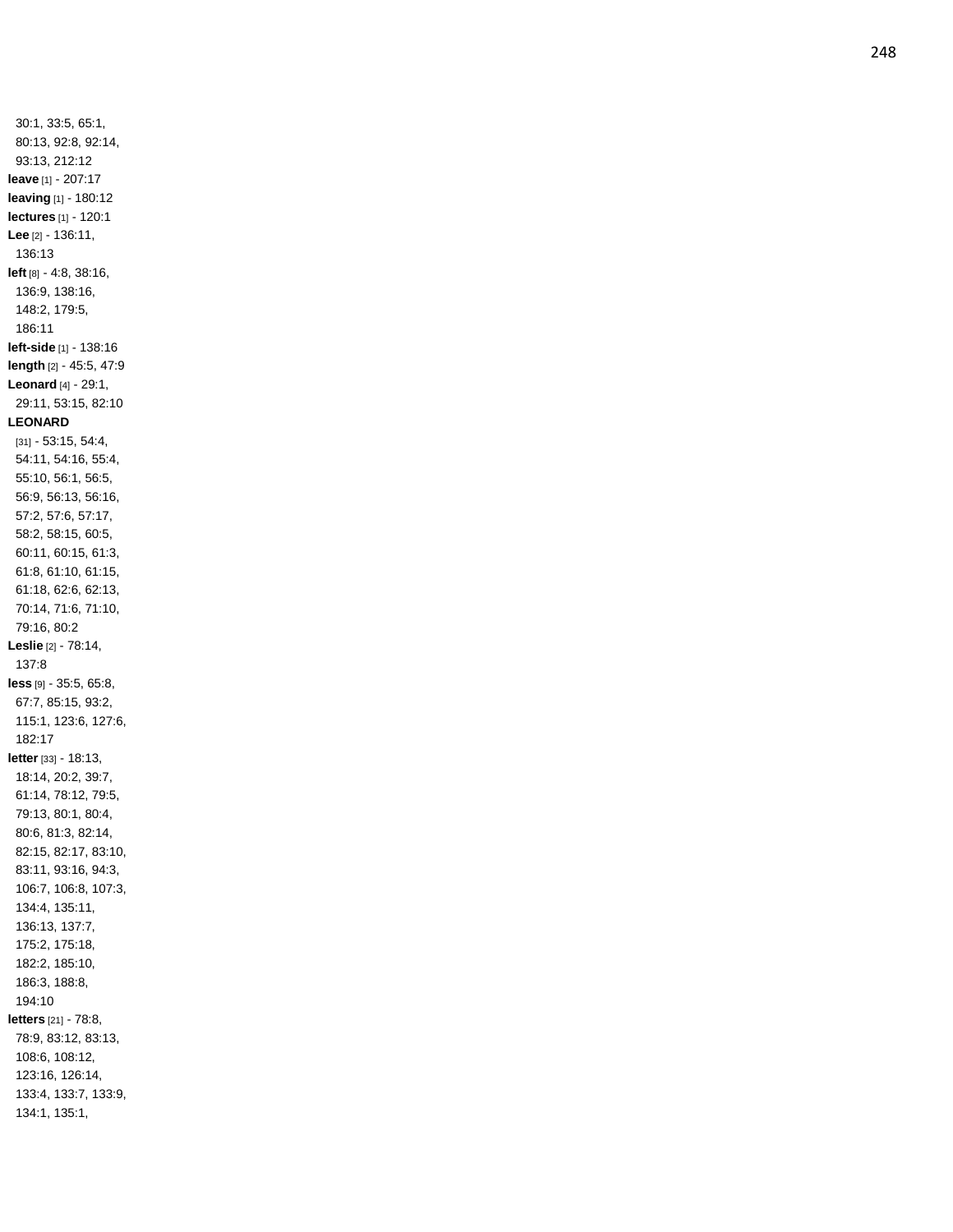138:15, 150:10, 181:17, 185:9, 187:4, 194:14, 210:3, 210:4 **level** [2] - 141:7, 153:4 **Levittown** [1] - 144:8 **License** [1] - 216:11 **life** [1] - 179:5 **lifelong** [1] - 178:4 **lift** [1] - 210:11 **light** [4] - 6:9, 141:2, 141:4, 141:7 **likely** [1] - 27:14 **limitation** [1] - 50:15 **limitations** [1] - 154:7 **limited** [1] - 192:2 **limits** [1] - 87:11 **LINE** [1] - 215:8 **line** [20] - 38:11, 39:10, 41:10, 41:11, 42:1, 42:11, 43:2, 47:18, 57:8, 57:16, 59:5, 71:13, 81:12, 82:4, 105:7, 105:8, 165:16, 165:17, 182:14, 184:15 **lines** [1] - 163:18 **LISA** [4] - 101:10, 102:3, 102:5, 109:16 **Lisa** [1] - 101:10 **listen** [4] - 29:18, 132:14, 169:7, 178:9 **listening** [1] - 160:1 **literal** [9] - 36:13, 42:3, 43:3, 88:12, 97:1, 149:11, 163:11, 201:13, 213:6 **literally** [2] - 38:11, 144:11 **live** [15] - 27:7, 44:3, 52:17, 65:11, 65:13, 72:9, 72:14, 81:5, 83:4, 106:10, 149:5, 157:2, 158:5, 178:10, 206:12 **lived** [9] - 31:2, 102:2, 111:12, 111:17, 158:1, 178:16, 178:18, 179:1, 206:11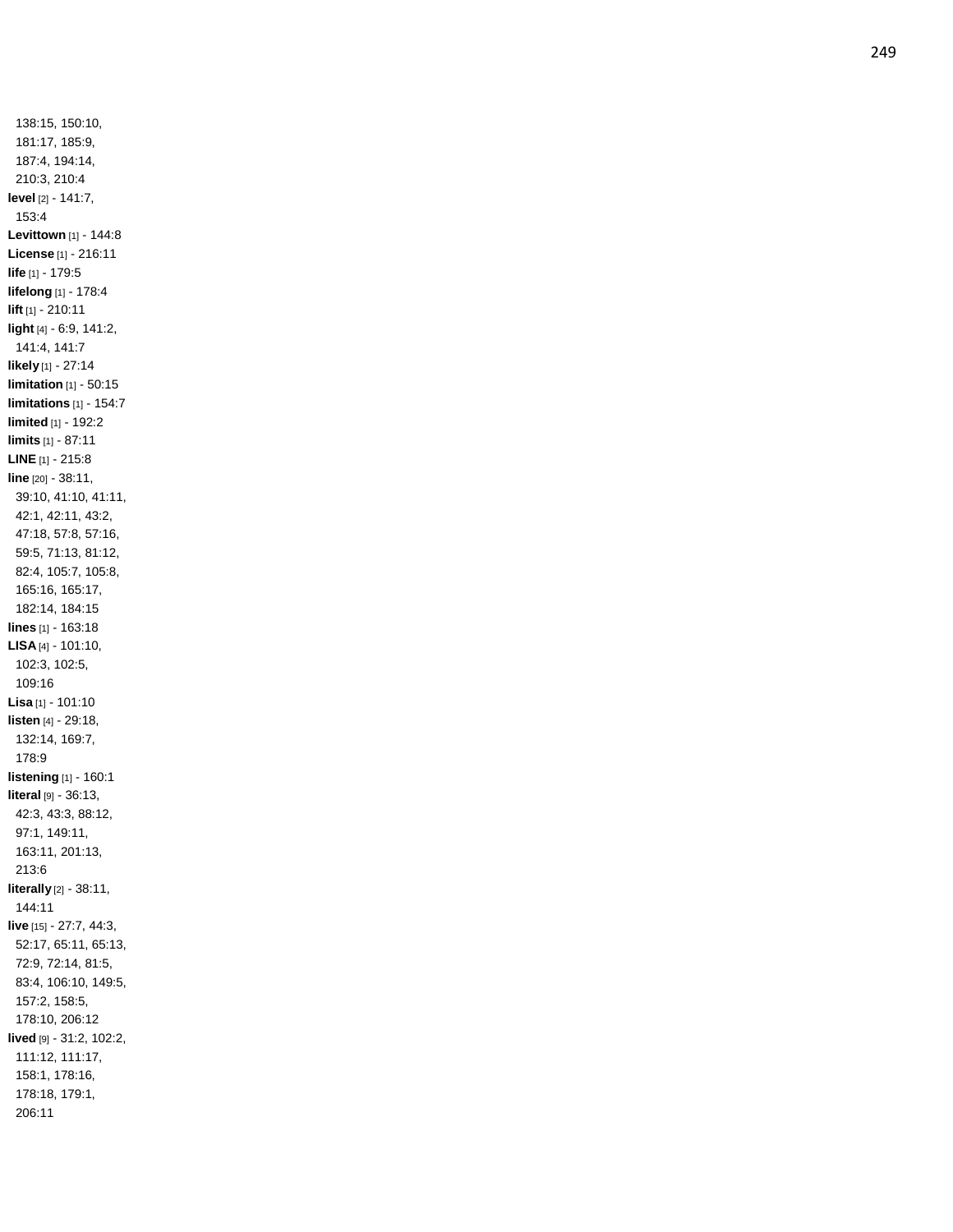**lives** [2] - 158:4, 201:3 **living** [8] - 26:15, 26:16, 69:14, 129:6, 145:13, 164:1, 185:16, 211:8 **LLC** [2] - 110:15, 135:5 **LLC's** [2] - 134:7, 135:10 **LO** [13] - 190:10, 190:11, 193:9, 193:17, 194:1, 194:15, 195:3, 195:6, 195:10, 197:3, 200:4, 200:13, 200:14 **Lo** [2] - 190:10, 190:11 **lobby** [1] - 13:5 **located** [4] - 50:4, 92:13, 93:3, 123:5 **locating** [1] - 66:8 **location** [3] - 44:7, 181:12, 202:7 **locations** [1] - 184:7 **lock** [2] - 197:12, 202:3 **locked** [1] - 42:13 **LODGE** [8] - 101:12, 101:15, 102:4, 102:6, 103:3, 103:6, 103:11, 104:2 **Lodge** [2] - 101:12, 109:6 **longtime** [1] - 185:15 **longwinded** [2] - 170:8, 191:11 **look** [15] - 51:7, 63:7, 67:10, 104:5, 118:7, 122:4, 150:3, 153:9, 162:10, 164:16, 181:6, 186:16, 191:7, 208:10, 210:10 **looked** [2] - 27:9, 28:16 **looking** [14] - 26:3, 27:18, 28:3, 28:6, 28:7, 46:9, 68:4, 68:8, 86:1, 111:9, 115:18, 179:9, 182:10, 194:14 **looks** [2] - 137:18,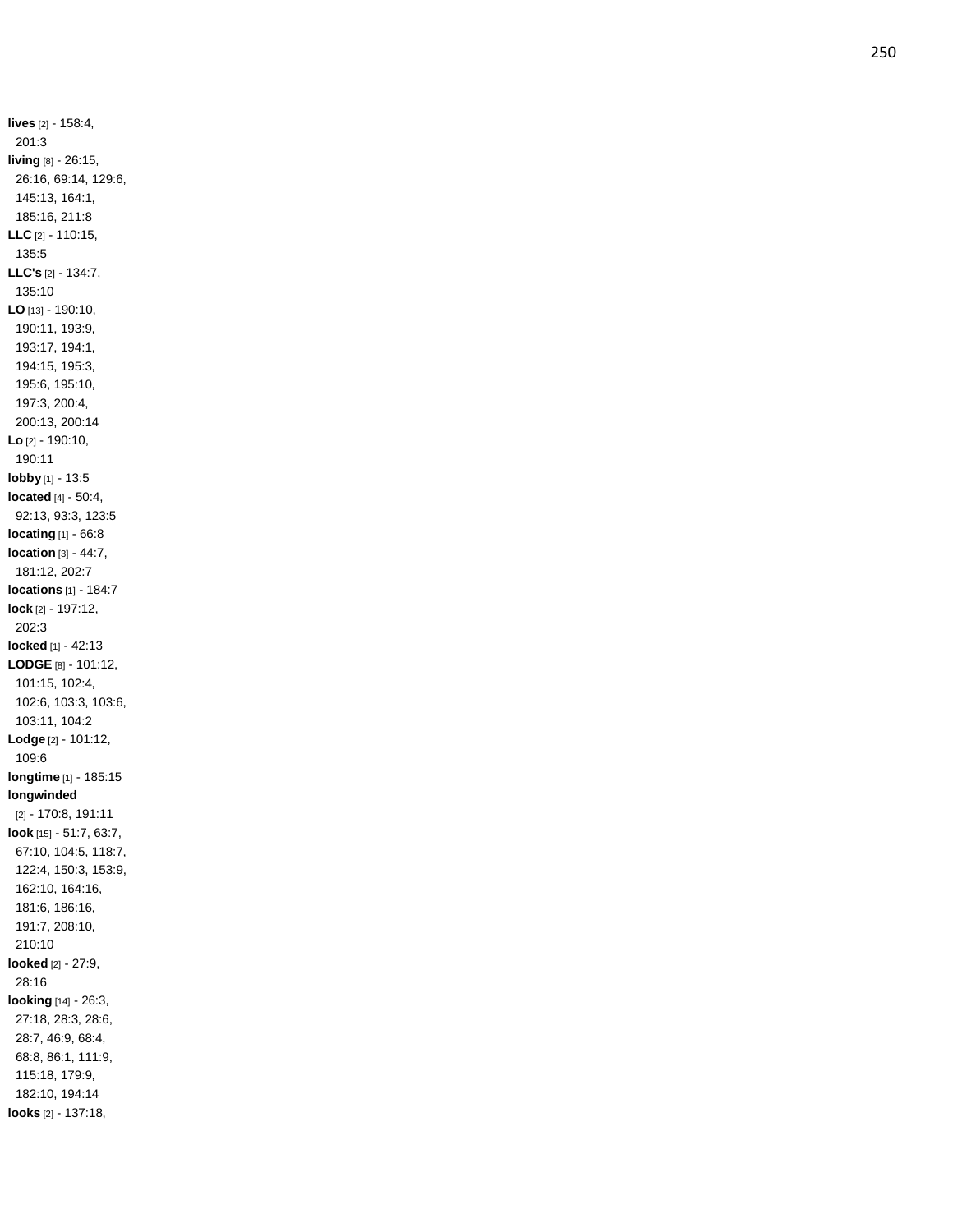251

184:10 **lose** [2] - 65:2, 70:16 **lost** [1] - 112:3 **louder** [1] - 76:12 **love** [3] - 158:2, 159:9, 179:10 **lovely** [1] - 71:13 **low** [1] - 193:5 **lower** [3] - 141:6, 153:4, 192:4 **luck** [4] - 23:3, 109:13, 189:13, 203:5 **lynch** [2] - 136:10, 153:4 **Lynch** [1] - 136:13

#### **M**

**Ma'am** [3] - 72:6, 72:11, 76:7 **mad** [2] - 211:6, 211:7 **magic** [1] - 173:9 **mailed** [2] - 15:16, 48:6 **main** [3] - 45:10, 158:16, 197:14 **maintain** [1] - 171:9 **maintained** [4] - 14:14, 21:5, 171:12, 171:14 **major** [2] - 186:16, 193:14 **majority** [1] - 182:5 **manager** [1] - 135:5 **manner** [1] - 123:4 **mansards** [1] - 102:2 **map** [1] - 37:11 **maps** [4] - 71:13, 71:14, 193:9, 193:12 **March** [21] - 19:1, 19:3, 19:8, 20:8, 20:11, 21:5, 21:6, 21:12, 168:16, 168:18, 169:2, 169:4, 169:15, 171:11, 171:13, 171:18, 172:10, 172:18, 173:11, 173:15, 173:16 **Maria** [9] - 8:8, 10:7, 12:8, 12:10, 15:16, 15:18, 16:7, 19:7,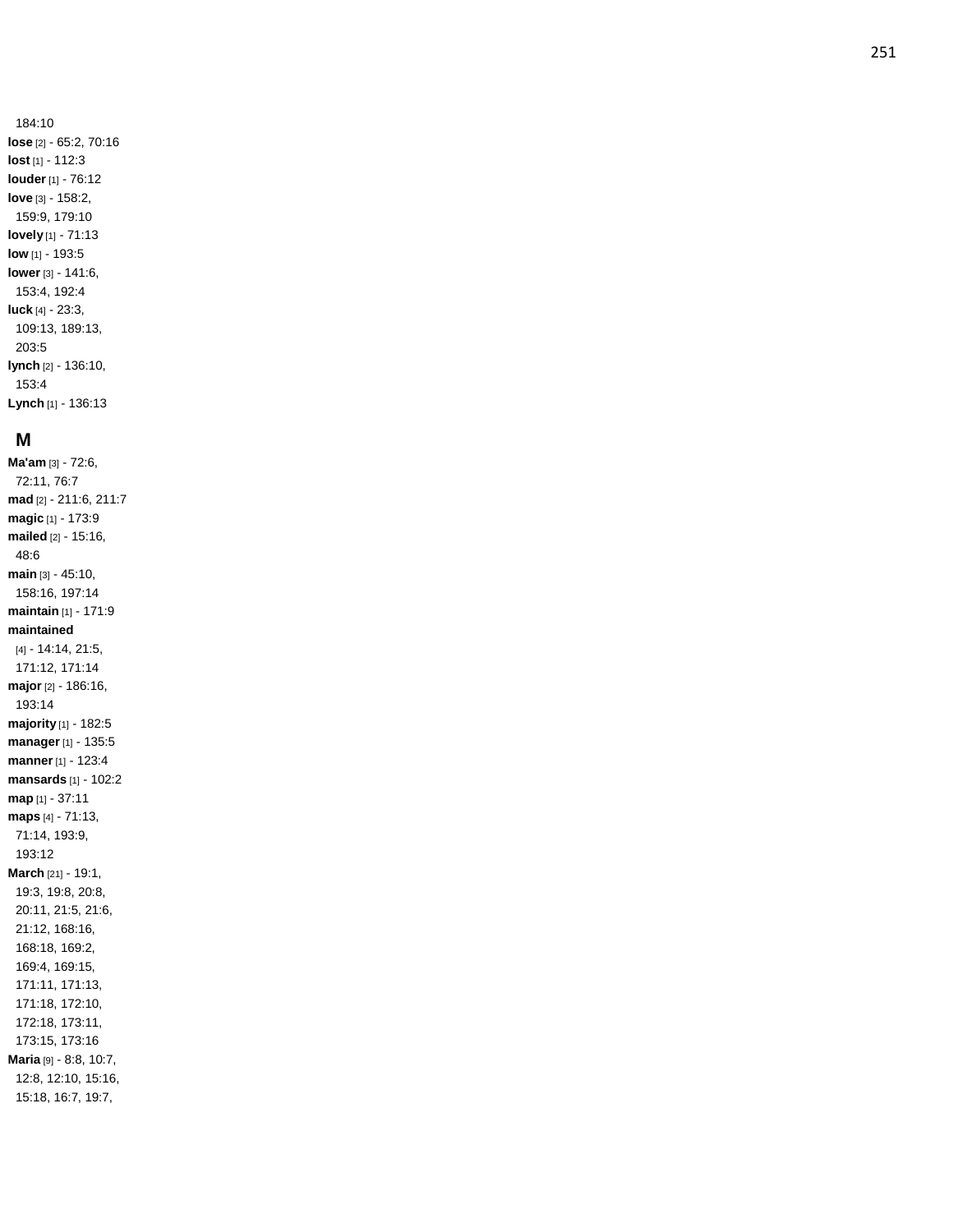173:6 **marked** [1] - 50:17 **marker** [1] - 173:9 **market** [1] - 148:9 **marketing** [1] - 146:2 **married** [1] - 158:3 **masonry** [1] - 207:14 **mass** [2] - 86:2, 139:8 **Mass** [3] - 9:14, 190:14, 200:12 **MASSACHUSETTS** [1] - 216:2 **Massachusetts** [3] - 1:6, 1:7, 110:13 **massing** [1] - 64:13 **match** [1] - 157:14 **materials** [1] - 184:6 **math** [4] - 91:7, 112:13, 114:4, 123:1 **mathematician** [1] - 112:17 **matter** [23] - 5:8, 18:8, 25:11, 49:10, 53:11, 53:13, 58:11, 59:14, 80:9, 97:11, 101:8, 106:1, 106:3, 110:8, 133:14, 133:16, 156:8, 170:15, 177:8, 185:6, 190:8, 199:7, 199:9 **maximized** [2] - 68:1, 68:10 **maximizing** [1] - 77:13 **maximum** [1] - 58:6 **mean** [31] - 9:12, 52:2, 59:13, 62:9, 68:16, 73:13, 75:2, 113:11, 115:3, 115:18, 120:18, 130:12, 139:4, 145:1, 145:3, 146:2, 146:6, 147:17, 152:9, 152:12, 154:7, 154:15, 163:4, 163:8, 174:14, 175:9, 195:6, 198:9, 198:18, 209:18, 211:3 **means** [4] - 140:1, 170:8, 171:4, 201:1 **meantime** [1] - 191:1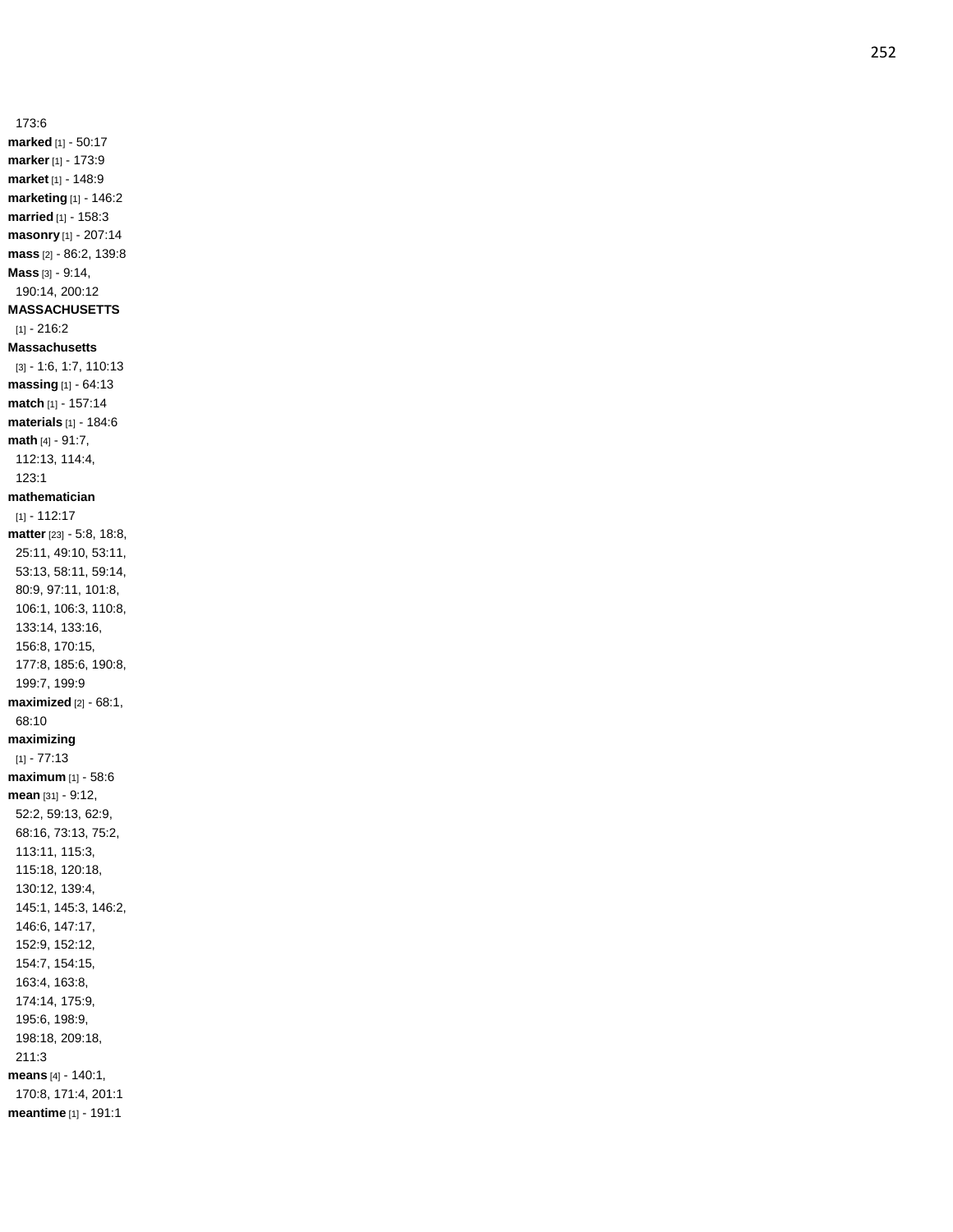**measured** [2] - 56:15, 59:4 **mechanical** [1] - 209:6 **mechanicals** [1] - 52:6 **Medeiros** [2] - 178:5, 186:8 **medium** [1] - 3:18 **meet** [12] - 34:2, 44:3, 58:12, 91:16, 93:6, 94:9, 165:12, 166:6, 166:9, 166:13, 212:1 **meeting** [14] - 3:8, 3:17, 4:3, 4:4, 4:5, 4:11, 6:11, 6:12, 6:13, 11:5, 36:3, 48:10, 173:13, 174:3 **meetings** [2] - 82:6, 132:11 **meets** [1] - 11:3 **Member** [3] - 1:9, 1:9, 1:10 **member** [1] - 111:8 **MEMBER** [2] - 22:14, 23:8 **Members** [12] - 3:4, 5:2, 18:2, 22:2, 25:2, 100:2, 101:2, 110:2, 156:2, 177:2, 190:2, 204:2 **members** [12] - 5:10, 32:18, 52:16, 53:8, 105:16, 110:10, 133:11, 148:5, 169:17, 185:3, 187:6, 198:13 **memory** [1] - 120:1 **mention** [6] - 14:17, 53:1, 53:2, 67:8, 68:3, 71:8 **mentioned** [4] - 32:1, 70:15, 71:7, 180:11 **merits** [1] - 162:1 **message** [1] - 15:4 **met** [6] - 33:11, 66:15, 94:17, 108:1, 135:4, 187:14 **Michael** [2] - 157:8, 157:11 **microphone** [1] - 35:8 **Mid** [1] - 102:1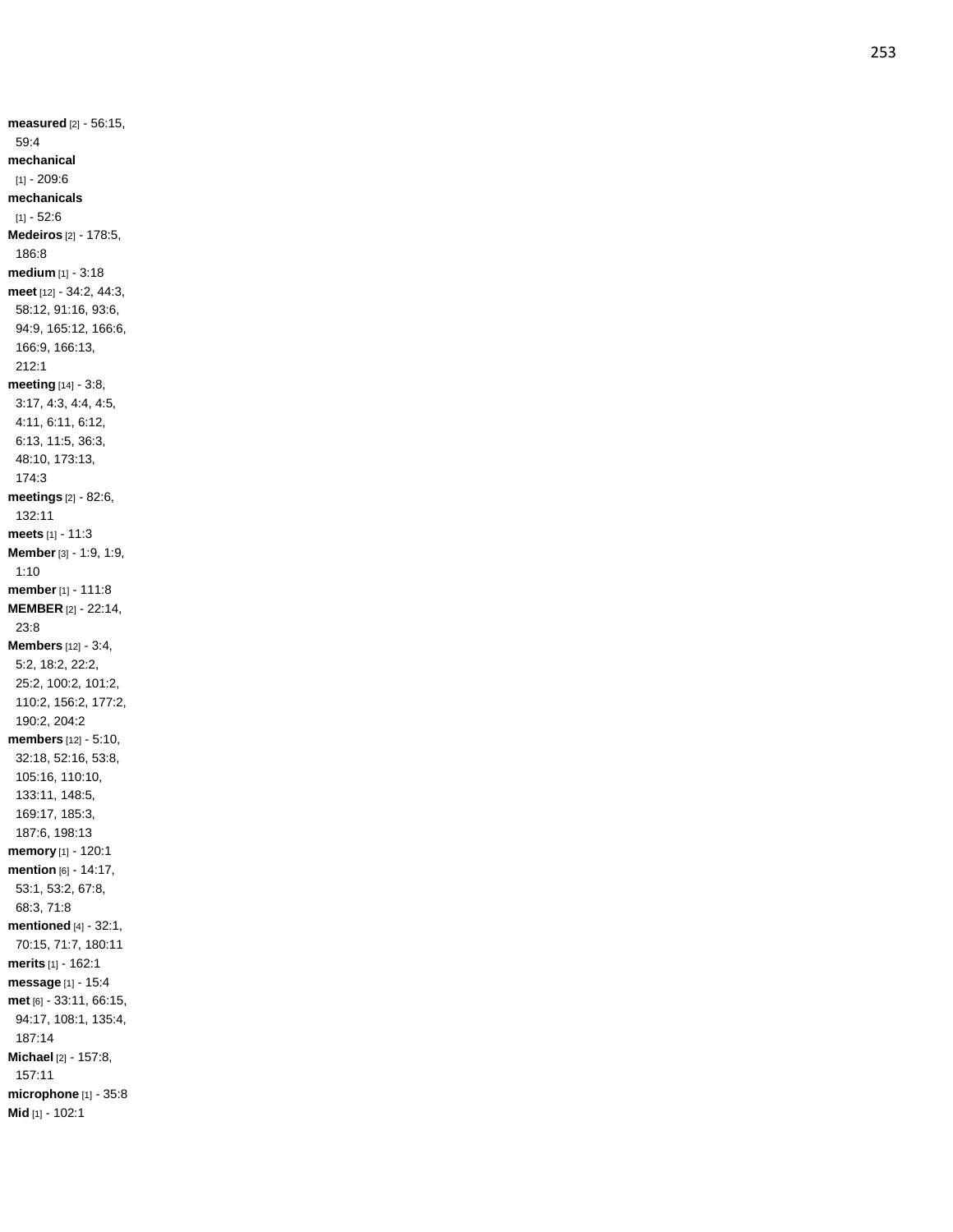**middle** [2] - 75:13, 111:10 **midnight** [1] - 68:18 **midst** [1] - 197:16 **might** [4] - 25:12, 71:6, 144:3, 149:4 **Milk** [1] - 204:11 **Miller** [1] - 200:16 **million** [1] - 8:3 **Mills** [1] - 80:7 **mind** [7] - 60:3, 65:7, 69:1, 74:1, 89:11, 94:1 **mindful** [1] - 113:5 **minimal** [4] - 36:8, 85:13, 86:7, 86:16 **minimize** [1] - 45:12 **minimized** [1] - 68:2 **minimizing** [2] - 47:14, 86:10 **minimus** [2] - 199:4, 199:5 **minor** [2] - 89:11, 89:12 **minute** [6] - 44:18, 55:5, 55:8, 70:3, 71:17, 113:6 **minutes** [3] - 23:13, 32:16, 68:17 **missed** [2] - 125:6, 194:16 **missing** [2] - 9:10, 10:15 **mistake** [3] - 24:2, 151:17, 151:18 **modest** [10] - 84:14, 89:10, 111:2, 115:2, 119:2, 139:6, 141:11, 153:1, 154:16, 214:3 **modicum** [1] - 67:17 **modification** [1] - 97:14 **modifications** [2] - 90:7, 207:6 **modified** [6] - 71:3, 91:13, 113:18, 134:8, 141:17, 150:16 **modify** [3] - 14:18, 16:13, 171:10 **modifying** [3] - 92:5, 207:3, 207:4 **Monday** [14] - 12:11,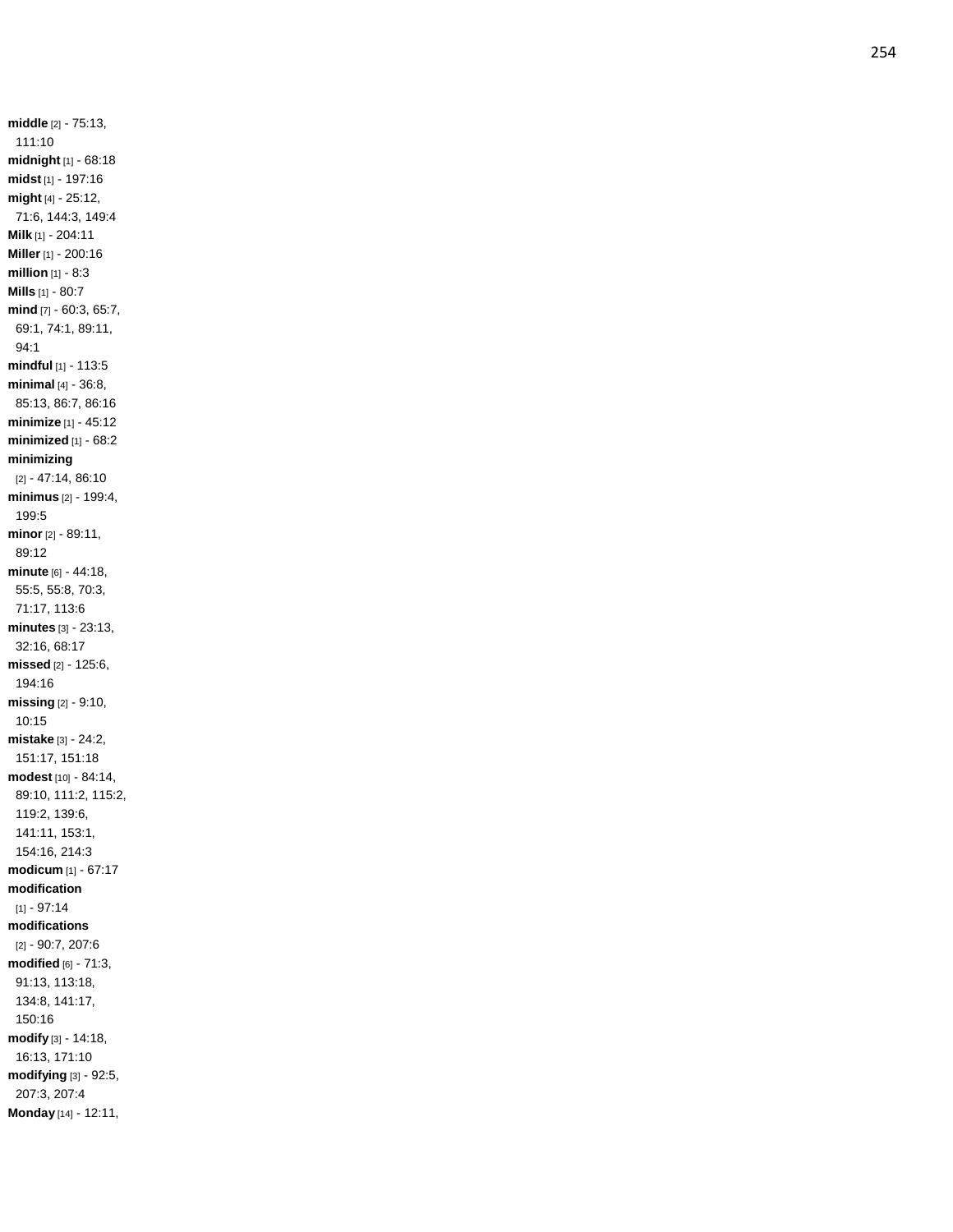15:3, 16:15, 21:12, 35:4, 55:5, 55:6, 55:9, 114:6, 115:4, 171:18, 172:2, 172:5, 172:10 **money** [1] - 148:9 **monitor** [1] - 6:15 **month** [2] - 11:4, 29:14 **months** [5] - 10:1, 29:3, 64:2, 69:4, 91:13 **morning** [2] - 54:8, 70:18 **MOSKOWITZ** [8] - 31:12, 31:15, 31:18, 33:16, 40:13, 52:18, 66:15, 73:9 **Moskowitz** [4] - 26:2, 31:16, 79:11, 82:18 **most** [11] - 9:2, 10:16, 36:17, 73:4, 73:14, 84:15, 104:4, 149:15, 153:1, 167:14, 209:18 **mostly** [2] - 180:10, 193:1 **motion** [3] - 155:1, 169:7, 213:4 **mounted** [1] - 126:6 **move** [7] - 7:9, 44:16, 49:1, 123:1, 148:6, 149:7, 182:16 **moves** [20] - 14:2, 20:16, 45:3, 88:4, 89:18, 94:13, 96:8, 100:11, 104:8, 107:15, 109:4, 149:8, 150:13, 170:10, 187:11, 189:2, 201:10, 202:15, 213:5, 214:9 **moving** [7] - 102:18, 105:9, 107:5, 148:12, 180:2, 180:17, 181:4 **mudroom** [4] - 102:11, 197:1, 201:17, 202:9 **multi** [1] - 200:14 **multi -family** [1] - 200:14 **mundane** [1] - 28:6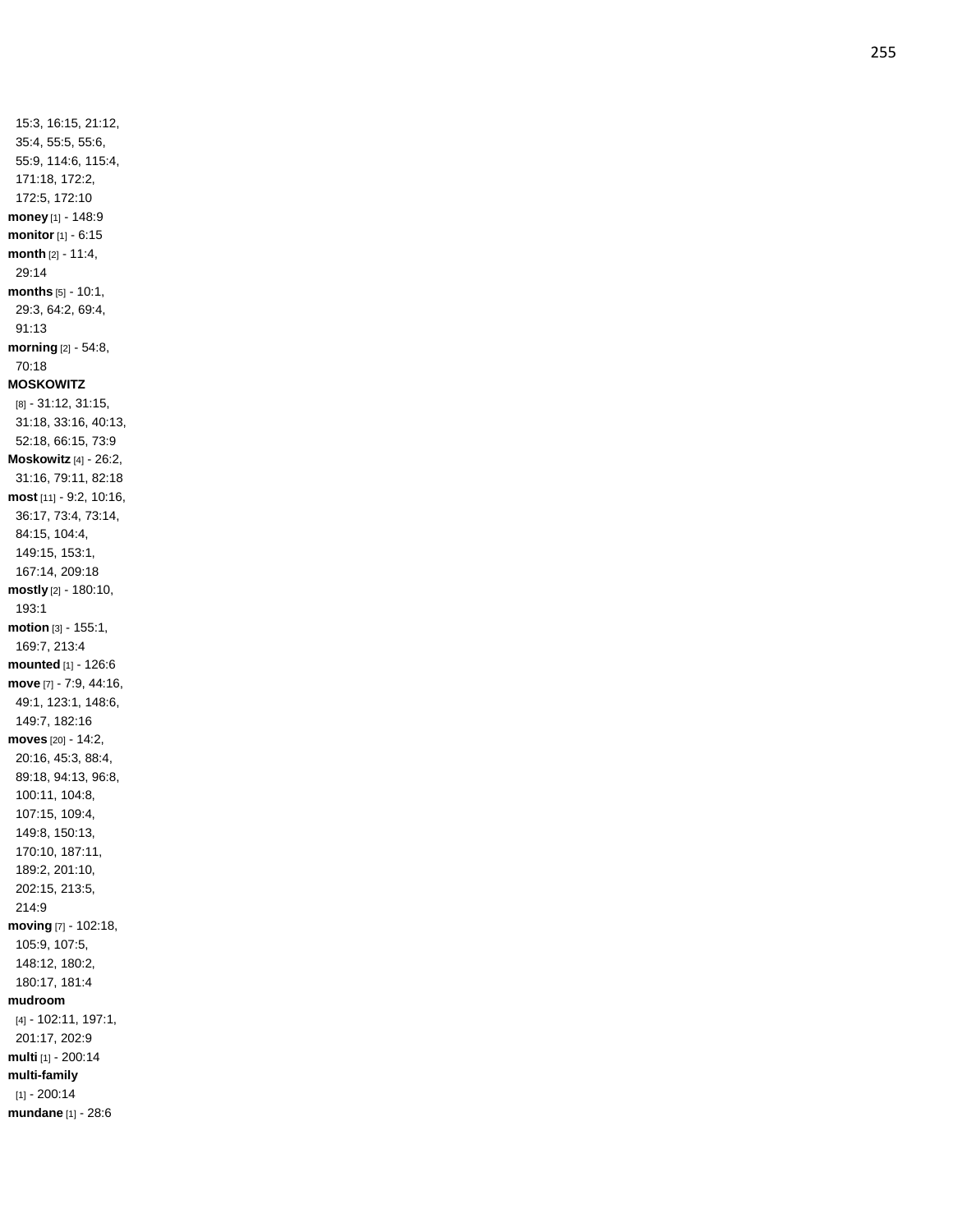**must** [5] - 21:4, 21:11, 93:13, 93:16, 171:17 **mute** [2] - 22:12, 88:11

#### **N**

**name** [16] - 5:11, 25:17, 31:15, 53:15, 72:11, 76:8, 81:4, 101:8, 110:11, 150:17, 156:8, 156:16, 157:3, 157:14, 201:1, 204:6 **Name** [1] - 190:8 **nature** [7] - 73:3, 84:14, 84:15, 95:7, 108:11, 188:4, 213:15 **nearly** [1] - 119:12 **necessarily** [2] - 79:6, 93:10 **necessary** [2] - 77:15, 102:13 **need** [30] - 16:12, 16:14, 27:14, 41:14, 43:13, 58:15, 59:6, 64:17, 79:18, 103:2, 129:7, 141:16, 142:16, 152:8, 161:16, 162:17, 163:3, 163:5, 163:17, 163:18, 168:4, 168:11, 173:2, 175:10, 178:9, 180:1, 183:12, 201:16, 212:8, 212:9 **needed** [1] - 19:16 **needing** [1] - 6:11 **needle** [1] - 123:1 **needs** [3] - 106:12, 162:17, 213:9 **neighbor** [8] - 61:12, 68:3, 70:11, 71:12, 72:9, 186:8, 188:9, 210:1 **neighbor/abutter** [1] - 134:5 **neighborhood** [45] - 27:2, 27:5, 27:12, 29:6, 30:12,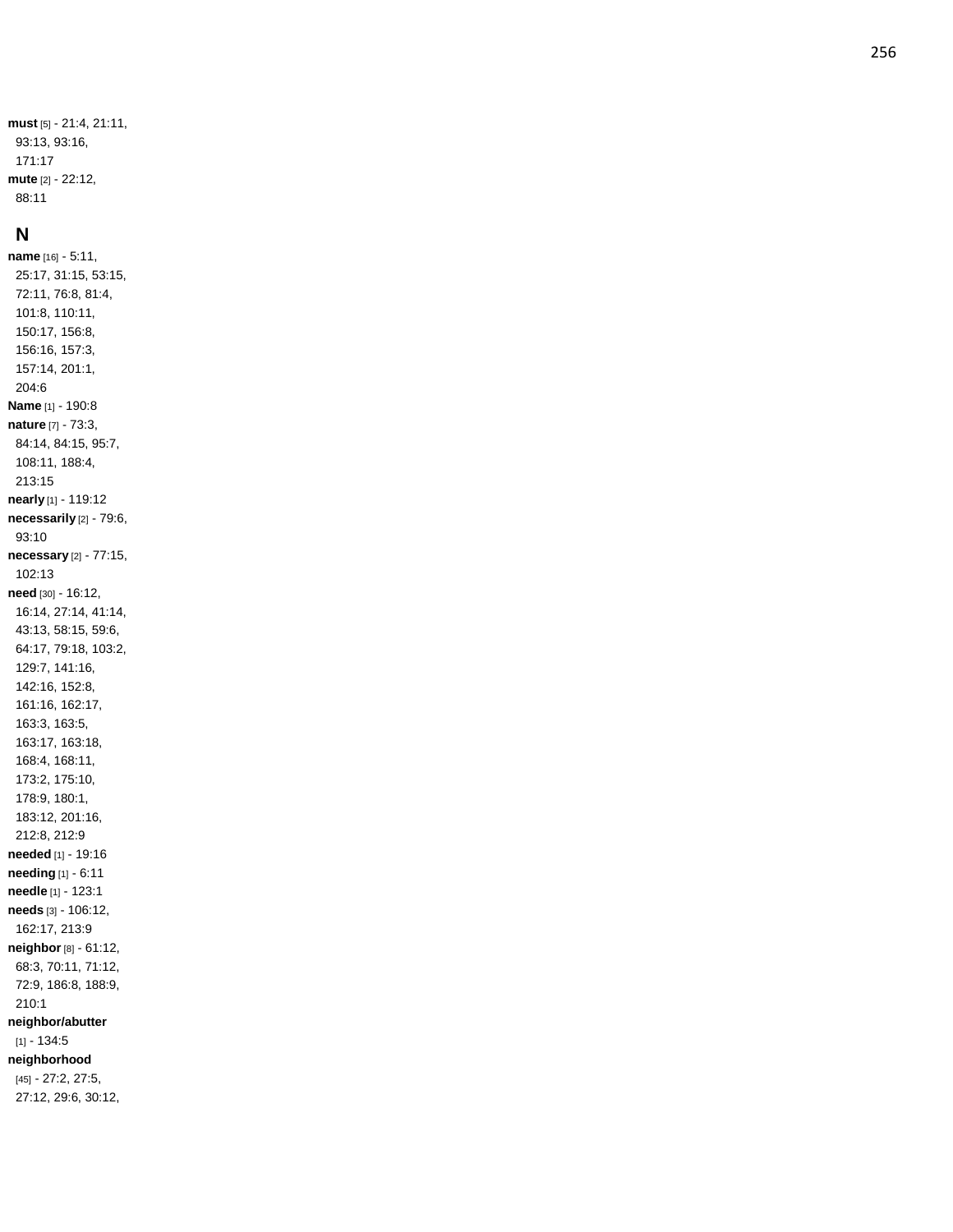31:4, 32:13, 33:3, 44:1, 60:16, 69:9, 77:2, 84:17, 86:14, 87:5, 95:3, 95:10, 106:17, 107:2, 108:6, 118:14, 119:3, 119:8, 123:13, 135:8, 135:9, 145:18, 146:7, 150:11, 158:3, 175:4, 179:8, 179:10, 179:11, 179:14, 179:17, 188:1, 194:8, 199:1, 199:2, 205:5, 210:16, 212:12, 214:5, 214:6 **neighboring** [1] - 182:7 **neighborly** [1] - 32:2 **neighbors** [38] - 27:17, 28:17, 30:16, 32:6, 32:11, 33:4, 37:1, 37:10, 40:4, 40:5, 40:6, 44:3, 48:7, 66:16, 79:1, 81:2, 82:6, 86:12, 87:3, 89:14, 106:9, 107:6, 107:7, 113:7, 114:10, 123:15, 132:11, 132:17, 132:18, 150:10, 175:5, 181:8, 198:1, 209:14, 209:16, 210:5, 211:6, 213:12 **neighbors'** [1] - 67:11 **NEIL** [14] - 156:11, 156:16, 157:18, 159:7, 159:18, 160:3, 161:6, 173:12, 174:1, 174:8, 174:12, 175:6, 175:12, 176:4 **Neil** [1] - 156:16 **nervous** [1] - 209:2 **never** [5] - 14:11, 20:9, 129:17, 143:8 **new** [47] - 8:18, 9:13, 14:8, 14:13, 15:18, 16:14, 19:10, 21:4, 21:6, 21:9, 21:10,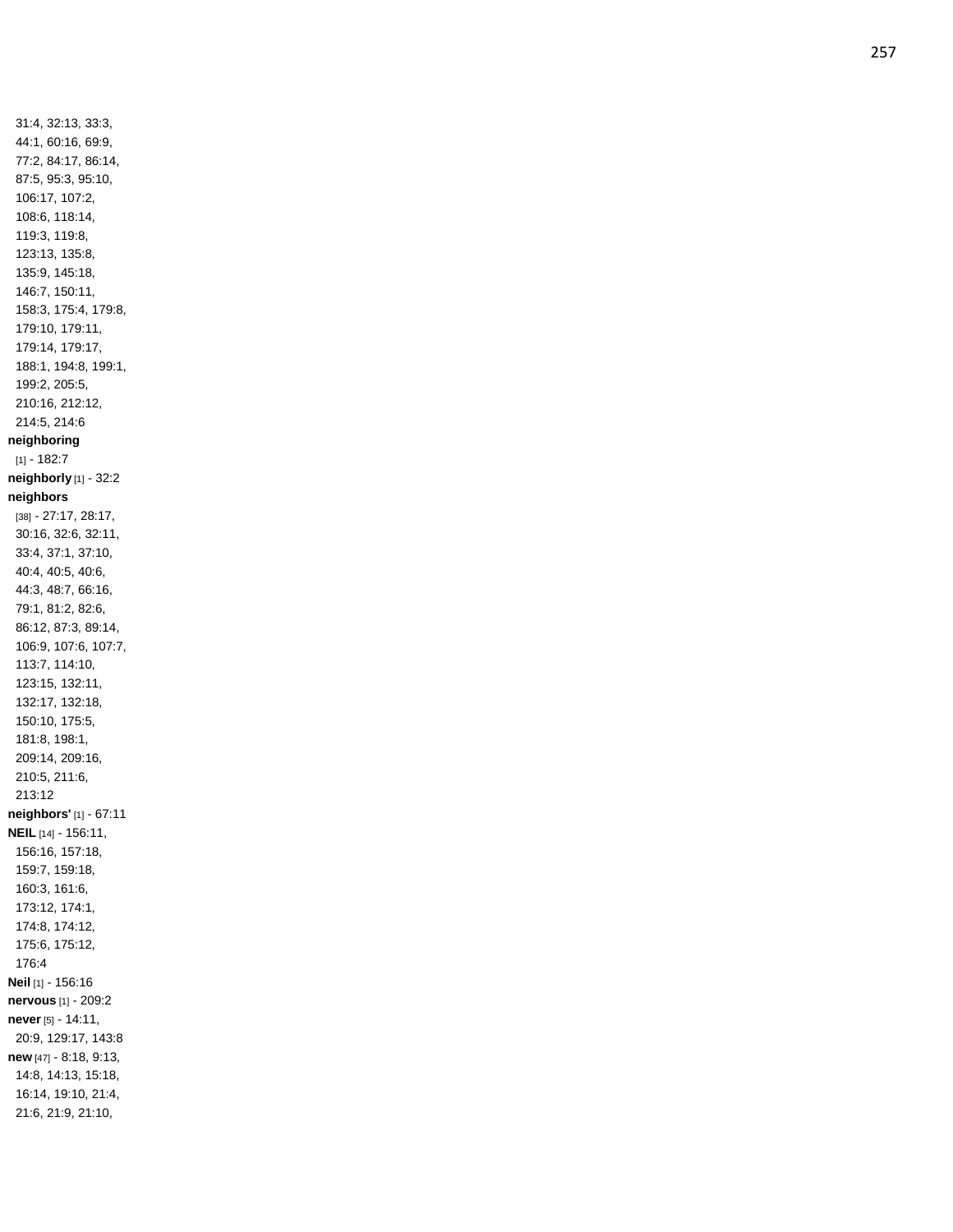23:2, 23:4, 26:18, 27:1, 35:18, 92:6, 98:3, 98:4, 104:12, 114:18, 121:13, 121:15, 131:10, 153:3, 153:6, 164:12, 166:16, 167:6, 171:10, 171:11, 171:16, 173:6, 173:10, 173:18, 181:12, 183:2, 192:3, 192:15, 192:18, 193:16 **New** [1] - 5:12 **newest** [1] - 63:2 **news** [1] - 120:3 **next** [12] - 18:6, 19:17, 74:15, 93:9, 94:4, 105:5, 105:12, 136:1, 136:4, 136:6, 200:15 **nice** [14] - 30:9, 37:7, 37:12, 48:6, 63:7, 67:14, 68:11, 121:18, 122:6, 122:8, 135:7, 204:14, 205:13, 208:2 **nicely** [2] - 28:13, 143:18 **Nicole** [1] - 18:16 **night** [1] - 55:6 **Niles** [2] - 110:18, 118:1 **NILES** [2] - 122:14, 122:16 **nominal** [1] - 33:9 **non** [12] - 115:12, 116:14, 116:16, 116:18, 117:15, 163:16, 180:15, 196:7, 202:5, 202:6, 206:9 **non -conforming** [9] - 115:12, 116:14, 116:16, 116:18, 180:15, 196:7, 202:5, 202:6, 206:9 **non -conformities** [1] - 117:15 **noncompliant** [1] - 117:7 **nonconformity**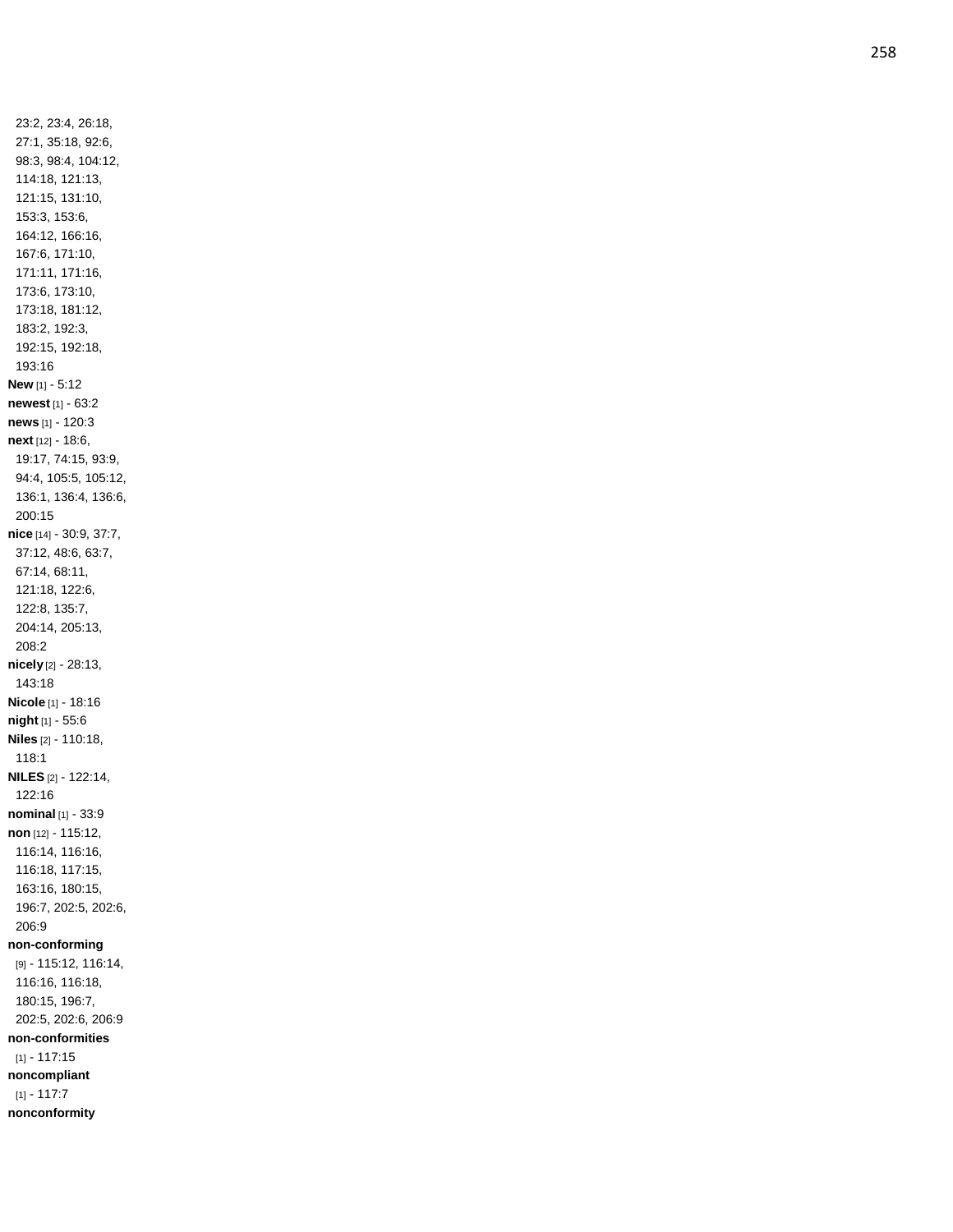[1] - 119:6 **non e** [1] - 67:10 **normally** [1] - 160:9 **north** [1] - 64:5 **northern** [1] - 53:17 **NOT** [1] - 216:14 **notarized** [1] - 93:16 **Notary** [2] - 216:4, 216:10 **note** [4] - 89:9, 128:9, 150:9, 215:6 **noted** [1] - 215:16 **notes** [1] - 136:16 **nothing** [2] - 63:17, 201:2 **notice** [2] - 30:1, 46:13 **noticed** [2] - 151:16, 167:4 **notifying** [1] - 3:15 **noting** [1] - 118:4 **nuisance** [4] - 95:15, 108:13, 188:10, 212:12 **nullifying** [4] - 89:7, 150:7, 202:12, 213:18 **number** [9] - 4:1, 78:8, 82:13, 82:17, 115:14, 120:4, 134:3, 144:4, 150:10 **numbered** [2] - 109:8, 166:1 **numbers** [4] - 150:3, 160:16, 160:17, 166:1

# **O**

**o'clock** [2] - 70:18, 175:14 **O'GRADY** [12] - 11:11, 11:17, 19:4, 19:11, 20:4, 20:10, 20:14, 130:2, 130:4, 142:18, 168:16, 169:1 **O'Grady** [2] - 1:11, 142:13 **obeying** [1] - 205:3 **object** [1] - 61:3 **objection** [5] - 29:1, 48:7, 178:7, 178:8,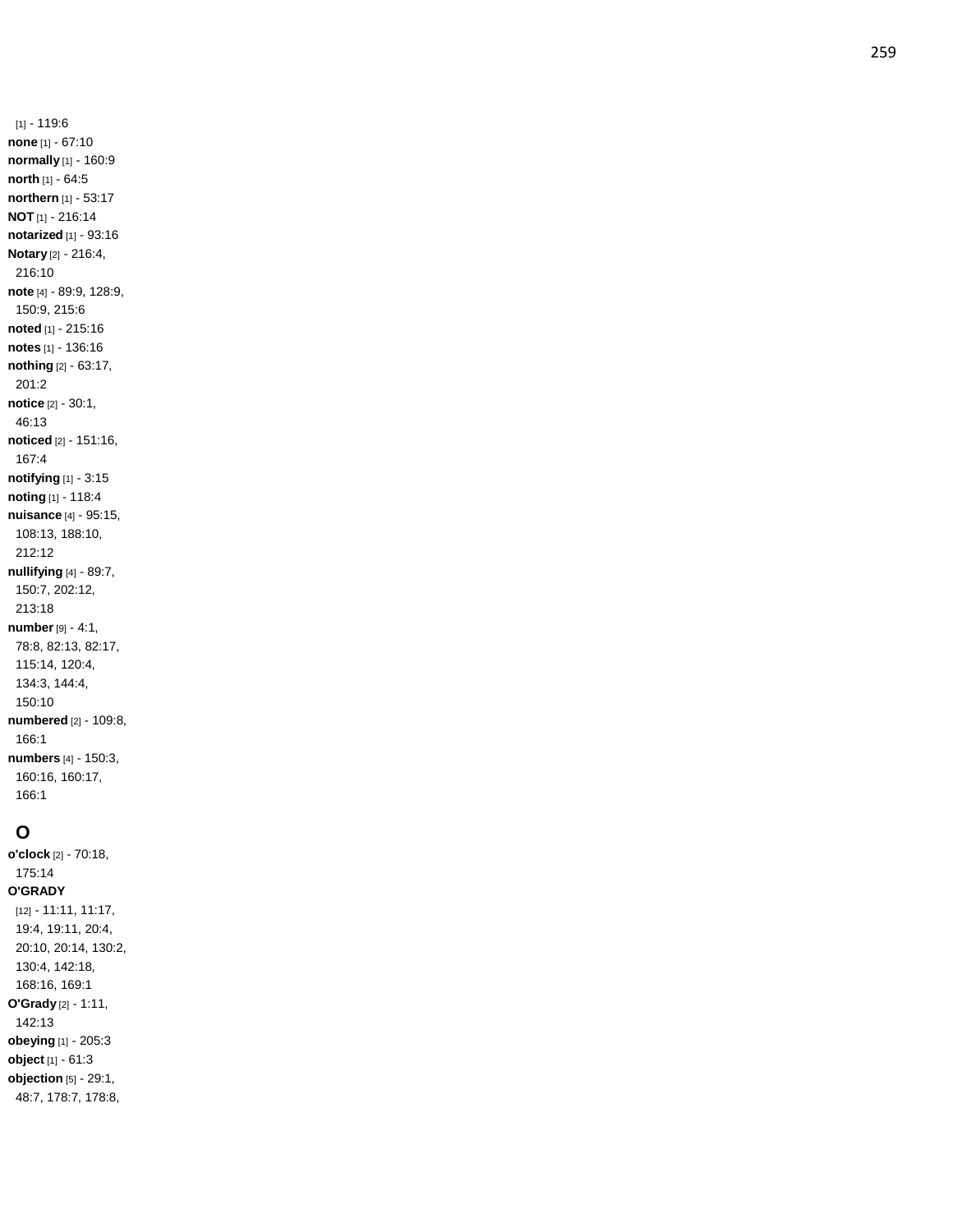214:5 **objectionable** [2] - 65:9, 212:16 **objections** [5] - 29:2, 32:8, 45:10, 82:5, 199:16 **objective** [1] - 45:11 **obscured** [2] - 191:10, 198:9 **obviously** [7] - 6:13, 88:10, 126:11, 130:12, 146:2, 160:14, 209:8 **occupant** [3] - 95:17, 108:15, 188:12 **occupy** [4] - 51:13, 92:18, 93:13, 93:17 **occur** [1] - 125:12 **occurring** [1] - 121:13 **October** [2] - 179:3 **odd** [3] - 9:8, 19:4, 27:11 **odd -shaped** [1] - 27:11 **OF** [6] - 1:1, 1:2, 216:2, 216:14, 216:14, 216:15 **offer** [1] - 132:16 **office** [4] - 8:18, 13:12, 16:12, 174:6 **offices** [1] - 110:12 **OFFICIAL** [1] - 1:17 **official** [1] - 80:12 **officially** [1] - 72:14 **old** [7] - 27:10, 68:5, 83:2, 98:8, 100:6, 206:14, 207:17 **on -line** [1] - 71:13 **on -site** [1] - 48:9 **once** [3] - 14:3, 44:4 **one** [87] - 3:11, 7:16, 9:13, 9:17, 11:7, 13:2, 13:9, 13:12, 13:13, 14:5, 14:7, 18:10, 19:11, 19:13, 21:1, 30:14, 32:18, 34:11, 35:4, 36:7, 36:11, 37:6, 41:14, 41:18, 45:10, 45:13, 49:2, 54:3, 54:9, 55:4, 56:18, 70:10, 70:14, 74:15, 74:16, 75:6, 75:7, 75:8, 75:10, 80:4, 80:11,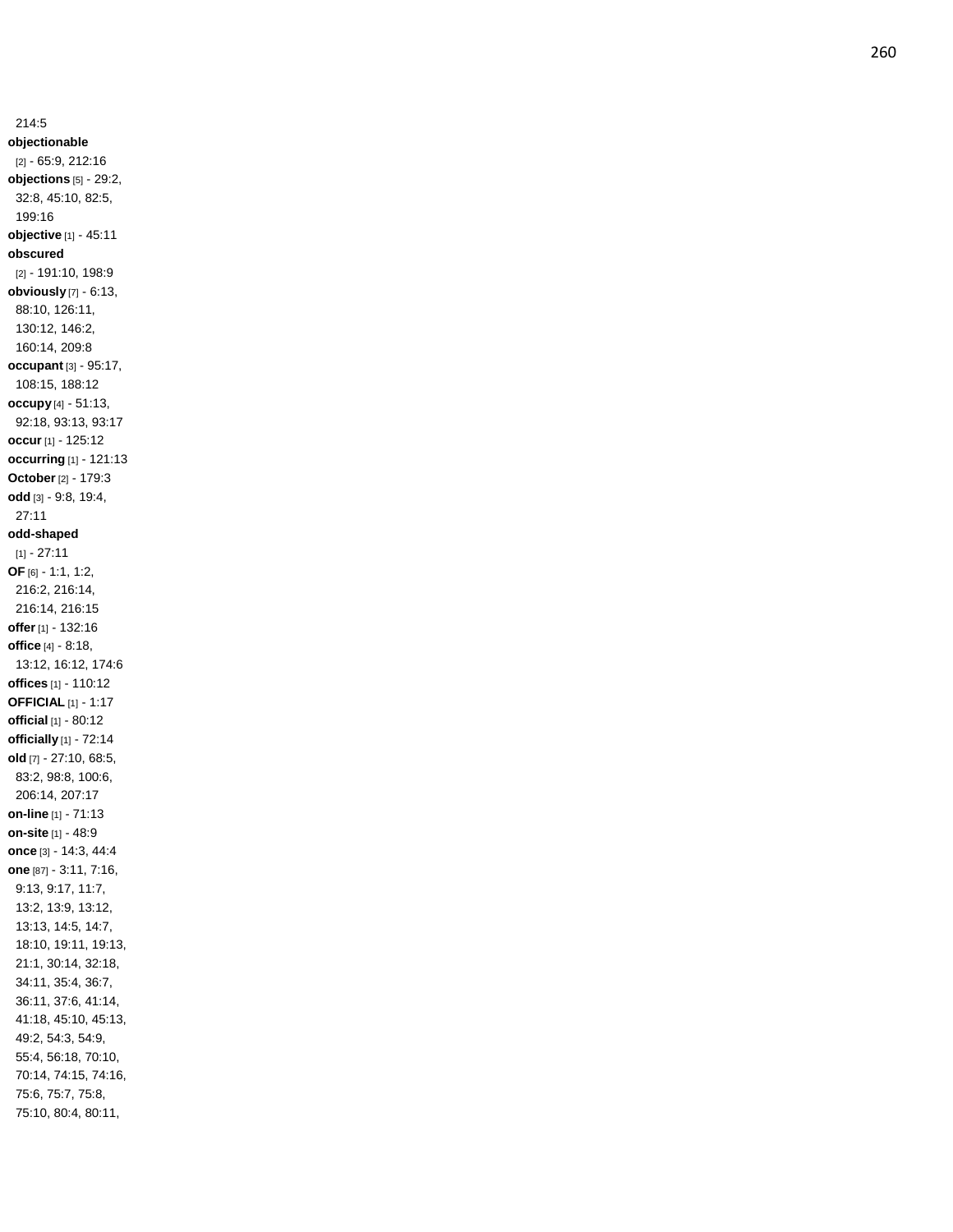81:10, 91:18, 92:2, 93:9, 93:13, 93:17, 94:4, 98:3, 100:5, 102:1, 102:10, 102:11, 104:11, 105:1, 106:5, 106:6, 111:6, 111:8, 112:2, 112:16, 119:6, 119:12, 122:3, 128:5, 130:12, 136:4, 136:6, 138:13, 139:14, 142:2, 144:1, 151:8, 152:16, 154:14, 155:5, 155:6, 158:6, 164:1, 170:13, 175:1, 177:18, 179:9, 180:4, 206:8 **One** [2] - 25:18, 83:6 **one's** [2] - 210:6, 210:8 **one -story** [1] - 206:8 **ones** [7] - 31:10, 55:3, 90:5, 134:9, 153:3, 153:4, 159:15 **open** [21] - 3:17, 32:2, 37:8, 37:12, 37:14, 41:8, 44:7, 44:13, 48:11, 53:11, 68:1, 68:15, 82:4, 88:8, 105:18, 133:14, 139:17, 185:6, 198:15, 199:6 **opening** [2] - 13:11, 207:14 **openings** [2] - 153:6, 153:7 **operable** [1] - 207:13 **operation** [4] - 4:2, 95:11, 108:8, 188:5 **opinion** [4] - 33:6, 62:2, 74:3, 201:4 **opinions** [2] - 68:14, 84:7 **opportunity** [5] - 27:9, 131:15, 132:7, 179:6, 185:16 **oppose** [1] - 81:8 **opposed** [2] - 63:12, 151:8 **opposite** [6] - 9:18, 57:10, 57:11, 59:3, 183:16, 184:16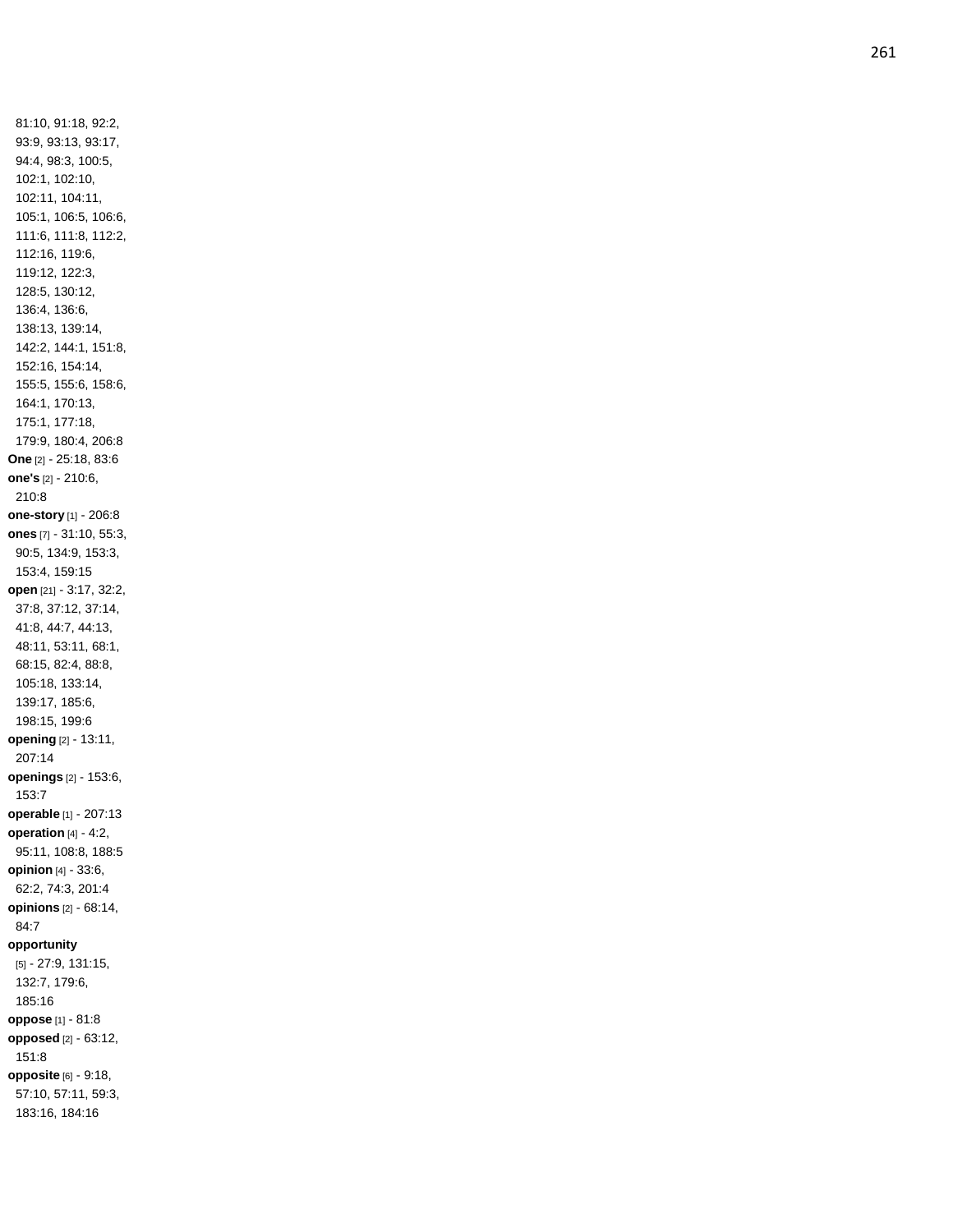**opposition** [5] - 83:13, 84:15, 86:13, 150:11, 175:4 **order** [4] - 3:9, 12:12, 25:7, 78:13 **orderly** [1] - 73:12 **Ordinance** [39] - 7:10, 23:1, 62:8, 62:12, 66:9, 71:4, 74:6, 85:2, 88:13, 89:8, 89:16, 91:13, 94:8, 94:16, 95:13, 96:6, 107:18, 108:10, 109:2, 116:6, 116:10, 116:11, 117:7, 117:9, 118:5, 132:3, 149:6, 149:12, 150:8, 160:15, 163:12, 187:13, 188:6, 188:18, 195:17, 201:14, 202:13, 213:7, 214:1 **oriented** [1] - 68:7 **original** [4] - 37:3, 47:3, 82:7, 215:2 **originally** [7] - 15:1, 35:6, 37:4, 37:9, 115:1, 115:8, 206:7 **otherwise** [7] - 34:4, 96:4, 109:1, 126:16, 163:13, 188:16, 207:3 **ought** [1] - 27:16 **outcome** [1] - 43:12 **outgrowing** [1] - 205:2 **outline** [1] - 35:13 **outs** [2] - 102:10, 102:13 **outside** [6] - 9:11, 13:9, 13:15, 141:8, 180:2, 208:8 **overall** [1] - 135:8 **oversight** [1] - 15:10 **owe** [1] - 86:16 **owing** [6] - 66:6, 88:18, 149:17, 202:4, 202:7, 213:14 **owned** [3] - 79:11, 178:3, 200:15 **owner** [9] - 8:11, 10:9,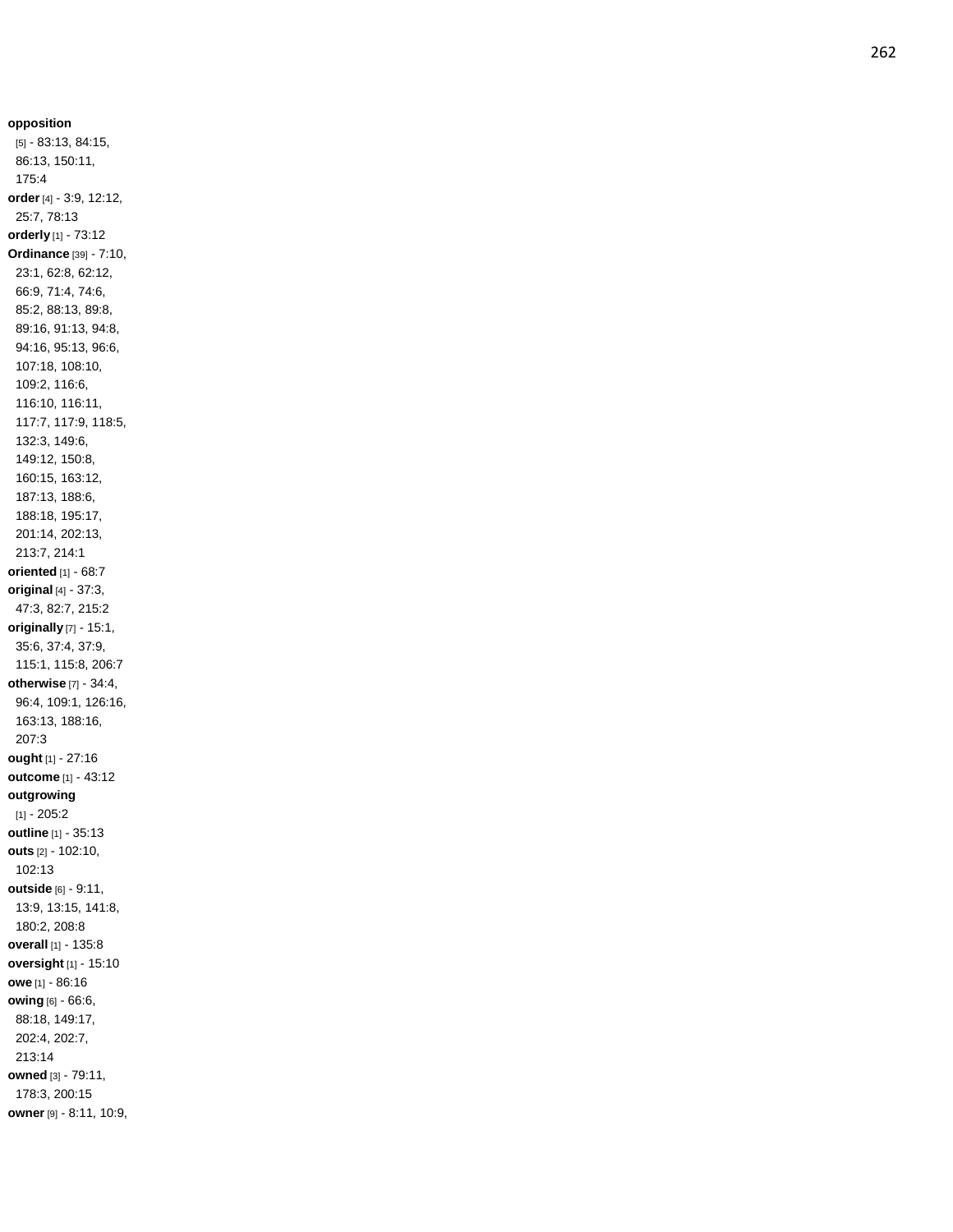30:17, 66:12, 93:11, 93:17, 110:15, 110:16, 156:17 **owner's** [1] - 93:18 **owner/occupied** [1] - 179:14 **owners** [5] - 18:16, 30:10, 40:1, 82:7, 93:15 **ownership** [1] - 128:7 **owns** [1] - 186:3

#### **P**

**p.m** [26] - 1:4, 3:3, 5:1, 14:14, 15:2, 16:15, 18:1, 21:7, 21:12, 22:1, 25:1, 55:9, 100:1, 101:1, 110:1, 114:6, 156:1, 171:12, 171:17, 172:2, 172:10, 173:11, 177:1, 190:1, 204:1, 214:16 **package** [1] - 15:13 **packet** [1] - 34:18 **PAGE** [2] - 2:1, 215:8 **page** [4] - 109:8, 150:15, 161:6, 194:15 **pages** [5] - 15:13, 109:7, 109:10, 155:3, 195:10 **painted** [1] - 143:9 **pamphlet** [1] - 166:3 **pane** [1] - 153:11 **parallel** [3] - 41:18, 59:5, 80:14 **parents** [1] - 180:6 **park** [2] - 30:17, 68:4 **parking** [6] - 26:3, 209:8, 209:10, 209:13, 212:9, 212:10 **part** [18] - 15:10, 37:5, 46:3, 105:12, 111:4, 119:8, 119:14, 129:13, 144:9, 168:7, 177:14, 183:4, 184:3, 184:4, 191:14, 191:15, 192:11, 194:5 **particular** [2] - 41:11,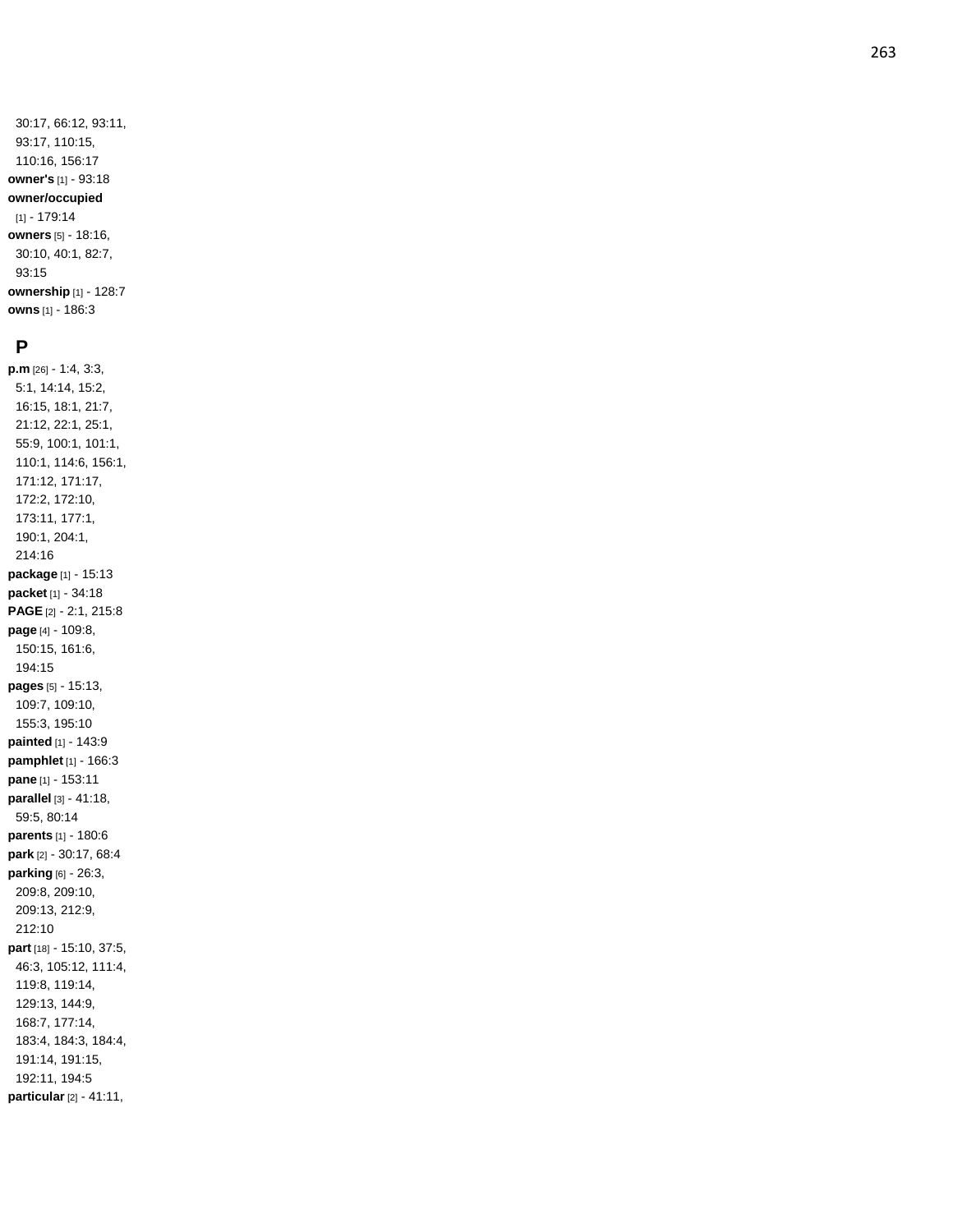70:10 **particularly** [3] - 126:10, 132:18, 201:18 **party** [1] - 33:6 **pass** [2] - 74:3, 120:2 **passage** [2] - 39:14, 40:7 **passageway** [1] - 56:18 **passed** [2] - 30:18, 171:1 **past** [1] - 14:7 **path** [1] - 43:6 **patient** [1] - 68:16 **patina** [1] - 111:5 **Patrick** [13] - 1:10, 3:5, 5:4, 18:4, 22:4, 25:4, 100:4, 101:4, 110:4, 156:4, 177:4, 190:4, 204:4 **PATRICK** [56] - 12:17, 13:4, 13:7, 42:7, 42:11, 42:16, 48:14, 49:3, 49:9, 49:12, 76:2, 84:11, 85:18, 86:4, 97:18, 98:6, 124:3, 124:10, 124:18, 125:5, 125:13, 125:18, 126:3, 126:7, 126:16, 127:2, 128:17, 129:4, 129:7, 129:11, 130:8, 130:14, 130:17, 136:16, 138:8, 144:2, 144:13, 145:1, 150:18, 166:18, 167:10, 167:15, 175:17, 184:8, 192:16, 193:4, 193:11, 194:6, 198:2, 198:6, 199:17, 200:9, 200:16, 210:14, 211:1, 211:12 **patterns** [3] - 94:18, 108:3, 187:16 **PAUL** [61] - 26:7, 33:12, 34:10, 34:13, 34:17, 35:3, 35:10, 35:12, 38:1, 38:5, 38:17, 39:2, 39:5,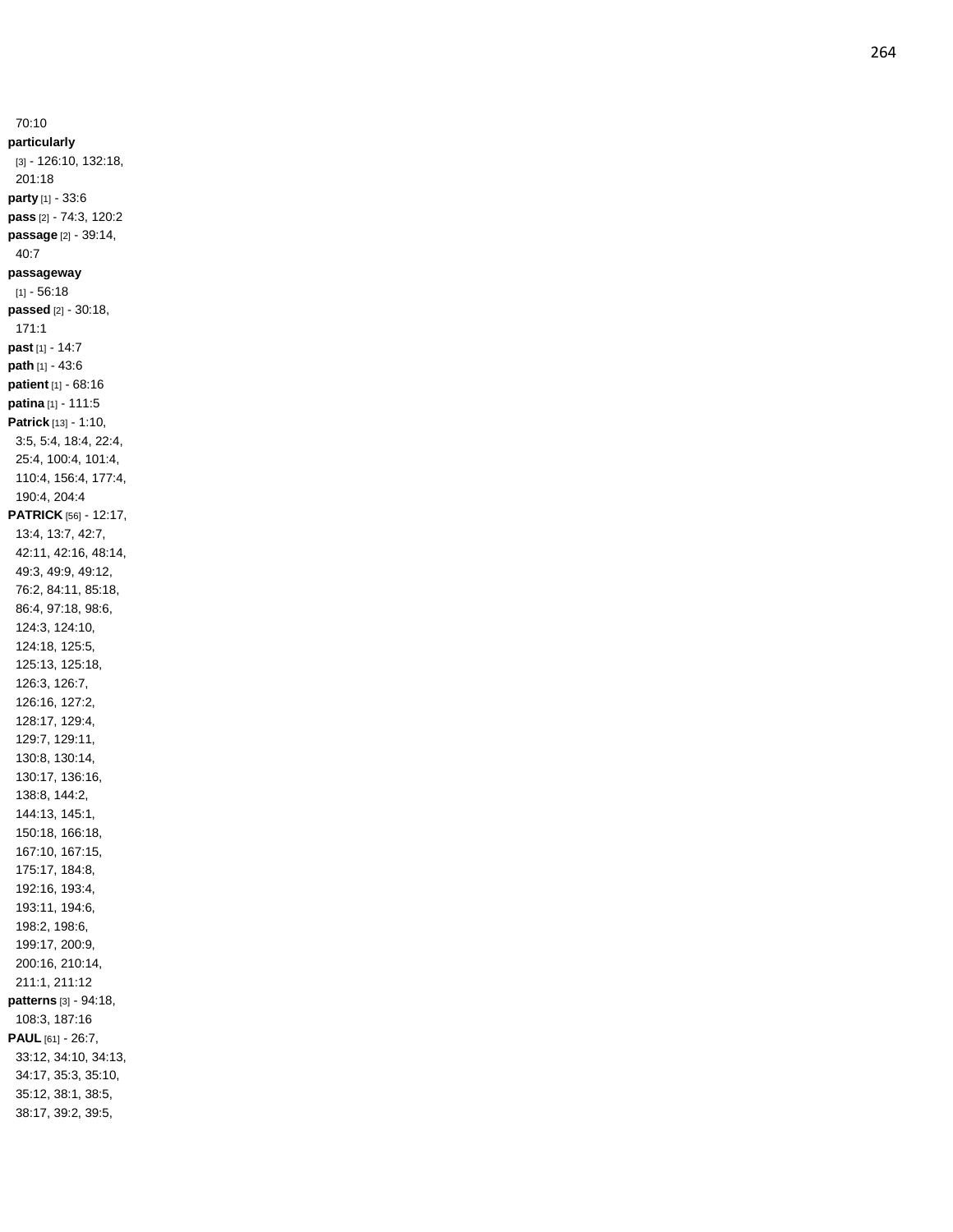39:10, 40:5, 40:10, 41:11, 43:4, 43:15, 43:18, 46:15, 46:18, 47:3, 47:10, 47:13, 48:18, 49:6, 49:10, 49:13, 50:5, 50:8, 50:10, 50:16, 51:4, 51:6, 51:10, 51:15, 51:18, 52:4, 52:10, 52:13, 53:1, 54:9, 55:3, 59:7, 59:15, 59:18, 63:13, 69:5, 69:12, 75:6, 80:15, 81:14, 91:3, 91:8, 92:11, 92:16, 93:5, 93:8, 100:7, 100:10 **Paul** [4] - 26:7, 34:6, 54:10, 67:8 **Paul's** [1] - 33:13 **pause** [1] - 96:14 **paved** [1] - 68:2 **pay** [2] - 43:3, 120:7 **pays** [1] - 165:11 **PCS** [1] - 5:13 **peace** [1] - 84:3 **Pearls** [1] - 79:14 **Peck** [3] - 138:8, 138:9, 138:11 **peck** [1] - 138:10 **peninsula** [1] - 41:7 **people** [19] - 16:8, 30:18, 31:1, 32:3, 55:12, 78:9, 84:8, 91:12, 141:11, 146:5, 147:15, 149:15, 151:17, 155:8, 164:4, 193:13, 205:14, 209:18, 210:10 **per** [2] - 62:11, 116:2 **perceived** [1] - 115:9 **percent** [2] - 51:14, 93:1 **percentages** [1] - 122:18 **perfect** [1] - 27:9 **perfectly** [2] - 122:8, 123:14 **period** [6] - 6:13, 9:2, 122:6, 170:18, 171:1, 171:5 **Permit** [33] - 26:12, 34:9, 88:8, 91:1, 91:18, 93:15, 94:12,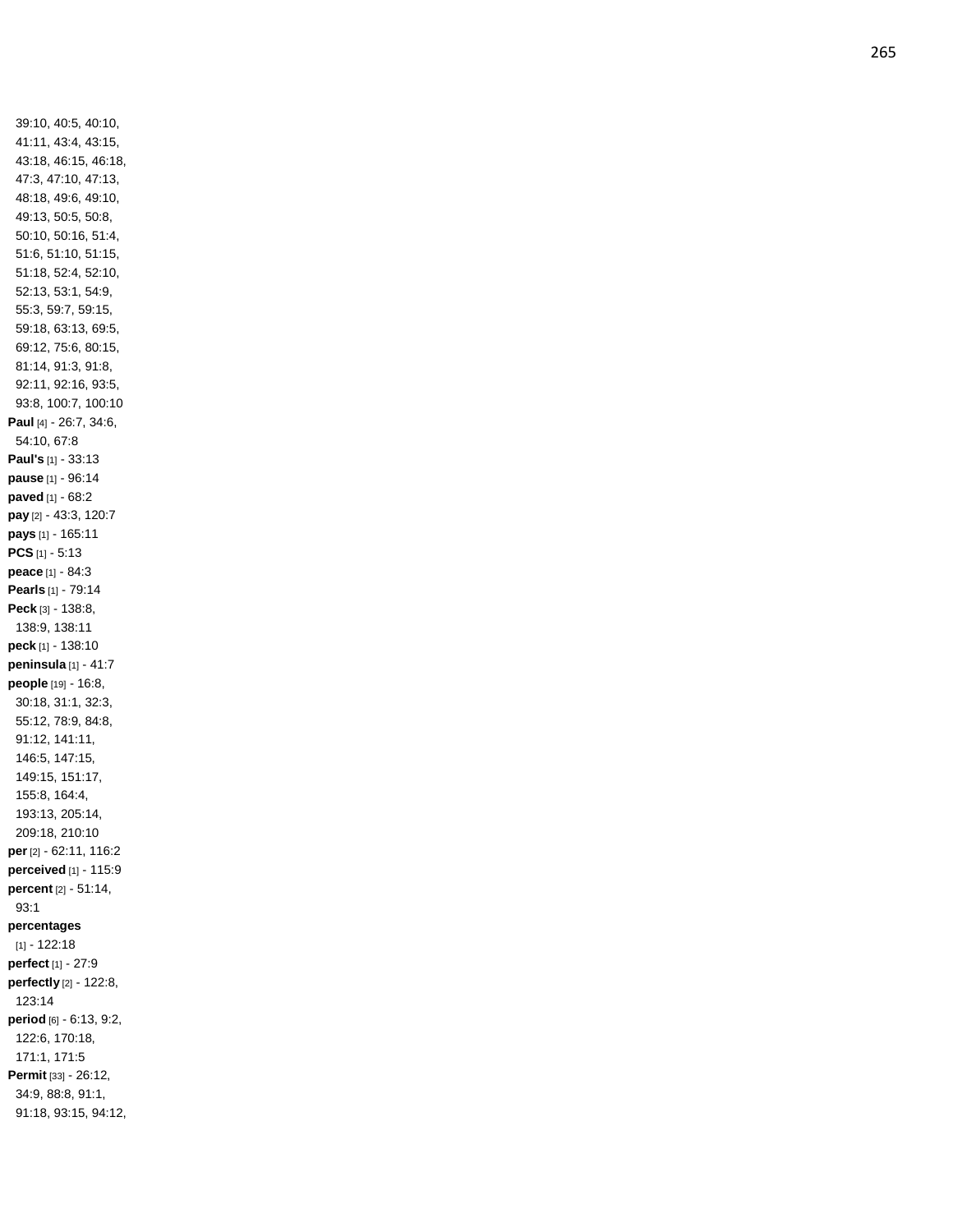94:15, 94:17, 96:8, 97:6, 98:12, 98:16, 101:16, 103:2, 105:14, 107:1, 107:17, 108:2, 109:4, 115:14, 142:16, 151:15, 152:2, 152:8, 154:3, 180:17, 183:12, 184:5, 185:14, 187:12, 187:14, 189:2 **Permits** [1] - 151:1 1 **permits** [1] - 116:6 **permitted** [4] - 95:12, 108:9, 116:1, 188:6 **perpetual** [1] - 55:11 **person** [3] - 3:16, 136:6, 137:14 **person's** [1] - 136:1 **personally** [1] - 212:15 **persons** [1] - 106:9 **perspective** [2] - 121:1, 170:1 **pertains** [1] - 96:18 **Peter** [1] - 82:15 **petition** [7] - 81:8, 83:15, 96:16, 100:6, 157:6, 195:12, 199:12 **petitioner** [14] - 14:5, 21:1, 21:2, 58:12, 88:15, 90:3, 134:2, 149:13, 163:14, 166:13, 170:13, 189:5, 201:15, 213:9 **phonetic** [3] - 18:16, 135:12, 214:7 **phonetic)** [1] - 156:17 **photo** [6] - 14:18, 15:5, 16:9, 16:15, 122:4, 155:15 **photograph** [8] - 167:4, 167:7, 191:8, 191:12, 192:5, 193:4, 196:16, 197:7 **photographs** [1] - 191:9 **photos** [3] - 8:7, 8:9, 145:15 **Photoshop**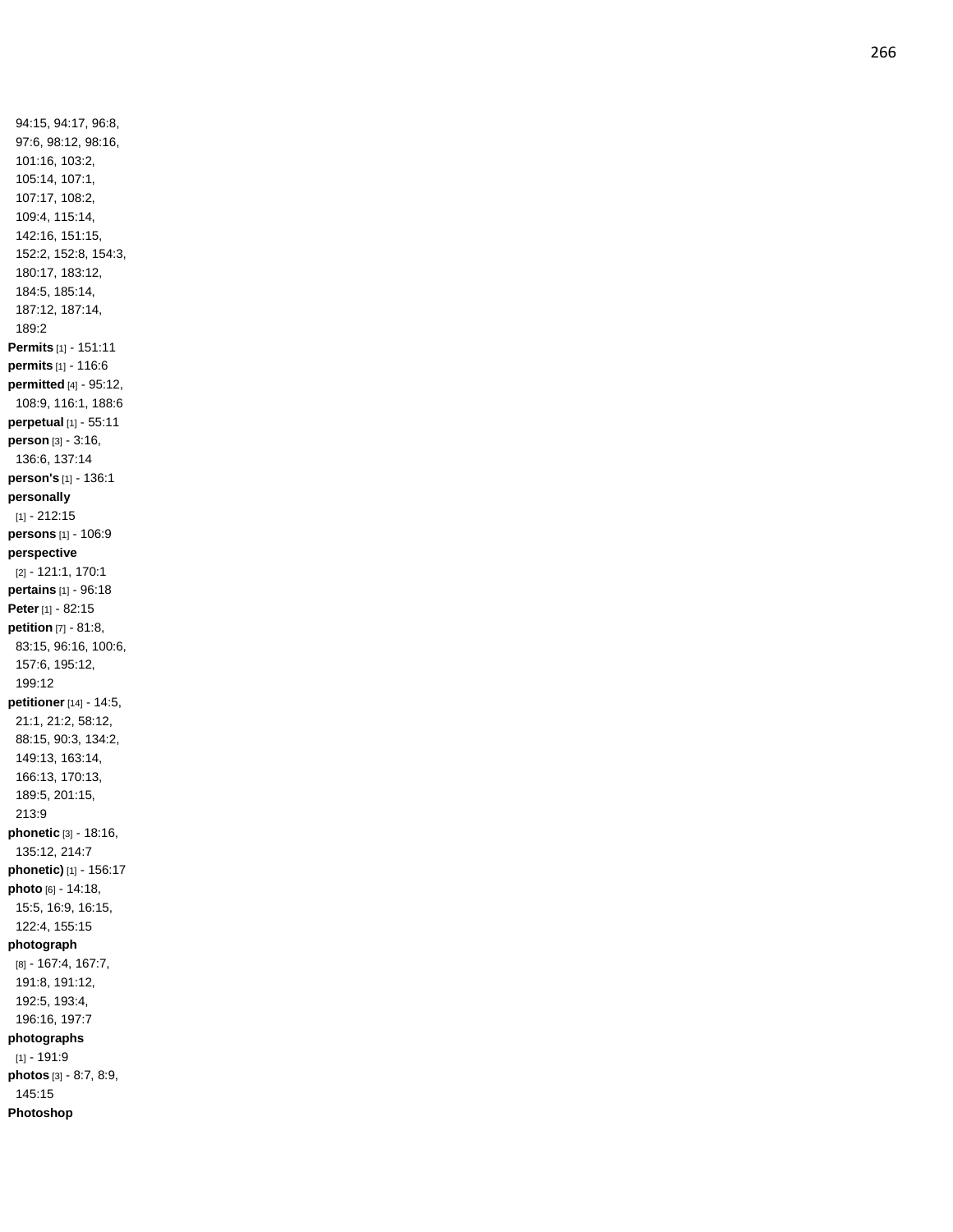[1] - 167:5 **pick** [1] - 163:5 **picked** [2] - 8:8, 31:2 **picture** [2] - 105:4, 153:10 **pictures** [1] - 8:7 **piece** [7] - 38:9, 46:1, 46:6, 51:1, 100:5, 104:7, 116:17 **pieces** [1] - 43:18 **place** [2] - 34:1, 183:7 **placement** [2] - 4:2, 37:15 **plan** [12] - 36:18, 37:2, 50:18, 77:1, 77:4, 80:18, 113:5, 114:17, 131:2, 135:1, 150:15, 155:6 **planned** [1] - 186:6 **Planning** [1] - 200:17 **planning** [2] - 159:12, 186:12 **plans** [61] - 14:18, 16:14, 19:14, 19:17, 21:9, 21:10, 23:4, 29:12, 49:17, 50:3, 68:18, 78:18, 79:2, 79:9, 83:1, 83:2, 85:6, 90:2, 90:9, 96:11, 98:13, 103:18, 104:5, 106:13, 109:6, 114:18, 127:5, 134:7, 134:8, 134:10, 135:5, 137:6, 141:16, 142:14, 142:17, 151:3, 152:11, 152:17, 153:16, 155:3, 160:8, 160:9, 160:18, 161:16, 164:7, 164:12, 165:4, 165:12, 166:12, 166:17, 171:16, 186:9, 186:13, 186:17, 189:4, 189:9, 195:13, 199:14, 202:17 **plant** [1] - 40:1 4 **planting** [3] - 40:8, 57:1, 57:13 **plate** [1] - 112:2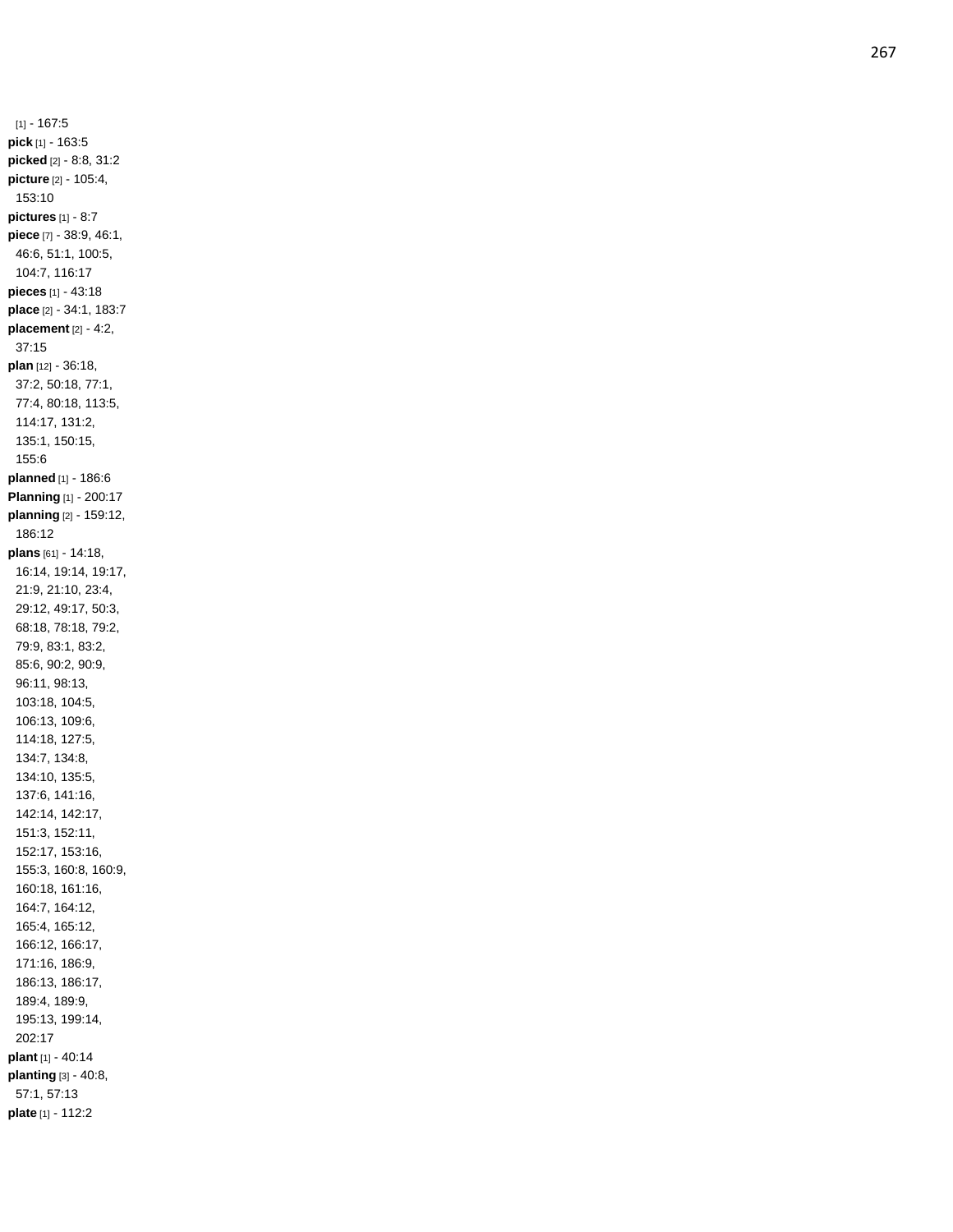**play** [3] - 28:8, 28:11, 28:12 **played** [1] - 75:11 **playroom** [1] - 52:5 **plays** [1] - 8:11 **pleadings** [1] - 162:14 **pleased** [3] - 68:7, 86:6, 186:9 **pleasing** [4] - 143:16, 146:4, 146:17, 148:17 **plenty** [3] - 34:4, 64:9, 66:13 **plopped** [1] - 111:10 **plot** [2] - 64:2, 131:2 **plots** [1] - 73:5 **plus** [4] - 21:10, 51:16, 58:4, 69:5 **point** [24] - 34:8, 36:16, 47:16, 50:1, 53:8, 53:18, 54:2, 56:6, 67:4, 76:1, 94:1, 117:4, 117:11, 122:10, 133:11, 142:15, 145:7, 153:14, 162:7, 163:8, 169:10, 170:1, 184:15, 185:3 **pointed** [3] - 91:4, 93:3, 117:15 **points** [2] - 38:13, 164:14 **policy** [2] - 56:7, 57:3 **porch** [25] - 119:13, 121:18, 122:1, 122:6, 122:12, 122:13, 129:15, 131:11, 132:5, 140:6, 140:7, 140:17, 140:18, 141:5, 141:6, 141:9, 145:3, 191:14, 192:3, 192:5, 192:9, 193:15, 198:4, 199:15 **porches** [13] - 112:4, 112:6, 112:7, 118:13, 119:13, 121:16, 129:15, 133:2, 139:18, 141:13, 145:9, 145:11, 184:7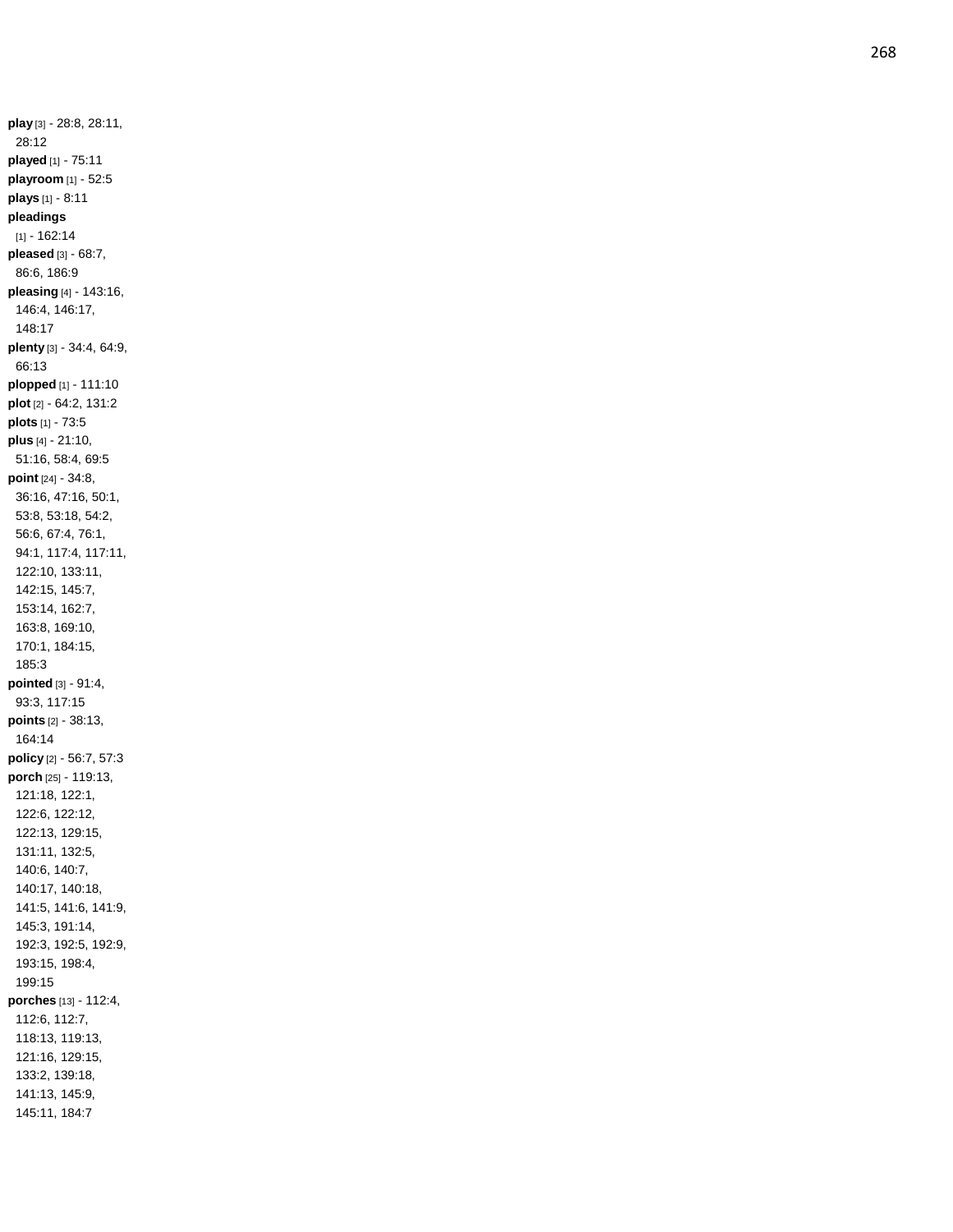**portion** [4] - 38:8, 52:4, 91:9, 121:16 **Portland** [3] - 2:3, 5:5, 13:9 **pose** [1] - 6:9 **position** [1] - 29:17 **positioned** [1] - 71:15 **positions** [1] - 29:16 **positive** [3] - 32:10, 67:15, 132:17 **possible** [5] - 6:16, 11:2, 11:4, 77:6, 174:13 **posting** [2] - 21:4, 171:8 **potential** [1] - 114:14 **practically** [1] - 119:8 **predict** [1] - 145:5 **predicted** [1] - 111:7 **preference** [1] - 162:5 **premises** [1] - 93:18 **prepared** [6] - 109:6, 132:16, 150:15, 155:4, 189:4, 202:17 **present** [1] - 82:9 **presentation** [2] - 156:12, 157:17 **presently** [1] - 82:9 **preserve** [1] - 23:6 **preserves** [1] - 23:4 **preserving** [1] - 67:9 **pretty** [8 ] - 49:14, 64:6, 104:14, 105:7, 178:16, 198:18, 199:5, 213:1 **prevailing** [1] - 145:10 **previous** [4] - 30:17, 40:1, 192:9, 192:17 **previously** [1] - 182:15 **primary** [2] - 93:14, 93:18 **principal** [2] - 93:2, 197:11 **print** [1] - 32:16 **priority** [1] - 37:14 **privacy** [4] - 67:9, 107:5, 107:7, 181:11 **private** [1] - 75:18 **problem** [8] - 7:12, 9:5, 9:16, 71:5,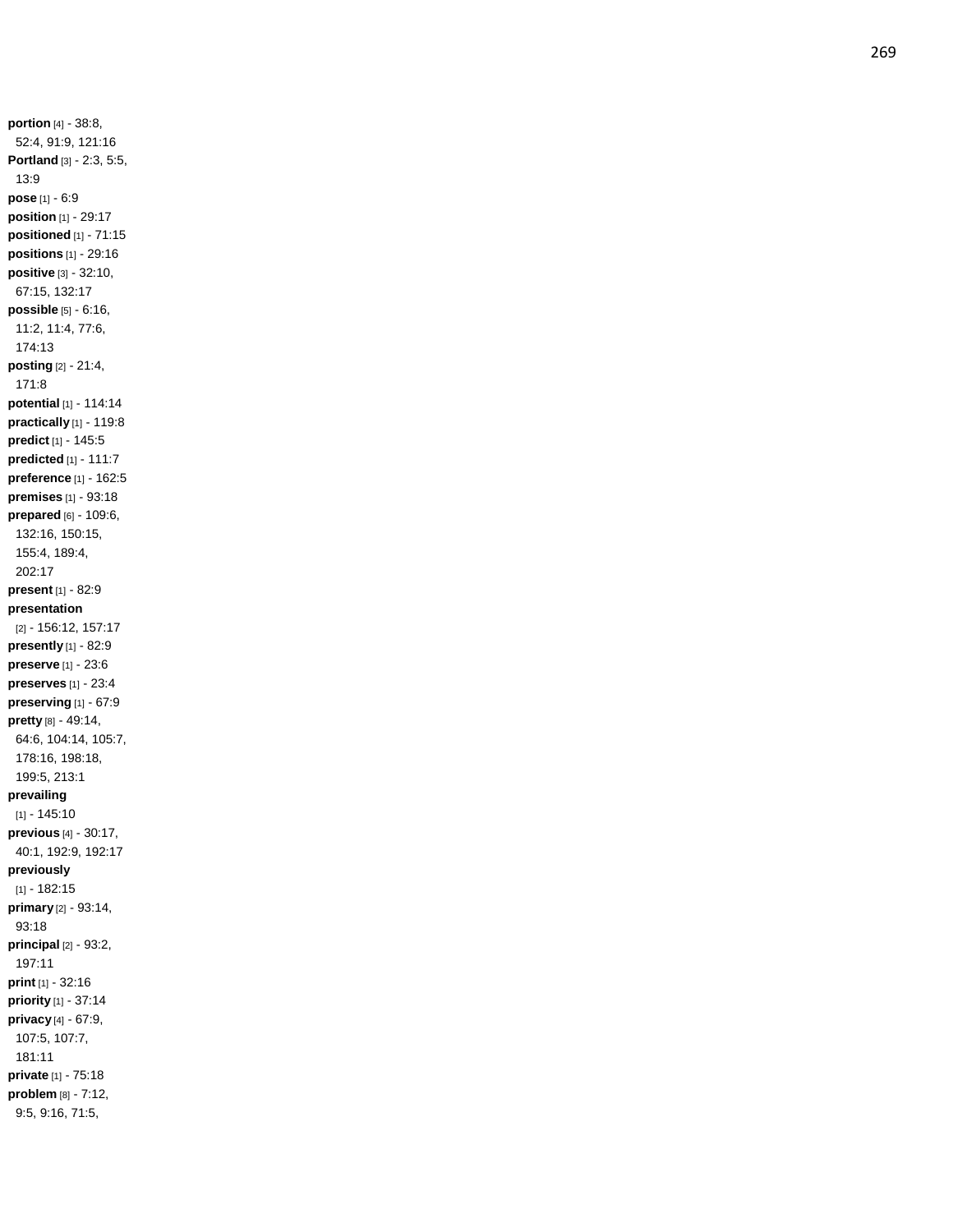155:8, 161:9, 164:6, 174:11 **problematic** [1] - 158:11 **problems** [1] - 19:14 **proceed** [7] - 90:1, 109:5, 113:2, 150:14, 155:2, 189:3, 202:16 **proceeding** [1] - 151:2 **proceedings** [1] - 216:6 **process** [2] - 22:15, 29:10 **profit** [1] - 120:9 **program** [1] - 77:12 **project** [10] - 26:8, 27:8, 28:15, 79:12, 112:8, 180:10, 180:14, 182:15, 187:2, 198:18 **projections** [1] - 125:14 **pronounced** [1] - 78:15 **proper** [1] - 205:13 **properties** [1] - 37:13 **property** [32] - 18:15, 19:10, 27:8, 30:15, 30:18, 40:18, 41:3, 42:18, 47:18, 81:6, 81:12, 86:11, 105:7, 105:8, 110:15, 110:17, 135:7, 138:17, 148:9, 178:3, 178:18, 179:3, 180:6, 182:14, 183:10, 184:15, 186:15, 190:17, 193:3, 210:14, 210:15, 212: 6 **proposal** [6] - 63:3, 77:1, 83:3, 112:4, 184:1, 191:13 **proposed** [21] - 76:18, 78:1, 79:10, 81:7, 90:11, 96:2, 96:9, 101:17, 104:7, 106:14, 106:15, 108:11, 108:15, 108:17,

125:7, 135:6, 146:3,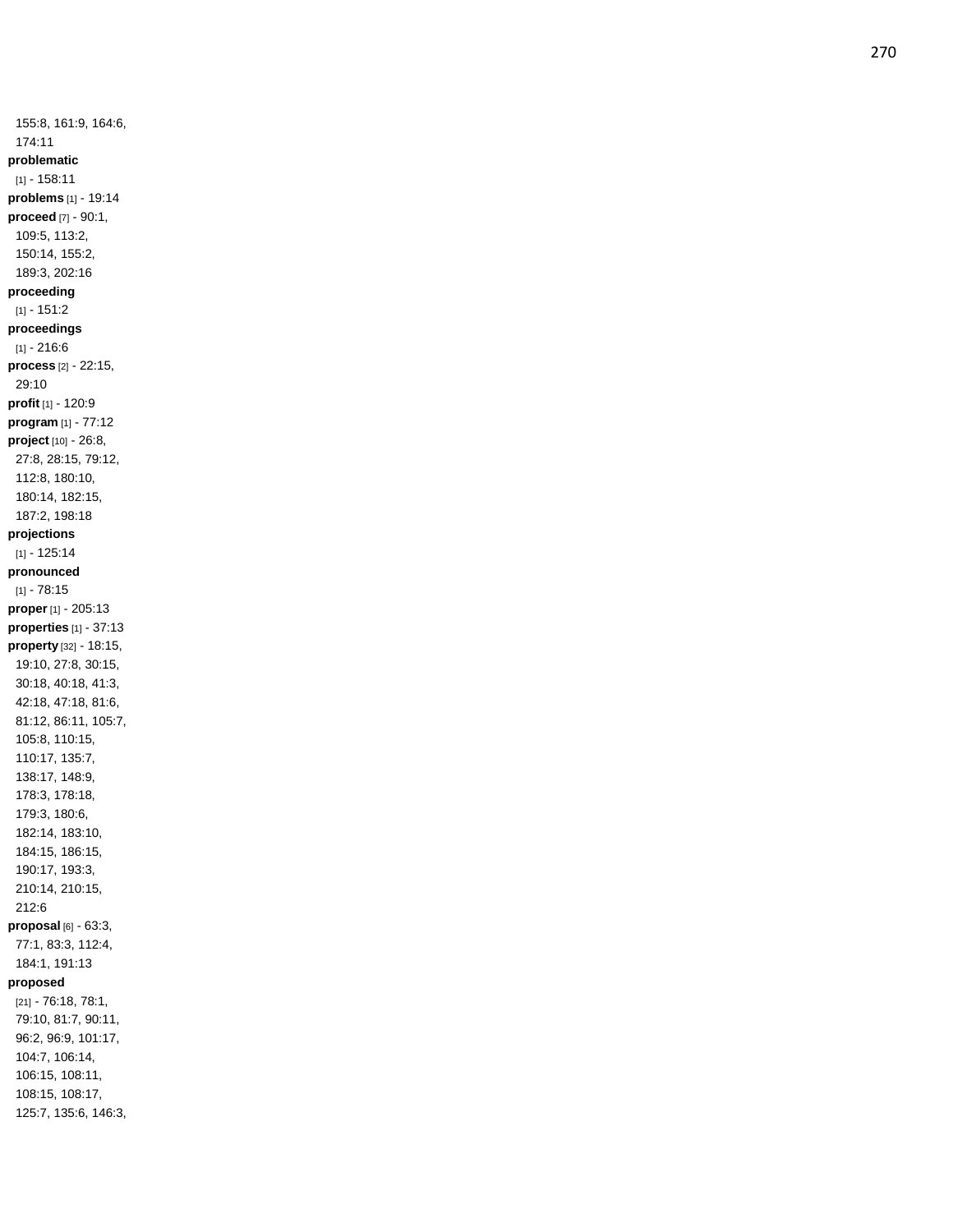161:2, 188:8, 188:12, 188:14 **proposing** [3] - 95:8, 103:14, 105:11 **protrudes** [1] - 182:7 **protruding** [1] - 183:9 **prove** [1] - 119:17 **provide** [4] - 130:13, 140:1, 141:10, 141:13 **provided** [3] - 120:17, 131:17, 152:17 **provides** [2] - 141:7, 141:10 **providing** [1] - 141:5 **provisions** [5] - 88:13, 149:12, 163:12, 201:14, 213:7 **public** [16] - 53:11, 83:18, 84:5, 89:6, 106:1, 107:9, 133:14, 139:1, 143:3, 150:6, 185:6, 187:5, 199:7, 201:5, 202:11, 213:17 **Public** [2] - 216:4, 216:10 **pull** [3] - 143:13, 146:3, 147:11 **pulled** [1] - 193:9 **purchased** [4] - 64:2, 77:17, 179:2, 186:14 **purpose** [9] - 52:15, 89:8, 96:5, 109:2, 150:8, 172:3, 188:17, 202:13, 214:1 **purposes** [4] - 57:5, 57:14, 69:10, 115:3 **push** [4] - 8:16, 35:9, 45:6, 169:16 **pushed** [4] - 44:10, 47:5, 70:6, 70:8 **pushing** [1] - 44:13 **put** [28] - 7:12, 8:7, 8:8, 8:18, 10:7, 10:9, 15:13, 20:8, 31:7, 69:17, 97:4, 121:17, 126:11, 128:15, 132:4, 141:3, 147:18, 162:7, 162:8, 163:1,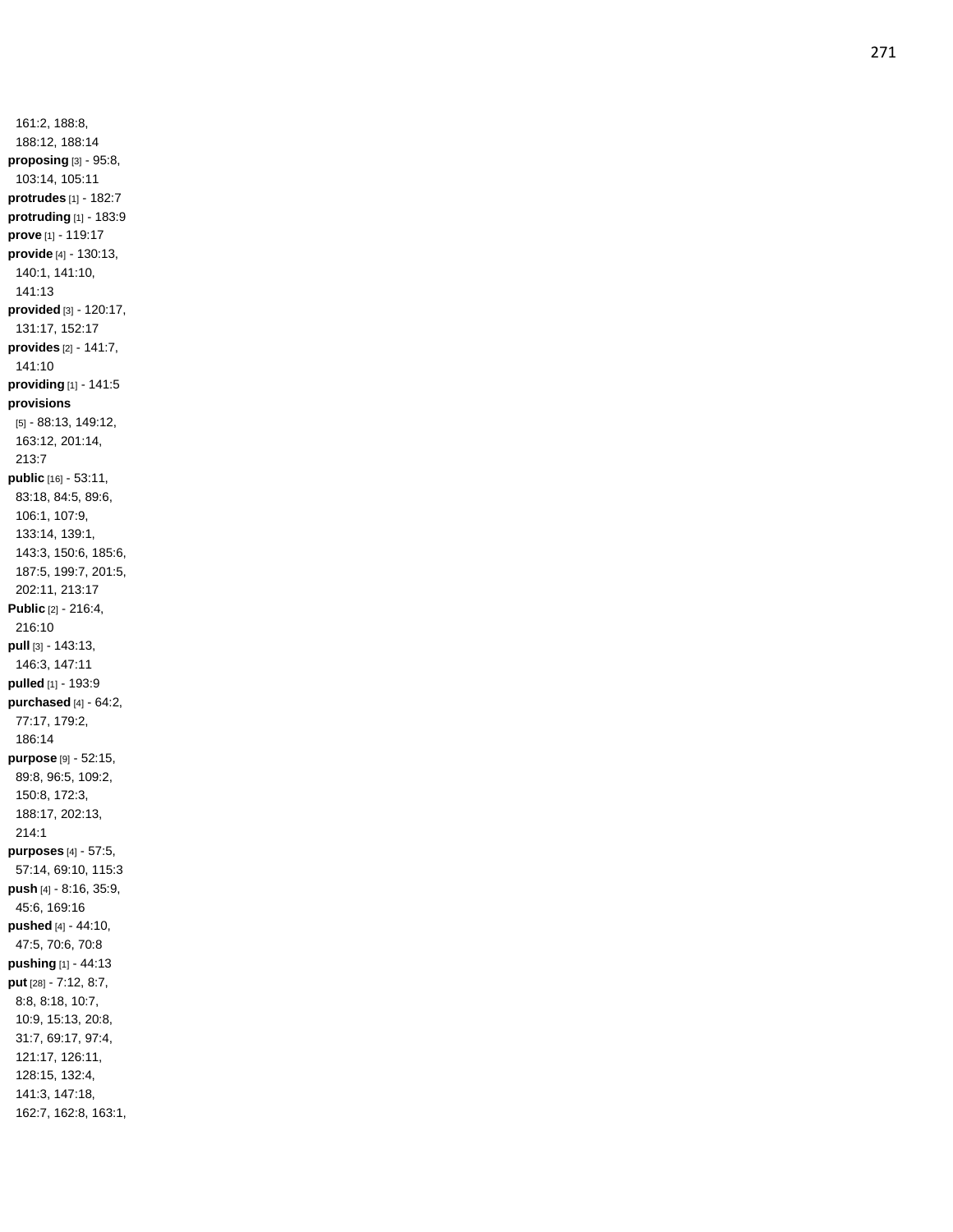## **Q**

**qualitative** [2] - 120:17, 121:1 **quality** [2] - 74:3, 74:4 **quantitative** [1] - 120:18 **quarter** [1] - 58:5 **questions** [10] - 53:7, 54:6, 70:13, 105:16, 107:11, 133:10, 133:13, 185:2, 185:5, 198:13 **quick** [3] - 26:14, 51:18, 173:2 **quickly** [1] - 22:18 **quiet** [1] - 34:6 **quite** [6] - 35:5, 73:4, 77:8, 77:14, 129:18, 197:5 **quo** [1] - 114:16

**R Rafael** [1] - 137:17 **RAFFERTY** [72] - 110:9, 111:14, 112:1, 112:11, 112:14, 112:18, 113:13, 113:17, 114:3, 114:8, 114:13, 115:5, 116:3, 117:3, 117:10, 117:14, 122:15, 122:17, 124:8, 124:13, 125:8, 125:16, 126:1, 126:5, 126:9, 126:14, 127:7, 127:10, 128:1, 128:5, 129:5, 129:9, 129:16, 130:3, 130:6, 130:11, 130:16, 131:1, 131:8, 131:14, 132:12, 132:15, 133:8, 134:11, 134:18, 135:14,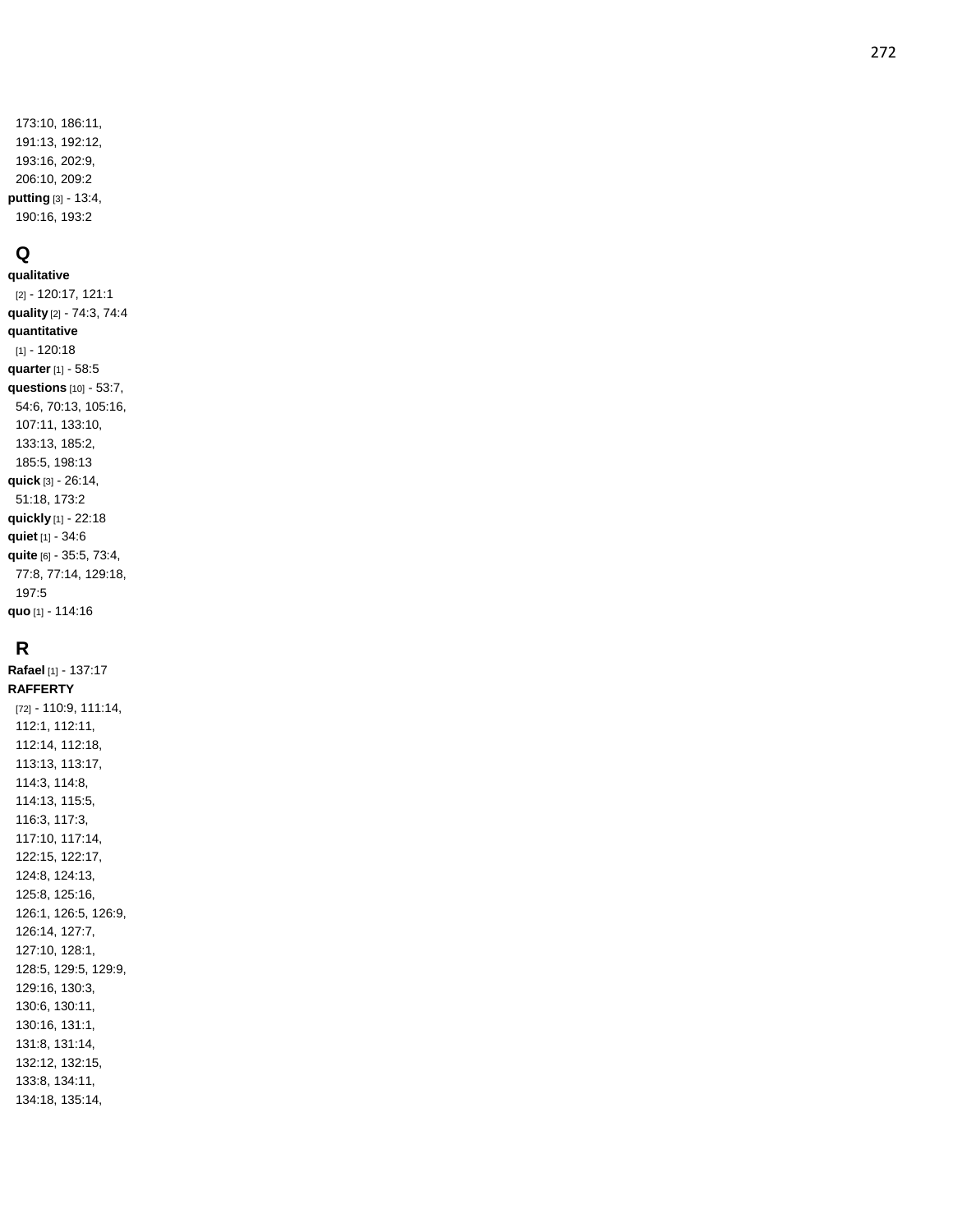136:12, 137:11, 138:10, 138:12, 139:3, 139:11, 139:16, 140:4, 140:9, 140:14, 142:4, 143:18, 145:6, 146:9, 146:14, 147:4, 147:13, 151:10, 152:3, 152:10, 152:15, 153:18, 154:5, 154:12, 155:12, 155:16 **Rafferty** [5] - 110:12, 115:17, 139:2, 150:17, 199:3 **rain** [1] - 197:11 **rained** [1] - 118:17 **raise** [2] - 159:5, 159:10 **raised** [4] - 32:8, 72:7, 82:5, 97:11 **raises** [1] - 174:16 **Ranjit** [5] - 36:3, 37:1, 43:8, 43:13, 182:15 **rather** [7] - 36:2, 43:2, 45:5, 46:9, 89:10, 154:16, 191:11 **re** [1] - 20:5 **re -filed** [1] - 20:5 **read** [14] - 78:10, 78:12, 79:6, 79:18, 92:1, 133:5, 134:4, 135:18, 137:15, 138:6, 161:1, 172:6, 176:1, 215:15 **Reader's** [1] - 26:14 **Reading** [10] - 18:14, 78:16, 79:9, 80:8, 81:5, 82:16, 135:4, 185:11, 186:4, 199:13 **reading** [3] - 94:8, 134:5, 215:6 **ready** [12] - 88:3, 107:11, 107:13, 147:6, 187:7, 187:8, 187:9, 201:6, 201:7, 201:8, 201:9, 213:3 **real** [2] - 67:2, 143:5 **realistically** [1] - 77:4 **reality** [2] - 42:4, 76:2 **realize** [2] - 80:11, 167:10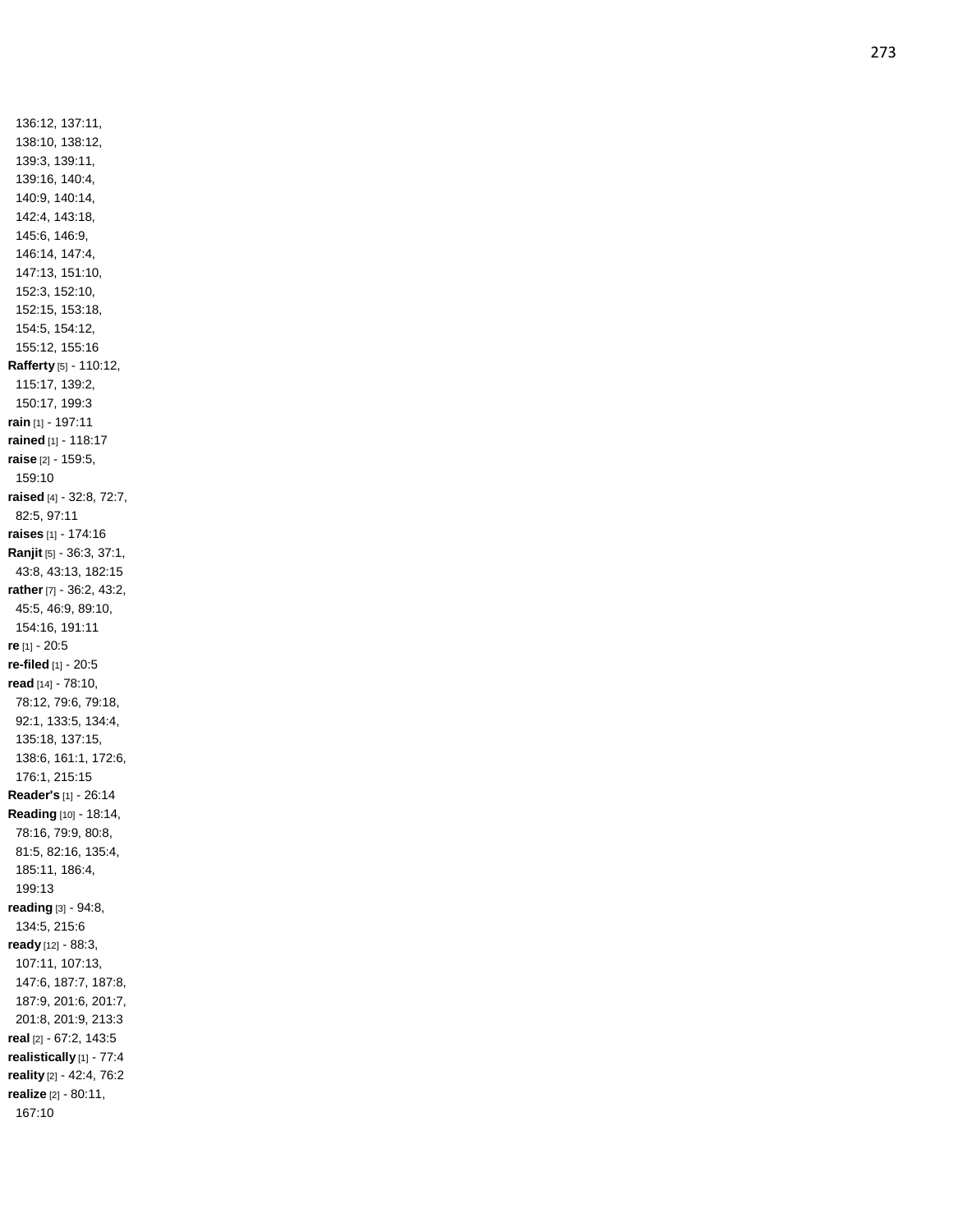**realized** [1] - 162:11 **really** [45] - 15:11, 28:15, 30:8, 30:16, 32:10, 32:16, 37:12, 44:6, 44:11, 46:6, 46:8, 48:6, 48:9, 48:11, 64:3, 64:7, 64:13, 67:13, 68:10, 68:11, 69:2, 69:5, 70:6, 72:17, 77:2, 87:3, 87:6, 89:11, 93:10, 96:18, 115:10, 139:12, 144:6, 146:12, 147:18, 150:4, 162:13, 162:16, 162:17, 163:2, 164:5, 166:10, 183:17, 205:5, 209:18 **rear** [26] - 36:12, 36:14, 36:15, 38:15, 42:1, 49:4, 58:9, 58:13, 74:13, 86:6, 86:10, 86:11, 104:2, 112:7, 121:2, 121:3, 121:14, 121:15, 129:15, 131:3, 131:5, 162:9, 162:12, 182:7, 183:9 **reason** [16] - 3:11, 33:18, 37:6, 64:3, 64:7, 67:2, 127:12, 148:7, 163:4, 165:1, 165:14, 167:2, 169:11, 172:9, 205:12, 215:7 **REASON** [6] - 215:9, 215:10, 215:11, 215:12, 215:13, 215:14 **reasonable** [4] - 3:18, 29:9, 44:8, 87:10 **reasons** [4] - 119:18, 163:2, 166:11, 191:3 **rebuilding** [1] - 184:6 **recast** [1] - 154:18 **receipt** [6] - 18:12, 78:8, 106:7, 134:1, 199:12 **received** [1] - 120:1 **recently** [2] - 112:5,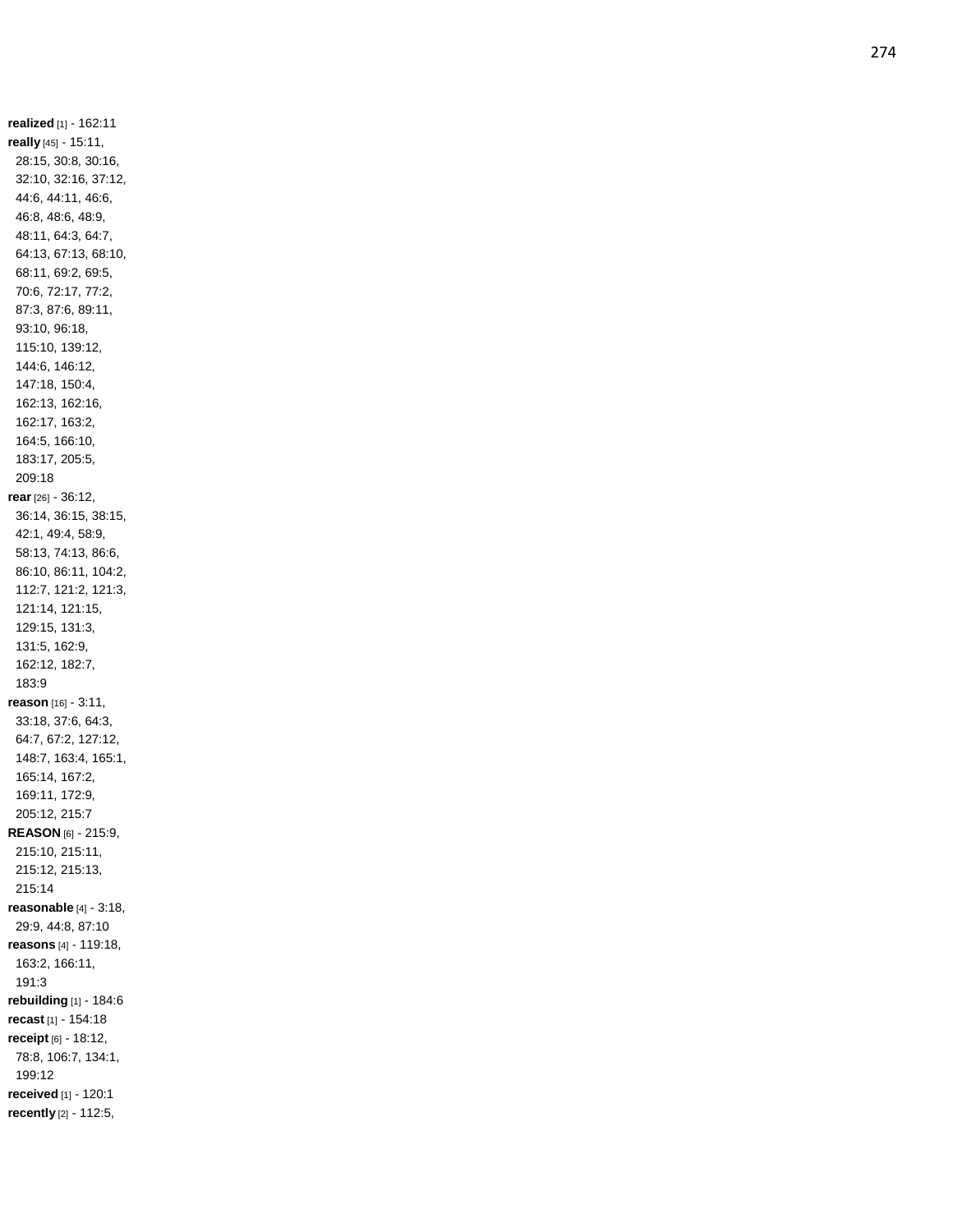115:10 **recess** [1] - 24:3 **recommend** [1] - 167:1 **reconfiguration** [1] - 183:4 **reconfigured** [1] - 104:11 **reconfiguring** [1] - 104:4 **reconsider** [1] - 69:2 **RECORD** [1] - 1:17 **record** [6] - 23:15, 110:11, 133:5, 194:12, 215:16, 216:6 **recording** [5] - 3:16, 4:6, 4:7, 4:8, 4:10 **redo** [2] - 69:3, 162:18 **reducing** [1] - 140:18 **references** [1] - 39:7 **referencing** [2] - 117:16, 142:6 **referred** [1] - 131:3 **reflect** [1] - 171:10 **reflected** [2] - 115:7, 137:6 **reflecting** [2] - 14:8, 21:6 **reflects** [2] - 114:15, 145:10 **regard** [13] - 61:1, 88:5, 89:9, 94:12, 94:14, 96:12, 107:16, 107:17, 116:10, 187:12, 201:11, 213:5, 214:2 **regards** [1] - 18:14 **regretfully** [1] - 81:8 **regular** [6] - 22:8, 22:10, 22:12, 23:7, 23:12, 25:6 **rehabbing** [1] - 111:4 **reiterate** [1] - 173:2 **relate** [1] - 69:13 **related** [1] - 123:3 **relating** [1] - 89:1 **relationship** [1] - 77:18 **relatively** [2] - 63:18, 150:2 **relevance** [2] - 60:3,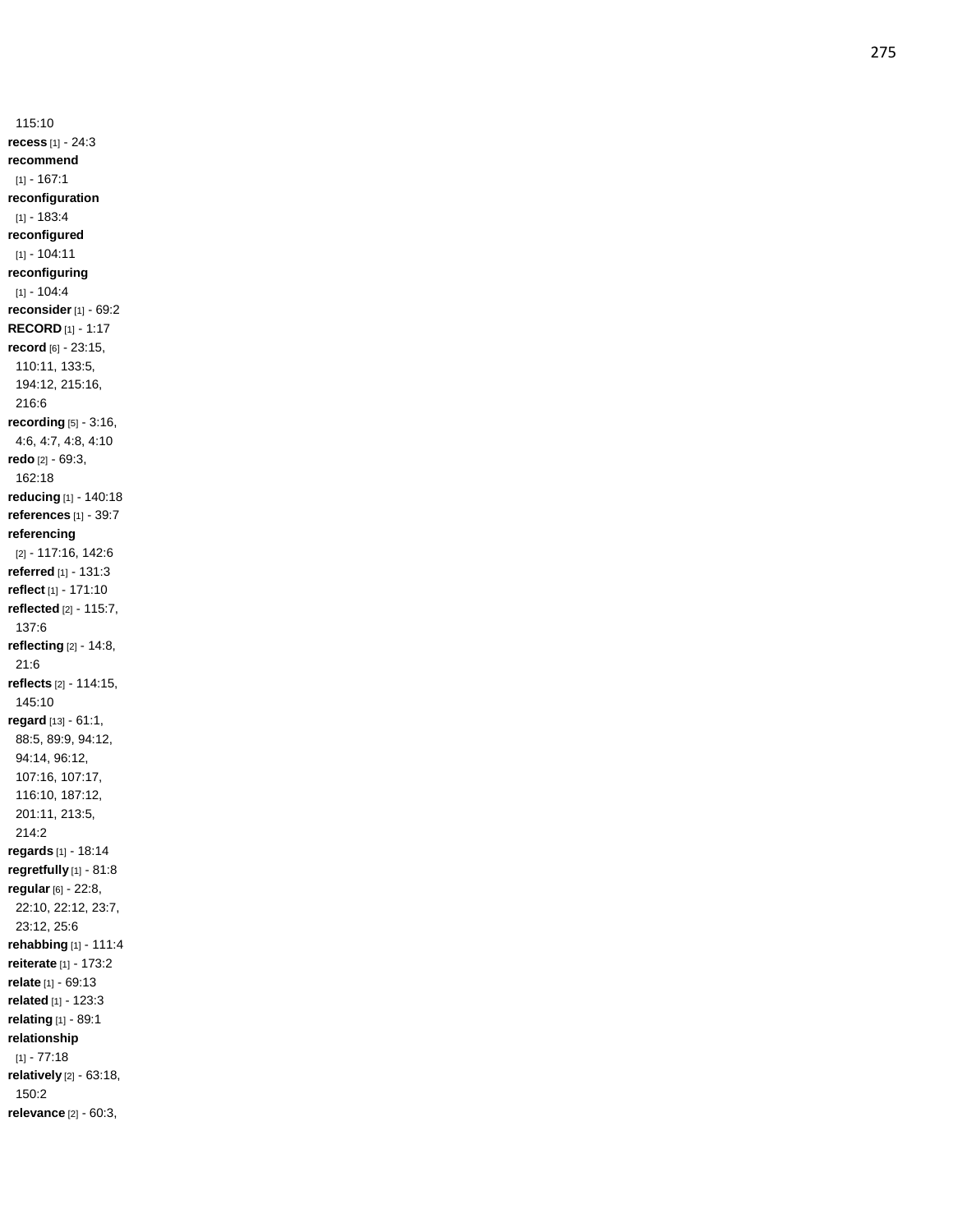132:1 **relevant** [6] - 70:16, 71:7, 94:6, 113:1, 120:10, 171:16 **relief** [51] - 19:15, 22:11, 35:6, 43:14, 44:9, 49:4, 53:6, 58:9, 66:1, 66:10, 66:11, 67:17, 70:8, 84:13, 86:5, 86:10, 86:16, 88:17, 89:5, 89:10, 89:12, 94:2, 100:9, 113:3, 115:13, 116:17, 117:2, 117:6, 118:3, 119:15, 129:13, 135:10, 139:15, 142:13, 142:16, 148:11, 148:12, 150:5, 154:7, 154:15, 171:2, 196:4, 196:5, 196:18, 202:10, 204:13, 205:16, 213:16, 214:2, 214:13 **relocated** [1] - 115:15 **relocation** [1] - 187:15 **rely** [1] - 133:9 **remain** [3] - 149:14, 191:18, 192:1 **remarks** [1] - 147:1 **remember** [2] - 144:5, 151:14 **remove** [3] - 54:5, 136:9, 181:3 **removed** [7] - 10:11, 48:18, 119:13, 142:8, 153:5, 183:2, 183:6 **removing** [3] - 126:2, 180:18, 181:1 **rendering** [1] - 63:12 **renderings** [1] - 63:8 **renew** [1] - 78:17 **renovate** [1] - 186:10 **renovating** [2] - 102:15, 106:11 **renovation** [5] - 111:3, 128:7, 180:10, 193:14, 199:14 **renovations**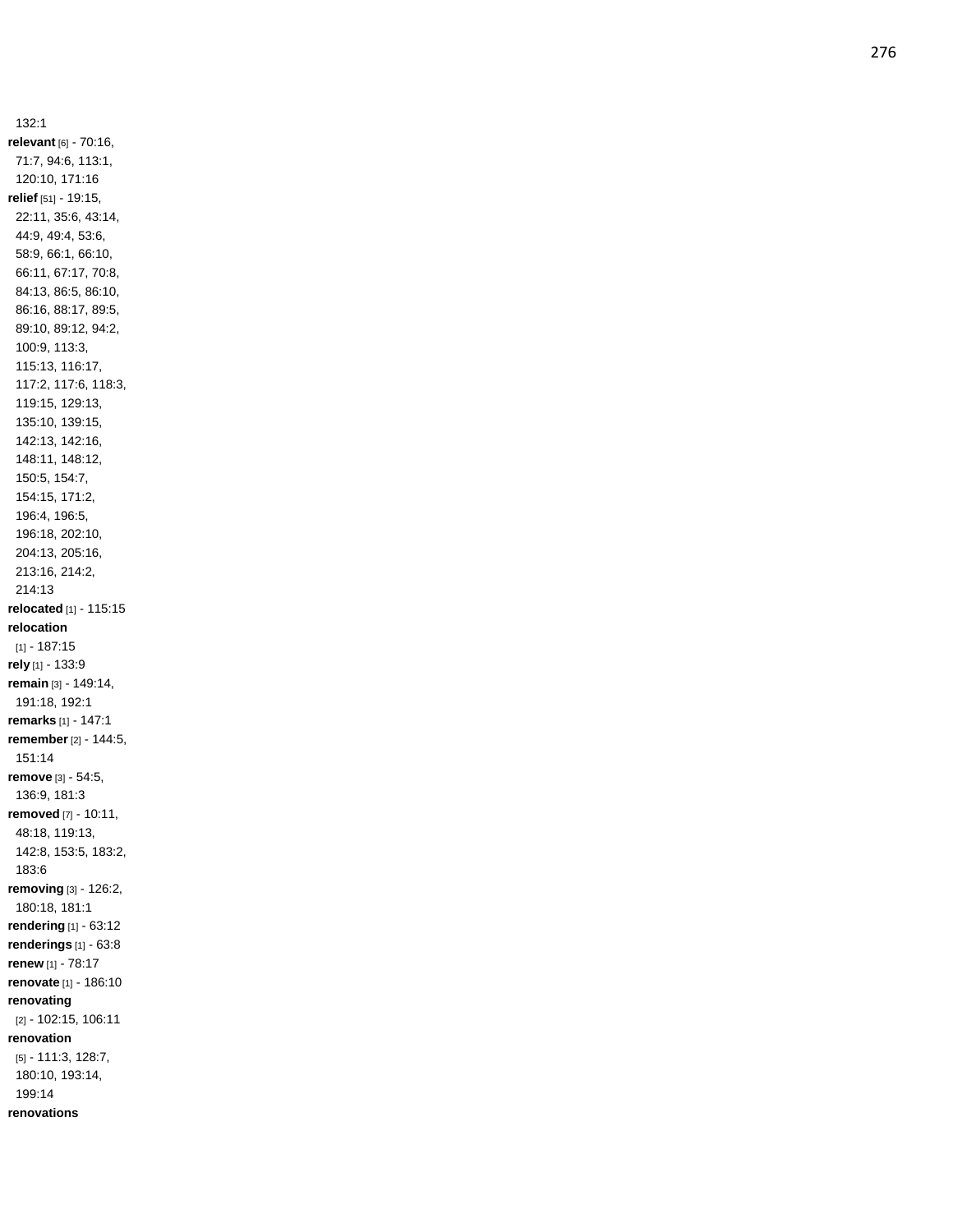[4] - 106:14, 106:15, 186:6, 186:13 **rent** [1] - 211:4 **rental** [2] - 180:6, 180:13 **rented** [2] - 179:16, 210:15 **replace** [2] - 10:14, 207:9 **replaced** [5] - 104:18, 153:12, 183:1, 183:7, 192:10 **replacing** [2] - 104:10, 184:5 **report** [1] - 18:12 **Reporter** [2] - 216:4, 216:11 **REPORTER** [1] - 216:15 **REPORTERS** [1] - 1:16 **represent** [4] - 42:3, 82:10, 139:5, 157:11 **representation** [1] - 47:7 **represented** [2] - 74:18, 118:12 **representing** [1] - 174:6 **represents** [3] - 128:7, 131:10, 145:15 **REPRODUCTION** [1] - 216:14 **request** [7] - 77:13, 85:13, 135:10, 140:16, 185:12, 185:17, 190:16 **requested** [12] - 19:2, 66:16, 89:18, 100:12, 109:4, 118:1, 123:6, 136:10, 189:3, 201:12, 202:15, 214:9 **requesting** [1] - 18:18 **required** [4] - 13:13, 38:12, 67:16, 196:2 **requirement** [4] - 7:10, 58:10, 93:11, 131:12 **requirements**

[13] - 3:18, 28:5,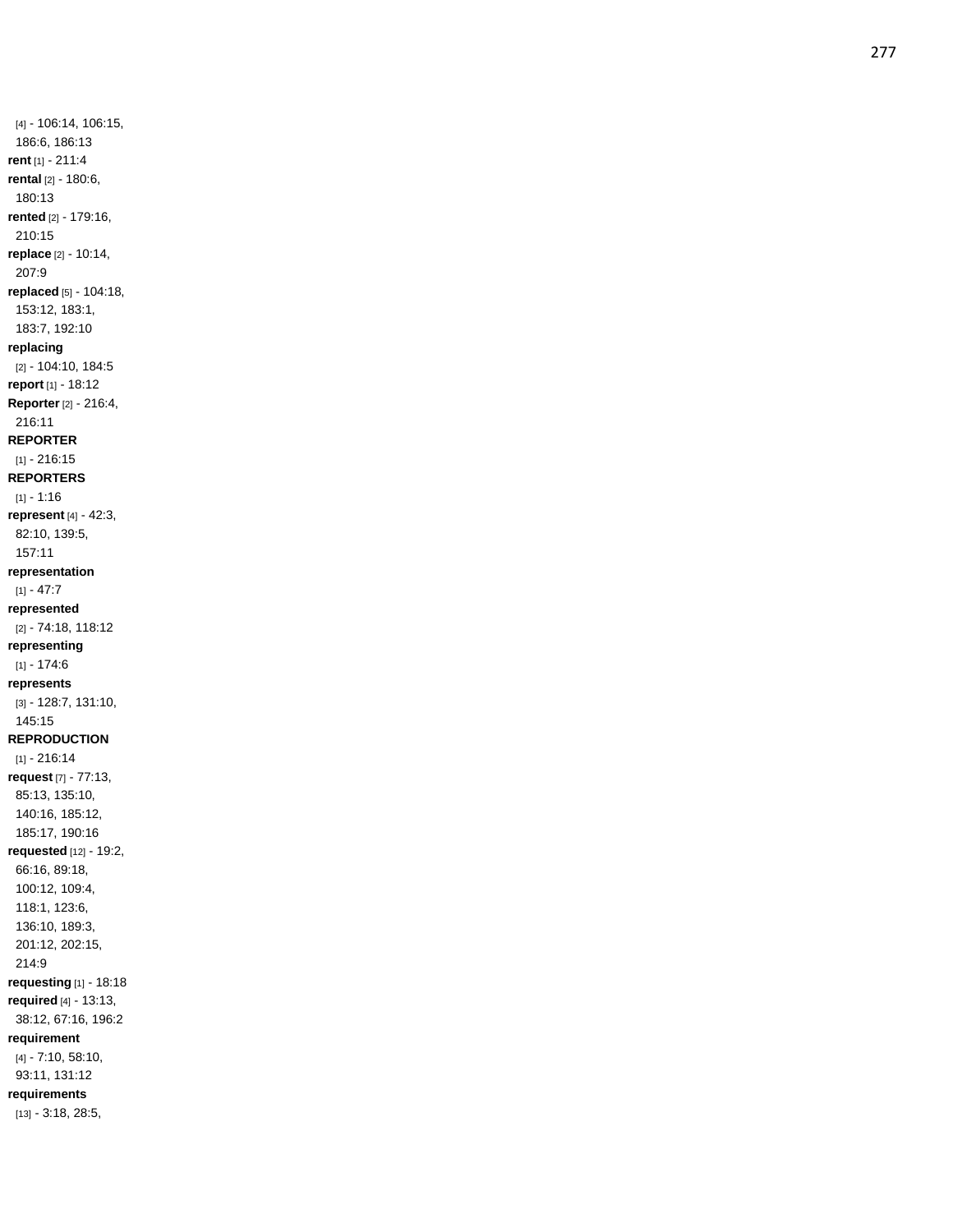58:13, 89:15, 91:16, 93:7, 94:7, 94:16, 97:7, 107:18, 114:17, 180:16, 187:13 **requires** [3] - 139:15, 163:11, 170:17 **rescinded** [1] - 79:1 **reservation** [1] - 79:12 **Reservoir** [8] - 137:8, 137:12, 137:15, 138:3, 138:7, 138:14, 138:15 **reside** [1] - 25:18 **residence** [8] - 93:11, 93:14, 93:18, 180:3, 182:9, 186:10, 201:18, 202:2 **residences** [1] - 98:4 **resident** [4] - 135:12, 156:17, 178:4, 185:15 **residential** [4] - 105:11, 118:15, 122:9, 123:13 **residents** [3] - 26:15, 141:3, 179:4 **resides** [6] - 135:12, 136:1, 136:7, 137:15, 138:3, 138:6 **respect** [4] - 149:8, 191:4, 191:5, 197:10 **RESPECT** [1] - 216:15 **respects** [2] - 47:7, 115:17 **Response** [12] - 18:9, 53:9, 78:6, 83:16, 84:4, 105:17, 106:4, 133:12, 133:17, 185:4, 185:8, 199:10 **response** [2] - 163:14, 163:15 **rest** [1] - 52:6 **restrictions** [1] - 204:18 **result** [2] - 139:7, 141:6 **resulting** [1] - 187:17 **results** [1] - 183:4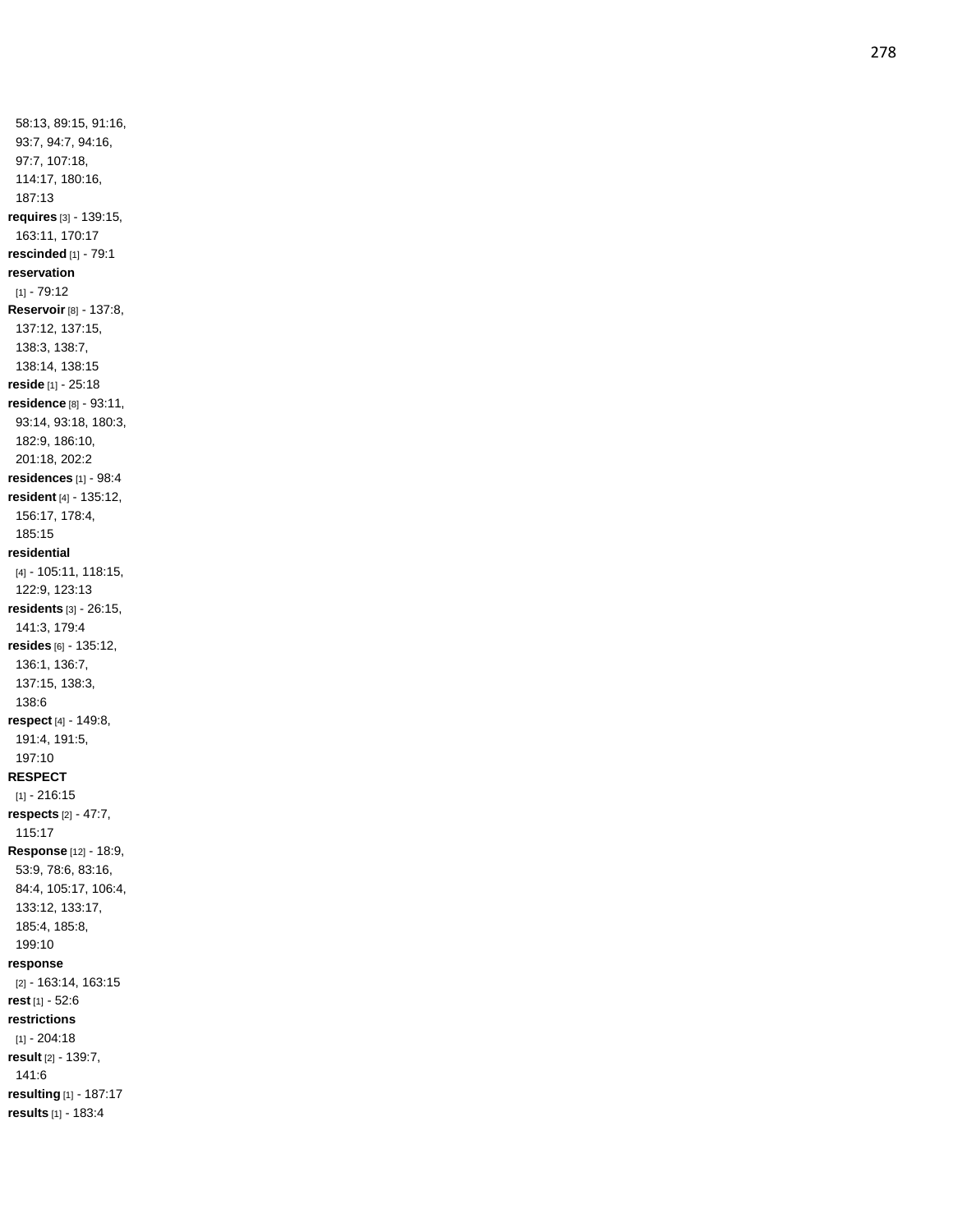**return** [1] - 29:4 **review** [2] - 74:2, 132:16 **reviewed** [7] - 36:18, 79:9, 83:1, 106:13, 182:14, 195:13, 199:14 **revised** [4] - 21:10, 55:3, 55:4, 55:5 **rework** [1] - 45:4 **Rhode** [1] - 180:7 **rid** [2] - 212:11, 212:13 **ridge** [1] - 165:16 **rights** [1] - 30:10 **risk** [3] - 174:17, 175:9 **RITCH** [7] - 204:9, 204:10, 205:17, 206:1, 207:9, 207:12, 208:10 **Ritch** [2] - 204:9, 204:10 **Road** [24] - 2:5, 2:6, 22:7, 22:9, 25:9, 27:9, 45:18, 47:17, 53:16, 53:17, 61:13, 72:15, 76:18, 78:18, 79:10, 80:10, 80:14, 81:6, 82:4, 83:6, 100:13, 119:10, 149:3 **road** [3] - 48:2, 56:11, 144:10 **Roberta** [3] - 182:2, 182:3, 186:3 **Roberta's** [1] - 181:13 **roof** [11] - 104:7, 121:8, 124:16, 124:17, 125:9, 165:17, 192:3, 192:12, 192:13, 192:15, 192:18 **roofed** [1] - 191:16 **room** [13] - 11:16, 19:3, 34:4, 46:5, 52:5, 64:9, 66:13, 69:14, 145:13, 163:5, 168:17, 169:1, 209:3 **rooms** [3] - 104:11, 209:4, 209:6 **Rosamond** [1] - 79:7 **roughly** [3] - 9:7,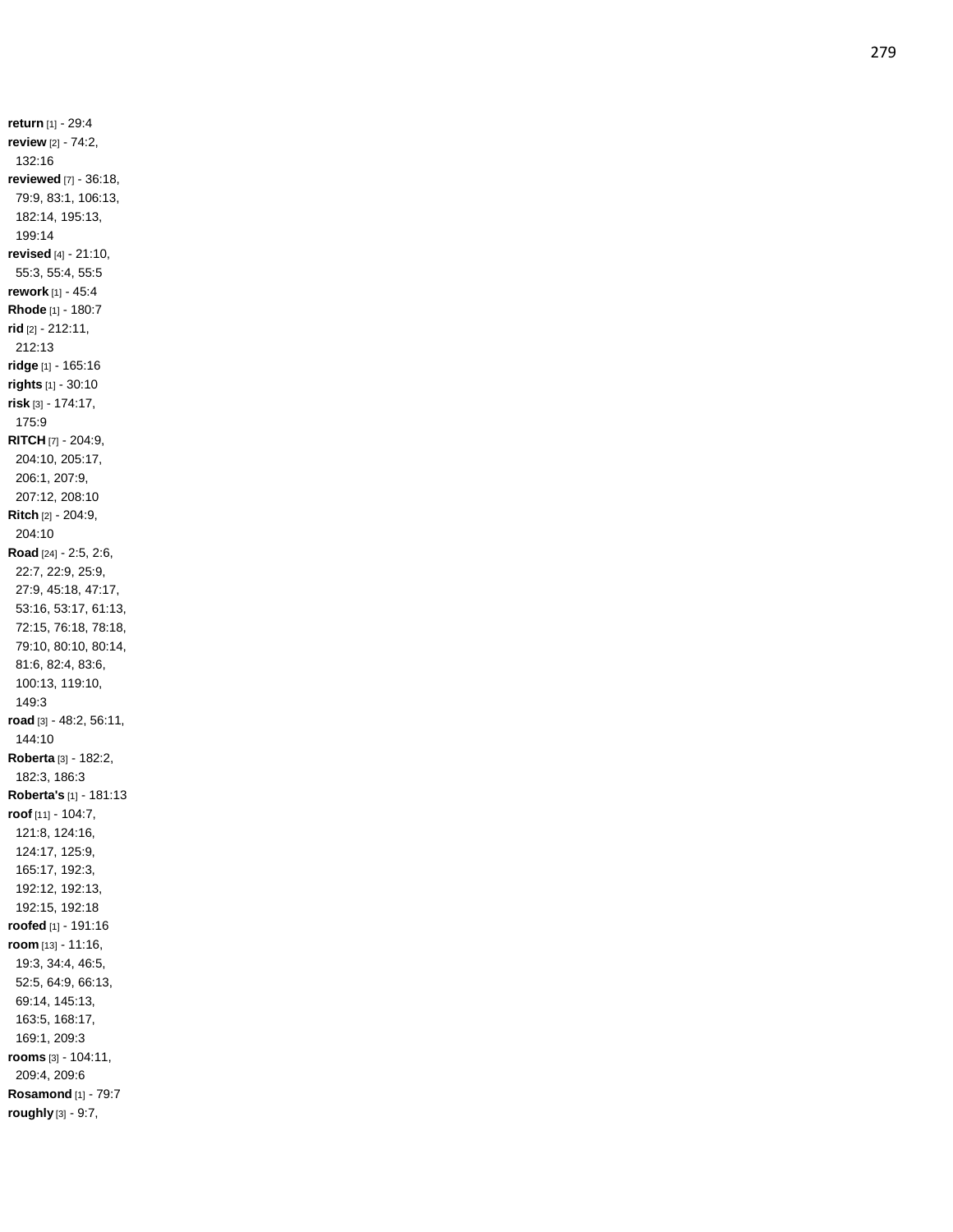51:5, 92:15 **ruin** [1] - 32:13 **rule** [2] - 115:4, 166:9 **running** [1] - 80:13 **rush** [1] - 29:5

## **S**

**S - T - E - W - A - R - T** [1] - 138:1 **safe** [1] - 28:11 **safely** [1] - 197:8 **safety** [3] - 95:16, 108:14, 188:11 **saleable** [1] - 123:11 **SAME** [1] - 216:14 **SARAH** [6] - 204:9, 205:17, 206:1, 207:9, 207:12, 208:10 **Sarah** [1] - 204:9 **sat** [2] - 36:3, 44:5 **satisfaction** [1] - 89:14 **satisfied** [3] - 14:7, 21:3, 90:8 **saved** [1] - 195:6 **scale** [3] - 29:18, 87:10, 142:18 **scales** [1] - 143:12 **scenarios** [1] - 132:2 **scheduled** [1] - 29:13 **school** [1] - 178:17 **scope** [2] - 127:3, 184:4 **Scott** [2] - 110:16, 135:4 **SCOTT** [12] - 123:17, 124:2, 126:13, 127:1, 129:3, 132:10, 136:18, 137:5, 137:9, 137:17, 138:4, 138:9 **seams** [1] - 102:7 **SEAN** [12] - 11:11, 11:17, 19:4, 19:11, 20:4, 20:10, 20:14, 130:2, 130:4, 142:18, 168:16, 169:1 **Sean** [2] - 1:11, 16:4 **seated** [1] - 110:15 **second** [21] - 97:9,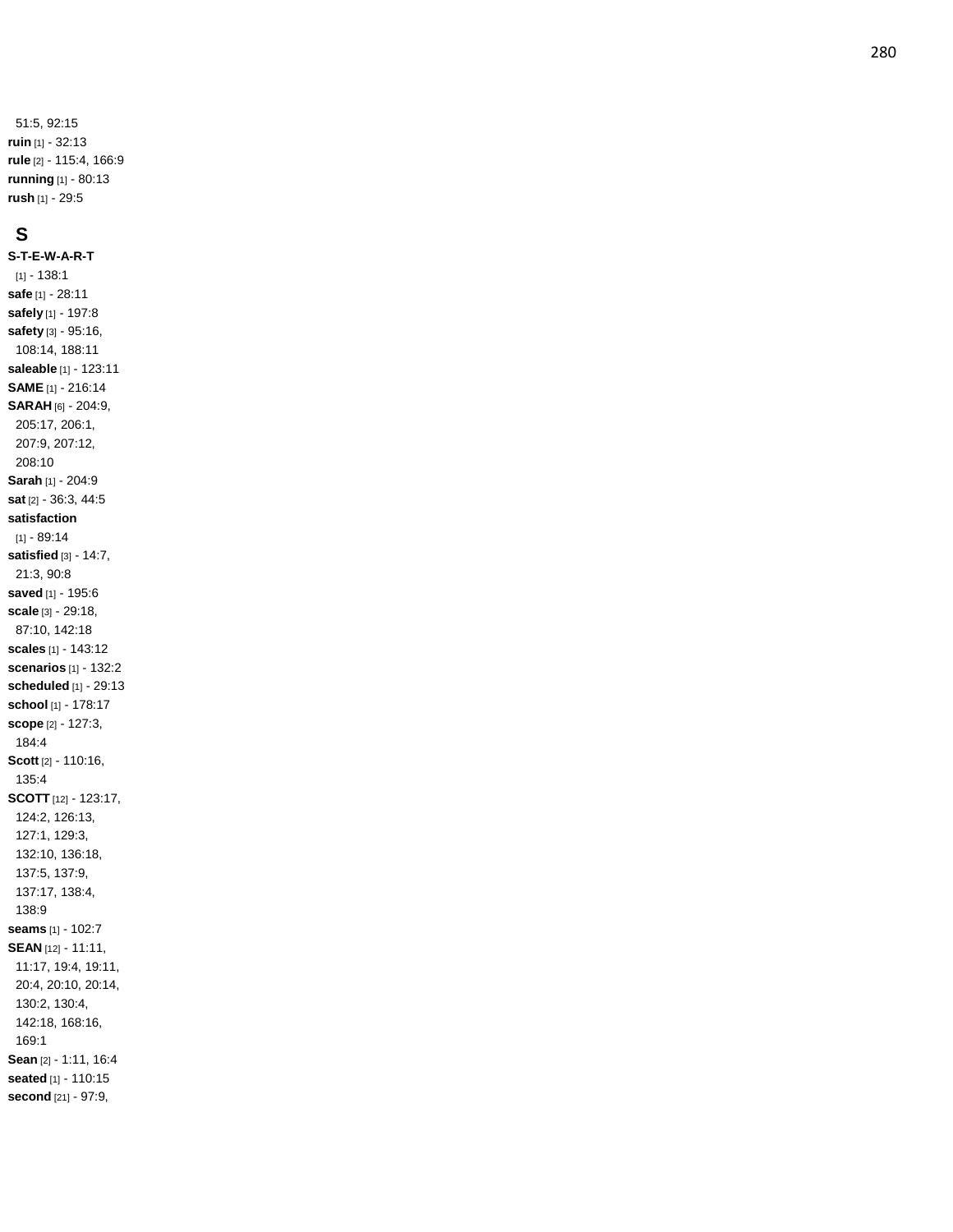97:17, 121:4, 121:6, 121:14, 121:16, 121:18, 129:1, 130:9, 131:5, 136:10, 137:2, 139:13, 140:17, 145:12, 145:14, 159:8, 159:11, 171:8, 179:2, 206:11 **Section** [2] - 94:8, 102:14 **section** [2] - 96:15, 211:15 **see** [47] - 12:10, 15:17, 37:2, 37:11, 44:15, 45:18, 46:7, 46:11, 47:2, 48:4, 50:3, 54:11, 69:11, 72:17, 72:18, 73:13, 75:2, 83:7, 86:6, 103:18, 104:1, 122:7, 122:11, 124:4, 124:6, 125:1, 126:7, 126:8, 136:3, 151:13, 151:17, 154:15, 157:14, 167:3, 168:10, 172:8, 172:17, 191:14, 191:18, 192:2, 192:4, 194:14, 194:17, 194:18, 196:16, 200:1, 200:8 **seeing** [1] - 151:15 **seek** [3] - 48:15, 53:6, 59:6 **seeking** [20] - 34:9, 37:18, 38:6, 49:4, 49:7, 58:8, 58:14, 59:14, 60:1, 64:8, 74:10, 86:10, 97:5, 107:1, 117:2, 117:6, 129:13, 180:17, 196:4 **seem** [1] - 77:14 **Senior** [1] - 1:5 **sense** [5] - 14:1, 16:6, 44:12, 120:10, 134:12 **sensed** [1] - 170:3 **sent** [2] - 16:6, 19:16 **SENTA** [4] - 76:8, 76:9, 76:13, 76:15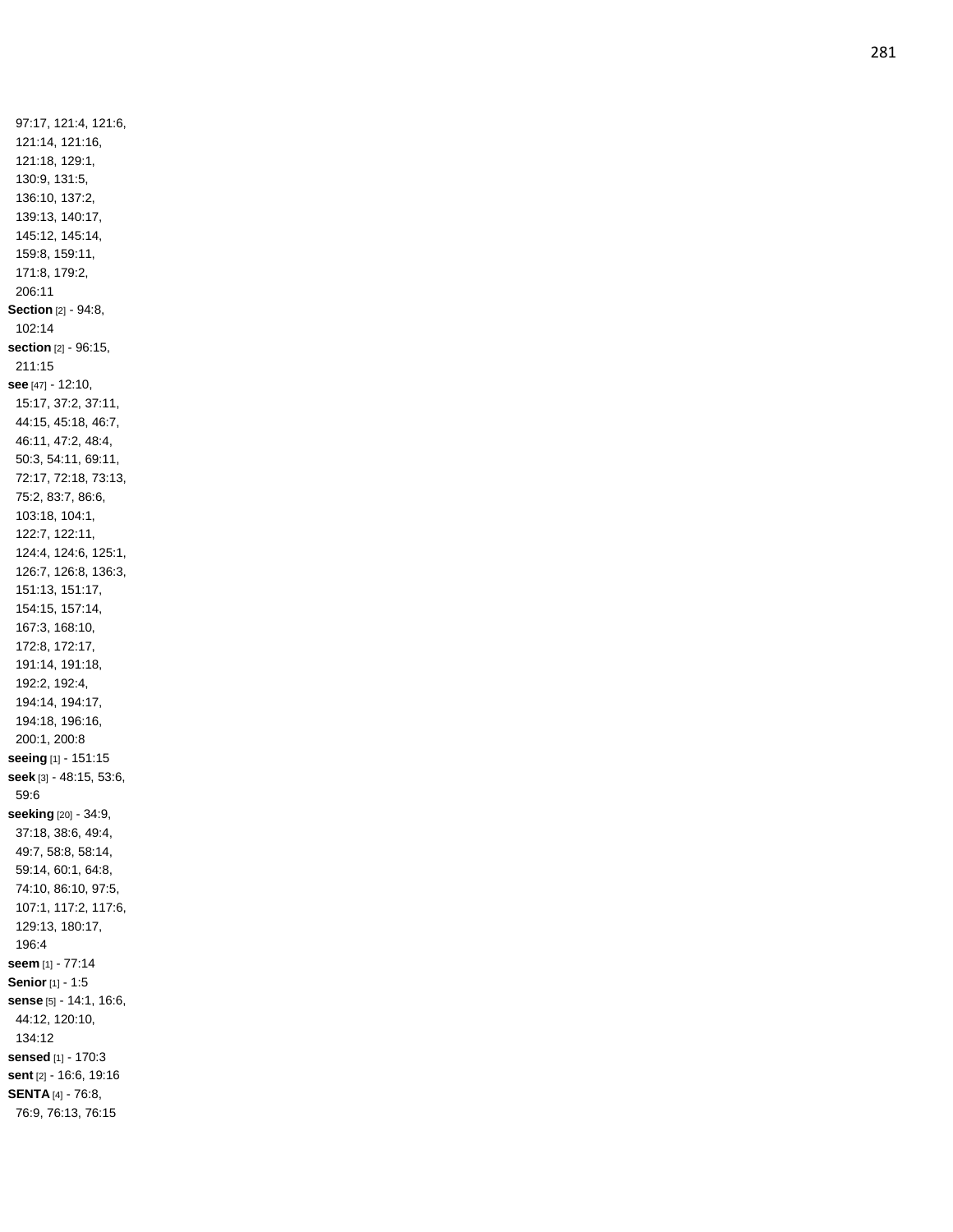**Senta** [1] - 76:8 **separate** [3] - 52:9, 142:10, 209:6 **separately** [1] - 209:6 **sequitur** [1] - 163:17 **series** [2] - 111:5, 119:9 **Services** [5] - 56:8, 57:4, 97:12, 172:8, 215:3 **session** [1] - 25:6 **sessions** [1] - 3:17 **set** [9] - 38:11, 48:4, 73:15, 110:9, 165:16, 165:18, 216:6, 216:7 **setback** [54] - 36:9, 37:5, 42:1, 42:2, 42:17, 44:9, 46:4, 46:5, 47:10, 48:16, 53:5, 55:13, 56:2, 56:14, 57:5, 57:7, 57:15, 58:3, 58:7, 58:9, 58:13, 58:18, 59:4, 66:10, 66:14, 67:6, 70:8, 73:3, 74:7, 74:9, 74:11, 76:17, 80:13, 85:3, 89:4, 89:12, 102:18, 103:16, 104:15, 108:2, 116:14, 129:17, 131:10, 180:16, 183:15, 184:8, 184:14, 187:15, 191:6, 195:18, 196:4, 196:10 **setbacks** [14] - 38:16, 39:1, 39:2, 41:6, 80:12, 81:16, 81:18, 102:17, 108:2, 117:1, 117:16, 131:16, 183:12, 191:6 **seven** [7] - 14:14, 21:7, 47:17, 158:2, 171:11, 173:11, 175:14 **several** [3] - 29:3, 109:7, 138:14 **shade** [1] - 71:8 **shaded** [1] - 38:7 **shadows** [2] - 67:13, 71:13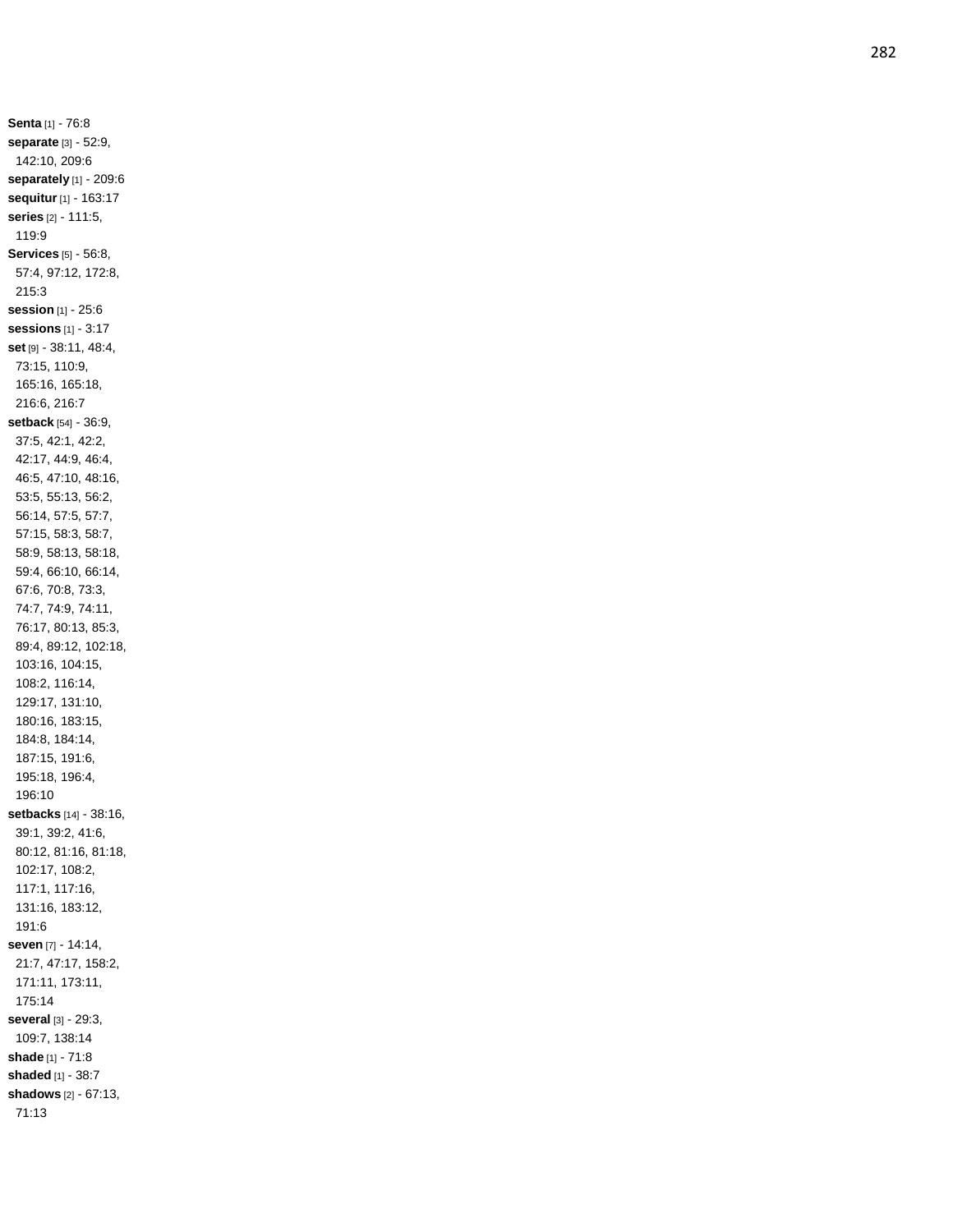**shall** [3] - 51:13, 92:18, 93:2 **shape** [4] - 66:6, 86:17, 89:1, 213:14 **shaped** [4] - 27:11, 42:4, 42:8, 89:3 **share** [1] - 37:13 **sharing** [2] - 158:13, 186:14 **SHEET** [1] - 215:1 **Sheet** [2] - 215:2, 215:7 **sheet** [1] - 215:7 **shelter** [1] - 141:11 **shift** [1] - 77:10 **shifted** [1] - 29:16 **shifts** [1] - 77:9 **short** [2] - 24:3, 171:5 **shorten** [1] - 48:17 **shortened** [4] - 47:5, 49:1, 70:6, 85:14 **Shorthand** [2] - 216:4, 216:11 **shot** [1] - 147:10 **show** [10] - 45:16, 48:9, 48:10, 50:5, 77:1, 103:12, 167:1, 167:5, 167:11, 191:9 **showed** [2] - 29:7, 135:5 **showing** [2] - 55:1, 160:11 **shows** [2] - 36:8, 142:10 **shrunk** [1] - 65:4 **Shuster** [6] - 110:16, 111:3, 120:6, 127:14, 132:12, 135:4 **SHUSTER** [12] - 123:17, 124:2, 126:13, 127:1, 129:3, 132:10, 136:18, 137:5, 137:9, 137:17, 138:4, 138:9 **Shuster's** [1] - 110:17 **side** [46] - 13:2, 36:7, 36:8, 36:9, 38:7, 38:9, 45:18, 46:8, 49:8, 53:17, 59:5, 59:8, 61:13, 65:3, 73:14, 76:4, 83:5,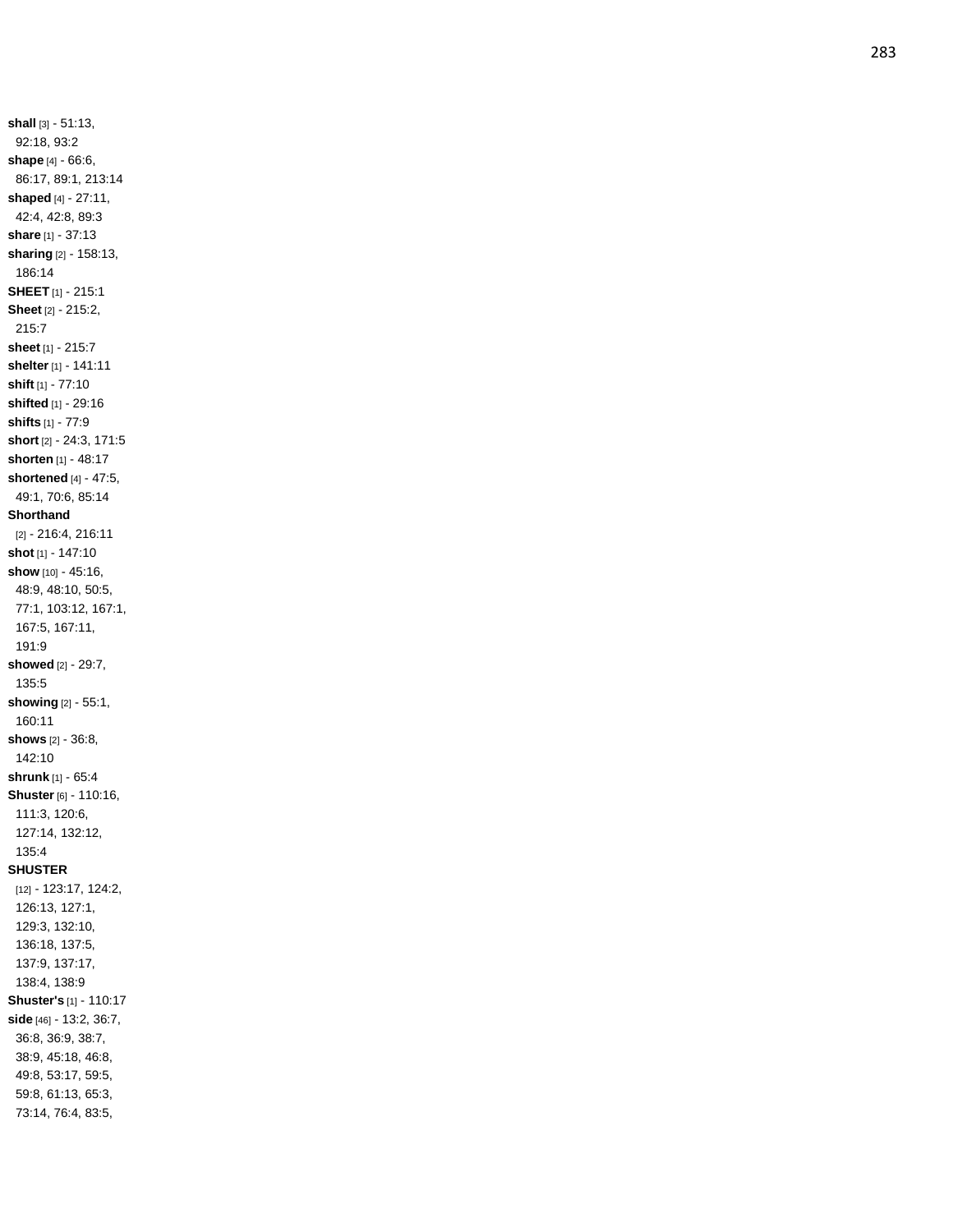83:9, 102:16, 103:15, 104:4, 112:7, 116:18, 117:16, 122:3, 122:4, 122:7, 122:13, 125:11, 126:8, 138:16, 142:11, 144:15, 161:4, 180:16, 182:14, 182:18, 183:12, 183:16, 183:17, 184:9, 184:14, 184:16, 184:17, 191:5 **sides** [6] - 9:9, 35:16, 59:9, 66:7, 103:12, 115:13 **siding** [1] - 193:16 **Sigall** [1] - 82:15 **SIGALL** [1] - 82:16 **Sign** [1] - 215:7 **sign** [25] - 6:5, 7:5, 7:12, 8:18, 9:2, 10:16, 14:5, 14:8, 14:11, 15:18, 21:1, 21:4, 146:6, 170:13, 171:8, 171:12, 171:14, 173:3, 173:6, 173:8, 173:15, 173:16, 173:17, 175:14, 194:9 **sign -off** [1] - 194:9 **signage** [2] - 6:10, 6:17 **SIGNATURE** [1] - 215:1 **signature** [2] - 136:1, 194:15 **signatures** [1] - 195:11 **signed** [6] - 106:8, 134:3, 134:4, 135:11, 170:16, 199:12 **significance** [1] - 118:6 **signing** [1] - 171:3 **signs** [1] - 7:1 **SIMEON** [10] - 62:18, 63:1, 63:5, 63:11, 63:15, 65:2, 65:8, 65:13, 66:12, 67:1 **Simeon** [1] - 62:18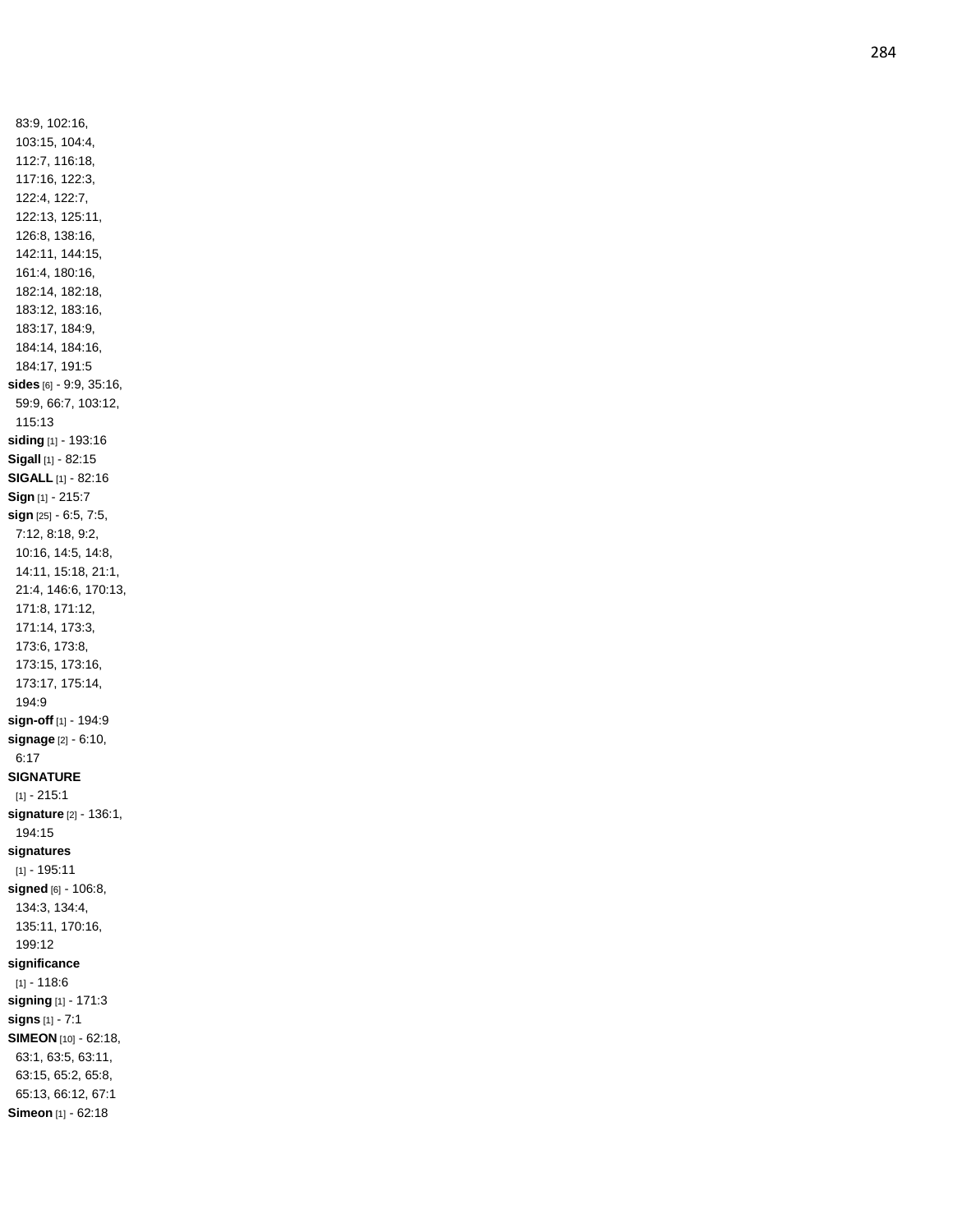**similar** [1] - 141:13 **similarly** [4] - 116:10, 118:11, 122:3, 141:12 **simply** [4] - 29:17, 129:14, 130:18, 153:8 **sims** [2] - 16:9, 16:15 **simulations** [2] - 14:18, 15:5 **single** [5] - 94:5, 121:4, 150:15, 211:18, 212:4 **single -family** [3] - 94:5, 211:18, 212:4 **single -story** [1] - 121:4 **site** [7] - 6:14, 46:4, 48:4, 48:9, 63:18, 77:14, 77:16 **siting** [1] - 45:11 **Sitting** [12] - 3:4, 5:2, 18:2, 22:2, 25:2, 100:2, 101:2, 110:2, 156:2, 177:2, 190:2, 204:2 **situation** [2] - 32:5, 79:4 **six** [2] - 68:5, 158:1 **six -year -old** [1] - 68:5 **size** [13] - 50:14, 62:8, 66:5, 66:8, 81:10, 95:7, 119:11, 122:13, 123:4, 132:5, 139:12, 144:12, 149:18 **sized** [1] - 119:3 **skews** [1] - 150:2 **skills** [1] - 124:12 **skipping** [1] - 82:14 **slate** [1] - 28:16 **sleep** [1] - 158:9 **slide** [1] - 48:17 **slight** [3] - 103:9, 153:8 **slightly** [1] - 104:18 **slot** [1] - 11:17 **small** [16] - 103:14, 104:11, 123:4, 145:14, 149:18, 150:2, 150:18, 151:1, 183:15, 190:16, 191:13,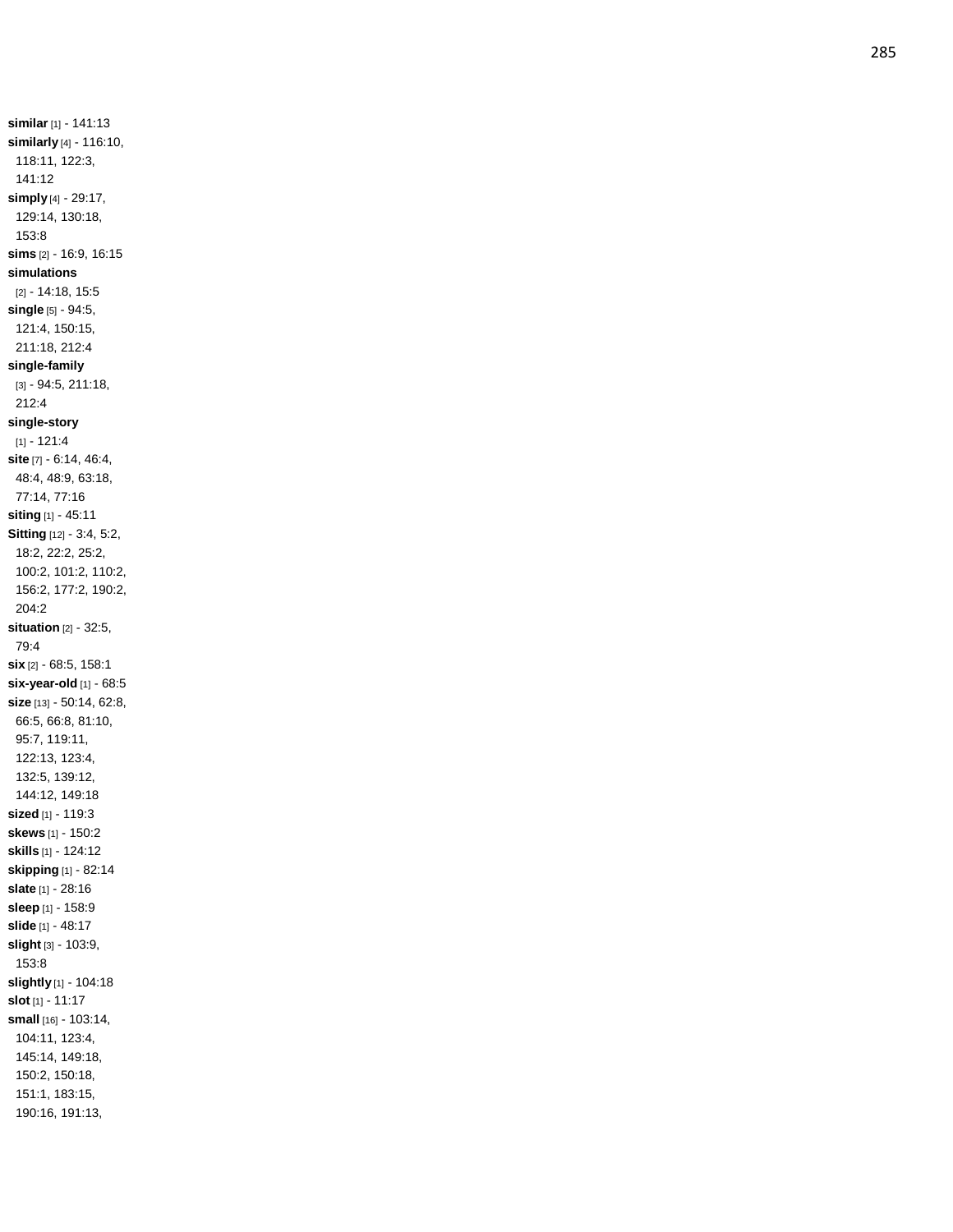192:12, 193:2, 198:18, 201:18, 210:9 **smaller** [3] - 119:4, 183:8, 208:2 **snow** [2] - 191:13, 197:10 **snowsuits** [1] - 197:16 **SO** [1] - 129:7 **solve** [1] - 128:18 **someone** [10] - 10:1, 79:5, 84:9, 118:16, 138:5, 160:7, 174:5, 174:16, 211:10, 212:4 **sometime** [2] - 194:1, 194:2 **sometimes** [4] - 9:10, 147:15, 151:17, 205:11 **somewhat** [2] - 97:8, 119:4 **somewhere** [2] - 28:11, 126:4 **soon** [1] - 16:4 **sorry** [13] - 33:13, 38:1, 41:16, 60:6, 91:1, 140:4, 157:5, 181:2, 192:16, 198:16, 204:5, 205:18, 207:16 **sort** [26] - 28:6, 31:3, 35:15, 36:12, 36:17, 38:12, 44:7, 45:1, 45:14, 46:2, 46:8, 46:9, 47:15, 56:11, 63:6, 75:11, 102:1, 103:12, 104:3, 105:8, 144:7, 160:13, 178:5, 192:14, 210:8 **sought** [13] - 61:1, 61:4, 68:14, 80:9, 88:6, 89:10, 94:15, 107:17, 149:9, 187:12, 192:17, 213:6, 214:3 **sound** [1] - 199:3 **south** [1] - 64:5 **Southern** [1] - 61:13 **space** [21] - 41:8, 42:8, 77:6, 77:13, 102:12, 105:10,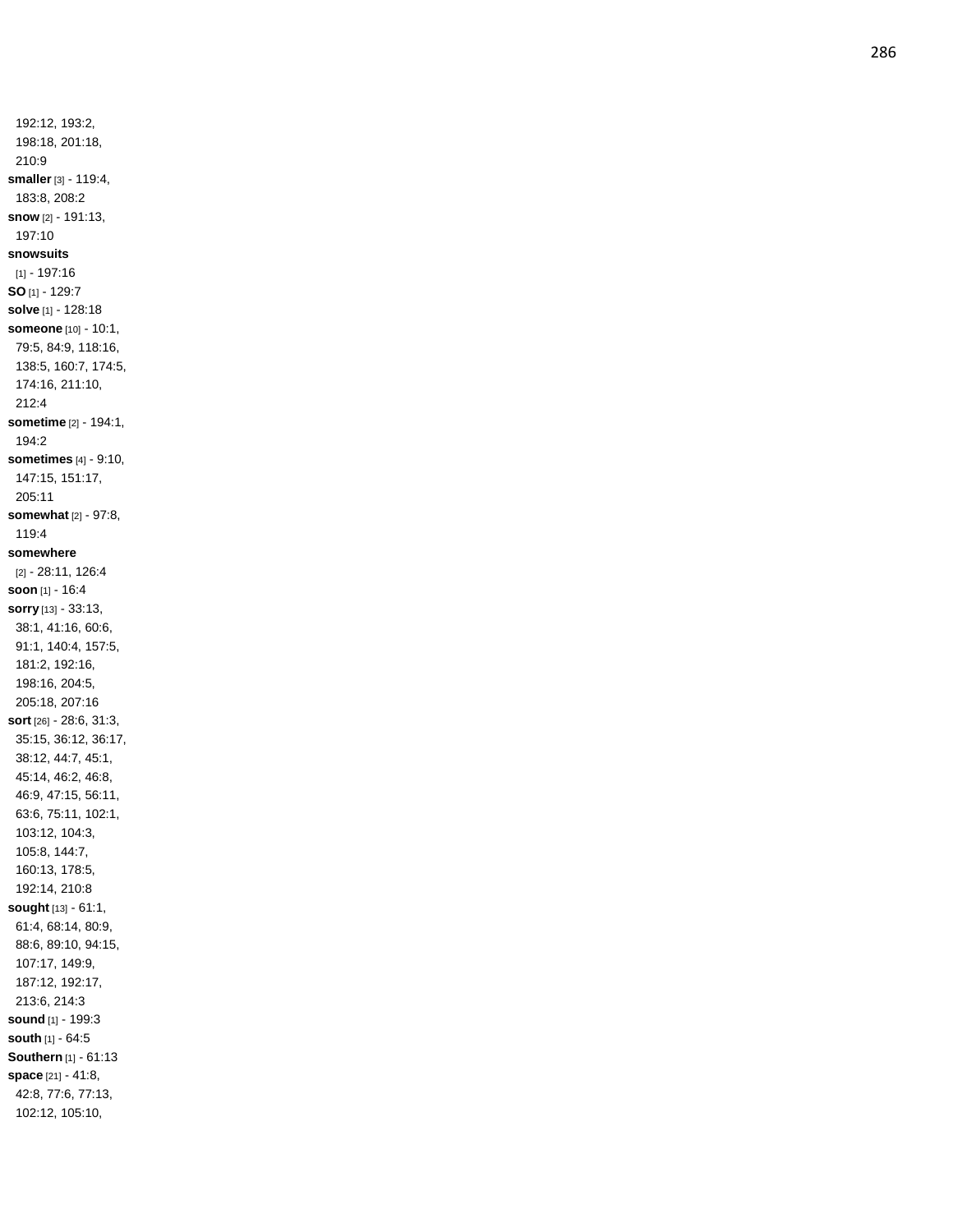116:7, 127:15, 129:6, 139:17, 158:10, 158:16, 159:3, 164:1, 179:9, 180:1, 185:16, 198:3, 205:3, 205:4, 205:13 **spaces** [5] - 67:10, 67:11, 68:1, 69:13, 183:5 **speaking** [3] - 61:11, 61:12, 61:15 **Special** [32] - 26:11, 34:9, 88:8, 91:1, 91:18, 94:12, 94:14, 94:17, 96:8, 97:6, 98:12, 98:16, 101:16, 103:2, 105:14, 107:1, 107:16, 108:1, 109:4, 115:14, 151:11, 151:15, 152:1, 152:8, 154:3, 180:17, 183:12, 184:5, 185:13, 187:12, 187:14, 189:2 **special** [1] - 65:17 **Specialist** [1] - 1:11 **specific** [1] - 37:17 **spell** [1] - 81:4 **spent** [3] - 67:8, 69:12, 70:2 **spilled** [1] - 92:3 **spine** [2] - 45:15, 46:12 **spiral** [3] - 128:18, 130:1, 130:15 **spirit** [2] - 41:8, 71:11 **spoken** [1] - 181:7 **sprinkler**[1] - 209:3 **square** [25] - 51:4, 51:13, 52:3, 91:5, 92:8, 92:14, 92:18, 95:5, 103:4, 103:6, 112:9, 112:10, 116:2, 116:5, 118:11, 122:14, 122:18, 123:9, 123:11, 141:10, 159:4, 180:3, 192:14, 208:7, 208:11 **SS** [1] - 216:3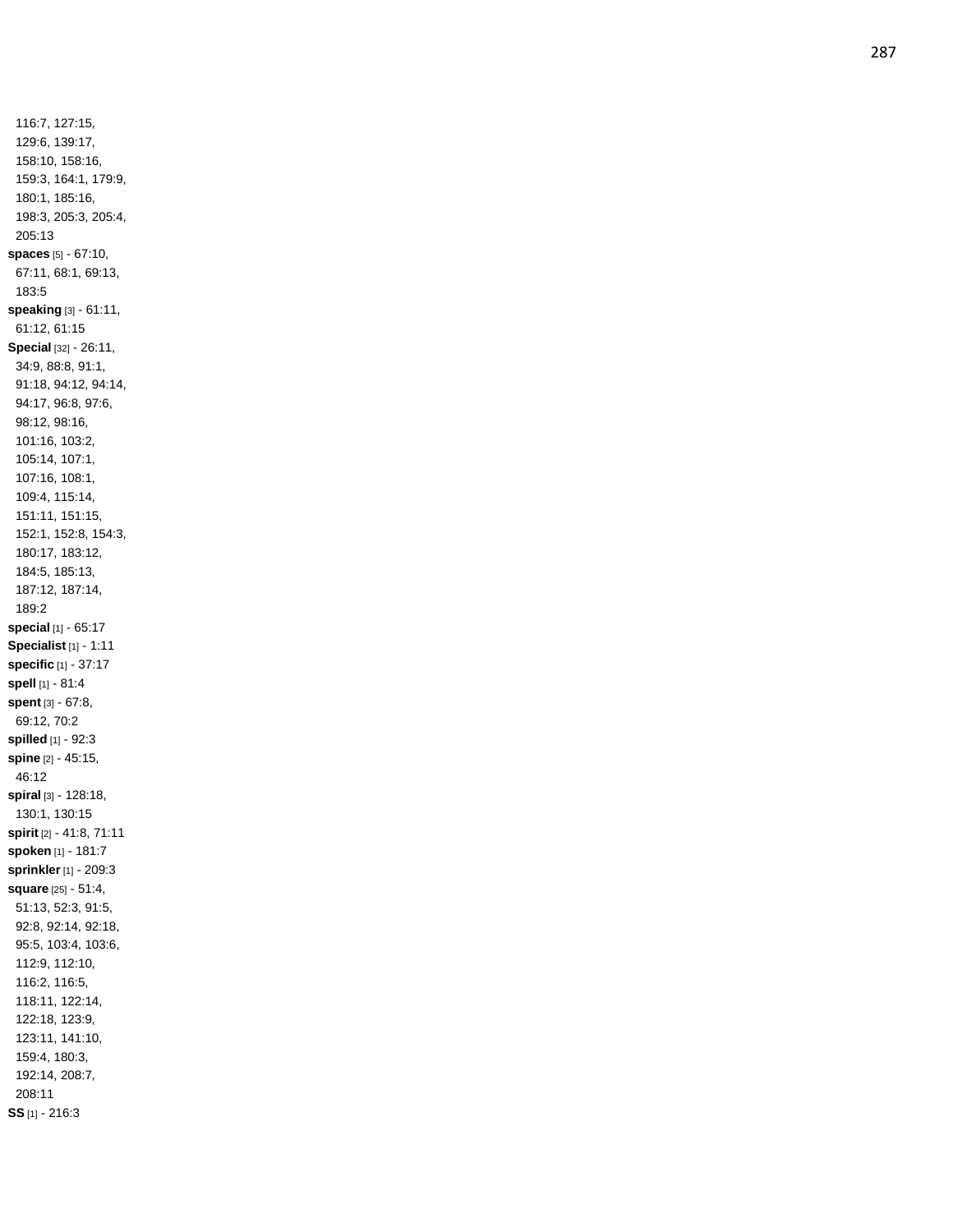**stair** [8] - 127:3, 127:4, 128:18, 129:12, 129:17, 130:10, 130:15, 131:2 **staircases** [1] - 130:1 **stairway** [1] - 129:18 **standard** [2] - 66:1, 139:14 **standpoint** [1] - 146:3 **start** [4] - 3:9, 25:13, 29:12, 157:18 **started** [2] - 3:11, 27:7 **starting** [2] - 23:12, 102:7 **state** [3] - 5:15, 149:16, 158:12 **statement** [3] - 163:10, 164:4, 164:13 **statement(s** [1] - 215:17 **statements** [1] - 28:2 **stating** [1] - 93:16 **status** [1] - 114:16 **stay** [4] - 9:18, 159:9, 198:9, 198:11 **stayed** [1] - 68:17 **staying** [3] - 14:12, 179:7, 179:17 **stays** [1] - 103:4 **STEINGISER** [10] - 177:9, 177:11, 180:9, 181:5, 181:15, 181:18, 182:5, 182:12, 184:3, 184:13 **Steingiser** [1] - 177:11 **STENOGRAPHER** [2] - 41:14, 42:14 **stenographer** [6] - 4:9, 25:16, 31:14, 101:9, 156:9, 190:9 **steps** [3] - 122:11, 191:16, 191:18 **Stewart** [1] - 138:1 **stick** [2] - 9:11, 60:15 **sticking** [1] - 75:4 **sticks** [3] - 75:3, 75:8, 105:1 **still** [5] - 20:1, 71:4,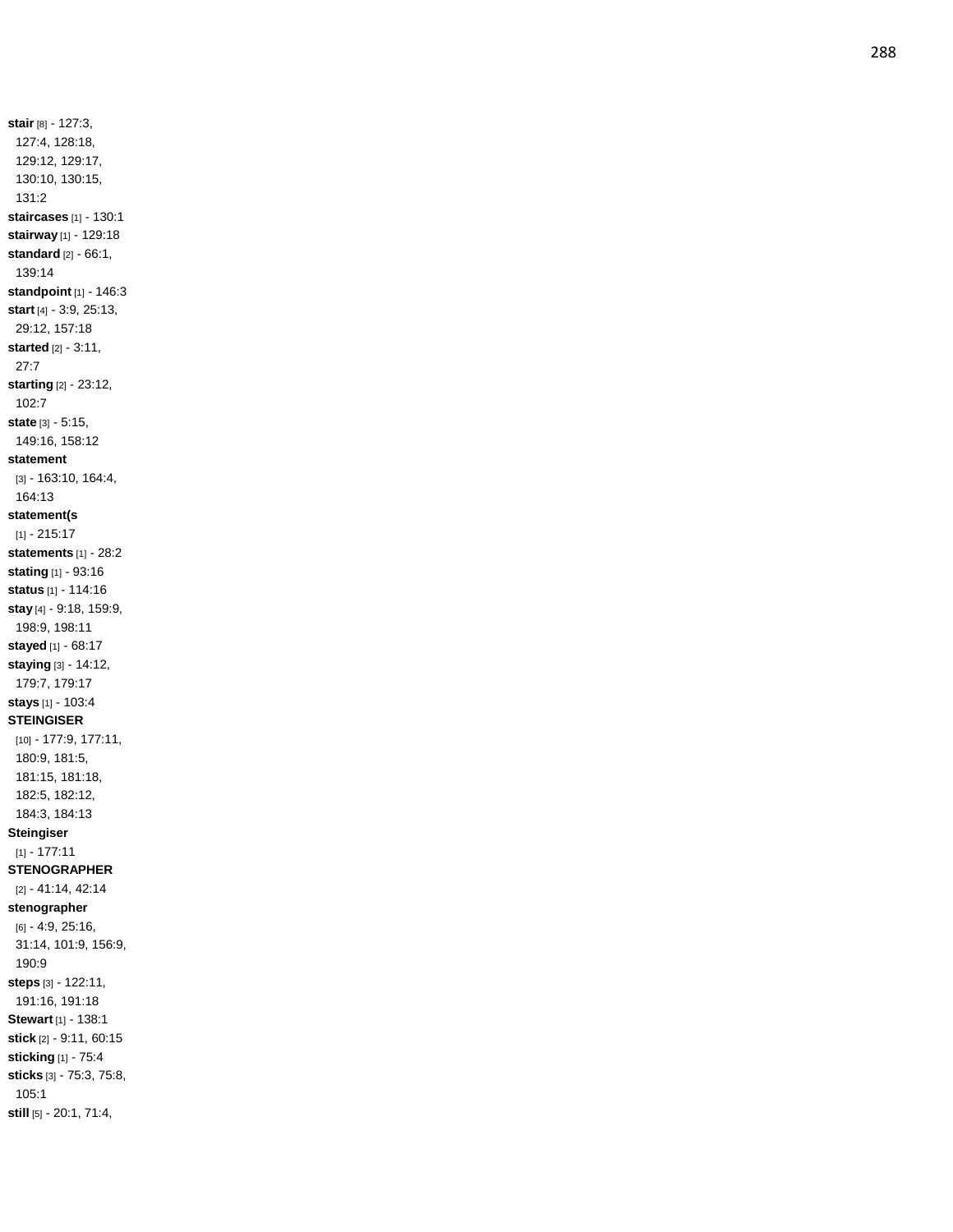105:10, 167:15, 211:6 **stock** [2] - 185:18, 214:4 **stop** [2] - 12:8, 161:12 **story** [4] - 121:4, 180:8, 191:12, 206:8 **straggling** [1] - 25:13 **straight** [1] - 42:11 **strange** [1] - 39:17 **strangers** [1] - 26:18 **Street** [42] - 2:3, 2:7, 2:9, 2:10, 2:11, 2:12, 5:6, 26:1, 28:9, 31:1, 31:6, 55:12, 63:1, 72:14, 76:10, 79:8, 101:6, 101:11, 106:10, 137:8, 137:15, 138:3, 138:7, 156:6, 156:18, 157:2, 158:1, 177:6, 178:12, 185:14, 186:4, 186:7, 186:11, 190:6, 190:10, 190:12, 190:17, 199:15, 200:2, 200:12, 204:8, 204:11 **street** [21] - 26:5, 28:11, 57:14, 72:16, 73:8, 75:9, 76:17, 77:18, 81:17, 83:5, 83:9, 105:5, 111:15, 122:8, 133:1, 137:10, 159:15, 161:3, 167:6, 167:12, 200:3 **streetscape** [1] - 146:2 **stress** [1] - 70:5 **stretch** [1] - 111:10 **strictly** [1] - 67:6 **struck** [1] - 42:9 **structure** [23] - 46:14, 61:7, 65:1, 66:8, 71:3, 84:17, 87:6, 87:14, 88:10, 92:4, 95:6, 95:17, 96:10, 97:1, 97:3, 97:5, 97:15, 149:14, 201:17, 202:8, 207:4, 213:15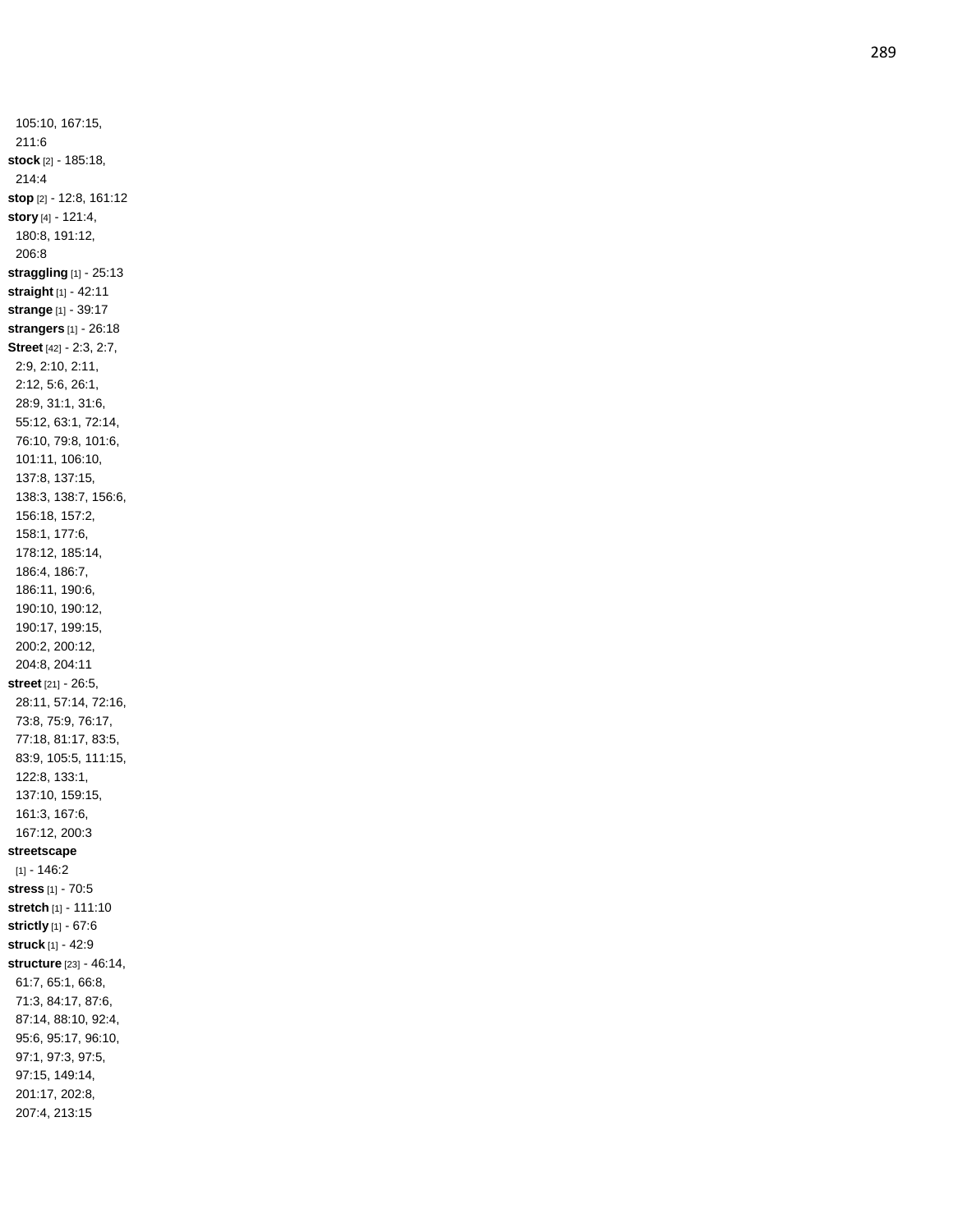**studio** [15] - 204:16, 204:17, 205:1, 205:4, 205:10, 206:14, 206:17, 211:2, 211:4, 211:9, 211:11, 212:13, 213:9, 213:10, 213:13 **stuff** [1] - 112:2 **style** [6] - 84:18, 87:5, 111:10, 119:10, 145:11, 145:16 **stylistic** [1] - 146:17 **subject** [8] - 3:18, 14:3, 20:17, 98:12, 142:14, 150:13, 151:2, 170:11 **submission** [2] - 37:4, 47:3 **submit** [3] - 22:16, 93:16, 164:12 **submitted** [7] - 35:4, 85:6, 90:2, 112:5, 113:8, 187:1, 189:5 **subscribe** [1] - 215:16 **subsequent** [1] - 109:9 **substandard** [1] - 191:4 **substantial** [15] - 88:14, 89:6, 95:2, 95:9, 108:5, 139:15, 149:13, 150:6, 163:13, 187:18, 188:3, 201:15, 202:11, 213:8, 213:17 **substantially** [5] - 89:7, 92:3, 150:7, 202:12, 213:18 **subtractions** [1] - 209:1 **suburban** [1] - 28:6 **successfully** [1] - 190:18 **sudden** [2] - 8:9, 121:9 **suddenly** [2] - 73:5, 73:15 **sufficient** [2] - 142:14, 153:16 **suggest** [6] - 22:9,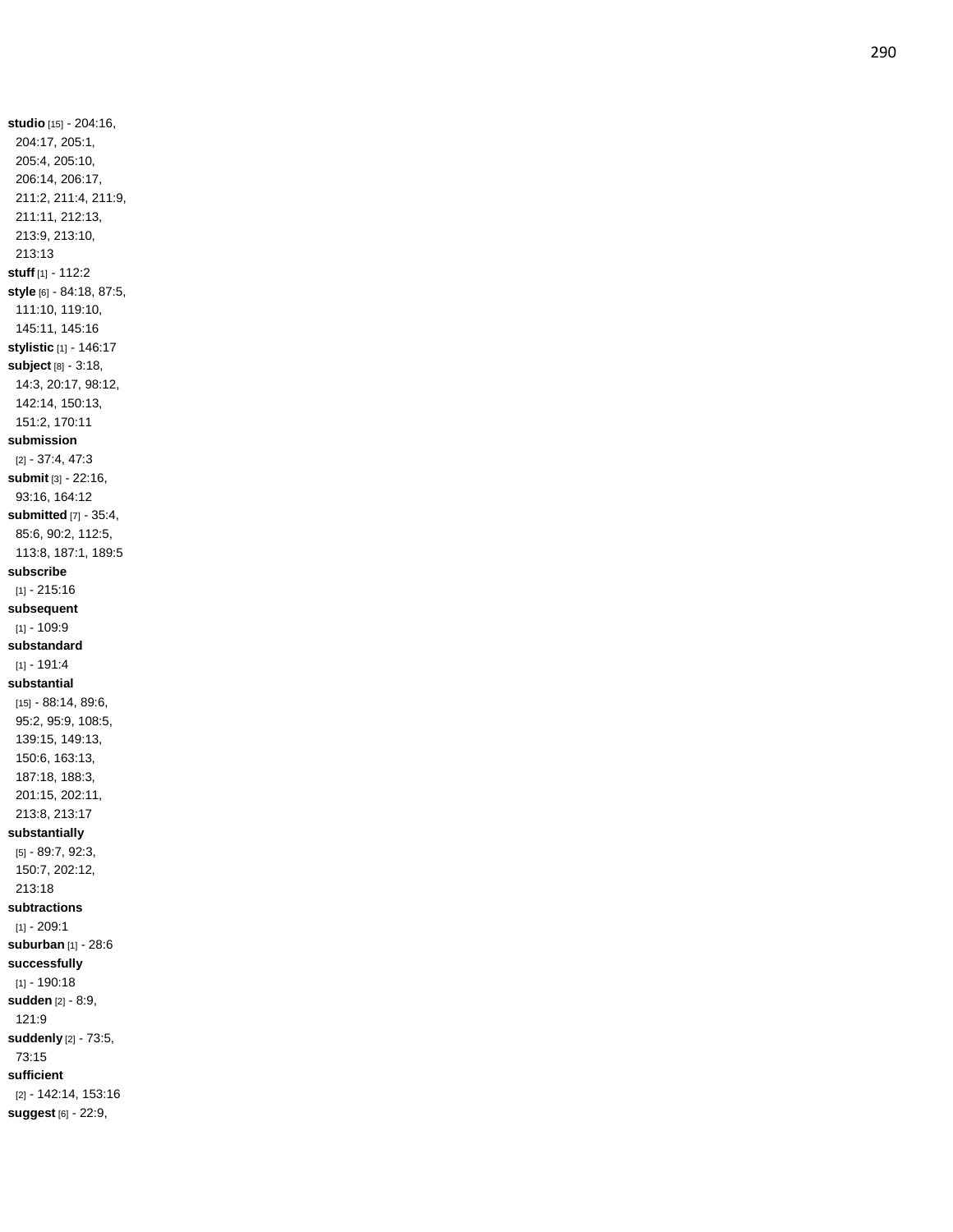119:7, 123:2, 123:3, 139:6, 164:10 **suggesting** [1] - 130:8 **suggests** [1] - 175:3 **suits** [1] - 69:10 **Sullivan** [24] - 1:8, 3:5, 5:3, 17:4, 18:3, 21:16, 22:3, 25:3, 90:15, 98:17, 100:3, 100:18, 101:3, 109:14, 110:3, 147:9, 151:7, 156:3, 177:3, 189:14, 190:3, 203:6, 204:3, 214:14 **SULLIVAN** [25] - 51:16, 52:2, 88:1, 96:14, 96:18, 111:12, 111:17, 124:4, 143:5, 144:6, 144:14, 146:1, 146:13, 147:2, 148:13, 155:10, 160:9, 161:5, 161:8, 161:14, 162:6, 166:3, 167:18, 168:3, 212:18 **sun** [3] - 70:15, 70:17, 71:7 **sunlight** [1] - 67:12 **sunshade** [1] - 85:11 **supplementary** [1] - 156:12 **support** [20] - 27:6, 78:17, 79:1, 79:12, 82:17, 83:13, 83:14, 85:16, 106:14, 108:7, 108:12, 134:7, 135:1, 148:5, 148:7, 150:10, 185:12, 185:17, 186:5, 188:8 **supported** [1] - 29:11 **supporting** [2] - 86:1, 164:13 **supportive** [1] - 123:15 **suppose** [2] - 97:1, 174:18 **supposed** [1] - 114:6 **surprise** [1] - 175:6 **surprised** [1] - 54:12 **suspect** [1] - 193:15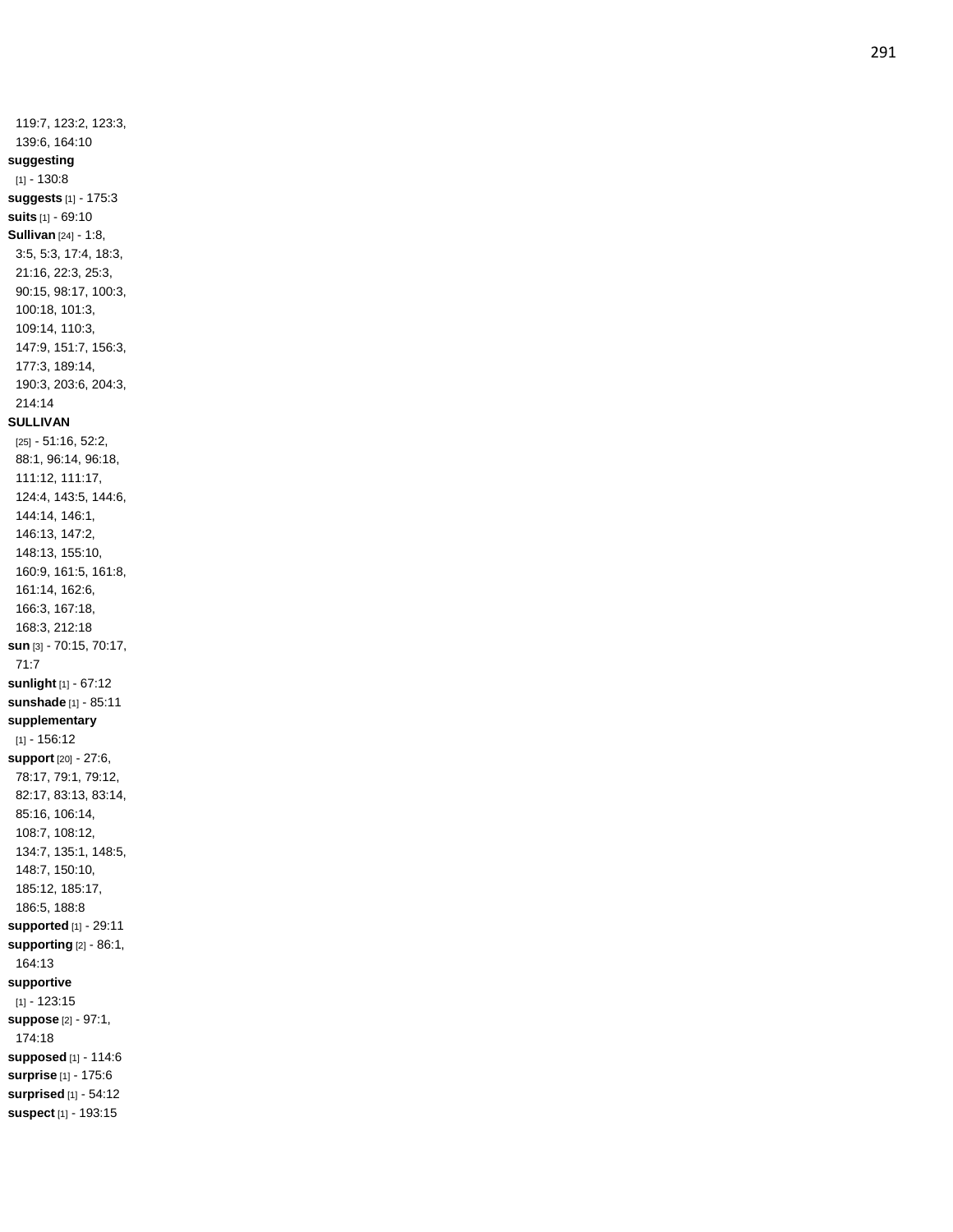**suspenders** [1] - 154:14 **suspicion** [1] - 128:11 **Sutphin** [3] - 110:18, 150:15, 155:4 **SUTPHIN**

### [3] - 122:14, 122:16, 150:16 **Sweden** [2] - 29:4, 29:7

**system** [1] - 209:3

# **T**

**Table** [1] - 53:5 **tail** [1] - 29:10 **tangled** [1] - 59:11 **tape** [1] - 4:12 **tasteful** [2] - 32:16, 33:1 **tasteless** [1] - 32:12 **taxes** [1] - 43:3 **team** [1] - 177:14 **technically** [1] - 58:10 **TEDESCO** [56] - 12:17, 13:4, 13:7, 42:7, 42:11, 42:16, 48:14, 49:3, 49:9, 49:12, 76:2, 84:11, 85:18, 86:4, 97:18, 98:6, 124:3, 124:10, 124:18, 125:5, 125:13, 125:18, 126:3, 126:7, 126:16, 127:2, 128:17, 129:4, 129:7, 129:11, 130:8, 130:14, 130:17, 136:16, 138:8, 144:2, 144:13, 145:1, 150:18, 166:18, 167:10, 167:15, 175:17, 184:8, 192:16, 193:4, 193:11, 194:6, 198:2, 198:6, 199:17, 200:9, 200:16, 210:14, 211:1, 211:12 **Tedesco** [24] - 1:10, 3:6, 5:4, 17:5, 18:4, 21:17, 22:4, 25:4,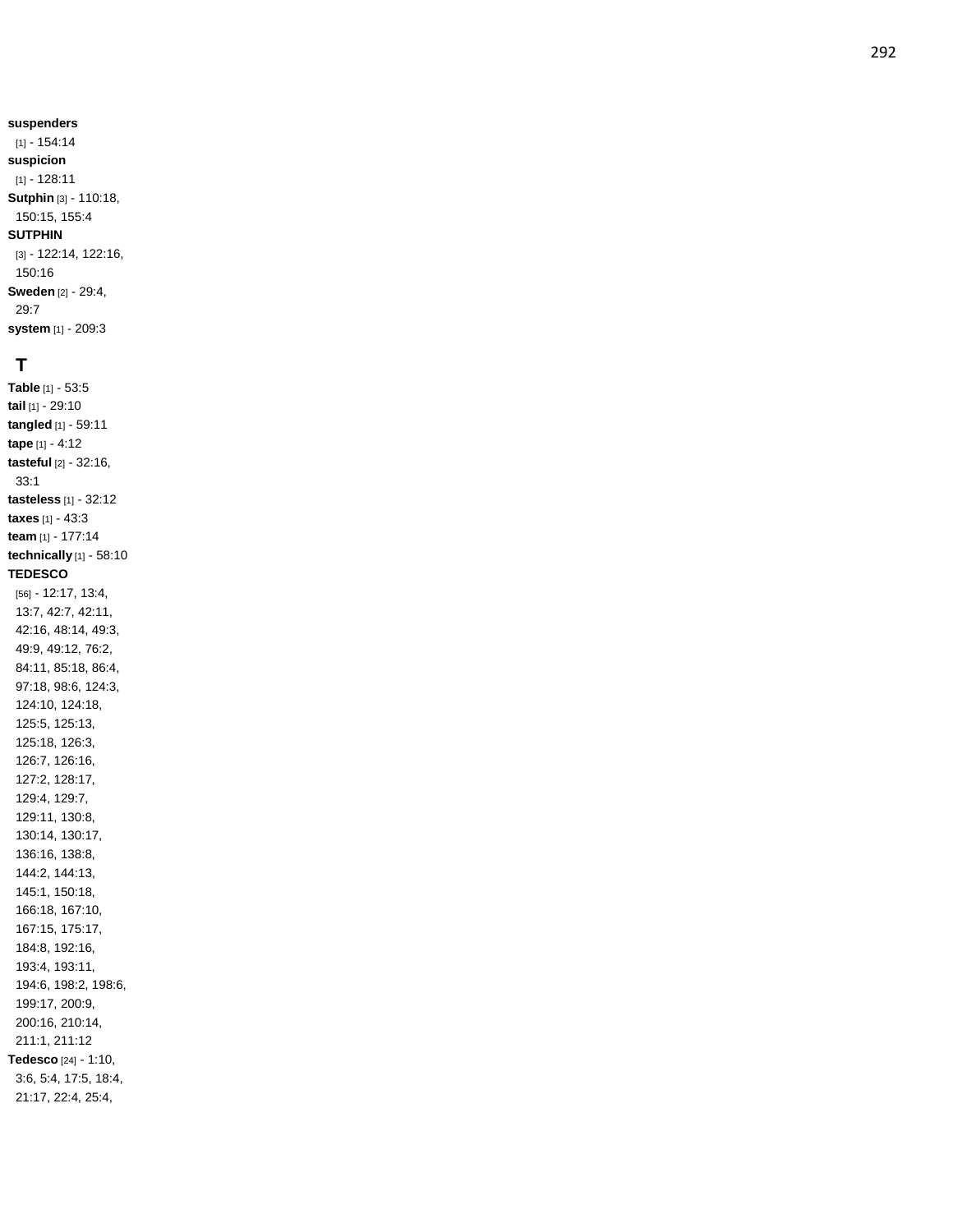90:16, 98:18, 100:4, 100:18, 101:4, 109:15, 110:4, 124:15, 151:7, 156:4, 177:4, 189:15, 190:4, 203:7, 204:4, 214:15 **ten** [6] - 12:5, 15:14, 65:3, 65:5, 196:2, 204:17 **tenant** [1] - 13:12 **tens** [1] - 69:3 **term** [3] - 107:2, 146:10, 199:4 **terms** [11] - 16:14, 35:14, 42:17, 62:8, 63:14, 86:14, 87:10, 89:11, 116:9, 170:4, 191:5 **testified** [1] - 188:9 **testimony** [13] - 53:11, 83:18, 84:6, 106:1, 107:10, 133:14, 139:1, 143:3, 185:6, 187:5, 199:7, 201:5, 214:6 **tests** [1] - 167:18 **THE** [10] - 1:1, 1:17, 22:14, 23:8, 41:14, 42:14, 216:14, 216:14, 216:15, 216:15 **themselves** [1] - 133:5 **therefor** [1] - 215:7 **therefore** [3] - 58:14, 150:2, 175:8 **thesaurus** [1] - 146:15 **they've** [5] - 19:10, 40:16, 85:6, 85:14, 102:2 **thinking** [1] - 29:8 **thinner** [1] - 45:14 **third** [17] - 8:13, 10:14, 33:6, 116:16, 126:17, 127:13, 128:2, 128:10, 128:12, 128:15, 129:4, 129:5, 129:9, 129:11, 171:15, 179:2 **THIS** [1] - 216:14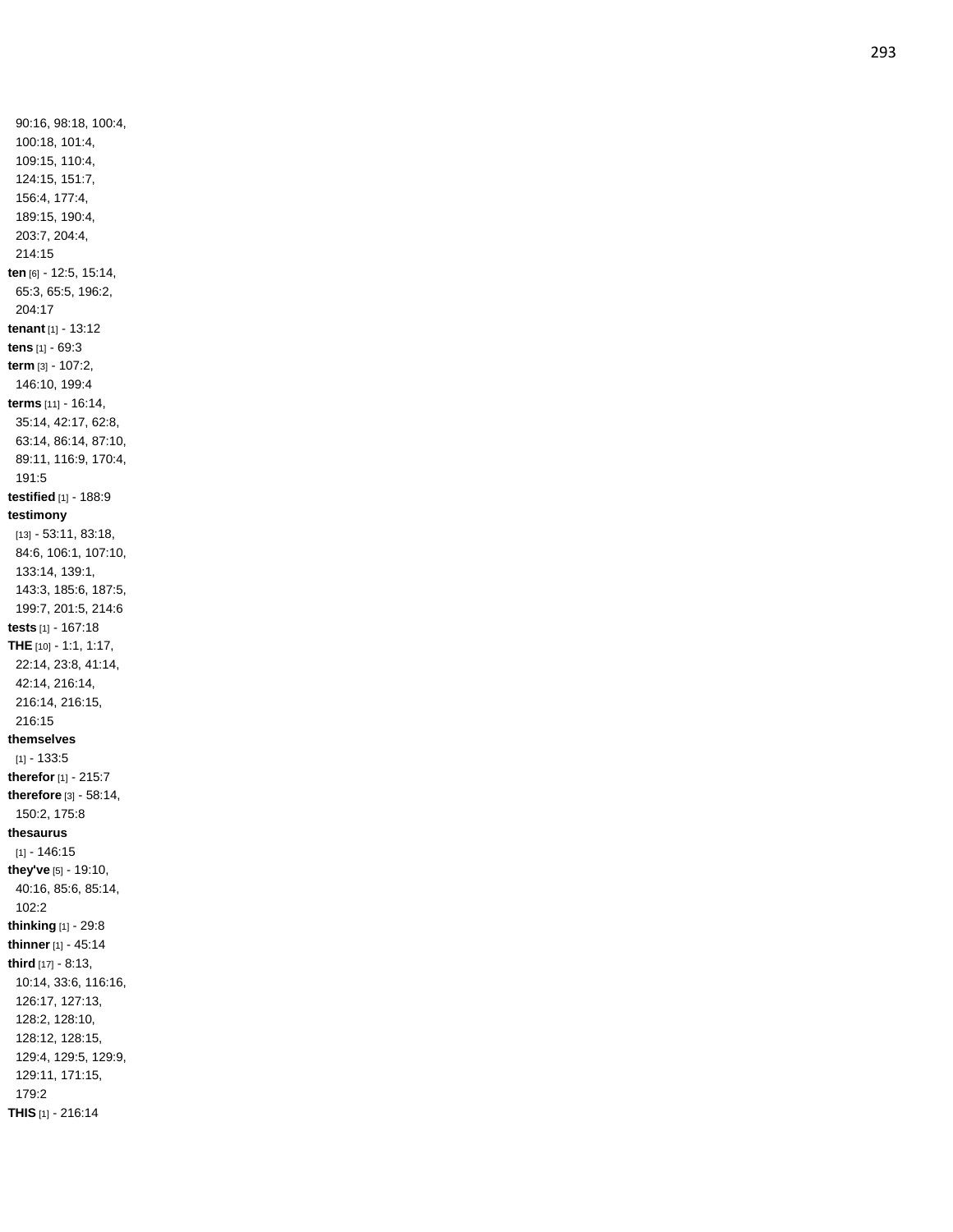**THOMAS** [7] - 72:9, 72:13, 73:13, 74:7, 74:14, 75:1, 75:15 **Thomas** [1] - 72:13 **thoughtful** [1] - 33:1 **thousands** [1] - 69:3 **three** [10] - 48:18, 121:13, 127:18, 144:11, 158:6, 179:1, 182:17, 190:15, 192:11, 194:8 **Three** [1] - 81:6 **three -family** [1] - 127:18 **throughout** [1] - 118:14 **THURSDAY** [1] - 1:4 **tick** [1] - 91:17 **tight** [1] - 199:2 **tilted** [1] - 143:12 **Tim** [1] - 6:14 **timely** [1] - 107:4 **timing** [1] - 169:18 **Timothy** [1] - 185:10 **TIMOTHY** [22] - 7:14, 7:18, 8:3, 8:6, 9:4, 9:8, 9:17, 10:5, 11:14, 12:3, 12:7, 12:12, 13:1, 13:6, 13:8, 13:17, 14:11, 15:6, 15:9, 15:12, 16:1, 16:4 **TO** [1] - 216:14 **today** [7] - 53:6, 71:15, 112:5, 116:14, 122:9, 125:16, 137:6 **today's** [3] - 156:12, 173:10 **Todd** [3] - 61:18, 80:7, 80:8 **TODD** [1] - 80:7 **together** [2] - 15:13, 27:7 **tomorrow** [1] - 12:11 **tonight** [14] - 3:12, 6:1, 15:15, 36:16, 43:17, 58:14, 78:10, 87:7, 87:9, 101:16, 113:3, 147:9, 171:3, 171:14 **took** [11] - 8:6, 28:15, 42:5, 43:1, 64:16,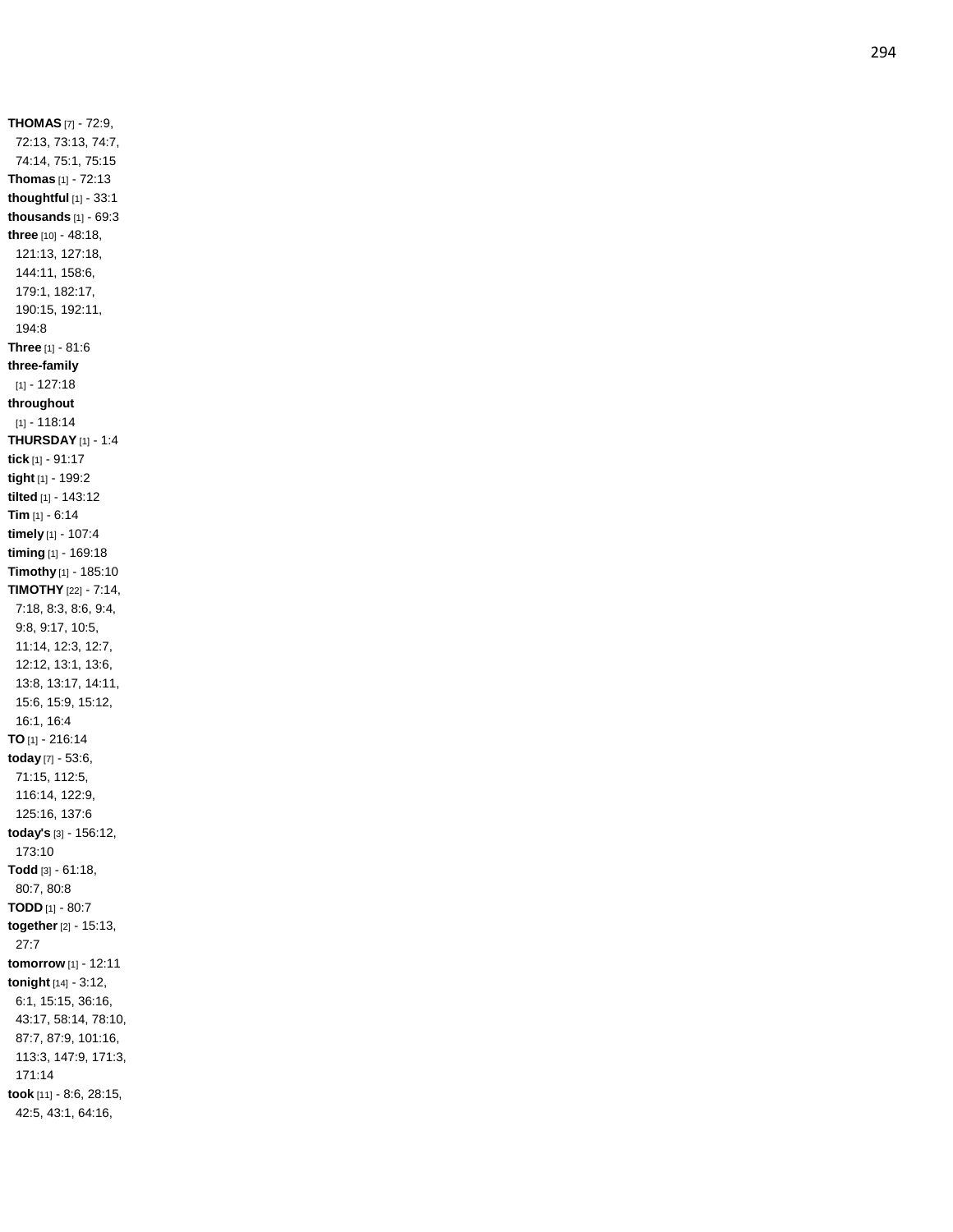67:12, 124:14, 124:15, 152:16, 154:18, 205:11 **toomey** [1] - 185:10 **top** [11] - 74:11, 74:12, 77:15, 102:12, 104:12, 116:17, 158:6, 158:7, 161:6, 180:4, 180:12 **total** [3] - 36:9, 183:3, 208:13 **totaled** [1] - 112:9 **toward** [1] - 74:12 **track** [1] - 194:18 **traditional** [3] - 143:15, 149:1 **traffic** [4] - 94:18, 108:3, 187:16, 188:2 **transcript** [5] - 4:11, 215:2, 215:6, 215:15, 215:16 **TRANSCRIPT** [1] - 216:14 **transmit** [1] - 3:17 **traveling** [1] - 5:15 **travelling** [1] - 48:8 **Traymore** [5] - 2:9, 156:6, 156:18, 157:2, 158:1 **treat** [1] - 198:7 **treated** [1] - 23:1 **treatment** [1] - 198:10 **trees** [5] - 44:12, 72:18, 75:16, 191:11 **trellis** [1] - 46:1 **triangle** [1] - 42:8 **tried** [4] - 6:15, 33:16, 34:2, 43:7 **triggering** [1] - 183:11 **triple** [3] - 145:4, 180:11, 184:10 **trouble** [2] - 85:18, 86:5 **trucks** [1] - 210:11 **true** [4] - 72:2, 98:6, 154:5, 216:6 **trust** [1] - 179:5 **try** [7] - 10:8, 29:18, 45:3, 123:10, 135:18, 138:6,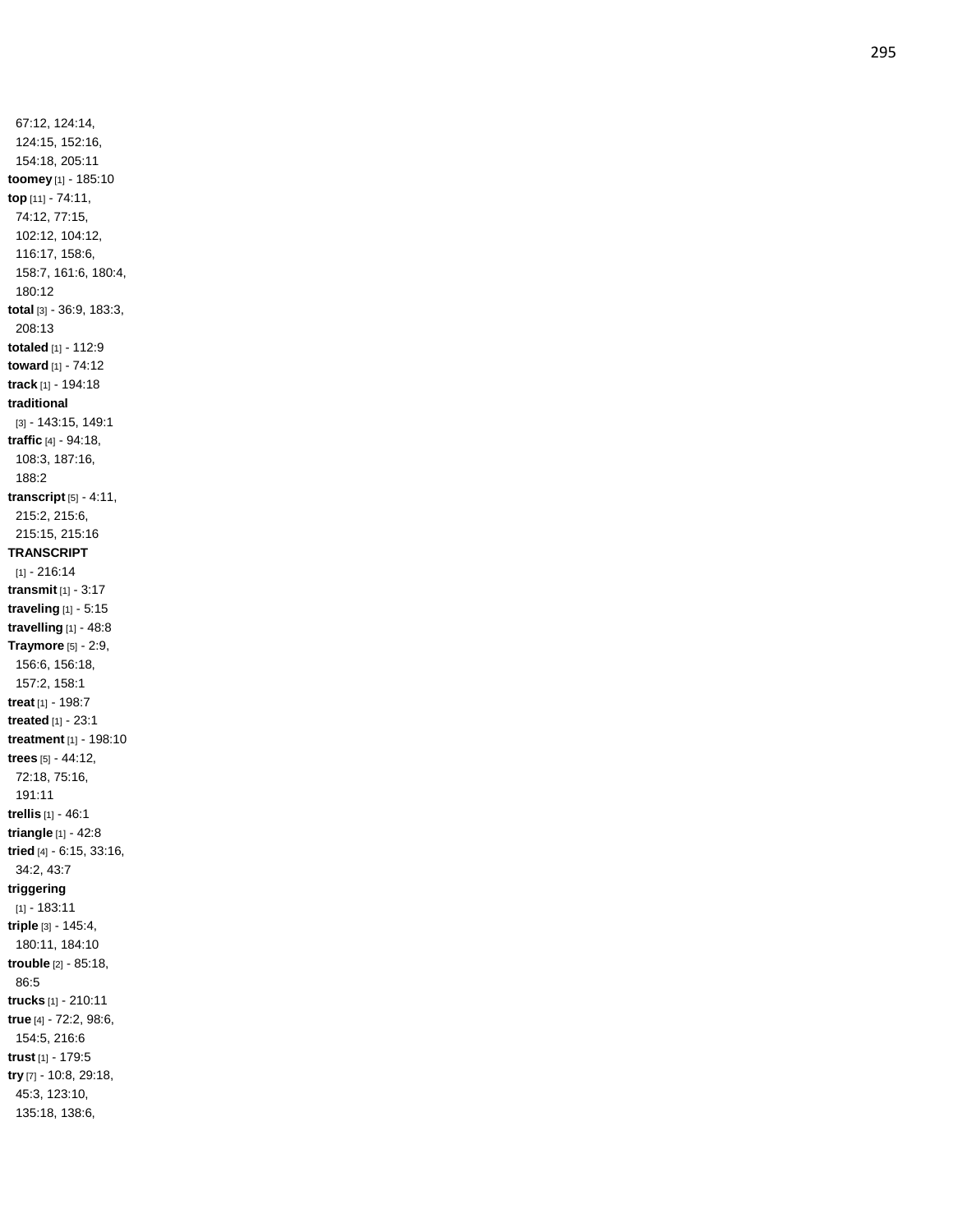168:5 **trying** [10] - 28:1, 28:2, 66:17, 77:6, 125:6, 127:2, 132:13, 140:8, 153:13, 158:17 **tucked** [2] - 27:10, 125:3 **turn** [8] - 23:6, 34:15, 35:9, 90:18, 94:13, 170:16, 171:7, 178:11 **turned** [1] - 23:2 **TV** [1] - 205:11 **tweaked** [1] - 34:2 **twice** [4] - 7:4, 11:4, 92:15, 116:12 **two** [63] - 3:14, 13:13, 14:8, 21:4, 23:3, 28:3, 28:7, 29:15, 39:2, 43:9, 43:18, 45:1, 45:2, 45:14, 46:11, 48:3, 52:13, 52:14, 81:12, 82:6, 83:4, 94:5, 102:6, 102:10, 102:13, 102:16, 103:12, 103:14, 104:5, 104:10, 111:2, 116:5, 116:8, 116:18, 123:12, 124:14, 124:16, 125:10, 128:3, 128:16, 129:15, 131:16, 132:7, 137:2, 137:13, 146:15, 153:2, 153:5, 153:6, 155:3, 158:5, 160:14, 173:12, 180:4, 180:12, 187:3, 195:10, 205:16, 209:5, 211:18, 212:5 **two -family** [11] - 94:5, 111:2, 123:12, 128:3, 128:16, 137:13, 158:5, 205:16, 209:5, 211:18, 212:5 **type** [2] - 121:12, 139:7 **types** [1] - 4:10 **typical** [5] - 118:14,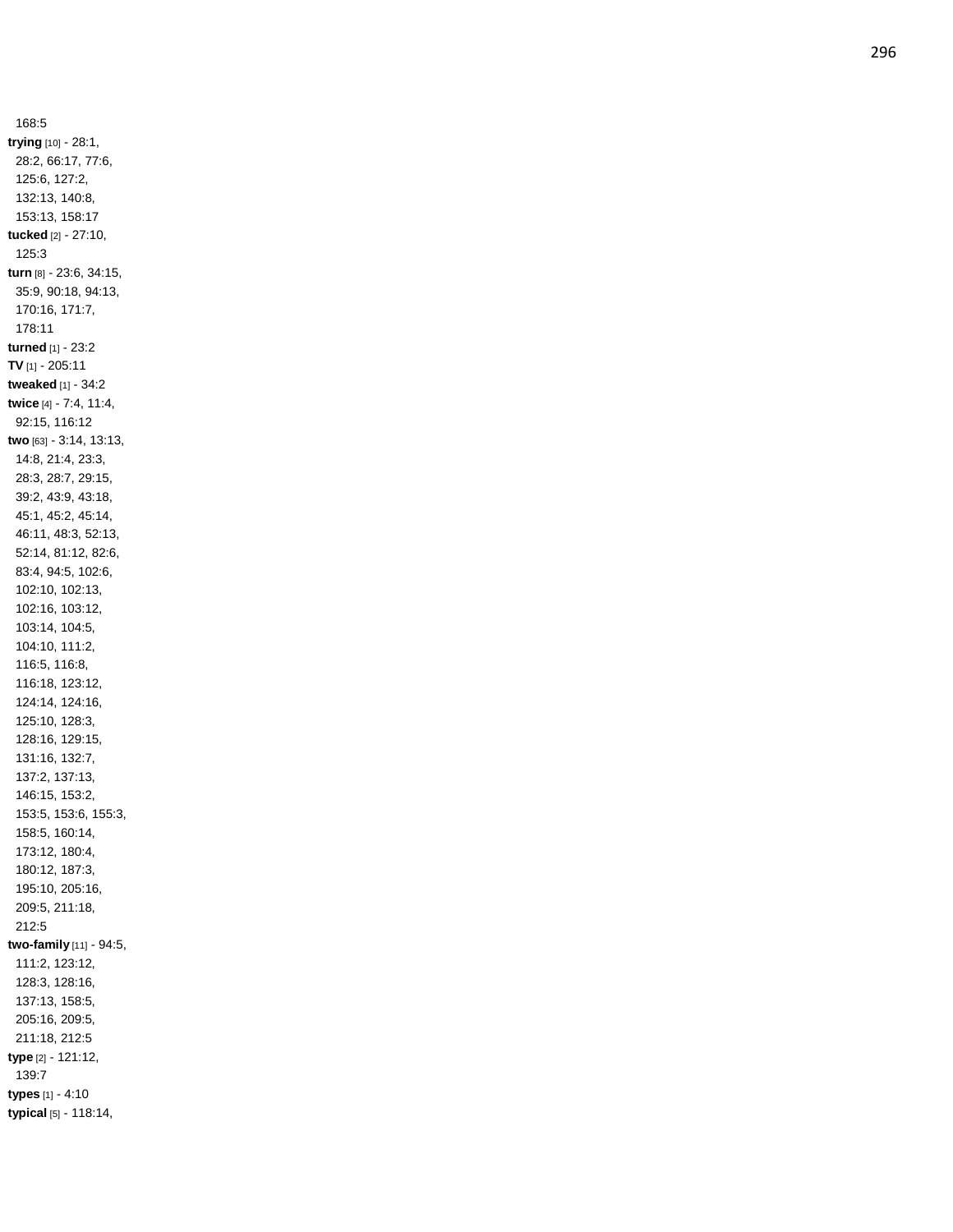164:8, 184:10, 199:1, 212:3 **typically** [4] - 98:4, 118:16, 119:3, 145:2 **typically -sized**

[1] - 119:3

#### **U**

**unattractive** [1] - 149:16 **unchanged** [4] - 124:17, 125:10, 142:9 **uncovered** [4] - 118:9, 121:17, 122:9, 130:2 **UNDER** [1] - 216:15 **under** [13] - 6:17, 7:8, 10:17, 19:5, 33:10, 51:6, 98:3, 102:14, 103:7, 111:3, 198:3 **undergrad** [1] - 178:17 **undersigned** [1] - 216:4 **understood** [3] - 11:1, 61:5, 68:6 **underwear** [1] - 59:11 **undeveloped** [1] - 31:5 **unfortunate** [2] - 31:9, 68:12 **unfortunately** [3] - 6:18, 48:8, 77:7 **unhappy** [1] - 27:6 **unicorn** [1] - 31:5 **UNIDENTIFIED** [2] - 22:14, 23:8 **unintended** [1] - 121:8 **unique** [2] - 65:16, 87:13 **unit** [19] - 93:12, 127:16, 128:3, 128:10, 128:12, 128:15, 129:1, 132:6, 136:2, 141:2, 141:8, 141:10, 206:18, 207:1, 208:3, 208:5, 208:9, 208:17, 208:18 **units** [3] - 93:14,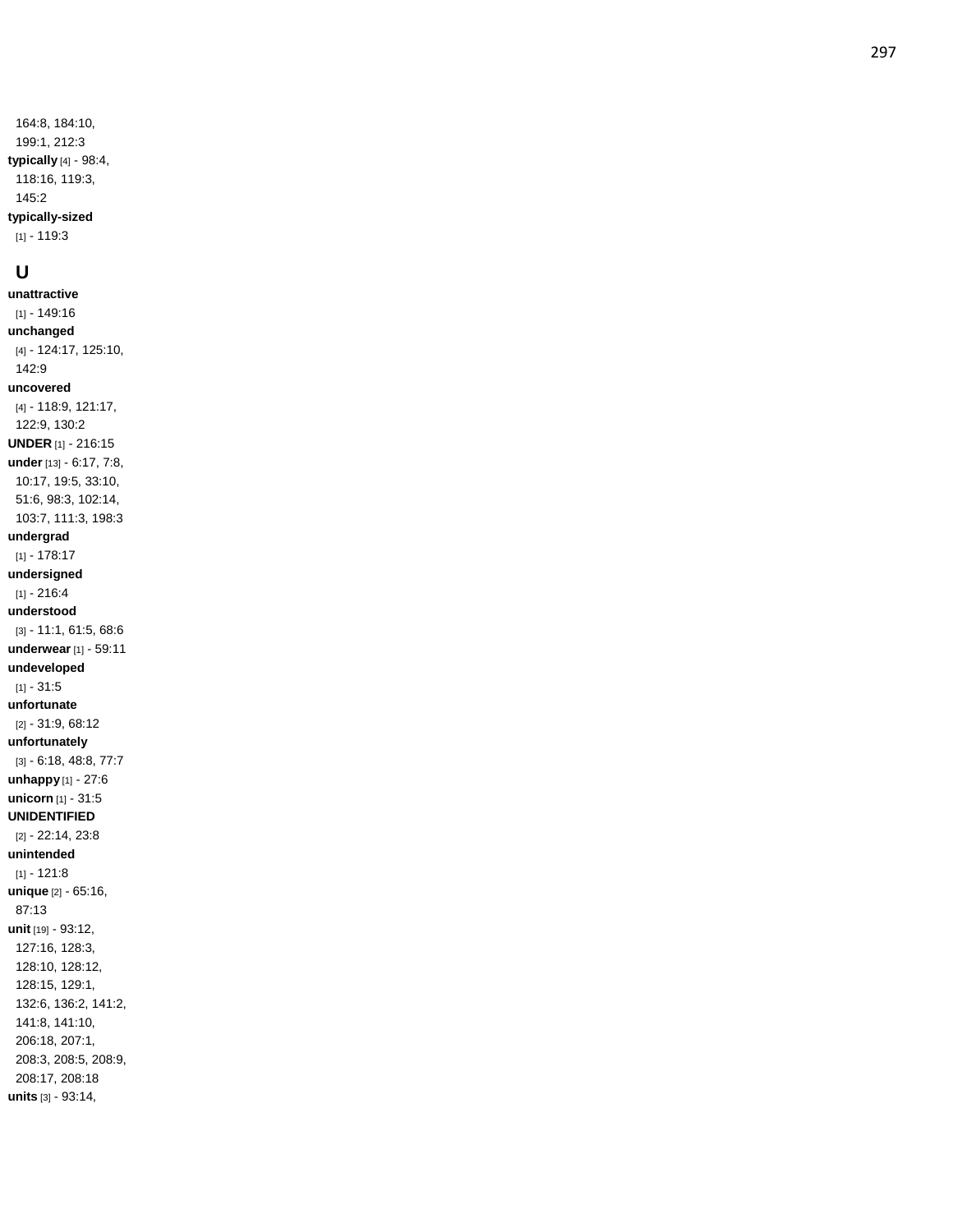93:17, 139:17 **UNLESS** [1] - 216:15 **unless** [6] - 23:3, 66:9, 94:17, 155:8, 166:10, 170:16 **untenable** [2] - 29:17, 79:4 **unusual** [6] - 66:7, 77:17, 157:12, 211:15, 212:2, 212:15 **unusually** [1] - 89:3 **up** [56] - 4:10, 6:10, 6:13, 7:1, 8:7, 8:8, 8:18, 9:3, 9:6, 9:18, 10:7, 12:4, 12:12, 14:12, 26:17, 34:18, 37:11, 45:17, 47:5, 48:4, 51:7, 53:11, 59:11, 67:13, 68:18, 69:6, 70:17, 74:12, 86:6, 88:8, 91:2, 97:5, 106:1, 118:17, 119:11, 122:10, 127:15, 133:7, 133:14, 141:3, 144:17, 146:3, 163:6, 164:10, 168:14, 171:9, 173:4, 173:17, 178:10, 178:13, 185:6, 199:7, 211:17, 212:3 **up -conversion** [1] - 212:3 **up -conversions** [1] - 211:17 **upstairs** [5] - 67:10, 67:11, 102:9, 158:14, 206:12 **urge** [1] - 64:11 **us/them** [1] - 32:4 **uses** [5] - 95:12, 108:9, 128:6, 146:10, 188:6 **utility** [1] - 209:4

# **V**

**value** [1] - 212:5 **vandalism** [1] - 13:15 **variance** [2] - 48:16, 204:16 **Variance** [55] - 26:11,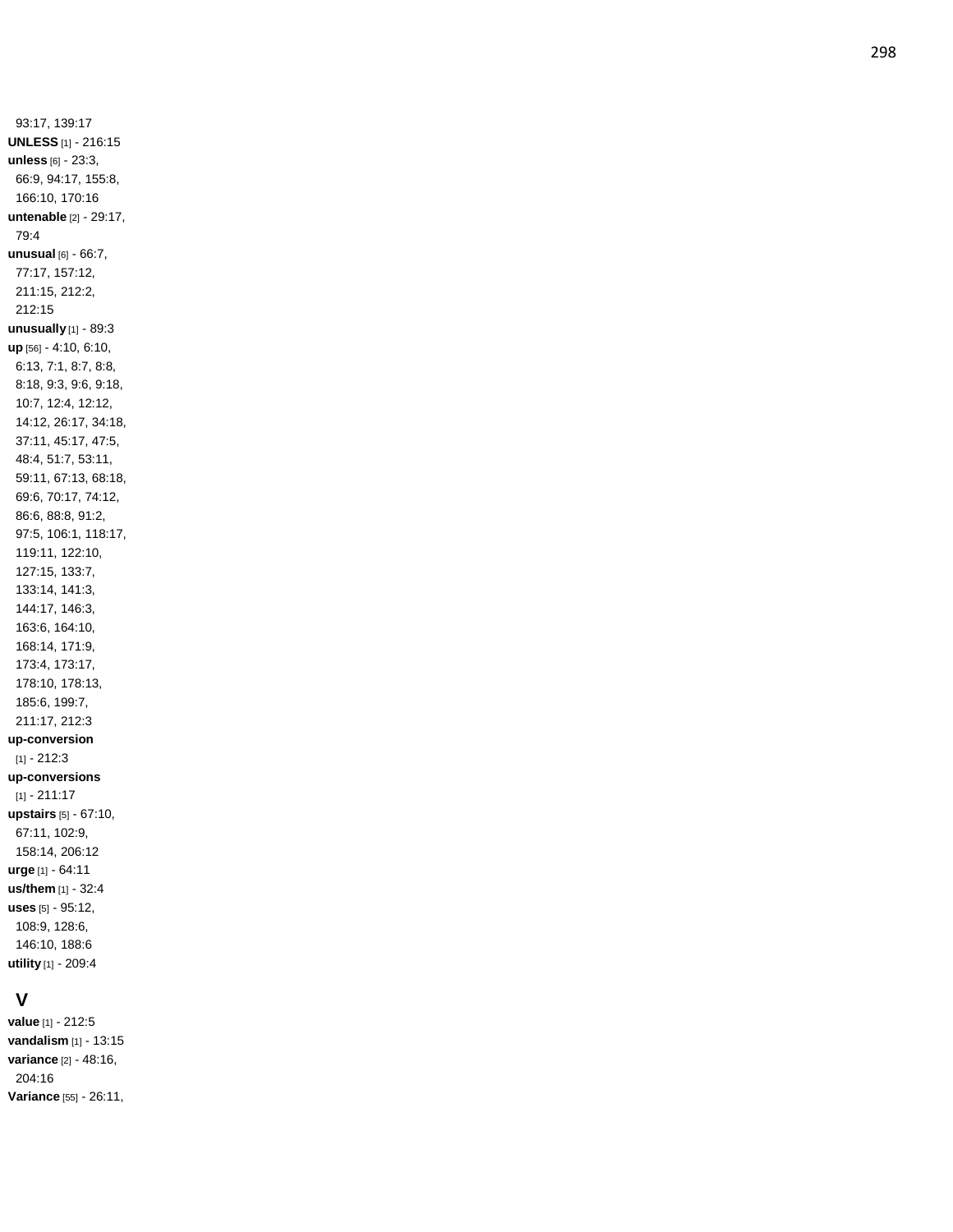34:1, 34:8, 34:12, 34:15, 36:15, 37:17, 43:2, 58:14, 58:17, 59:1, 59:6, 59:14, 64:8, 64:12, 64:18, 66:1, 66:10, 74:8, 74:11, 77:11, 85:4, 85:13, 87:2, 87:16, 88:5, 88:10, 89:18, 90:10, 90:14, 96:12, 149:9, 150:13, 151:9, 152:4, 152:9, 152:10, 153:15, 154:6, 154:13, 163:9, 185:13, 190:16, 191:2, 192:11, 192:17, 201:11, 202:15, 210:16, 211:1, 213:6, 214:9 **variances** [5] - 33:8, 35:14, 61:1, 62:14, 80:9 **Variances** [1] - 61:4 **varied** [1] - 75:9 **vernacular** [1] - 145:11 **vestibule** [1] - 13:7 **Vice** [1] - 1:8 **vice** [1] - 147:5 **Victorian** [1] - 98:9 **video** [1] - 3:16 **view** [7] - 45:17, 50:1, 62:10, 120:15, 142:15, 167:11, 170:1 **views** [3] - 69:13, 87:18, 115:7 **Village** [1] - 111:11 **visible** [1] - 167:14 **visiting** [2] - 158:12, 159:13 **vista** [5] - 37:12, 44:7, 44:13, 48:11, 68:10 **visually** [1] - 126:11 **voice** [1] - 185:12 **voiced** [2] - 29:1, 44:6 **volume** [3] - 81:10, 88:16, 215:6 **volumes** [2] - 45:15, 46:12 **vote** [10] - 88:3, 88:7, 107:12, 107:13, 147:6, 148:7,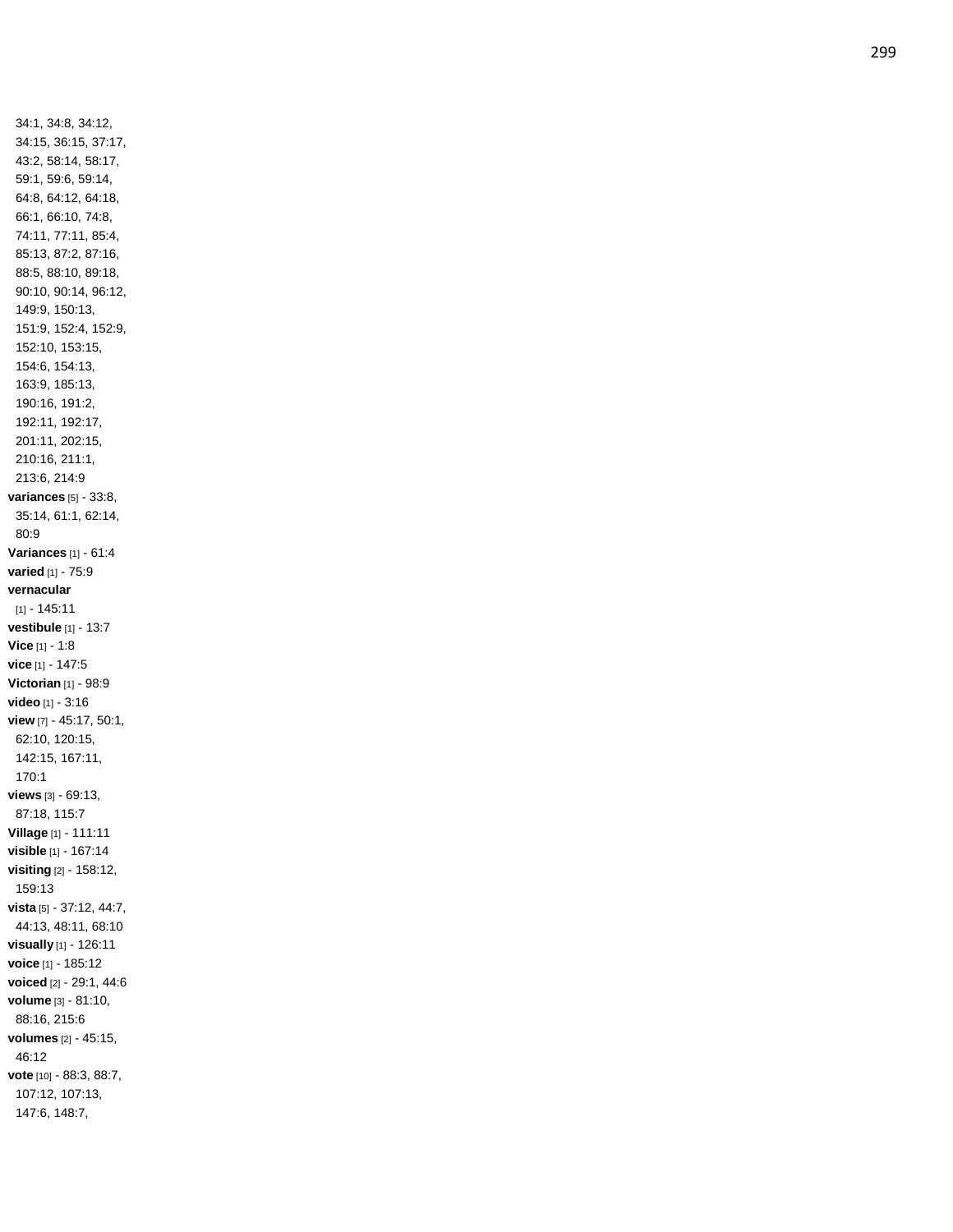154:18, 187:7, 201:6, 201:9 **voted** [1] - 155:7

#### **W**

**wait** [6] - 23:11, 42:14, 50:6, 195:8, 195:13, 204:6 **waited** [2] - 29:3, 29:6 **waive** [1] - 171:4 **waiver** [3] - 14:5, 21:1, 170:13 **wake** [1] - 91:2 **walk** [1] - 13:10 **wall** [1] - 103:14 **wants** [2] - 103:18, 212:4 **warehouse** [3] - 206:7, 206:9 **warrants** [1] - 64:14 **ways** [2] - 45:13, 124:15 **weather** [1] - 13:16 **website** [3] - 54:8, 54:12, 54:17 **Wednesday** [1] - 114:10 **week** [1] - 9:7 **weeks** [2] - 158:8, 173:13 **weird** [3] - 41:5, 41:6, 42:4 **welcomed** [1] - 120:12 **welfare** [3] - 95:17, 108:15, 188:12 **well...the** [1] - 92:7 **west** [3] - 181:1, 181:4, 182:13 **whatsoever** [1] - 188:3 **WHEREOF** [1] - 216:7 **whichever** [1] - 93:2 **white** [1] - 113:12 **Whiteout** [1] - 113:9 **whole** [5] - 19:10, 44:11, 96:15, 144:18, 179:5 **wholeheartedly** [1] - 97:10 **wide** [2] - 28:9, 165:15

**wife** [8] - 25:12, 26:1,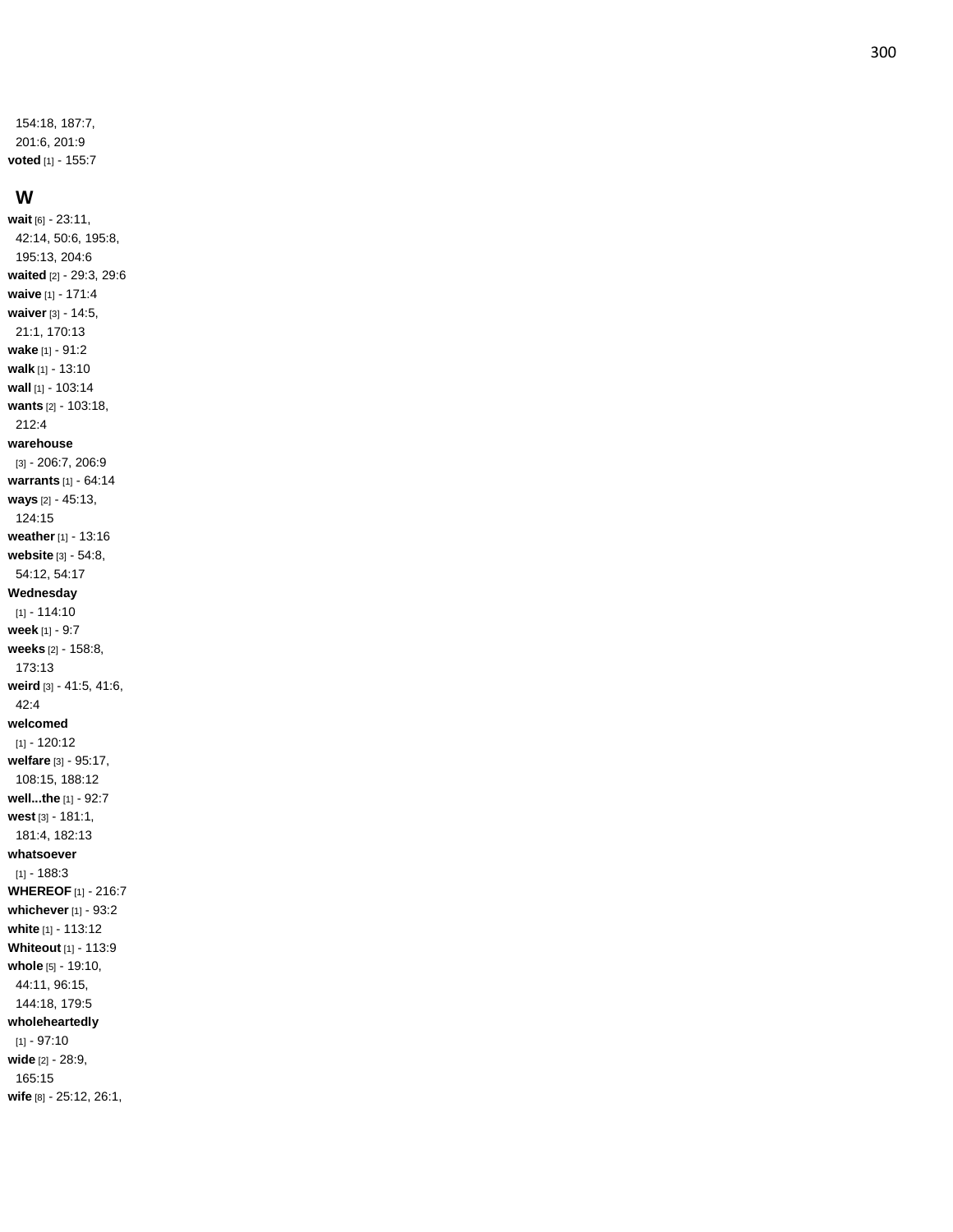26:14, 26:17, 27:17, 31:16, 158:4, 179:8 **William** [1] - 80:7 **willing** [1] - 7:9 **win** [1] - 28:14 **Winchester** [2] - 200:12, 201:3 **winding** [1] - 127:4 **window** [10] - 7:13, 104:11, 104:12, 104:14, 104:16, 104:17, 104:18, 136:9, 155:6, 184:16 **windows** [46] - 85:10, 102:16, 102:18, 103:15, 104:4, 104:10, 105:3, 105:11, 107:5, 107:17, 112:2, 115:15, 117:17, 118:2, 124:8, 125:12, 137:2, 142:9, 151:11, 152:5, 152:14, 152:18, 153:3, 153:9, 153:11, 153:12, 153:17, 154:3, 154:4, 154:16, 180:18, 181:1, 181:4, 181:12, 182:6, 182:16, 183:2, 183:3, 183:7, 183:8, 184:9, 187:15, 188:2, 193:16, 207:12 **winter** [1] - 70:17 **Winter** [2] - 2:12, 204:8 **wintertime** [2] - 191:9, 197:7 **Wireless** [1] - 5:13 **wise** [3] - 120:13, 143:13, 147:11 **wish** [1] - 4:6 **wishes** [4] - 72:5, 78:5, 83:14, 106:6 **wishing** [14] - 5:7, 18:7, 18:10, 25:10, 53:12, 101:7, 106:2, 110:7, 133:15, 156:7, 177:7, 185:7, 190:7, 199:8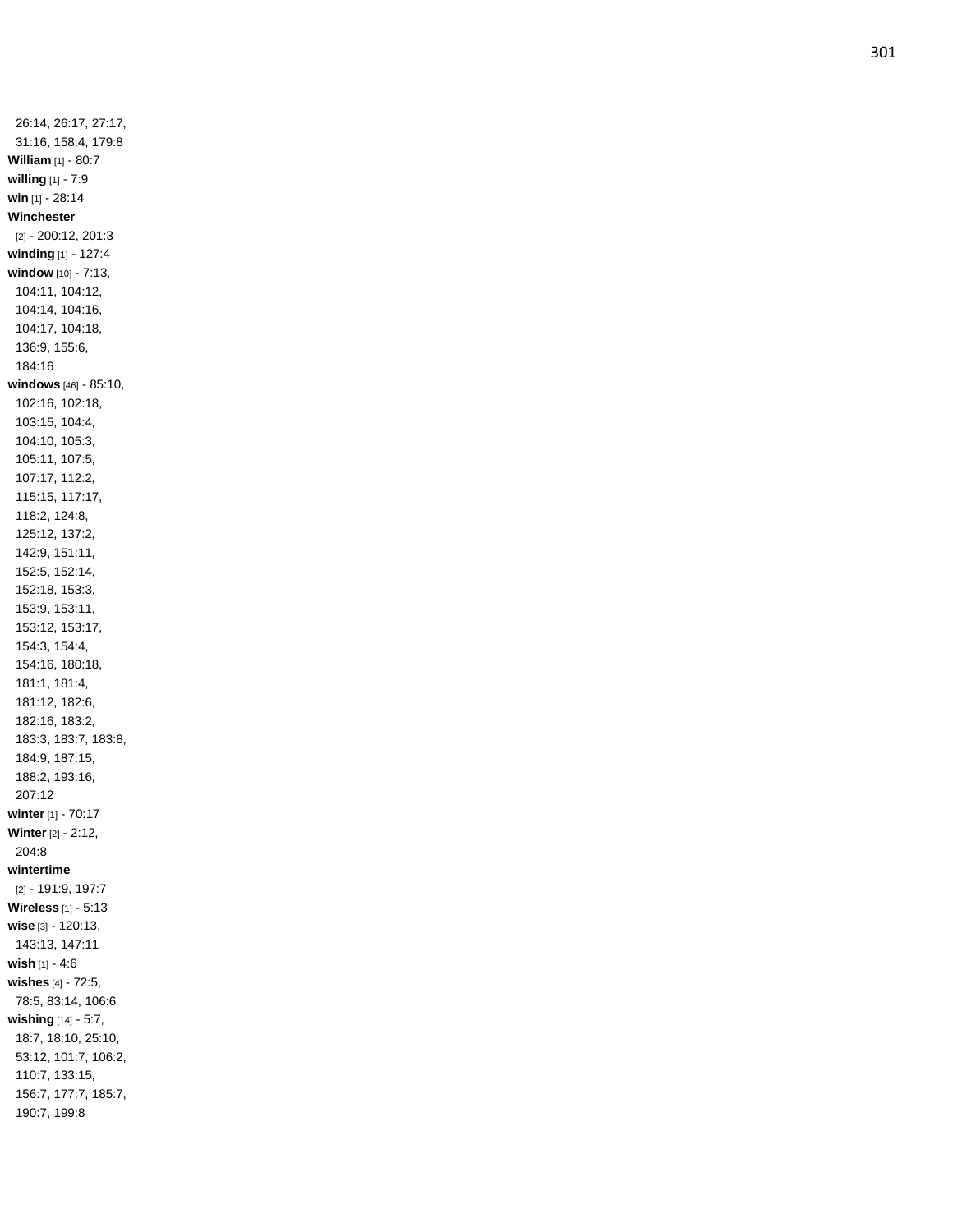**withdraw** [4] - 22:13, 22:16, 22:18, 100:9 **withdrawal** [2] - 22:18, 100:12 **withdrawn** [2] - 20:5, 100:17 **withdrew** [1] - 23:2 **WITNESS** [1] - 216:7 **woefully** [3] - 117:6, 117:7, 162:15 **woman** [1] - 72:6 **wondered** [1] - 7:7 **wonderful** [1] - 158:3 **word** [1] - 146:8 **words** [5] - 42:8, 84:1, 117:7, 146:15, 166:12 **work s** [1] - 210:1 **world** [1] - 84:16 **worried** [1] - 12:9 **worry** [1] - 107:4 **worse** [1] - 150:3 **worth** [2] - 69:4, 118:4 **wow** [1] - 213:2 **wrap** [1] - 26:5 **write** [2] - 144:1, 175:18 **writing** [4] - 78:17, 134:6, 185:11, 186:4 **written** [2] - 80:15, 175:2 **wrote** [1] - 124:16 **www.reportersinc.c om** [1] - 1:18 **Wyman** [1] - 18:16 **WYMAN** [1] - 18:17

### **Y**

**yard** [34] - 28:8, 36:12, 36:14, 36:15, 38:16, 42:1, 45:6, 49:4, 58:9, 58:13, 59:8, 74:10, 74:11, 74:13, 76:3, 81:18, 86:5, 86:7, 103:15, 116:14, 116:18, 117:16, 140:5, 140:6, 140:7, 191:5, 191:6, 195:18, 196:4, 196:10, 196:12